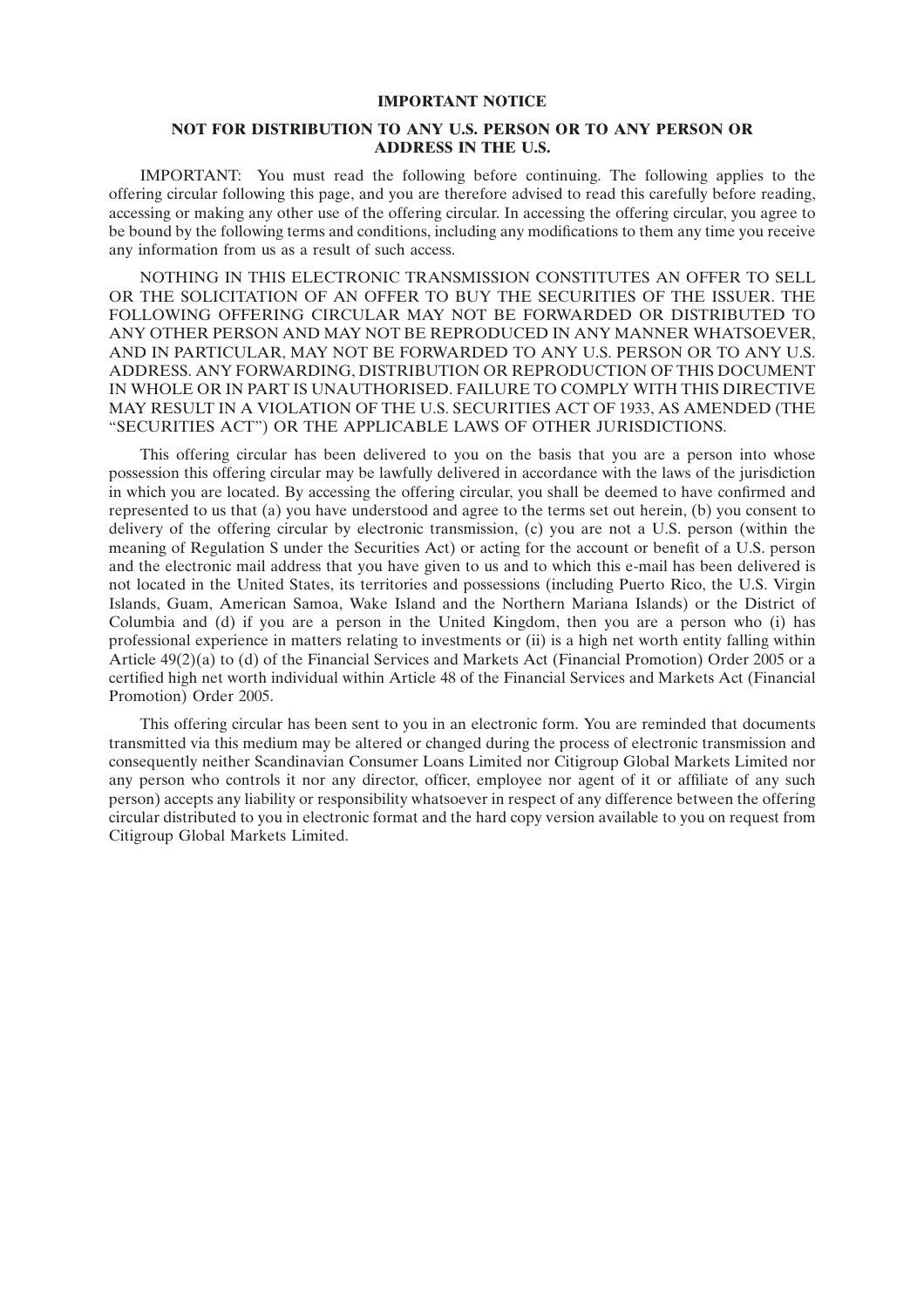# **SCANDINAVIAN CONSUMER LOANS LIMITED**

(*incorporated in Jersey with limited liability under registered number 89744*)

#### w**175,700,000 Floating Rate Notes due 2025**

Scandinavian Consumer Loans Limited (the **Issuer**) will issue €117,750,000 Class A Floating Rate Notes due 2025 (the Class A Notes), €13,450,000 Class B Floating Rate Notes due 2025 (the **Class C Notes**), €31,100,000 Class D Floating Rate Notes due 2025 (the **Class D Notes**) and €7,550,000 Class E Floating Rate Notes due 2025 (the **Class E Notes** and, together with the Class A Notes, the Class B Notes, the Class C Notes and the Class D Notes, the **Notes**) on the Closing Date (as defined below).

Application has been made to the Irish Financial Services Regulatory Authority (**IFSRA**), as competent authority under Directive<br>2003/71/EC, for the Offering Circular to be approved as a Prospectus (as defined below). Appl and traded on its regulated market.

The Notes are expected, on issue, to be assigned the relevant ratings set out under the relevant Class (as defined below) of Notes in the table below by Standard & Poor's Ratings Services, a division of The McGraw-Hill Companies, Inc. (S&P) and Moody's<br>Investors Service Limited (Moody's and, together with S&P, the Rating Agencies). A security rating i **organisations.** The ratings from the Rating Agencies address only the likelihood of timely receipt by any Noteholder of interest on<br>the Notes and the likelihood of receipt by any Noteholder of principal on the Notes by th

|                                                                   | <b>Class A</b>                    | <b>Class B</b>                                               | Class C                         | <b>Class D</b>                  | Class E                         |
|-------------------------------------------------------------------|-----------------------------------|--------------------------------------------------------------|---------------------------------|---------------------------------|---------------------------------|
| Principal Amount:                                                 | €117,750,000                      | €13,450,000                                                  | €5,850,000                      | €31,100,000                     | €7,550,000                      |
| Issue Price:                                                      | 100%                              | $100\%$                                                      | $100\%$                         | $100\%$                         | 100%                            |
| Interest Rate:                                                    | One-month<br>$EURIBOR+$<br>Margin | One-month<br>EURIBOR+<br>Margin                              | One-month<br>EURIBOR+<br>Margin | One-month<br>EURIBOR+<br>Margin | One-month<br>EURIBOR+<br>Margin |
| Margin until Interest<br>Payment Date falling<br>in June $2011$ : | $0.14$ per annum                  | $0.33$ per annum                                             | $0.58$ per annum                | $0.88$ per annum                | 3.00 per annum                  |
| Margin from Interest<br>Payment Date falling<br>in June $2011$ :  | $0.28$ per annum                  | $0.66$ per annum                                             | 1.16 per annum                  | 1.76 per annum                  | 4.00 per annum                  |
| <b>Interest Payment</b><br>Dates:                                 |                                   | Monthly in arrear on the 15th day of each month in each year |                                 |                                 |                                 |
| First Interest Payment<br>Date:                                   | August 2006                       | August 2006                                                  | August 2006                     | August 2006                     | August 2006                     |
| Final Maturity Date:                                              | June 2025                         | June 2025                                                    | June 2025                       | June 2025                       | June 2025                       |
| <b>Expected Ratings</b><br>$(S\&P/Moody's):$                      | AAA/Aaa                           | AA/Aa2                                                       | A/A2                            | BBB/Baa2                        | <b>BB/NR</b>                    |

Interest on the Notes will be payable in arrear on the 15th day of each month in each year (subject to adjustment for non-Business<br>Days as described herein) (each, an **Interest Payment Date**). Interest will accrue from (an excluding) the Interest Payment Date falling in June 2025 (the **Final Maturity Date**). The first Interest Payment Date will be the Interest Payment Date falling in August 2006. The interest rate applicable to each Class of Notes from time to time will be<br>determined by reference to the Euro Interbank Offered Rate (**EURIBOR**) for one month Euro deposits **Condition 4.3** (**Rate of Interest**) plus the relevant Margin, as set out in the table above.

If any withholding or deduction for or on account of tax is applicable to the Notes, the payment of interest on and principal in respect<br>of the Notes will be made subject to such withholding or deduction. In such circumsta

All Notes will be secured on the same security, subject to the priorities described in this Offering Circular. Notes of each Class will<br>rank *pari passu* with, and without priority among, other Notes of the same Class. Unl in whole or in part before such date in the specific circumstances, and subject to the conditions, described in the terms and conditions of the Notes (the **Conditions**) set out herein.

The Notes of each Class will initially be represented by a temporary global note in bearer form, without coupons or talons (each, a **Temporary Global Note**), which will be deposited on 6 July 2006 (or such later date as ma exchangeable not earlier than 40 days after the Closing Date (the Exchange Date) (and upon certification of non-U.S. beneficial<br>ownership) for interest in a permanent global note in bearer form, without coupons or talons, common depositary for the Clearing Systems. Save in certain limited circumstances set out in the Conditions, Notes in definitive form will not be issued in exchange for the Global Notes.

See "Risk Factors" for a discussion of certain factors which should be considered by prospective investors in connection with an investment in the Notes.

### *Lead Manager*

### **Citigroup**

#### *Co-Manager*

### **Barclays Capital**

The date of this Offering Circular is 3 July 2006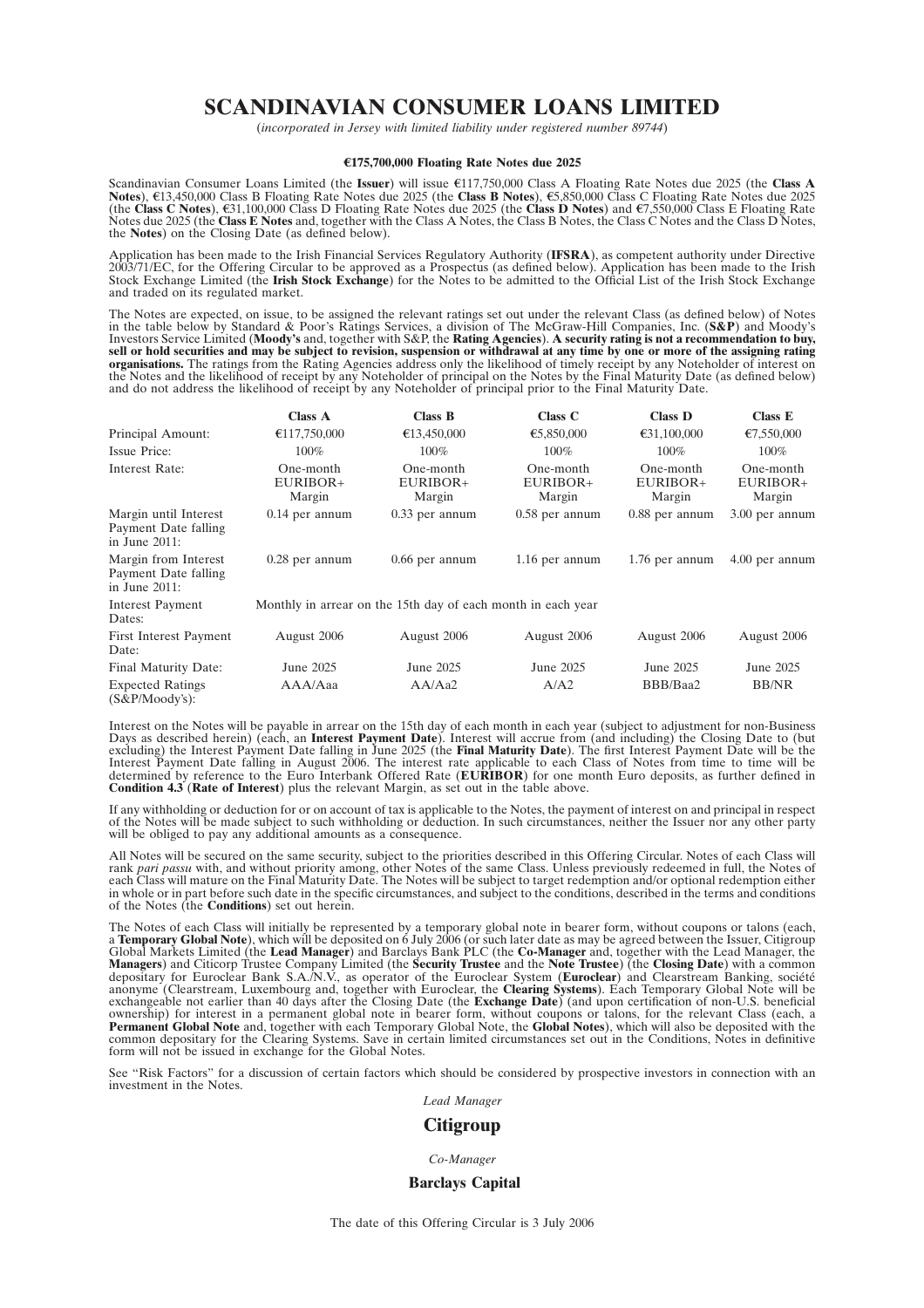This Offering Circular comprises a prospectus (the **Prospectus**) for the purposes of Directive 2003/71/EC (the **Prospectus Directive**). References throughout this document to ''Offering Circular'' shall be taken to read ''Prospectus''.

THE NOTES AND INTEREST THEREON WILL BE OBLIGATIONS SOLELY OF THE ISSUER AND WILL NOT BE THE RESPONSIBILITY OF, OR GUARANTEED BY, ANY OTHER ENTITY. IN PARTICULAR, THE NOTES WILL NOT BE OBLIGATIONS OR RESPONSIBILITIES OF, OR GUARANTEED BY, THE TRUSTEE, THE MANAGERS, THE CURRENCY HEDGE PROVIDER, THE ORIGINATOR, THE SELLERS, THE SERVICER, THE CASH MANAGER, THE SERVICE PROVIDER, THE STANDBY SERVICER, THE STANDBY FACILITATOR, THE PAYING AGENTS, THE AGENT BANK, THE START-UP LOAN PROVIDER, THE ACCOUNT BANK, THE SHARE TRUSTEE OR THE CORPORATE SERVICES PROVIDER (EACH AS DEFINED HEREIN) OR ANY OTHER COMPANY IN THE SAME GROUP OF COMPANIES AS, OR AFFILIATED TO, ANY OF SUCH ENTITIES.

The Issuer (the **Responsible Person** for the purposes of the Prospectus Directive) accepts responsibility for the information contained in this Offering Circular. To the best of the knowledge and belief of the Issuer (which has taken all reasonable care to ensure that such is the case), the information contained in this Offering Circular is in accordance with the facts and does not omit anything likely to affect the import of such information.

None of the Managers, the Security Trustee or the Note Trustee has independently verified the information contained herein. Accordingly, no representation, warranty or undertaking, express or implied, is made and no responsibility or liability is accepted by the Managers, the Security Trustee or the Note Trustee as to the accuracy or completeness of any of the information contained or incorporated by reference in this Offering Circular or any other information provided by the Issuer in connection with the Notes or their distribution.

The websites referred to throughout the document do not constitute part of the Offering Circular.

No person is or has been authorised to give any information or to make any representation not contained in or not consistent with this Offering Circular or any other information provided by the Issuer in connection with the Notes or their distribution and, if given or made, such information or representation must not be relied upon as having been authorised by or on behalf of the Issuer, the Security Trustee, the Note Trustee or any of the Managers. Neither the delivery of this Offering Circular nor the offering, sale or delivery of any Notes shall, under any circumstances, constitute a representation or create any implication that there has been no change in the information contained herein since the date hereof.

This Offering Circular and any other information supplied in connection with the Notes or their distribution are not intended to provide the basis of any credit or other evaluation and should not be considered as a recommendation by the Issuer, the Security Trustee, the Note Trustee or any of the Managers that any recipient of this Offering Circular or any other information supplied in connection with the Notes should purchase any of the Notes. Each investor contemplating purchasing any Notes should make its own independent investigation of the financial condition and affairs, and its own appraisal of the creditworthiness, of the Issuer. Neither this Offering Circular nor any other information supplied in connection with the issue of the Notes constitutes an offer of, or an invitation by, or on behalf of, the Issuer or any of the Managers to subscribe for, or purchase, any of the Notes. Neither this Offering Circular nor any other information supplied in connection with the issue of the Notes constitutes an offer, and may not be used for the purpose of an offer to, or a solicitation by, anyone in any jurisdiction or in any circumstances in which such an offer or solicitation is not authorised or is unlawful.

**The Notes have not been and will not be registered under the United States Securities Act of 1933, as amended (the Securities Act), or any state securities laws, and are subject to U.S. tax law requirements. Subject to certain exceptions, the Notes may not be offered, sold or delivered, directly or indirectly, within the United States or to, or for the account or benefit of, any U.S. persons (see the section ''***Subscription and Sale***'' below) except pursuant to an exemption from, or in a transaction not subject to, the registration requirements of the Securities Act and applicable state securities laws.**

Other than the approval by the IFSRA of this Offering Circular as a Prospectus in accordance with the requirements of the Prospectus Directive, no action has been or will be taken to permit a public offering of the Notes or the distribution of this Offering Circular in any jurisdiction. Accordingly, the Notes may not be offered or sold, directly or indirectly, and neither this Offering Circular nor any part of it nor any other offering circular, prospectus, form of application, advertisement or other offering material may be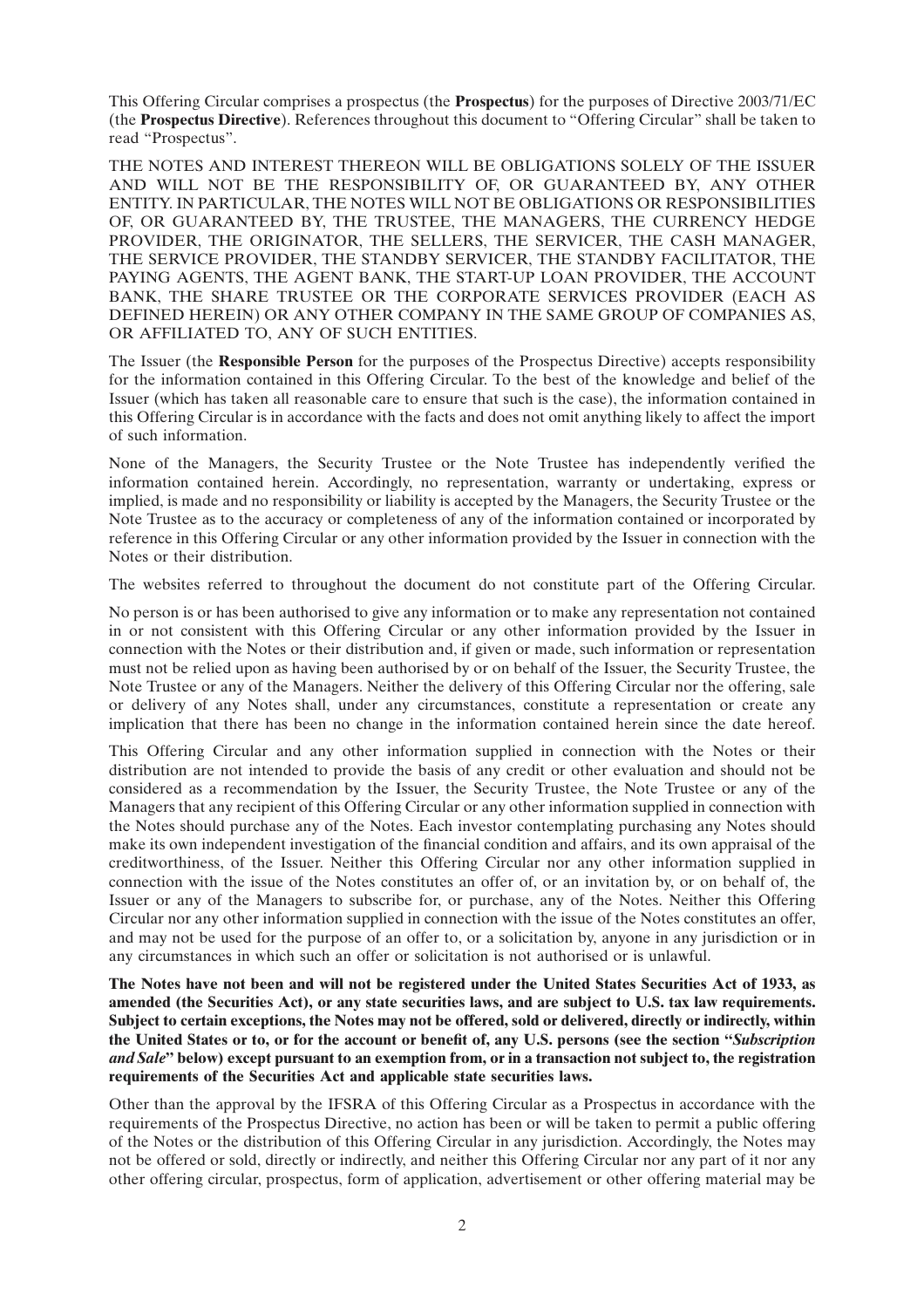issued, distributed or published in any country or jurisdiction (including the United Kingdom and Sweden), except in circumstances that will result in compliance with applicable laws, orders, rules and regulations.

The distribution of this Offering Circular and the offering of the Notes in certain jurisdictions may be restricted by law. Persons into whose possession this Offering Circular (or any part of it) comes are required by the Issuer and the Managers to inform themselves about and to observe any such restrictions. For a further description of certain restrictions on offers and sales of the Notes and distribution of this Offering Circular (or any part hereof), see the section ''*Subscription and Sale*'' below.

References in this Offering Circular to **SEK** or **Swedish Kronor** or **Kronor** are to the lawful currency from time to time of the Kingdom of Sweden, and references to  $\epsilon$  or **Euro** or **EUR** are to the currency introduced at the start of the third stage of the European economic and monetary union pursuant to the Treaty establishing the European Community (signed in Rome on 25 March 1957), as amended.

A copy of this Offering Circular has been delivered to the registrar of companies in Jersey in accordance with Article 5 of the Companies (General Provisions) Jersey Order 2002 and it has given, and has not withdrawn, its consent to its circulation. The Jersey Financial Services Commission has given, and has not withdrawn, its consent under Article 4 of the Control of Borrowing (Jersey) Order 1958, as amended, to the issue of the Notes. It must be distinctly understood that, in giving these consents neither the registrar of companies in Jersey nor the Jersey Financial Services Commission takes any responsibility for the financial soundness of the Issuer or for the correctness of any statements made or opinions expressed with regard to it. The Jersey Financial Services Commission is protected by the Control of Borrowing (Jersey) Law 1947, as amended, against any liability arising from the discharge of its functions under that law.

**In connection with the issue of the Notes, Citigroup Global Markets Limited (the Stabilising Manager) or any person acting for the Stabilising Manager may over-allot (provided that the aggregate principal amount of Notes allotted does not exceed 105 per cent. of the aggregate principal amount of the Notes) or effect transactions with a view to supporting the market price of the Notes at a level higher than that which might otherwise prevail. However, there is no assurance that the Stabilising Manager (or any agent of the Stabilising Manager) will undertake stabilisation action. Any stabilisation action may begin on or after the date on which adequate public disclosure of the terms of the offer of the Notes is made and, if begun, may be ended at any time, but it must end no later than the earlier of 30 days after the issue of the Notes and 60 days after the date of the allotment of the Notes.**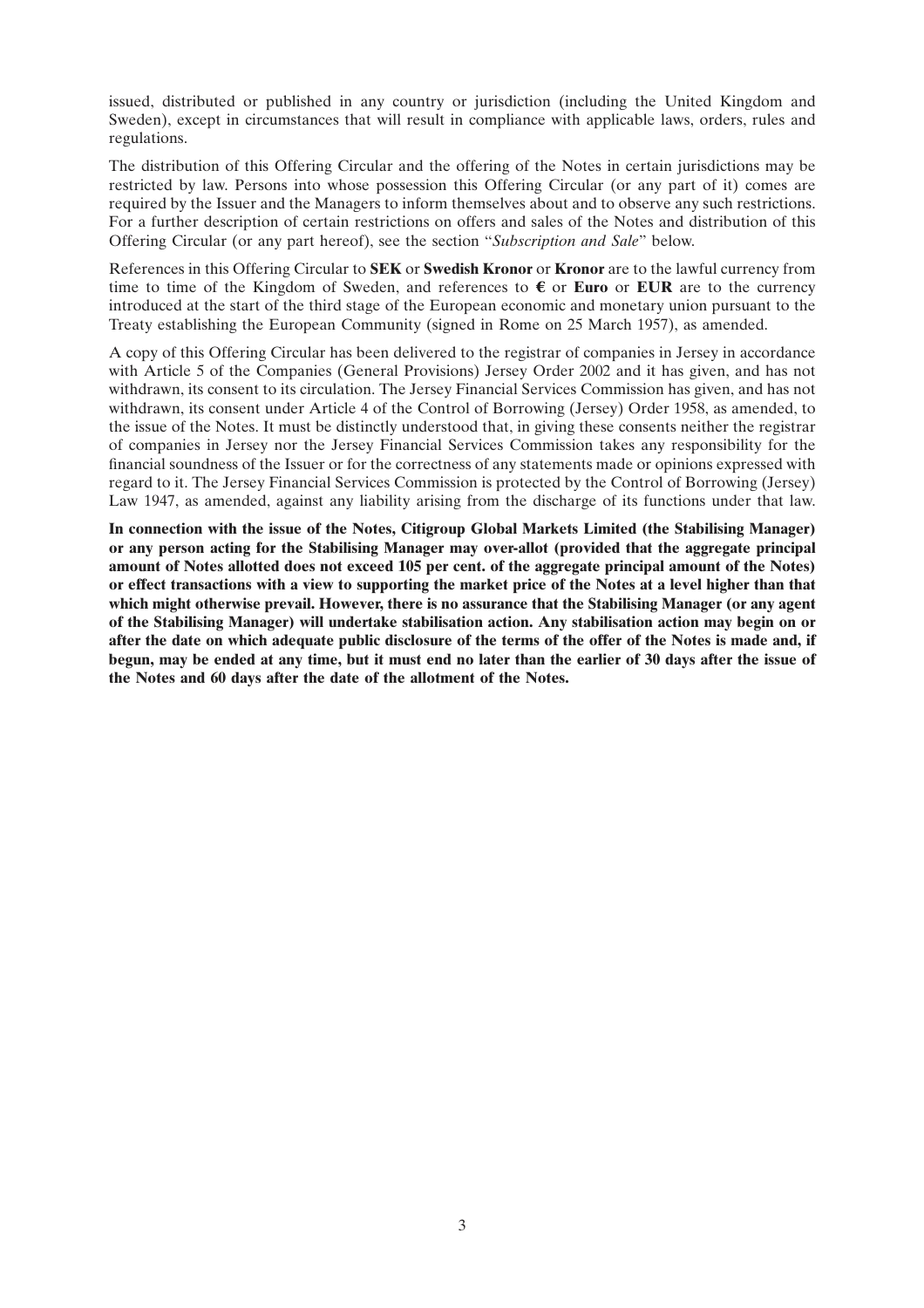## **CONTENTS**

Page

| 5   |
|-----|
| 6   |
| 25  |
| 37  |
| 39  |
| 40  |
| 45  |
| 46  |
| 54  |
| 55  |
| 72  |
| 82  |
| 101 |
| 102 |
| 103 |
| 104 |
| 105 |
| 108 |
|     |

# **Appendix**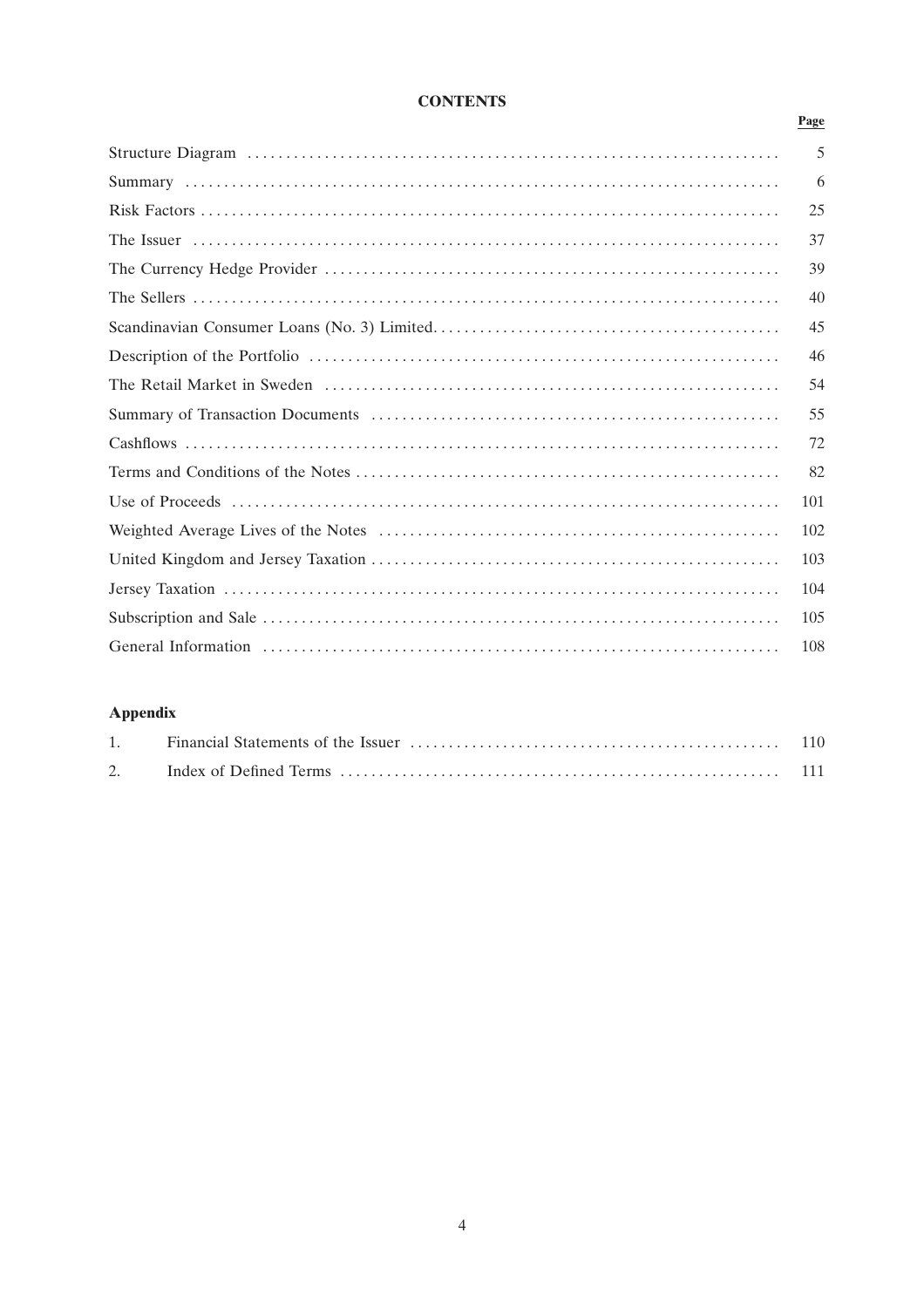

### **Abbreviations (for the purposes of this structure diagram only):**

**Customers** = the consumers of the PNs under the Note Issuance Facility and the SCL3 Facility

**Originator LTA** = the original loan transfer agreement between Nordax as transferor and the Issuer as transferee, as amended and restated on or before the Closing Date

**PNs** = Promissory Notes

**SCL3 Facility** = the note issuance facility made available to SCL3 by the SCL3 Facility Provider pursuant to the SCL3 Note Issuance Facility Agreement dated 1 June 2006

**SCL3 LTA** = the loan transfer agreement between SCL3 as transferor and the Issuer as transferee, to be dated on or about the Closing Date

**Warehouse LTA** = Warehouse Loan Transfer Agreement dated 1 June 2006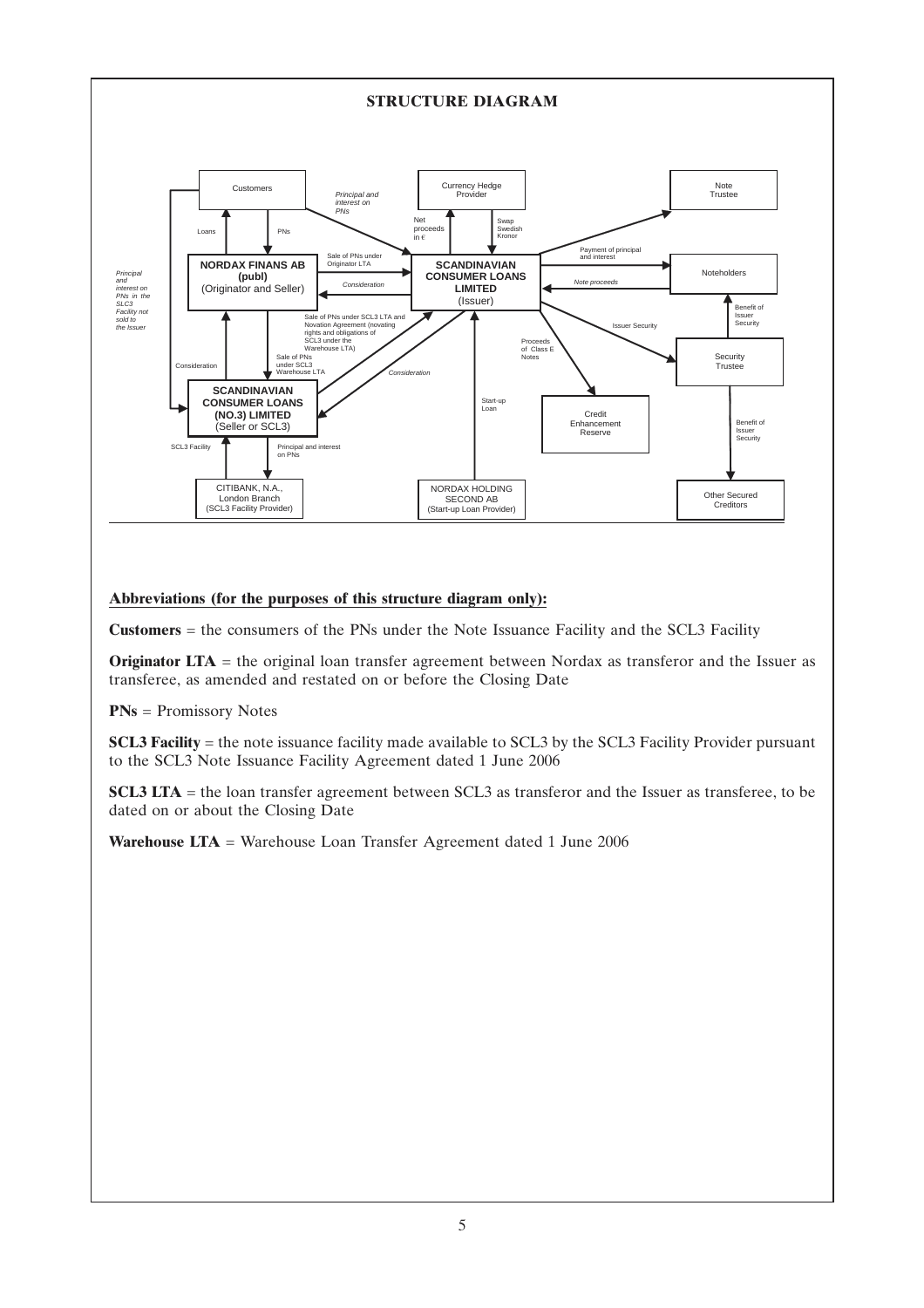### **SUMMARY**

*The information in this section does not purport to be complete and is qualified in its entirety by reference to the detailed information appearing elsewhere in this Offering Circular and related documents referred to herein. Prospective investors are advised to read carefully, and should rely solely on, the detailed information appearing elsewhere in this Offering Circular and related documents referred to herein in making any investment decision. Capitalised terms used, but not defined, can be found elsewhere in this Offering Circular, unless otherwise stated. An index of defined terms is set out at Appendix 2 to this Offering Circular.*

### **THE PARTIES**

| The Issuer: $\ldots$ , $\ldots$ , $\ldots$ , $\ldots$ , $\ldots$ , $\ldots$ , $\ldots$ | The issuer of the Notes is Scandinavian Consumer Loans<br>Limited (the Issuer) of 47 Esplanade, St. Helier, Jersey, JE1<br>0BD, Channel Islands, a public company incorporated in<br>Jersey, Channel Islands (registered number 89744), with<br>limited liability, which has been established for the limited<br>purposes of the issue of the Notes, the purchase of the<br>Promissory Notes and the other actions expressly<br>contemplated by the Transaction Documents. The entire<br>issued share capital of the Issuer is held by or on behalf of<br>Structured Finance Management Offshore Limited on trust<br>for charitable purposes. |
|----------------------------------------------------------------------------------------|-----------------------------------------------------------------------------------------------------------------------------------------------------------------------------------------------------------------------------------------------------------------------------------------------------------------------------------------------------------------------------------------------------------------------------------------------------------------------------------------------------------------------------------------------------------------------------------------------------------------------------------------------|
| The Originator:                                                                        | The originator of the Promissory Notes is Nordax Finans AB<br>(publ) (the Originator or Nordax) of Gävlegatan 22, P.O.<br>Box 23124, SE-104 35 Stockholm, Sweden. The Originator is<br>a limited liability company incorporated in Sweden (registered<br>number 556647-7286). The principal business of the<br>Originator is making loans to consumers and conducting<br>other business compatible therewith. The Originator is<br>licensed<br>as<br>credit<br>market<br>company<br>a<br>(Sw)<br>Kreditmarknadsbolag) by the Swedish Financial Supervisory<br>Authority (Sw. Finansinspektionen) (the Swedish FSA).                           |
| The Sellers:                                                                           | The Sellers are (i) Nordax and (ii) Scandinavian Consumer<br>Loans (No. 3) Limited (SCL3) of 47 Esplanade, St. Helier,<br>Jersey, JE1 0BD, Channel Islands, a limited liability company<br>incorporated in Jersey, Channel Islands (registered number<br>92583). Each of Nordax (in its capacity as a seller of<br>Promissory Notes to the Issuer) and SCL3 are herein referred<br>to as a Seller and together as the Sellers. Pursuant to the<br>Loan Transfer Agreements, the Sellers have sold or will sell<br>Promissory Notes originated by the Originator to the Issuer.                                                                |
| The Share Trustee:                                                                     | Structured Finance Management Offshore Limited (the Share<br>Trustee) of 47 Esplanade, St. Helier, Jersey, JE1 0BD,<br>Channel Islands (registered number 83135) holds its interest<br>in the shares of the Issuer on trust for charitable purposes<br>under the terms of the trust deed dated 22 March 2005 (the<br><b>Share Trust Deed).</b>                                                                                                                                                                                                                                                                                                |
| The Note Trustee:                                                                      | Citicorp Trustee Company Limited (the Note Trustee) of<br>Citigroup Centre, Canada Square, Canary Wharf, London<br>E14 5LB, United Kingdom will be appointed pursuant to the<br>Trust Deed to represent the interests of the holders of the<br>Notes (the Noteholders).                                                                                                                                                                                                                                                                                                                                                                       |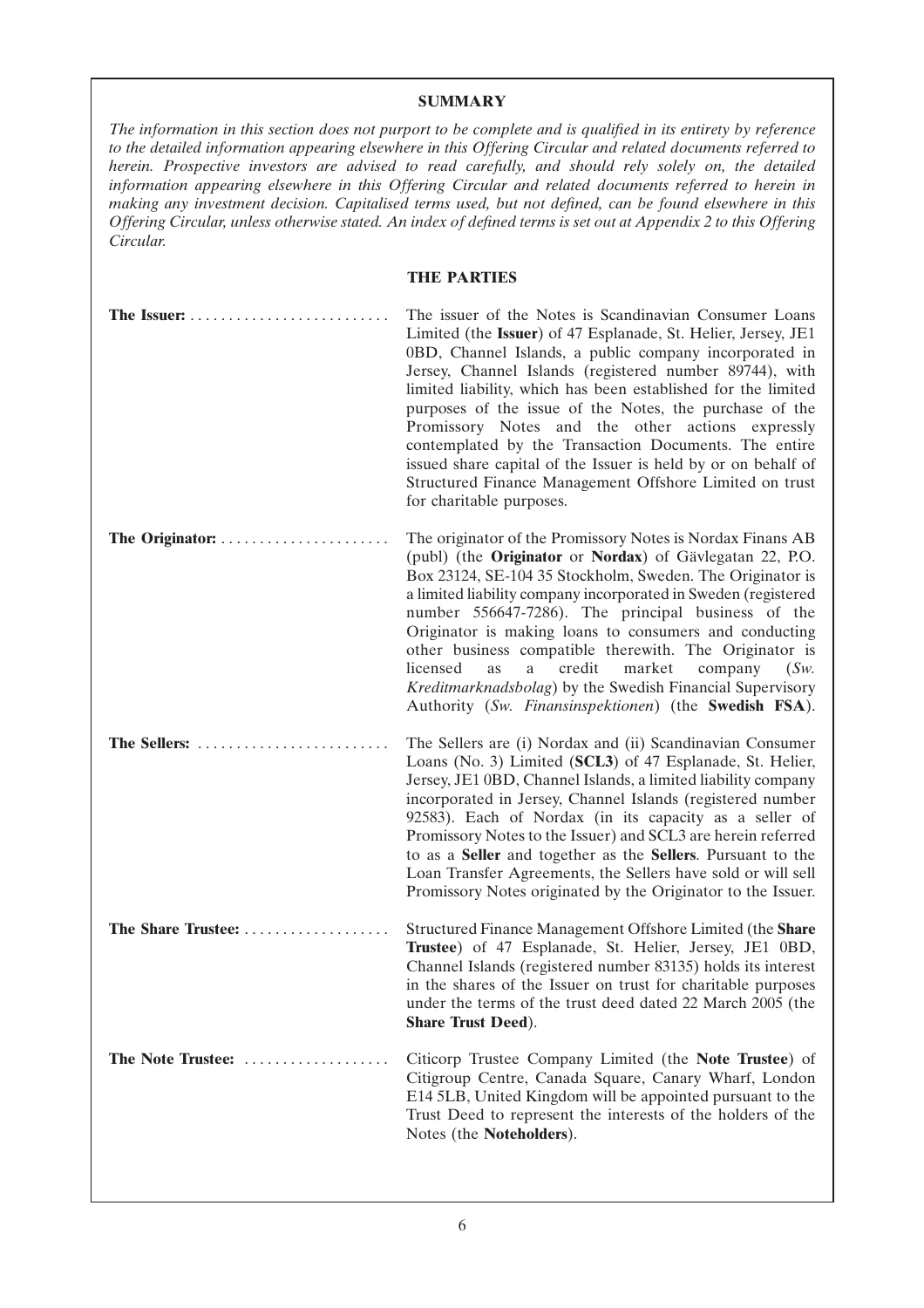| The Security Trustee:                             | Citicorp Trustee Company Limited (the <b>Security Trustee</b> ) of<br>Citigroup Centre, Canada Square, Canary Wharf, London<br>E14 5LB, United Kingdom will hold the security granted<br>under the English Deed of Charge, the Swedish Security<br>Agreement and the Jersey Security Agreement, each dated<br>on or about the Closing Date, on behalf of itself and any<br>receiver or other appointee of the Security Trustee and the<br>Noteholders, the Note Trustee, the Servicer, the Standby<br>Servicer, the Standby Facilitator, the Originator, the Sellers,<br>the Cash Manager, the Account Bank, the Currency Hedge<br>Provider, the Start-up Loan Provider, the Corporate Services<br>Provider, the Agent Bank, the Principal Paying Agent, the<br>Irish Paying Agent and any other paying agent appointed<br>under the Agency Agreement (together, the Secured Parties)<br>and will be entitled to enforce the security granted in its<br>favour under the English Deed of Charge, the Swedish<br>Security Agreement and the Jersey Security Agreement. |
|---------------------------------------------------|-----------------------------------------------------------------------------------------------------------------------------------------------------------------------------------------------------------------------------------------------------------------------------------------------------------------------------------------------------------------------------------------------------------------------------------------------------------------------------------------------------------------------------------------------------------------------------------------------------------------------------------------------------------------------------------------------------------------------------------------------------------------------------------------------------------------------------------------------------------------------------------------------------------------------------------------------------------------------------------------------------------------------------------------------------------------------|
| The Servicer:                                     | Nordax Finans AB (publ) (the <b>Servicer</b> ) of Gävlegatan 22,<br>P.O. Box 23124, SE-104 35 Stockholm, Sweden will be<br>appointed pursuant to the terms of the Servicing Agreement<br>to <i>inter alia</i> , administer the Portfolio on behalf of the Issuer<br>and the Security Trustee.                                                                                                                                                                                                                                                                                                                                                                                                                                                                                                                                                                                                                                                                                                                                                                         |
| The Standby Servicer:                             | Cerdo Bankpartner AB (the Standby Servicer) of<br>Rönnowsgatan 6, P.O. Box 663, SE-251 06, Helsingborg,<br>Sweden will be appointed as standby servicer under the<br>terms of the Standby Servicing Agreement, such that, if the<br>appointment of Nordax Finans AB (publ) as Servicer is<br>terminated, the Standby Servicer will assume such<br>administration functions.                                                                                                                                                                                                                                                                                                                                                                                                                                                                                                                                                                                                                                                                                           |
| The Standby Facilitator:                          | Citigroup Global Markets Limited (the Standby Facilitator)<br>of Canada Square, Canary Wharf, London E14 5LB, United<br>Kingdom will be appointed as standby facilitator under the<br>terms of the Standby Facilitator Agreement, such that, if the<br>appointment of Cerdo Bankpartner AB as Standby Servicer<br>is terminated, the Standby Facilitator will facilitate the<br>appointment of a replacement Standby Servicer.                                                                                                                                                                                                                                                                                                                                                                                                                                                                                                                                                                                                                                        |
| The Cash Manager:                                 | Nordax Finans AB (publ) (the Cash Manager) of Gävlegatan<br>22, P.O. Box 23124, SE-104 35 Stockholm, Sweden will<br>provide certain cash management services to the Issuer<br>pursuant to the Cash Management Agreement.                                                                                                                                                                                                                                                                                                                                                                                                                                                                                                                                                                                                                                                                                                                                                                                                                                              |
| The Service Provider:                             | TietoEnator Financial Solutions AB (the Service Provider)<br>of Kronborgsgränd 1, SE-164 87 Kista, Sweden will provide<br>certain application support and operations support to the<br>Servicer, the Standby Servicer and any replacement Standby<br>Servicer (as appropriate) pursuant to the Servicing Transfer<br>Agreement.                                                                                                                                                                                                                                                                                                                                                                                                                                                                                                                                                                                                                                                                                                                                       |
| The Principal Paying Agent and the<br>Agent Bank: | Citibank, N.A., acting through its branch at Citigroup Centre,<br>Canada Square, Canary Wharf, London E14 5LB, United<br>Kingdom will be appointed to act as principal paying agent<br>and agent bank under the Agency Agreement (the Principal<br>Paying Agent and the Agent Bank respectively and, together<br>with the Irish Paying Agent, the Agents).                                                                                                                                                                                                                                                                                                                                                                                                                                                                                                                                                                                                                                                                                                            |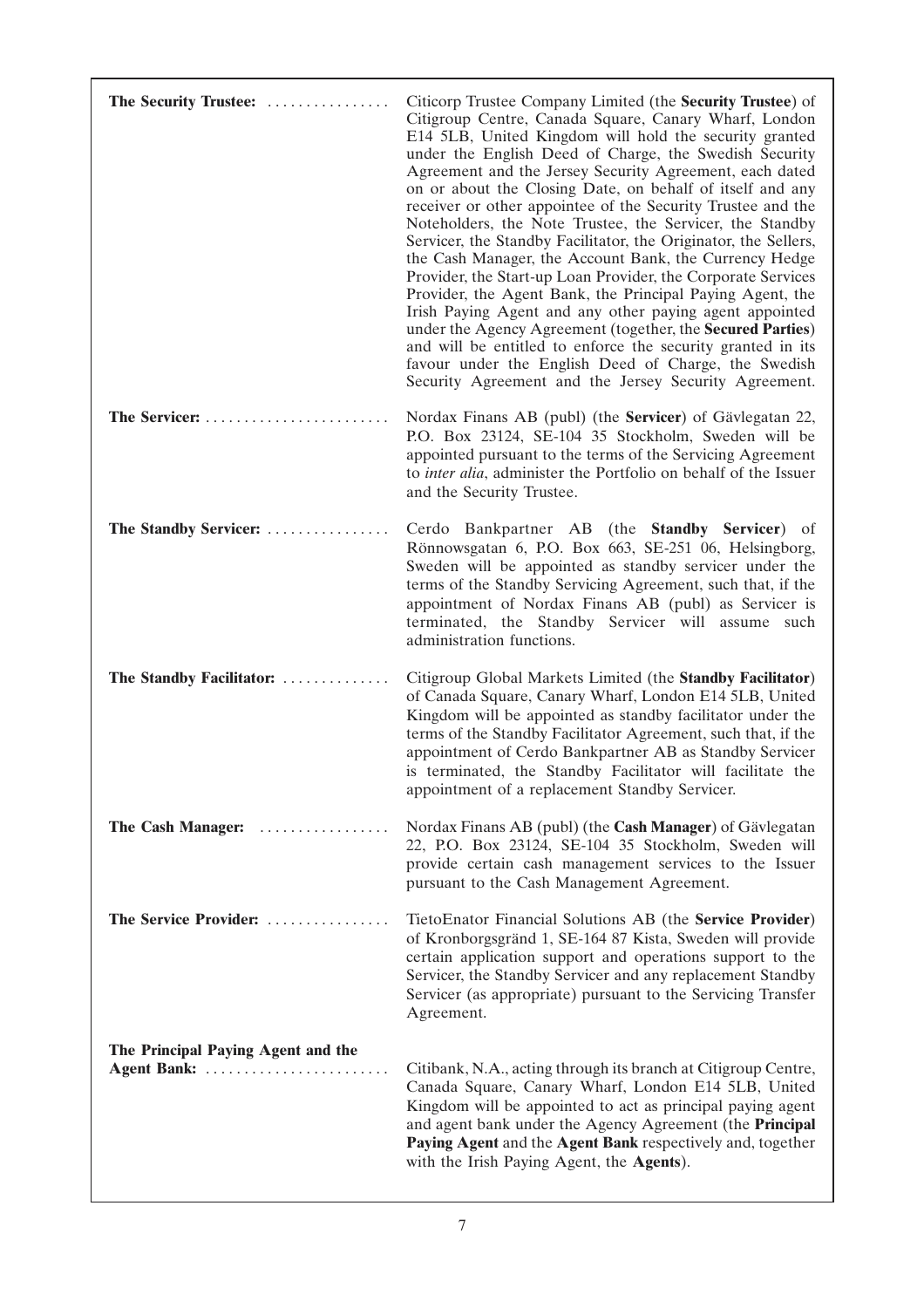| The Irish Paying Agent:          | Citibank International plc, acting through its branch at<br>1 North Wall Quay, Dublin 1, Ireland will be appointed to act<br>as paying agent in Ireland under the Agency Agreement (the<br>Irish Paying Agent and, together with the Principal Paying<br>Agent and any other paying agent(s) which may be appointed<br>pursuant to the Agency Agreement, the Paying Agents).                                                                                                                                                                                                                                                                                                                                                                                                                                                                                                                                                                                                                                                                              |
|----------------------------------|-----------------------------------------------------------------------------------------------------------------------------------------------------------------------------------------------------------------------------------------------------------------------------------------------------------------------------------------------------------------------------------------------------------------------------------------------------------------------------------------------------------------------------------------------------------------------------------------------------------------------------------------------------------------------------------------------------------------------------------------------------------------------------------------------------------------------------------------------------------------------------------------------------------------------------------------------------------------------------------------------------------------------------------------------------------|
| The Currency Hedge Provider:     | The currency hedge provider will be Barclays Bank PLC (the<br>Currency Hedge Provider) of 1 Churchill Place, London<br>E14 5HP, United Kingdom. The Currency Hedge Provider<br>will enter into Currency Hedge Agreements with the Issuer<br>and the Security Trustee. The Issuer will be required to<br>maintain currency hedge agreements with an entity which<br>has a rating assigned to its unsecured, unsubordinated and<br>unguaranteed short term debt obligations of at least "A-1+"<br>by S&P and long term debt obligations of at least "AA-" by<br>S&P and which has a rating assigned to its unsecured,<br>unsubordinated and unguaranteed long term debt obligations<br>of at least "A1" by Moody's or a rating assigned to its<br>unsecured, unsubordinated and unguaranteed short term and<br>long term obligations of at least "A2" and "P-1" respectively<br>by Moody's (collectively, the Currency Hedge Provider<br>Requisite Ratings). See further "Summary of Principal<br>Transaction Documents - Currency Hedge Agreements" below. |
| The Account Bank:                | Danske Bank A/S, Danmark, Sverige Filial of Norrmalmstorg<br>1, SE-103 92 Stockholm, Sweden will act as account bank for<br>the Issuer under the Bank Account Agreement (in this<br>capacity, the Account Bank). The Account Bank shall have a<br>rating assigned to its unsecured, unsubordinated and<br>unguaranteed short term debt obligations of at least "P-1" by<br>Moody's and "A-1+" by $S\&P$ or (if the aggregate amount<br>standing to the credit of the GIC Account and the Transaction<br>Account does not exceed 20 per cent. of the Principal<br>Amount Outstanding of the Notes) "A-1" by S&P. See<br>further "Summary of Transaction Documents - Bank Account<br>Agreement" below.                                                                                                                                                                                                                                                                                                                                                      |
| The Start-up Loan Provider:      | Nordax Holding Second AB of Gävlegatan 22, P.O. Box<br>23124, SE-104 35, Stockholm, Sweden (the Start-up Loan<br><b>Provider</b> ) will provide the start-up loan pursuant to the<br>Start-up Loan Agreement.                                                                                                                                                                                                                                                                                                                                                                                                                                                                                                                                                                                                                                                                                                                                                                                                                                             |
| The Corporate Services Provider: | The corporate services provider is Structured Finance<br>Management Offshore Limited (the Corporate Services<br>Provider) of 47 Esplanade, St. Helier, Jersey, JE1 0BD,<br>Channel Islands (registered number 83135).                                                                                                                                                                                                                                                                                                                                                                                                                                                                                                                                                                                                                                                                                                                                                                                                                                     |
|                                  |                                                                                                                                                                                                                                                                                                                                                                                                                                                                                                                                                                                                                                                                                                                                                                                                                                                                                                                                                                                                                                                           |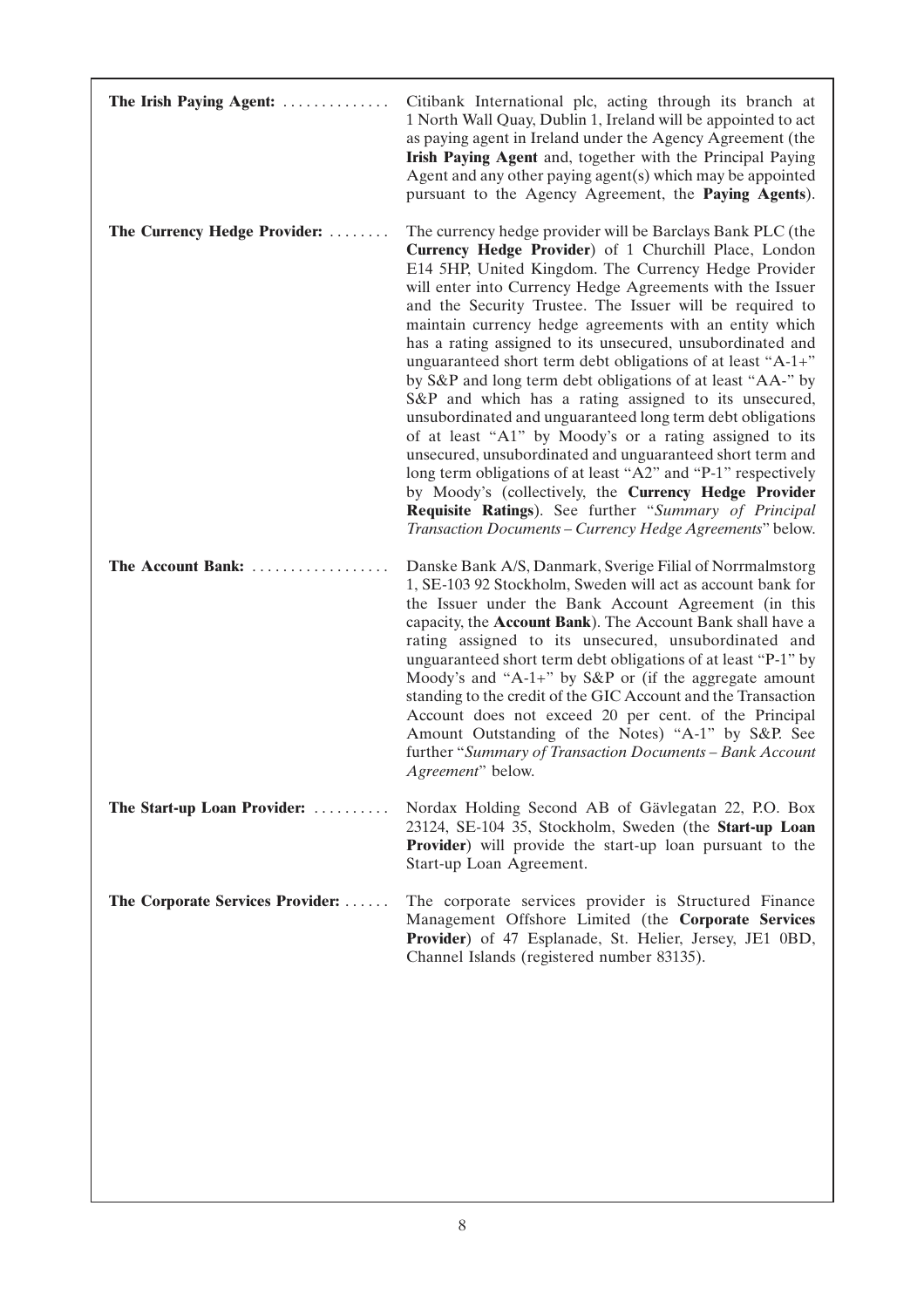## **RELEVANT DATES AND PERIODS**

| Closing Date:                                             | The Notes will be issued on or about 6 July 2006 (or such<br>later date as may be agreed between the Issuer, the Managers,<br>the Note Trustee and the Security Trustee) (the Closing<br>Date).                                                                                                                                                                                                                                                                                                                                                                                                                                                                                                                                                                                                                                                                                                                                                    |
|-----------------------------------------------------------|----------------------------------------------------------------------------------------------------------------------------------------------------------------------------------------------------------------------------------------------------------------------------------------------------------------------------------------------------------------------------------------------------------------------------------------------------------------------------------------------------------------------------------------------------------------------------------------------------------------------------------------------------------------------------------------------------------------------------------------------------------------------------------------------------------------------------------------------------------------------------------------------------------------------------------------------------|
| Calculation Date:                                         | On the 3rd Stockholm Business Day of each month (each<br>such date, a Calculation Date) the Cash Manager will, based<br>on information relating to collections on the Transferred<br>Promissory Notes (as defined below) received from the<br>Servicer, perform calculations in respect of the immediately<br>preceding Calculation Period and determine payments to be<br>made to, amongst other, the Noteholders in accordance with<br>the relevant Priority of Payments on the immediately<br>succeeding Interest Payment Date.                                                                                                                                                                                                                                                                                                                                                                                                                 |
| <b>Calculation Period:</b>                                | Amounts available for payment on the Notes on any Interest<br>Payment Date will depend on the payments and other<br>collections received with respect to the Transferred<br>Promissory Notes during the applicable Calculation Period<br>and the payments to be received on the relevant Interest<br>Payment Date with respect to any Currency Hedge<br>Agreement for the applicable Calculation Period and the<br>other payments to be made by the Issuer on the Interest<br>Payment Date including (during the Revolving Period) the<br>initial purchase price (the Initial Purchase Price) for any<br>Additional Promissory Notes acquired by the Issuer on the<br>immediately preceding Monthly Acquisition Date. Each<br>Calculation Period will commence on (and include) a<br>Calculation Date (or, in the case of the first Calculation<br>Period, the Closing Date) and will end on (but exclude) the<br>next following Calculation Date. |
| Monthly Acquisition Date:                                 | During the Revolving Period, the Issuer may acquire<br>Additional Promissory Notes from the Sellers after the<br>Closing Date on the 7th Stockholm Business Day of each<br>month (the Monthly Acquisition Date).                                                                                                                                                                                                                                                                                                                                                                                                                                                                                                                                                                                                                                                                                                                                   |
| <b>Revolving Period End Date and</b><br>Revolving Period: | The revolving period will commence on (and include) the<br>Closing Date and will end on (and include) the Monthly<br>Acquisition Date falling in June 2011 (the Revolving Period<br>End Date), such period being referred to herein as the<br><b>Revolving Period.</b>                                                                                                                                                                                                                                                                                                                                                                                                                                                                                                                                                                                                                                                                             |
| Interest Payment Date:                                    | The 15th day of each month in each year or, if such day is not<br>a Business Day, on the next Business Day in that calendar<br>month (if there is one) or the preceding Business Day (if<br>there is not). The first Interest Payment Date will be the<br>Interest Payment Date falling in August 2006.                                                                                                                                                                                                                                                                                                                                                                                                                                                                                                                                                                                                                                            |
| Interest Periods:                                         | Interest on the Notes is payable by reference to successive<br>Interest Periods. The first Interest Period will commence on<br>(and include) the Closing Date and end on (but exclude) the<br>Interest Payment Date falling in August 2006 and each<br>subsequent Interest Period will commence on (and include)<br>an Interest Payment Date and end on (but exclude) the next<br>succeeding Interest Payment Date.                                                                                                                                                                                                                                                                                                                                                                                                                                                                                                                                |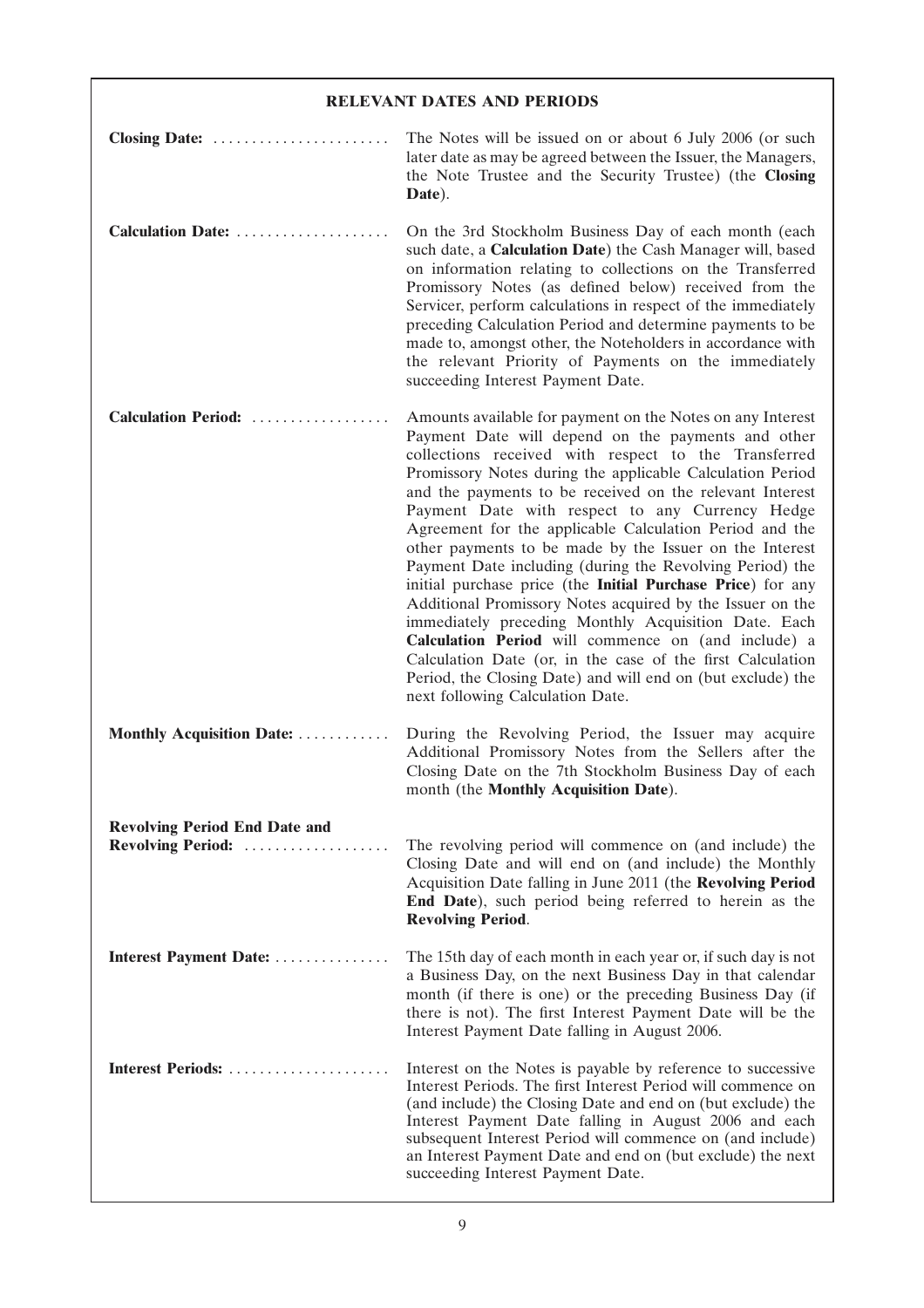| Step-Up Date:           | The Interest Payment Date falling in June 2011 (the Step-Up<br>Date).                                                                                                                                                                                               |
|-------------------------|---------------------------------------------------------------------------------------------------------------------------------------------------------------------------------------------------------------------------------------------------------------------|
| Final Maturity Date:    | The Interest Payment Date falling in June 2025 (the Final<br><b>Maturity Date).</b>                                                                                                                                                                                 |
| Business Day:           | Business Day means a day (other than Saturday and Sunday)<br>on which commercial banks are open for business in London,<br>Stockholm and Dublin and on which the Trans-European<br>Automated Real-Time Gross Settlement Express System<br>settles payments in Euro. |
| Stockholm Business Day: | Stockholm Business Day means a day (other than Saturday<br>and Sunday) on which commercial banks are open for<br>business in Stockholm.                                                                                                                             |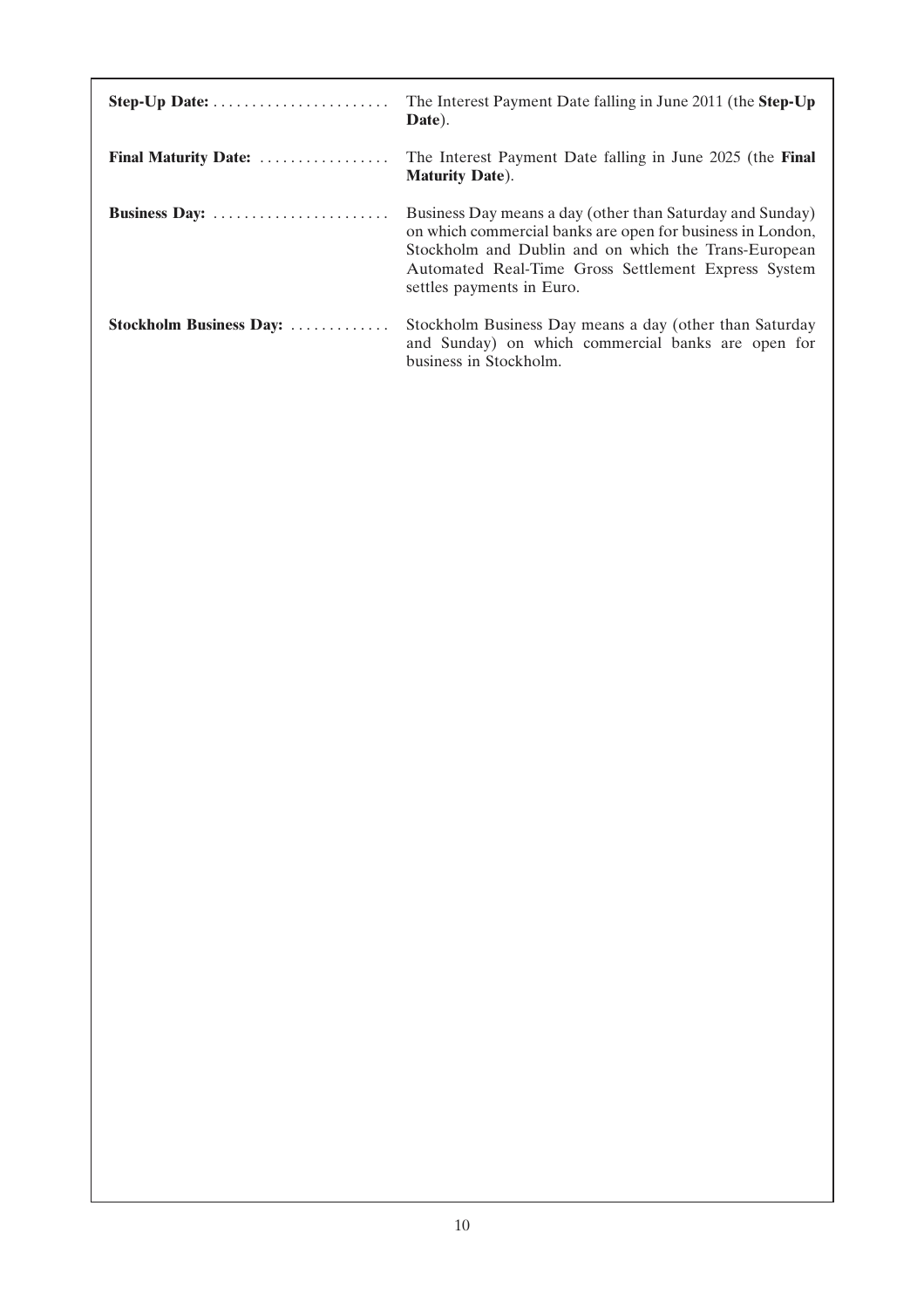## **APPLICATION OF PROCEEDS OF THE NOTES**

| Use of Issue Proceeds: | The net proceeds of the issue of the Notes (other than the<br>Class E Notes) will be applied towards repaying all<br>outstanding notes issued under the existing note issuance<br>facility agreement (the Existing Note Issuance Facility<br>Agreement) dated 13 April 2005 between, inter alios, the<br>Issuer and Citibank International plc (in its capacity as the<br><b>Facility Provider).</b>                                                                                                                                                                                                                   |
|------------------------|------------------------------------------------------------------------------------------------------------------------------------------------------------------------------------------------------------------------------------------------------------------------------------------------------------------------------------------------------------------------------------------------------------------------------------------------------------------------------------------------------------------------------------------------------------------------------------------------------------------------|
|                        | The net proceeds of the issue of the Class E Notes will be<br>applied towards: (i) funding the reserve fund (the Credit<br>Enhancement Reserve) in an amount equal to the Initial<br>Reserve Amount (see further, "Cashflows" below) and<br>(ii) repaying all outstanding amounts under the existing<br>subordinated loan agreement (the Existing Subordinated<br>Loan Agreement) dated 19 December 2005 between the<br>Issuer and Citibank International plc (in its capacity as the<br><b>Subordinated Loan Lender).</b>                                                                                             |
| The Promissory Notes:  | The Portfolio (as defined below) will consist of loans to<br>consumers in Sweden (the Customers and each, a Customer)<br>documented as negotiable promissory notes (the Promissory<br>Notes). The Promissory Notes have been originated by the<br>Originator.                                                                                                                                                                                                                                                                                                                                                          |
|                        | Each Promissory Note evidences a loan to a Customer and<br>any amendment thereto, and is sold to the Issuer together<br>with the benefit of any insurance policy and/or other security<br>right or claim in respect of a Customer's obligations under a<br>Promissory Note.                                                                                                                                                                                                                                                                                                                                            |
|                        | Unless the context requires otherwise, any reference herein<br>to a Promissory Note includes the relevant related insurance<br>policy (if any).                                                                                                                                                                                                                                                                                                                                                                                                                                                                        |
| The Portfolio:         | The portfolio purchased from the Sellers and owned by the<br>Issuer from time to time (the <b>Portfolio</b> ) will comprise:                                                                                                                                                                                                                                                                                                                                                                                                                                                                                           |
|                        | (a) the Completion Portfolio (as defined below) acquired by<br>the Issuer prior to the Closing Date; and                                                                                                                                                                                                                                                                                                                                                                                                                                                                                                               |
|                        | (b) Additional Promissory Notes (as defined below) to be<br>acquired by the Issuer from time to time after the<br>Closing Date,                                                                                                                                                                                                                                                                                                                                                                                                                                                                                        |
|                        | other than Promissory Notes which have been repaid in full<br>or Promissory Notes in respect of which enforcement<br>procedures have been completed or Promissory Notes which<br>have been re-transferred to Nordax.                                                                                                                                                                                                                                                                                                                                                                                                   |
|                        | The <b>Completion Portfolio</b> will consist of outstanding<br>Promissory Notes purchased by the Issuer from the Originator<br>prior to the Closing Date pursuant to a loan transfer<br>agreement between the Issuer and the Originator dated<br>13 April 2005 (the Original Loan Transfer Agreement), as<br>described further under "Summary of Transaction Documents<br>- Background" below, but will not include, for the avoidance<br>of doubt, any Promissory Notes in arrears which will have<br>been sold by the Issuer to SCL3 pursuant to the Warehouse<br>Loan Transfer Agreement prior to the Closing Date. |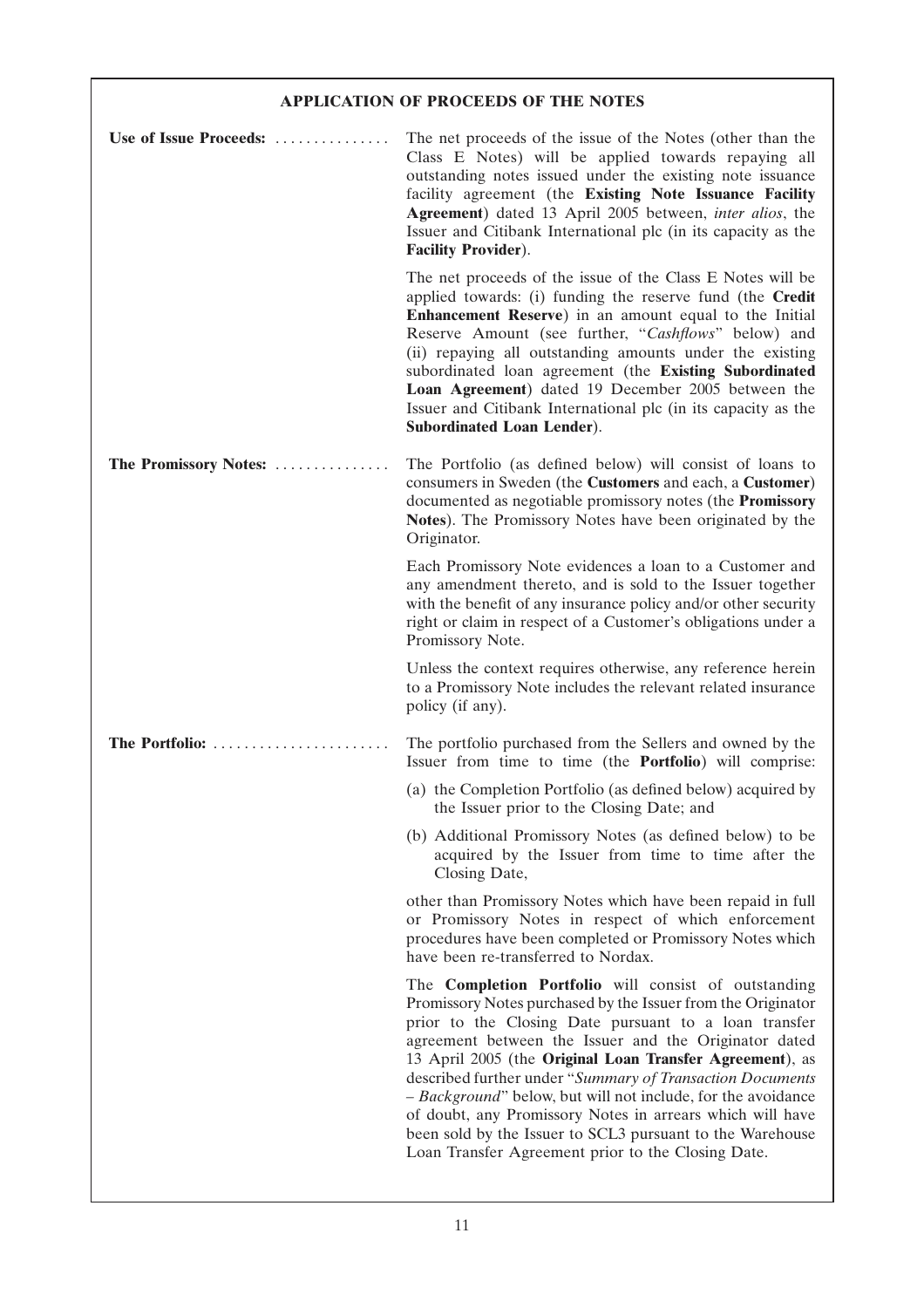The Original Loan Transfer Agreement will be amended and restated by, *inter alios*, the Issuer and the Originator on or before the Closing Date (as so amended and restated, the **Originator Loan Transfer Agreement**).

After the Closing Date and during the Revolving Period, the Issuer will continue to acquire Promissory Notes (the **Additional Promissory Notes**) from:

- (a) Nordax pursuant to the Originator Loan Transfer Agreement; and
- (b) SCL3 pursuant to a loan transfer agreement dated on or about the Closing Date between the Issuer, SCL3 and Nordax (the **SCL3 Loan Transfer Agreement** and, together with the Originator Loan Transfer Agreement, the **Loan Transfer Agreements**).

Each of Nordax and SCL3 will use reasonable efforts to sell Additional Promissory Notes to the Issuer on each Monthly Acquisition Date during the Revolving Period. Unless a Trigger Event (as defined below) has occurred and is subsisting, the Issuer shall acquire any Additional Promissory Notes on a Monthly Acquisition Date to the extent that it will have sufficient Principal Receipts on the immediately succeeding Interest Payment Date to pay the Initial Purchase Price for such Additional Promissory Notes, but only after the Issuer has provided for: (i) repayment of the Class A Notes on each Interest Payment Date (but only in an amount such that the Principal Amount Outstanding in respect of the Class A Notes after such redemption is not greater than the relevant Class A Target Remaining Amount for such Interest Payment Date as set out in set out in **Condition 6.2**) and (ii) if the Sellers so direct the Issuer, an amount up to the Retained Amount to be credited to the GIC Account. For so long as a Trigger Event has occurred and is subsisting, the Issuer shall: (i) cease acquiring Additional Promissory Notes from the Sellers pursuant to the Loan Transfer Agreements; and (ii) apply all Principal Receipts in accordance with the Pre-Enforcement Principal Priority of Payments to redeem the Notes then outstanding until the earlier of the date that the Notes are redeemed in full or such Trigger Event is cured. For a more detailed description, see under ''*Summary of Transaction Documents – Loan Transfer Agreements – Trigger Events*'' below.

SCL3 entered into a loan transfer agreement with Nordax, the Issuer (in its capacity as a seller) and the Security Trustee dated 1 June 2006 (the **Warehouse Loan Transfer Agreement**) pursuant to which SCL3 acquired, and may continue to acquire, Promissory Notes from Nordax from time to time. The Warehouse Loan Transfer Agreement provides that such Promissory Notes acquired by SCL3 may be subsequently transferred to the Issuer pursuant to the SCL3 Loan Transfer Agreement.

For a more detailed description of the Promissory Notes comprising the Portfolio see under ''*Description of the Portfolio*'' below.

The Issuer, together with the Security Trustee, will have the benefit of certain warranties from the Originator and (to a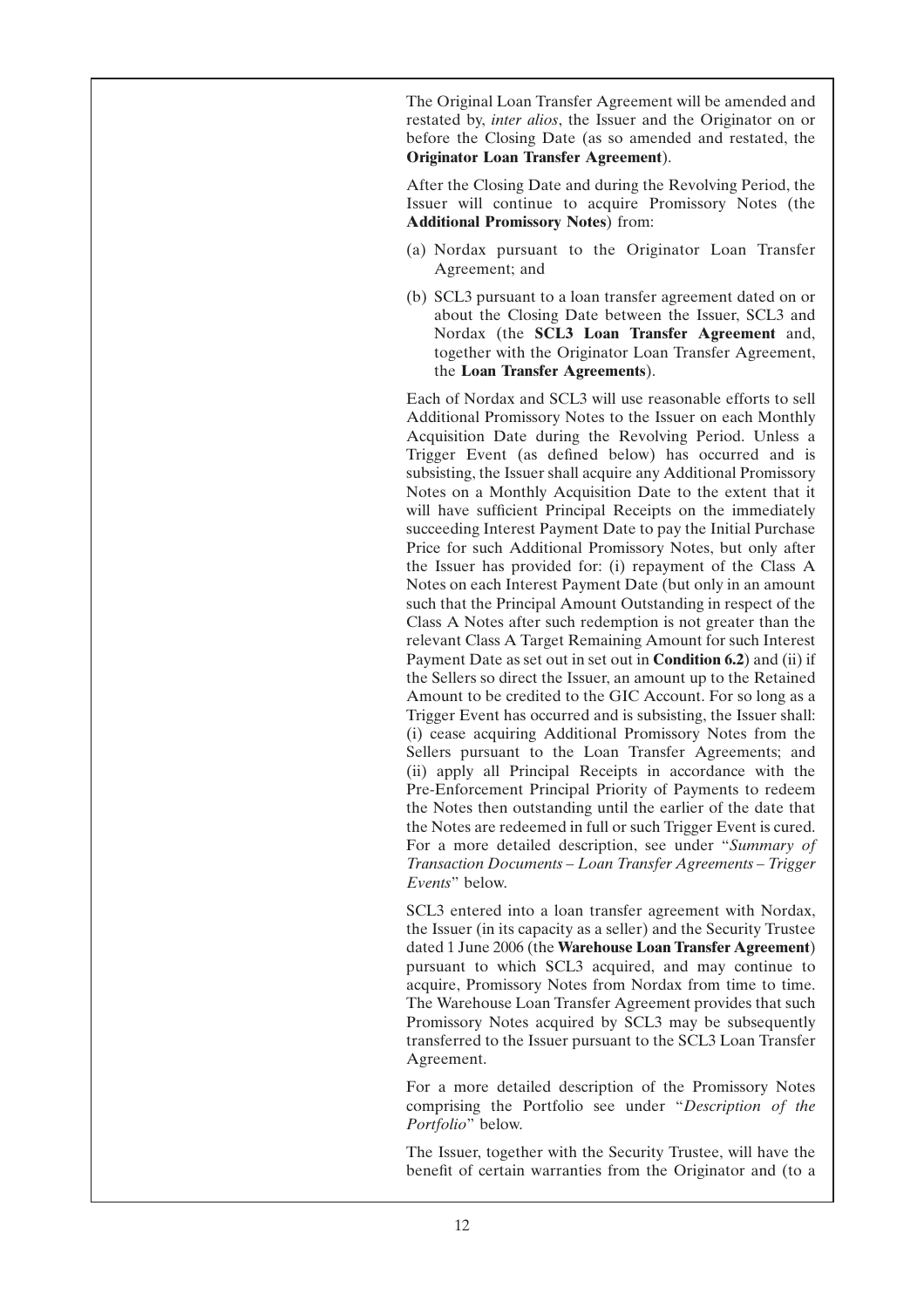limited extent) SCL3 relating to the Transferred Promissory Notes in the Portfolio. In the event of a breach of certain of the warranties in respect of any Transferred Promissory Note, the Issuer or the Security Trustee will be entitled to require that such Transferred Promissory Notes are repurchased by the Originator or (in the event of a breach of the warranties given by SCL3) SCL3. This is more fully described under ''*Summary of Transaction Documents – Loan Transfer Agreements*'' below.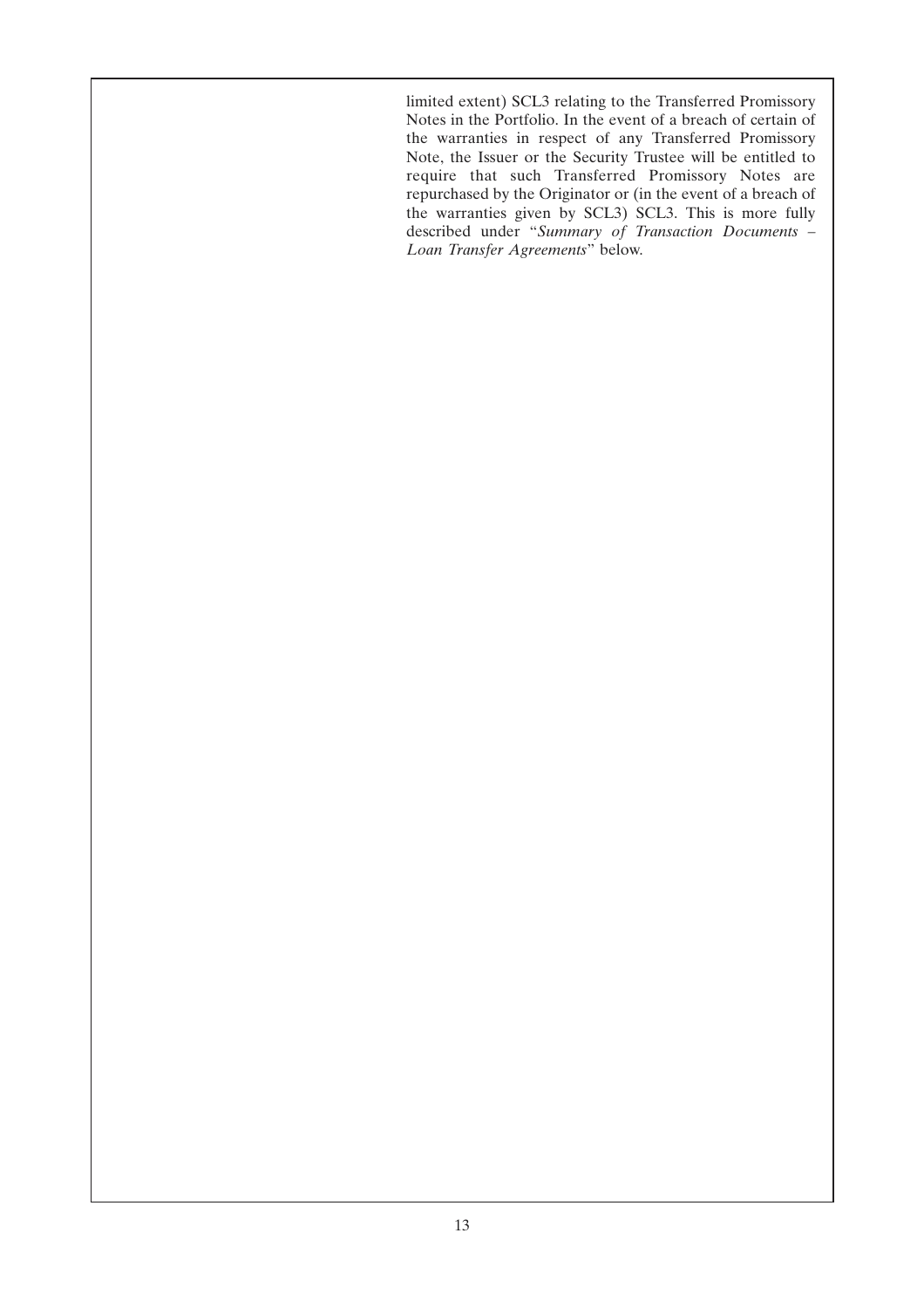| PRINCIPAL FEATURES OF THE NOTES |                                                                                                                                                                                                                                                                                                                                                                                                                                                                                                                                                                                                                                                                                                                                                                                                                                                                                                                                                                                                                                                                                                                                                                                                                                                                                                                                                                              |  |
|---------------------------------|------------------------------------------------------------------------------------------------------------------------------------------------------------------------------------------------------------------------------------------------------------------------------------------------------------------------------------------------------------------------------------------------------------------------------------------------------------------------------------------------------------------------------------------------------------------------------------------------------------------------------------------------------------------------------------------------------------------------------------------------------------------------------------------------------------------------------------------------------------------------------------------------------------------------------------------------------------------------------------------------------------------------------------------------------------------------------------------------------------------------------------------------------------------------------------------------------------------------------------------------------------------------------------------------------------------------------------------------------------------------------|--|
| Title of Notes:                 | €175,700,000 Floating Rate Notes due 2025.                                                                                                                                                                                                                                                                                                                                                                                                                                                                                                                                                                                                                                                                                                                                                                                                                                                                                                                                                                                                                                                                                                                                                                                                                                                                                                                                   |  |
| The Notes:                      | The Notes will comprise:                                                                                                                                                                                                                                                                                                                                                                                                                                                                                                                                                                                                                                                                                                                                                                                                                                                                                                                                                                                                                                                                                                                                                                                                                                                                                                                                                     |  |
|                                 | (a) €117,750,000 Class A Floating Rate Notes due 2025 (the<br>Class A Notes);                                                                                                                                                                                                                                                                                                                                                                                                                                                                                                                                                                                                                                                                                                                                                                                                                                                                                                                                                                                                                                                                                                                                                                                                                                                                                                |  |
|                                 | (b) $\text{\textsterling}13,450,000$ Class B Floating Rate Notes due 2025 (the<br>Class B Notes);                                                                                                                                                                                                                                                                                                                                                                                                                                                                                                                                                                                                                                                                                                                                                                                                                                                                                                                                                                                                                                                                                                                                                                                                                                                                            |  |
|                                 | (c) €5,850,000 Class C Floating Rate Notes due 2025 (the<br>Class C Notes);                                                                                                                                                                                                                                                                                                                                                                                                                                                                                                                                                                                                                                                                                                                                                                                                                                                                                                                                                                                                                                                                                                                                                                                                                                                                                                  |  |
|                                 | (d) $\text{\textsterling}31,100,000$ Class D Floating Rate Notes due 2025 (the<br>Class D Notes); and                                                                                                                                                                                                                                                                                                                                                                                                                                                                                                                                                                                                                                                                                                                                                                                                                                                                                                                                                                                                                                                                                                                                                                                                                                                                        |  |
|                                 | (e) $\epsilon$ 7,550,000 Class E Floating Rate Notes due 2025 (the<br>Class E Notes),                                                                                                                                                                                                                                                                                                                                                                                                                                                                                                                                                                                                                                                                                                                                                                                                                                                                                                                                                                                                                                                                                                                                                                                                                                                                                        |  |
|                                 | and each a Class of Notes.                                                                                                                                                                                                                                                                                                                                                                                                                                                                                                                                                                                                                                                                                                                                                                                                                                                                                                                                                                                                                                                                                                                                                                                                                                                                                                                                                   |  |
|                                 | The Notes will be constituted pursuant to a trust deed made<br>between the Issuer and the Note Trustee dated on or before<br>the Closing Date (the Trust Deed). The Notes of each Class<br>will rank pari passu and rateably and without any preference<br>or priority among themselves.                                                                                                                                                                                                                                                                                                                                                                                                                                                                                                                                                                                                                                                                                                                                                                                                                                                                                                                                                                                                                                                                                     |  |
|                                 | Payments of interest in respect of the Class A Notes will rank<br>ahead of payments of interest in respect of the Class B Notes,<br>the Class C Notes, the Class D Notes and the Class E Notes.<br>Payments of interest in respect of the Class B Notes will rank<br>ahead of payments of interest in respect of the Class C Notes,<br>the Class D Notes and the Class E Notes. Payments of<br>interest of the Class C Notes will rank ahead of payments of<br>interest in respect of the Class D Notes and the Class E<br>Notes. Payments of interest in respect of the Class D Notes<br>will rank ahead of payments of interest in respect of the Class<br>E Notes.                                                                                                                                                                                                                                                                                                                                                                                                                                                                                                                                                                                                                                                                                                        |  |
|                                 | Repayments of principal in respect of the Class A Notes will<br>rank ahead of repayments of principal in respect of the Class<br>B Notes, the Class C Notes, the Class D Notes and the Class<br>E Notes. Repayments of principal in respect of the Class B<br>Notes will rank ahead of repayments of principal in respect<br>of the Class C Notes, the Class D Notes and the Class E<br>Notes. Repayments of principal in respect of the Class C<br>Notes will rank ahead of repayments of principal in respect<br>of the Class D Notes and the Class E Notes. Repayments of<br>principal in respect of the Class D Notes will rank ahead of<br>repayments of principal in respect of the Class E Notes. Prior<br>to redemption in full of the Class A Notes, the Class B Notes,<br>the Class C Notes and the Class D Notes, repayments of<br>principal in respect of the Class E Notes will be made on each<br>Interest Payment Date from (i) available Revenue Receipts<br>after payment of all amounts ranking in priority to repayment<br>of principal on the Class E Notes (but only in an amount such<br>that the Principal Amount Outstanding in respect of the<br>Class E Notes after such redemption is not greater than the<br>relevant Class E Target Remaining Amount for such Interest<br>Payment Date as set out in set out in <b>Condition 6.3</b> ) and (ii) |  |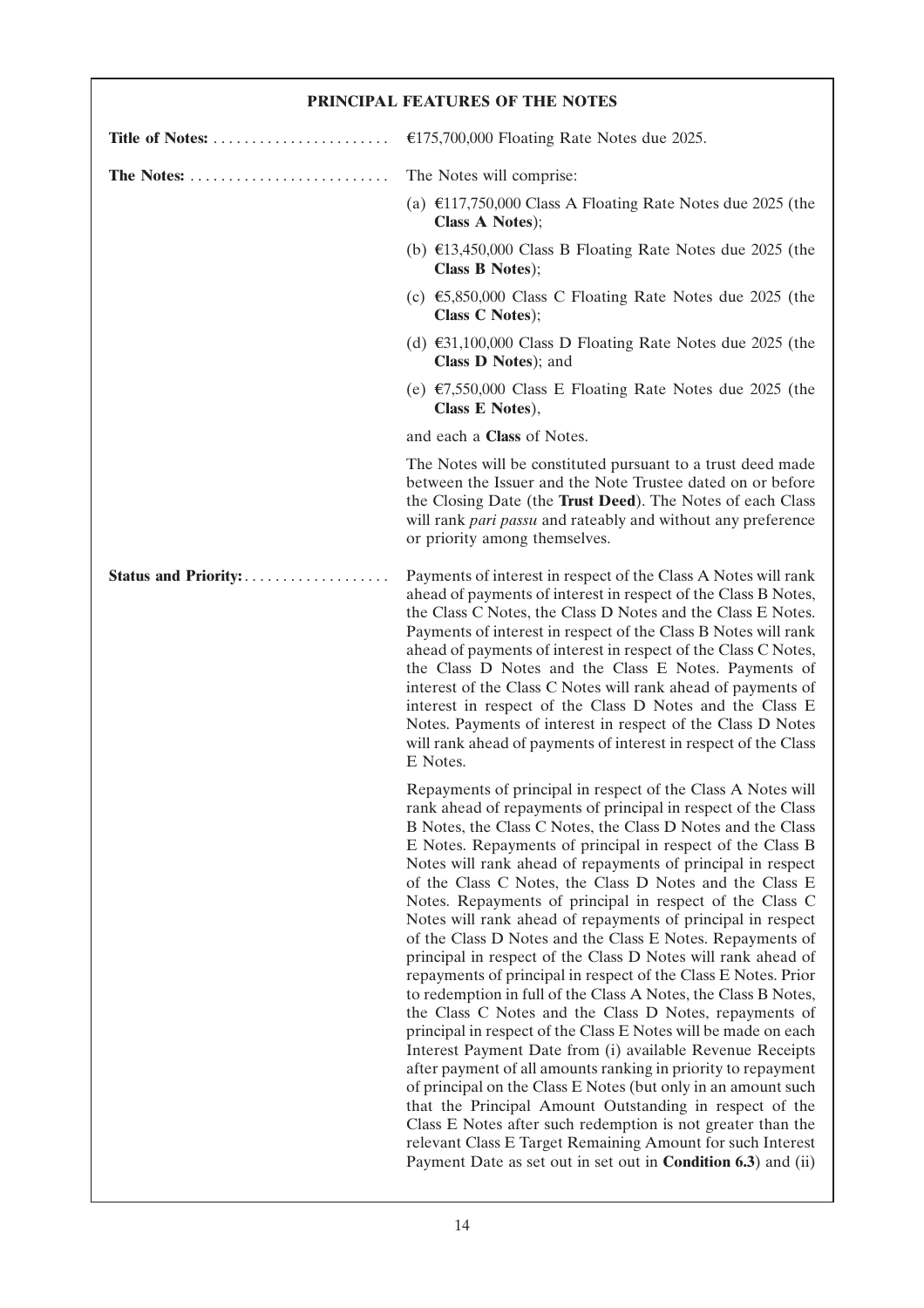|                                                                           | available Principal Receipts after payment of all amounts<br>ranking in priority to repayment of principal on the Class E<br>Notes until the Principal Amount Outstanding thereof is<br>reduced to zero. After repayment in full of the Class A<br>Notes, the Class B Notes, the Class C Notes and the Class D<br>Notes, any amounts standing to the credit of the Credit<br>Enhancement Reserve Ledger on the GIC Account that are<br>in excess of the Reserve Required Amount shall be used to<br>repay the holders of the Class E Notes until the Principal<br>Amount Outstanding of the Class E Notes is reduced to zero.<br>See Cashflows below. |                                    |                                       |
|---------------------------------------------------------------------------|-------------------------------------------------------------------------------------------------------------------------------------------------------------------------------------------------------------------------------------------------------------------------------------------------------------------------------------------------------------------------------------------------------------------------------------------------------------------------------------------------------------------------------------------------------------------------------------------------------------------------------------------------------|------------------------------------|---------------------------------------|
| Form of the Notes:                                                        | Each Class of Notes will be in bearer form. The Temporary<br>Global Notes and the Permanent Global Notes of each Class<br>will be held by a common depositary for Euroclear and<br>Clearstream, Luxembourg. Interests in each Temporary<br>Global Note will, upon certification as to non-U.S. beneficial<br>ownership, be exchangeable for interests in a Permanent<br>Global Note for that Class. The Permanent Global Note in<br>respect of each Class will not be exchangeable for definitive<br>Notes for that Class, save in certain limited circumstances.                                                                                     |                                    |                                       |
|                                                                           | The Notes will be in the specified denomination of $\epsilon$ 50,000<br>provided that, for so long as the Notes are represented by a<br>Global Note and the rules of Euroclear and Clearstream,<br>Luxembourg so permit, the Notes shall be tradable in<br>minimum nominal amounts of $$50,000$ and integral multiples<br>of $\epsilon$ 1,000 in excess thereof.                                                                                                                                                                                                                                                                                      |                                    |                                       |
|                                                                           | It is expected that the Notes will, on issue, be assigned the<br>following ratings:                                                                                                                                                                                                                                                                                                                                                                                                                                                                                                                                                                   |                                    |                                       |
|                                                                           | <b>Class</b>                                                                                                                                                                                                                                                                                                                                                                                                                                                                                                                                                                                                                                          | S&P                                | Moody's                               |
|                                                                           | Class A Notes<br>Class B Notes<br>Class C Notes<br>Class D Notes $\ldots \ldots \ldots$<br>Class E Notes                                                                                                                                                                                                                                                                                                                                                                                                                                                                                                                                              | AAA<br>AA<br>A<br><b>BBB</b><br>BB | Aaa<br>Aa2<br>A2<br>Baa2<br><b>NR</b> |
|                                                                           | A security rating is not a recommendation to buy, sell or hold<br>securities and may be subject to revision, suspension or<br>withdrawal at any time by one or more of the assigning rating<br>organisations.                                                                                                                                                                                                                                                                                                                                                                                                                                         |                                    |                                       |
| Listing: $\ldots \ldots \ldots \ldots \ldots \ldots \ldots \ldots \ldots$ | Application has been made to the Irish Stock Exchange for<br>the Notes to be admitted to the Official List of the Irish Stock<br>Exchange and traded on its regulated market.                                                                                                                                                                                                                                                                                                                                                                                                                                                                         |                                    |                                       |
|                                                                           | The Issuer will be entitled at its option from time to time on<br>any date, without the consent of the Noteholders, to raise<br>further funds (pursuant to <b>Condition 16.1</b> ) by the creation<br>and issue of further Notes of any Class (the Further Notes)<br>which will be in bearer form and carry the same terms and<br>conditions in all respects as such Class (save as to the first<br>interest period, the first interest payment date and the initial<br>principal amount outstanding), and so that the same shall be<br>consolidated and form a single series and rank pari passu<br>with the relevant Class of Notes.                |                                    |                                       |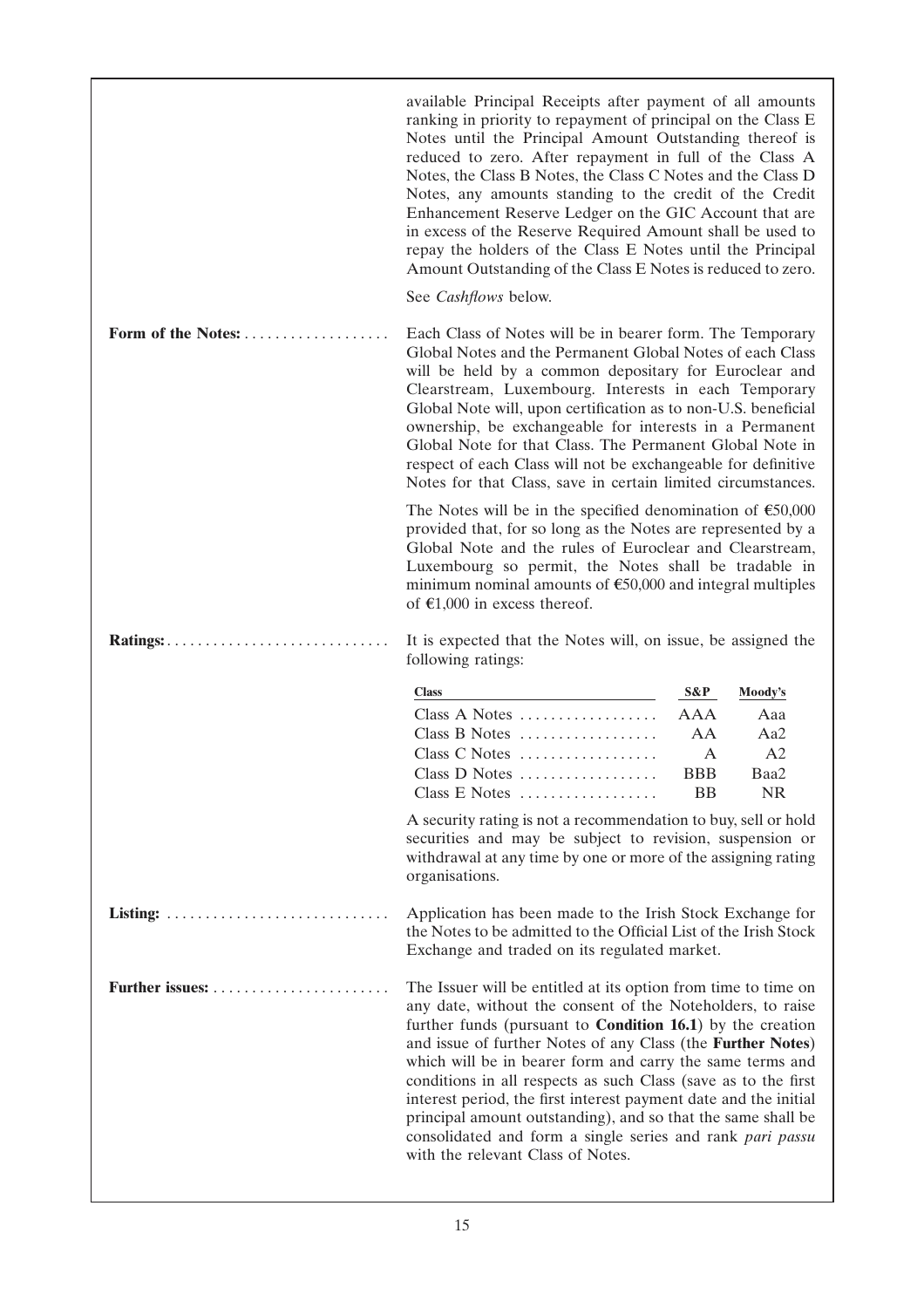It is a condition precedent to the issue of any Further Notes that:

- (a) the aggregate principal amount of all Further Notes to be issued on such date is not less than  $\epsilon$ 5,000,000;
- (b) any Further Notes are assigned the same ratings by the Rating Agencies as are then applicable to the Class of Notes with which they are to be consolidated and form a single series;
- (c) the ratings of each Class of Notes at that time outstanding are not adversely affected as a result of such issue of Further Notes and none of such ratings is lower than it was upon the date of issue of any of the Notes; and
- (d) application will be made, in respect of the Further Notes, for such notes to be admitted to the Official List of the Irish Stock Exchange and admitted to trading on the Irish Stock Exchange or, if the Notes then outstanding are no longer admitted to and listed on that exchange, such exchange, if any, on which the Notes then issued are admitted to and listed on.

The Issuer will also be entitled at its option from time to time on any date, without the consent of the Noteholders, to raise further funds (pursuant to **Condition 16.2**) by the creation and issue of one or more Classes of notes (**Replacement Notes**), the proceeds from the issuance of which will be used to redeem one or more Classes of Notes then outstanding. Replacement Notes will have the same terms and conditions in all respects as the Class of Notes which it replaces (except for the rate of interest applicable to such Replacement Notes which, if not the same, must be lower than the rate of interest applicable to the Class of Notes being replaced) and security ranking as the Class of Notes which it replaces, and shall on issue be in a principal amount which in aggregate does not exceed the aggregate Principal Amount Outstanding of the Class of Notes which it replaces. The conditions precedent outlined in paragraphs (a), (c) and (d) above must be met in respect of the Replacement Notes to be issued.

The Issuer will also be entitled at its option from time to time on any date, without the consent of the Noteholders, to raise further funds (pursuant to **Condition 16.3**) by the creation and issue of notes of a new Class (the **New Notes**) which will be in bearer form and which may rank *pari passu* (or otherwise) with any Class or Classes of the Notes (provided that such New Notes cannot rank ahead of the Class A Notes), but which do not form a single series with any Class of the Notes, provided that the conditions precedent outlined in paragraphs (a), (c) and (d) above are and will be met in respect of New Notes to be issued in these circumstances.

**Currency Hedge Agreements:** ......... The Issuer will enter into five currency hedge agreements with the Currency Hedge Provider (each, a **Currency Hedge Agreement**) to hedge itself against exchange rate risk arising due to changes in the exchange rate between Swedish Kronor and Euro.

> There will be a separate Currency Hedge Agreement in relation to each of the Class A Notes (the **Class A Currency**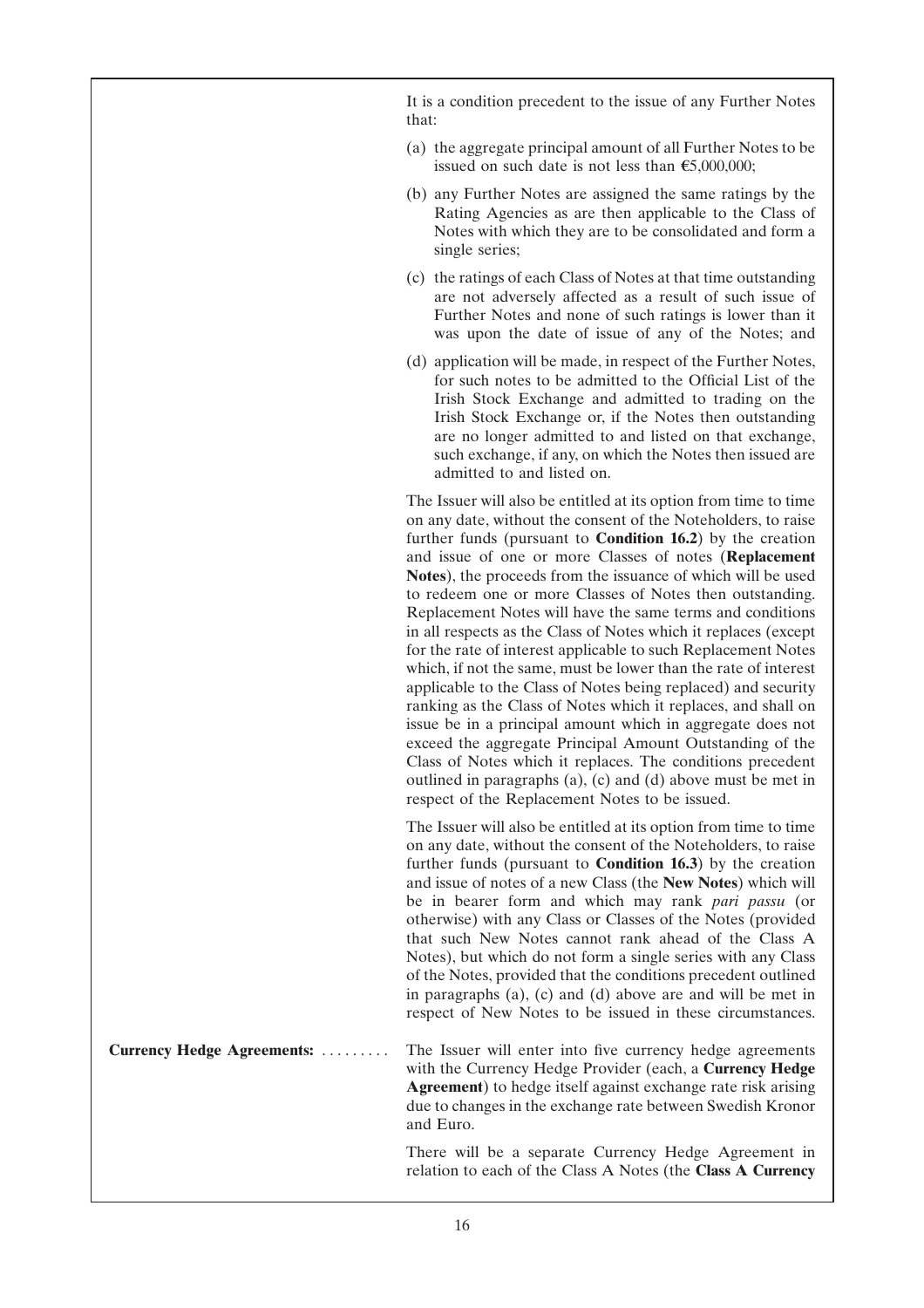**Hedge Agreement**), the Class B Notes (the **Class B Currency Hedge Agreement**), the Class C Notes (the **Class C Currency Hedge Agreement**), the Class D Notes (the **Class D Currency Hedge Agreement**) and the Class E Notes (the **Class E Currency Hedge Agreement**, and together with the Class A Currency Hedge Agreement, the Class B Currency Hedge Agreement, the Class C Currency Hedge Agreement and the Class D Currency Hedge Agreement, the **Currency Hedge Agreements**). The rate at which Swedish Kronor are exchanged into Euro (or vice versa) (the **Currency Exchange Rate**) will be set on or prior to the Closing Date. However, the rate of interest by reference to which the Currency Hedge Provider makes payments to the Issuer will, in the case of each Currency Hedge Agreement, be calculated by reference to Note EURIBOR.

On the Closing Date, the Issuer will receive the proceeds of the subscription for the Notes in Euro. The repayments to the Facility Provider and the Subordinated Loan Lender under the Existing Note Issuance Facility Agreement and the Existing Subordinated Loan Agreement, respectively, and the amounts standing to the credit of the Credit Enhancement Reserve will be in Swedish Kronor. The Issuer will pay to the Currency Hedge Provider the net proceeds for each Class of the Notes under the relevant Currency Hedge Agreements and will receive from the Currency Hedge Provider amounts in Swedish Kronor equivalent to such amounts of Euro at the Currency Exchange Rate.

On each Interest Payment Date, the Issuer will pay to the Currency Hedge Provider an amount in Swedish Kronor calculated by reference to one month STIBOR (plus a margin) and based on the Principal Amount Outstanding of the Notes of the relevant Class at the beginning of the relevant Interest Period (with the Principal Amount Outstanding of the Notes of the relevant Class being converted from Euro to Swedish Kronor at the Currency Exchange Rate). In return, the Currency Hedge Provider will pay on each Interest Payment Date to the Principal Paying Agent (on behalf of the Issuer) an amount denominated in Euro calculated by reference to Note EURIBOR (plus the margin on the Notes of the relevant Class) and based on the Principal Amount Outstanding of the Notes of the relevant Class at the beginning of the relevant Interest Period.

Under the terms of each of the Currency Hedge Agreements, in the event that the ratings of the Currency Hedge Provider or, if relevant, its relevant Credit Support Provider (as defined in the relevant Currency Hedge Agreement), are downgraded by S&P or Moody's, as applicable, below the Currency Hedge Provider Requisite Ratings, the Currency Hedge Provider may, in accordance with the relevant Currency Hedge Agreement, be required to take certain remedial measures which may include providing collateral for its obligations under the relevant Currency Hedge Agreement, arranging for its obligations under the relevant Currency Hedge Agreement to be transferred to a third party, procuring another person to become co-obligor in respect of its obligations under the relevant Currency Hedge Agreement or taking such other action as it may agree with S&P and/or Moody's.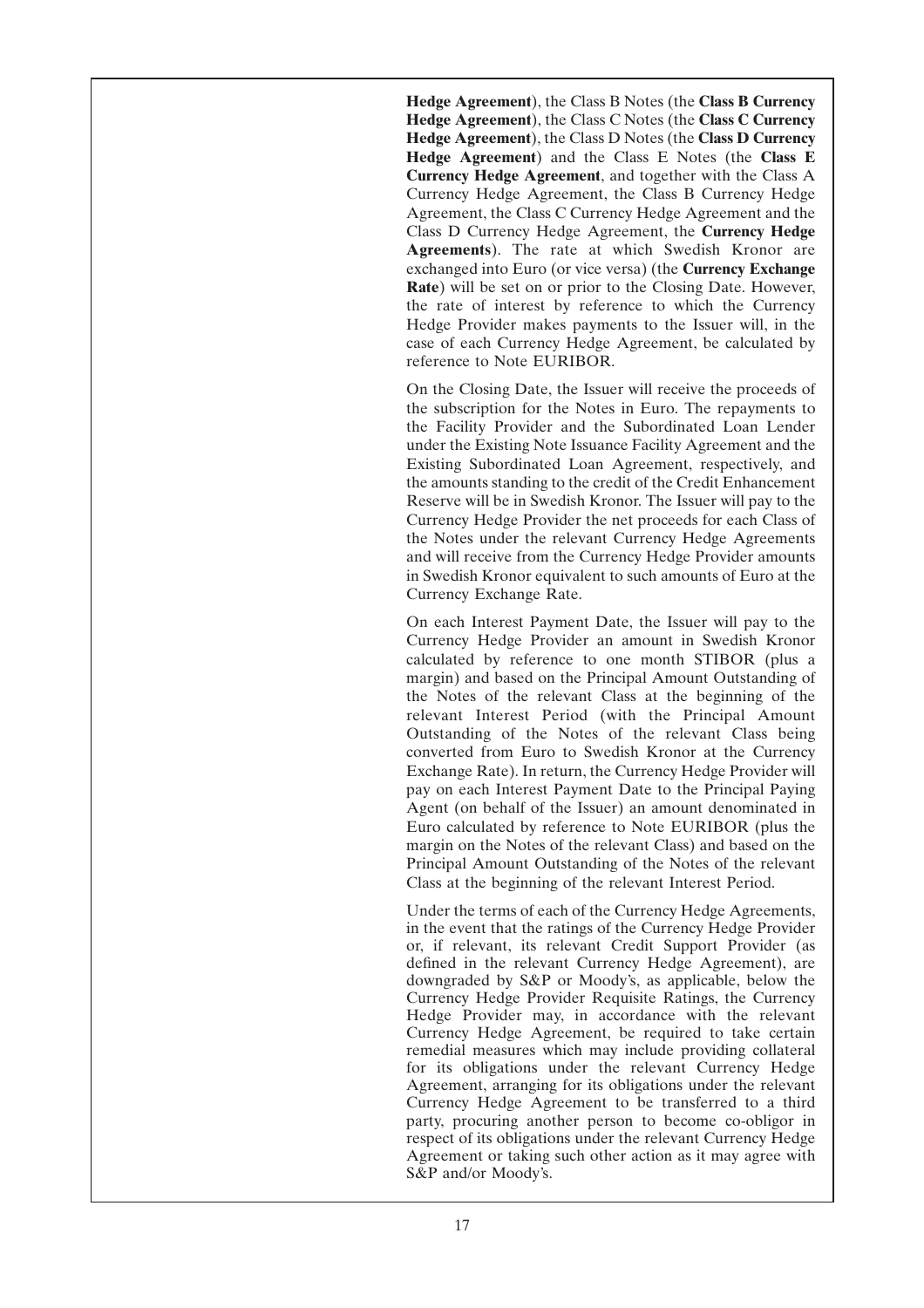| Final redemption:                                     | Unless previously redeemed in full, the Notes will mature on<br>the Final Maturity Date.                                                                                                                                                                                                                                                                                                                                                                                                                                                                                                                                                                                                                                                                                                                                                                                                                                                                                                                                                                                                                                                                                                                                                                                                                                                                                                                                                         |
|-------------------------------------------------------|--------------------------------------------------------------------------------------------------------------------------------------------------------------------------------------------------------------------------------------------------------------------------------------------------------------------------------------------------------------------------------------------------------------------------------------------------------------------------------------------------------------------------------------------------------------------------------------------------------------------------------------------------------------------------------------------------------------------------------------------------------------------------------------------------------------------------------------------------------------------------------------------------------------------------------------------------------------------------------------------------------------------------------------------------------------------------------------------------------------------------------------------------------------------------------------------------------------------------------------------------------------------------------------------------------------------------------------------------------------------------------------------------------------------------------------------------|
| Portfolio replenishment/target<br>redemption in part: | From (and including) the Closing Date to (and including) the<br>Revolving Period End Date, on each Interest Payment Date<br>available Principal Receipts will be applied by the Issuer in<br>payment of the Initial Purchase Price for any Additional<br>Promissory Notes (including any Transferred Promissory<br>Notes which were repurchased by the Originator in<br>connection with a further advance) acquired by the Issuer<br>from the Sellers (but only after the Issuer has paid or<br>provided for: (i) repayment of the Class A Notes on each<br>Interest Payment Date (but only in an amount such that the<br>Principal Amount Outstanding in respect of the Class A<br>Notes after such redemption is not greater than the relevant<br>Class A Target Remaining Amount for such Interest Payment<br>Date as set out in <b>Condition 6.2</b> ) and (ii) if the Sellers so<br>direct the Issuer, an amount up to the Retained Amount to<br>be credited to the GIC Account). The Principal Amount<br>Outstanding of the Class E Notes shall (unless all other<br>Notes have been repaid in full) only be repaid on each<br>Interest Payment Date from Revenue Receipts and only in<br>an amount such that the Principal Amount Outstanding in<br>respect of the Class E Notes after such redemption is not<br>greater than the relevant Class E Target Remaining Amount<br>for such Interest Payment Date as set out in Condition 6.3. |
|                                                       | During the Revolving Period, payments of principal on the<br>Class A Notes and the Class E Notes will be subject to<br>scheduled redemption in part on each Interest Payment Date<br>such that the Principal Amount Outstanding in respect of the<br>relevant Class of Notes after such redemption is not greater<br>than the relevant Target Remaining Amount (as defined in<br><b>Condition 6.4 (Target Remaining Amounts)</b> for such Interest<br>Payment Date. Failure to reduce the Principal Amount<br>Outstanding of the relevant Class of Notes in an amount<br>equal to the relevant Target Remaining Amount on any<br>Interest Payment Date will not constitute a Note Event of<br>Default.                                                                                                                                                                                                                                                                                                                                                                                                                                                                                                                                                                                                                                                                                                                                           |
|                                                       | To the extent that on any Calculation Date there are Excess<br>Principal Receipts standing to the credit of the GIC Account<br>after payment of the Initial Purchase Price for the acquisition<br>of Additional Promissory Notes from the Sellers during the<br>preceding Calculation Period, such Excess Principal Receipts<br>less the Retained Amount will be applied to further redeem<br>the Notes of each Class in full on the immediately succeeding<br>Interest Payment Date.                                                                                                                                                                                                                                                                                                                                                                                                                                                                                                                                                                                                                                                                                                                                                                                                                                                                                                                                                            |
|                                                       | To the extent that, on any Interest Payment Date (provided<br>that such Interest Payment Date falls on or after the Step-Up<br>Date), there are excess Revenue Receipts after crediting to<br>the GIC Account against the Credit Enhancement Reserve<br>Ledger of an amount up to the requisite Reserve Required<br>Amount, such excess moneys will be applied to further<br>redeem the Notes of each Class in full (other than the Class<br>E Notes) and then to pay subordinated amounts in accordance<br>with the Pre-Enforcement Revenue Priority of Payments or,                                                                                                                                                                                                                                                                                                                                                                                                                                                                                                                                                                                                                                                                                                                                                                                                                                                                            |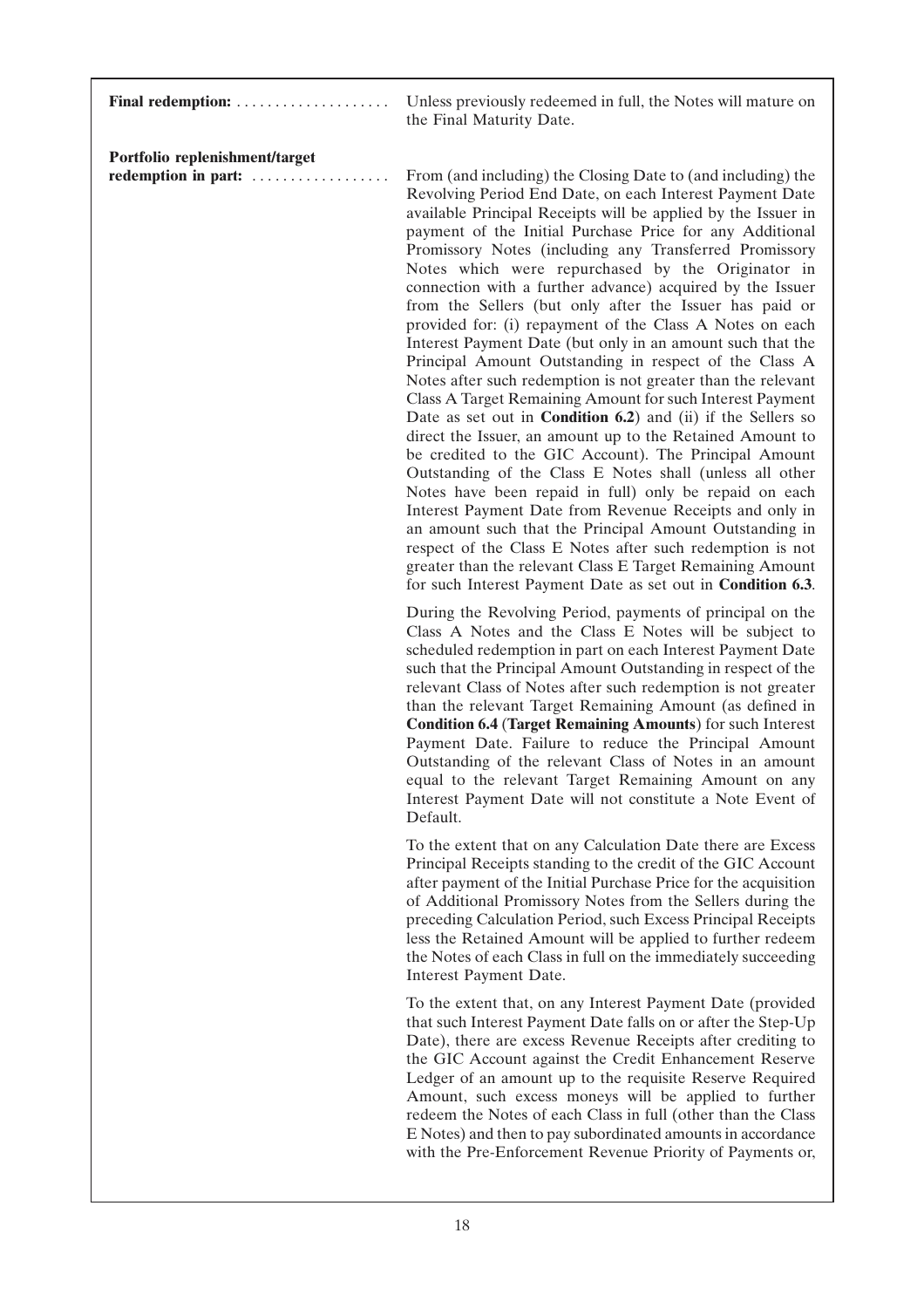|                                     | as applicable, the Post-Enforcement/Pre-Acceleration Priority<br>of Payments.                                                                                                                                                                                                                                                                                                                                                                                                                                      |                                                                                                      |
|-------------------------------------|--------------------------------------------------------------------------------------------------------------------------------------------------------------------------------------------------------------------------------------------------------------------------------------------------------------------------------------------------------------------------------------------------------------------------------------------------------------------------------------------------------------------|------------------------------------------------------------------------------------------------------|
|                                     | To the extent that on any Interest Payment Date prior to the<br>Step-Up Date there are excess Revenue Receipts after<br>crediting to the GIC Account against the Credit Enhancement<br>Reserve Ledger of an amount up to the requisite Reserve<br>Required Amount, such excess moneys will be applied in or<br>towards payment of subordinated amounts in accordance<br>with the Pre-Enforcement Revenue Priority of Payments or,<br>as applicable, the Post-Enforcement/Pre-Acceleration Priority<br>of Payments. |                                                                                                      |
| Optional redemption in whole:       | On any Interest Payment Date, the Issuer may, in accordance<br>with Condition 6.6 (Optional Redemption), provided that it<br>has satisfied the Note Trustee that it has sufficient funds<br>available to it, at its option, redeem all, but not some only, of<br>the Notes at their then Principal Amount Outstanding,<br>together with accrued interest, in any of the following<br>circumstances:                                                                                                                |                                                                                                      |
|                                     | (a) any withholding tax is imposed in respect of the Notes or<br>in respect of any payments to be made under any<br>Currency Hedge Agreement or in respect of any payment<br>by a Customer under the Transferred Promissory Notes;<br>and/or                                                                                                                                                                                                                                                                       |                                                                                                      |
|                                     | (b) on the Step-Up Date or on any Interest Payment Date<br>thereafter; and/or                                                                                                                                                                                                                                                                                                                                                                                                                                      |                                                                                                      |
|                                     | (c) the aggregate Principal Amount Outstanding of the<br>Notes is less than 10 per cent. of the aggregate Principal<br>Amount Outstanding of the Notes as at the Closing<br>Date.                                                                                                                                                                                                                                                                                                                                  |                                                                                                      |
| No purchase of Notes by the Issuer: | The Issuer will not be permitted to purchase any of the<br>Notes.                                                                                                                                                                                                                                                                                                                                                                                                                                                  |                                                                                                      |
| Interest rates:                     | Each Class of Notes will initially bear interest calculated as<br>the sum of the EURIBOR Screen Rate (as defined in<br><b>Condition 4.3 (Rate of Interest)</b> for one month euro deposits<br>(Note EURIBOR) plus the relevant Margin.                                                                                                                                                                                                                                                                             |                                                                                                      |
|                                     | The interest rate margin applicable to each Class of Notes up<br>to (but excluding) the Step-Up Date (each, a <b>Margin</b> ) will be<br>as follows:                                                                                                                                                                                                                                                                                                                                                               |                                                                                                      |
|                                     | <b>Class</b>                                                                                                                                                                                                                                                                                                                                                                                                                                                                                                       | Margin up to (but<br>excluding) the Interest<br><b>Payment Date falling in</b><br>June 2011 (% p.a.) |
|                                     | Class A Notes<br>Class B Notes<br>Class C Notes<br>Class D Notes<br>Class E Notes                                                                                                                                                                                                                                                                                                                                                                                                                                  | 0.14<br>0.33<br>0.58<br>0.88<br>3.00                                                                 |
|                                     | The interest rate margin applicable to each Class of Notes<br>from (and including) the Step-Up Date (each, a Margin) will<br>be as follows:                                                                                                                                                                                                                                                                                                                                                                        |                                                                                                      |
|                                     |                                                                                                                                                                                                                                                                                                                                                                                                                                                                                                                    |                                                                                                      |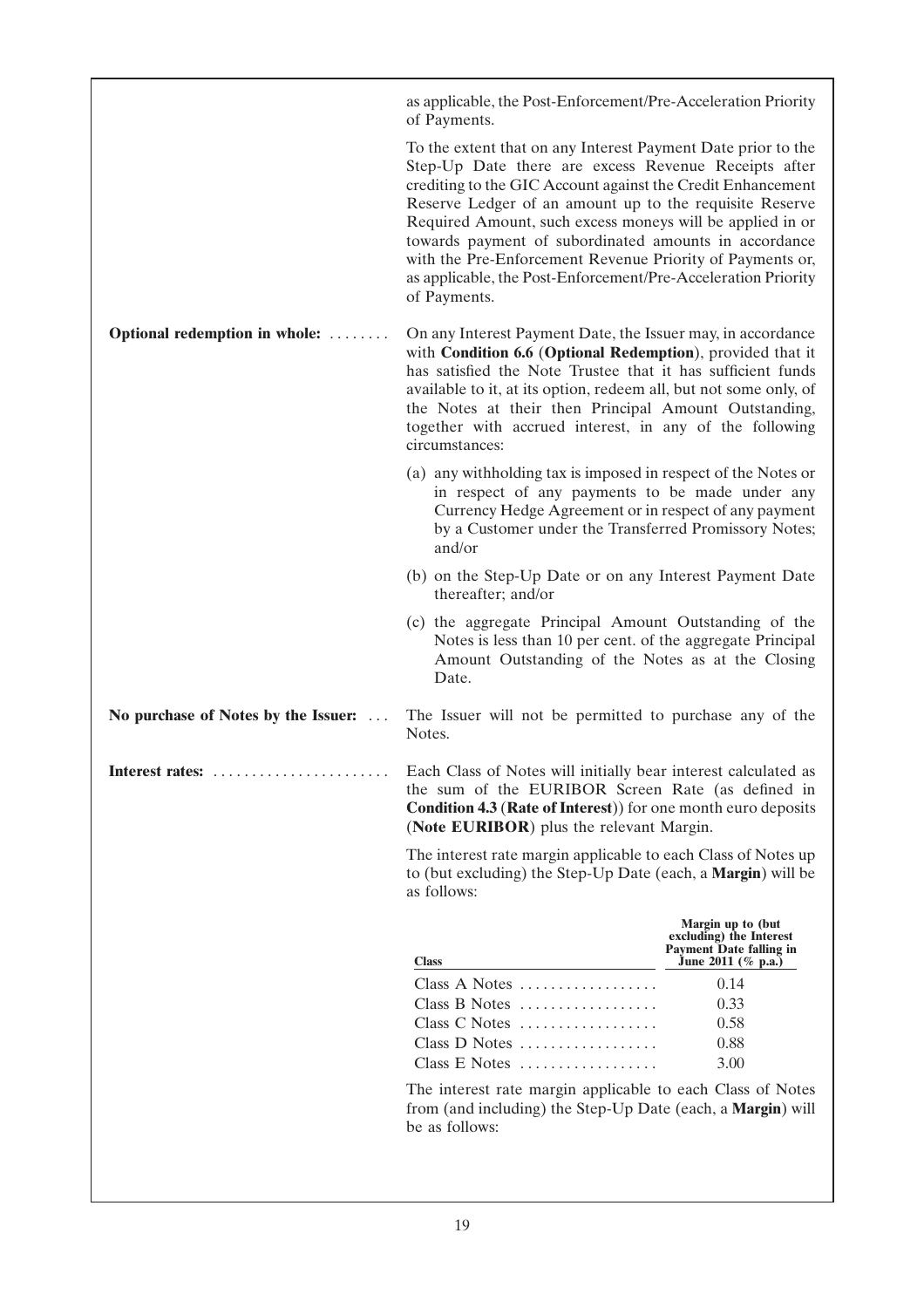|                                |                                                                                                                                                                                                                                                                                                                                                                                                                                                                                                                                                                                                                                                                                                                                                                                                                                                                                                                                                                                                                                                                                                                                                                                                                                                                          | <b>Margin from (and</b><br>including) the Interest<br><b>Payment Date falling in</b> |
|--------------------------------|--------------------------------------------------------------------------------------------------------------------------------------------------------------------------------------------------------------------------------------------------------------------------------------------------------------------------------------------------------------------------------------------------------------------------------------------------------------------------------------------------------------------------------------------------------------------------------------------------------------------------------------------------------------------------------------------------------------------------------------------------------------------------------------------------------------------------------------------------------------------------------------------------------------------------------------------------------------------------------------------------------------------------------------------------------------------------------------------------------------------------------------------------------------------------------------------------------------------------------------------------------------------------|--------------------------------------------------------------------------------------|
|                                | <b>Class</b>                                                                                                                                                                                                                                                                                                                                                                                                                                                                                                                                                                                                                                                                                                                                                                                                                                                                                                                                                                                                                                                                                                                                                                                                                                                             | June 2011 (% p.a.)                                                                   |
|                                | Class A Notes                                                                                                                                                                                                                                                                                                                                                                                                                                                                                                                                                                                                                                                                                                                                                                                                                                                                                                                                                                                                                                                                                                                                                                                                                                                            | 0.28                                                                                 |
|                                | Class B Notes                                                                                                                                                                                                                                                                                                                                                                                                                                                                                                                                                                                                                                                                                                                                                                                                                                                                                                                                                                                                                                                                                                                                                                                                                                                            | 0.66                                                                                 |
|                                | Class C Notes                                                                                                                                                                                                                                                                                                                                                                                                                                                                                                                                                                                                                                                                                                                                                                                                                                                                                                                                                                                                                                                                                                                                                                                                                                                            | 1.16                                                                                 |
|                                | Class D Notes                                                                                                                                                                                                                                                                                                                                                                                                                                                                                                                                                                                                                                                                                                                                                                                                                                                                                                                                                                                                                                                                                                                                                                                                                                                            | 1.76                                                                                 |
|                                | Class E Notes                                                                                                                                                                                                                                                                                                                                                                                                                                                                                                                                                                                                                                                                                                                                                                                                                                                                                                                                                                                                                                                                                                                                                                                                                                                            | 4.00                                                                                 |
| Interest Payments:             | Interest on the Notes will be payable monthly in arrear in<br>Euro on each Interest Payment Date.                                                                                                                                                                                                                                                                                                                                                                                                                                                                                                                                                                                                                                                                                                                                                                                                                                                                                                                                                                                                                                                                                                                                                                        |                                                                                      |
| Deferral of Interest:          | The Noteholders (other than the holders of the Most Senior<br>Class of Notes outstanding) will only be entitled to receive<br>payment of interest on any Interest Payment Date to the<br>extent that the Issuer has funds available for such purpose<br>(and any other items ranking <i>pari passu</i> therewith) after<br>making payment on such Interest Payment Date of any<br>liabilities due for payment and ranking in priority to that<br>Class of Notes, as described in the section "Cashflows". Any<br>interest not paid on any Class of Notes (other than the Most<br>Senior Class of Notes then outstanding) when due will accrue<br>interest and, together with such accrued interest, will be paid<br>on subsequent Interest Payment Dates to the extent that the<br>Issuer has funds available for such purpose (and any other<br>items ranking <i>pari passu</i> therewith), after paying in full on<br>such Interest Payment Date all payments ranking in priority<br>thereto. Failure to pay interest due and payable on the Most<br>Senior Class of Notes outstanding at any time will constitute<br>a Note Event of Default. All deferred interest will be due and<br>payable on the Final Maturity Date and cannot be deferred<br>beyond that date. |                                                                                      |
| $I$ ssue Price:                | Each Class of the Notes will be issued at 100 per cent. of the<br>aggregate initial Principal Amount Outstanding of the Notes.                                                                                                                                                                                                                                                                                                                                                                                                                                                                                                                                                                                                                                                                                                                                                                                                                                                                                                                                                                                                                                                                                                                                           |                                                                                      |
| Withholding Tax:               | Payments of interest and principal will be made subject to<br>any applicable withholding or deduction for or on account of<br>tax (if any), without the Issuer being obliged to pay any<br>additional amounts in respect of any such withholding or<br>deduction. See further "United Kingdom and Jersey Taxation"<br>below.                                                                                                                                                                                                                                                                                                                                                                                                                                                                                                                                                                                                                                                                                                                                                                                                                                                                                                                                             |                                                                                      |
| Start-Up Expenses:             | On or prior to the Closing Date, the Issuer, the Security<br>Trustee and the Start-up Loan Provider will enter into an<br>agreement (the Start-up Loan Agreement) pursuant to which<br>the Start-up Loan Provider will provide a loan to the Issuer<br>for the payment of certain expenses in connection with the<br>issue of the Notes (the Start-Up Expenses).                                                                                                                                                                                                                                                                                                                                                                                                                                                                                                                                                                                                                                                                                                                                                                                                                                                                                                         |                                                                                      |
| <b>Security for the Notes:</b> | The Issuer will grant the following security (the Issuer<br><b>Security</b> ) in respect of the Issuer's obligations to the Secured<br>Parties (the Secured Obligations) in favour of the Security<br>Trustee who will hold such security on trust for the benefit of<br>itself and the other Secured Parties:                                                                                                                                                                                                                                                                                                                                                                                                                                                                                                                                                                                                                                                                                                                                                                                                                                                                                                                                                           |                                                                                      |
|                                | a Swedish Security Agreement between, inter alios, the<br>1.<br>Issuer and the Security Trustee for the benefit of the<br>Security Trustee, the Noteholders and all of the other                                                                                                                                                                                                                                                                                                                                                                                                                                                                                                                                                                                                                                                                                                                                                                                                                                                                                                                                                                                                                                                                                         |                                                                                      |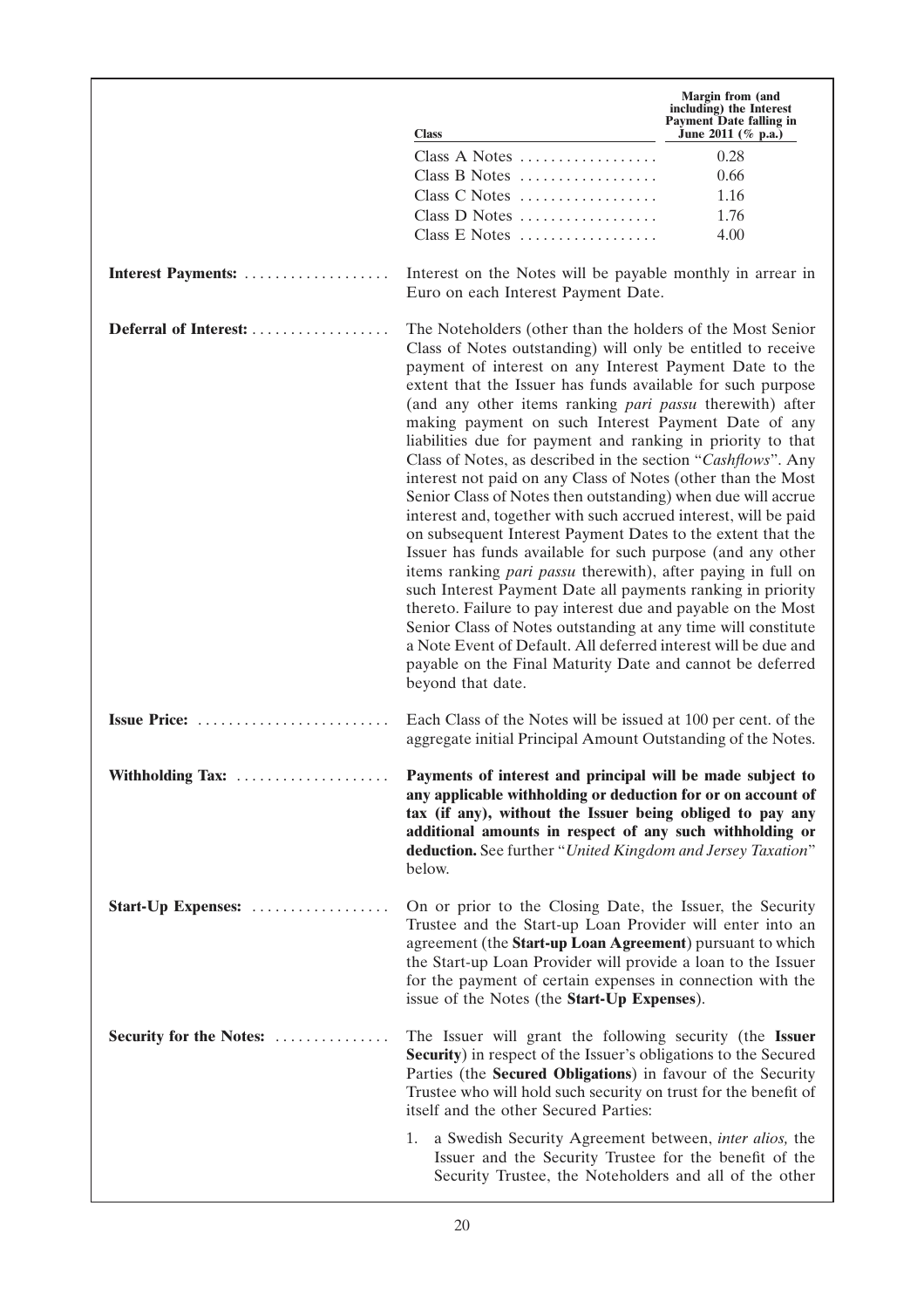Secured Parties, which will create the following Swedish law governed security (the **Swedish Security Assets**):

- (a) a first ranking security over all present and future claims under any and all of the Transferred Promissory Notes that the Issuer acquires from time to time from the Sellers (to the extent not retransferred to the Originator pursuant to the Loan Transfer Agreements) and over such Transferred Promissory Notes in their physical form, evidencing such claims (which includes, for the avoidance of doubt, any claim in relation to any increase of the principal of a loan made under a Transferred Promissory Note);
- (b) a first ranking security over the Issuer's rights, title and interest, both present and future, in and to the Insurance Proceeds (as defined below) from time to time held by the Originator;
- (c) a first ranking security over the GIC Account and all funds held on the GIC Account from time to time; and
- (d) a first ranking security over the Issuer's rights, title, interest and benefit, present and future, in, to or under the Loan Transfer Agreements, the Servicing Agreement, the Standby Servicing Agreement, the Standby Facilitator Agreement, the Servicing Transfer Agreement, the Bank Account Agreement, the Recall Agreement, the Start-up Loan Agreement and any other Transaction Document (together, the **Swedish Law Agreements**) to the extent such Transaction Document or any of the rights and obligations thereunder are deemed to be situated in Sweden;
- 2. a Jersey Security Agreement between, *inter alios,* the Issuer and the Security Trustee for the benefit of the Security Trustee, the Noteholders and all of the other Secured Parties, which will create a first priority Jersey law security interest over the Issuer's right, title, interest and benefit, present and future, in, to and under the Corporate Services Agreement and any other Transaction Document to the extent such Transaction Document or any of the rights and obligations thereunder are deemed to be situated in Jersey (the **Jersey Security Assets**);
- 3. an English Deed of Charge between, *inter alios,* the Issuer, the Note Trustee and the Security Trustee for the benefit of the Security Trustee, the Noteholders and all of the other Secured Parties, which will create the following English law security (the **English Security Assets**):
	- (a) an assignment by way of first fixed security over the Issuer's right, title, interest and benefit, present and future, in, to and under the Trust Deed, the Agency Agreement, the Cash Management Agreement, the Currency Hedge Agreements, the Subscription Agreement and any other Transaction Document to the extent such Transaction Document or any of the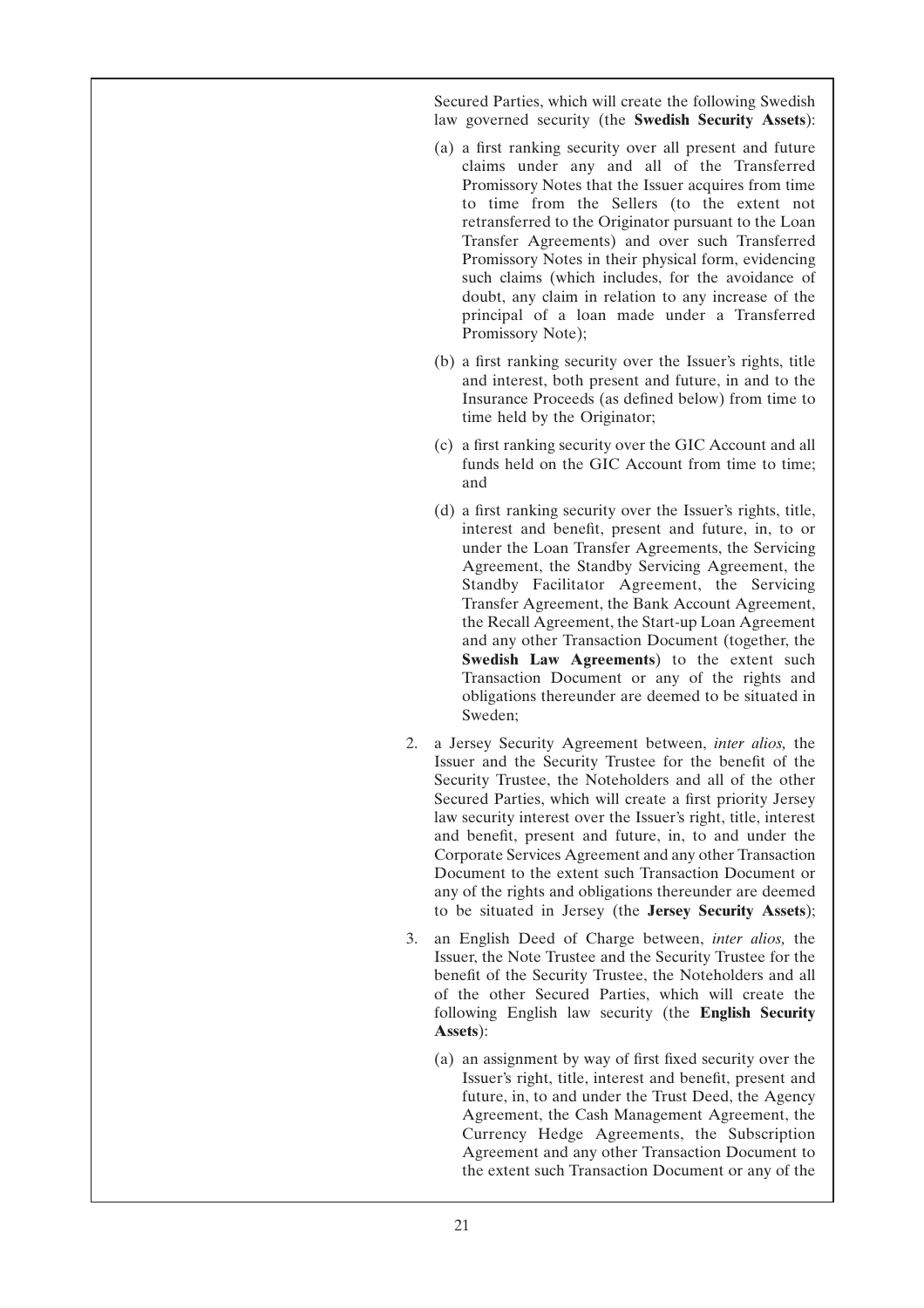|                               | rights and obligations thereunder are deemed to be<br>situated in England; and                                                                                                                                                                                                                                                                                                                                                                                                                                                                                                                                                                                                                                                                                     |
|-------------------------------|--------------------------------------------------------------------------------------------------------------------------------------------------------------------------------------------------------------------------------------------------------------------------------------------------------------------------------------------------------------------------------------------------------------------------------------------------------------------------------------------------------------------------------------------------------------------------------------------------------------------------------------------------------------------------------------------------------------------------------------------------------------------|
|                               | (b) a floating charge over all of the undertaking, property,<br>rights and assets, both present and future, of the<br>Issuer (including without limitation its uncalled<br>capital), other than any property or assets effectively<br>pledged or assigned pursuant to the Swedish Security<br>Agreement or the Jersey Security Agreement or<br>already subject to the fixed security mentioned in<br>paragraph (a) above.                                                                                                                                                                                                                                                                                                                                          |
|                               | The security interests referred to in <b>paragraph</b> (a) above may<br>take effect as floating security and thus rank behind the<br>claims of certain preferential and other creditors.                                                                                                                                                                                                                                                                                                                                                                                                                                                                                                                                                                           |
|                               | Upon the enforcement of the Issuer Security but prior to the<br>service of an Acceleration Notice or the Notes otherwise<br>becoming due and repayable in full, payments in respect of<br>each Class of Notes will rank in accordance with the Post-<br>Enforcement/Pre-Acceleration Priority of Payments.<br>Following the service of an Acceleration Notice or the Notes<br>otherwise becoming due and repayable in full, payments in<br>respect of each Class of Notes will rank in accordance with<br>the Post-Acceleration Priority of Payments. Please see<br>"Cashflows" below for further details.                                                                                                                                                         |
| Monthly Reporting:            | On each Calculation Date, the Cash Manager will be required<br>to determine the details of the balances of the GIC Account<br>and details of the balances of the Principal Deficiency<br>Ledgers.                                                                                                                                                                                                                                                                                                                                                                                                                                                                                                                                                                  |
|                               | On each Interest Payment Date (based on information<br>available to the Cash Manager on the Calculation Date<br>immediately preceding the relevant Interest Payment Date),<br>the Cash Manager will be required to deliver to the Issuer,<br>the Security Trustee, the Note Trustee, the Paying Agents<br>and the Rating Agencies a report (the Monthly Report) in<br>respect of the immediately preceding Calculation Period.<br>Each Monthly Report will contain details of the performance<br>of the Transferred Promissory Notes in the Portfolio, all<br>amounts received in the GIC Account and payments made in<br>respect of the Notes.                                                                                                                    |
| Principal Deficiency Ledgers: | If, on any Interest Payment Date, Revenue Receipts are<br>insufficient to enable the Issuer to pay interest (in accordance<br>with the Pre-Enforcement Revenue Priority of Payments) on<br>the Class A Notes, the Class B Notes, the Class C Notes and<br>the Class D Notes (but not the Class E Notes) or amounts<br>ranking in priority thereto, then the Issuer will apply Principal<br>Receipts to make up the shortfall in accordance with the<br>Pre-Enforcement Principal Priority of Payments. However,<br>there can be no assurance that if a revenue deficiency arises,<br>sufficient Principal Receipts will be received by the Issuer to<br>cure such revenue deficiency. See further "Cashflows -<br>Pre-Enforcement Principal Priority of Payments". |
|                               | The Cash Manager will be required to maintain in the books<br>of the Issuer certain ledgers (the Principal Deficiency<br>Ledgers) in respect of each Class of Notes (other than the<br>Class E Notes) to record, by way of debit entry from time to                                                                                                                                                                                                                                                                                                                                                                                                                                                                                                                |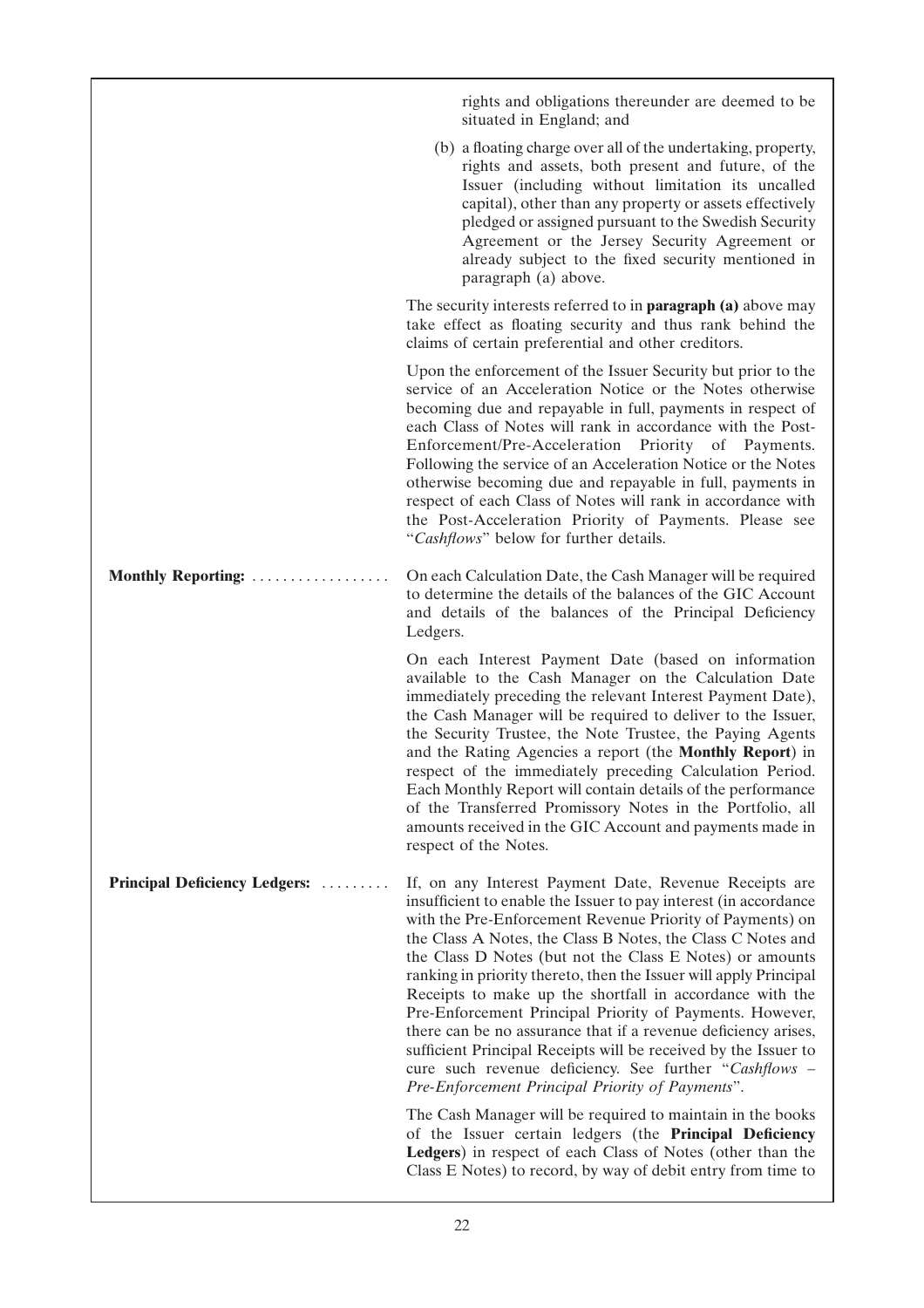time an amount equal to the Principal Receipts applied on any Interest Payment Date in accordance with paragraph (a) of the Pre-Enforcement Principal Priority of Payments equal to the Revenue Deficit on such date and/or the amount of Losses (as defined below) in respect of outstanding Transferred Promissory Notes (the amount of each entry, a **Principal Deficiency**).

**Losses** means any Transferred Promissory Notes which are written-off entirely (which will be, in respect of any Transferred Promissory Note, either when a Customer's payment is six months in arrears or, in respect of deceased Customers, when such Customer's payment is four months in arrears (or earlier if complete information about the estate is received)).

Losses in respect of a Transferred Promissory Note will be notified to the Cash Manager and the Issuer by the Servicer following completion of all enforcement procedures in respect of that Transferred Promissory Note.

Debits will be made in the following order of priority:

- (i) to the ledger designated the **Class D Principal Deficiency Ledger**, until the balance of that ledger is equal to the then Principal Amount Outstanding of the Class D Notes;
- (ii) to the ledger designated the **Class C Principal Deficiency Ledger**, until the balance of that ledger is equal to the then Principal Amount Outstanding of the Class C Notes;
- (iii) to the ledger designated the **Class B Principal Deficiency Ledger**, until the balance of that ledger is equal to the then Principal Amount Outstanding of the Class B Notes; and
- (iv) to the ledger designated the **Class A Principal Deficiency** Ledger until the balance of that ledger is equal to the then Principal Amount Outstanding of the Class A Notes.

These Principal Deficiencies may be reduced by the subsequent application of Revenue Receipts in accordance with the Pre-Enforcement Revenue Priority of Payments, which provides that, subject to the payment of prior ranking obligations, Revenue Receipts will be first credited to the Class A Principal Deficiency Ledger, secondly (once the balance on the Class A Principal Deficiency Ledger is reduced to nil) to the Class B Principal Deficiency Ledger, thirdly (once the balance on the Class B Principal Deficiency Ledger is reduced to nil) to the Class C Principal Deficiency Ledger and fourthly (once the balance on the Class C Principal Deficiency Ledger is reduced to nil) to the Class D Principal Deficiency Ledger.

held with the Account Bank in Sweden, into which all

| flows throughout the period while the Notes are outstanding:  |
|---------------------------------------------------------------|
| (i) an account denominated in Kronor (the <b>GIC</b> Account) |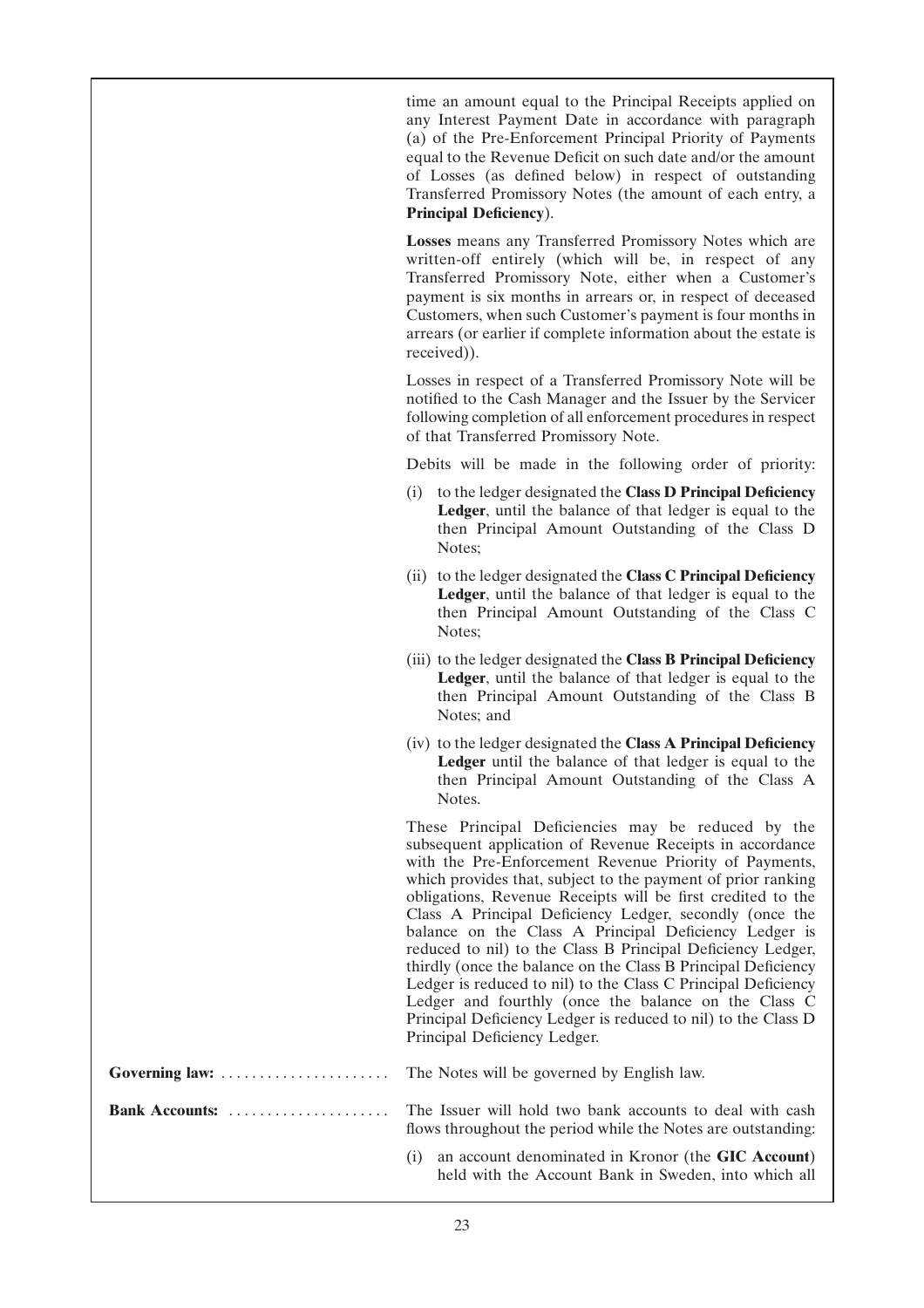amounts received by the Issuer in Kronor (including all amounts received in respect of the Transferred Promissory Notes) will be paid and from which the Issuer will make all payments required to be made by it in Kronor; and

(ii) an account denominated in Kronor (the **Transaction Account**) held with the Account Bank in Sweden, into which a Float Amount will be deposited in an amount which will not exceed SEK 500,000, which shall be used by the Issuer to meet certain amounts payable to unsecured creditors.

The Transaction Account will not be secured pursuant to the terms of the Swedish Security Agreement.

Pursuant to the Bank Account Agreement, funds standing to the credit of the GIC Account will accrue interest at a minimum rate of STIBOR for a period of seven days (**STIBOR 7**) minus 0.20 per cent. per annum.

To enable the Issuer to meet certain of its obligations underthe Revenue Priority of Payments (other than amounts due on the Notes, which shall be exchanged pursuant to the Currency Hedge Agreements) to the extent they are denominated in a currency other than Swedish Kronor, the Account Bank will agree to exchange Swedish Kronor amounts into the relevant currencies at the then prevailing spot rate.

## **The Credit Enhancement Reserve**

**Ledger:** . . . . . . . . . . . . . . . . . . . . . . . . . . . . . The Issuer will maintain a reserve ledger (the **Credit Enhancement Reserve Ledger**) which shall record the amount up to the Reserve Required Amount standing to the credit of the GIC Account pursuant to the terms of the Cash Management Agreement. The opening balance of the Credit Enhancement Reserve Ledger will be the SEK equivalent of  $\epsilon$ 7,550,000 (converted at the Currency Exchange Rate) (the **Initial Reserve Amount**).

> The Reserve Required Amount shall be funded out of (i) available Revenue Receipts (but subject to payment of amounts ranking in priority thereto in the Pre-Enforcement Revenue Priority of Payments to replenishment or increase of the Credit Enhancement Reserve) and (ii) the Initial Reserve Amount (which shall be funded from the proceeds of the issue of the Class E Notes (converted into Swedish Kronor at the Currency Exchange Rate)).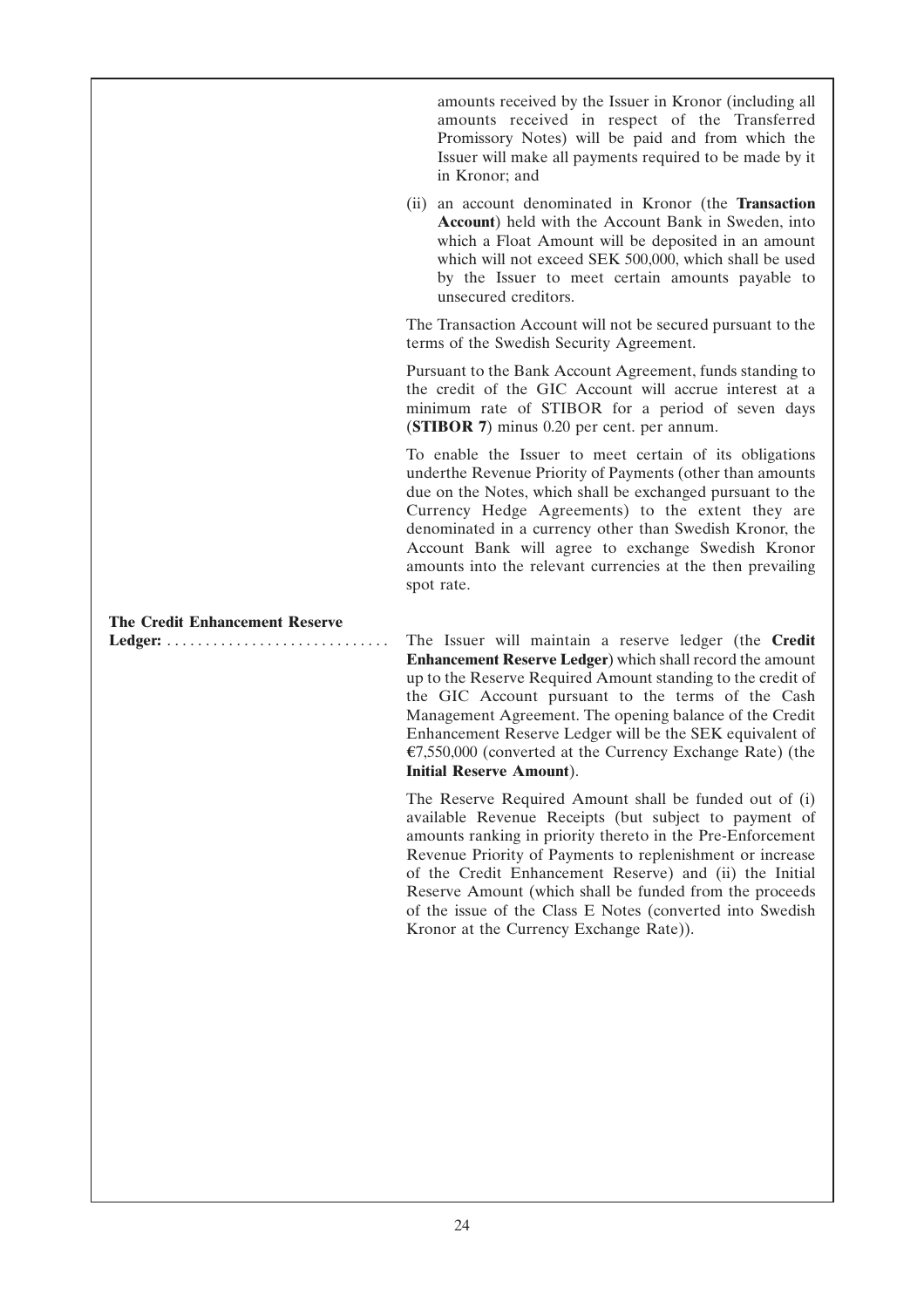#### **RISK FACTORS**

*The following is a summary of certain aspects of the issue of the Notes and the related transactions about which prospective Noteholders should be aware. This summary is not intended to be exhaustive and prospective Noteholders should read the detailed information set out in this Offering Circular and reach their own views prior to making any investment decision. If you are in any doubt about the contents of this Offering Circular you should consult an appropriate professional adviser. It should be remembered that the price of securities and the income from them can go down as well as up.*

#### **A. Considerations relating to the Notes**

#### **Risks relating to the business of Nordax Finans AB (publ)**

The Issuer has acquired the Completion Portfolio from Nordax and may acquire Additional Promissory Notes either directly from Nordax or from SCL3 (which in turn also acquires Promissory Notes from Nordax). Accordingly, the Issuer is dependent on the business of Nordax to originate loans to be acquired by it. The Issuer will therefore be affected by general economic and business conditions which affect Nordax, including changes in the economic climate, both nationally and internationally, changes regarding taxation, interest rate developments, inflation and political changes.

#### **Liability under the Notes**

The Notes will be solely obligations of the Issuer and will not be the responsibility of, or guaranteed by, any other entity. In particular, the Notes will not be obligations or responsibilities of, or guaranteed by, the Note Trustee, the Security Trustee, the Managers, the Currency Hedge Provider, the Originator, the Sellers, the Servicer, the Cash Manager, the Service Provider, the Standby Servicer, the Standby Facilitator, the Paying Agents, the Agent Bank, the Start-up Loan Provider, the Account Bank, the Share Trustee or the Corporate Services Provider or any other company in the same group of companies as, or affiliated to, any of such entities.

#### **Limited recourse of the Issuer**

The Notes will be limited recourse obligations of the Issuer. Further, the assets of the Issuer will themselves be limited. The ability of the Issuer to meet its obligations under the Notes will be dependent primarily upon the receipt by it of principal and interest from the Customers under the Transferred Promissory Notes (see further ''*Considerations relating to the Promissory Notes*'' below), the extent and availability of the Credit Enhancement Reserve and the receipt of funds from the Currency Hedge Provider. Other than the foregoing and any interest earned by the Issuer in respect of its bank accounts, the Issuer is not expected to have any other funds available to it to meet its obligations under the Notes and/or any other payment obligation ranking in priority to, or *pari passu* with, the Notes.

Upon enforcement of the Issuer Security, the Security Trustee or any receiver will have recourse only to the assets of the Issuer (comprising, principally, the Transferred Promissory Notes). Other than the buy-back provisions in the Loan Transfer Agreements for breach of certain warranties relating to the Transferred Promissory Notes, neither the Issuer nor the Security Trustee will have any recourse to the Originator, the Sellers or the Servicer or (if applicable) the Standby Servicer or any replacement Standby Servicer.

The terms of the documents will, however, provide for the Issuer to be a ''special purpose entity'', with no business operations other than the issue of the Notes, the entering into of the Transaction Documents and the transactions ancillary thereto.

### **Yield and prepayment considerations**

The yield to maturity of the Notes of each Class will depend on, among other things, the amount and timing of payments of principal (including prepayments) on the Transferred Promissory Notes in the Portfolio, sale proceeds arising on enforcement of a Transferred Promissory Note, repurchases by SCL3 due to breaches of certain warranties relating to the Transferred Promissory Notes under the SCL3 Loan Transfer Agreement and repurchases by the Originator (including voluntary repurchases and repurchases due to breaches of certain warranties relating to the Transferred Promissory Notes under any of the Loan Transfer Agreements or a further advance being made by the Originator in respect of a Transferred Promissory Note). Each of the Sellers will use reasonable efforts to sell Additional Promissory Notes to the Issuer during the Revolving Period.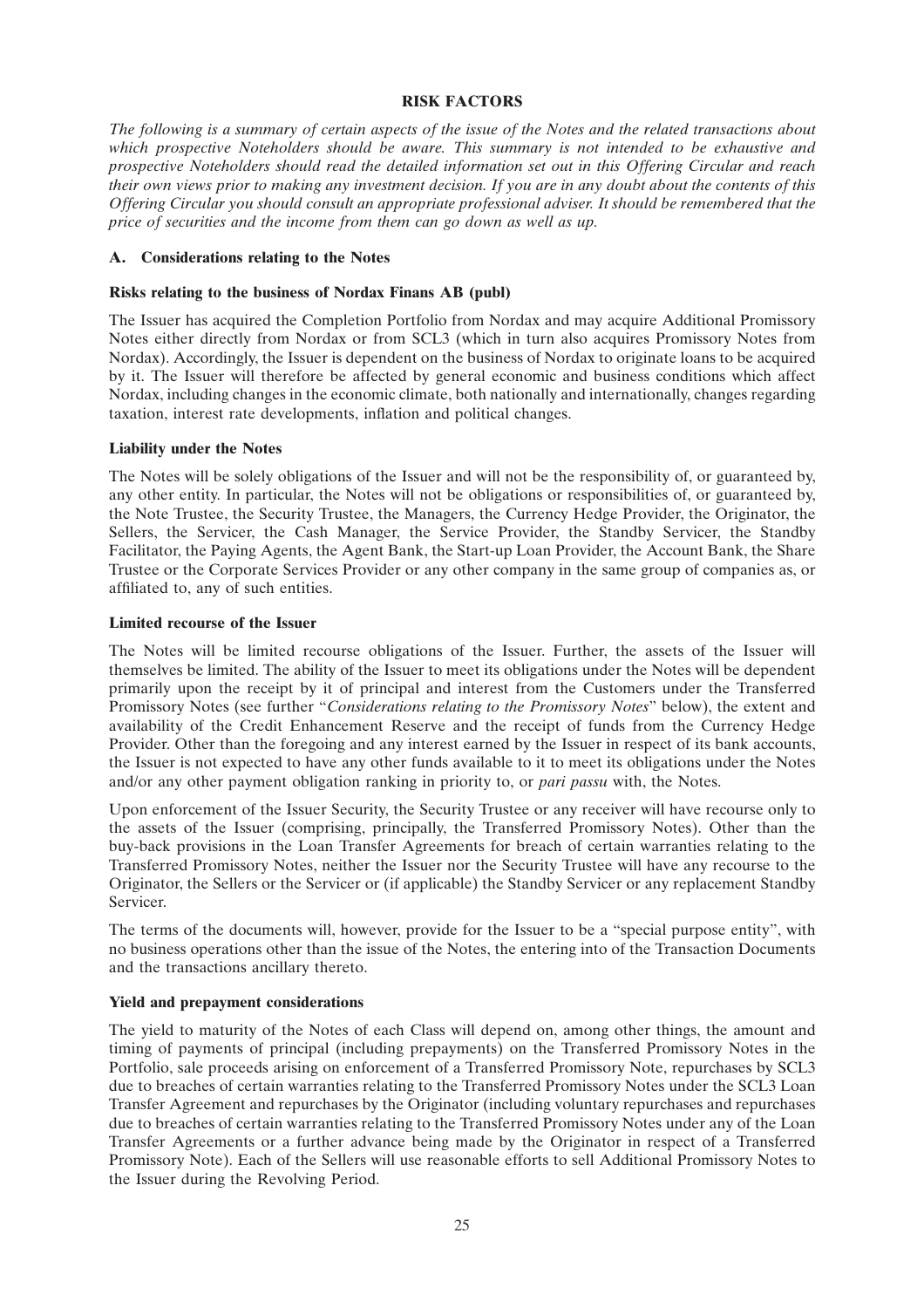The rate of prepayment of the Promissory Notes cannot be predicted and is influenced by a wide variety of economic and other factors, including prevailing interest rates, the buoyancy of the retail lending market, the availability of alternative financing and local and regional economic conditions. Therefore, no assurance can be given as to the level of prepayment that the Portfolio will experience. See the section entitled ''*Estimated Average Lives of the Notes*''.

### **Absence of secondary market; limited liquidity**

There is not, at present, an active and liquid secondary market for the Notes, nor can there be any assurance that a secondary market for the Notes will develop. Even if a secondary market does develop, it may not continue for the life of the Notes or it may leave Noteholders with illiquidity of investment. Illiquidity means that a Noteholder may not be able to find a buyer to buy its Notes readily or at prices that will enable the Noteholder to realise a desired yield. Illiquidity can have a severe adverse effect on the market value of the Notes. Consequently, any sale of Notes by Noteholders in any secondary market which may develop may be at a discount to the original purchase price of those Notes. Any Class of Notes may experience illiquidity, although generally illiquidity is more likely to occur in respect of Classes that are especially sensitive to prepayment, credit or interest rate risk or that have been structured to meet the investment requirements of limited categories of Noteholders.

### **Ratings of Notes**

The ratings assigned to each Class of Notes by the Rating Agencies are based on the Portfolio and other relevant structural features of the transaction, including, among other things, the long or short term, unsecured and unsubordinated debt ratings of the Account Bank and the Currency Hedge Provider. These ratings reflect only the view of the respective Rating Agencies. The ratings address the likelihood of full and timely payment to the Class A Noteholders, Class B Noteholders, the Class C Noteholders, the Class D Noteholders and the Class E Noteholders of all payments of interest on the Class A Notes, Class B Notes, the Class C Notes, Class D Notes and the Class E Notes on each Interest Payment Date and the full and ultimate payment of principal in respect of such Notes on the Final Maturity Date. **A security rating is not a recommendation to buy, sell or hold securities and will depend, amongst other things, on certain underlying characteristics of the Issuer's business from time to time.** There is no assurance that any such ratings will continue for any period of time or that they will not be reviewed, revised, suspended or withdrawn entirely by the Rating Agencies (or any of them) as a result of changes in or unavailability of information or if, in any Rating Agency's judgement, circumstances so warrant. A qualification, downgrade or withdrawal of any of the ratings mentioned above may impact upon the other ratings, the market value and/or liquidity of any Class of Notes.

Rating agencies other than the Rating Agencies may seek to rate the Class A Notes, Class B Notes, the Class C Notes, the Class D Notes and/or the Class E Notes without having been requested to do so by the Issuer, and if such ''unsolicited ratings'' are lower than the comparable rating assigned to the Class A Notes, Class B Notes, the Class C Notes, the Class D Notes and/or the Class E Notes by the Rating Agencies, such shadow ratings could have an adverse effect on the value of the Class A Notes, Class B Notes, the Class C Notes, the Class D Notes and/or the Class E Notes. For the avoidance of doubt, and unless the context otherwise requires, any references to ''ratings'' or ''rating'' in this Offering Circular are to solicited ratings assigned by the Rating Agencies only. Future events also, including but not limited to events affecting the Portfolio and/or the retail lending market generally, could have an adverse impact on the ratings of the Class A Notes, the Class B Notes, the Class C Notes, the Class D Notes and/or the Class E Notes.

### **Income and Principal Deficiency**

If, on any Interest Payment Date, Revenue Receipts are insufficient to enable the Issuer to pay interest (in accordance with the Pre-Enforcement Revenue Priority of Payments) on the Class A Notes, the Class B Notes, the Class C Notes and the Class D Notes (but not the Class E Notes) or amounts ranking in priority thereto, then the Issuer will apply Principal Receipts to make up the shortfall in accordance with the Pre-Enforcement Principal Priority of Payments. See further ''*Cashflows – Pre-Enforcement Principal Priority of Payments*''.

Any such application of Principal Receipts will result in a Principal Deficiency and a corresponding debit will be made to the appropriate Principal Deficiency Ledger (see the section "*Cashflows – Ledgers*").

These Principal Deficiencies may be reduced by the subsequent application of Revenue Receipts in accordance with the Pre-Enforcement Revenue Priority of Payments, which provides that, subject to the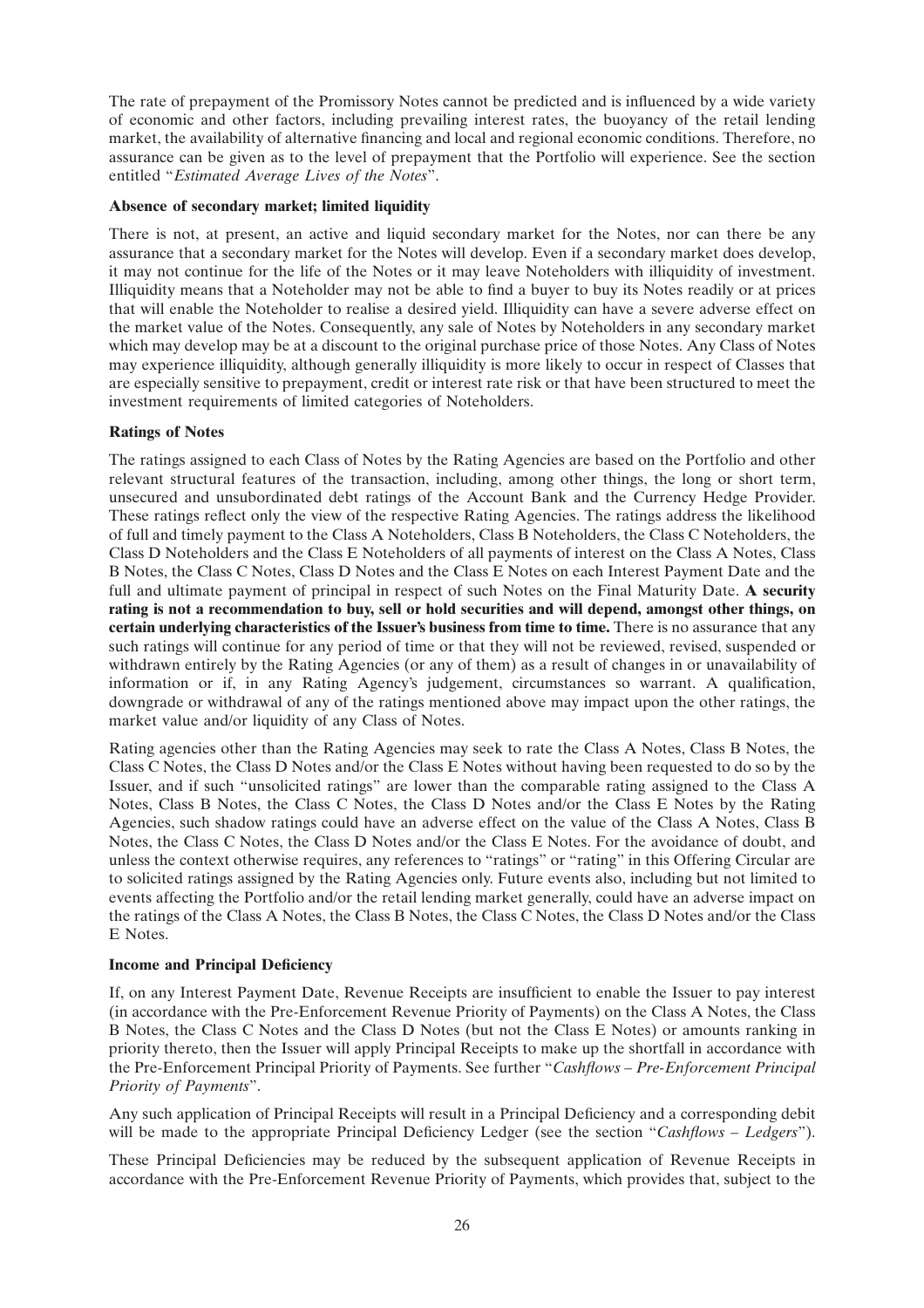payment of prior ranking obligations, Revenue Receipts will be first credited to the Class A Principal Deficiency Ledger and secondly (once the balance on the Class A Principal Deficiency Ledger is reduced to nil) to the Class B Principal Deficiency Ledger and thirdly (once the balance on the Class B Principal Deficiency Ledger is reduced to nil) to the Class C Principal Deficiency Ledger and fourthly (once the balance on the Class C Principal Deficiency Ledger is reduced to nil) to the Class D Principal Deficiency Ledger.

In any event, there can be no assurance that: (i) if a revenue deficiency arises, sufficient Principal Receipts will be received by the Issuer and available in accordance with the Pre-Enforcement Principal Priority of Payments to cure such revenue deficiency; or (ii) sufficient Revenue Receipts will be received by the Issuer and available in accordance with the Pre-Enforcement Revenue Priority of Payments to cure any debit balance on the Principal Deficiency Ledgers.

If there are any income or principal deficiencies, then either of the following consequences may arise:

- (a) the interest and other income of the Issuer may not be sufficient, after making the payments to be made in priority thereto, to pay, in full or at all, amounts under the relevant Currency Hedge Agreement to fund payments of interest due to holders of each Class of Notes; and/or
- (b) there may be insufficient funds to redeem each Class of Notes prior to or at any time on or after the Final Maturity Date.

#### **Subordination of Class B Notes, Class C Notes, Class D Notes and Class E Notes**

Payments of principal and interest in respect of the Class B Notes, the Class C Notes, the Class D Notes and the Class E Notes will be subordinated to payments of principal and interest in respect of the Class A Notes. Further, payments of principal and interest in respect of the Class C Notes, the Class D Notes and the Class E Notes will be subordinated to payments of principal and interest in respect of the Class B Notes. Further, payments of principal and interest in respect of the Class D Notes and the Class E Notes will be subordinated to payments of principal and interest in respect of the Class C Notes. Further, payments of principal and interest in respect of the Class E Notes will be subordinated to payments of principal and interest in respect of the Class D Notes.

If, on any Interest Payment Date when there are Class A Notes outstanding, the Issuer has insufficient funds to make payment in full of interest due on the Class B Notes, the Class C Notes, the Class D Notes and the Class E Notes, then the Issuer will be entitled (under **Condition 15** (**Subordination by Deferral**)) to defer payment of that amount (to the extent of the insufficiency) until the following Interest Payment Date. This will not constitute a Note Event of Default. If there are no Class A Notes then outstanding, the Issuer will be entitled to defer payments of interest in respect of the Class C Notes, the Class D Notes and the Class E Notes only. If there are no Class A Notes and no Class B Notes outstanding, the Issuer will be entitled to defer payments of interest in respect of the Class D Notes and the Class E Notes only. If there are no Class A Notes, Class B Notes or Class C Notes outstanding, the Issuer will be entitled to defer payments of interest in respect of the Class E Notes only. If there are no Class A Notes, Class B Notes, Class C Notes or Class D Notes outstanding, the Issuer will not be entitled to defer payments of interest in respect of the Class E Notes.

In addition, prior to the service of an Acceleration Notice and repayment in full of the Class A Notes, the Class B Notes, the Class C Notes and the Class D Notes, Revenue Receipts shall be used to credit the Credit Enhancement Reserve Ledger in an amount up to the requisite Reserve Required Amount. After the repayment in full of the Class A Notes, the Class B Notes, the Class C Notes and the Class D Notes, any amounts standing to the credit of the Credit Enhancement Reserve Ledger on the GIC Account shall be applied solely to repay the holders of the Class E Notes until the Principal Amount Outstanding thereof is reduced to zero.

The terms on which the Issuer Security will be held will provide that, both before and after service of an Acceleration Notice or the Notes otherwise becoming due and repayable in full, certain payments (including all amounts payable to any receiver, the Note Trustee and the Security Trustee, certain amounts due from the Issuer to the Servicer, the Standby Servicer, the Standby Facilitator, the Cash Manager, the Corporate Services Provider, the Account Bank, the Paying Agents, the Agent Bank and all payments due to the Currency Hedge Provider under the Currency Hedge Agreements (other than Subordinated Currency Hedge Amounts)) will be made in priority to payments in respect of interest and principal on the Notes.

The Class A Notes and the Class E Notes will be subject to scheduled redemption in part on each Interest Payment Date in an amount such that the Principal Amount Outstanding in respect of the relevant Class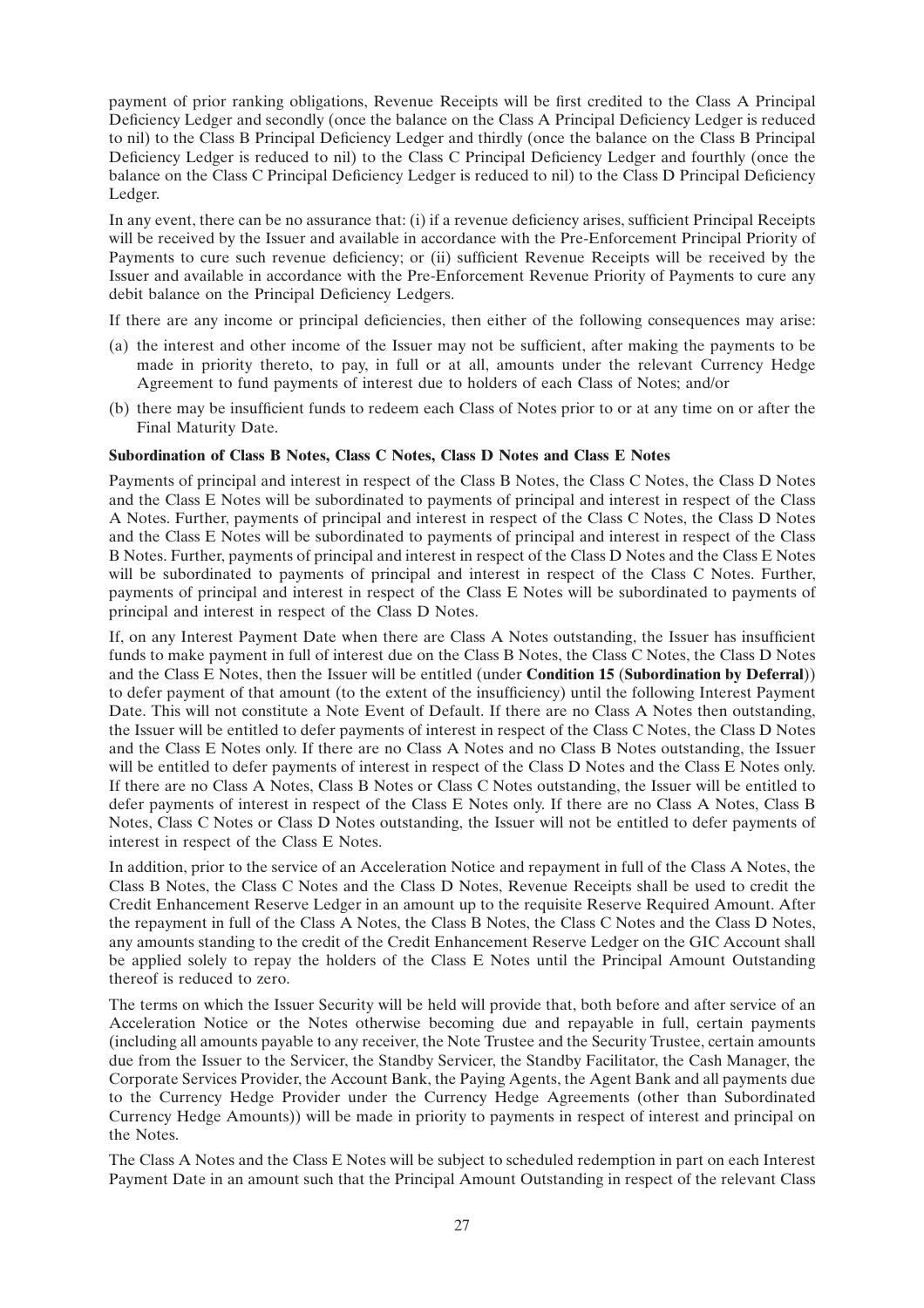of Notes after such redemption is not greater than the relevant Target Remaining Amount for such Interest Payment Date. Failure to reduce the Principal Amount Outstanding of the Class A Notes and/or the Class E Notes in an amount equal to the relevant Target Remaining Amount on any Interest Payment Date will not constitute a Note Event of Default.

### **Conflict of interests between Classes of Noteholders**

The Note Trustee will be required, in performing its duties as trustee under the Trust Deed and in directing the Security Trustee to perform its duties as trustee under the English Deed of Charge, the Swedish Security Agreement and/or the Jersey Security Agreement, to have regard to the interests of all the Classes of Noteholders together. However, if (in the sole opinion of the Note Trustee) there is a conflict between the interests of the holders of one or more Classes of Notes and the interests of the holders of one or more other Classes of Notes, then the Note Trustee will be required in certain circumstances to have regard only to the interests of the holders of the Most Senior Class (as defined in **Condition 9.1**) of Notes then outstanding. For all purposes when the Note Trustee performs its duties under the Trust Deed and/or directs the Security Trustee in relation to the performance of its duties under the English Deed of Charge, the Swedish Security Agreement and/or the Jersey Security Agreement, the interests of individual Noteholders will be disregarded and the Note Trustee will determine interests viewing the holders of any particular Class of Notes as a whole.

### **Conflict of interests between the Noteholders and the Secured Parties**

The Security Trustee will be required, in performing its duties as trustee under the English Deed of Charge, the Swedish Security Agreement and the Jersey Security Agreement, to have regard to the interests of all the Noteholders together if so directed by the Note Trustee (so long as there are any Notes Outstanding) and shall not, while any of the Notes remain outstanding, be required to have regard to the interests of any other Secured Party.

### **Modifications, authorisations and waivers**

The Security Trustee may agree to any modification to any Transaction Document (but only in the case of any modification to the Notes or any provision of the Transaction Documents setting out the relevant Priority of Payments where such modification may, in the reasonable opinion of the Security Trustee, result in the Currency Hedge Provider being required to pay more or entitled to receive less than it would in the absence of such modification, with the prior written consent of the Currency Hedge Provider) or waive or authorise any breach or proposed breach of the Transaction Documents or give its consent or approval to any event, matter or thing (other than where a Transaction Document Document specifies that the Security Trustee is required to give its consent or approval to that event, matter or thing if certain specified conditions are satisfied, where the Security Trustee will only give its consent or approval to that event, matter or thing upon being satisfied that those specified conditions have been satisfied), only if so directed by the Note Trustee. The Note Trustee may give such direction without the consent or sanction of the Noteholders, but only if and in so far as in its opinion the interests of all classes of the Noteholders shall not be materially prejudiced thereby.

### **Indemnification and Exoneration of the Note Trustee and the Security Trustee**

Each of the Trust Deed, the English Deed of Charge, the Swedish Security Agreement and the Jersey Security Agreement will contain provisions governing the responsibility (and relief from responsibility) of the Note Trustee or the Security Trustee, respectively, and providing for its indemnification in certain circumstances. These will include provisions relieving the Security Trustee from taking enforcement proceedings or enforcing the Issuer Security unless indemnified to its satisfaction.

The Note Trustee and the Security Trustee and each of their related companies will be entitled to enter into business transactions with, *inter alia,* the Issuer and the Servicer, and/or related companies of any of them without accounting for any profit resulting therefrom. The Security Trustee will be responsible for any loss, expense or liability which may be suffered as a result of, *inter alia,* any assets comprised in the Issuer Security, or any deeds or documents of title thereto, being uninsured or inadequately insured or being held by or to the order of the Servicer or by a clearing organisation or their operators or by intermediaries such as banks, brokers or other similar persons on behalf of the Security Trustee.

Each of the Note Trustee and the Security Trustee will be entitled to accept and rely on reports from professional advisers notwithstanding that the terms of engagement may contain limitations (including financial limitations) on the liability of the relevant professional adviser and notwithstanding that such reports may not be addressed to it.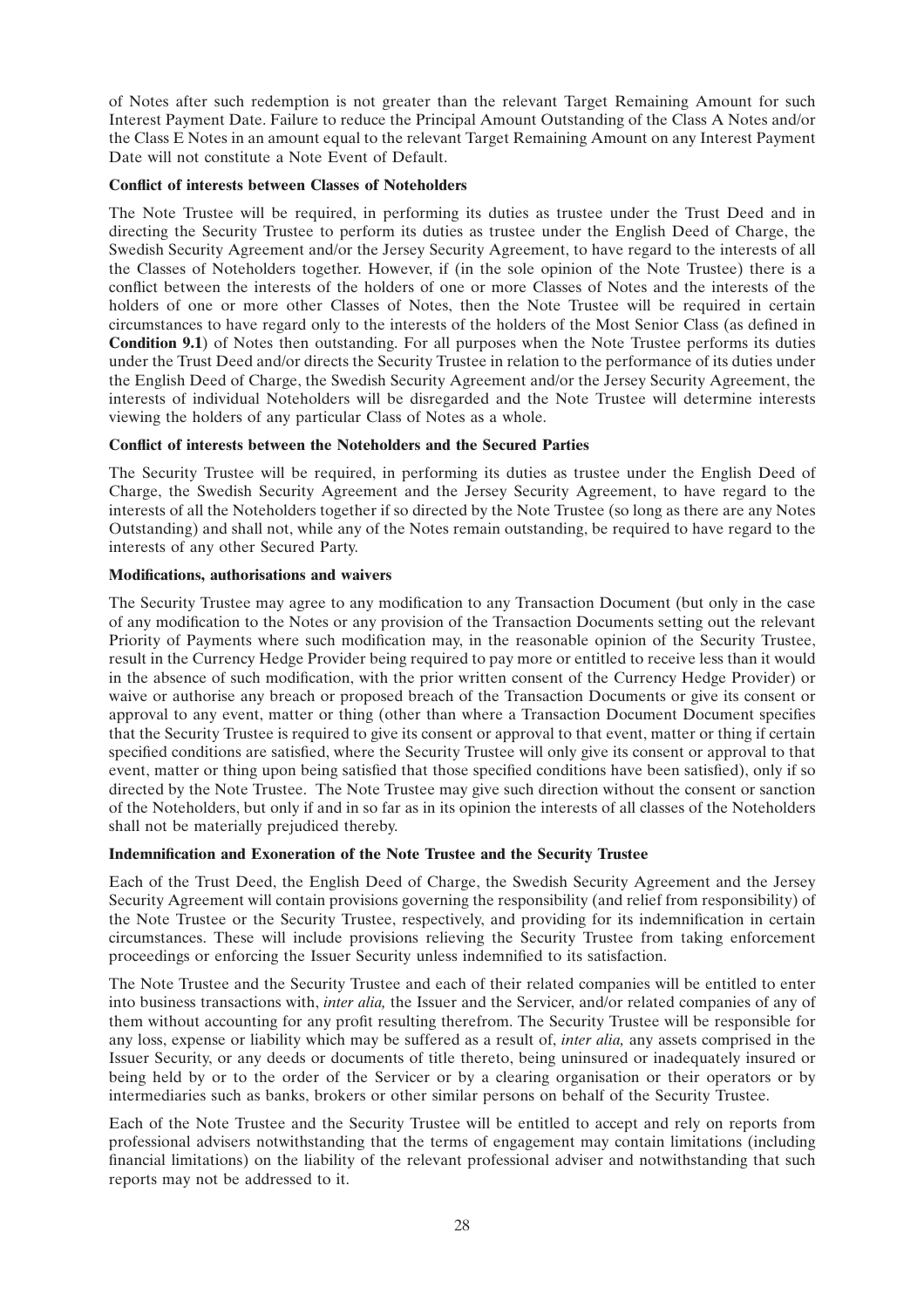#### **Issuer reliance on third parties**

The Issuer is also party to contracts with a number of third parties who have agreed to perform services in relation to the Notes. In particular, but without limitation, the Corporate Services Provider has agreed to provide certain corporate services to the Issuer pursuant to the Corporate Services Agreement, the Account Bank has agreed to provide the GIC Account and the Transaction Account to the Issuer pursuant to the Bank Account Agreement and the Principal Paying Agent, the Agent Bank and the Irish Paying Agent have agreed to provide agency services with respect to the Notes pursuant to the Agency Agreement. In the event that any of the above parties were to fail to perform their obligations under the respective agreements to which they are a party, Noteholders may be adversely affected.

#### **Withholding Tax under the Notes**

In the event that a withholding or deduction for or on account of any taxes is imposed by law, or otherwise applicable, in respect of amounts payable under the Notes, neither the Issuer nor any Paying Agent or any other entity is obliged to gross up or otherwise compensate Noteholders for the lesser amounts which the Noteholders will receive as a result of the imposition of such withholding or deduction. The imposition of such withholding or deduction would entitle the Issuer to redeem the Notes in accordance with **Condition 6.7** (**Optional redemption for taxation or other reasons**) at their then Principal Amount Outstanding if the Issuer has sufficient funds available, thereby shortening the average lives of the Notes.

#### **Searches, investigations and warranties**

The Issuer has not made or caused to be made on its behalf all of the enquiries, searches or investigations which a prudent purchaser of assets such as the Portfolio would make (and will not do so) and the Security Trustee has made no such enquiries, searches or investigations. Each of the Issuer and the Security Trustee will rely on the representations and warranties made by the Sellers to be contained in the Loan Transfer Agreements (see *Summary of Transaction Documents – Loan Transfer Agreements* below for a summary of these). The Security Trustee's sole remedy against the Sellers in respect of breach of certain of the warranties shall be to require the Originator or, as the case may be, SCL3 to remedy the breach (to the extent the same is remediable) or to require the Originator or, as the case may be, SCL3 to repurchase the affected Transferred Promissory Notes pursuant to the relevant Loan Transfer Agreement. There can be no assurance that the Originator or SCL3 will have the financial resources to honour such obligations under the Loan Transfer Agreements. This may affect the quality of the Transferred Promissory Notes in the Portfolio and accordingly the ability of the Issuer to make payments due on the Notes.

### **Currency Exchange**

Interest amounts in respect of each Class of Notes are payable in Euro and are calculable by reference to rates of interest based upon Note EURIBOR plus the relevant Margin (for that Class of Notes). However, interest on the Promissory Notes is payable in Swedish Kronor and interest is payable on a variable basis according to criteria which do not track the basis interest rates applicable to the Notes. Accordingly, fluctuations in interest rates and/or the Euro-Swedish Kronor exchange rate could result in the Issuer having insufficient funds to meet its obligations under the Notes.

In order to mitigate these risks, the Issuer will enter into the Currency Hedge Agreements. Pursuant to the Currency Hedge Agreements, the Issuer will pay to the Currency Hedge Provider amounts of Swedish Kronor calculable (i) by reference to one month STIBOR plus a margin (in respect of interest amounts) and based on the Principal Amount Outstanding of the Notes of the relevant Class at the beginning of the relevant Interest Period and (ii) by reference to the principal amount of the Notes to be redeemed at the beginning of the relevant Interest Period (in respect of redemptions of principal under the Notes) and will receive from the Currency Hedge Provider in respect of the Notes amounts of Euro calculable (i) by reference to Note EURIBOR plus a margin (in respect of interest amounts) and based on the Principal Amount Outstanding of the Notes of the relevant Class at the beginning of the relevant Interest Period and (ii) amounts of Euro calculable by reference to the principal amount of the Notes to be redeemed at the beginning of the relevant Interest Period (in respect of principal amounts). All amounts of Euro so receivable by the Issuer will be applied by it in making payments due under the Notes subject to and in accordance with the terms of the Cash Management Agreement and the English Deed of Charge.

However, no assurance can be given that the Issuer will receive all amounts to which it may be entitled pursuant to the Currency Hedge Agreements.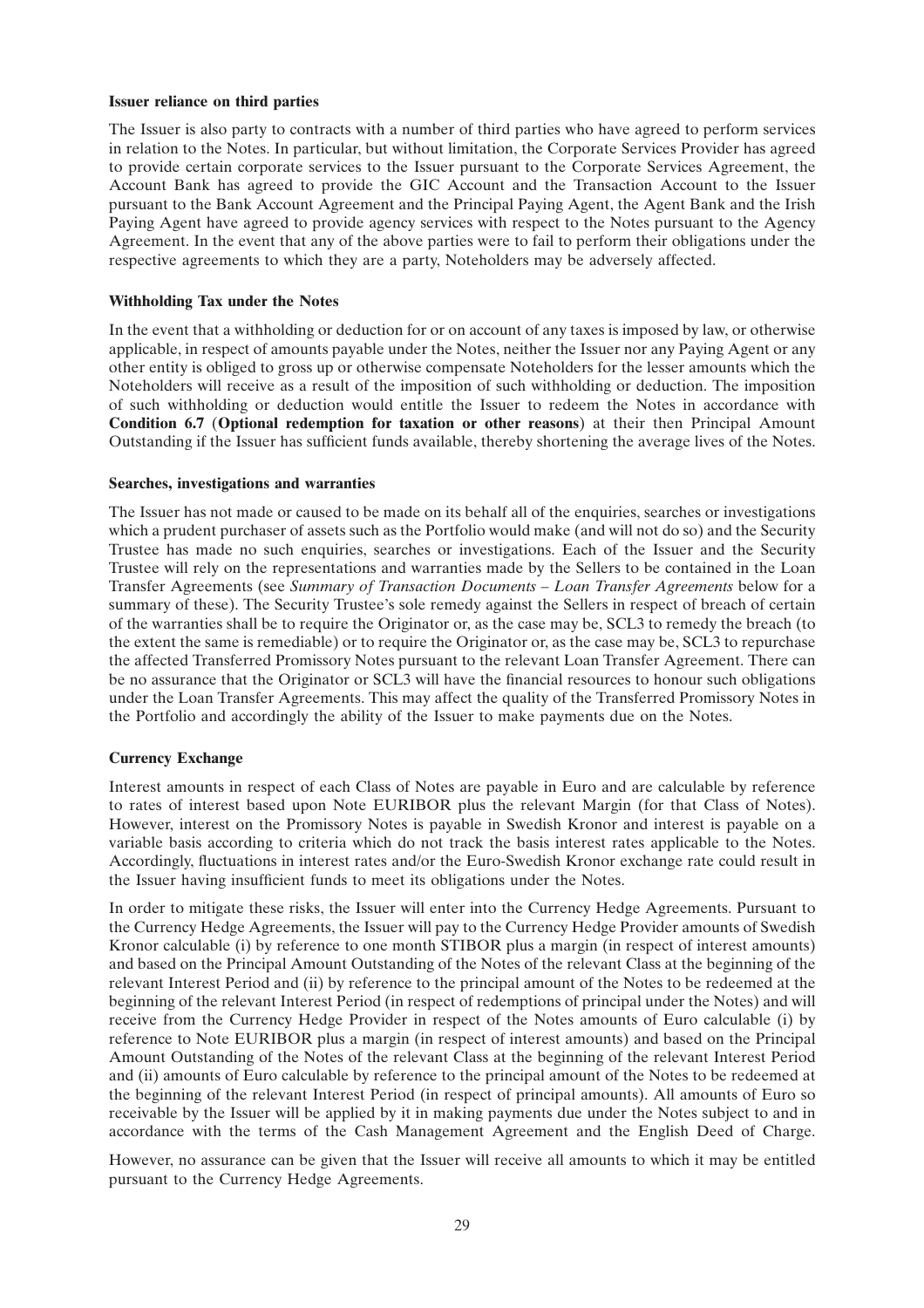### **Termination Payments on the Currency Hedge Agreements**

If the transactions under any of the Currency Hedge Agreements terminate, the Issuer may be obliged to make a termination payment to the Currency Hedge Provider. The amount of the termination payment will be based on the cost of entering into a replacement currency hedge agreement.

Except where the Currency Hedge Provider has caused the relevant Currency Hedge Agreement to terminate as a result of the Currency Hedge Provider's own default or failure to mitigate its ratings downgrade in accordance with the terms of the relevant Currency Hedge Agreement (in either case only to the extent that the amount received by the Issuer from the corresponding replacement currency hedge provider as premium paid by such replacement currency hedge provider to enter into a replacement currency hedge agreement is insufficient to discharge in full any termination payment due by the Issuer following termination of the relevant Currency Hedge Agreement), such termination payment (together with any extra costs incurred (for example, from entering into "spot" currency transactions)), will also rank in priority to the relevant Class of Notes.

Therefore, if the Issuer is obliged to make a termination payment to the Currency Hedge Provider or pay any other additional amounts as a result of the termination of the relevant Currency Hedge Agreement, this could reduce the Issuer's ability to service payments on the Notes.

In the event that any of the above parties were to fail to perform their obligations under the respective agreements to which they are a party, investors may be adversely affected.

### **B. Considerations relating to the Promissory Notes**

### **Risks relating to the Kingdom of Sweden**

Financial instruments issued by the government of Sweden are rated "Aaa" (long-term) and "P-1" (short-term) by Moody's and ''AAA'' (long-term) and A-1+ (short-term) by S&P. Relatively healthy public finances, a declining national debt and a competitive export sector, combined with a well educated labour force and a high standard of living are circumstances that signify the credit worthiness of Sweden. High tax rates and rigidities in labour and product markets are similarly also factors that may influence the creditworthiness of Sweden. Although Sweden has an ageing population, already implemented pension system reforms are considered to help insulate these costs from the rest of the state finances.

### **Late payment or non-payment**

The Issuer's ability to make payments due under the Notes and in respect of its operational and administrative expenses will be dependent primarily upon its receiving payments from Customers in respect of the Transferred Promissory Notes in the Portfolio. Such payments are subject to currency exchange risks (see the sections headed ''*Risk Factors – Currency Exchange*'' above).

Matters which may influence retail lending delinquency rates, prepayment rates and receivership frequency and ultimate payment of interest and principal on the Transferred Promissory Notes include, but are not limited to, changes in the national or international economic climate, regional economic conditions, changes in tax laws, interest rates, inflation, the availability of financing, yields on alternative investment, political developments and government policies. Other factors specific to each Customer's individual circumstances, including financial position, may have an impact on the ability of such Customer to repay the relevant Transferred Promissory Note.

If, upon non-payment by Customers and the exercise of all available remedies under the Portfolio and after all available claims under any relevant insurance or assurance policy have been made and settled, the Issuer does not receive the full amount due by those Customers, then the Issuer's income may not be sufficient, after making the payments to be made in priority thereto, to pay, in full or at all, interest due on each Class of the Notes. If there is a debit balance in any of the Principal Deficiency Ledgers as at the Final Maturity Date, the holders of the relevant Class(es) of Notes may receive by way of principal repayment less than the face value of their Notes.

However, the Credit Enhancement Reserve plus provisions for delinquent Transferred Promissory Notes and excess spread in the Portfolio are designed to mitigate the risk of the Issuer not receiving enough funds to pay interest due on each Class of Notes.

### **Prepayment of the Promissory Notes**

The Consumer Credit Act (*Sw. Konsumentkreditlagen 1992:830*) (the **CCA**), which is the fundamental legislative source for consumer credits in Sweden, gives consumer borrowers a right to prepay variable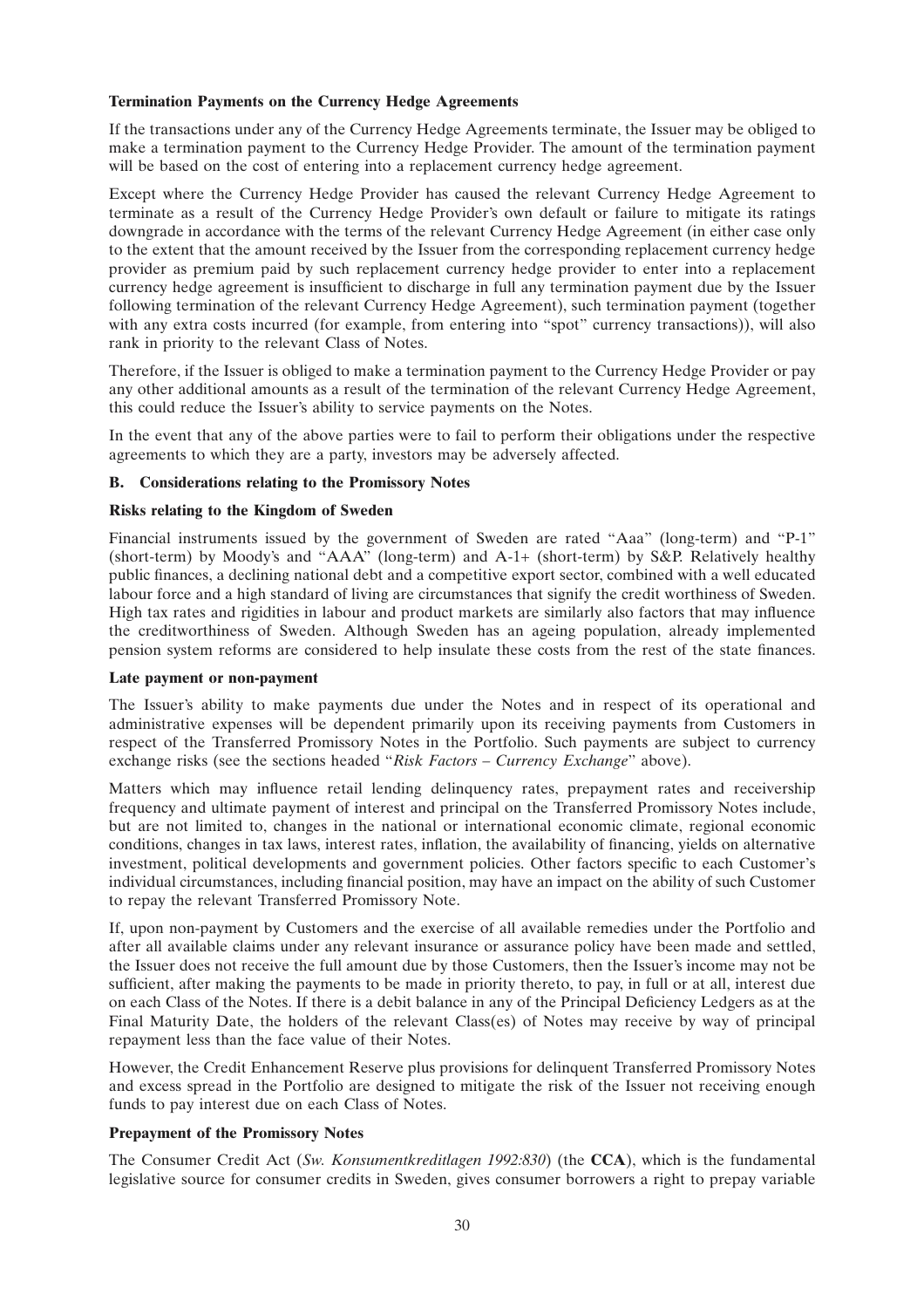rate loans (such as the Promissory Notes), at any time, in part or in full, without incurring any compensatory charges. The CCA also gives the lender a right to demand early prepayment of a loan provided that it is set out in the terms of the relevant loan agreement and subject to certain circumstances related to, for example, payment delays (subject to certain grace periods) and decrease of the value of any security granted. Consequently, there can be no guarantee as to any particular rate or pattern at which the Notes will be redeemed.

Prepayments of the Promissory Notes as set out above may result in the Issuer having insufficient funds to meet its obligations under the Notes and/or the Notes being redeemed earlier than anticipated. However, during the Revolving Period, each of the Sellers will use reasonable efforts to sell Additional Promissory Notes to the Issuer.

### **Interest Rates under the Promissory Notes**

Interest under the Promissory Notes is payable in Swedish Kronor and is variable according to criteria which do not track EURIBOR. Under the CCA, interest rate may only be adjusted by the lender to the detriment of the consumer borrowers to the extent that the adjustment can be justified by credit policy decisions, increased funding costs for the lender or other increased costs, which the lender could not reasonably have foreseen at the time when the loan agreement was entered into (these circumstances must be set out in the loan terms (and have been set out in the Promissory Notes) in order to apply). The lender is under an obligation to apply any interest rate adjustment provision in the same manner whether it is to the benefit or the detriment of the consumer borrower. Accordingly, fluctuations in the interest rates and/or the Euro-Swedish Kronor exchange rate could (if the Issuer is prevented from increasing the interest rate on the Promissory Notes) result in the Issuer having insufficient funds to meet its obligations under the Notes. However, such risks are mitigated by the Issuer entering into the Currency Hedge Agreements (see the section headed ''*Risk Factors – Currency Exchange*'').

### **Insurance**

The insurance policies are optional and approximately 30 per cent. of the Measured Portfolio (as defined below) were covered by insurance policies. The Insurance Premiums (corresponding to an additional 8 per cent. of the customer's monthly payment of interest and principal) received from the Customers are split between the insurance companies and the Originator and are collected (together with the Customer's monthly instalment) on the GIC Account. The portion belonging to the insurances companies is payable by the Issuer directly to the insurance companies. On each Interest Payment Date, prior to the application of the Issuer Available Funds by the Cash Manager in accordance with the relevant Priority of Payments, the Cash Manager (on behalf of the Issuer) shall pay the portion of any Insurance Premiums due and payable by the Issuer on such Interest Payment Date to the insurance companies.

Any Insurance Proceeds in respect of Transferred Promissory Notes are collected by the Originator on behalf of the Issuer and the Originator has an obligation to account to the Issuer and the Security Trustee for any such amount received on their behalf by promptly paying such amount into the GIC Account. Under Swedish law, such amounts which are held by the Originator and which relate to Transferred Promissory Notes and thus are available for separation into the GIC Account would be regarded as escrow funds (*Sw. redovisningsmedel*) in accordance with the Swedish Funds Accounting Act (*Sw. lag (1944:181) om redovisningsmedel*). Consequently, any such amounts of Insurance Proceeds which are held by the Originator and which are available for separation into the GIC Account would not, under Swedish law, be available to a creditor, a receiver in bankruptcy, a liquidator, an administrator or any third party of the Originator (provided that the Originator is not in delay with the separation).

Since the Originator is obliged to credit any Insurance Proceeds received on behalf of the Issuer to the GIC Account on each Business Day there is only a limited risk that the Insurance Proceeds being held by the Originator on behalf of the Issuer (and which have not been separated) would result in the Issuer having insufficient funds to meet its obligations under the Notes.

### **Unsecured nature of the Promissory Notes**

As the obligations of each of the Customers under the Promissory Notes are unsecured, the Issuer's claims thereunder will only rank equally with all other unsecured indebtedness of that Customer and will, in all cases, rank after all secured indebtedness of that Customer.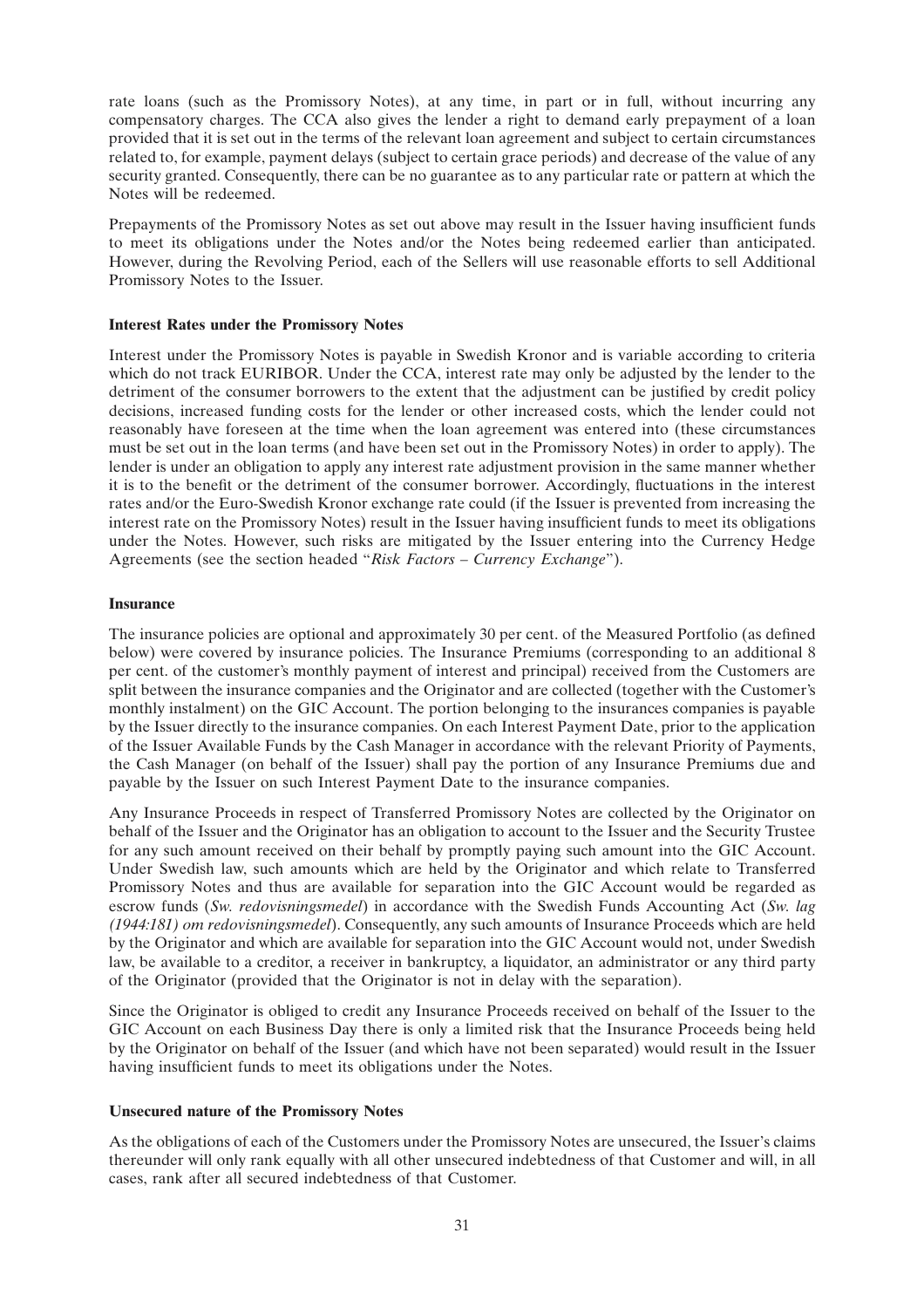### **Servicing Arrangements**

### *The Servicer*

The Issuer's ability to make payments on the Notes will be dependent on the Servicer performing its obligations under the Servicing Agreement to, *inter alia*, collect amounts due and payable by Customers and to manage and allocate the amounts collected from the Customers. There can be no assurance that the Servicer will diligently perform its obligations. The appointment of Nordax Finans AB (publ) as Servicer under the Servicing Agreement may be terminated as a result of, among other things, a default by it in performing its obligations under the Servicing Agreement, its insolvency or if notice of termination is given by it.

If the appointment of Nordax Finans AB (publ) as Servicer is terminated, the Standby Servicer shall assume the role of the Servicer. There can be no assurance that the Standby Servicer will diligently perform its obligations. If the appointment of the Standby Servicer is terminated, the Standby Facilitator will facilitate the appointment of a substitute standby servicer. Although the Standby Facilitator has entered into the Standby Facilitator Agreement, there is no guarantee that a substitute standby servicer will be found who would be willing and able to administer the Transferred Promissory Notes in accordance with the terms of the Standby Servicing Agreement. In particular, the Security Trustee will not act as such substitute standby servicer. It should be noted that any substitute standby servicer may charge for the servicing provided on a basis different from either that of the Servicer or the Standby Servicer and that all such fees will rank senior to payments in respect of the Notes.

### *Conflicts of interest*

Various potential and actual conflicts of interest may arise from the overall activities of the Servicer. In particular, it should be noted that the Servicer is the same entity as the Originator. No provision in the Servicing Agreement prevents the Servicer or any of its affiliates from rendering services of any kind to or investing or dealing with or providing other services to or entering into any arrangements with any other person or entity.

The Servicer currently provides and will continue in the future to provide services to the Issuer. In the course of managing and administering the Portfolio, the Servicer may consider its relationships with other clients. In providing services to other clients, the Servicer may recommend activities that may compete with, or otherwise adversely affect, the Issuer or the Noteholders. The Servicer shall not be liable for any such conflicts of interest and shall not be liable to account for any profit.

### **Enforcement in Sweden**

The Swedish Enforcement Authority (*Sw. Kronofogdemyndigheten*) is the governmental body responsible for carrying out enforcement orders over assets in Sweden, including those for the collection of unpaid debts, whether secured or unsecured. A creditor begins the enforcement process by obtaining an enforcement order either from the Enforcement Authority (in the form of a payment order (*Sw. betalningsföreläggande*)) or from the courts. A debtor may challenge the application for the enforcement order, or appeal the order itself, in which case the matter is referred to the courts. Upon obtaining an enforcement order against a debtor, the creditor may apply to the Enforcement Authority for enforcement of his claim in accordance with the procedures set out in the Swedish Enforcement Code (*Sw. Utsökningsbalken (1981:774)*) and for the Enforcement Authority to make either a full or a limited investigation of the assets of the debtor. The former investigation includes most types of assets and the latter includes only an investigation of the debtor's salary and if there is any tax refunds due to the debtor. Upon the Enforcement Authority having concluded if there are assets available for attachment (*Sw. utmätning*), the Enforcement Authority will arrange a sale of assets by public auction, or, as applicable, garnishment of earnings such as salaries, pensions or other benefits.

If, upon completion of the enforcement procedures, the Issuer does not receive the full amount due by the Customers, then the Issuer's income may not be sufficient to meet its obligations under the Notes.

### **Debt rescheduling**

According to the Debt Rescheduling Act (*Sw. Skuldsaneringslag (1994:334)*) a debtor may, if he is a private individual resident in Sweden, wholly or partly be discharged from payment liabilities for debts that are included in the debt rescheduling. The measure includes all the debtor's debts that have arisen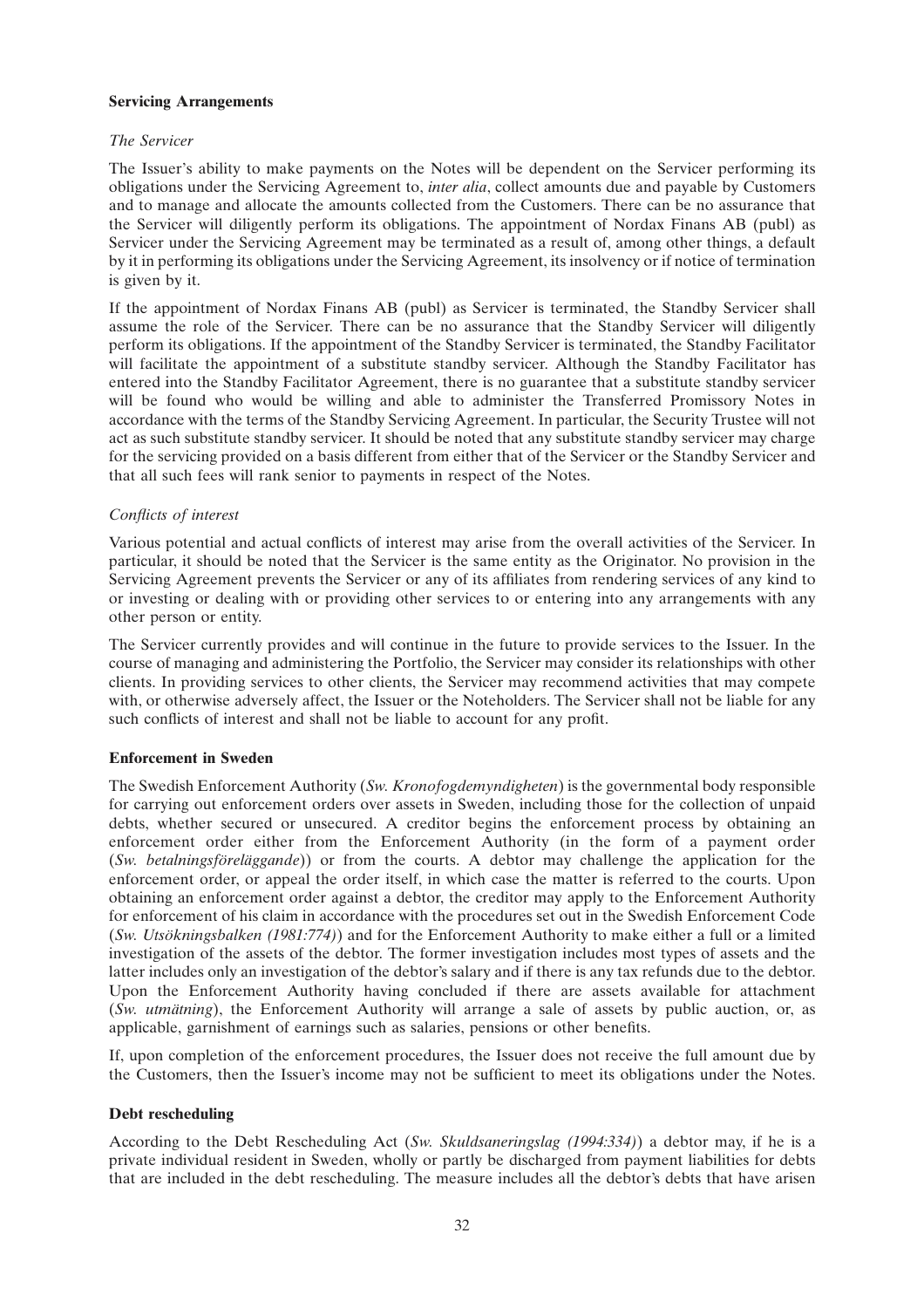prior to the date of the decision to begin the debt rescheduling with the result that the relevant creditor(s) loses its right to interest or default fees after the decision to commence debt rescheduling. The debt rescheduling includes a determination of the debts included, their right of priority, the amount to be split among the creditors and a payment plan outlining when and how the remaining part of each creditor's claim will be repaid. The debt rescheduling is either voluntary and resolved by the Swedish Enforcement Authority (*Sw. Kronofogdemyndigheten*) or mandatory and ordered by court. Debt rescheduling can be granted if (i) the debtor is insolvent and so indebted that he has no capacity to pay his debts in the foreseeable future and (ii) it is reasonable with respect to the debtor's personal and economic situation that debt rescheduling is granted.

Consequently, if debt rescheduling results in Customers not being responsible for payments of their debts to the Issuer, this could affect the Issuer's capacity to meet its obligations under the Notes. However, from February 2004 (being the date on which Nordax started offering loans to consumers in Sweden) until 31 May 2006, none of its Customers have been granted debt rescheduling.

### **Section 36 of the Swedish Contracts Act**

A contract term or condition may pursuant to section 36 of the Swedish Contracts Act (*Sw. Lag (1915:218) om avtal och andra rättshandlingar på förmögenhetsrättens område*) be modified or set aside if such term or condition is unreasonable with consideration to the circumstances relating to the entering into the agreement, later events or other circumstances. Where a provision of the contract is of such significance to the contract that it would be unreasonable to provide for the continued enforceability of the contract with its terms unchanged, the contract may be modified or set aside in its entirety. It is explicitly stated that, in the application of this provision, special consideration shall be given to the need for protection for consumers or parties who otherwise occupy an inferior position in the contractual relationship. It is also clear from the preparatory works that the provision is aimed especially at unfair terms in standard contracts.

If any condition in the Promissory Notes is contested based on section 36 of the Swedish Contracts Act, the Issuer's rights according to the Promissory Notes could be affected in a manner that might also have an effect on the Issuer's ability to meet its obligations under the Notes. However, from February 2004 (being the date on which Nordax started offering loans to consumers in Sweden) until 31 May 2006, none of its Customers have contested any condition of a Promissory Note on the basis of section 36 of the Swedish Contracts Act.

### **Proposed European Directive on Consumer Credit**

In September 2002, the European Commission published a proposal for a Directive of the European Parliament and of the Council on consumer credit. This proposal, and an amended proposal published in October 2004, were met with significant opposition. The proposed Directive, which may be further amended before it is brought into effect but once it has been adopted member states will then have a further two years in which to bring national implementing legislation into force.

Until the final text of the Directive and the details of the Swedish implementing legislation are published, it is not certain what effect the adoption and implementation of the Directive or initiatives would have on the Originator, the Issuer, the Servicer and their respective businesses and operations. This may adversely affect the Issuer's ability to make payments in full on the Notes when due.

### **Unfair Commercial Practices Directive 2005**

In May 2005, the European Parliament and the Council adopted a Directive on unfair business-toconsumer commercial practices (the **Unfair Practices Directive**). The Directive is of general application and is not confined to consumer credit or other financial services. It potentially affects all contracts entered into with consumers who are natural persons and acting for purposes outside their trade, business, craft or profession. The Directive is intended to protect only collective interests of consumers, and so is not intended to give any claim, defence or right of set-off to an individual consumer. It provides that enforcement bodies may take administrative action or legal proceedings against a commercial practice on the basis that it is ''unfair'' within the Directive.

The Directive is intended to achieve a high level of consumer protection across the EU through harmonisation of relevant EU laws and has a substantial focus on advertising and sales promotion practices. Member states have until 12 December 2007 in which to bring national implementing legislation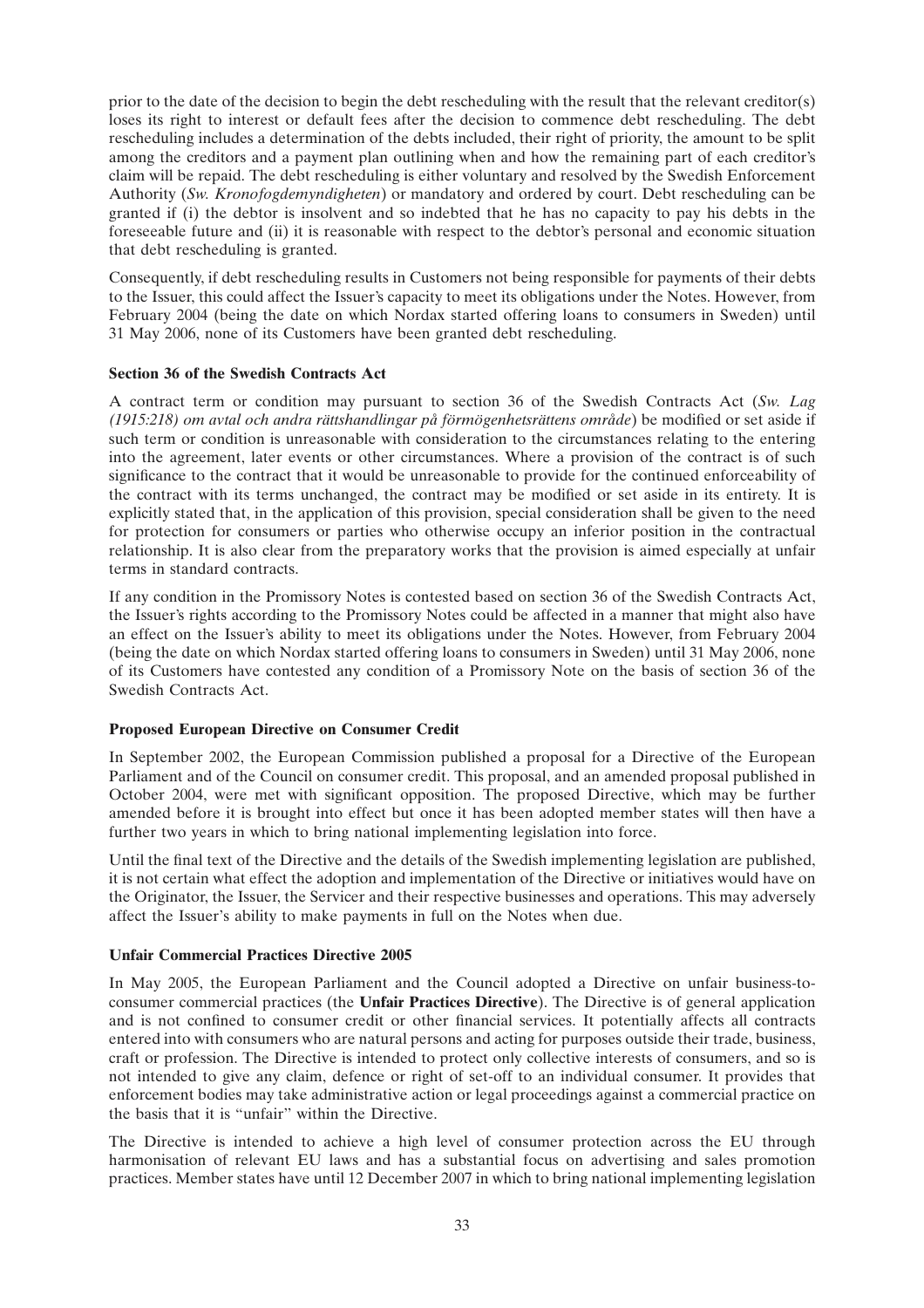into force, subject to a transitional period until 12 June 2013 for applying full harmonisation in the fields to which it applies. It is too early to predict what effect the implementation of the Unfair Practices Directive would have on the Promissory Notes and accordingly on the ability of the Issuer to make payments to Noteholders.

### **C. Considerations relating to the Customers**

### **Geographical concentration of Customers**

A period of business decline in a particular region or an industry or a company specific to a certain region could have an impact on the ability of the Customer in that specific region or business area to repay the relevant Promissory Note. The risk of concentration in a specific region is however mitigated by the fact that 94 per cent. of the applications are generated via direct marketing programmes whereby the Originator can, to a large extent, monitor the incoming applications.

Portfolio tests show that the Customers are evenly spread across the populated areas of Sweden but are largely concentrated in the urban areas (i.e. Stockholm, Göteborg and Malmö).

### **Collection and Enforcement Procedures**

For administrative purposes and to mitigate any risks of money laundering, the Servicer does not accept any cash payments or cheques. Approximately 75 per cent. of the Customers in the Measured Portfolio pay by direct debit.

All customer payments (i.e. principal payments, interest payments and fee payments (including insurance premiums and late fees)) are collected on the GIC Account.

An interruption in the direct debit system or the giro system could have a serious impact on the Servicer's ability to collect payment from the Customers.

### **D. General Considerations**

### **European Union Directive on the Taxation of Savings Income**

Under the EC Council Directive 2003/48/EC on the taxation of savings income, Member States are required to provide to the tax authorities of another Member State details of payments of interest (or similar income) paid by a person within its jurisdiction to an individual resident in that other Member State. However, for a transitional period, Belgium, Luxembourg and Austria are instead required (unless during that period they elect otherwise) to operate a withholding system in relation to such payments (the ending of such transitional period being dependent upon the conclusion of certain other agreements relating to information exchange with certain other countries). A number of non-EU countries and territories including Switzerland have adopted similar measures (a withholding system in the case of Switzerland).

If a payment were to be made or collected through a Member State which has opted for a withholding system and an amount of, or in respect of, tax were to be withheld from that payment, neither the Issuer nor any Paying Agent nor any other person would be obliged to pay additional amounts to Noteholders or to otherwise compensate Noteholders for the reduction in the amounts that they will receive as a result of the imposition of such withholding tax. If a withholding tax is imposed on payments made by a Paying Agent as a result of the EU Savings Directive, the Issuer will be required to maintain a Paying Agent in a Member State that will not be obliged to withhold or deduct tax pursuant to the EU Savings Directive.

### **EU Savings Directive – Jersey**

As part of an agreement reached in connection with the European Union (**EU**) directive on the taxation of savings income in the form of interest payments, and in line with steps taken by other relevant third countries, Jersey introduced with effect from 1 July, 2005 a retention tax system in respect of payments of interest, or other similar income, made to an individual beneficial owner resident in an EU Member State by a paying agent established in Jersey. The retention tax system applies for a transitional period prior to the implementation of a system of automatic communication to EU Member States of information regarding such payments. During this transitional period, such an individual beneficial owner resident in an EU Member State will be entitled to request a paying agent not to retain tax from such payments but instead to apply a system by which the details of such payments are communicated to the tax authorities of the EU Member State in which the beneficial owner is resident.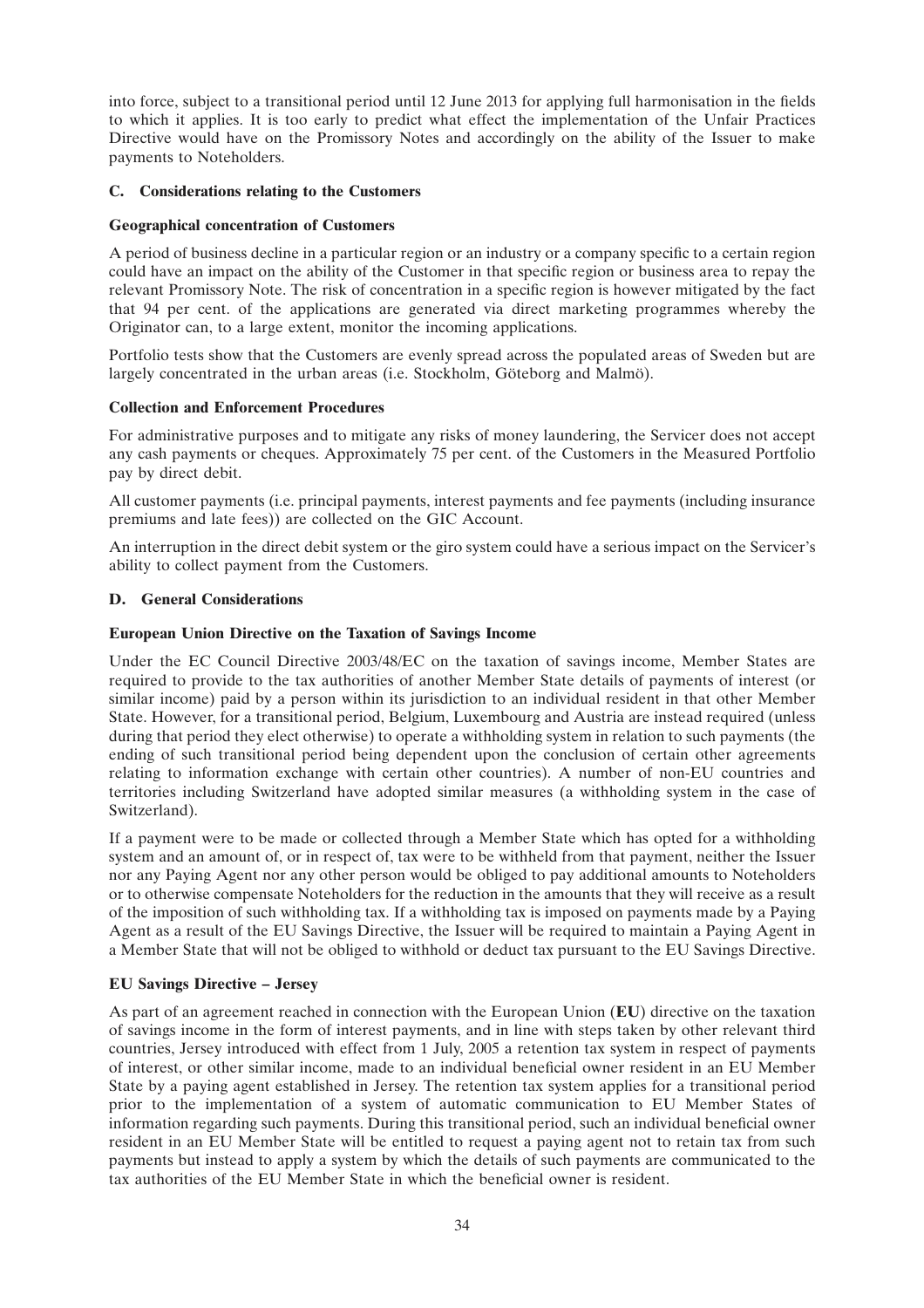The retention tax system in Jersey is implemented by means of bilateral agreements with each of the EU Member States, the Taxation (Agreements with European Union Member States) (Jersey) Regulations 2005 and Guidance Notes issued by the Policy & Resources Committee of the States of Jersey. Based on these provisions and what is understood to be the current practice of the Jersey tax authorities, the Issuer would not be obliged to levy retention tax in Jersey under these provisions in respect of interest payments made by it to a paying agent established outside Jersey.

### **Implementation of Basel II risk-weighted asset framework**

The Basel Committee on Banking Supervision published the text of a new Framework on 26 June 2004 under the title Basel II: International Convergence of Capital Management and Capital Standards: a Revised Framework. This Framework (the **Basel II Framework**), which places enhanced emphasis on market discipline and for banking organisations to complete their preparations for implementation of the Basel II Framework. The Basel committee confirmed that it is currently intended that the various approaches under the Basel II Framework will be implemented in stages, some from year-end 2006; the most advanced at year-end 2007. As and when implemented (including through the EU Capital Requirements Directive), the Basel II Framework could affect risk-weighting of the Notes in respect of certain investors if those investors are subject to the Basel II Framework following its implementation. Consequently, investors should consult their own advisers as to the consequences to or effect on them of the proposed implementation of the Basel II Framework. No predictions can be made as to the precise effects of potential changes which might result upon the implementatiion of the Basel II Framework.

### **EC Insolvency Regulation**

### *Application of the EC Insolvency Regulation under English law*

The Issuer is both incorporated and has its registered office in Jersey, Channel Islands. As a result, there is the risk that:

- (a) third party creditors may commence insolvency proceedings against the Issuer in its jurisdiction of incorporation or the place of its registered office;
- (b) an English court might decline jurisdiction if a party were to seek to commence insolvency proceedings in England; and
- (c) in certain circumstances, an English court may recognise insolvency proceedings commenced in another jurisdiction (including those referred to above) and may, for example, make an order impacting on the availability of certain types of creditor action in England and/or resulting in the application of English claw-back provisions to the Issuer, notwithstanding that there are no corresponding relevant English insolvency proceedings.

In relation to paragraph (a) above, the extent to which insolvency proceedings may be commenced in such jurisdictions would be, in each case, a matter to be determined under the laws of the relevant jurisdiction (subject, in the case of a company with its ''centre of main interests'' in the European Union, to Council Regulation (EC) No. 1346/2000 of 29 May 2000 (the **EC Insolvency Regulation**) as discussed below). Where the EC Insolvency Regulation does not apply, as is likely to be the case in respect of the Issuer, it is likely to be possible to commence insolvency proceedings in a particular jurisdiction if that is where the company is incorporated and, in some cases, it may be sufficient that the company has a place of business or assets in the relevant jurisdiction.

In relation to paragraph (b) above, the extent to which English law insolvency proceedings can be commenced in respect of a company will be determined by the EC Insolvency Regulation and the Insolvency Act 1986, as amended. The EC Insolvency Regulation governs the opening of insolvency proceedings in respect of a company with its ''centre of main interests'' in an EU Member State. Accordingly, a key factor in this regard will be the location of the ''centre of main interests'' of the Issuer for the purposes of the EC Insolvency Regulation. The location of the centre of main interests will be a question of fact in each case; there is a rebuttable presumption that it is in the place of the registered office but this presumption may be rebutted where the company administers its interests on a permanent basis in a manner ascertainable by third parties in another jurisdiction. If the presumption applies and the ''centre of main interests'' of the Issuer for these purposes is in the place of its registered office, the EC Insolvency Regulation would not apply in relation to the Issuer as its registered office is in the Channel Islands and English law insolvency proceedings could therefore only be commenced in respect of the Issuer in the limited circumstances referred to in section 426 of the Insolvency Act, as amended, which provides for cooperation between courts exercising jurisdiction in relation to insolvency.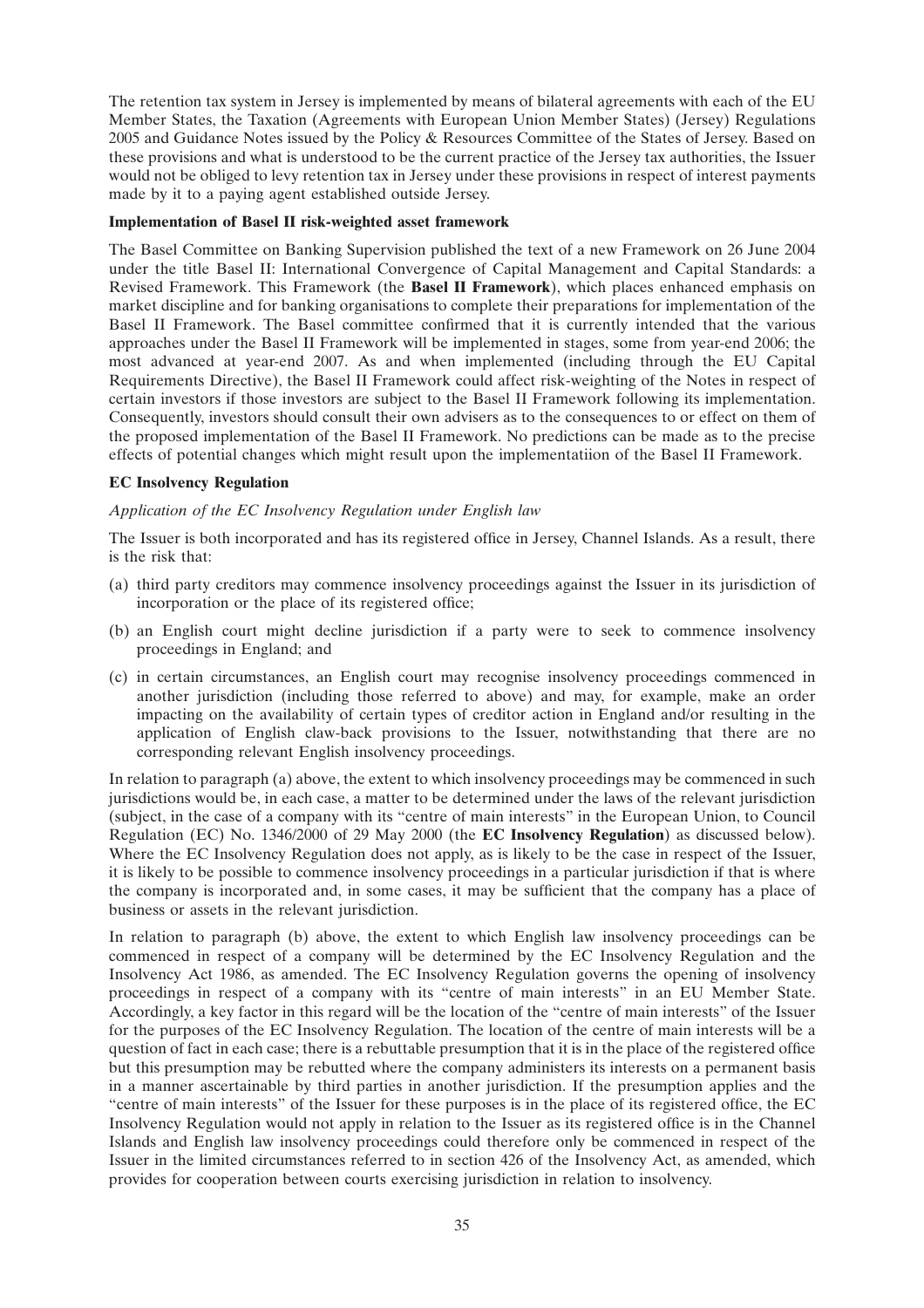In relation to paragraph (c) above, under the regulations introduced in Great Britain on 4 April 2006 which implement the UNCITRAL Model Law on Cross Border Insolvency in Great Britain (the **UNCITRAL Regulations**), in certain circumstances, a foreign insolvency officeholder appointed in respect of certain foreign insolvency proceedings may apply to the English court for recognition of such proceedings. As the EC Insolvency Regulation prevails over the UNCITRAL Regulations, this is most likely to be relevant where a company, such as the Issuer, has its centre of main interests outside of the EU. The foreign insolvency proceedings will be recognised (provided certain conditions are met) if commenced in the jurisdiction where the relevant debtor company has its ''centre of main interests'' or an ''establishment'' (each of which has a meaning for the purposes of the UNCITRAL Regulations substantially similar to the definition included in the EC Insolvency Regulation). If recognition is granted, a mandatory stay will apply to certain types of creditor action (not extending to security enforcement) in England and Wales. In certain circumstances, the English court may exercise its discretion to impose a wider stay extending to security enforcement (provided that the court must take into account the interests of the secured creditors). In addition, if recognition is provided, then upon application by the foreign officeholder, the English court may make an order in respect of the relevant company applying certain avoidance (including claw-back) provisions of the Insolvency Act, as amended (notwithstanding that there are no corresponding English administration and/or liquidation proceedings or that the English court may not have jurisdiction to commence such proceedings).

# *Application of the EC Insolvency Regulation under Swedish law*

The EC Insolvency Regulation applies also in Sweden. On the assumption that the "centre of main interests'' of the Issuer is located in Jersey or otherwise outside the EU Member States (except Denmark), the EC Insolvency Regulation would have no application. The position under Swedish law would thereby be that the general provisions of the Swedish Bankruptcy Act (*Sw. Konkurslagen 1987:672*) would apply in determining if Swedish courts would have jurisdiction to commence insolvency proceedings in Sweden in respect of the Issuer. According to the Swedish Bankruptcy Act it would be possible to commence territorial insolvency proceedings (*Sw. särkonkurs*) in respect of the Issuer in Sweden, provided that the Issuer has assets in Sweden, whereby such proceedings would involve only such assets located in Sweden.

# **European Monetary Union**

In the event that Sweden joins the Economic and Monetary Union prior to the maturity of the Notes, the Euro would become the lawful currency of Sweden. In that event, all amounts payable in respect of the Promissory Notes may become payable in Euro. There can be no assurance regarding the official rate of conversion for Swedish Kronor to Euro following Sweden adopting the Euro as its lawful currency nor can there be any assurance that the amounts payable in Euro by the Customers under the Transferred Promissory Notes would be sufficient to enable the Issuer to meet its obligations under the Notes. A transition to the Euro may be followed by an interest rate change which may have an adverse affect on a Customer's ability to repay its debt under a Transferred Promissory Note and accordingly on the ability of the Issuer to make payments to Noteholders.

# **Change of law**

The structure of the issue of the Notes, the ratings which are to be assigned to them and the related transactions described in this Offering Circular are based on English, Swedish and Jersey laws and administrative practice in effect as at the date of this Offering Circular. No assurance can be given as to the impact of any possible change to English or European law or administrative practice after the date of this document, nor can any assurance be given as to whether any such change could adversely affect the ability of the Issuer to make payments under the Notes.

*The Issuer believes that the risks described above are the principal risks inherent in the transaction for the Noteholders, but the inability of the Issuer to pay interest, principal or other amounts on or in connection with the Notes may occur for other reasons. The Issuer does not represent that the above statements regarding the risks of holding the Notes are exhaustive. Although the Issuer believes that the various structural elements described in this Offering Circular may mitigate some of these risks for Noteholders, there can be no assurance that these elements will be sufficient to ensure payment to Noteholders of interest, principal or any other amounts on or in connection with the Notes on a timely basis or at all.*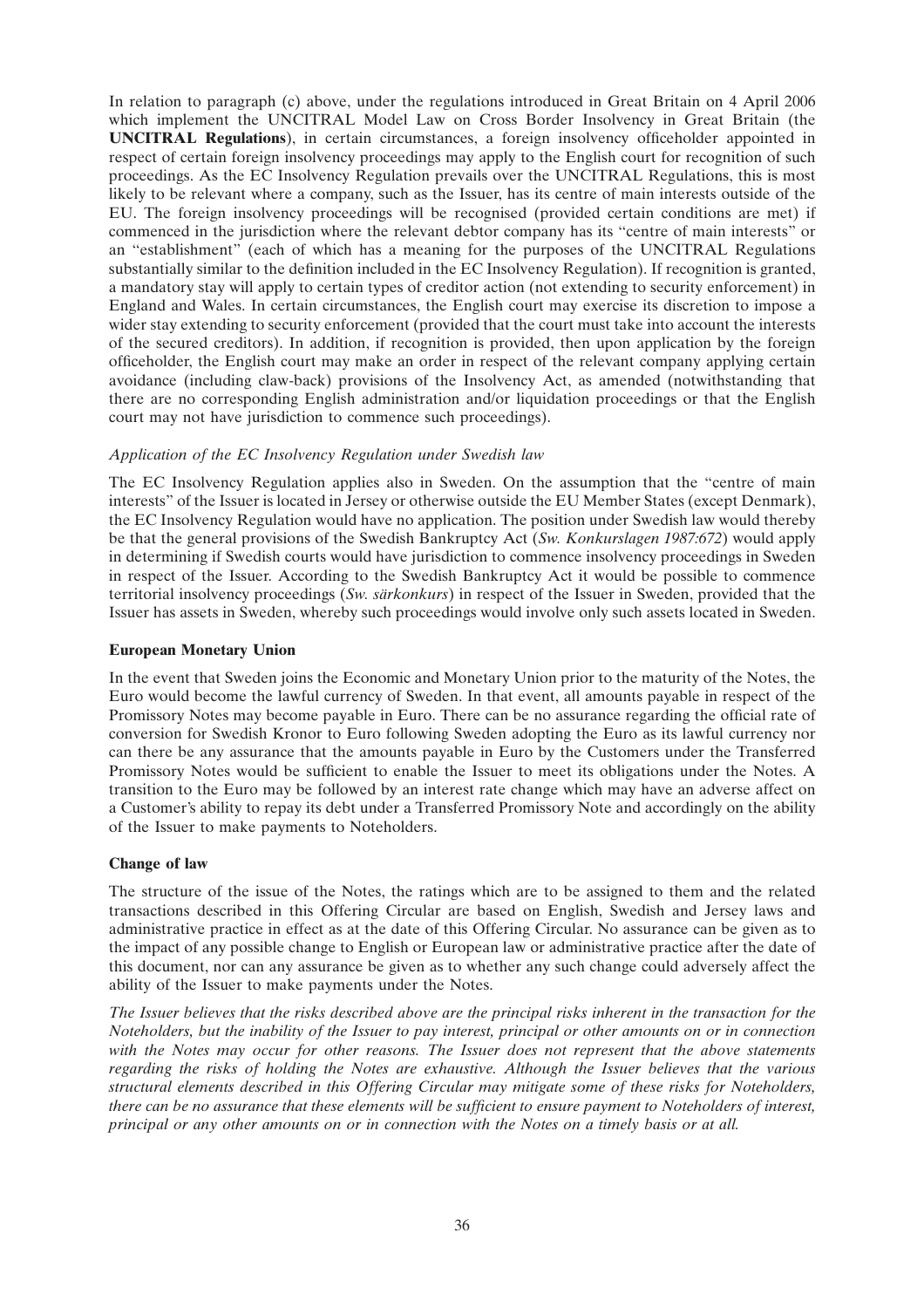# **THE ISSUER**

The Issuer was incorporated in Jersey on 16 March 2005 under registered number 89744 as a private company with limited liability under the name of Scandinavian Consumer Loans Limited. Pursuant to a special resolution dated 23 February 2006, the Issuer has been re-registered under the Companies (Jersey) Law 1991 as a public company. The registered office of the Issuer is at 47 Esplanade, St. Helier, Jersey, JE1 0BD, Channel Islands and its contact telephone number is +44 (0) 1 534 510 924. The Issuer is organised as a special purpose vehicle and its activities are limited accordingly. The Issuer has no subsidiaries. The entire issued share capital of the Issuer is held by or on behalf of the Share Trustee on trust for charitable purposes under the terms of the Share Trust Deed and neither the Originator nor the Sellers own, directly or indirectly, any of the share capital of the Issuer.

# **1. Principal Activities**

The Issuer was established for the limited purposes of issuing the Notes, owning and acquiring the Promissory Notes and certain related transactions described elsewhere in this Offering Circular.

The Issuer will covenant to observe certain restrictions on its activities which are detailed in **Condition 3** (**Covenants**).

# **2. Directors and Secretary**

The directors of the Issuer and their respective business addresses and other principal activities are:

| <b>Name</b>           | <b>Business Address</b>  | <b>Principal Activities</b>             |
|-----------------------|--------------------------|-----------------------------------------|
| Michael George Best   | 47 Esplanade,            | Company Director of Structured Finance  |
|                       | St. Helier, Jersey,      | Management Offshore Limited             |
|                       | JE1 0BD, Channel Islands |                                         |
| Peter John Richardson | 47 Esplanade,            | Company Director of Structured Finance  |
|                       | St. Helier, Jersey,      | Management Offshore Limited             |
|                       | JE1 0BD, Channel Islands |                                         |
| Bo Johan Franzén      | Nordax Finans AB         | Corporate Treasurer of Nordax Finans AB |
|                       | (publ), Gävlegatan 22,   | (publ)                                  |
|                       | P.O. Box 23124,          |                                         |
|                       | SE-104 35 Stockholm,     |                                         |
|                       | Sweden                   |                                         |

The company secretary of the Issuer is Structured Finance Management Offshore Limited, whose business address is 47 Esplanade, St. Helier, Jersey, JE1 0BD, Channel Islands. The Issuer has no employees.

All directors of the Issuer (other than Bo Johan Franzén) are also directors of the Corporate Services Provider.

# **3. Financial Information**

See Appendix 1 for the statutory accounts of the Issuer for the year ended 31 December 2005.

# **4. Capitalisation and Indebtedness**

The capitalisation and indebtedness of the Issuer as at the date of this Offering Circular, adjusted to take account of the issue of the Notes, the start-up loan to be provided by the Start-up Loan Provider on or about the Closing Date and the repayments to be made on the Closing Date in respect of outstanding amounts under the Existing Note Issuance Facility Agreement and the Existing Subordinated Loan Agreement, is as follows: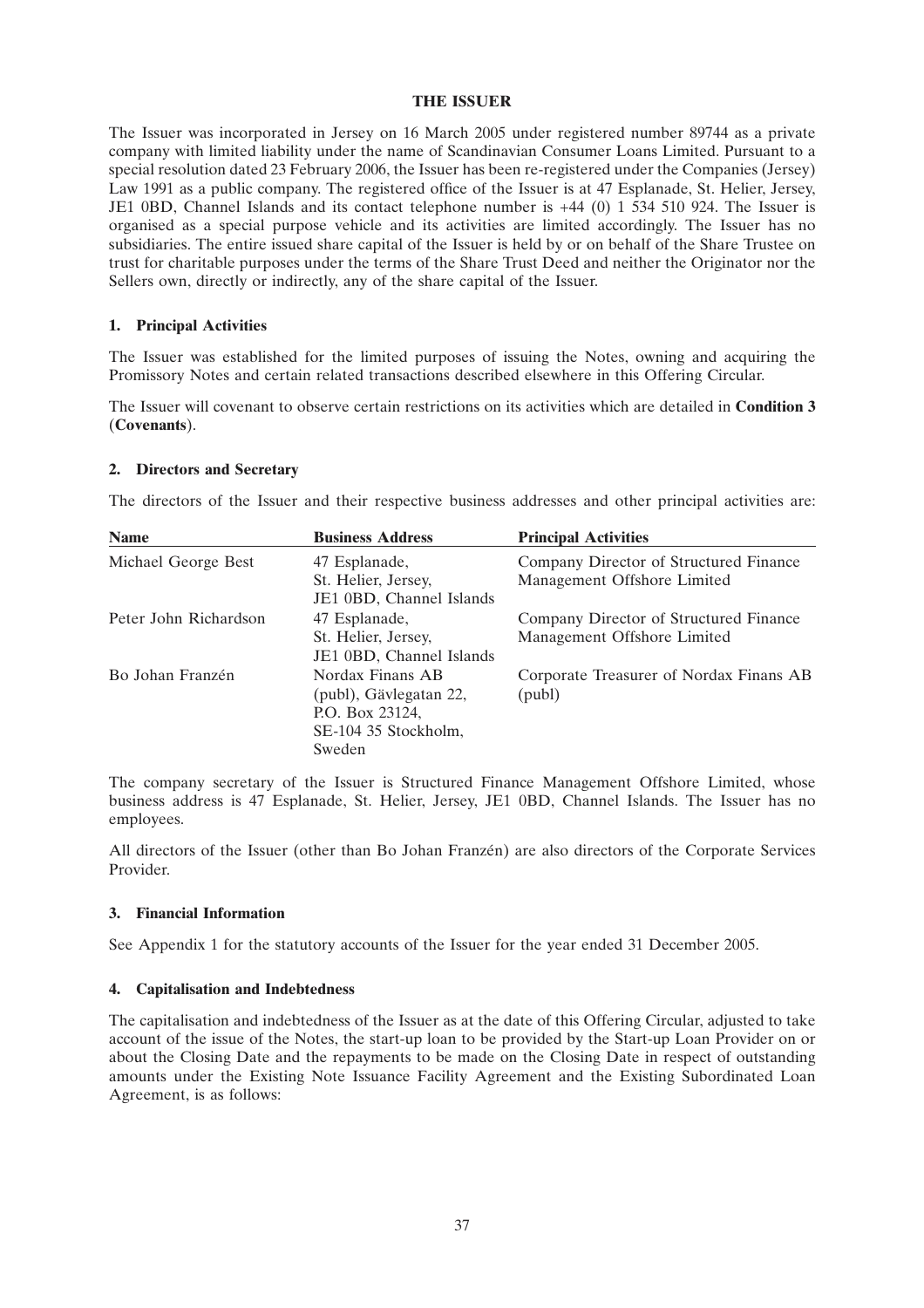|                                                                                 | As at<br>3 July 2006 |
|---------------------------------------------------------------------------------|----------------------|
|                                                                                 | £                    |
| <b>Share capital</b>                                                            |                      |
| Authorised:                                                                     |                      |
| 10,000 Ordinary Shares of £1 each                                               | 10,000               |
| <i>Issued:</i>                                                                  |                      |
| 2 Ordinary Shares of £1 each (fully paid up)                                    | $\overline{2}$       |
| <b>Loan Capital</b>                                                             | €                    |
| €117,750,000 Class A Floating Rate Notes due 2025                               | 117,750,000          |
| €13,450,000 Class B Floating Rate Notes due 2025                                | 13,450,000           |
| €5,850,000 Class C Floating Rate Notes due 2025                                 | 5,850,000            |
| €31,100,000 Class D Floating Rate Notes due 2025                                | 31,100,000           |
| €7,550,000 Class E Floating Rate Notes due 2025                                 | 7,550,000            |
|                                                                                 | <b>SEK</b>           |
| SEK 12,000,000 in respect of the SEK12,000,000 start up loan provided by Nordax |                      |
| Holding Second AB on or about the Closing Date                                  | 12,000,000           |
|                                                                                 | $\mathfrak{L}^1$     |
| <b>Total capitalisation and indebtedness</b>                                    | 122,234,395          |

The current financial period of the Issuer will end on 31 December 2006.

<sup>1</sup> Converted into sterling at an assumed exchange rate of  $£1=£1.448$  and  $£1=SEK13.4136$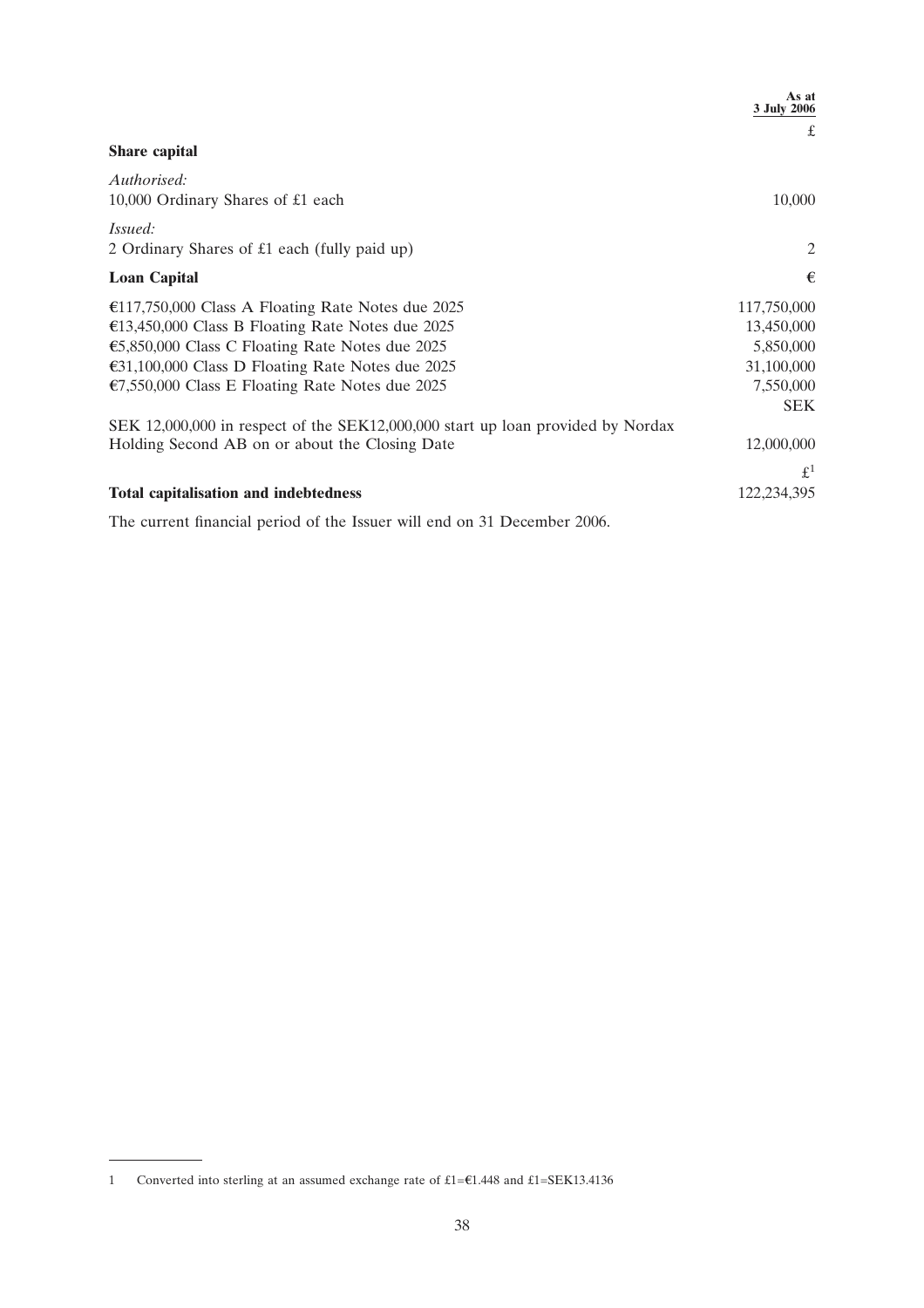# **THE CURRENCY HEDGE PROVIDER**

Barclays Bank PLC will be appointed to act as Currency Hedge Provider pursuant to the Currency Hedge Agreements.

# **Barclays Bank PLC**

Barclays Bank PLC is a public limited company registered in England and Wales under number 1026167. The liability of the members of Barclays Bank PLC is limited. It has its registered head office at 1 Churchill Place, London E14 5HP. Barclays Bank PLC was incorporated on 7 August 1925 under the Colonial Bank Act 1925 and on 4 October 1971 was registered as a company limited by shares under the Companies Act 1948 to 1967. Pursuant to The Barclays Bank Act 1984, on 1 January 1985, Barclays Bank was re-registered as a public limited company and its name was changed from "Barclays Bank" International Limited'' to ''Barclays Bank PLC''.

Barclays Bank PLC and its subsidiary undertakings (taken together, the **Barclays Group**) is a major global financial services provider engaged in retail and commercial banking, credit cards, investment banking, wealth management and investment management services. The whole of the issued ordinary share capital of Barclays Bank PLC is beneficially owned by Barclays PLC, which is the ultimate holding company of the Barclays Group and one of the largest financial services companies in the world by market capitalisation.

The short term unsecured obligations of Barclays Bank PLC are rated "A-1+" by S&P, "P-1" by Moody's and ''F1+'' by Fitch Ratings Limited and the long-term obligations of Barclays Bank PLC are rated ''AA'' by S&P, ''Aa1'' by Moody's and ''AA+'' by Fitch Ratings Limited.

By Regulation, the European Union agreed that virtually all listed companies must use International Financial Reporting Standards (**IFRS**) adopted for use in the European Union in the preparation of their 2005 consolidated accounts. Barclays PLC and Barclays Bank PLC have applied IFRS from 1 January 2004, with the exception of the standards relating to financial instruments (IAS 32 and IAS 39) and insurance contracts (IFRS 4) which were applied only with effect from 1 January 2005. Therefore, in the 2005 Barclays PLC Annual Report and the 2005 Barclays Bank PLC Annual Report, the impacts of adopting IAS 32, IAS 39 and IFRS 4 are not included in the 2004 comparatives in accordance with First-time Adoption of International Financial Reporting Standards (IFRS 1). The results for 2005 are therefore not entirely comparable to those for 2004 in affected areas.

Based on Barclays Group's audited financial information for the year ended 31 December 2005, the Barclays Group had total assets of £924,170 million (2004: £538,300 million), total net loans and advances<sup>2</sup> of £300,001 million (2004: £343,041 million), total deposits<sup>3</sup> of £313,811 million (2004: £328,516 million), and total shareholders' equity of £24,243 million (2004: £16,849 million) (including minority interests of £1,578 million (2004: £211 million)). The profit before tax of the Barclays Group for the year ended 31 December 2005 was £5,311 million (2004: £4,589 million) after charging impairment loss on loans and advances and other credit risk provisions of £1,571 million (2004: £1,093 million).

The following documents have been filed with the U.S. Securities and Exchange Commission for Barclays PLC and Barclays Bank PLC:

- the audited joint Annual Report on Form 20-F in respect of the year ended 31 December 2004 (with the exception of the information incorporated by reference in the Annual Report referred to in the Exhibit Index of the Annual Report, which shall not be deemed to be incorporated in this Prospectus);
- the amendment to the audited joint Annual Report on Form 20-F/A in respect of year ended 31 December 2004 as filed on 6 May 2005 (with the exception of information incorporated by reference in the Annual Report referred to in the Exhibit Index of the Annual Report, which shall not be deemed as incorporated into this Prospectus); and
- the Interim Announcement of Results for 2005 on Form 6-K in respect of the semi-annual period ended 30 June 2005.

Barclays will provide, without charge to each person to whom this prospectus is delivered, on the request of that person, a copy of the Form 20-F and Form 6-K referred to in the previous sentence. Written requests should be directed to: Barclays Bank PLC, 1 Churchill Place, London E14 5HP, England, Attention: Barclays Corporate Secretariat.

None of the Notes will be obligations of Barclays Bank PLC or any of its affiliates.

<sup>2</sup> Total net loans and advances include balances relating to both banks and customer accounts.

<sup>3</sup> Total deposits include deposits from banks and customer accounts.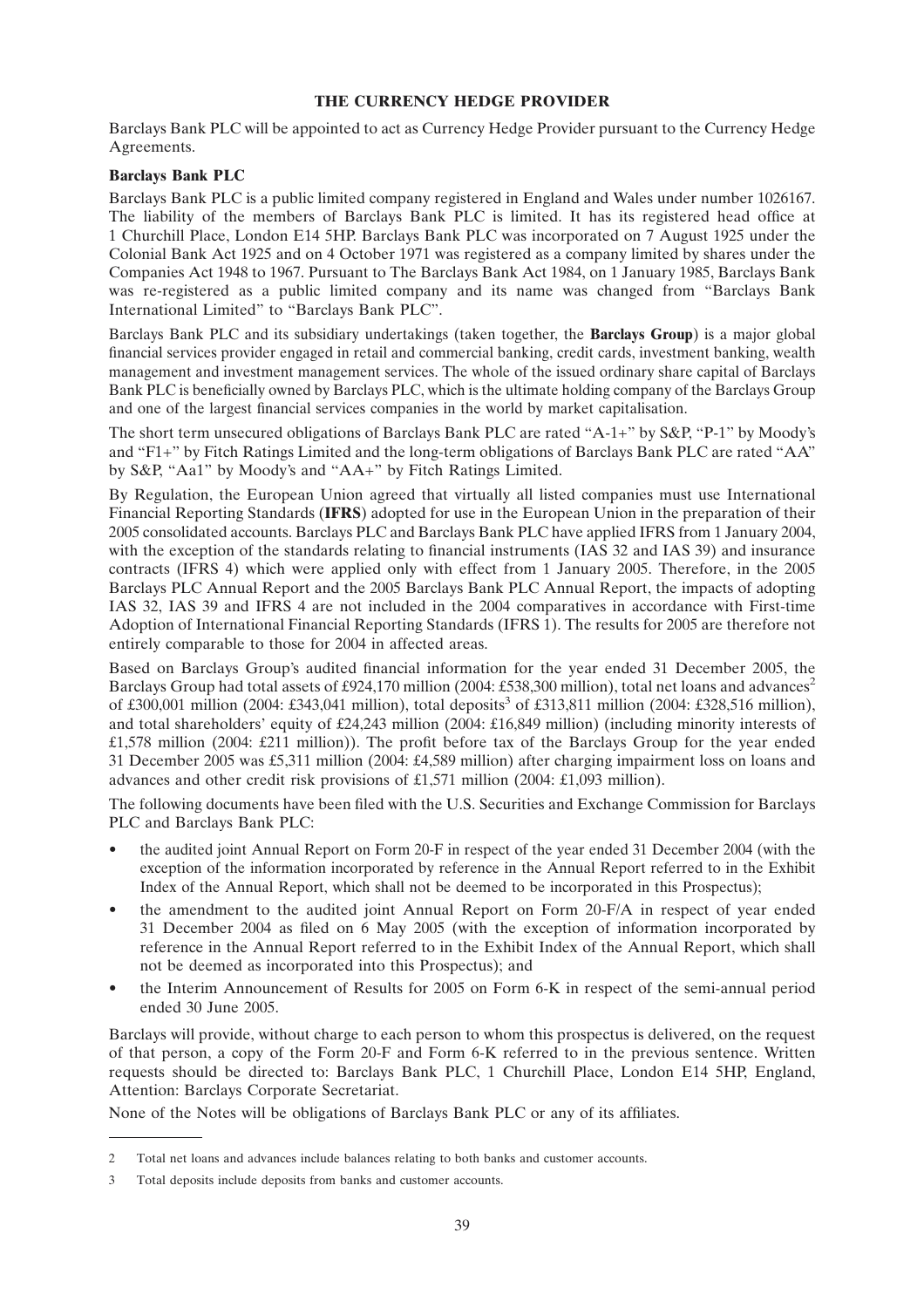# **THE SELLERS**

# **THE ORIGINATOR**

# **Organisation and legal structure**

Nordax Finans AB (publ) was incorporated on 26 August 2003 in Sweden with limited liability under the Swedish Companies Act (*Sw. Aktiebolagslagen*). Nordax is indirectly owned by funds managed by Palamon Capital Partners, LP (**Palamon**) (owning 76 per cent.) and by the chairman of the board of directors and six members of the management team (jointly owning 24 per cent.). Palamon's investments in the Originator is part of a EUR 440 million fund which started in 1999 and which consists of capital provided by over 20 international blue-chip investors. The Palamon investment team consists of 12 professionals who together have an average of over 10 years experience in the financial sector. For more information about Palamon please visit its website at www.palamon.com.

Nordax's strategy is to offer unsecured loans to private individuals throughout the Nordic region and the company has initially launched its product in Sweden and Norway.

Nordax is led by a team of 11 individuals who collectively have more than 160 years of industry experience and who have previously run two of the leading unsecured consumer loan businesses in Scandinavia.

As at March 2006, Nordax employed approximately 48 full-time staff (including 7 temporary staff who are employed on an on demand basis). The office of Nordax is located at Gävlegatan 22, SE-104 35 Stockholm, Sweden.

Nordax's activities are regulated by the Swedish Banking and Financing Business Act (*Sw. lag om bankoch finansieringsrörelse (2004:297)*) and, as a credit market company (*Sw. Kreditmarknadsbolag*), Nordax is subject to the supervision of the Swedish FSA.

As of 31 March 2006, Nordax managed Swedish assets of approximately SEK 1,606,000,000 in total and Norwegian assets of approximately NOK 520,000,000 in total (respectively,  $\epsilon$ 170,055,061 at an exchange rate of 1 Euro = SEK 9.4440 and  $\epsilon$ 65,501,908 at an exchange rate of 1 Euro = NOK 7.9387 as at 31 March 2006).

# **Origination channels**

The Originator does not have a branch network but relies primarily on origination via direct marketing programs. Applications are collected via the internet or by regular mail and all communication with the customers is executed via telephone, e-mail or regular post.

It is estimated that approximately 94 per cent. of the new applications are generated via the direct marketing programs, approximately 2 per cent. are attributable to tests with advertisement campaigns and approximately 4 per cent. are attributable to drop-in applications.

An essential part of the Originator's sales are related to additional loans. During the first four months of 2006, approximately 20 per cent. of the total sales were attributable to sales of additional loans.

Approximately one third of all applications are received via the Nordax's website.

# **Target group**

The Originator serves the prime market in Sweden with a target group that is constituted of credit active individuals with a stable income and credit track record. The average income in Sweden is estimated to be SEK 216,000, which can be compared with the average income of the Customers in the Measured Portfolio of SEK 247,000. More than 75 per cent. of the Customers in the Measured Portfolio are in the age span between 40 years and 60 years of age and approximately 55 per cent. of the Customers have co-applicants. The average loan size in the Measured Portfolio is SEK 83,225 (i.e. approximately SEK 60,000 without co-applicant and approximately SEK 119,000 when there are two customers).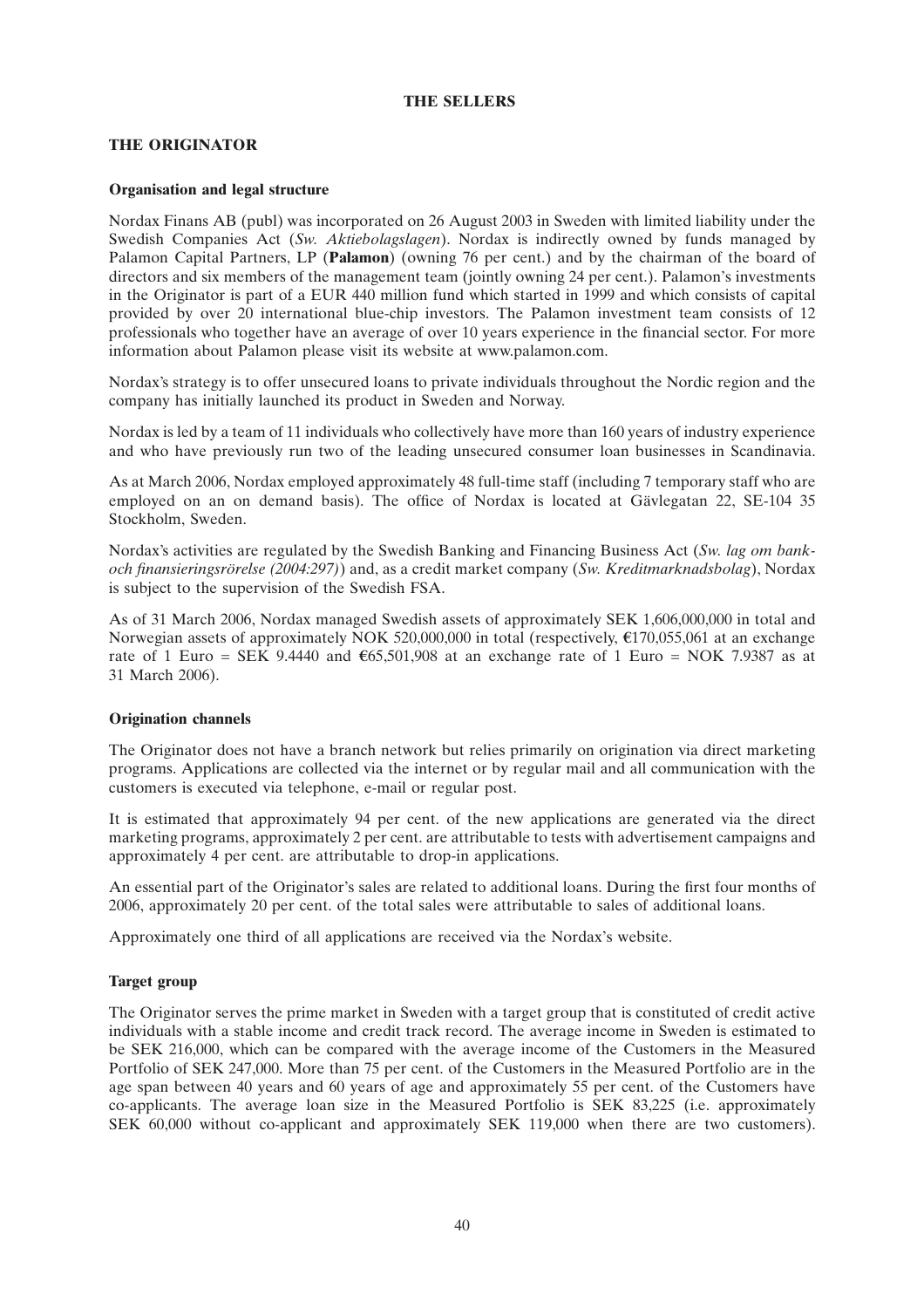# **Characteristics of the Promissory Notes**

|           | <b>Type of loan:</b>         | unsecured personal loan<br>(negotiable Promissory Notes in bearer form)                                                                                                                                                   |
|-----------|------------------------------|---------------------------------------------------------------------------------------------------------------------------------------------------------------------------------------------------------------------------|
|           | <b>Maximum loan amount:</b>  | <b>SEK 310,000</b>                                                                                                                                                                                                        |
|           | <b>Amortisation:</b>         | annuity loan with mandatory monthly amortisation (subject to<br>the Servicer's option to offer 2 payment holidays per annum to<br>customers who have not been in delinquency during the 3<br>months prior to the request) |
|           | • Maximum maturity:          | 12 years and 1 month (non revolving)                                                                                                                                                                                      |
| $\bullet$ | <b>Voluntary prepayment:</b> | at any time                                                                                                                                                                                                               |
|           | <b>Interest Rate:</b>        | variable rate                                                                                                                                                                                                             |

# **Pricing**

The initial interest rates on the Promissory Notes are determined by the size of the loan at origination. As of March 2006, the standard initial interest rates and fees were set as follows (these are guideline rates from which there may be deviations):

| <b>Approved Loan</b> | <b>Interest Rate</b> | <b>Opening Fee</b><br>(capitalised at<br>origination) | <b>Monthly Fee</b> |  |
|----------------------|----------------------|-------------------------------------------------------|--------------------|--|
| $250,000 - 310,000$  | 7.9 per cent.        | <b>SEK 400</b>                                        | <b>SEK 20</b>      |  |
| $200,000 - 249,999$  | 8.9 per cent.        | <b>SEK 400</b>                                        | <b>SEK 20</b>      |  |
| $100,000 - 199,999$  | $10.9$ per cent.     | <b>SEK 400</b>                                        | <b>SEK 20</b>      |  |
| $50,000 - 99,999$    | 12.9 per cent.       | <b>SEK 400</b>                                        | <b>SEK 20</b>      |  |
| $5,000 - 49,999$     | 14.9 per cent.       | <b>SEK 400</b>                                        | <b>SEK 20</b>      |  |

The interest rates are variable and connected to the Issuer's funding cost (adjustment of interest rate is subject to the criteria set out under ''*Risk Factors – Interest Rates under the Promissory Notes*'' above). Late payments are debited with a fee of SEK 175. The Issuer shall be entitled to all payments of interest and other fees (including the monthly fee described above) in respect of Promissory Notes acquired by it from a Seller.

# **Insurance**

Each Customer is offered the opportunity to take out payment protection insurance to secure monthly payments in the event of illness or involuntary unemployment and to secure total repayment in the event of death. The insurance policies are offered by the Originator in partnership with Financial Insurance Company Limited and Financial Assurance Company Limited.

# **Origination process**

The Originator's underwriting process is governed by the Originator's credit policy and related credit instructions as described below (together, the **Lending Criteria**). The underwriting includes a combination of policy rules (the **Policy Rules**), referral rules (the **Referral Rules**), a statistical derived risk model based on Swedish Credit Bureau data (the **Adjusted Score Model**) and a limit and score matrix (the **Limit Matrix**). Any Promissory Note that is transferred to the Issuer must meet the Lending Criteria on its transfer date to the Issuer, other than Promissory Notes transferred by SCL3 to the Issuer pursuant to the SCL3 Loan Transfer Agreement which must meet: (i) the Lending Criteria on the original transfer date to SCL3 from the Originator pursuant to the Warehouse Loan Transfer Agreement and (ii) certain limited Lending Criteria on the date that they are transferred by SCL3 to the Issuer pursuant to the SCL3 Loan Transfer Agreement.

# *Policy Rules*

The Originator has clearly defined Policy Rules to ensure the automatic rejection of applicants who do not meet the minimum acceptance criteria. The minimum acceptance criteria include, but are not limited to, no bad debt at the Swedish state collections agency (*Sw. Kronofogdemyndigheten*), a minimum age of 20 years and a regular income above SEK 120,000 per annum.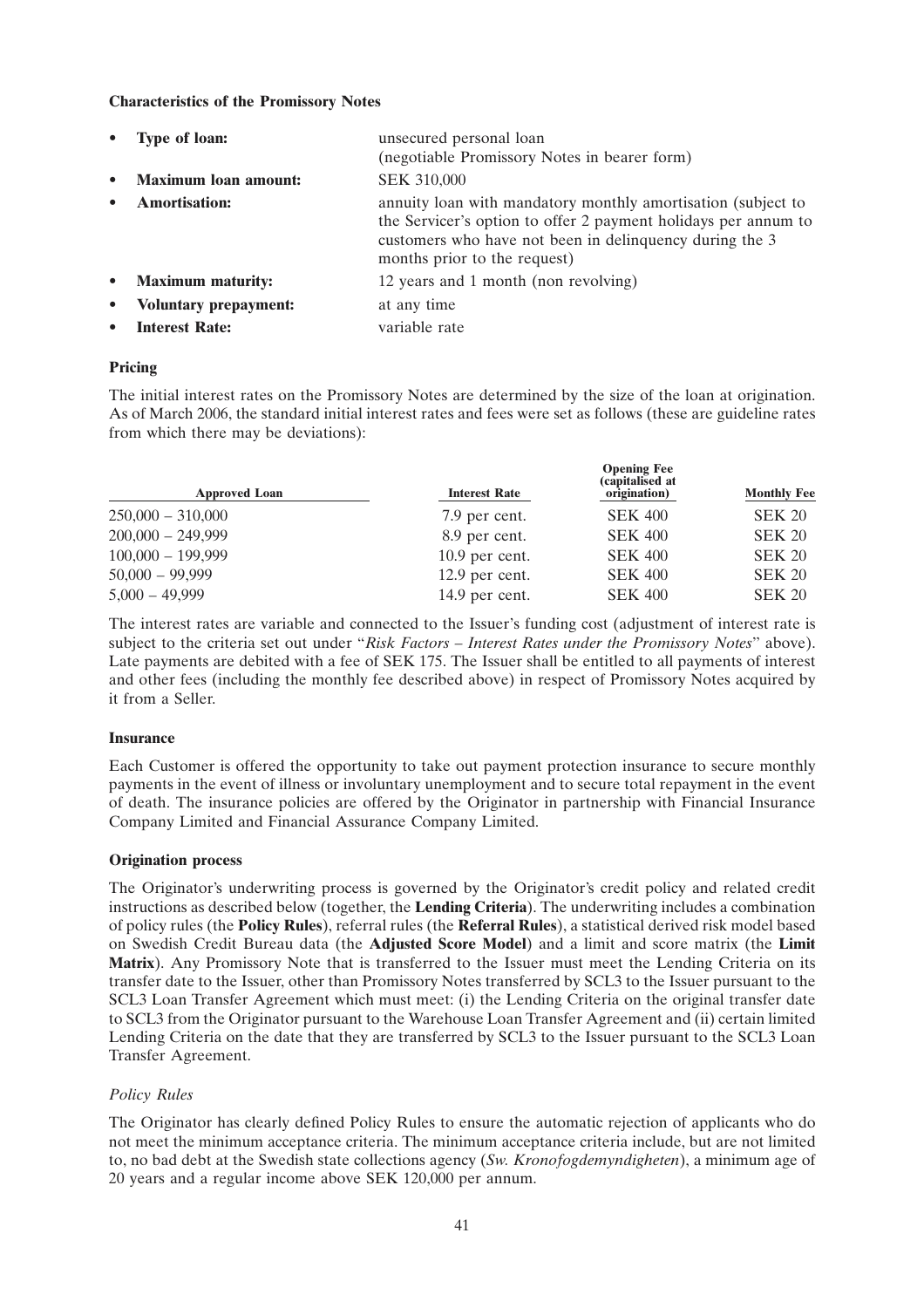# *Referral Rules*

The Originator's Referral Rules sort out applications that need further investigation before a safe and sound credit decision can be made.

# *Adjusted Score Model*

The Adjusted Score Model is developed by the Originator and is based on the Swedish Credit Bureau's UC4 (*Upplysningscentralen*) score model. UC has extensive information that enables it to produce a generic score card with good discrimination power between low risk and higher risk credit customers. Since the UC score model is developed on an average of the Swedish credit population it is adjusted by the Originator adding weight to a set of specific parameters to better fit the population targeted by the Originator.

# *Limit Matrix*

In the last stage of the Originator's underwriting process, the Limit Matrix governs the maximum loan amount that can be granted to a customer. The Limit Matrix considers the customers Adjusted Score in combination with the customer's income which results in a cap on the amount that can be approved.

# **Product utility**

The Originator does not generally enquire as to the purpose of the loan. However, where enquiries have been made, they have shown that the loans generally are used for debt consolidation, home improvements, used cars and general consumption.

# **Servicing of Promissory Notes**

All Promissory Notes are processed in a standardised system (the **Receivables System**) outsourced to a third party vendor. Data capturing of loan applications, except for applications that are filled in via the website which are automatically transferred to the underwriting processing system, and printing of monthly statements are also outsourced to external vendors. The Customer servicing of the Promissory Note is carried out by the Customer Services Department at the Originator's office in Stockholm. Representatives from the Customer Services Department handle all communication with the Customers via telephone, e-mail and regular post. The servicing includes, for example, preparation and administration around the loan applications process, FAQ, change of terms and processing of applications for loan increases.

Routines for the servicing of loans are set out in a loan manual available to all representatives in the Customer Services Department. The instructions in the manual are governed by the Credit Policy and the Credit Instruction, both of which are approved annually by the board of directors of the Originator. The manual itself is written and revised by senior staff in the Customer Services Department using templates with input from people who have special expertise in the areas being revised.

As per 31 March 2006, Nordax served approximately 19,300 Swedish accounts and 4,500 Norwegian accounts.

# **Collections of Promissory Notes**

Due to the fact that the majority of Swedish habitants receive their salary around the 25th day of each month, the Portfolio has only one billing cycle with one due date occurring on the last Stockholm Business Day of each month (i.e. all billed amounts are due on the last business day of the month). The monthly processing takes place on the evening of the 7th Stockholm Business Day of each month (the **Monthly Processing Date**). The period from the due date to the Monthly Processing Date is considered the grace period.

Collections reports are provided on a daily basis to identify collection movements. An account enters into ''1 Due'' delinquent on the first Monthly Processing Date after the immediately preceding due date (i.e. after the grace period of seven Stockholm Business Days with an amount in arrears greater than a threshold of SEK 100). The delinquent accounts are split into delinquency buckets of periods of 30 days each.

<sup>4</sup> UC is an entity privately owned by the major Swedish banks. The UC score model is based on its own national, centralised database containing official information, such as a potential borrower's past and current debts and loans (including any history of bad debt or bankruptcy), the borrower's income and owned property, and the borrower's credit searches during the last three years, on all individuals over 16 years of age in Sweden.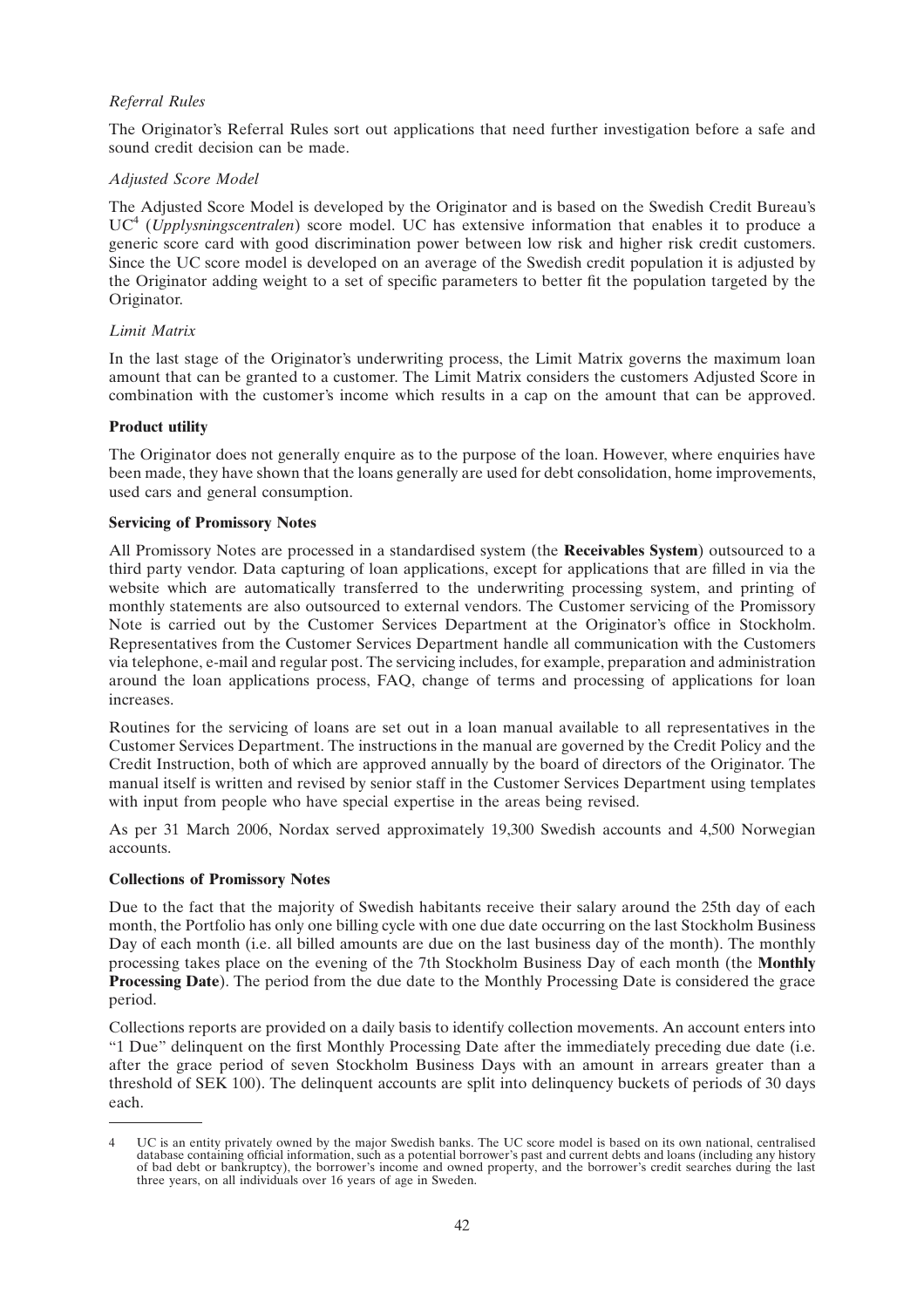The Collections Department also handles the administration of accounts belonging to deceased Customers.

The Collections Department is permanently staffed so that no analyst handles more than 150 accounts, from arrears bucket ''1 Due'' through cancellation (including estate of deceased administration). For each pre-collection period (i.e. the grace period), a fixed pool of extra ''on demand'' collectors are employed. Their task is to contact Customers during/at the end of the grace period (typically out of office hours) who have a higher risk of not making the payments due under their loans. The calculated work load per collector for this period is approximately 250 accounts.

# *Pre-Collection*

Pre-collection calls and/or mailing are conducted during the grace period before the account actually is categorised as delinquent in the receivables system (i.e. during a grace period of seven Stockholm Business Days). Accounts with bounced direct debits are generally contacted on the first day of delinquency and all other delinquent Customers are generally contacted on the second day of delinquency.

# *Collections*

The main collections process starts when the account enters into "1 Due" (see above) and the Customer receives a first reminder by letter and is thereafter contacted either by telephone and/or email. The Servicer's process of sending out reminders and of establishing contact with the delinquent Customers, with the main purpose to receive scheduled amortisations, interest and fees, continues through "1 Due" and ''2 Due'' (i.e. 30 days plus grace).

# *Enforcement*

When an account enters into "3 Due" (i.e. 60 days plus grace), a notice of default is sent to the Customer. Under the CCA, the Customer then has 28 days to react to the default notice (i.e. pay the total outstanding amount) or the entire debt will be transferred to an external Legal Collections Agency, Gothia Financial Group AB (i.e. 90 days plus grace). As long as the creditor does not allow the Promissory Notes to become time-barred, the debt is collectable forever (other than with respect to deceased customers).

# **Prepayment experience**

# **Amortisation and Early Settlement**

| Month                     | $Mav-05$ | $Jun-05$      | $Jul-05$ | Aug- $05$ | $Sep-05$ | <b>Oct-05</b> |
|---------------------------|----------|---------------|----------|-----------|----------|---------------|
| <b>Total Amortisation</b> | $3.12\%$ | $2.57\%$      | 2.18%    | 2.19%     | 2.98%    | 3.14%         |
| <b>Early Settlement</b>   | $2.35\%$ | $1.84\%$      | $1.41\%$ | $1.45\%$  | 2.25%    | 2.29%         |
| Month                     | $Nov-05$ | <b>Dec-05</b> | $Jan-06$ | Feb-06    | Mar-06   | $Apr-06$      |
| <b>Total Amortisation</b> | 3.28%    | $2.85\%$      | 2.40%    | $2.72\%$  | $2.60\%$ | 2.20%         |
| <b>Early Settlement</b>   | $2.42\%$ | $2.01\%$      | $1.72\%$ | $1.85\%$  | $1.69\%$ | 1.45%         |

Note: Figures are calculated monthly by dividing the total principal amortisations or early settlement amount by the balance of receivables at the beginning of the month.

**Total Amortisation** means the scheduled amortisation plus early settlements.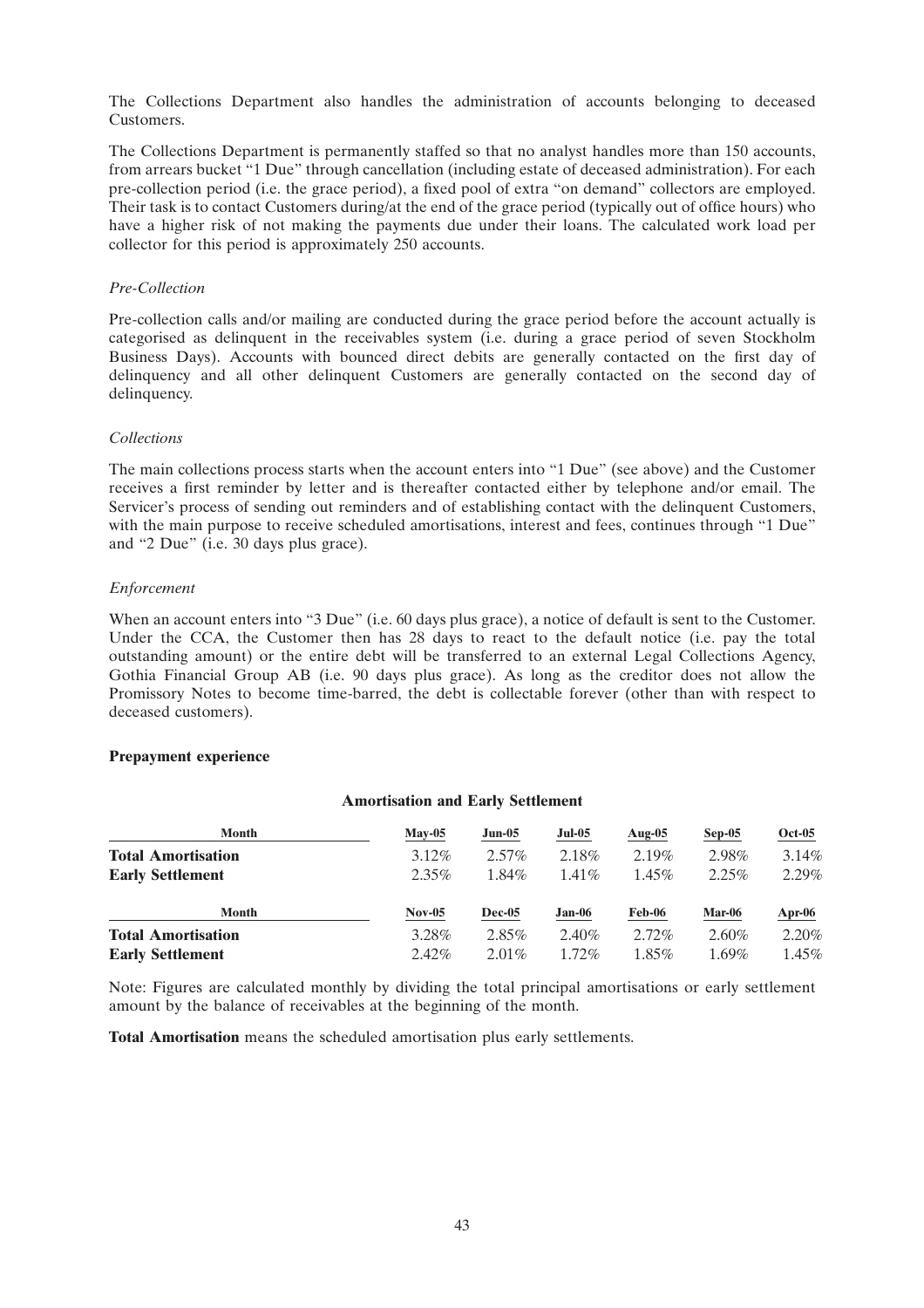| <b>Month</b>                         | $May-05$  | $Jun-05$  | <b>Jul-05</b> | Aug-05        | $Sep-05$  | <b>Oct-05</b> |
|--------------------------------------|-----------|-----------|---------------|---------------|-----------|---------------|
| <b>Gross receivables</b>             | 1,141,622 | 1,196,452 | 1,292,731     | 1,339,781     | 1,392,528 | 1,425,183     |
| New volume                           | 138,419   | 84,216    | 122,350       | 75,418        | 92,656    | 76,327        |
| Growth                               | 106,138   | 54,830    | 96,279        | 47,050        | 52,747    | 32,655        |
| <b>Total amortisation</b>            | 32,281    | 29,386    | 26,071        | 28,368        | 39,909    | 43,672        |
| Total amortisation in $%$ of opening |           |           |               |               |           |               |
| gross receivables                    | $3.12\%$  | $2.57\%$  | 2.18%         | 2.19%         | 2.98%     | 3.14%         |
| <b>Early settlement</b>              | 24,372    | 20,954    | 16,908        | 18,791        | 30,119    | 31,948        |
| Early settlement in %                | $2.35\%$  | 1.84%     | 1.41%         | 1.45%         | 2.25%     | 2.29%         |
| <b>Month</b>                         | $Nov-05$  | Dec-05    | $Jan-06$      | <b>Feb-06</b> | Mar-06    | Apr-06        |
| <b>Gross receivables</b>             | 1,448,551 | 1,473,336 | 1,533,232     | 1,555,225     | 1,598,802 | 1,614,583     |
| New volume                           | 70,162    | 66,082    | 95,261        | 63,712        | 84,014    | 50,936        |
| <b>Growth</b>                        | 23,368    | 24,785    | 59,896        | 21,993        | 43,577    | 15,781        |
| <b>Total amortisation</b>            | 46,794    | 41,297    | 35,365        | 41,719        | 40,437    | 35,155        |
| Total amortisation in % of opening   |           |           |               |               |           |               |
| gross receivables                    | 3.28%     | 2.85%     | 2.40%         | $2.72\%$      | $2.60\%$  | 2.20%         |
| <b>Early settlement</b>              | 34,542    | 29,085    | 25,406        | 28,376        | 26,235    | 23,165        |
| Early settlement in %                | 2.42%     | 2.01%     | 1.72%         | 1.85%         | 1.69%     | 1.45%         |

**Background Data to the Amortisation and Early Settlement table above (in SEK'000)**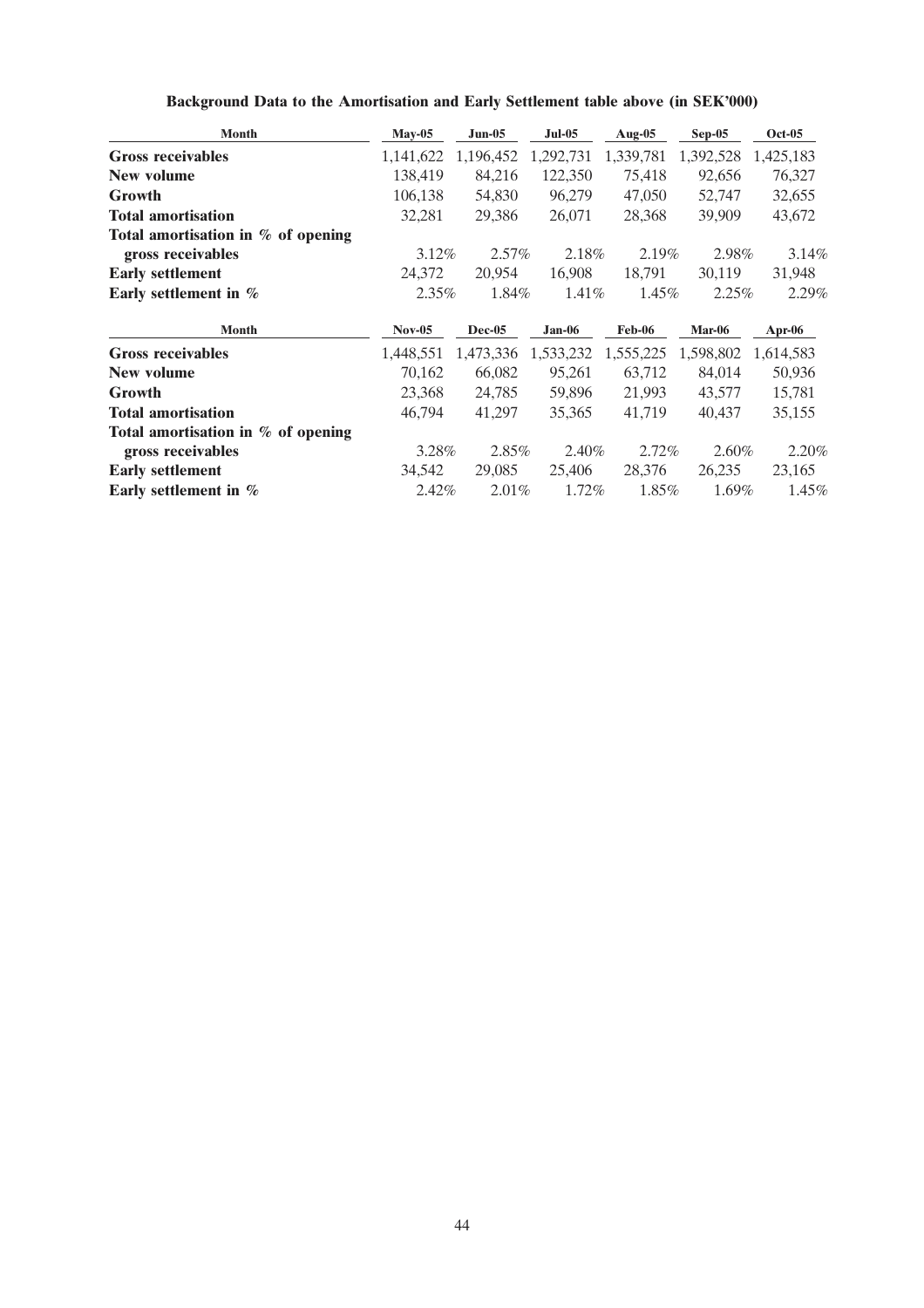# **SCANDINAVIAN CONSUMER LOANS (NO. 3) LIMITED**

SCL3 was incorporated in Jersey on 21 February 2006 under registered number 92583 as a private company with limited liability under the name 'Scandinavian Consumer Loans (No. 3) Limited'. The registered office is at 47 Esplanade, St. Helier, Jersey, JE1 0BD, Channel Islands and its contact telephone number is +44 (0) 1 534 510 924. SCL3 is organised as a special purpose vehicle and its activities are limited accordingly. SCL3 has no subsidiaries. The entire issued share capital of SCL3 is held by or on behalf of Structured Finance Management Offshore Limited on trust for charitable purposes under the terms of a share trust deed dated 16 March 2006.

# **1. Principal Activities**

SCL3 was established for the limited purposes of issuing floating rate SEK denominated registered notes, owning and acquiring certain negotiable promissory notes originated by Nordax Finans AB (publ) and selling such promissory notes to the Issuer as described elsewhere in this Offering Circular.

# **2. Directors and Secretary**

The directors of SCL3 and their respective business addresses and other principal activities are:

| <b>Name</b>           | <b>Business Address</b>                                                                          | <b>Principal Activities</b>                                              |
|-----------------------|--------------------------------------------------------------------------------------------------|--------------------------------------------------------------------------|
| Elizabeth Ann Mills   | 47 Esplanade, St. Helier,<br>Jersey, JE1 0BD,<br>Channel Islands                                 | Company Director of Structured<br>Finance Management Offshore<br>Limited |
| Peter John Richardson | 47 Esplanade, St. Helier,<br>Jersey, JE1 0BD,<br>Channel Islands                                 | Company Director of Structured<br>Finance Management Offshore<br>Limited |
| Bo Johan Franzén      | Nordax Finans AB<br>(publ), Gävlegatan 22,<br>P.O. Box 23124,<br>SE-104 35, Stockholm,<br>Sweden | Corporate Treasurer of Nordax<br>Finans AB (publ)                        |

The company secretary of SCL3 is Structured Finance Management Offshore Limited, whose business address is 47 Esplanade, St. Helier, Jersey, JE1 0BD, Channel Islands. SCL3 has no employees.

All directors of SCL3 (other than Bo Johan Franzén) are also directors of the Corporate Services Provider.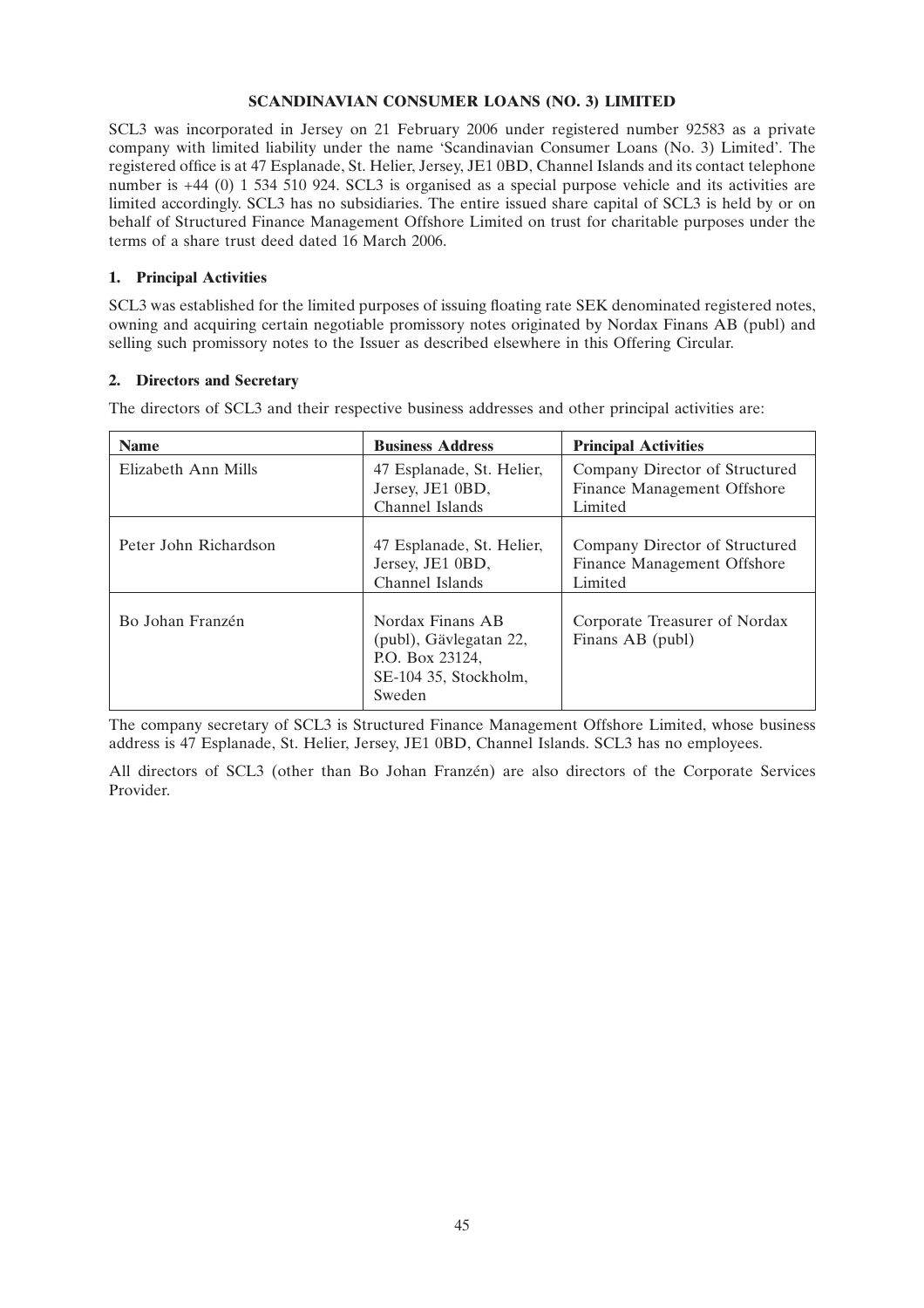### **DESCRIPTION OF THE PORTFOLIO**

# **Introduction**

The Completion Portfolio is estimated to comprise approximately 18,392 Promissory Notes and the aggregate balance is expected to be approximately SEK 1,552,865,250 ( $\epsilon$ 168,150,000 at an assumed exchange rate of  $\epsilon$ 1 = SEK 9.235).

#### **Purchase of the Portfolio**

The Issuer has prior to the Closing Date purchased the Promissory Notes included in the Completion Portfolio from the Originator pursuant to the Original Loan Transfer Agreement. All Promissory Notes acquired by the Issuer prior to the Closing Date which, as at 2 June 2006, were either Delinquent or written-off have been sold by the Issuer to SCL3 pursuant to the Warehouse Loan Transfer Agreement. The Issuer may continue to acquire Additional Promissory Notes from the Sellers on a current basis on each Monthly Acquisition Date during the Revolving Period.

#### **Portfolio characteristics**

The following tables set out certain information with respect to the Promissory Notes originated by the Originator, which have been made to customers in Sweden and which are outstanding as at 31 March 2006 (the **Measured Portfolio**).

The SEK/Euro exchange rate that was used to produce the euro equivalent statistics in the following tables was  $\epsilon$ 1=SEK9.235.

# **Transaction Summary**

|                   | <b>Euro Equivalent</b> |
|-------------------|------------------------|
| 19.305            |                        |
|                   | €173,975,628           |
| <b>SEK 83,225</b> | €9,012                 |
| <b>SEK 82,056</b> | €8,885                 |
| $10.61\%$         |                        |
| $11.53$ months    |                        |
| 9.2 years         |                        |
| 9.6 years         |                        |

#### **1. Current balance**

| Current bank balance (SEK)               | No. of<br>loans | $%$ by number | <b>Current balance</b><br>(SEK) | Euro<br>equivalent | $%$ by current<br>balance |
|------------------------------------------|-----------------|---------------|---------------------------------|--------------------|---------------------------|
| less than $10,000$                       | 1,014           | 5.25%         | 6,978,338                       | 755,640            | $0.43\%$                  |
| $10.001 - 20,000$                        | 1,623           | $8.41\%$      | 23,715,464                      | 2,567,998          | 1.48%                     |
| $20,001 - 30,000$                        | 1,968           | 10.19%        | 51,847,276                      | 5,614,215          | $3.23\%$                  |
| $30,001 - 40,000$                        | 1.077           | 5.58%         | 36,991,337                      | 4,005,559          | 2.30%                     |
| $40,001 - 50,000$                        | 3.459           | 17.92%        | 163,505,888                     | 17,705,023         | 10.18%                    |
| $50,001 - 75,000$                        | 1,834           | $9.50\%$      | 109,475,145                     | 11,854,374         | $6.81\%$                  |
| $75.001 - 100,000$                       | 2.876           | 14.90%        | 266,584,506                     | 28,866,758         | $16.59\%$                 |
| $100,001 - 150,000 \ldots \ldots \ldots$ | 2.403           | 12.45%        | 316,907,505                     | 34,315,918         | 19.72%                    |
| $150,001 - 200,000$                      | 1.814           | 9.40%         | 334,705,242                     | 36,243,123         | 20.83%                    |
| $200,001 - 250,000$                      | 1,057           | 5.48%         | 245,991,730                     | 26,636,895         | 15.31\%                   |
| $250,001 - 300,000$                      | 161             | $0.83\%$      | 44,253,041                      | 4.791.883          | 2.75%                     |
| $300,001 - 305,000$                      | 19              | 0.10%         | 5,709,450                       | 618,240            | $0.36\%$                  |
|                                          | 19,305          | $100.00\%$    | 1,606,664,921                   | 173,975,628        | $100.00\%$                |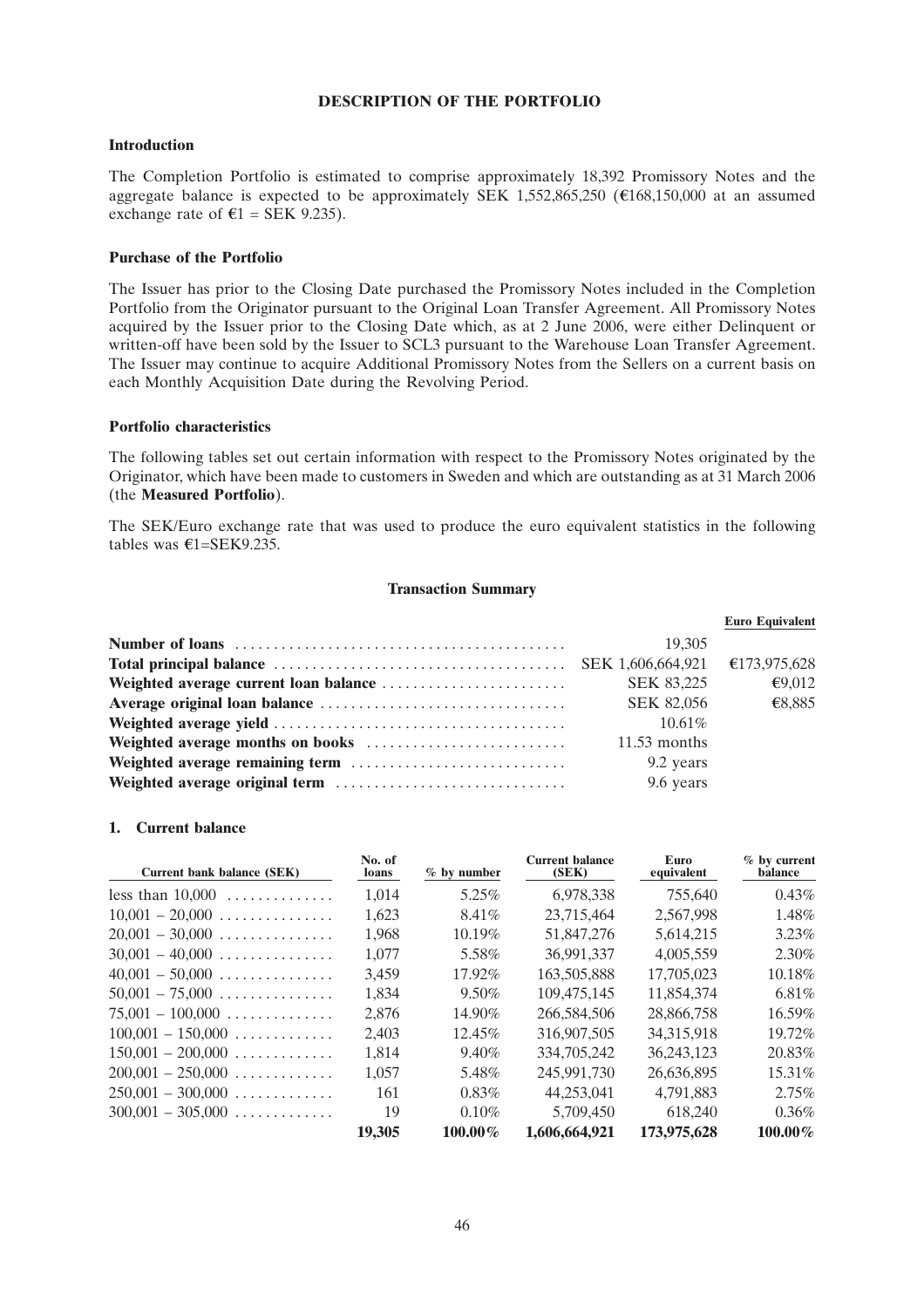# **2. Distribution by yield**

| <b>Current yield</b>   | No. of<br>loans | $%$ by number | <b>Current balance</b><br>(SEK) | Euro<br>equivalent | $%$ by current<br>balance |
|------------------------|-----------------|---------------|---------------------------------|--------------------|---------------------------|
| 7.5% to 8%             | 42              | 0.22%         | 11,373,047                      | 1,231,516          | 0.71%                     |
| $8.001\%$ to $8.5\%$   | 1,971           | 10.21%        | 375,854,452                     | 40,698,912         | 23.39%                    |
| 8.501\% to 9\%         | 702             | 3.64%         | 151,966,264                     | 16,455,470         | 9.46%                     |
| $9.001\%$ to $9.5\%$   | 20              | 0.10%         | 2,839,321                       | 307,452            | 0.18%                     |
| $9.501\%$ to $10.0\%$  |                 | $0.00\%$      |                                 |                    | 0.00%                     |
| $10.001\%$ to $10.5\%$ | 3,702           | 19.18%        | 436,983,432                     | 47,318,184         | 27.20%                    |
| $10.501\%$ to $11.0\%$ | 1,430           | 7.41%         | 168,931,136                     | 18,292,489         | 10.51%                    |
| 11.001\% to 11.5\%     |                 | $0.00\%$      |                                 |                    | $0.00\%$                  |
| $11.501\%$ to $12.0\%$ |                 | $0.00\%$      |                                 |                    | $0.00\%$                  |
| $12.001\%$ to $13.0\%$ | 5,799           | 30.04%        | 325,669,826                     | 35, 264, 735       | 20.27%                    |
| 13.001\% to 14.0\%     |                 | $0.00\%$      |                                 |                    | $0.00\%$                  |
| 14.001\% to 15.0\%     | 5,443           | 28.19%        | 129, 175, 856                   | 13,987,640         | 8.04%                     |
| $15.001\%$ to $16.0\%$ |                 | $0.00\%$      |                                 |                    | $0.00\%$                  |
| $16.001\%$ to $17.0\%$ | 196             | 1.02%         | 3,871,587                       | 419,230            | 0.24%                     |
|                        | 19,305          | $100.00\%$    | 1,606,664,921                   | 173,975,628        | 100.00%                   |

# **3. Distribution by original term**

| <b>Original term</b> | No. of<br>loans | $%$ by number | <b>Current balance</b><br>(SEK) | Euro<br>equivalent | $%$ by current<br>balance |
|----------------------|-----------------|---------------|---------------------------------|--------------------|---------------------------|
| $1 - 12$ months      | 33              | $0.17\%$      | 509,155                         | 55,133             | 0.03%                     |
| $13 - 24$ months     | 326             | $1.69\%$      | 6,458,510                       | 699,351            | 0.40%                     |
| $25 - 36$ months     | 329             | 1.70%         | 9.924.047                       | 1.074.613          | 0.62%                     |
| $37 - 48$ months     | 2,628           | $13.61\%$     | 101.969.347                     | 11,041,618         | $6.35\%$                  |
| $49 - 62$ months     | 627             | $3.25\%$      | 32,929,875                      | 3,565,769          | 2.05%                     |
| $63 - 72$ months     | 2.906           | $15.05\%$     | 200,459,828                     | 21,706,533         | 12.48%                    |
| $73 - 84$ months     | 135             | $0.70\%$      | 10.136.742                      | 1.097.644          | 0.63%                     |
| $85 - 96$ months     | 2.079           | $10.77\%$     | 166,521,886                     | 18.031.606         | 10.36%                    |
| $97 - 108$ months    | 96              | $0.50\%$      | 9.996.930                       | 1,082,505          | 0.62%                     |
| $109 - 120$ months   | 3,392           | 17.57%        | 321,172,969                     | 34,777,799         | 19.99%                    |
| $121 - 132$ months   | 60              | $0.31\%$      | 7,258,761                       | 786,006            | 0.45%                     |
| $133 - 144$ months   | 6,694           | 34.67%        | 739.326.871                     | 80,057,052         | 46.02%                    |
|                      | 19,305          | $100.00\%$    | 1,606,664,921                   | 173,975,628        | 100.00%                   |

# **4. Seasoning**

| Original term    | No. of<br>loans | $%$ by number | <b>Current balance</b><br>(SEK) | Euro<br>equivalent | $%$ by current<br>balance |
|------------------|-----------------|---------------|---------------------------------|--------------------|---------------------------|
| $0 - 3$ months   | 2,746           | 14.22%        | 219,926,780                     | 23,814,486         | 13.69%                    |
| $4-6$ months     | 2,514           | 13.02%        | 200,298,374                     | 21,689,050         | 12.47%                    |
| $7 - 9$ months   | 2.573           | 13.33%        | 216,751,804                     | 23,470,688         | 13.49%                    |
| $10-12$ months   | 3.907           | 20.24%        | 327,078,227                     | 35,417,242         | 20.36%                    |
| $13 - 15$ months | 2,181           | 11.30%        | 197,858,324                     | 21,424,832         | 12.31\%                   |
| $16 - 18$ months | 1,374           | 7.12\%        | 128,419,769                     | 13,905,768         | 7.99%                     |
| $19 - 21$ months | 1.642           | $8.51\%$      | 141,130,623                     | 15,282,147         | 8.78%                     |
| $22 - 24$ months | 2,318           | 12.01%        | 171,885,481                     | 18,612,396         | 10.70%                    |
| $25 - 27$ months | 50              | 0.26%         | 3,315,540                       | 359,019            | $0.21\%$                  |
|                  | 19,305          | $100.00\%$    | 1,606,664,921                   | 173,975,628        | $100.00\%$                |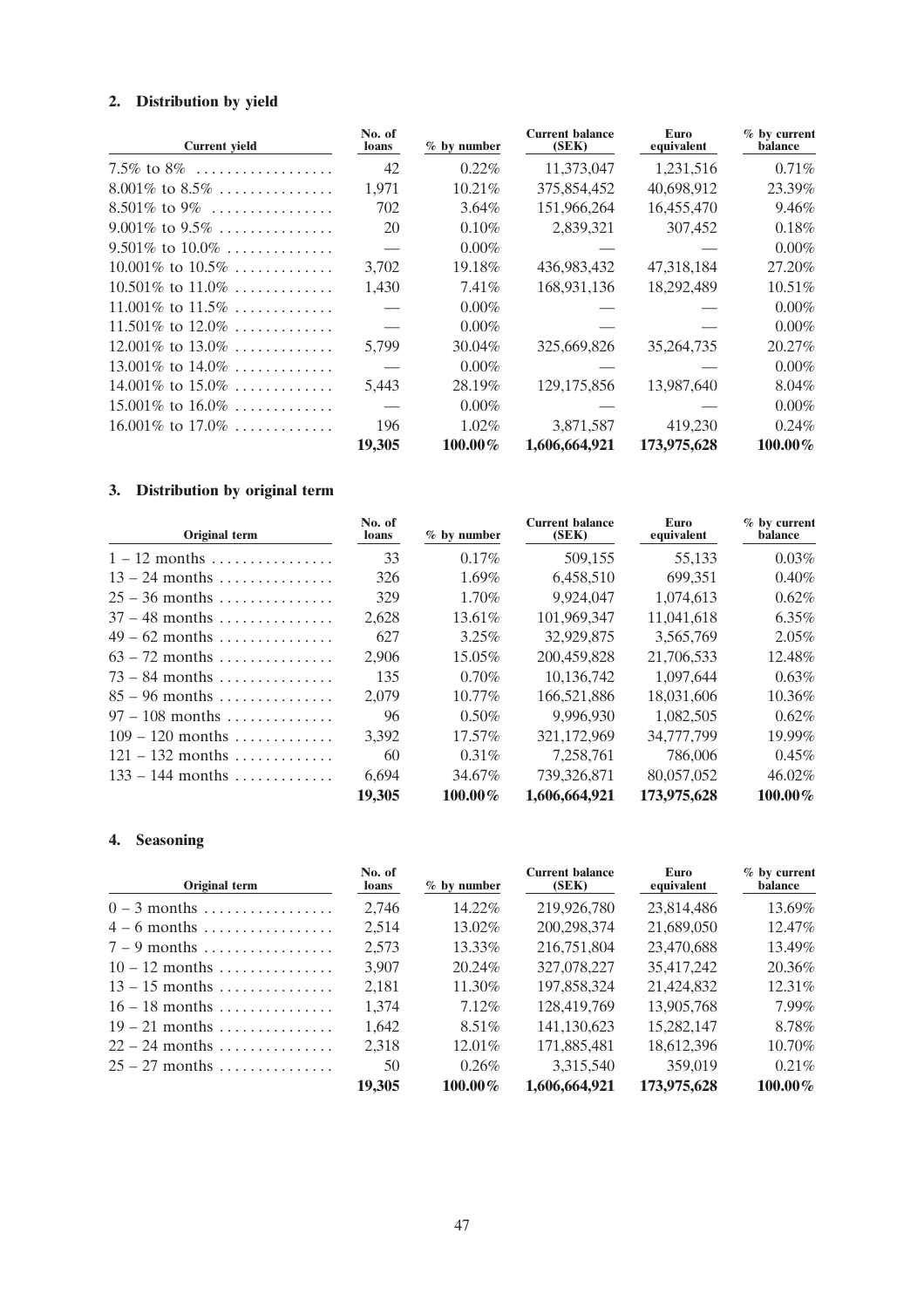# **5. Distribution by remaining term**

| Original term      | No. of<br><b>loans</b> | $%$ by number | <b>Current balance</b><br>(SEK) | Euro<br>equivalent | % by current<br>balance |
|--------------------|------------------------|---------------|---------------------------------|--------------------|-------------------------|
| $1 - 12$ months    | 156                    | $0.81\%$      | 899,345                         | 97,384             | 0.06%                   |
| $13 - 24$ months   | 309                    | $1.60\%$      | 6,114,359                       | 662,085            | $0.38\%$                |
| $25 - 36$ months   | 870                    | $4.51\%$      | 25, 233, 760                    | 2.732.405          | $1.57\%$                |
| $37 - 48$ months   | 1.803                  | $9.34\%$      | 68,187,362                      | 7,383,580          | 4.24%                   |
| $49 - 62$ months   | 1,331                  | $6.89\%$      | 70.746.579                      | 7.660.702          | 4.40%                   |
| $63 - 72$ months   | 1.895                  | $9.82\%$      | 131,099,432                     | 14.195.932         | 8.16%                   |
| $73 - 84$ months   | 816                    | $4.23\%$      | 59,410,587                      | 6,433,198          | 3.70%                   |
| $85 - 96$ months   | 1.380                  | 7.15%         | 107,442,509                     | 11.634.273         | 6.69%                   |
| $97 - 108$ months  | 1.007                  | 5.22%         | 89.431,680                      | 9.683.993          | 5.57%                   |
| $109 - 120$ months | 2.408                  | 12.47%        | 227,327,600                     | 24,615,874         | 14.15%                  |
| $121 - 132$ months | 2.225                  | 11.53%        | 234,909,996                     | 25.436.924         | 14.62%                  |
| $133 - 144$ months | 5.105                  | 26.44%        | 585, 861, 712                   | 63,439,276         | 36.46%                  |
|                    | 19,305                 | $100.00\%$    | 1,606,664,921                   | 173,975,628        | $100.00\%$              |

# **6. Distribution by UC Score**

For the purposes of the following table, **UC Score** is a generic credit score calculated for each credit active Swedish habitant. Each of the Customers receive a UC Score at origination of its loan. The table below shows the UC Score distribution for the Measured Portfolio. A low score indicates a low risk Customer.

| <b>UC</b> Score                                               | No. of<br>loans | $%$ by number | <b>Current balance</b><br>(SEK) | Euro<br>equivalent | % by current<br>balance |
|---------------------------------------------------------------|-----------------|---------------|---------------------------------|--------------------|-------------------------|
| $\leq$ 1                                                      | 2,689           | 13.93%        | 264,002,411                     | 28,587,159         | 16.43%                  |
| 1.1 to $1.5$                                                  | 3,187           | $16.51\%$     | 298,566,246                     | 32,329,859         | 18.58%                  |
| $1.6 \text{ to } 2 \ldots \ldots \ldots \ldots \ldots \ldots$ | 3,256           | 16.87%        | 285,983,174                     | 30,967,317         | 17.80%                  |
| 2.1 to $2.5$                                                  | 3.117           | 16.15%        | 252,040,759                     | 27,291,907         | 15.69%                  |
| $2.6 \text{ to } 3 \ldots \ldots \ldots \ldots \ldots \ldots$ | 1.530           | 7.93%         | 121,412,638                     | 13,147,010         | 7.56%                   |
| $3.1$ to $3.5$                                                | 2,019           | 10.46%        | 149,777,200                     | 16,218,430         | 9.32%                   |
| $3.6 \text{ to } 4 \dots \dots \dots \dots \dots \dots \dots$ | 986             | $5.11\%$      | 68, 133, 117                    | 7,377,706          | $4.24\%$                |
|                                                               | 961             | 4.98%         | 66,636,926                      | 7,215,693          | 4.15%                   |
| 4.6 to $5 \ldots \ldots \ldots \ldots \ldots \ldots \ldots$   | 537             | 2.78%         | 35,897,299                      | 3,887,092          | 2.23%                   |
| 5.1 to $6 \ldots \ldots \ldots \ldots \ldots \ldots \ldots$   | 969             | $5.02\%$      | 59,813,884                      | 6,476,869          | $3.72\%$                |
| 6.1 to $7 \ldots \ldots \ldots \ldots \ldots \ldots \ldots$   | 24              | $0.12\%$      | 2,221,474                       | 240,549            | 0.14%                   |
| $7.1 \text{ to } 8 \ldots \ldots \ldots \ldots \ldots$        | 14              | $0.07\%$      | 1,140,275                       | 123,473            | $0.07\%$                |
|                                                               | 7               | 0.04%         | 444,365                         | 48,118             | 0.03%                   |
| 10.1 to $14$                                                  | 9               | $0.05\%$      | 595,155                         | 64.446             | $0.04\%$                |
|                                                               | 19,305          | 100.00%       | 1,606,664,921                   | 173,975,628        | 100.00%                 |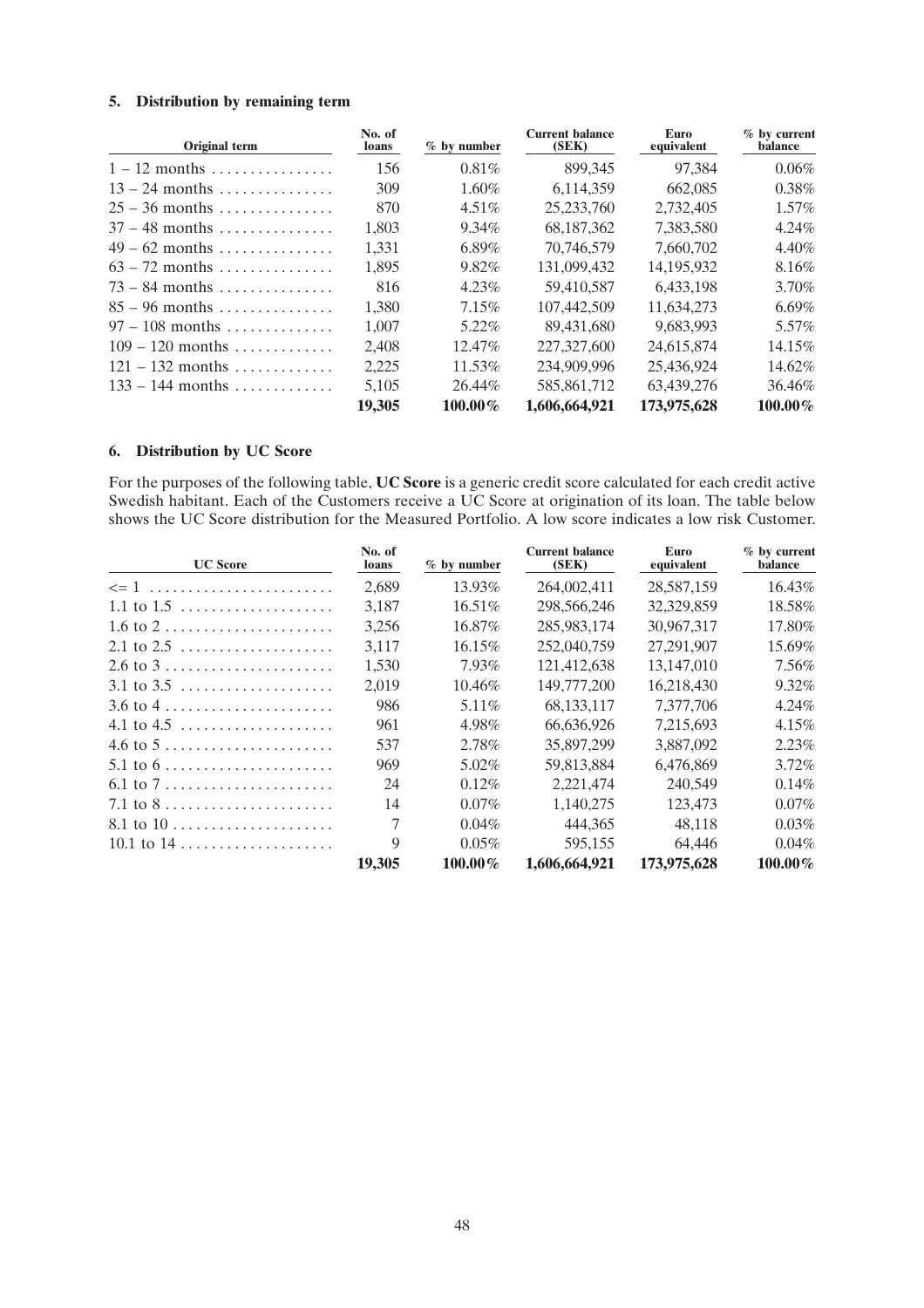# **7. Distribution by monthly payment**

| <b>Monthly payment (SEK)</b> | No. of<br><b>loans</b> | $%$ by number | <b>Current balance</b><br>(SEK) | Euro<br>equivalent | $%$ by current<br>balance |
|------------------------------|------------------------|---------------|---------------------------------|--------------------|---------------------------|
| $\leq$ 200                   | 267                    | 1.38%         | 2,402,431                       | 260,144            | 0.15%                     |
| $200.01 - 400$               | 1,527                  | 7.91%         | 19,596,062                      | 2,121,934          | 1.22%                     |
| $400.01 - 600$               | 2,124                  | 11.00%        | 51,067,151                      | 5,529,740          | 3.18%                     |
| $600.01 - 800$               | 2,942                  | 15.24%        | 125, 203, 717                   | 13,557,522         | 7.79%                     |
| $800.01 - 1,000$             | 1,481                  | 7.67%         | 67,280,910                      | 7,285,426          | 4.19%                     |
| $1,000.01 - 1,200$<br>.      | 1,479                  | 7.66%         | 79,415,011                      | 8,599,351          | 4.94%                     |
| $1,200.01 - 1,400$<br>.      | 2,543                  | 13.17%        | 206, 158, 163                   | 22,323,569         | 12.83%                    |
| $1,400.01 - 1,600$<br>.      | 887                    | 4.59%         | 79,149,308                      | 8,570,580          | 4.93%                     |
| $1,600.01 - 1,800$<br>.      | 547                    | 2.83%         | 54,245,273                      | 5,873,879          | 3.38%                     |
| $1,800.01 - 2,000$<br>.      | 1,325                  | 6.86%         | 166, 147, 260                   | 17,991,041         | 10.34%                    |
| $2,000.01 - 2,500$<br>.      | 1,897                  | 9.83%         | 307,520,393                     | 33,299,447         | 19.14%                    |
| $2,500.01 - 3,000$<br>.      | 1,517                  | 7.86%         | 289, 367, 524                   | 31, 333, 787       | 18.01%                    |
| $3,000.01 - 4,000$<br>.      | 619                    | $3.21\%$      | 129,701,839                     | 14,044,595         | 8.07%                     |
| $4,000.01 - 5,000$<br>.      | 119                    | $0.62\%$      | 23,514,614                      | 2,546,250          | 1.46%                     |
| $5,000.01 - 7,500$           | 27                     | 0.14%         | 5,300,077                       | 573,912            | $0.33\%$                  |
| $7,500.01 - 15,000$          | 4                      | $0.02\%$      | 595,189                         | 64,449             | 0.04%                     |
|                              | 19,305                 | $100.00\%$    | 1,606,664,921                   | 173,975,628        | $100.00\%$                |

# **8. Distribution by number of applicants**

| <b>Number of applicants</b> | No. of<br>loans | $\%$ by number | <b>Current balance</b><br>(SEK) | Euro<br>equivalent | $\%$ by current<br>balance |
|-----------------------------|-----------------|----------------|---------------------------------|--------------------|----------------------------|
|                             |                 | 61.26%         | 721.672.211                     | 78.145.340         | 44.92%                     |
|                             | 7.479           | 38.74%         | 884.992.710                     | 95.830.288         | 55.08%                     |
|                             | 19.305          | $100.00\%$     | 1,606,664,921                   | 173,975,628        | $100.00\%$                 |

# **9. Distribution by original balance**

| <b>Current bank balance (SEK)</b>              | No. of<br>loans | $%$ by number | <b>Current balance</b><br>(SEK) | Euro<br>equivalent | $%$ by current<br>balance |
|------------------------------------------------|-----------------|---------------|---------------------------------|--------------------|---------------------------|
| less than $10,000$                             | 1,315           | $6.81\%$      | 15,366,063                      | 1,663,894          | 0.96%                     |
| $10,001 - 20,000$                              | 1.478           | 7.66%         | 28,049,834                      | 3,037,340          | 1.75%                     |
| $20,001 - 30,000$                              | 2.308           | 11.96%        | 69,925,190                      | 7,571,759          | $4.35\%$                  |
| $30,001 - 40,000$                              | 481             | 2.49%         | 18,331,358                      | 1.984.987          | 1.14%                     |
| $40,001 - 50,000$                              | 4.729           | 24.50%        | 250,376,312                     | 27,111,674         | 15.58%                    |
| $50,001 - 75,000$                              | 1.106           | 5.73%         | 75,954,680                      | 8.224,654          | 4.73%                     |
| $75,001 - 100,000 \ldots \ldots \ldots \ldots$ | 3.432           | 17.78%        | 354,716,736                     | 38,410,042         | 22.08%                    |
| $100,001 - 150,000 \ldots \ldots \ldots$       | 2.002           | $10.37\%$     | 284,700,413                     | 30,828,415         | 17.72%                    |
| $150,001 - 200,000$                            | 1.624           | $8.41\%$      | 313.455.527                     | 33.942.125         | 19.51%                    |
| $200,001 - 250,000$                            | 811             | $4.20\%$      | 190,100,809                     | 20,584,820         | 11.83%                    |
| $250,001 - 300,000$                            | 19              | 0.10%         | 5,687,997                       | 615.917            | $0.35\%$                  |
|                                                | 19,305          | $100.00\%$    | 1,606,664,921                   | 173,975,628        | $100.00\%$                |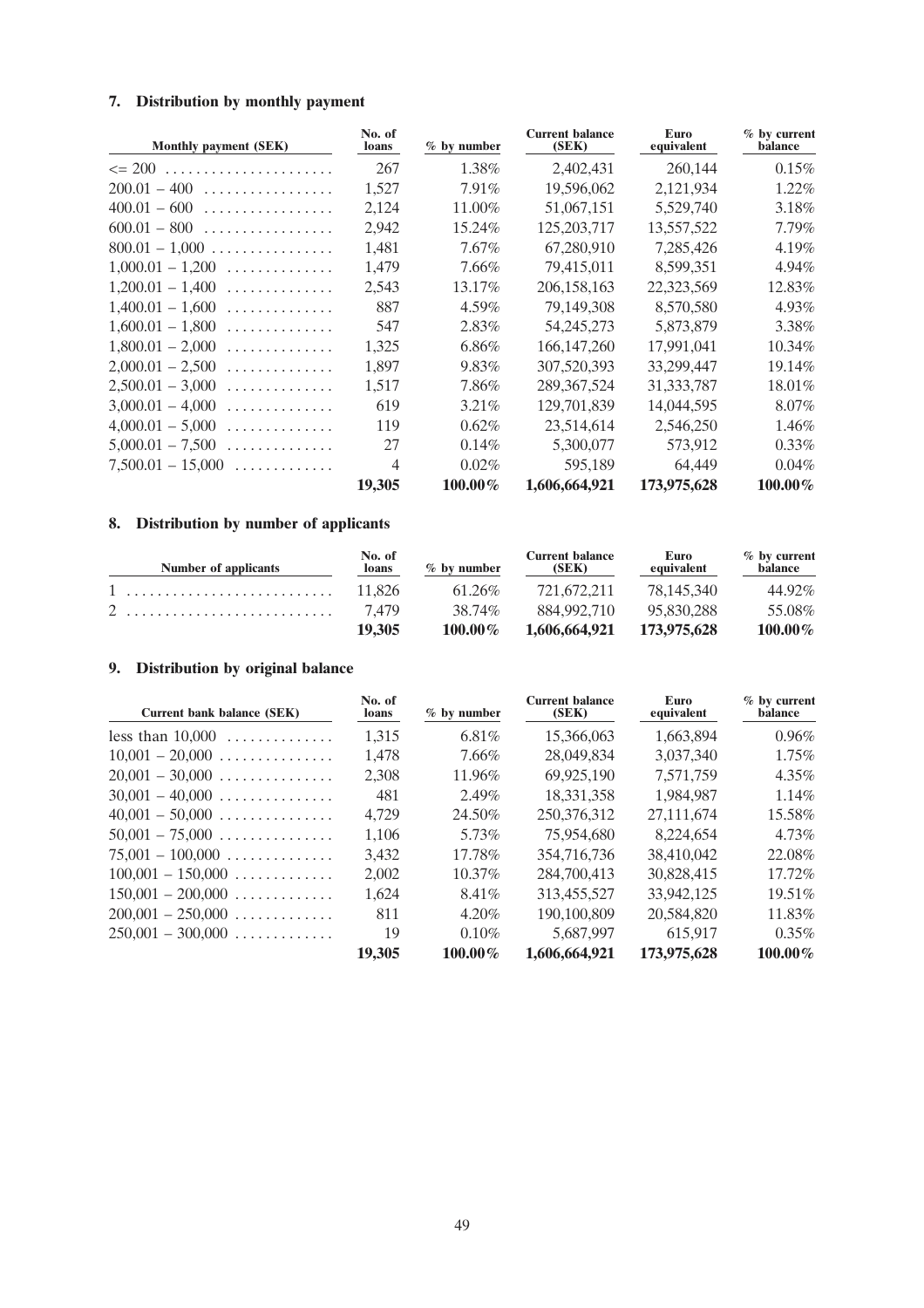# **Net Yield**

The net margin described in the table below is defined as the yield earned on the Promissory Notes minus one – month STIBOR. ''Fin. Charges''equals monthly fees (i.e. invoicing fees).

| <b>Months</b>                                                                                   |  |  |  |  |  |  |  |
|-------------------------------------------------------------------------------------------------|--|--|--|--|--|--|--|
| Net Yield  9.57% 9.42% 9.50% 9.59% 10.02% 9.51% 9.49% 9.41% 9.67% 9.53% 9.43% 9.21% 8.99% 9.33% |  |  |  |  |  |  |  |

# **Background Data to the net yield table above**

|                                                                                                                              | Mar<br>$-0.5$ | Apr      | <b>May</b><br>$-0.5$ | Jun            | Jul       |                            | Aug Sep  | Oct      | $-05$ $-05$ $-05$ $-05$ $-05$ $-05$ $-05$ $-05$ | Nov Dec  | Jan      | Feb<br>$-06 = 06$ | Mar<br>$-06$      | Apr<br>$-06$ |
|------------------------------------------------------------------------------------------------------------------------------|---------------|----------|----------------------|----------------|-----------|----------------------------|----------|----------|-------------------------------------------------|----------|----------|-------------------|-------------------|--------------|
| <b>Interest received</b> . 11.29% 11.04% 11.10% 11.14% 11.13% 10.60% 10.59% 10.53% 10.77% 10.65% 10.61% 10.59% 10.60% 11.02% |               |          |                      |                |           |                            |          |          |                                                 |          |          |                   |                   |              |
| <b>Monthly fees</b> $\ldots$ 0.29%                                                                                           |               | $0.29\%$ |                      | $0.29\%$ 0.30% |           | $0.29\%$ 0.29% 0.29%       |          | $0.29\%$ | $0.29\%$                                        | $0.30\%$ | $0.29\%$ | $0.29\%$          | $0.29\%$          | 0.29%        |
| Other fees $\ldots$ .                                                                                                        | $0.09\%$      | $0.19\%$ | $0.21\%$             | $0.25\%$       |           | $0.24\%$ 0.25%             | $0.26\%$ |          | $0.26\%$ 0.25%                                  | $0.25\%$ | $0.26\%$ | $0.25\%$          | $0.26\%$          | 0.21%        |
| <b>Finance charges</b> 11.67% 11.52% 11.60% 11.69% 11.67% 11.15% 11.14% 11.08% 11.32% 11.19% 11.16% 11.13% 11.51% 11.51%     |               |          |                      |                |           |                            |          |          |                                                 |          |          |                   |                   |              |
| <b>STIBOR</b><br>$(30 \text{ days})$ 2.10% 2.10% 2.10% 2.10%                                                                 |               |          |                      |                |           | $1.65\%$ $1.64\%$ $1.65\%$ |          | $1.67\%$ | 1.66%                                           | 1.66%    | 1.73%    |                   | 1.92% 2.16% 2.18% |              |
| $Net Yield$                                                                                                                  | $9.57\%$      | 9.42%    | 9.50%                | 9.59%          | $10.02\%$ | $9.51\%$                   | 9.49%    | $9.41\%$ | $9.67\%$                                        | $9.53\%$ | 9.43%    | $9.21\%$          | 8.99%             | 9.33%        |

#### **Loans in arrears in the Measured Portfolio**

| Number of months in arrears | Amount in arrears (SEK) % by current balance |          |
|-----------------------------|----------------------------------------------|----------|
|                             | 6.708.230                                    | $0.42\%$ |
|                             | 2,280,758                                    | 0.14%    |
|                             | 2.594.225                                    | 0.16%    |
|                             | 1.613.855                                    | 0.10%    |
|                             | 1.784.167                                    | $0.11\%$ |

Note: the loans in arrears in the Measured Portfolio have since been sold by the Issuer to SCL3 pursuant to the Warehouse Loan Transfer Agreement and will therefore not form part of the Completion Portfolio.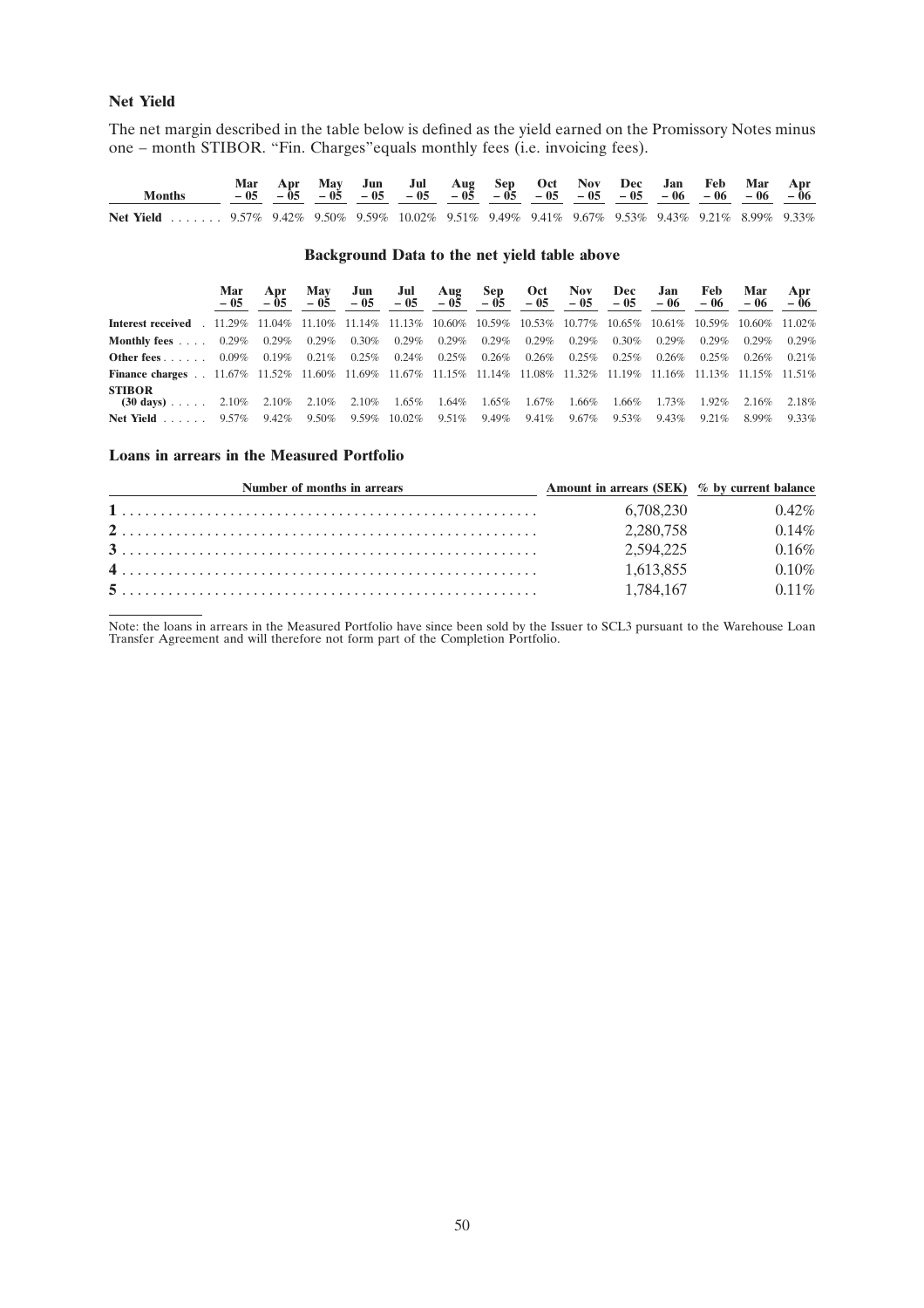#### **VINTAGE REPORT – WRITE OFFS IN % OF ORIGINAL BALANCE**

| Original            | Original                                                                                                                                                                                                  |   |   |   |   |   |           |                               |    |    |    | <b>Months on Books</b> |             |    |                                                                                                                                                                            |                         |       |       |                         |    |                   |    |    |
|---------------------|-----------------------------------------------------------------------------------------------------------------------------------------------------------------------------------------------------------|---|---|---|---|---|-----------|-------------------------------|----|----|----|------------------------|-------------|----|----------------------------------------------------------------------------------------------------------------------------------------------------------------------------|-------------------------|-------|-------|-------------------------|----|-------------------|----|----|
| period              | amount                                                                                                                                                                                                    | 5 | 6 | 7 | 8 | 9 | <b>10</b> | 11                            | 12 | 13 | 14 | 15                     | 16          | 17 | 18                                                                                                                                                                         | 19                      | 20    | 21    | 22                      | 23 | 24                | 25 | 26 |
| Feb 2004            | $12.209.000$ $0.00\%$ $0.00\%$ $0.00\%$ $0.00\%$ $0.00\%$ $0.00\%$ $0.24\%$ $0.24\%$ $0.24\%$ $0.24\%$ $0.24\%$ $0.24\%$ $0.24\%$ $0.47\%$ $0.47\%$ $0.47\%$ $0.47\%$ $0.47\%$ $0.55\%$ $0.55\%$ $0.55\%$ |   |   |   |   |   |           |                               |    |    |    |                        |             |    |                                                                                                                                                                            |                         |       |       |                         |    |                   |    |    |
| Mar 2004            | $91,425,000$ $0.00\%$ $0.00\%$ $0.08\%$ $0.08\%$ $0.14\%$ $0.22\%$ $0.34\%$ $0.34\%$ $0.46\%$ $0.46\%$ $0.46\%$ $0.54\%$ $0.83\%$ $0.97\%$ $1.00\%$ $1.04\%$ $1.14\%$ $1.19\%$ $1.25\%$ $1.34\%$ $1.43\%$ |   |   |   |   |   |           |                               |    |    |    |                        |             |    |                                                                                                                                                                            |                         |       |       |                         |    |                   |    |    |
| Apr 2004            | $66,496,000$ $0.00\%$ $0.00\%$ $0.00\%$ $0.00\%$ $0.12\%$ $0.13\%$ $0.13\%$ $0.29\%$ $0.70\%$ $0.70\%$ $0.70\%$ $0.90\%$ $0.90\%$ $1.05\%$ $1.19\%$                                                       |   |   |   |   |   |           |                               |    |    |    |                        |             |    |                                                                                                                                                                            |                         | 1.32% | 1.32% | 1.32\% 1.40\% 1.50\%    |    |                   |    |    |
| May 2004            | $149.076.100$ $0.00\%$ $0.00\%$ $0.04\%$ $0.14\%$ $0.14\%$ $0.21\%$ $0.21\%$ $0.24\%$ $0.24\%$ $0.47\%$ $0.61\%$ $0.88\%$ $0.97\%$ $0.97\%$ $1.25\%$                                                      |   |   |   |   |   |           |                               |    |    |    |                        |             |    |                                                                                                                                                                            |                         |       |       | 1.51% 1.51% 1.57% 1.74% |    |                   |    |    |
| Jun 2004            | $102,603,600$ $0.00\%$ $0.00\%$ $0.01\%$ $0.11\%$ $0.11\%$ $0.25\%$ $0.32\%$ $0.32\%$ $0.32\%$ $0.40\%$ $0.47\%$ $0.50\%$ $0.68\%$ $0.68\%$ $0.68\%$ $0.68\%$ $0.92\%$ $0.96\%$                           |   |   |   |   |   |           |                               |    |    |    |                        |             |    |                                                                                                                                                                            |                         |       |       |                         |    |                   |    |    |
| Jul 2004            | $24,554,000$ $0.00\%$ $0.00\%$ $0.00\%$ $0.00\%$ $0.00\%$ $0.00\%$ $0.00\%$ $0.00\%$ $0.61\%$ $0.61\%$ $1.03\%$                                                                                           |   |   |   |   |   |           |                               |    |    |    |                        | 1.03% 1.03% |    |                                                                                                                                                                            | 1.03% 1.03% 1.14% 1.34% |       |       |                         |    |                   |    |    |
| Aug 2004            | $41,788,000$ $0.00\%$ $0.00\%$ $0.00\%$ $0.36\%$ $0.36\%$ $0.36\%$ $0.36\%$ $0.36\%$ $0.42\%$ $0.42\%$ $0.42\%$ $0.42\%$ $0.62\%$ $0.62\%$ $0.62\%$ $0.97\%$                                              |   |   |   |   |   |           |                               |    |    |    |                        |             |    |                                                                                                                                                                            |                         |       |       |                         |    |                   |    |    |
| Sep 2004            | $41,051,000$ $0.00\%$ $0.00\%$ $0.00\%$ $0.00\%$ $0.36\%$ $0.36\%$ $0.48\%$ $0.48\%$ $0.48\%$ $0.48\%$ $0.48\%$ $0.48\%$ $0.55\%$ $0.55\%$ $0.55\%$                                                       |   |   |   |   |   |           |                               |    |    |    |                        |             |    |                                                                                                                                                                            |                         |       |       |                         |    |                   |    |    |
| Oct 2004            | $51,340,000$ $0.00\%$ $0.29\%$ $0.29\%$ $0.29\%$ $0.58\%$ $0.62\%$ $0.70\%$ $0.70\%$ $0.70\%$ $0.76\%$ $0.76\%$ $0.78\%$ $0.78\%$                                                                         |   |   |   |   |   |           |                               |    |    |    |                        |             |    |                                                                                                                                                                            |                         |       |       |                         |    |                   |    |    |
| Nov 2004            | $86,523,938$ $0.00\%$ $0.12\%$ $0.12\%$ $0.12\%$ $0.17\%$ $0.17\%$ $0.27\%$ $0.44\%$ $0.61\%$ $0.61\%$ $0.61\%$ $0.61\%$ $0.61\%$                                                                         |   |   |   |   |   |           |                               |    |    |    |                        |             |    |                                                                                                                                                                            |                         |       |       |                         |    |                   |    |    |
| Dec 2004            | $61,826,400$ $0.00\%$ $0.00\%$ $0.00\%$ $0.00\%$ $0.10\%$ $0.11\%$ $0.16\%$ $0.48\%$ $0.67\%$ $0.70\%$ $0.70\%$ $0.70\%$ $0.70\%$                                                                         |   |   |   |   |   |           |                               |    |    |    |                        |             |    |                                                                                                                                                                            |                         |       |       |                         |    |                   |    |    |
| Jan 2005            | 98,306,000 0.00% 0.00% 0.00% 0.05% 0.18% 0.18% 0.21% 0.26% 0.51% 0.83% 1.03%                                                                                                                              |   |   |   |   |   |           |                               |    |    |    |                        |             |    |                                                                                                                                                                            |                         |       |       |                         |    |                   |    |    |
| Feb 2005            | 111,243,000 0.00% 0.00% 0.00% 0.00% 0.04% 0.09%                                                                                                                                                           |   |   |   |   |   |           | $0.31\%$ 0.44\% 0.48\% 0.77\% |    |    |    |                        |             |    |                                                                                                                                                                            |                         |       |       |                         |    |                   |    |    |
| Mar 2005            | 146,570,000 0.00% 0.02% 0.09% 0.19% 0.21% 0.48% 0.60% 0.89% 1.08%                                                                                                                                         |   |   |   |   |   |           |                               |    |    |    |                        |             |    |                                                                                                                                                                            |                         |       |       |                         |    |                   |    |    |
| Apr 2005            | $100,157,416$ $0.00\%$ $0.00\%$ $0.00\%$ $0.05\%$ $0.05\%$ $0.05\%$ $0.06\%$ $0.06\%$                                                                                                                     |   |   |   |   |   |           |                               |    |    |    |                        |             |    |                                                                                                                                                                            |                         |       |       |                         |    |                   |    |    |
| May 2005            | 129,276,500 0.00% 0.09% 0.09% 0.09% 0.11% 0.21% 0.22%                                                                                                                                                     |   |   |   |   |   |           |                               |    |    |    |                        |             |    |                                                                                                                                                                            |                         |       |       |                         |    |                   |    |    |
| Jun 2005            | 71,931,776 0.00% 0.07% 0.28% 0.32% 0.34% 0.36%                                                                                                                                                            |   |   |   |   |   |           |                               |    |    |    |                        |             |    |                                                                                                                                                                            |                         |       |       |                         |    |                   |    |    |
| Jul 2005            | 92,101,994 0.00% 0.00% 0.03% 0.12% 0.31%                                                                                                                                                                  |   |   |   |   |   |           |                               |    |    |    |                        |             |    |                                                                                                                                                                            |                         |       |       |                         |    |                   |    |    |
| Aug 2005            | 69,404,500 0.00% 0.04% 0.04% 0.09%                                                                                                                                                                        |   |   |   |   |   |           |                               |    |    |    |                        |             |    |                                                                                                                                                                            |                         |       |       |                         |    |                   |    |    |
| Sep 2005            | 82,054,460 0.00% 0.12% 0.12%                                                                                                                                                                              |   |   |   |   |   |           |                               |    |    |    |                        |             |    |                                                                                                                                                                            |                         |       |       |                         |    |                   |    |    |
| Oct 2005            | 62,662,000 0.00% 0.00%                                                                                                                                                                                    |   |   |   |   |   |           |                               |    |    |    |                        |             |    |                                                                                                                                                                            |                         |       |       |                         |    |                   |    |    |
| Nov 2005            | 60,638,000 0.00%                                                                                                                                                                                          |   |   |   |   |   |           |                               |    |    |    |                        |             |    |                                                                                                                                                                            |                         |       |       |                         |    |                   |    |    |
| Dec 2005            | 46,274,579                                                                                                                                                                                                |   |   |   |   |   |           |                               |    |    |    |                        |             |    |                                                                                                                                                                            |                         |       |       |                         |    |                   |    |    |
| Jan 2006            | 77,228,882                                                                                                                                                                                                |   |   |   |   |   |           |                               |    |    |    |                        |             |    |                                                                                                                                                                            |                         |       |       |                         |    |                   |    |    |
| Feb 2006            | 48,397,000                                                                                                                                                                                                |   |   |   |   |   |           |                               |    |    |    |                        |             |    |                                                                                                                                                                            |                         |       |       |                         |    |                   |    |    |
| Mar 2006            | 51,687,803                                                                                                                                                                                                |   |   |   |   |   |           |                               |    |    |    |                        |             |    |                                                                                                                                                                            |                         |       |       |                         |    |                   |    |    |
| Apr 2006            | 41,121,000                                                                                                                                                                                                |   |   |   |   |   |           |                               |    |    |    |                        |             |    |                                                                                                                                                                            |                         |       |       |                         |    |                   |    |    |
| Weighted<br>Average |                                                                                                                                                                                                           |   |   |   |   |   |           |                               |    |    |    |                        |             |    | $0.00\%$ $0.03\%$ $0.06\%$ $0.11\%$ $0.16\%$ $0.23\%$ $0.28\%$ $0.39\%$ $0.54\%$ $0.59\%$ $0.64\%$ $0.67\%$ $0.78\%$ $0.84\%$ $0.95\%$ $1.13\%$ $1.23\%$ $1.27\%$ $1.48\%$ |                         |       |       |                         |    | 1.34% 1.32% 0.55% |    |    |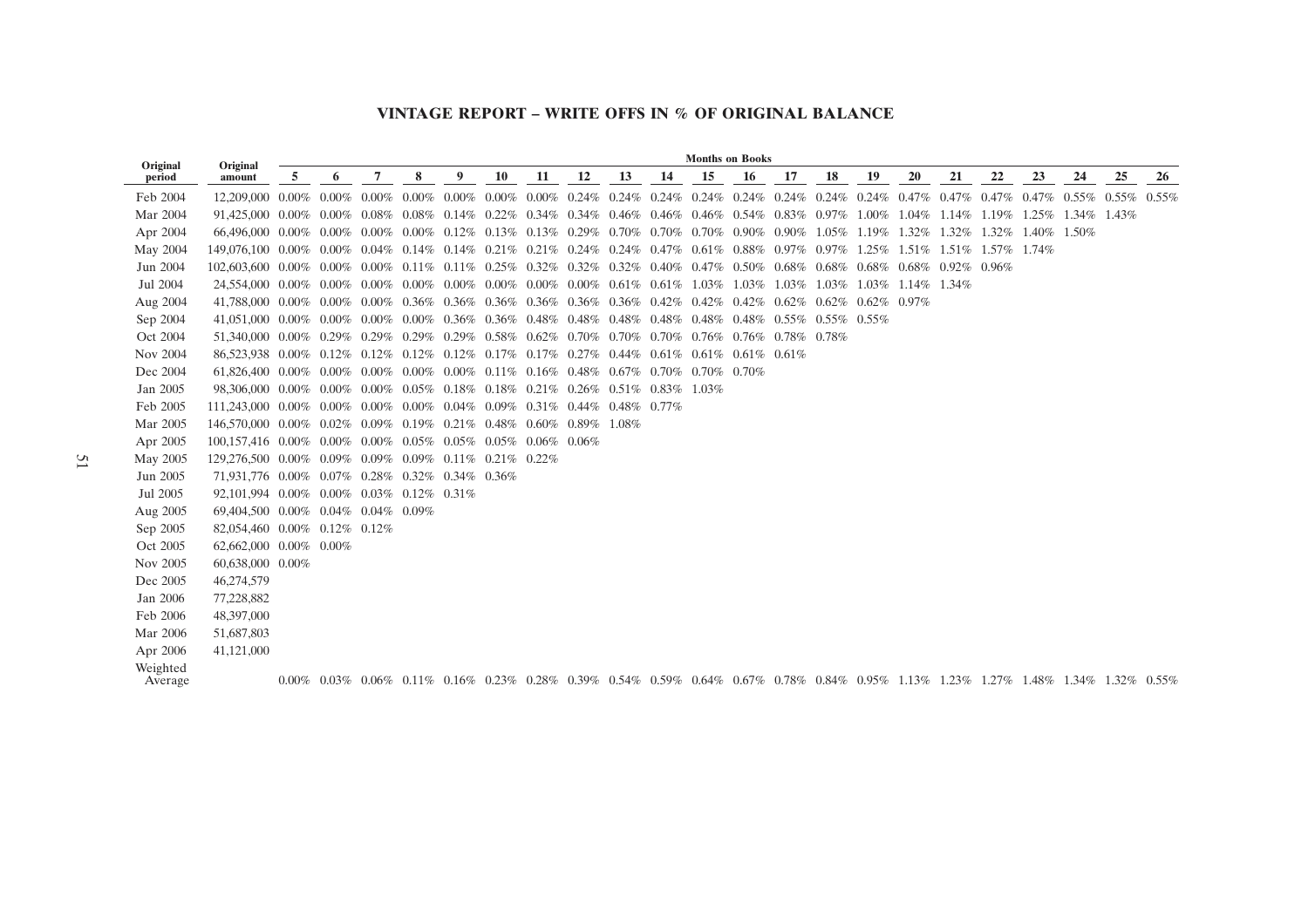# **VINTAGE REPORT – 30+ (INCL. W/O) IN % OF ORIGINAL AMOUNT**

|                     |                                                                                                                                                                                                                             |              |   |   |   |   |   |   |   |    |    |    |    | <b>Months</b> on books |    |    |    |    |    |           |    |    |    |                                                                                                                                                                                                                                |    |    |
|---------------------|-----------------------------------------------------------------------------------------------------------------------------------------------------------------------------------------------------------------------------|--------------|---|---|---|---|---|---|---|----|----|----|----|------------------------|----|----|----|----|----|-----------|----|----|----|--------------------------------------------------------------------------------------------------------------------------------------------------------------------------------------------------------------------------------|----|----|
| Original<br>period  | Original<br>amount                                                                                                                                                                                                          | $\mathbf{2}$ | 3 | 4 | 5 | 6 | 7 | 8 | 9 | 10 | 11 | 12 | 13 | 14                     | 15 | 16 | 17 | 18 | 19 | <b>20</b> | 21 | 22 | 23 | 24                                                                                                                                                                                                                             | 25 | 26 |
| Feb 2004            | $12.209.000$ $0.00\%$ $0.00\%$ $0.00\%$ $0.25\%$ $0.00\%$ $0.25\%$ $0.75\%$ $0.26\%$ $0.75\%$ $0.66\%$ $0.24\%$ $0.24\%$ $0.59\%$ $0.70\%$ $0.49\%$ $0.50\%$ $0.91\%$ $1.28\%$ $0.97\%$ $1.06\%$ $0.56\%$ $0.55\%$ $2.41\%$ |              |   |   |   |   |   |   |   |    |    |    |    |                        |    |    |    |    |    |           |    |    |    |                                                                                                                                                                                                                                |    |    |
| Mar 2004            | 91,425,000 0.08% 0.09% 0.09% 0.14% 0.26% 0.35% 0.49% 0.59% 0.62% 0.59% 0.69% 1.10% 1.22% 1.18% 1.13% 1.19% 1.51% 1.41% 1.50% 2.01% 2.20% 2.03% 2.16% 2.38%                                                                  |              |   |   |   |   |   |   |   |    |    |    |    |                        |    |    |    |    |    |           |    |    |    |                                                                                                                                                                                                                                |    |    |
| Apr 2004            | $66,496,000$ $0.00\%$ $0.00\%$ $0.05\%$ $0.47\%$ $0.45\%$ $0.18\%$ $0.38\%$ $0.94\%$ $0.77\%$ $0.85\%$ $0.98\%$ $1.32\%$ $1.33\%$ $1.42\%$ $1.46\%$ $1.59\%$ $1.67\%$ $1.73\%$ $2.02\%$ $2.10\%$ $2.04\%$ $2.72\%$ $2.86\%$ |              |   |   |   |   |   |   |   |    |    |    |    |                        |    |    |    |    |    |           |    |    |    |                                                                                                                                                                                                                                |    |    |
| May 2004            | 149,076,100 0.00% 0.11% 0.14% 0.19% 0.27% 0.41% 0.42% 0.41% 0.53% 0.93% 1.01% 1.12% 1.23% 1.33% 1.56% 1.55% 1.74% 1.92% 2.02% 2.19% 2.26% 2.33%                                                                             |              |   |   |   |   |   |   |   |    |    |    |    |                        |    |    |    |    |    |           |    |    |    |                                                                                                                                                                                                                                |    |    |
| Jun 2004            | $102.603.600$ $0.00\%$ $0.00\%$ $0.11\%$ $0.19\%$ $0.35\%$ $0.33\%$ $0.38\%$ $0.50\%$ $0.58\%$ $0.73\%$ $0.92\%$ $1.04\%$ $0.92\%$ $0.85\%$ $0.98\%$ $1.20\%$ $1.17\%$ $1.36\%$ $1.61\%$ $1.84\%$ $1.99\%$                  |              |   |   |   |   |   |   |   |    |    |    |    |                        |    |    |    |    |    |           |    |    |    |                                                                                                                                                                                                                                |    |    |
| Jul 2004            | $24.554.000$ $0.00\%$ $0.00\%$ $0.23\%$ $0.00\%$ $0.04\%$ $0.00\%$ $0.00\%$ $0.75\%$ $0.63\%$ $1.08\%$ $1.09\%$ $1.82\%$ $1.35\%$ $1.03\%$ $1.15\%$ $1.36\%$ $1.62\%$ $1.63\%$ $1.62\%$ $1.81\%$                            |              |   |   |   |   |   |   |   |    |    |    |    |                        |    |    |    |    |    |           |    |    |    |                                                                                                                                                                                                                                |    |    |
| Aug 2004            | 41,788,000 0.00% 0.00% 0.37% 0.37% 0.37% 0.38% 0.47% 0.48% 0.85% 0.48% 0.49% 0.85% 1.87% 1.00% 1.01% 1.77% 1.54% 1.54% 1.88%                                                                                                |              |   |   |   |   |   |   |   |    |    |    |    |                        |    |    |    |    |    |           |    |    |    |                                                                                                                                                                                                                                |    |    |
| Sep 2004            | $41,051,000$ $0.00\%$ $0.00\%$ $0.12\%$ $0.37\%$ $0.38\%$ $0.63\%$ $0.87\%$ $0.49\%$ $0.49\%$ $0.48\%$ $0.57\%$ $0.81\%$ $0.64\%$ $0.58\%$ $0.65\%$ $0.70\%$ $0.70\%$ $0.92\%$                                              |              |   |   |   |   |   |   |   |    |    |    |    |                        |    |    |    |    |    |           |    |    |    |                                                                                                                                                                                                                                |    |    |
| Oct 2004            | 51,340,000 0.30% 0.30% 0.30% 0.31% 0.59% 0.73% 1.11% 0.73% 1.01% 1.68% 0.96% 1.53% 1.31% 1.25% 1.84% 2.48% 2.69%                                                                                                            |              |   |   |   |   |   |   |   |    |    |    |    |                        |    |    |    |    |    |           |    |    |    |                                                                                                                                                                                                                                |    |    |
| Nov 2004            | 86,523,938 0.18% 0.12% 0.12% 0.18% 0.12% 0.18% 0.27% 0.63% 0.93% 0.69% 0.86% 0.79% 0.75% 0.79% 0.89% 0.73%                                                                                                                  |              |   |   |   |   |   |   |   |    |    |    |    |                        |    |    |    |    |    |           |    |    |    |                                                                                                                                                                                                                                |    |    |
| Dec 2004            | $61,826,400$ $0.05\%$ $0.05\%$ $0.33\%$ $0.00\%$ $0.53\%$ $0.50\%$ $0.50\%$ $1.03\%$ $0.80\%$ $1.06\%$ $1.04\%$ $1.46\%$ $1.89\%$ $2.48\%$ $2.07\%$                                                                         |              |   |   |   |   |   |   |   |    |    |    |    |                        |    |    |    |    |    |           |    |    |    |                                                                                                                                                                                                                                |    |    |
| Jan 2005            | 98,306,000 0.00% 0.00% 0.14% 0.50% 0.41% 0.64% 0.61% 0.83% 1.10% 1.12% 1.33% 1.31% 1.28% 1.77%                                                                                                                              |              |   |   |   |   |   |   |   |    |    |    |    |                        |    |    |    |    |    |           |    |    |    |                                                                                                                                                                                                                                |    |    |
| Feb 2005            | 111,243,000 0.03% 0.09% 0.20% 0.08% 0.37% 0.45% 0.68% 0.69% 1.08% 1.38% 1.43% 1.49% 1.40%                                                                                                                                   |              |   |   |   |   |   |   |   |    |    |    |    |                        |    |    |    |    |    |           |    |    |    |                                                                                                                                                                                                                                |    |    |
| Mar 2005            | 146.570.000 0.07% 0.25% 0.34% 0.55% 0.98% 1.16% 1.53% 1.80% 1.72% 1.69% 2.15% 2.75%                                                                                                                                         |              |   |   |   |   |   |   |   |    |    |    |    |                        |    |    |    |    |    |           |    |    |    |                                                                                                                                                                                                                                |    |    |
| Apr 2005            | 100,157,416 0.00% 0.34% 0.31% 0.40% 0.24% 0.32% 0.31% 0.37% 0.51% 0.68% 0.86%                                                                                                                                               |              |   |   |   |   |   |   |   |    |    |    |    |                        |    |    |    |    |    |           |    |    |    |                                                                                                                                                                                                                                |    |    |
| May 2005            | 129,276,500 0.10% 0.10% 0.17% 0.13% 0.40% 0.40% 0.38% 0.55% 0.40% 0.53%                                                                                                                                                     |              |   |   |   |   |   |   |   |    |    |    |    |                        |    |    |    |    |    |           |    |    |    |                                                                                                                                                                                                                                |    |    |
| Jun 2005            | 71,931,776 0.15% 0.29% 0.48% 0.44% 0.64% 0.66% 0.78% 0.58% 0.73%                                                                                                                                                            |              |   |   |   |   |   |   |   |    |    |    |    |                        |    |    |    |    |    |           |    |    |    |                                                                                                                                                                                                                                |    |    |
| Jul 2005            | 92,101,994 0.00% 0.09% 0.13% 0.37% 0.37% 0.67% 0.97% 0.72%                                                                                                                                                                  |              |   |   |   |   |   |   |   |    |    |    |    |                        |    |    |    |    |    |           |    |    |    |                                                                                                                                                                                                                                |    |    |
| Aug 2005            | 69,404,500 0.05% 0.12% 0.09% 0.17% 0.09% 0.15% 0.26%                                                                                                                                                                        |              |   |   |   |   |   |   |   |    |    |    |    |                        |    |    |    |    |    |           |    |    |    |                                                                                                                                                                                                                                |    |    |
| Sep 2005            | 82,054,460 0.13% 0.13% 0.39% 0.51% 0.44% 0.58%                                                                                                                                                                              |              |   |   |   |   |   |   |   |    |    |    |    |                        |    |    |    |    |    |           |    |    |    |                                                                                                                                                                                                                                |    |    |
| Oct 2005            | $62,662,000$ $0.03\%$ $0.02\%$ $0.00\%$ $0.00\%$ $0.00\%$                                                                                                                                                                   |              |   |   |   |   |   |   |   |    |    |    |    |                        |    |    |    |    |    |           |    |    |    |                                                                                                                                                                                                                                |    |    |
| Nov 2005            | 60,638,000 0.05% 0.05% 0.05% 0.06%                                                                                                                                                                                          |              |   |   |   |   |   |   |   |    |    |    |    |                        |    |    |    |    |    |           |    |    |    |                                                                                                                                                                                                                                |    |    |
| Dec 2005            | 46,274,579 0.28% 0.28% 0.33%                                                                                                                                                                                                |              |   |   |   |   |   |   |   |    |    |    |    |                        |    |    |    |    |    |           |    |    |    |                                                                                                                                                                                                                                |    |    |
| Jan 2006            | 77,228,882 0.01% 0.39%                                                                                                                                                                                                      |              |   |   |   |   |   |   |   |    |    |    |    |                        |    |    |    |    |    |           |    |    |    |                                                                                                                                                                                                                                |    |    |
| Feb 2006            | 48.397.000 0.32%                                                                                                                                                                                                            |              |   |   |   |   |   |   |   |    |    |    |    |                        |    |    |    |    |    |           |    |    |    |                                                                                                                                                                                                                                |    |    |
| Mar 2006            | 51,687,803                                                                                                                                                                                                                  |              |   |   |   |   |   |   |   |    |    |    |    |                        |    |    |    |    |    |           |    |    |    |                                                                                                                                                                                                                                |    |    |
| Apr 2006            | 41,121,000                                                                                                                                                                                                                  |              |   |   |   |   |   |   |   |    |    |    |    |                        |    |    |    |    |    |           |    |    |    |                                                                                                                                                                                                                                |    |    |
| Weighted<br>Average |                                                                                                                                                                                                                             |              |   |   |   |   |   |   |   |    |    |    |    |                        |    |    |    |    |    |           |    |    |    | $0.07\%$ $0.13\%$ $0.20\%$ $0.27\%$ $0.39\%$ $0.49\%$ $0.61\%$ $0.74\%$ $0.82\%$ $0.96\%$ $1.12\%$ $1.40\%$ $1.23\%$ $1.26\%$ $1.29\%$ $1.35\%$ $1.56\%$ $1.55\%$ $1.79\%$ $2.01\%$ $2.11\%$ $2.26\%$ $2.32\%$ $2.38\%$ $3.22$ |    |    |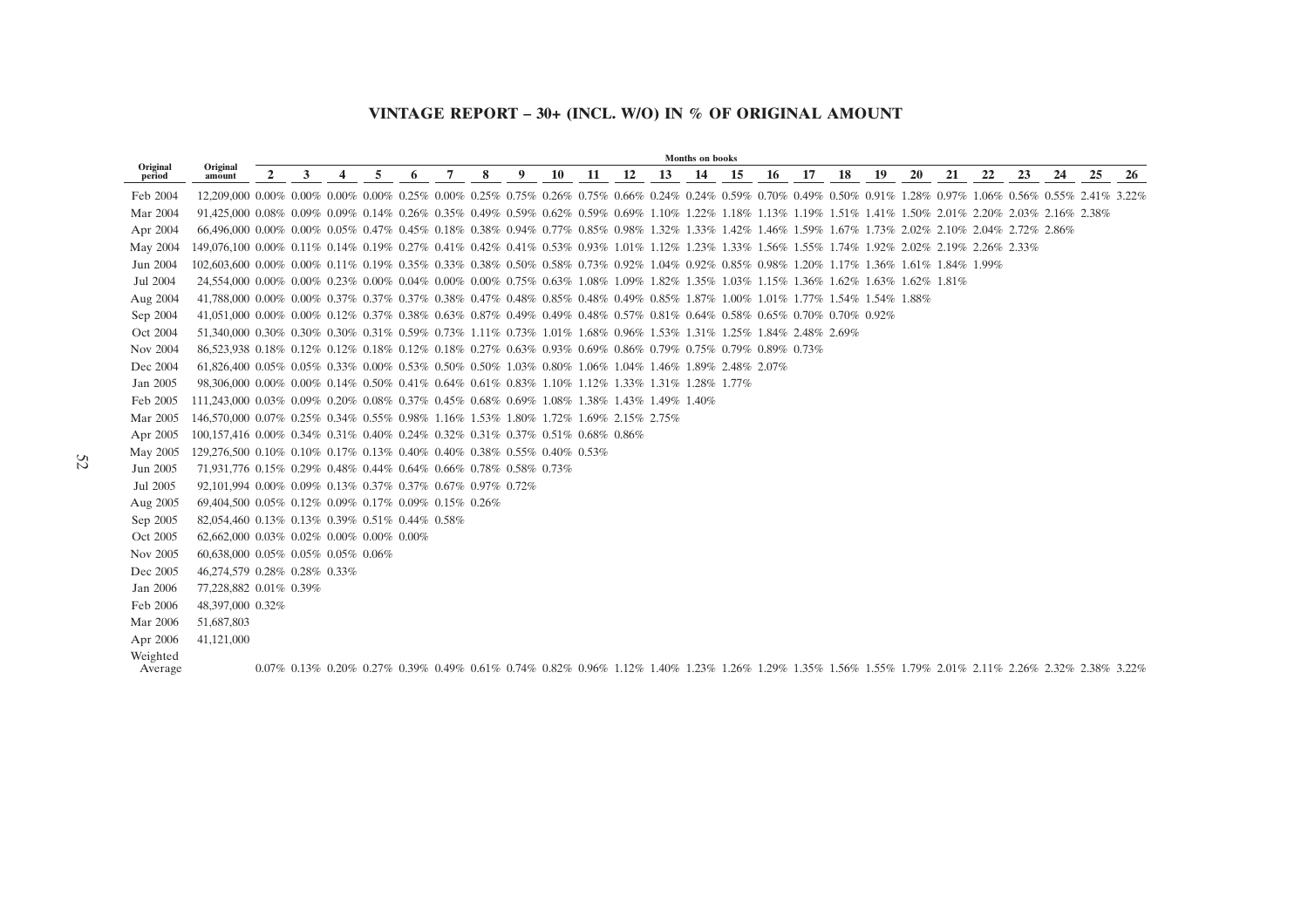# **Write off policy and provisioning policy**

Promissory Notes will be written off entirely in the profit and loss when customers are six months in arrears (i.e. the amount due is greater than the recent five months invoiced instalments, interest and fees). If any payments are subsequently received, these are classified as recoveries.

Frauds will be written off when detected.

Promissory Notes in respect of deceased customers will be written off when they are four months in arrear or earlier if complete information about the estate is received.

The following provisions shall be made in respect of loans in arrears:

| No. month in arrears | Provisions as a percentage of receivables |
|----------------------|-------------------------------------------|
| 1                    | $0\%$                                     |
|                      | 20%                                       |
|                      | 40%                                       |
|                      | 60%                                       |
| 5                    | 100\%                                     |

# **Geographical distribution**

The Customers are evenly spread across the populated areas of Sweden and are largely concentrated in the urban areas.

There are no major concentrations in any specific regions that are heavily dependent on a single local industry or company. The ten most represented municipalities are listed in the table below.

| <b>Muncipality</b>                            | Per cent. of the Portfolio |
|-----------------------------------------------|----------------------------|
| Stockholm $\dots\dots\dots\dots\dots\dots$    | 8.09                       |
| Göteborg                                      | 5.43                       |
|                                               | 2.84                       |
| Uppsala $\dots\dots\dots\dots\dots\dots\dots$ | 1.60                       |
| Norrköping                                    | 1.46                       |
| $Helsingborg$                                 | 1.41                       |
|                                               | 1.41                       |
| Huddinge $\dots\dots\dots\dots\dots\dots$     | 1.26                       |
|                                               | 1.25                       |
|                                               |                            |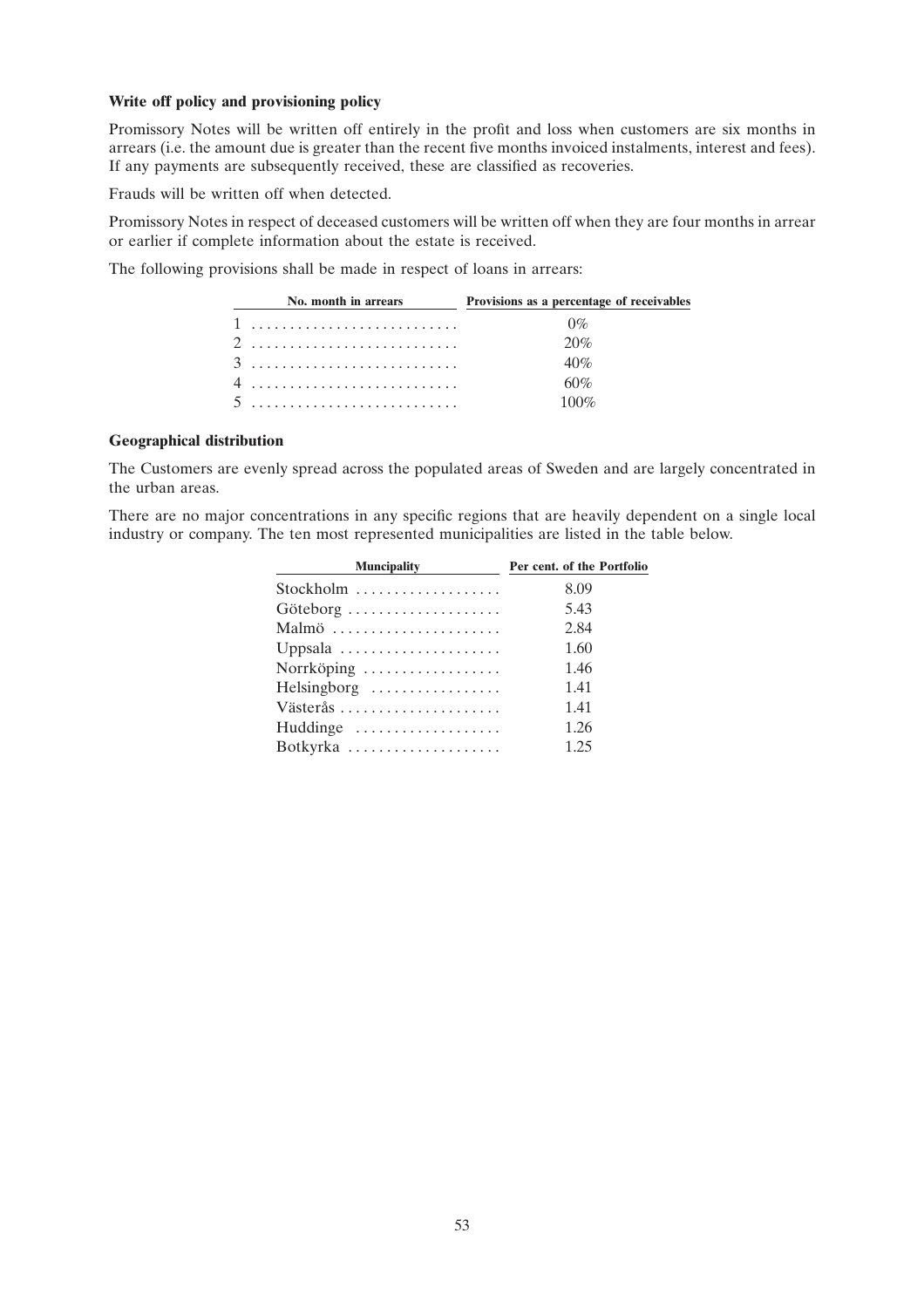# **THE RETAIL MARKET IN SWEDEN**

# **Market overview**

According to SCB (Statistics Sweden, www.scb.se) the Swedish unsecured credit market has grown from approxmately SEK 80 billion in 2002 to SEK 117 billion in 2006. (i.e. approximately 17 per cent. per annum).

The unsecured consumer credit market can be divided into unsecured consumer credit cards (including overdrafts) and unsecured consumer loans, whereby the latter represent an estimated 55 per cent.

Swedish unsecured loan products generally offer a maximum maturity of 10-12 years.

# **Lenders in Sweden**

In recent years the unsecured loan market has attracted more competition. Even though the high street banks, with an estimated market share of 75 per cent. cannot be considered as new entrants, it is notable that this group of entities are presently showing a great interest in the niche. The remaining part of the unsecured loan market is constituted by niche players (i.e. credit companies whose business is primarily focused on the unsecured loan market).

The major Swedish unsecured loan lenders include:

| <b>GE Money Bank AB</b>  | Wasa Kredit AB                  |
|--------------------------|---------------------------------|
| CitiFinancial Europe plc | SkandiaBanken Aktiebolag (publ) |
| Ikano Banken AB (publ)   | Svea Ekonomi AB                 |
| Resurs Bank Aktiebolag   | Forex Bank Aktiebolag           |
| Finaref AB               |                                 |

The portfolios managed by Nordax Finans AB (publ) hold a market share of approximately 1.5 per cent. of the total Swedish unsecured credit market and an estimated 6 per cent. share of the niche players market for unsecured consumer loans.

# **Regulatory Framework**

The granting of credits does not, in itself, require authorisation by the Swedish FSA. However, if combined with the receipt of funds from the public, it does constitute financing business and, consequently, may only be conducted pursuant to authorisation by the Swedish FSA. Most Swedish retail lenders (including the Originator) are established as credit market companies (*Sw. kreditmarknadsbolag*) licensed by and under the supervision of the Swedish FSA and operating under the Banking and Financing Business Act (*Sw. Lag (2004:297) om bank- och finansieringsrörelse*).

To obtain a licence, the Swedish FSA will assess the suitability of the owners and the management of the credit market company and will approve the articles of association. A credit market company will, in addition, have to meet a number of criteria relating to, among other things, the maintenance of sufficient capital reserves and the management of risks associated with the business.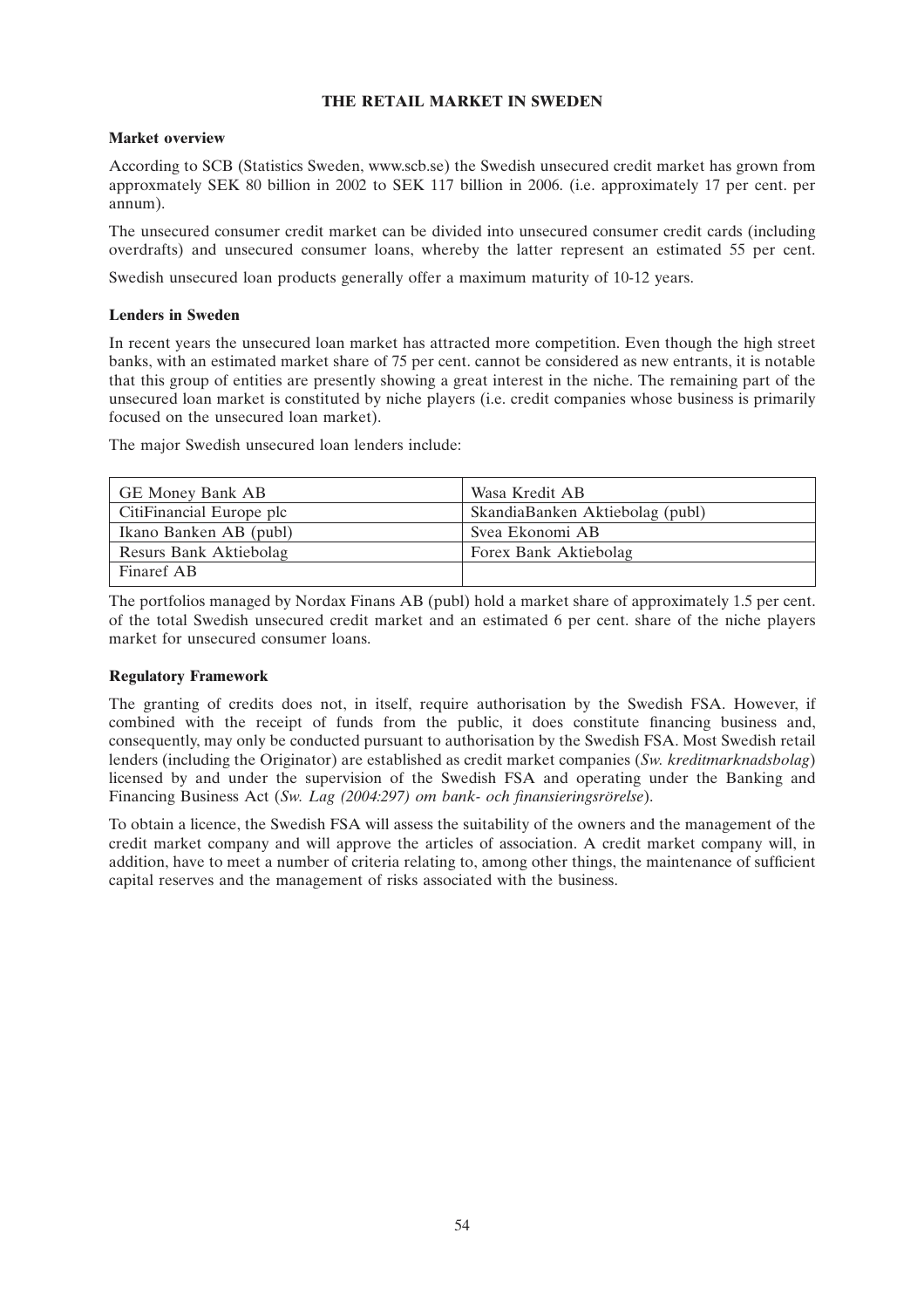# **SUMMARY OF TRANSACTION DOCUMENTS**

# **BACKGROUND**

#### **The Existing Note Issuance Facility**

Pursuant to an existing note issuance facility agreement dated 13 April 2005 (the **Existing Note Issuance Facility Agreement**) between, *inter alios*, the Issuer and Citibank International plc (in its capacity as the **Facility Provider**), the Facility Provider agreed to make available a SEK 1,000,000,000 note issuance facility (the **Warehouse Facility**) to the Issuer which was subsequently increased to SEK 2,000,000,000 on 20 October 2005 in accordance with the Existing Note Issuance Facility Agreement. Subject to the terms of the Existing Note Issuance Facility Agreement, the Issuer issued notes from time to time to the Facility Provider and used the proceeds thereof to finance the purchase of Promissory Notes from Nordax Finans AB (publ) (the **Originator**) and/or towards the redemption of any maturing notes.

On the Closing Date, the Issuer will use part of the proceeds of the Notes to redeem in full all the outstanding notes under the Warehouse Facility, following which the Existing Note Issuance Facility Agreement will be cancelled.

#### **The Warehouse Facility Finance Documents**

In addition to the Existing Note Issuance Facility Agreement, the Issuer also entered into certain other finance documents in connection with the Warehouse Facility, including the following:

- (a) a loan transfer agreement dated 13 April 2005 (the **Original Loan Transfer Agreement**) pursuant to which all of the Originator's rights and obligations under the Promissory Notes comprising the Completion Portfolio were assigned and transferred by the Originator to the Issuer;
- (b) a servicing agreement dated 13 April 2005 (the **Original Servicing Agreement**) pursuant to which the Servicer agreed to provide certain administrative services in respect of the Promissory Notes comprising the Completion Portfolio on behalf of the Issuer and ensure the safekeeping of certain documents relating to such Promissory Notes;
- (c) a standby servicing agreement dated 13 April 2005 (the **Original Standby Servicing Agreement**) and a servicing transfer agreement dated 13 April 2005 (the **Original Servicing Transfer Agreement**) to facilitate the taking over of the servicing of the Promissory Notes comprising the Completion Portfolio by the Standby Servicer;
- (d) a cash management agreement dated 13 April 2005 (the **Original Cash Management Agreement**) pursuant to which the Cash Manager agreed to provide certain cash management services to the Issuer in respect of the Promissory Notes comprising the Completion Portfolio;
- (e) an agreement with Dokumenthuset Recall AB dated 13 April 2005 (the **Storage Company**) relating to the storage and safe keeping of the Promissory Notes comprising the Completion Portfolio (the **Original Recall Agreement**); and
- (f) a corporate services agreement dated 13 April 2005 (the **Original Corporate Services Agreement**) pursuant to which the Corporate Services Provider agreed to provide certain corporate services to the Issuer,

(such documents together with the Existing Note Issuance Facility Agreement, the **Warehouse Facility Finance Documents**).

### **Existing Subordinated Loan Agreement**

Pursuant to a subordinated loan agreement dated 19 December 2005 (the **Existing Subordinated Loan Agreement**) between the Issuer and Citibank International plc (in its capacity as the **Subordinated Loan Lender**), the Subordinated Loan Lender agreed to make available a SEK 88,000,000 credit facility to the Issuer. On the Closing Date, the Issuer will use part of the proceeds of the issue of the Class E Notes to repay the outstanding amounts owed to the Subordinated Loan Lender under the Existing Subordinated Loan Agreement, following which the Existing Subordinated Loan Agreement will be cancelled.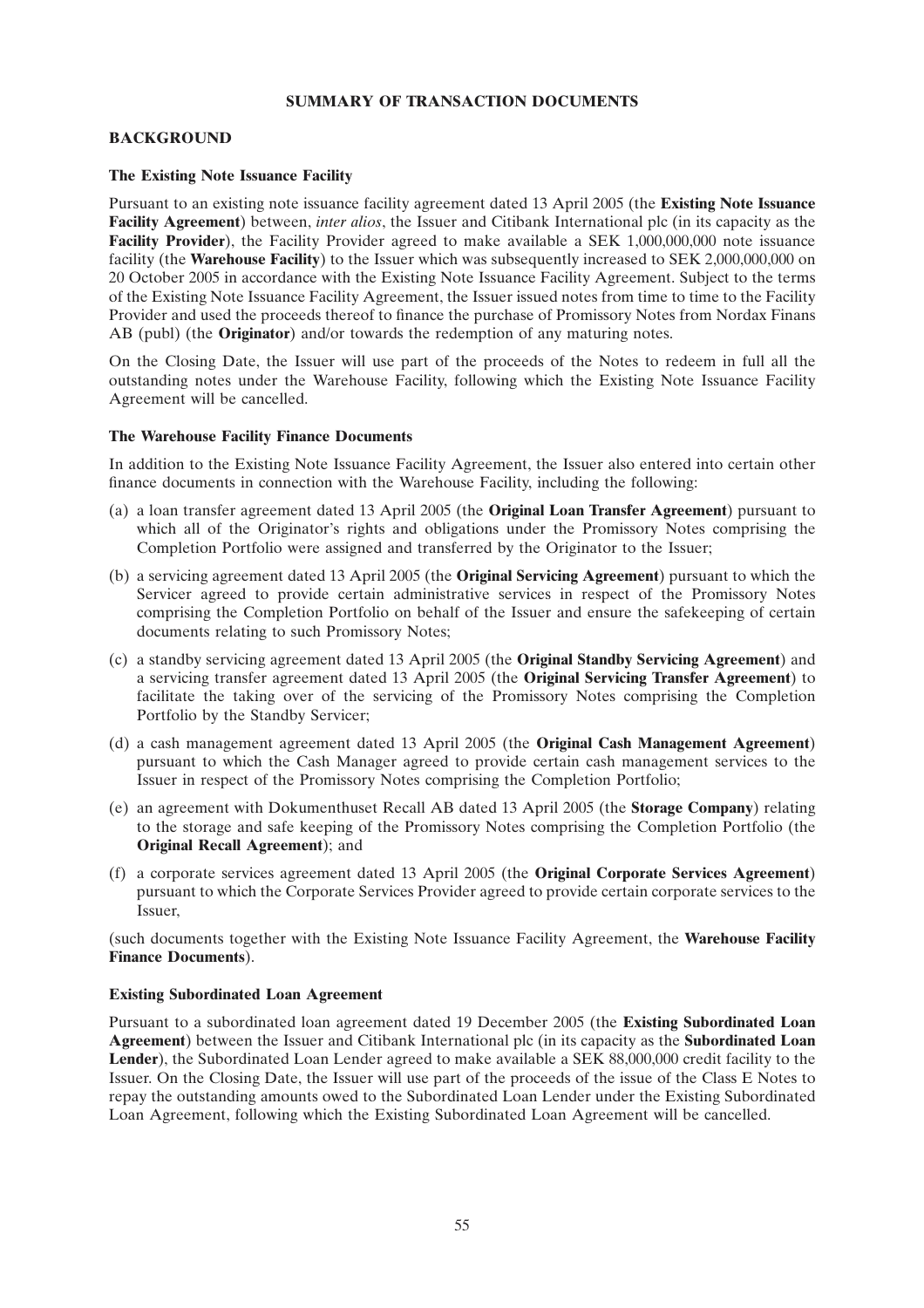# **AMENDED TRANSACTION DOCUMENTS**

### **Loan Transfer Agreements**

#### *Originator Loan Transfer Agreement*

The Original Loan Transfer Agreement will be amended and restated by, *inter alios*, the Issuer and the Originator on or before the Closing Date (as so amended and restated, the **Originator Loan Transfer Agreement**). Pursuant to the Originator Loan Transfer Agreement, the Issuer may acquire Additional Promissory Notes from the Originator on each Monthly Acquisition Date during the Revolving Period.

## *Warehouse Loan Transfer Agreement*

SCL3 entered into a note issuance facility agreement with Citibank, N.A., London branch (the **SCL3 Facility Provider**) on 1 June 2006 (the **SCL3 Note Issuance Facility Agreement**) pursuant to which the SCL3 Facility Provider agreed to make available a SEK 1,000,000,000 note issuance facility (the **SCL3 Warehouse Facility**) to SCL3.

Subject to the terms of the SCL3 Note Issuance Facility Agreement, SCL3 will issue notes and will continue to issue notes from time to time to the SCL3 Facility Provider and will use the proceeds thereof*, inter alia*, to finance the purchase of promissory notes from the Originator and the Issuer (in its capacity as a seller) pursuant to a loan transfer agreement between SCL3, the Originator, the Security Trustee and the Issuer dated 1 June 2006 (the **Warehouse Loan Transfer Agreement**).

The Warehouse Loan Transfer Agreement is on substantially the same terms as the Original Loan Transfer Agreement and allows SCL3 to acquire Promissory Notes from the Originator from time to time. In addition, the Warehouse Loan Transfer Agreement provides for the Promissory Notes acquired by SCL3 from the Originator thereunder, together with all of its rights and obligations in respect thereof, to be transferred to the Issuer pursuant to the SCL3 Loan Transfer Agreement (as described below).

#### *SCL3 Loan Transfer Agreement*

The Issuer and SCL3 will enter into a loan transfer agreement dated on or about the Closing Date (the **SCL3 Loan Transfer Agreement** and, together with the Originator Loan Transfer Agreement, the **Loan Transfer Agreements**) pursuant to which the Issuer may acquire Additional Promissory Notes from SCL3 on each Monthly Acquisition Date during the Revolving Period. Further, on the date on which each Additional Promissory Note is acquired by the Issuer, the Issuer shall assume all the rights and obligations of SCL3 under the Warehouse Loan Transfer Agreement in respect of such Additional Promissory Notes pursuant to a novation agreement entered into by the Issuer, SCL3, the Originator on or about the Closing Date (the **Novation Agreement**). Pursuant to the Novation Agreement, SCL3 shall novate all of its rights and obligations under the Warehouse Loan Transfer Agreement in respect of such Additional Promissory Notes acquired by SCL3 under the Warehouse Loan Transfer Agreement and subsequently assigned by SCL3 to the Issuer under the SCL3 Loan Transfer Agreement to the Issuer, including without limitation, the following:

- (a) the benefit of all the representations and warranties given to SCL3 by the Originator in respect of each such Additional Promissory Note;
- (b) the right to exercise all remedies against the Originator under the Warehouse Loan Transfer Agreement in respect of such Additional Promissory Notes (including the right to demand that an Additional Promissory Note be repurchased by the Originator under certain circumstances, for example, on the occurrence of a breach of the representations and warranties mentioned in (a) above); and
- (c) the obligation to pay deferred consideration to the Originator in respect of any such Additional Promissory Note. As a result of the Issuer assuming the obligation to pay any deferred consideration to the Originator, SCL3 is thereby released from its obligation under the Warehouse Loan Transfer Agreement to pay deferred consideration to the Originator, but only in respect of such Additional Promissory Notes.

#### *Consideration*

Pursuant to the terms of the Loan Transfer Agreements, the Sellers may sell and the Issuer will purchase Additional Promissory Notes on Monthly Acquisition Dates during the Revolving Period. The purchase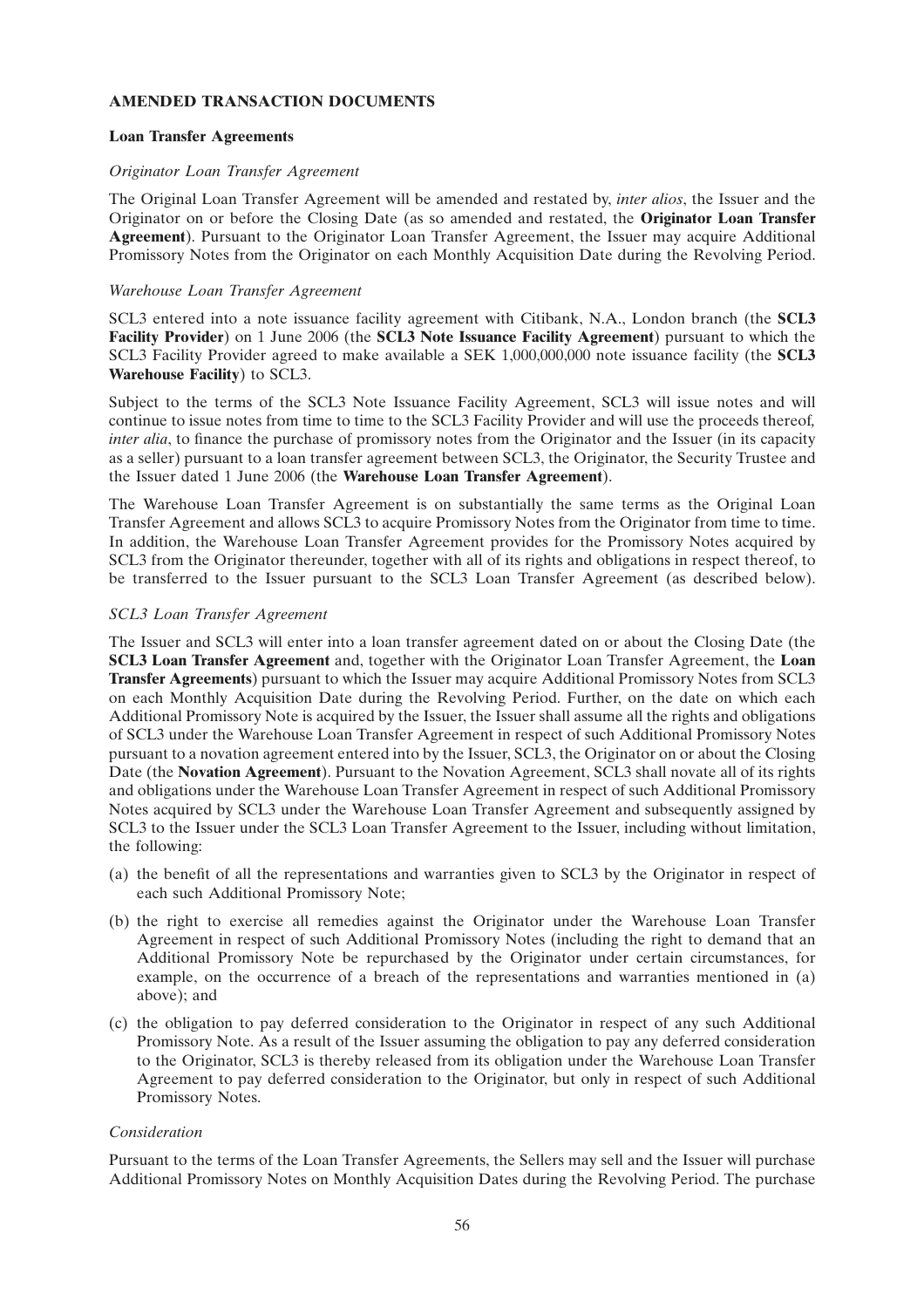price payable shall be an amount equal to the aggregate outstanding principal amount of the relevant Additional Promissory Note as at the relevant Transfer Date. All collections that represent principal repayments due on the Additional Promissory Notes before the relevant Transfer Date will belong to the relevant Seller. However, all collections that represent payments of accrued interest and other fees on the Additional Promissory Notes attributable to the period before but not paid before the relevant Transfer Date will be sold to the Issuer and be paid to the Originator as Deferred Consideration.

On each Interest Payment Date prior to service of an Acceleration Notice or the Notes otherwise becoming due and repayable in full and on any Business Date after the service of an Acceleration Notice or the Notes otherwise becoming due and repayable in full, the Issuer will pay to the Originator, to the extent that the Issuer has funds, an amount by way of deferred consideration (the **Deferred Consideration**) for the purchase of the Transferred Promissory Notes. The Deferred Consideration shall, on any Interest Payment Date prior to service of an Acceleration Notice or the Notes otherwise becoming due and repayable in full, be an amount equal to the available Revenue Receipts after deducting amounts required to meet paragraphs (a) to (s) of the Pre-Enforcement Revenue Priority of Payments and paragraphs (a) to (i) of the Pre-Enforcement Principal Priority of Payments or paragraphs (a) to (s) of the Post-Enforcement/Pre-Acceleration Priority of Payments, as applicable, and following the service of an Acceleration Notice or the Notes otherwise becoming due and repayable in full will be an amount equal to the available Revenue Receipts after deducting amounts required to meet paragraphs (a) to (l) of the Post-Acceleration Priority of Payments. See further "*Cashflows*" below.

# *Transfer of Legal Title*

The Promissory Notes comprising the Completion Portfolio and any Additional Promissory Note assigned and transferred to the Issuer pursuant to the Loan Transfer Agreements are herein referred to as the **Transferred Promissory Notes** and each, a **Transferred Promissory Note**.

The Monthly Acquisition Date on which any Promissory Note is assigned and transferred to the Issuer by a Seller is referred to as a **Transfer Date**. Title to any Promissory Note assigned and transferred by the Issuer to the Originator or SCL3 following a breach of warranty or other repurchase obligation under the Loan Transfer Agreements shall pass on the date of such repurchase (each a **Repurchase Date**).

# *Further Advances*

If the Issuer (or the Servicer on behalf of the Issuer) receives a request for a further advance from a Customer under a Transferred Promissory Note, the Issuer (or the Servicer on behalf of the Issuer) shall immediately notify the Originator thereof and if the Originator elects (at its sole discretion) to fund such further advance, the Originator shall repurchase the relevant Transferred Promissory Note from the Issuer. The Issuer is not obliged to fund any further advance requested by the Customer. If the Issuer is not notified of the Originator's intention to repurchase the relevant Transferred Promissory Note within 14 days of the request from the Customer for a further advance, the Issuer (or the Servicer on behalf of the Issuer) shall be entitled to notify the Customer that its request for a further advance is declined.

Any Transferred Promissory Note repurchased by the Originator for the purpose of funding a further advance may be subsequently acquired by the Issuer as an Additional Promissory Note.

The purchase price payable in respect of any such repurchase by the Originator and/or any subsequent acquisition of the relevant Promissory Note as an Additional Promissory Note by the Issuer shall be an amount equal to the aggregate outstanding principal amount of the relevant Promissory Note as at the date on which it is repurchased by the Originator or acquired by the Issuer, as the case may be, except that if any repurchase by the Originator and acquisition by the Issuer occurs on the same day, the parties shall net-off the purchase price payable by the Originator against the purchase price payable by the Issuer and only the difference shall be payable by the Issuer.

# *Novation by SCL3*

Pursuant to the Novation Agreement, SCL3 shall novate all of its rights and obligations under the Warehouse Loan Transfer Agreement in respect of any Additional Promissory Notes acquired by the Issuer from SCL3 pursuant to the SCL3 Loan Transfer Agreement to the Issuer thereby enabling the Issuer to take the benefit of all the representations and warranties given by the Originator to SCL3 and granting the Issuer the right to exercise all remedies available to SCL3 under the Warehouse Loan Transfer Agreement against the Originator in respect of such Additional Promissory Notes.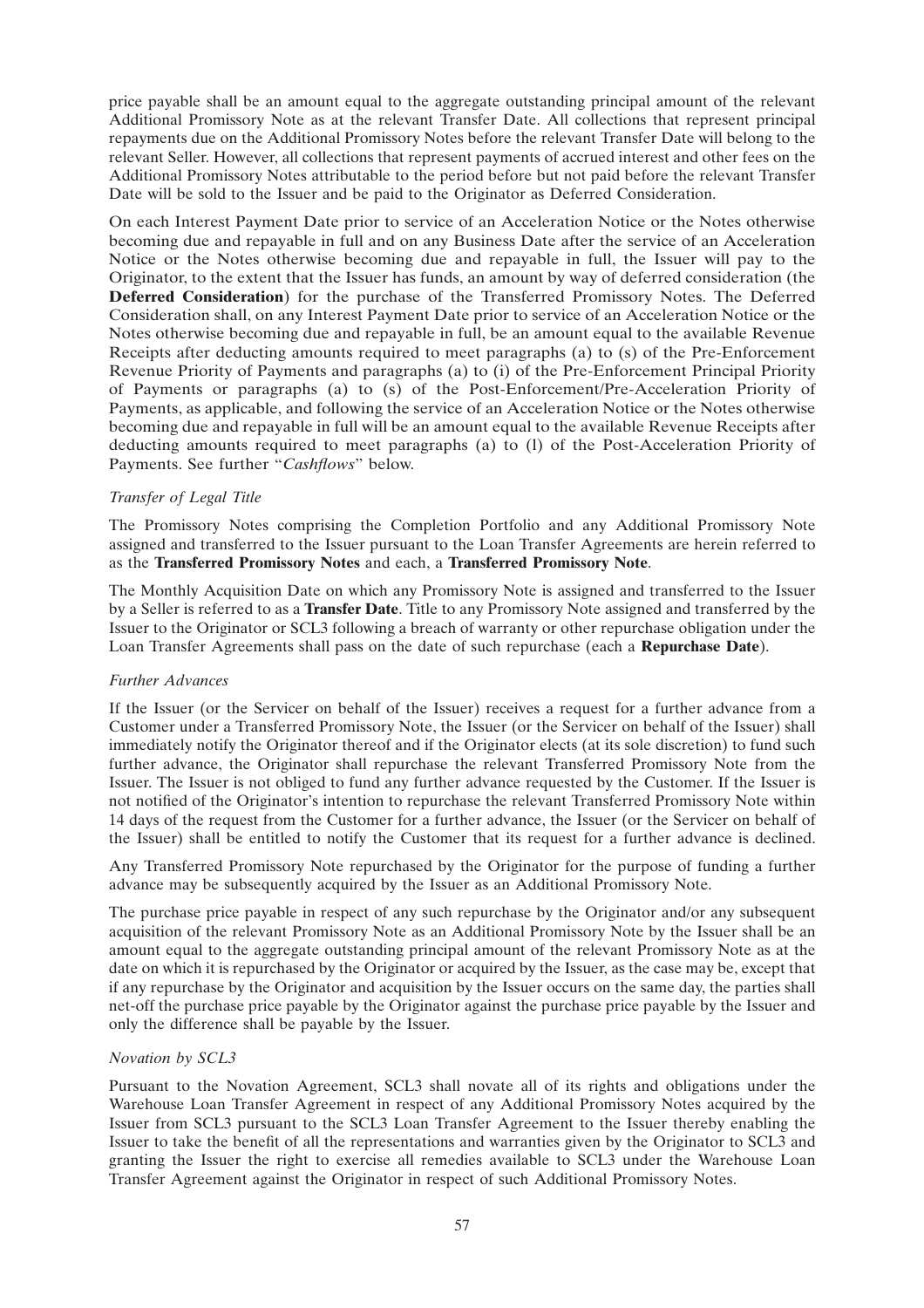#### *Representations and Warranties – General*

Neither the Issuer nor the Security Trustee has made (or will make) any of the enquiries, searches or investigations which a prudent purchaser would normally make in relation to the purchase of the Promissory Notes. In addition, neither the Issuer nor the Security Trustee has made (or will make) any enquiry, search or investigation at any time in relation to compliance by any party with respect to the provisions of the Loan Transfer Agreements or in relation to any applicable laws or the execution, legality, validity, perfection, adequacy or enforceability of the Promissory Notes.

In relation to all of the foregoing matters concerning the Promissory Notes and the circumstances in which the Promissory Notes were made to the Customers prior to the transfer of the Promissory Notes to the Issuer, both the Issuer and the Security Trustee will rely entirely on the representations and warranties to be given by:

- (i) the Originator to the Issuer and the Security Trustee which are contained either in the Originator Loan Transfer Agreement or, as the case may be, the Warehouse Loan Transfer Agreement (the rights and obligations of which will be novated to the Issuer under the Novation Agreement); and
- (ii) SCL3 to the Issuer and the Security Trustee which are contained in the SCL3 Loan Transfer Agreement.

#### *Originator Representations and Warranties*

Each of the representations and warranties described below (together, the **Loan Criteria**) were made or will be made by the Originator on the following dates only and will not be repeated:

- (a) in respect of Transferred Promissory Notes comprising the Completion Portfolio, on the date on which such Transferred Promissory Notes were assigned and transferred by the Originator to the Issuer pursuant to the Original Loan Transfer Agreement;
- (b) in respect of any Additional Promissory Notes acquired by the Issuer from the Originator after the Closing Date pursuant to the Originator Loan Transfer Agreement, on the relevant Transfer Date; and
- (c) in respect of any Additional Promissory Notes acquired by the Issuer from SCL3 pursuant to the SCL3 Loan Transfer Agreement, on the date on which such Additional Promissory Notes were or are assigned and transferred by the Originator to SCL3 pursuant to the Warehouse Loan Transfer Agreement.

The representations and warranties given or to be given by the Originator under the Original Loan Transfer Agreement, the Originator Loan Transfer Agreement or the Warehouse Loan Transfer Agreement, as the case may be, will include:

- (a) **Ordinary Course of Business:** the Promissory Note is an asset of the Originator and has been originated and administered by the Originator in accordance with the Credit and Collection Policy;
- (b) **Customer:** at the time of origination of the Promissory Note, the Customer was noted as resident in Sweden in UC AB's register (or any other equivalent register) and each Customer is a natural person not presently an employee of the Originator and/or the Seller or a member of the Originator and/or Seller's group of companies;
- (c) **Valid and Binding:** each Promissory Note has been duly executed by the Customer and constitutes a legal, valid and binding obligation of the relevant Customer (subject to bankruptcy, reorganisation, insolvency and other loans affecting the rights of creditors generally);
- (d) **Currency:** the Promissory Note is denominated and payable in Swedish Kronor;
- (e) **Maximum Maturity:** the Promissory Note has a maximum legal maturity of 12 years and 1 month;
- (f) **Minimum Term:** the Promissory Note has a minimum remaining legal maturity of 1 month;
- (g) **Monthly Payment:** the terms of the contract under which the Promissory Note arises requires the Customer to make monthly payments on the Promissory Note (subject to the right to take payment holidays);
- (h) **Minimum Payment:** other than in respect of any further advances and Promissory Notes acquired by SCL3 from the Originator, the Customer of the Promissory Note has paid at least one full invoiced payment due under the term of the Promissory Note;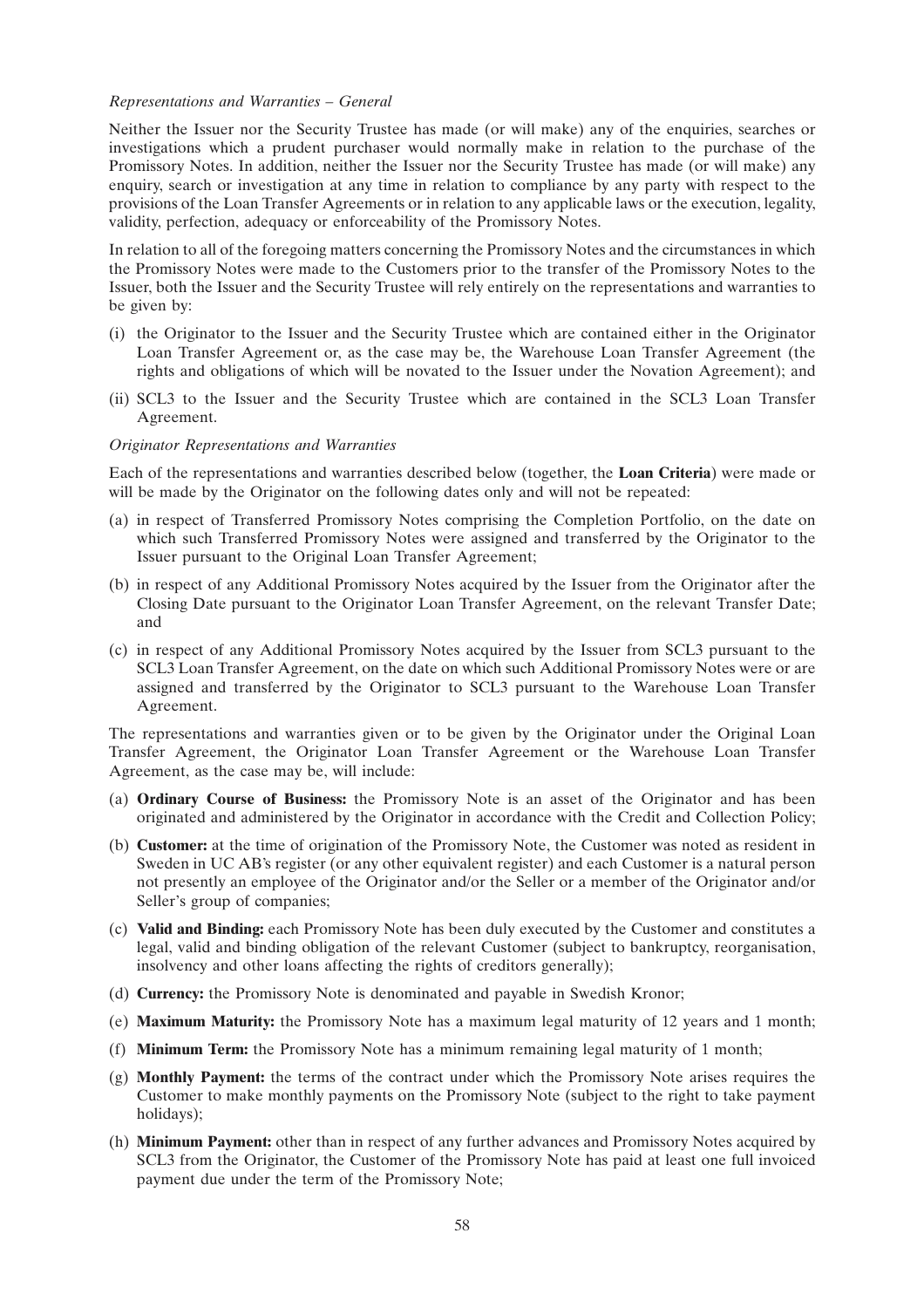- (i) **Interest Rate:** the Promissory Note has a variable rate of interest set in accordance with the Credit and Collection Policy (as defined below);
- (j) **Default:** the Customer is not in default under the terms of the Promissory Note (such default will be deemed to have occurred if a Customer is six months in arrears such that the due amount from that Customer is greater than the previous five months' invoiced instalments, interest and fees);
- (k) **Delinquent Promissory Note:** the Promissory Note is not delinquent;
- (l) **Prepayment:** no notice of prepayment has been given on the Promissory Note by the Customer to the Originator;
- (m) **Solvency of the Customer:** to the best of the Originator's knowledge, the Customer in respect of the Promissory Note is not bankrupt, subject to a suspension of payments or otherwise insolvent or subject to any analogous procedure;
- (n) **Encumbrance:** the Promissory Note is not subject to any encumbrance;
- (o) **Assignability:** the Promissory note can be freely and validly transferred by way of assignment and transferred to the Issuer without any requirement to give notice to or to obtain consent from the Customer and without otherwise breaching the Promissory Note;
- (p) **Set-off:** the Seller is not aware of any circumstances which would give rise to any right of set-off, withholding, suspensions, counterclaim, defence or deduction by the Customer in respect of the Promissory Note;
- (q) **Contracts:** the Promissory Note is substantially in the form set out in the Standard Customer Documents and the Standard Variation Documents (as set out in the relevant Loan Transfer Agreement);
- (r) **Books and records:** the Seller has kept (or procured the keeping of, on its behalf of) full and proper accounts, books and records showing all material transactions, payments, receipts and proceedings relating to the Promissory Note;
- (s) **Loan Value:** the maximum value of the Promissory Note is SEK 310,000;
- (t) **Governing Law:** the contract under which the Promissory Note arises is governed by the laws of Sweden;
- (u) **Compliance with Laws:** the terms of the Promissory Note complies with all applicable laws, including in relation to the CCA and other similar regulations under Swedish law including the rules and regulations of the Swedish FSA;
- (v) **Minimum: Margin:** the margin on the Promissory Note as at its last reset date, was not less than 4 per cent. and the assignment and transfer of such Promissory Note would not result in more than 10 per cent. of the Transferred Promissory Notes by outstanding principal amount having a margin of less than 5 per cent. (where margin means the interest rate applicable to the Promissory Note minus one-month STIBOR);
- (w) **Deposits:** in respect of Additional Promissory Notes acquired by the Issuer or SCL3 from the Originator after the Closing Date only, the Originator has not taken any deposits from any of the Customers (other than where S&P has confirmed that such deposit will not cause the downgrade, qualification or withdrawal of the then current ratings of any Class of Notes); and
- (x) **UC Score:** the assignment and transfer of such Promissory Note would not result in the weighted average UC Score of the Portfolio exceeding 2.75.

**Credit and Collection Policy** means the policies of the Originator in respect of the underwriting and collecting of loans made under the Promissory Notes, as set out in the Servicing Agreement.

# *SCL3 representations and warranties*

Each of the representations and warranties described below (the **SCL3 Representations**) will be made by SCL3 in respect of any Additional Promissory Notes acquired by the Issuer from SCL3 pursuant to the SCL3 Loan Transfer Agreement on the relevant Transfer Date and will not be repeated.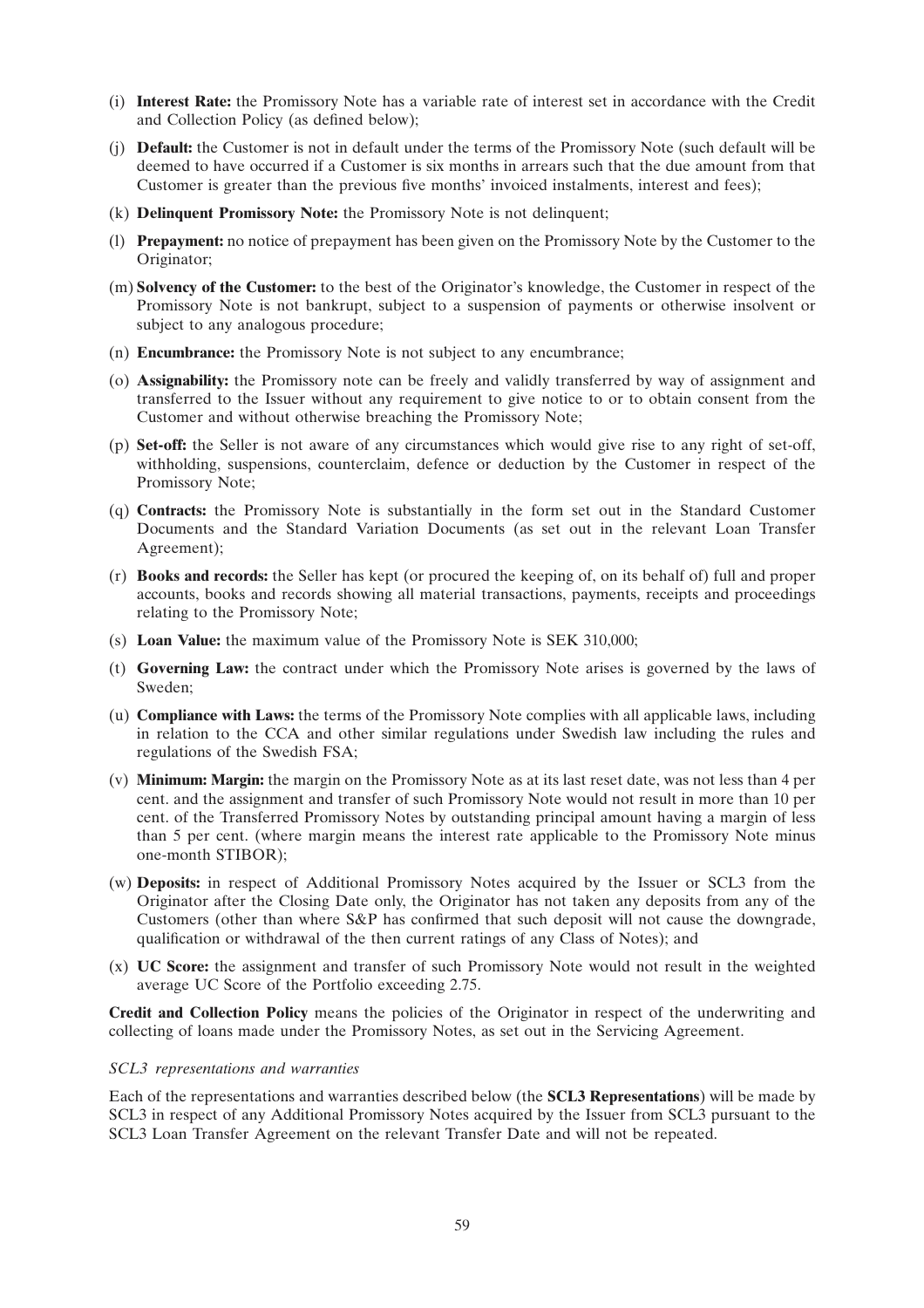The representations and warranties to be given by SCL3 under the SCL3 Loan Transfer Agreement will include:

- (a) **Encumbrance:** the Promissory Note is not subject to any encumbrance;
- (b) **Assignability:** the Promissory Note can be freely and validly transferred by way of assignment and transfer to the Issuer without any requirement to give notice to or to obtain consent from the Customer and without otherwise breaching the Promissory Note; and
- (c) **Set-off:** SCL3 is not aware of any circumstances which would give rise to any right of set-off, withholding, suspensions, counterclaim, defence or deduction by the Customer in respect of the Promissory Note;
- (d) **Default:** the Customer is not in default under the terms of the Promissory Note (such default will be deemed to have occurred if a Customer is six months in arrears such that the due amount from that Customer is greater than the previous five months' invoiced instalments, interest and fees);
- (e) **Delinquent Promissory Note:** the Promissory Note is not delinquent;
- (f) **Prepayment:** no notice of prepayment has been given on the Promissory Note by the Customer to SCL3;
- (g) **Solvency of the Customer:** to the best of SCL3's knowledge, the Customer in respect of the Promissory Note is not bankrupt, subject to a suspension of payments or otherwise insolvent or subject to any analogous procedure;
- (h) **Books and records:** SCL3 has kept (or procured the keeping of, on its behalf of) full and proper accounts, books and records showing all material transactions, payments, receipts and proceedings relating to the Promissory Note;
- (i) **Minimum: Margin:** the margin on the Promissory Note as at its last reset date, was not less than 4 per cent. and the assignment and transfer of such Promissory Note would not result in more than 10 per cent. of the Transferred Promissory Notes by outstanding principal amount having a margin of less than 5 per cent. (where **margin** means the interest rate applicable to the Promissory Note minus one-month STIBOR);
- (j) **UC Score:** the assignment and transfer of such Promissory Note would not result in the weighted average UC Score of the Portfolio exceeding 2.75; and
- (k) **Modification:** except as permitted by the Credit and Collection Policy, SCL3 has not agreed to any modification, amendment or waiver in respect of the Promissory Note.

#### *Remedy for breach of Representation and Warranty*

If there is a breach of the Loan Criteria by the Originator or a breach of the SCL3 Representations by SCL3 in respect of a Promissory Note, the Originator (in the case of a breach of the Loan Criteria) or SCL3 (in the case of a breach of the SCL3 Representations) will, if the breach cannot be remedied or (if capable of remedy) has not been remedied within a period of 25 days from the date on which the Originator, the Issuer or, where relevant, SCL3 first became aware of the relevant breach, be required to purchase the relevant Transferred Promissory Note from the Issuer for a consideration equal to the then outstanding principal amount of the relevant Transferred Promissory Note plus any accrued but unpaid interest thereon.

#### *Trigger Events*

For so long as a Trigger Event has occurred and is subsisting, the Issuer shall:

- (a) cease acquiring Additional Promissory Notes from the Sellers pursuant to the Loan Transfer Agreements; and
- (b) apply all Principal Receipts in accordance with the Pre-Enforcement Principal Priority of Payments to redeem the Notes then outstanding until the earlier of the date that the Notes are redeemed in full or the Trigger Event is cured.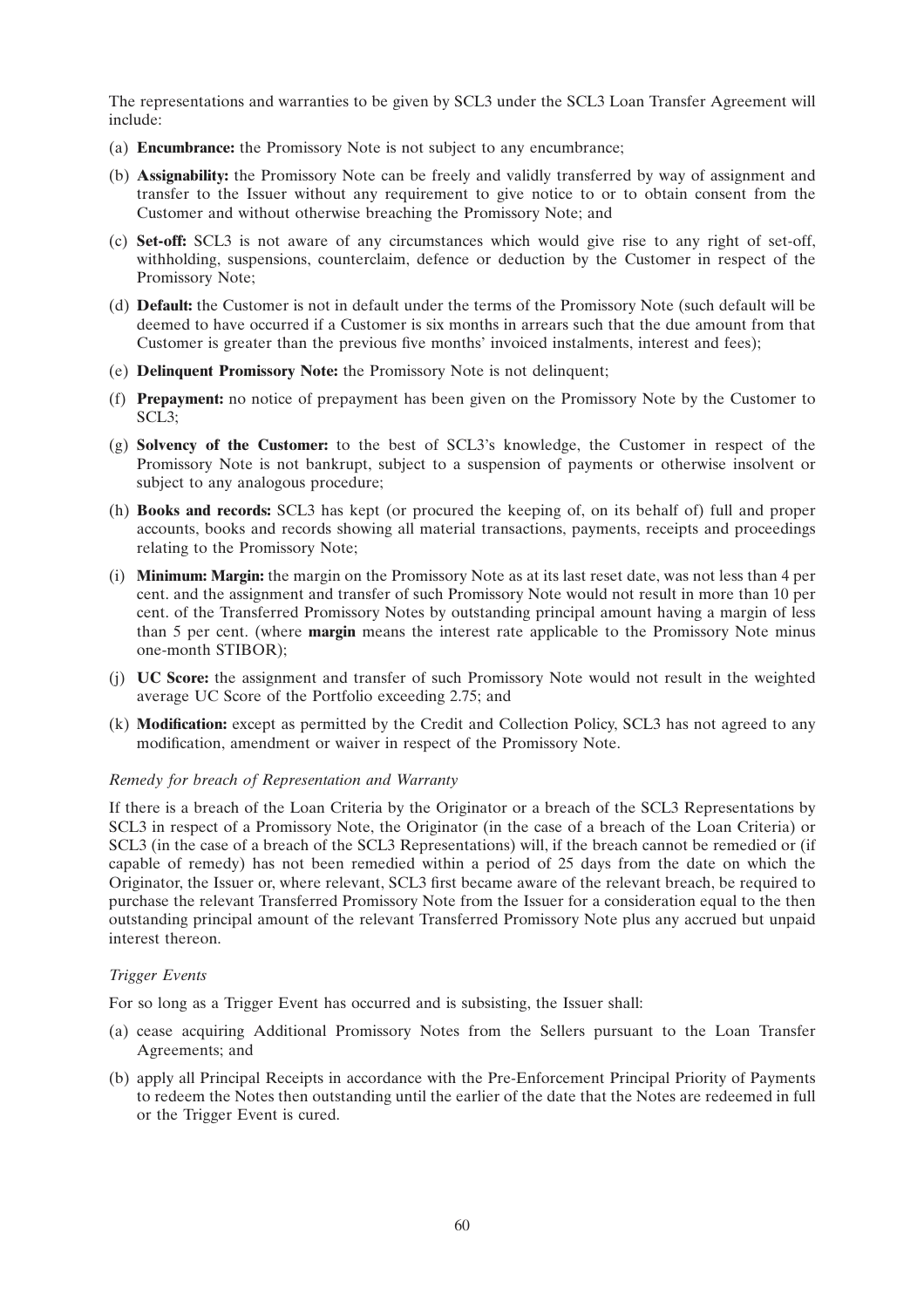**Trigger Event** means any of the following events, to be determined on each Calculation Date:

- (a) 5.0 per cent. or more of the Transferred Promissory Notes in the Portfolio is Delinquent for two, three, four or five months (based on a three-month rolling average of the fraction (expressed as a percentage), the numerator of which is the outstanding principal balance of the Transferred Promissory Notes which are Delinquent and the denominator of which is the outstanding principal balance of all the Transferred Promissory Notes in the Portfolio (such balance to be calculated based on amounts outstanding on that Calculation Date and on each of the three immediately preceding Calculation Dates));
- (b) 2.5 per cent. or more of the Transferred Promissory Notes in the Portfolio have been written-off (based on a three-month rolling average of the fraction (expressed as an annualised percentage), the numerator of which is the aggregate principal balance of all the Transferred Promissory Notes in the Portfolio which have been written-off during the Calculation Period ending on the relevant Calculation Date (less any recoveries under Transferred Promissory Notes previously written-off) and the denominator of which is the outstanding principal balance of all the Transferred Promissory Notes in the Portfolio (such balances to be calculated based on amounts outstanding on that Calculation Date and on each of the three immediately preceding Calculation Dates));
- (c) the amount of margin over STIBOR charged on the Transferred Promissory Notes in the Portfolio falls below 7.0 per cent. (seven per cent.) (based on a three month rolling average of the difference between (i) the fraction (expressed as a percentage) the numerator of which is the aggregate outstanding principal balance of each Transferred Promissory Note in the Portfolio multiplied by its nominal interest rate per annum and the denominator is the outstanding principal balance of all the Transferred Promissory Notes in the Portfolio and (ii) 30-day STIBOR (such amounts to be calculated based on the amounts outstanding on each of the three immediately preceding Calculation Dates));
- (d) an Insolvency Event occurs in relation to the Originator;
- (e) there is a debit on any Principal Deficiency Ledger;
- (f) the aggregate amount of the Transferred Promissory Notes in the Portfolio which have been written-off since the Closing Date is, prior to the Interest Payment Date falling in June 2007, more than 1.5 per cent. of the aggregate principal balance of all the Transferred Promissory Notes in the Portfolio or is, prior to the Interest Payment Date falling in December 2007, more than 3 per cent. of the aggregate principal balance of all the Transferred Promissory Notes in the Portfolio (such amounts to be calculated based on amounts outstanding under Transferred Promissory Notes on each immediately preceding Calculation Date);
- (g) there is a change in the ownership of the Originator, unless the new owner has been approved by the Swedish FSA; or
- (h) the aggregate amount of Transferred Promissory Notes in the Portfolio attributable to a single municipality in Sweden exceeds 50 per cent. of the aggregate principal balance of all the Transferred Promissory Notes in the Portfolio.

**Insolvency Event** means the occurrence of one or more of the following events in respect of the Originator:

- (a) an order is made or an effective resolution passed for the winding up of the Originator;
- (b) the Originator ceases or threatens to cease to carry on its business or stops payment or threatens to stop payment of all or a material part of its debts or is deemed unable to pay its debts within the meaning of chapter 2, sections 7-9 of the Swedish Bankruptcy Act (Sw: **konkurslagen** (1987:672)); or
- (c) the Originator takes any corporate action or other steps are taken or legal proceedings are started (other than proceedings which are being disputed in good faith by appropriate legal proceedings and are withdrawn or struck out or dismissed within 30 days) by any person for the Originator's dissolution, re-organisation or for the appointment of a liquidator, bankruptcy administrator or similar officer.

#### *Governing law*

Each of the Originator Loan Transfer Agreement, the Warehouse Loan Transfer Agreement and the SCL3 Loan Transfer Agreement will be governed by Swedish law.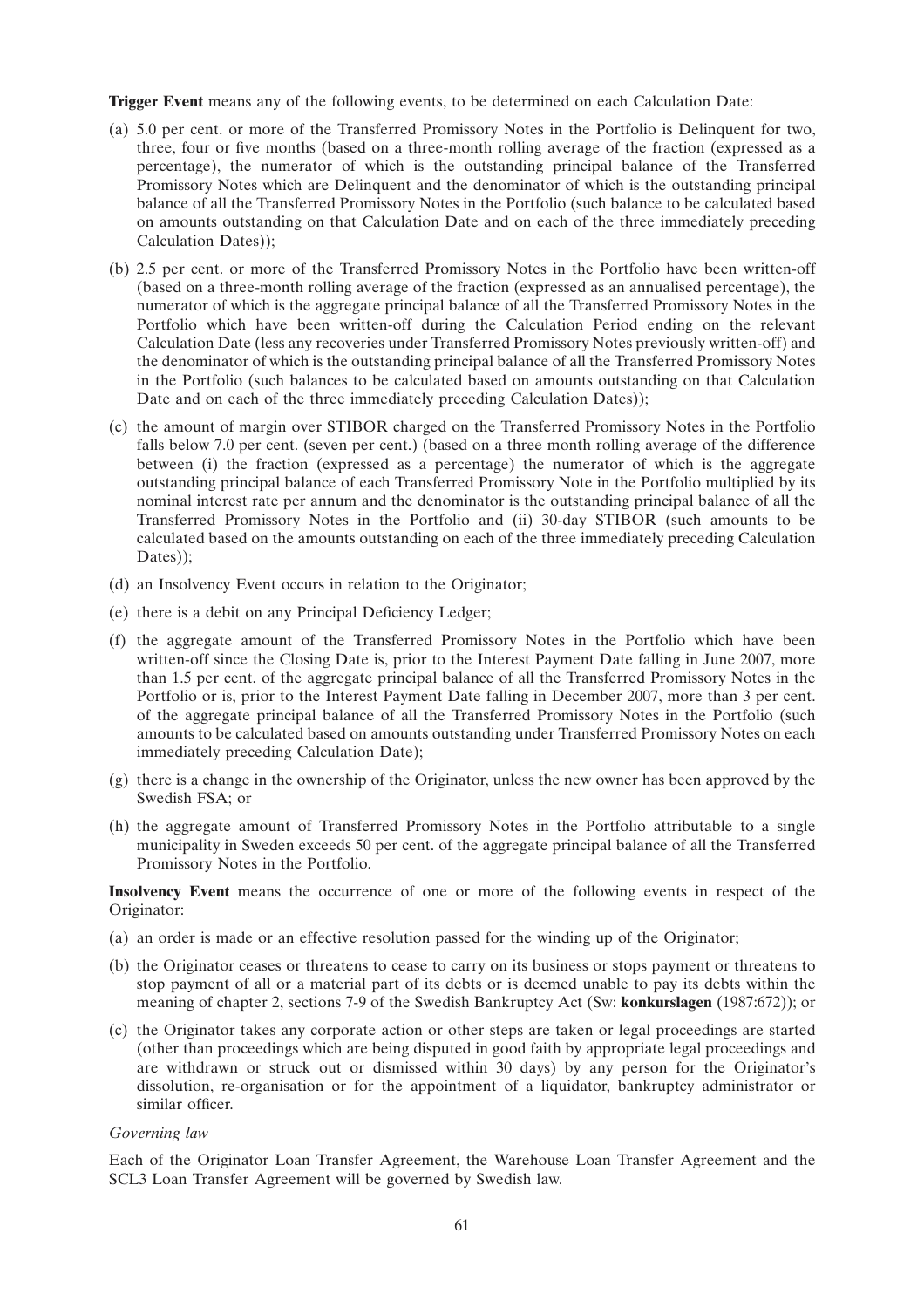# **Servicing Agreement**

# *General*

The Original Servicing Agreement will be amended and restated by an agreement between, *inter alios*, the Issuer and the Servicer dated on or before the Closing Date (as so amended and restated, the **Servicing Agreement**).

# *Servicing of the Transferred Promissory Notes*

Under the Servicing Agreement, the Servicer will agree to, *inter alia*, the following:

- (a) service of all Transferred Promissory Notes in the Portfolio (including those sold by the Originator to the Issuer as well as those sold by SCL3 to the Issuer) on behalf of the Issuer and the Security Trustee with the same level of care and diligence as would a reasonable prudent lender;
- (b) keep full and proper ledgers, books, accounts and records in relation to the Transferred Promissory Notes and keep them up to date;
- (c) maintain management information systems which are adequate to generate reliable periodical and statistical portfolio information for the purposes of the Issuer's reporting obligations;
- (d) prepare and submit on behalf of the Issuer all necessary applications and requests for any approval, authorisation, consent or licence required by Swedish law or regulation in connection with the business of the Issuer;
- (e) procure (so far as the Servicer, using its reasonable endeavours, is able so to do) compliance by the Issuer with all applicable requirements and with the terms of the Transaction Documents;
- (f) ensure that each Transferred Promissory Note is delivered without delay and on a daily basis to and kept by the Storage Company in accordance with the terms of the Recall Agreement;
- (g) supervise and monitor payments falling due in respect of the Transferred Promissory Notes;
- (h) agree to Conversions (including, without limitation, as to interest rates, loan periods, compositions, payment holidays and amortisation) for a Transferred Promissory Note provided that certain conditions are satisfied;
- (i) when recovering payments and enforcing claims relating to Transferred Promissory Notes, at all times follow the procedures set out in the Credit and Collection Policy;
- (j) provide in a timely manner to the Cash Manager all information that the Cash Manager requires and which is available to the Servicer in order to make the necessary calculations and determinations in respect of the amounts to be paid by the Issuer on the following Interest Payment Date and to enable the Cash Manager to prepare the Monthly Report to Noteholders;
- (k) monitoring the arrangements for insurance which relate to the Transferred Promissory Notes and maintaining procedures to ensure that all insurance policies in respect of the Transferred Promissory Notes are renewed on a timely basis; and
- (l) forthwith upon becoming aware of any event which may reasonably give rise to an obligation of the Originator or SCL3, as the case may be, to repurchase any Transferred Promissory Note pursuant to any of the Loan Transfer Agreements, notifying the Originator or SCL3, as the case may be, of such event.

# *Removal or resignation of the Servicer*

The appointment of the Servicer may be terminated by the Security Trustee or the Issuer (with the consent of the Security Trustee) upon written notice to the Servicer on the occurrence and continuance of certain events (each a **Servicer Termination Event**), including if:

(a) the Servicer defaults in the payment on the due date of any payment due and payable by it and such default is not remedied within ten Business Days after the earlier of the Servicer becoming aware of such default and receipt by the Servicer of written notice by the Issuer or the Security Trustee requiring the same to be remedied;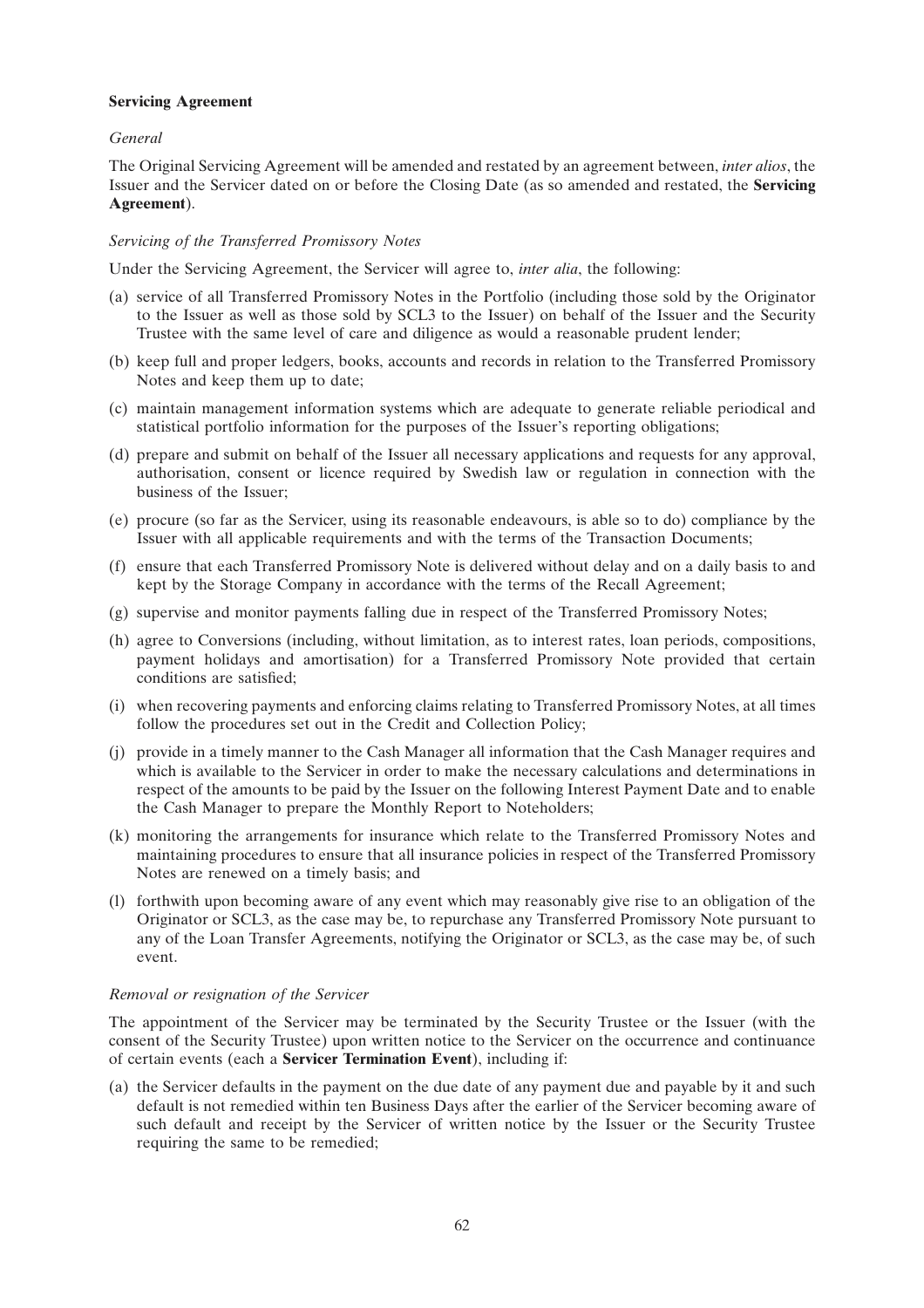- (b) the Servicer defaults in the performance or observance of any of its covenants and obligations, which, in the opinion of the Issuer or the Security Trustee, is a material default and (except when such default is incapable of remedy, when no such continuation and/or notice as is hereinafter mentioned shall be required) such default is not remedied within fifteen Business Days after the earlier of the Servicer becoming aware of such default and receipt by the Servicer of written notice by the Issuer or the Security Trustee requiring the same to be remedied;
- (c) any material representation or warranty made in the Servicing Agreement, or in any certificate, statement or document delivered or made by the Servicer pursuant hereto, is or proves to have been incorrect when made; or
- (d) the occurrence of an insolvency related event in relation to the Servicer (similar to an Insolvency Event).

In addition, subject to the fulfilment of certain conditions including, without limitation, that a substitute servicer has been appointed, the Servicer may voluntarily resign by giving not less than twelve months' notice of termination to the Issuer and the Security Trustee.

# *Fees*

The Issuer will pay to the Servicer monthly in arrear on each Interest Payment Date a servicing fee of 0.125 per cent. per annum (inclusive of value added tax (if any)) of the aggregate outstanding principal balance of the Transferred Promissory Notes in the Portfolio as at the immediately preceding Calculation Date. The Issuer will also be required to reimburse the Servicer, on each Interest Payment Date, for any out-of-pocket costs and expenses incurred by the Servicer in the performance of its duties under the Servicing Agreement.

# *Governing law*

The Servicing Agreement will be governed by Swedish law.

# **Standby Servicing Agreement**

# *General*

The Original Standby Servicing Agreement will be amended and restated by an agreement between, *inter alios*, the Issuer, the Servicer and the Standby Servicer dated on or before the Closing Date (as so amended and restated, the **Standby Servicing Agreement**). Pursuant to the Standby Servicing Agreement, the Standby Servicer will agree to assume the administration functions of the Servicer should the appointment of Nordax Finans AB (publ) as Servicer be terminated. The appointment of the Standby Servicer may be terminated by the Security Trustee or the Issuer (with the consent of the Security Trustee) upon written notice to the Standby Servicer on the occurrence and continuance of certain events. In addition, the Standby Servicer may voluntarily resign by giving not less than six months' notice of termination to the Issuer and the Security Trustee provided that certain conditions are met, including, that a suitably qualified substitute Standby Servicer shall have been appointed. Any costs incurred by the Issuer as a result of the appointment of any substitute Standby Servicer shall be paid by the Standby Servicer whose appointment is being terminated.

# *Governing law*

The Standby Servicing Agreement will be governed by Swedish law.

# **Servicing Transfer Agreement**

The Original Servicing Transfer Agreement will be amended and restated by an agreement between, *inter alios*, the Issuer, the Servicer, the Standby Servicer and the Service Provider dated on or before the Closing Date (as so amended and restated, the **Servicing Transfer Agreement**). Pursuant to the Servicing Transfer Agreement, the Service Provider will agree to facilitate the taking over of the servicing of the Transferred Promissory Notes by the Servicer, the Standby Servicer or any replacement Standby Servicer facilitated by the Standby Facilitator, as appropriate. The Servicing Transfer Agreement will be governed by Swedish law.

# **Cash Management Agreement**

# *General*

The Original Cash Management Agreement will be amended and restated by an agreement between, *inter alios*, the Issuer and the Cash Manager dated on or before the Closing Date (as so amended and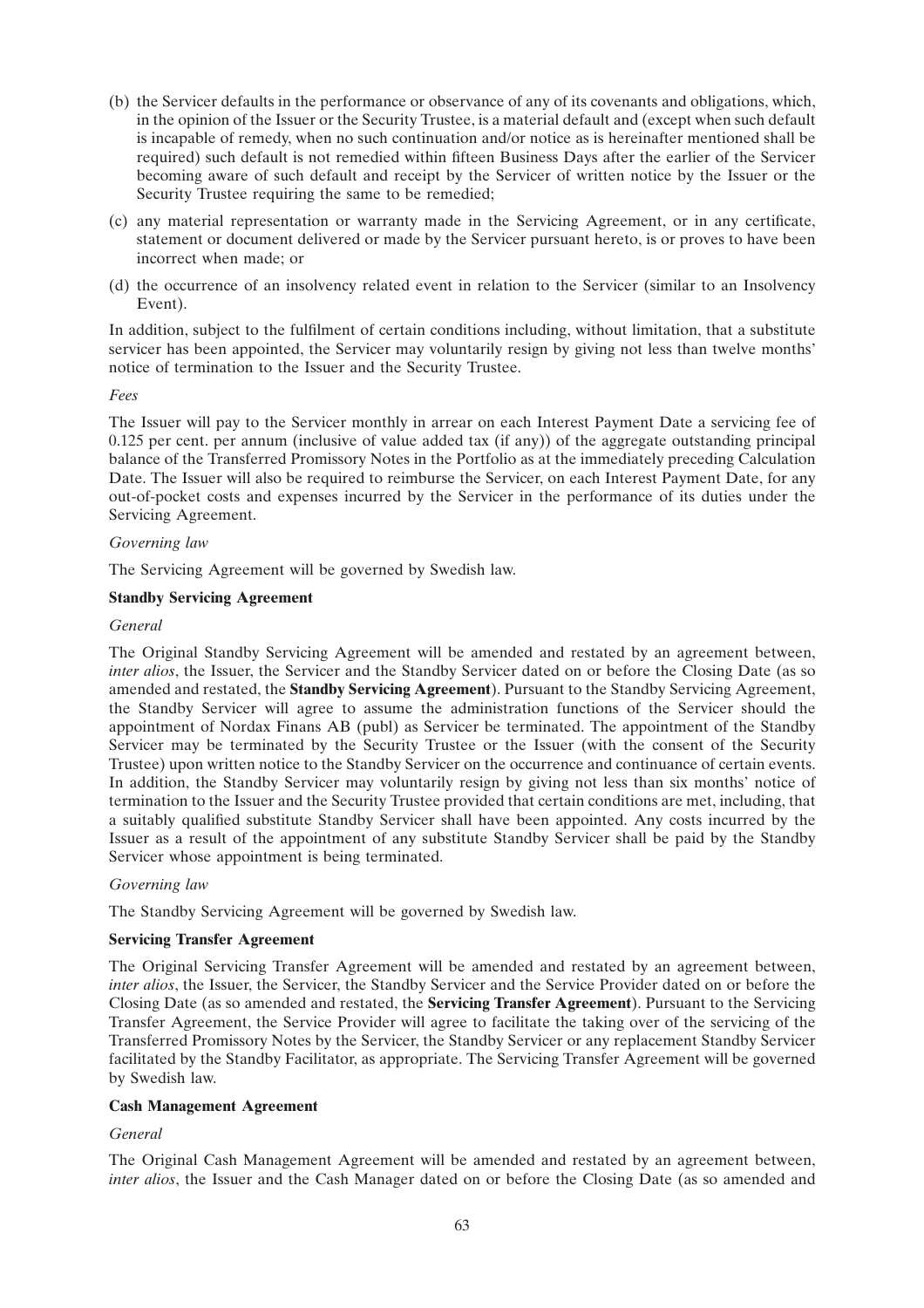restated, the **Cash Management Agreement**). Pursuant to the Cash Management Agreement, each of the Issuer and the Security Trustee will appoint the Cash Manager to be its agent to provide certain cash management services in respect of the GIC Account and the Transaction Account (the **Cash Management Services**) and to prepare certain Monthly Reports which will be made available to Noteholders.

The Cash Manager will undertake with the Issuer and the Security Trustee that, in performing the services to be performed and in exercising its discretion under the Cash Management Agreement, the Cash Manager will be required to perform such responsibilities and duties diligently and in conformity with the Issuer's obligations pursuant to the Transaction Documents and that it will be obliged to comply with any directions, orders and instructions which the Issuer or the Security Trustee may from time to time give to the Cash Manager in accordance with the provisions of the Cash Management Agreement, the Trust Deed and the English Deed of Charge. In the event of a conflict between the directions of the Issuer and the Security Trustee, the directions of the Security Trustee will always prevail.

# *Calculation of Amounts and Payments*

Under the Servicing Agreement, the Servicer is required to identify funds paid under the Transferred Promissory Notes (the **Collections**). The Servicer will advise the Cash Manager of these determinations and the Cash Manager will allocate funds accordingly. Any such amounts to be paid to the Issuer will be paid to the GIC Account and credited by the Cash Manager to the relevant ledger set out below. The Cash Manager is required to apply such funds in accordance with the Priorities of Payments set out in the Cash Management Agreement and described below. See ''*Cashflows*'' below.

On each Calculation Date, the Cash Manager is required to determine, from information provided by the Servicer in respect of the Collections from the immediately preceding Calculation Period and the Principal Paying Agent in respect of the Principal Amount Outstanding for each Class of the Notes and the interest due in respect thereof on the next Interest Payment Date, the various amounts required to pay interest and principal due on the Notes on the forthcoming Interest Payment Date and all other amounts then payable by the Issuer and the amounts available to make such payments.

# *Monthly Report*

On each Interest Payment Date, the Cash Manager will deliver to the Issuer, the Security Trustee, the Note Trustee, the Paying Agents and the Rating Agencies a report (the **Monthly Report**) in respect of the immediately preceding Calculation Period in which it will notify the recipients of, among other things, the performance of the Transferred Promissory Notes in the Portfolio, all amounts received in the GIC Account and payments made with respect thereto. Copies of the Monthly Reports will be held by the Paying Agents at their offices and available for viewing by Noteholders.

# *Audit*

The Cash Manager shall procure that an audit of Nordax is conducted twice a year (unless otherwise notified by Moody's) and that a copy of the audit report is provided to the Issuer, the Security Trustee and the Rating Agencies.

# *Fees*

The Issuer will pay to the Cash Manager monthly in arrear on each Interest Payment Date a cash management fee of 0.125 per cent. per annum (inclusive of value added tax (if any)) of the aggregate outstanding principal balance of the Transferred Promissory Notes as at the immediately preceding Calculation Date. The Issuer will also be required to reimburse the Cash Manager, on each Interest Payment Date, for any out-of-pocket costs and expenses incurred by the Cash Manager in the performance of its duties under the Cash Management Agreement.

# *Termination of appointment of the Cash Manager*

The Issuer or the Security Trustee may terminate the Cash Manager's appointment, with effect from the date of notification, upon the occurrence of a termination event, including, among other things:

- (a) a failure by the Cash Manager to make when due a payment required to be made by the Cash Manager on behalf of the Issuer which continues unremedied for a period of five Business Days;
- (b) a default in the performance of any of its other duties under the Cash Management Agreement which continues unremedied for fifteen Business Days; or
- (c) an insolvency event occurs in relation to the Cash Manager (similar to an Insolvency Event).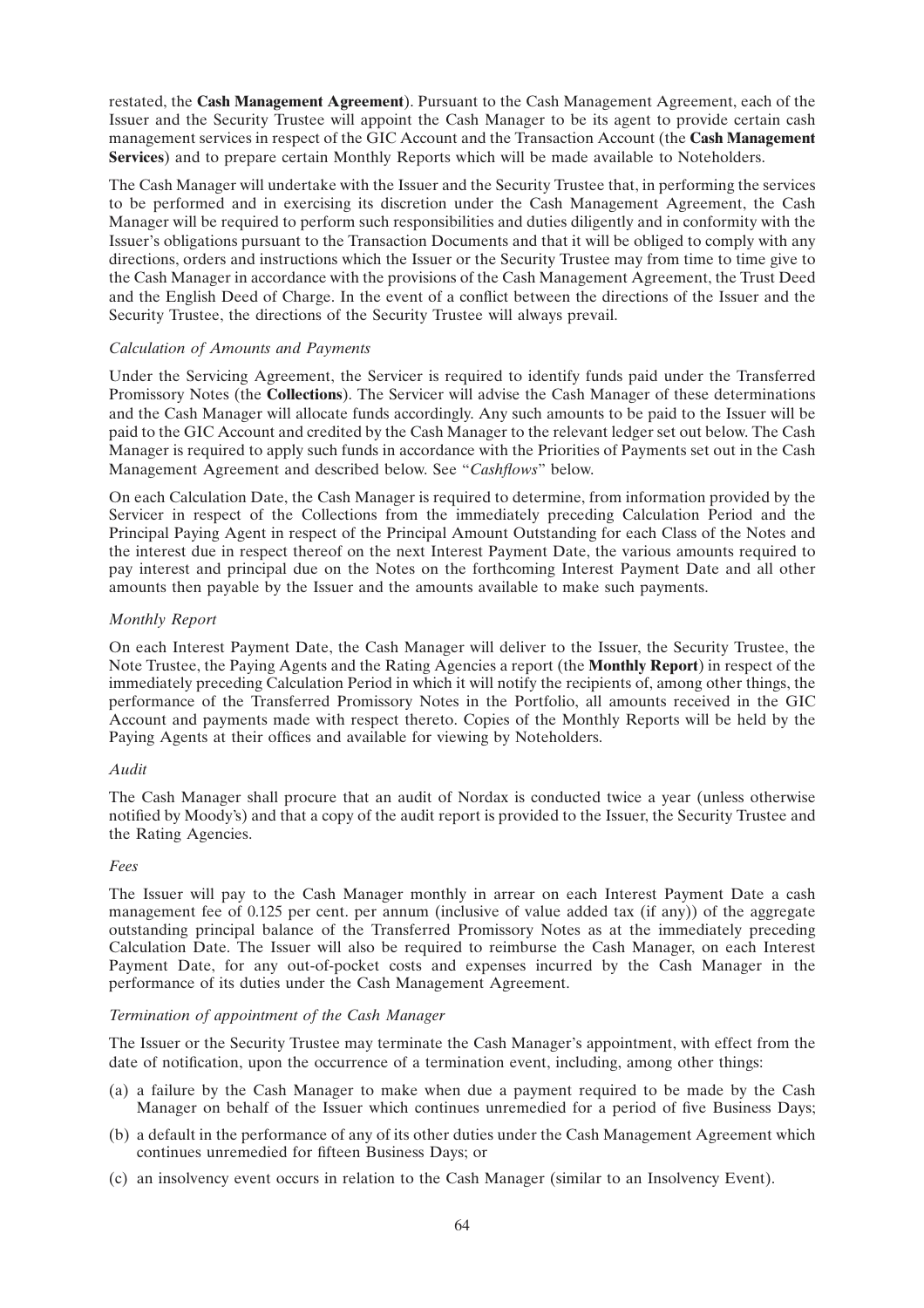On the termination of the appointment of the Cash Manager by the Issuer or the Security Trustee, the Issuer or the Security Trustee may, subject to certain conditions, appoint a successor cash manager.

In addition, the Cash Manager may resign as Cash Manager upon not less than twelve months' written notice of resignation to each of the Issuer and the Security Trustee, provided that certain conditions are met, including that a suitably qualified successor Cash Manager shall have been appointed. Any costs incurred by the Issuer as a result of the appointment of any successor Cash Manager shall be paid by the Cash Manager whose appointment is being terminated.

# *Governing law*

The Cash Management Agreement will be governed by English law

# **Recall Agreement**

The Original Recall Agreement will be amended and restated by an agreement between, *inter alios*, the Issuer and the Storage Company dated on or before the Closing Date (as so amended and restated, the **Recall Agreement**). The Recall Agreement will provide for the storage and safe keeping of the Transferred Promissory Notes by the Storage Company. The Recall Agreement will be governed by Swedish law.

# **Corporate Services Agreement**

The Original Corporate Services Agreement will be amended and restated by an agreement between, *inter alios*, the Issuer, the Corporate Services Provider and the Share Trustee dated on or before the Closing Date (as so amended and restated, the **Corporate Services Agreement**). Pursuant to the Corporate Services Agreement, the Corporate Services Provider will agree to provide certain corporate administrative services to the Issuer.

Each of the Issuer and the Corporate Services Provider may terminate the Corporate Services Agreement:

- (a) by giving not less than 60 days' notice in writing to the Issuer or the Corporate Services Provider, as appropriate; or
- (b) at any time, with effect from the date of notification, if the Corporate Services Provider or the Issuer, as the case may be, commits a material breach of its obligations under the Corporate Services Agreement which continues unremedied for 30 days.

In addition, the Issuer may terminate the agreement if an insolvency event occurs in relation to the Corporate Services Provider or if the Corporate Services Provider ceases or threatens to cease to carry on its business or stops payment of or threatens to stop payment of its debts. If the agreement is terminated by the Corporate Services Provider, it shall use its reasonable endeavours to procure the services of another person willing to provide corporate services to the Issuer on substantially the same terms.

The Corporate Services Agreement will be governed by Jersey law.

# **NEW TRANSACTION DOCUMENTS**

# **Currency Hedge Agreements**

# *General*

Subscription amounts for the Notes will be paid by investors in Euro and payments by the Issuer in relation to interest and principal on the Notes will be made in Euro. The consideration for the purchase by the Issuer of the Promissory Notes and the repayments to the Facility Provider and the Subordinated Loan Lender under the Existing Note Issuance Facility Agreement and the Existing Subordinated Loan Agreement, respectively, and the amounts standing to the credit of the Credit Enhancement Reserve will be in Swedish Kronor, as will collections in relation to the Transferred Promissory Notes. To hedge its currency exposure the Issuer will enter into a Currency Hedge Agreement in relation to each Class of the Notes pursuant to which the Issuer will pay to the Currency Hedge Provider on the Closing Date an amount equal to the net proceeds of the relevant Class of Notes in Euro. In return, the Currency Hedge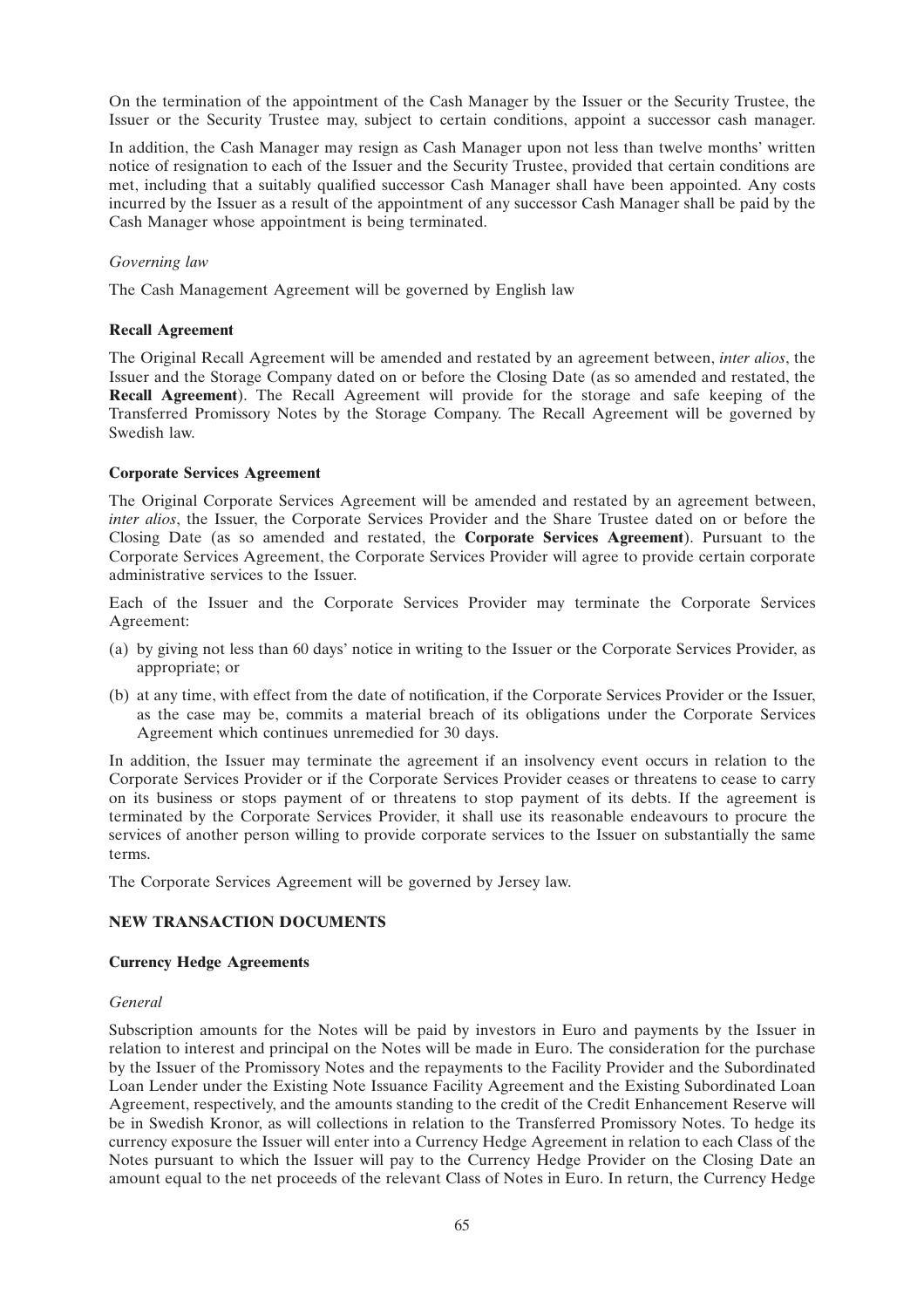Provider will pay to the Issuer on the Closing Date the Swedish Kronor equivalent of that Euro amount (calculated by reference to the Currency Exchange Rate determined in accordance with the terms of the relevant Currency Hedge Agreement). The exchange rates for all such currency exchanges will be determined on or prior to the Closing Date.

Thereafter, in respect of each Interest Payment Date, the Issuer will pay to the Currency Hedge Provider an amount in Swedish Kronor calculated by reference to one month STIBOR (plus a margin) and based on the Principal Amount Outstanding of the Notes of the relevant Class at the beginning of the relevant Interest Period (with the Principal Amount Outstanding of the Notes of the relevant Class being converted from Euro to Swedish Kronor at the Currency Exchange Rate). In return, the Currency Hedge Provider will pay on each Interest Payment Date to the Principal Paying Agent (on behalf of the Issuer) an amount denominated in Euro calculated by reference to Note EURIBOR (plus the margin on the Notes of the relevant Class) and based on the Principal Amount Outstanding of the Notes of the relevant Class at the beginning of the relevant Interest Period.

If the Issuer does not have sufficient Issuer Available Funds to make the full payment (in respect of interest amounts) due under a Currency Hedge Agreement, the amount payable by the Currency Hedge Provider will be reduced proportionately by a corresponding amount and such unpaid amounts will be deferred until the Issuer has sufficient Issuer Available Funds to pay the amounts so deferred on a subsequent Interest Payment Date.

In addition, the Issuer will pay the Currency Hedge Provider on each Interest Payment Date an amount in Swedish Kronor equivalent to the amount (calculated by reference to the Currency Exchange Rate) to be applied towards redemption of the Notes on that Interest Payment Date. In return, the relevant Currency Hedge Provider will pay to the Principal Paying Agent (on behalf of the Issuer) the equivalent amount denominated in Euro on that Interest Payment Date.

# *Tax Payments*

The Currency Hedge Provider will be obliged to make payments under the Currency Hedge Agreement without any withholding or deduction of taxes unless required by law. If any such withholding or deduction is required by law, the Currency Hedge Provider will be required to pay such additional amount as is necessary to ensure that the amount actually received by the Issuer (but paid (on behalf of the Issuer) to the Principal Paying Agent) will equal the full amount the Issuer would have received had no such withholding or deduction been required and, if such withholding or deduction is a withholding or deduction which will or would be or becomes the subject of any tax credit, allowance, set-off, repayment or refund to the Currency Hedge Provider, to use all reasonable endeavours to reach agreement to mitigate the incidence of tax on the Issuer and may transfer the relevant swap to an affiliate to mitigate the same. In the event of a withholding tax being imposed on payments due to be made by the Issuer to the Currency Hedge Provider, the Issuer will not be obliged to gross up such payments.

The Currency Hedge Agreements will provide, however, that if due to action taken by a relevant taxing authority or brought in a court of competent jurisdiction or any change in tax law since the Closing Date, the Currency Hedge Provider will, or there is a substantial likelihood that it will, on the next Interest Payment Date, be required to pay additional amounts in respect of tax under the Currency Hedge Agreement or the Currency Hedge Provider will, or there is a substantial likelihood that it will, receive payment from the Issuer from which an amount is required to be deducted or withheld for or on account of tax (a **Currency Hedge Tax Event**), the Currency Hedge Provider will use its reasonable efforts to transfer its rights and obligations to another of its offices, branches or affiliates or a suitably rated third party to avoid the relevant Currency Hedge Tax Event. If no such transfer can be effected, the relevant Currency Hedge Agreement may be terminated. The Currency Hedge Agreements will contain certain other limited termination events and events of default which will entitle either party to such agreement to terminate it. Any costs relating to the replacement of the Currency Hedge Provider shall be borne by the Currency Hedge Provider.

# *Ratings downgrade of the Currency Hedge Provider*

Under the terms of each of the Currency Hedge Agreements, in the event that the ratings of the Currency Hedge Provider or, if relevant, its Credit Support Provider (as defined in the relevant Currency Hedge Agreement), are downgraded by S&P or Moody's, as applicable, below the Currency Hedge Provider Requisite Ratings, the Currency Hedge Provider will, in accordance with such Currency Hedge Agreement, be required to take certain remedial measures which may include providing collateral for its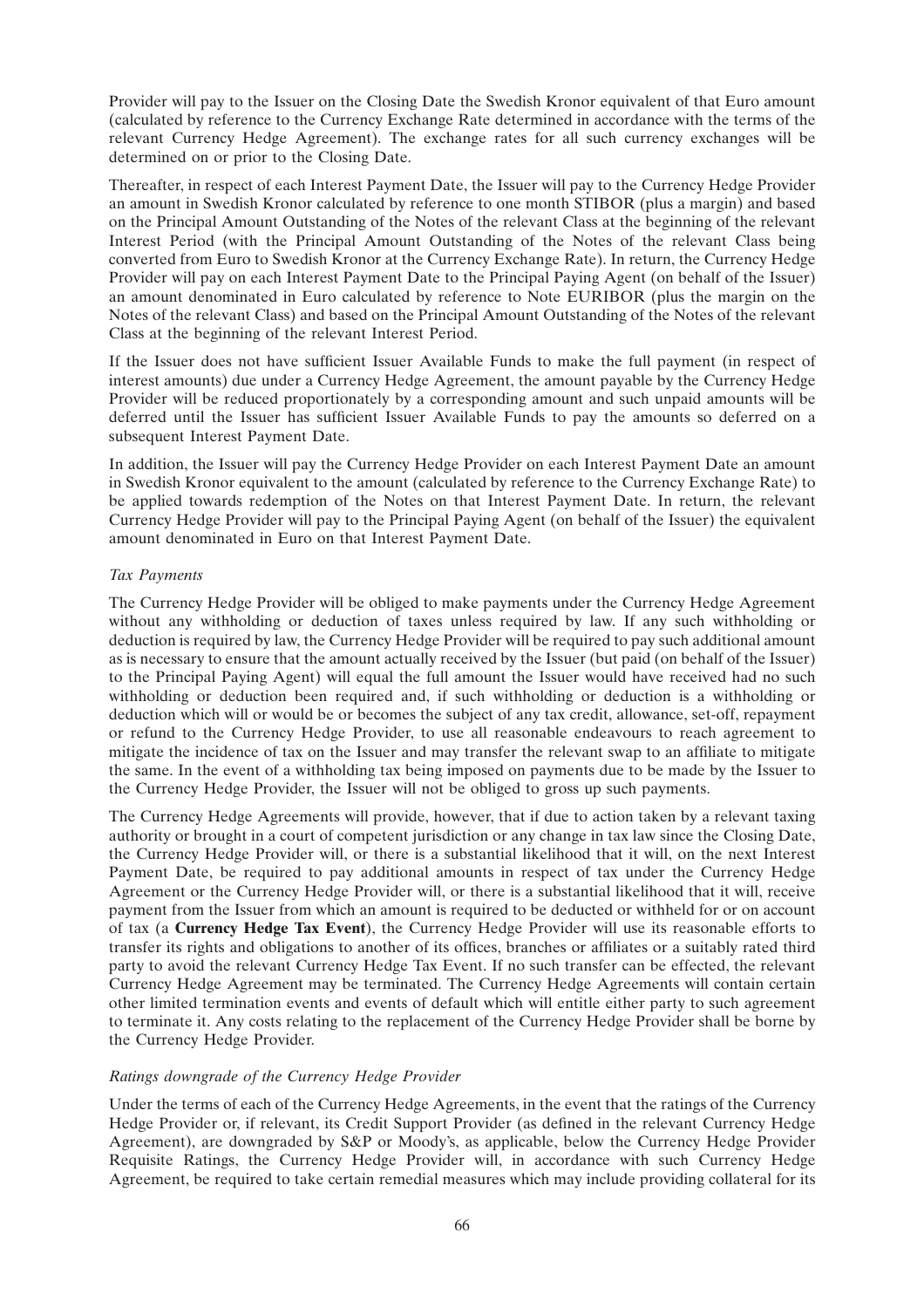obligations under such Currency Hedge Agreement, arranging for its obligations under such relevant Currency Hedge Agreement to be transferred to an entity with the Currency Hedge Provider Requisite Ratings, procuring another entity with the Currency Hedge Provider Requisite Ratings to become co-obligor in respect of its obligations under such Currency Hedge Agreement or taking such other action as it may agree with S&P and/or Moody's, in each case such that the ratings of the Notes will be no lower than the ratings which such Notes had prior to the downgrade of the Currency Hedge Provider or, if relevant, its Credit Support Provider by S&P and/or Moody's. If the unsecured, unsubordinated and unguaranteed debt obligations of the Currency Hedge Provider cease to be rated at least: (a) in the case of short term debt obligations, "A-1+" by  $S\&P$  or (b) in the case of long term debt obligations, "AA-" by S&P and ''A1'' by Moody's or a rating assigned to its unsecured, unsubordinated and unguaranteed short term and long term debt obligations of at least "A2" and "P-1" respectively by Moody's, then the Issuer will have the right to terminate the relevant Currency Hedge Agreement unless the relevant Currency Hedge Provider at its own cost takes any of the actions (other than the posting of collateral) described above in the time frame prescribed in the Currency Hedge Agreements and (if applicable) continues to provide collateral in accordance with the above until such action is taken.

# *Governing law*

The Currency Hedge Agreements will be governed by English law.

#### **English Deed of Charge**

### *General*

On or before the Closing Date, the Issuer will enter into a deed of charge and assignment (the **English Deed of Charge**) with each of the Security Trustee, the Note Trustee, the Currency Hedge Provider, the Cash Manager, the Agent Bank, the Paying Agents, the Account Bank, the Corporate Services Provider, the Servicer, the Standby Facilitator, the Start-up Loan Provider, the Originator and the Sellers (together with the Noteholders and any receiver or other appointee of the Security Trustee, the **Secured Parties**) pursuant to which the Issuer will grant security in respect of its obligations, including its obligations under the Notes.

### *English Security Assets*

Under the English Deed of Charge, the Issuer will grant the following security in favour of the Security Trustee who will hold such security on trust for the benefit of itself and the other Secured Parties in accordance with their respective interests:

- (a) an assignment by way of first fixed security of all its right, title, interest and benefit, present and future, in, to and under:
	- (i) the Trust Deed;
	- (ii) the Agency Agreement;
	- (iii) the Cash Management Agreement;
	- (iv) the Currency Hedge Agreements;
	- (v) the Subscription Agreement; and
	- (vi) any other Transaction Document to the extent such Transaction Document or any of the rights and obligations thereunder are deemed to be situated in England; and
- (b) a first floating charge over all of the property, assets, rights and undertaking, both present and future, of the Issuer (including without limitation its uncalled capital), other than any property or assets effectively pledged or assigned pursuant to the Swedish Security Agreement or the Jersey Security Agreement or already subject to the fixed security mentioned above,

(together, the **English Security Assets**), all as more particularly set out in the English Deed of Charge.

The Security Trustee shall not be bound to enforce the security constituted by the English Deed of Charge or take proceedings against the Issuer or any other person to enforce the provisions of the English Deed of Charge or any of the other Transaction Documents or any other action thereunder unless:

(a) it shall have been directed or requested to do so by the Note Trustee or, if there are no Notes outstanding, it has been directed to do so by all of the other Secured Parties; and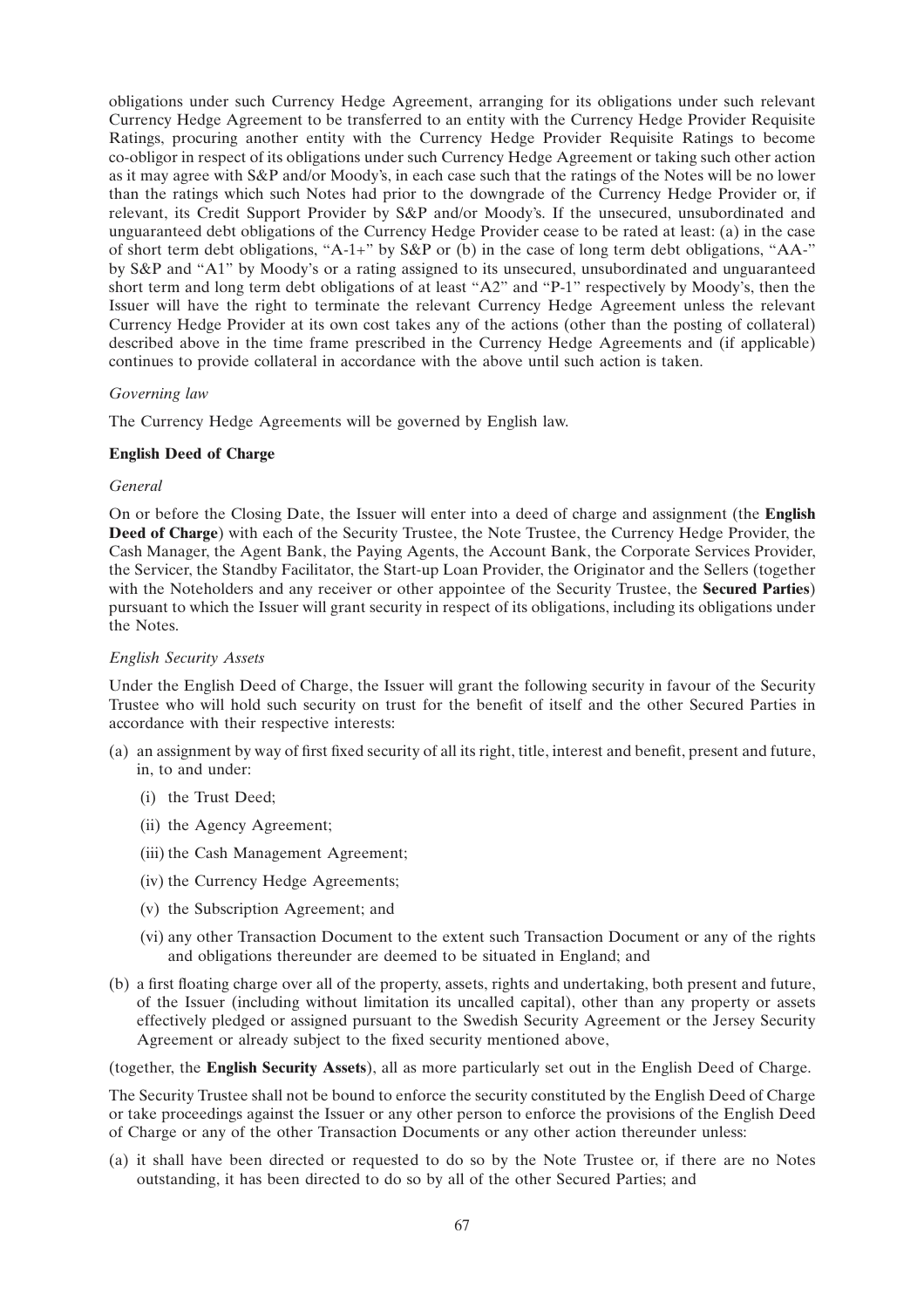(b) it shall have been indemnified and/or secured to its satisfaction against all liabilities, proceedings, claims and demands to which it may be or become liable and all costs, charges and expenses which may be incurred by it in connection therewith.

#### *Limited recourse*

The Notes will be limited recourse obligations of the Issuer. On enforcement of the Issuer Security, recourse in respect of all the Issuer's other obligations (including the obligation to pay principal and interest on the Notes) will be limited to the proceeds of realisation of the Issuer Security and to the extent the proceeds of enforcement are insufficient to satisfy the obligations of the Issuer in respect of the Secured Obligations (including amounts due in respect of the Notes) such obligations shall be extinguished.

## *Non-petition*

Each of the Secured Parties which is a party to the English Deed of Charge (other than the Security Trustee) will agree in the English Deed of Charge that, unless the Security Trustee, having become bound to serve an Acceleration Notice, fails to do so within a reasonable period and such failure is continuing, it will not take any steps for the purpose of recovering any debts due or owing to it by the Issuer and, in any event, each Secured Party will agree not to petition or procure the petitioning for the winding-up or administration of the Issuer or to file documents with the court or serve a notice of intention to appoint an administrator in relation to the Issuer.

# *Enforcement*

The Issuer Security will become enforceable on the occurrence of a Note Event of Default pursuant to **Condition 9** (**Note Events of Default**) (or on the Final Maturity Date or any earlier redemption in full of the Notes, in each case upon failure to pay amounts due on the Notes). In respect of a Note Event of Default, if the Issuer Security has become enforceable otherwise than by reason of a default in payment of any amount due on the Notes, the Security Trustee will not be entitled to dispose of the assets comprising the Issuer Security or any part thereof unless (i) a sufficient amount would be realised to allow discharge in full of all amounts owing to the Noteholders and any amounts required under the English Deed of Charge to be paid *pari passu* with, or in priority to, the Notes or (ii) the Security Trustee has been advised by such professional advisers as are selected by the Security Trustee, upon whom the Security Trustee shall be entitled to rely, that the cash flow prospectively receivable by the Issuer will not (or that there is a significant risk that it will not) be sufficient, having regard to any other relevant actual, contingent or prospective liabilities of the Issuer, to discharge in full all amounts owing to the Noteholders and any amounts required under the English Deed of Charge to be paid *pari passu* with, or in priority to, the Notes and that the shortfall will (or that there is a significant risk that it will) exceed the shortfall resulting from disposal of the assets comprising the Charged Property or (iii) the Security Trustee determines that not to effect such disposal would or would be likely to place the Issuer Security in jeopardy, and, in any event, the Security Trustee has been secured and/or indemnified to its satisfaction.

## *Governing law*

The English Deed of Charge will be governed by English law.

#### **Swedish Security Agreement**

### *General*

On or before the Closing Date, the Issuer will enter into a security agreement (the **Swedish Security Agreement**) with each of the Security Trustee and the Cash Manager pursuant to which the Issuer will provide collateral to the Secured Parties to secure its obligations and liabilities.

#### *Swedish Security Assets*

Under the Swedish Security Agreement, the Issuer will grant the following security in favour of the Security Trustee who will hold such security on trust for the benefit of itself and the other Secured Parties in accordance with their respective interests:

(a) a first ranking security over all present and future claims under any and all of the Transferred Promissory Notes that the Issuer acquires from time to time from the Sellers (to the extent not transferred to the Originator pursuant to the Loan Transfer Agreements) and over such Transferred Promissory Notes in their physical form, evidencing such claims (which includes, for the avoidance of doubt, any claim in relation to any increase of the principal of a loan made under a Transferred Promissory Note);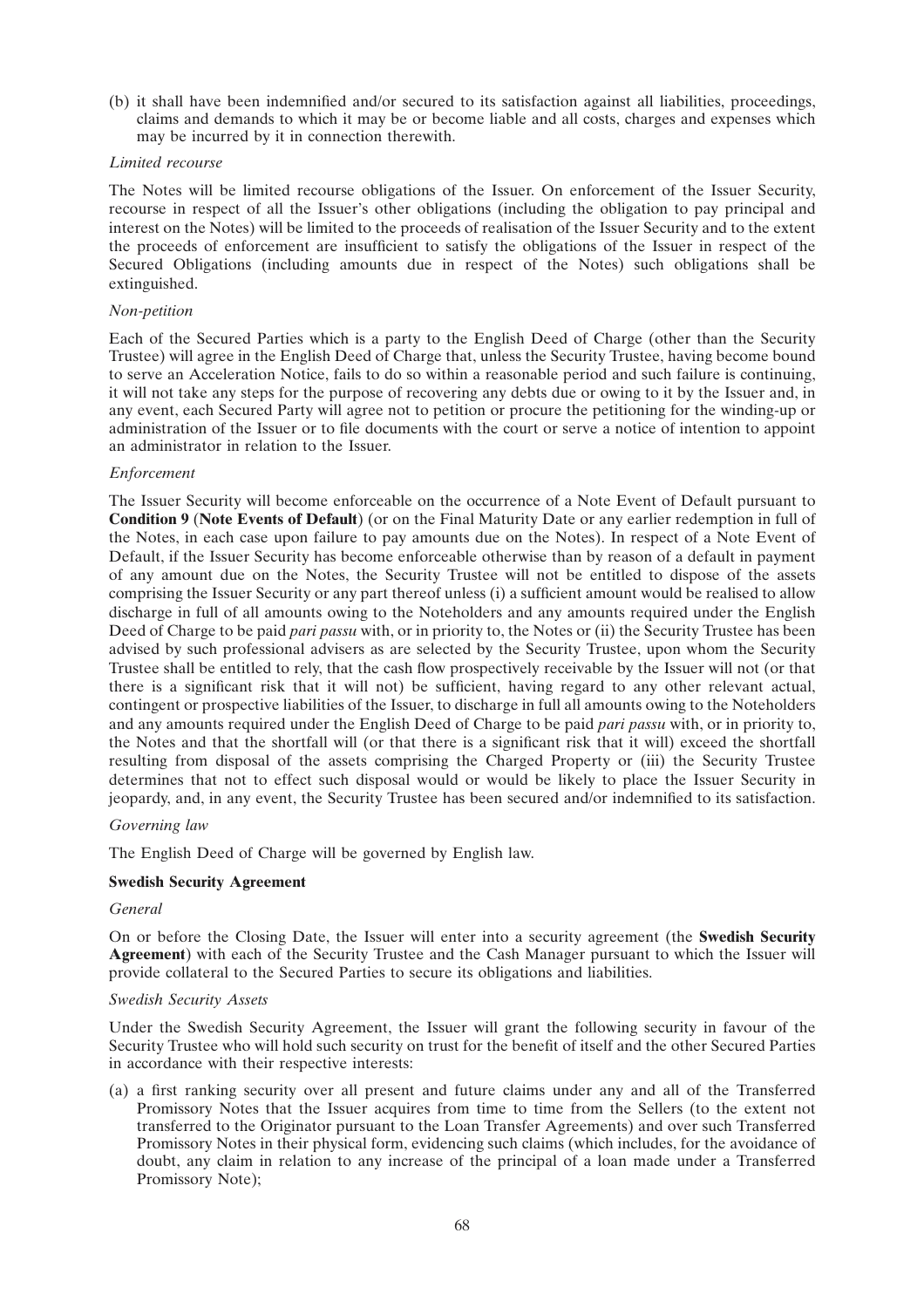- (b) a first ranking security over the Issuer's rights, title and interest, both present and future, in and to the insurance proceeds received from time to time from an insurance company following a claim under an insurance policy provided by that insurance company in respect of a Transferred Promissory Note (the **Insurance Proceeds**) and held by the Originator;
- (c) a first ranking security over the GIC Account and all funds held on the GIC Account from time to time; and
- (d) a first ranking security over the Issuer's rights, title and interest, both present and future, in, to and under the Loan Transfer Agreements, the Servicing Agreement, the Standby Servicing Agreement, the Standby Facilitator Agreement, the Servicing Transfer Agreement, the Bank Account Agreement, the Start-up Loan Agreement and any other Transaction Document (together, the **Swedish Law Agreements**) to the extent such Transaction Document or any of the rights and obligations thereunder are deemed to be situated in Sweden,

(together, the **Swedish Security Assets**), all as more particularly set out in the Swedish Security Agreement.

# *Restrictions on exercise of certain rights*

All amounts received in respect of the Swedish Security Assets shall be paid into the GIC Account. No withdrawals may be made by the Issuer from the GIC Account without the prior written consent of the Security Trustee. The Cash Manager may (acting as agent of the Security Trustee), prior to the security over the Swedish Security Assets becoming enforceable, make withdrawals from the GIC Account in accordance with the terms of the Cash Management Agreement and the Bank Account Agreement.

# *Enforcement*

The Security Trustee may, upon the occurrence of a Note Event of Default pursuant to **Condition 9** (**Note Events of Default**) (or on the Final Maturity Date or any earlier redemption in full of the Notes, in each case upon failure to pay amounts due under the Notes): (i) take possession of and collect amounts payable under the Transferred Promissory Notes; (ii) withdraw any amounts standing to the credit of the GIC Account; (iii) collect any amounts or assets derived from the Swedish Law Agreements; (iv) collect any amounts of Insurance Proceeds; and (v) liquidate any or all of the Swedish Security Assets through one or more sales.

# *Governing law*

The Swedish Security Agreement will be governed by Swedish law.

# **Jersey Security Agreement**

# *General*

On or before the Closing Date, the Issuer will enter into a security agreement (the **Jersey Security Agreement**) with each of the Security Trustee and the Corporate Services Provider. Under the Jersey Security Agreement, the Issuer will create security in favour of the Security Trustee for the benefit of the Secured Parties over all the Issuer's interest in the Corporate Services Agreement and any other Transaction Document to the extent such Transaction Document or any of the rights and obligations thereunder are deemed to be situated in Jersey (the **Jersey Security Assets**).

# *Governing law*

The Jersey Security Agreement will be governed by Jersey law.

# **Bank Account Agreement**

# *General*

The Issuer, the Cash Manager, the Account Bank and the Security Trustee will enter into a bank account agreement (the **Bank Account Agreement**) on or before the Closing Date pursuant to which the Issuer will establish the GIC Account and the Transaction Account.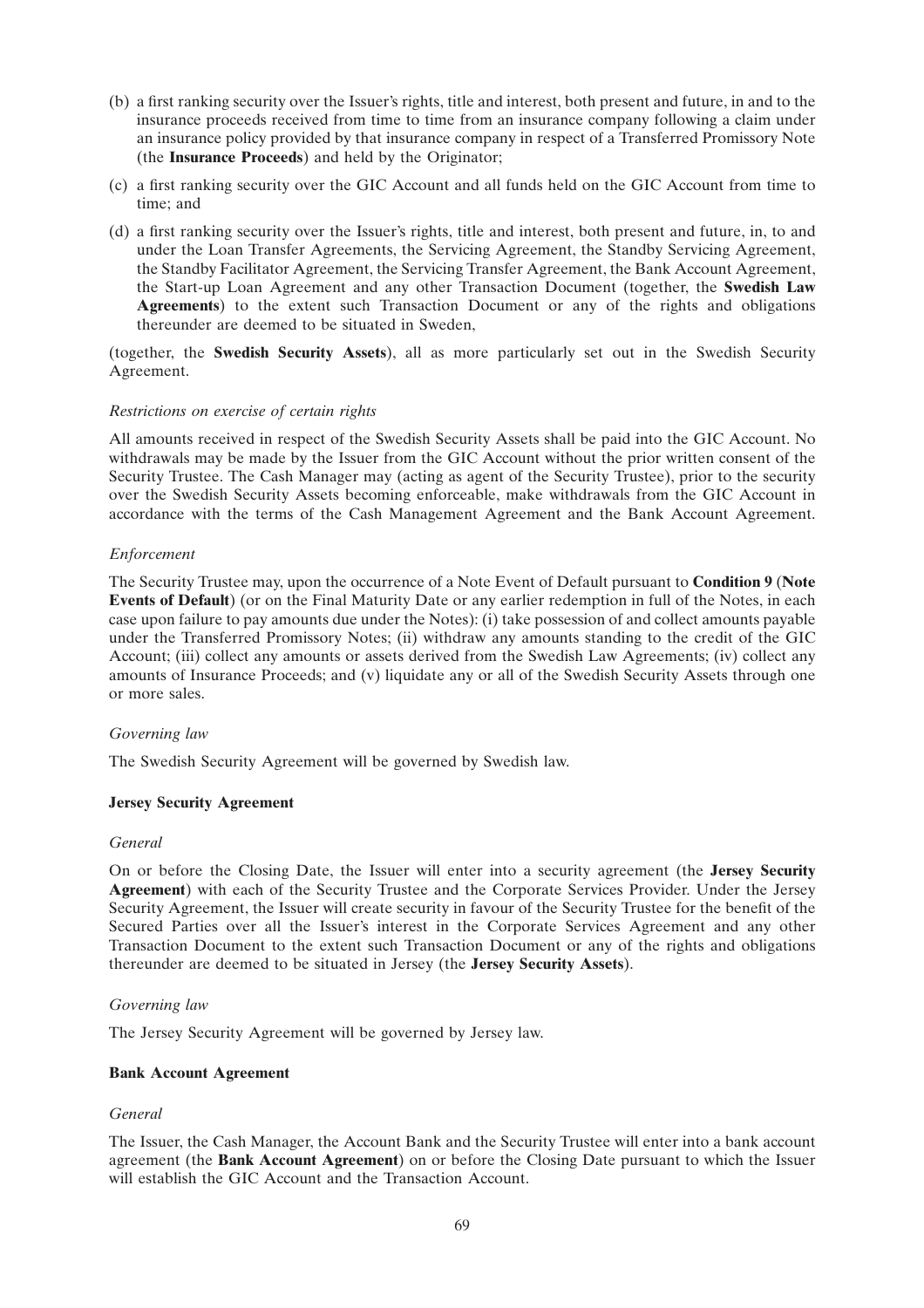The Servicer (acting as agent for the Issuer) will be responsible, pursuant to the terms of the Servicing Agreement, for ensuring that the amounts received in connection with the Transferred Promissory Notes are paid into the GIC Account. Payments out of the GIC Account and the Transaction Account will be made in accordance with the provisions of the Cash Management Agreement and the relevant Priority of Payments contained therein and in the English Deed of Charge as described under ''*Cashflows*'' below.

The Bank Account Agreement also contains a provision whereby the Account Bank will guarantee the Issuer a minimum rate of interest on sums standing from time to time to the credit of the GIC Account of STIBOR 7 minus 0.20 per cent. per annum. Further, the Account Bank will agree to exchange Swedish Kronor into other currencies at the prevailing spot rate to the extent necessary to allow the Issuer to pay those of its obligations under the Priority of Payments (other than pursuant to paragraphs (d), (f), (h), (j), (l), (n) and (o) of the Pre-Enforcement Revenue Priority of Payments or the Post-Enforcement/Pre-Acceleration Priority of Payments or paragraphs (d), (e), (f), (g) and (h) of the Post-Acceleration Priority of Payments) which are denominated in currencies other than Swedish Kronor.

If the Account Bank ceases to be an **Eligible Bank** (being a Swedish bank or a Swedish branch of a bank the short-term, unsecured, unguaranteed and unsubordinated debt obligations of which are rated at least ''P-1'' by Moody's and ''A-1+'' by S&P or (if the aggregate amount standing to the credit of the GIC Account and the Transaction Account does not exceed 20 per cent. of the Principal Amount Outstanding of the Notes) ''A-1'' by S&P or is otherwise acceptable to the Rating Agencies), then the Issuer will be required to arrange for the transfer (within 30 days) of the GIC Account to an Eligible Bank on terms acceptable to the Security Trustee.

# *Governing law*

The Bank Account Agreement will be governed by Swedish law.

# **Standby Facilitator Agreement**

# *General*

Pursuant to a standby facilitator agreement to be entered into on or prior to the Closing Date (the **Standby Facilitator Agreement**) between the Issuer, the Security Trustee and the Standby Facilitator, the Standby Facilitator will agree to facilitate the appointment of a replacement Standby Servicer in the event that the appointment of the Standby Servicer under the Standby Servicing Agreement is terminated.

# *Governing law*

The Standby Facilitator Agreement will be governed by Swedish law.

# **Trust Deed**

# *General*

On or before the Closing Date, the Issuer and the Note Trustee will enter into a trust deed (the **Trust Deed**) pursuant to which the Notes will be constituted. The Trust Deed will include the form of the Notes and contain a covenant from the Issuer to the Note Trustee to pay all amounts due under the Notes. The Note Trustee will hold the benefit of that covenant on trust for itself and the Noteholders in accordance with their respective interests.

The Trust Deed will contain provisions requiring the Note Trustee to have regard to the interests of the Class A Noteholders, the Class B Noteholders, the Class C Noteholders, the Class D Noteholders and the Class E Noteholders equally (except where expressly provided otherwise), but where there is, in the Note Trustee's opinion; (A) a conflict between the interests of (i) the Class A Noteholders and (ii) any other Class of Noteholders, the Trust Deed will require the Note Trustee to have regard to the interests of the Class A Noteholders only, provided there are Class A Notes outstanding; (B) if, in the Note Trustee's opinion, there is a conflict between the interests of (i) the Class B Noteholders and (ii) the Class C Noteholders, the Class D Noteholders and the Class E Noteholders, the Trust Deed will require the Note Trustee, subject to paragraph (A) above, to have regard to the interests of the Class B Noteholders only, provided there are Class B Notes outstanding; (C) if, in the Note Trustee's opinion, there is a conflict between the interests of (i) the Class C Noteholders and (ii) the Class D Noteholders and the Class E Noteholders, the Trust Deed will require the Note Trustee, subject to paragraphs (A) and (B) above, to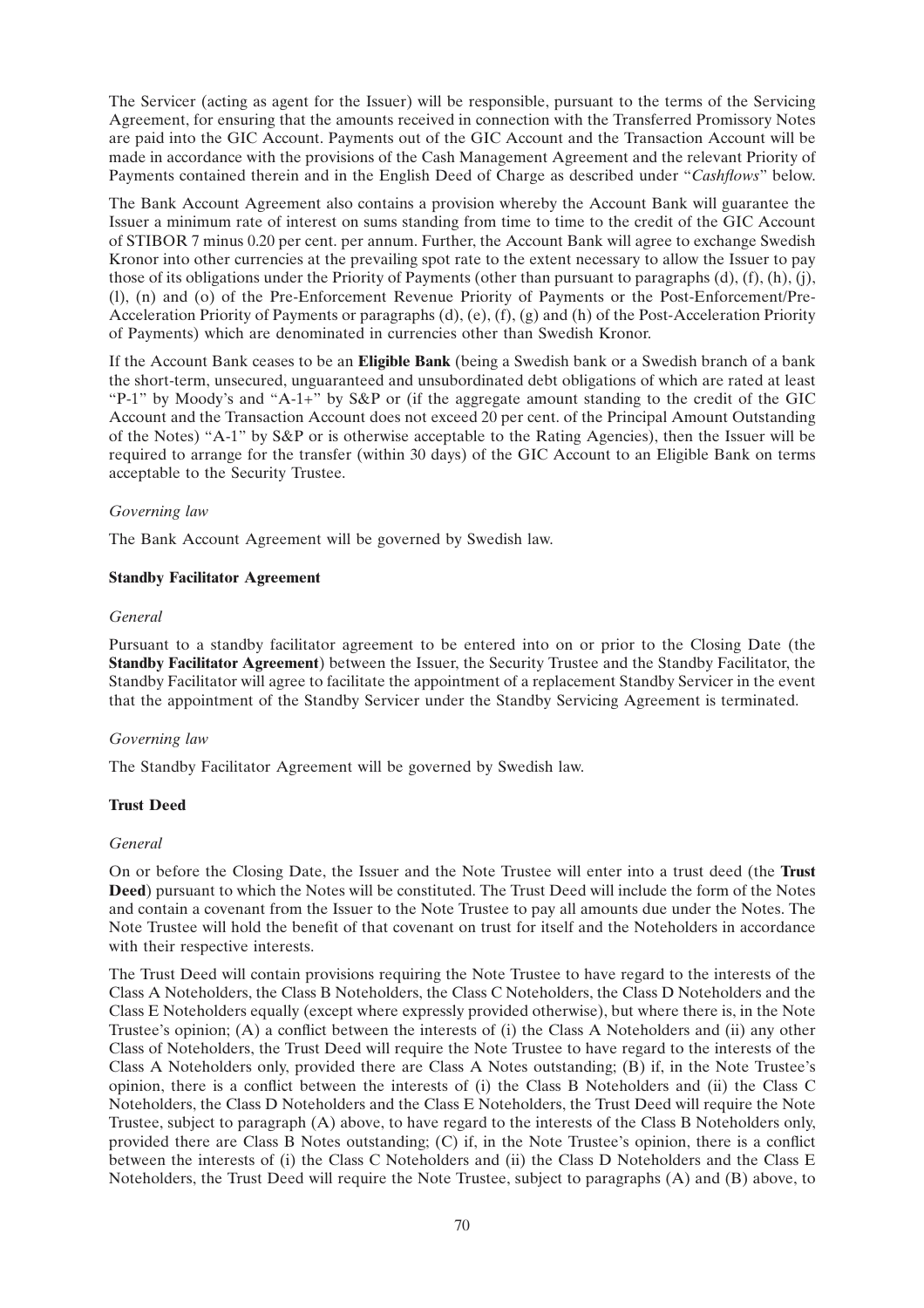have regard to the interests of the Class C Noteholders only, provided there are Class C Notes outstanding; and (D) if, in the Note Trustee's opinion, there is a conflict between the interests of (i) the Class D Noteholders and (ii) the Class E Noteholders, the Trust Deed will require the Note Trustee, subject to paragraphs (A), (B) and (C) above, to have regard to the interests of the Class D Noteholders only, provided there are Class D Notes outstanding. Only the holders of the Most Senior Class of Notes outstanding may request or direct the Note Trustee to take any action under the Trust Deed.

The Trust Deed will provide that the Note Trustee may, at its discretion, take any action (including, without limitation (a) acceleration of the Notes or (b) the giving of a direction to the Security Trustee to enforce the Issuer Security) but will not be bound to take any such action unless it is directed to do so by an Extraordinary Resolution of the holders of the Most Senior Class of Notes or in writing by the holders of at least 25 per cent. in aggregate Principal Amount Outstanding of the Most Senior Class of Notes then outstanding and, in each case, it has been indemnified and/or secured to its satisfaction.

# *Governing law*

The Trust Deed will be governed by English law.

# **Agency Agreement**

# *General*

Pursuant to a paying agent and agent bank agreement to be entered into on or prior to the Closing Date (the **Agency Agreement**) between the Issuer, the Note Trustee, the Principal Paying Agent, the Irish Paying Agent and the Agent Bank, provision will be made for, among other things, payment of principal and interest in respect of the Notes of each Class.

# *Governing law*

The Agency Agreement will be governed by English law.

# **Start-up Loan Agreement**

# *General*

Pursuant to a start-up loan agreement to be entered into on or prior to the Closing Date (the **Start-up Loan Agreement**) between the Issuer, the Security Trustee and the Start-up Loan Provider, the Start-up Loan Provider will provide a loan to the Issuer for the payment of certain expenses in connection with the issue of the Notes (the **Start-Up Expenses**).

# *Governing law*

The Start-up Loan Agreement will be governed by Swedish law.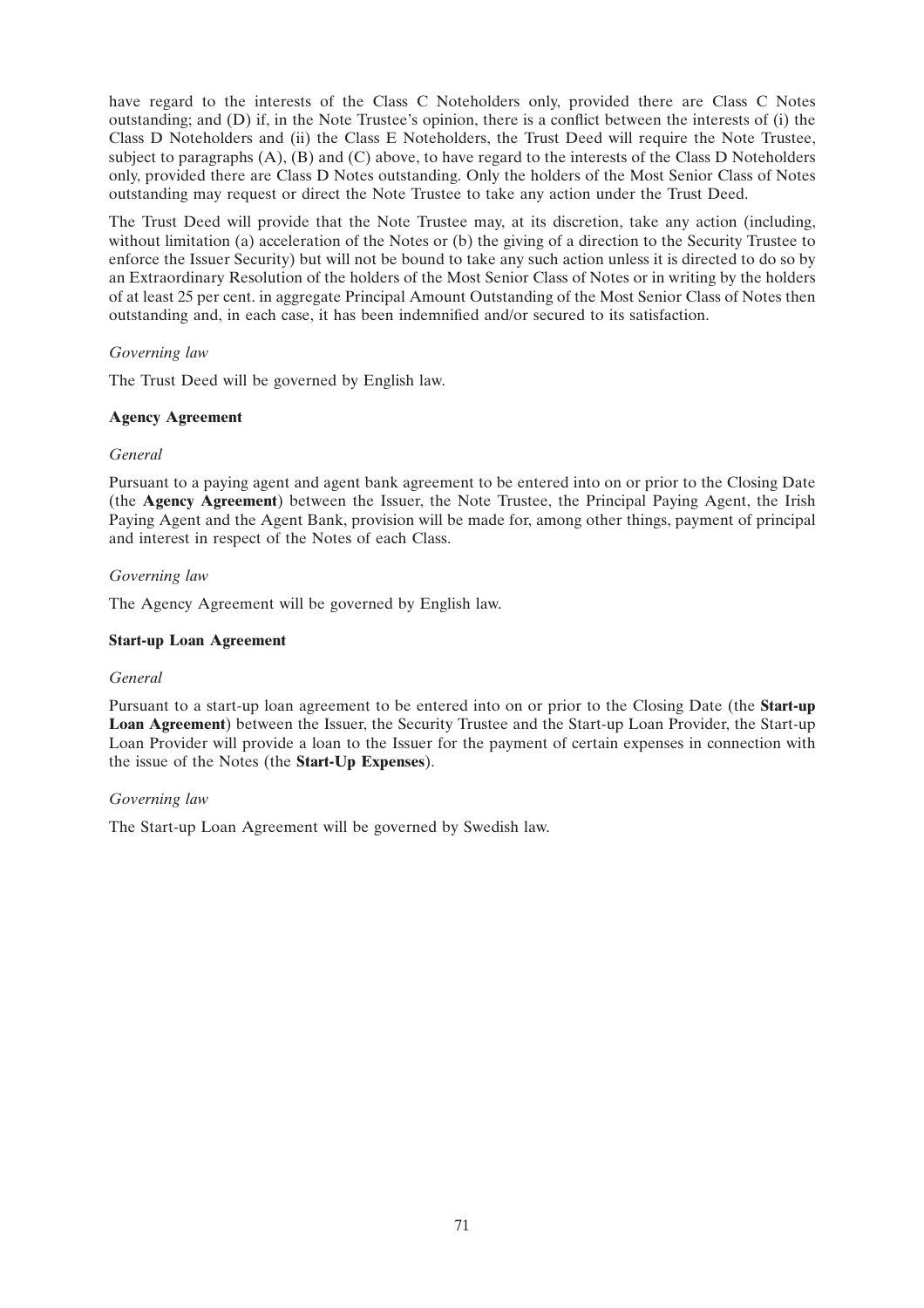# **CASHFLOWS**

### **Collection Procedures**

Customers are required to make their scheduled monthly payments of principal, interest and other amounts in respect of their Promissory Notes. All payments to be made by the Customers in respect of amounts due under their Promissory Notes are collected on the relevant payment date of each Promissory Note (each, a **Promissory Note Payment Date**), either by direct debit from an account of the relevant Customer or by way of bank transfer and credited to the GIC Account.

# **Ledgers**

The Cash Manager will maintain the following ledgers (together, the **Ledgers**):

- (a) a ledger in respect of all Income Receipts standing to the credit of the GIC Account (the **Income Ledger**);
- (b) a ledger in respect of Principal Receipts standing to the credit of the GIC Account (the **Principal Ledger**);
- (c) a ledger which shall record principal deficiencies in respect of the Class A Notes (the **Class A Principal Deficiency Ledger**);
- (d) a ledger which shall record principal deficiencies in respect of the Class B Notes (the **Class B Principal Deficiency Ledger**);
- (e) a ledger which shall record principal deficiencies in respect of the Class C Notes (the **Class C Principal Deficiency Ledger**);
- (f) a ledger which shall record principal deficiencies in respect of the Class D Notes (the **Class D Principal Deficiency Ledger**);
- (g) a ledger which shall record the Reserve Required Amount standing to the credit of the GIC Account (the **Credit Enhancement Reserve Ledger**); and
- (h) a ledger which shall record credits to and debits from the Transaction Account in respect of the Float Amount (the **Transaction Account Ledger**).

In addition, the Cash Manager will maintain such other ledgers as the Issuer, the Security Trustee or the Servicer may from time to time request or which the Cash Manager considers (in its discretion) to be reasonable or necessary to keep.

The Cash Manager will from time to time in accordance with the payments made:

- (a) credit the Income Ledger with all Income Receipts credited to the GIC Account and debit the Income Ledger with all payments by or on behalf of the Issuer out of Revenue Receipts applied in accordance with the Pre-Enforcement Revenue Priority of Payments, the Post-Enforcement/Pre-Acceleration Priority of Payments and/or the Post-Acceleration Priority of Payments (as the case may be);
- (b) credit the Principal Ledger with all Principal Receipts credited to the GIC Account and debit the Principal Ledger with all payments by or on behalf of the Issuer out of Principal Receipts and applied in accordance with the Pre-Enforcement Principal Priority of Payments, the Post-Enforcement/Pre-Acceleration Priority of Payments and/or the Post-Acceleration Priority of Payments (as the case may be);
- (c) credit the Credit Enhancement Reserve Ledger with the proceeds of the issue of the Class E Notes and any further amounts credited to the Credit Enhancement Reserve Ledger (up to the Reserve Required Amount) in accordance with the Pre-Enforcement Revenue Priority of Payments;
- (d) debit the Credit Enhancement Reserve Ledger with any payments made therefrom to pay amounts ranking in priority thereto in accordance with the Pre-Enforcement Revenue Priority of Payments;
- (e) debit the Transaction Account Ledger with any payments made from the Transaction Account and credit the Transaction Account Ledger with any payments made to the Transaction Account (in each case in an amount not exceeding the Float Amount);
- (f) debit the relevant Principal Deficiency Ledger with (i) the amount (as notified to it by the Servicer) of any Losses in respect of the Transferred Promissory Notes and (ii) an amount equal to the amount of Principal Receipts applied in accordance with the Pre-Enforcement Principal Priority of Payments or the Post-Enforcement/Pre-Acceleration Priority of Payments (as the case may be) towards satisfaction of any Revenue Deficit; and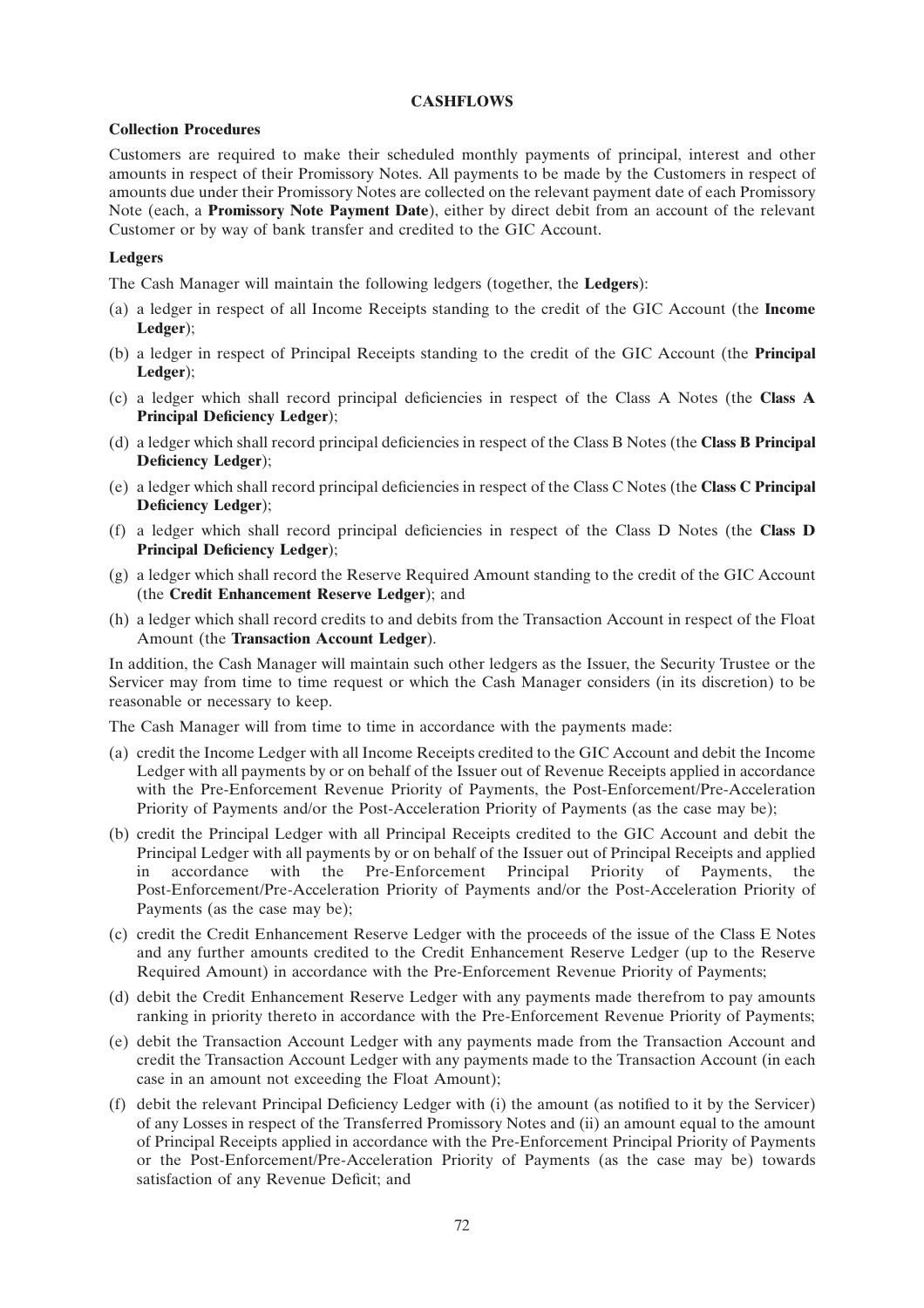(g) credit the relevant Principal Deficiency Ledger with (i) net recoveries of principal from defaulting Customers under the Transferred Promissory Notes being enforced but not written-off and (ii) the amount of any Revenue Receipts applied as Deemed Principal Receipts in accordance with the Pre-Enforcement Principal Priority of Payments or the Post-Enforcement/Pre-Acceleration Priority of Payments (as the case may be).

### **Credit Enhancement Reserve**

On the Closing Date, the Issuer shall establish a Credit Enhancement Reserve in an amount equal to SEK 69,724,250 which is the SEK equivalent of  $\epsilon$ 7,550,000 calculated at the Currency Exchange Rate (the **Initial Reserve Amount**) (which shall be funded from the proceeds of the issue of the Class E Notes (converted into Swedish Kronor at the Currency Exchange Rate)).

The Credit Enhancement Reserve will be replenished on each Interest Payment Date, pursuant to the Pre-Enforcement Revenue Priority of Payments, in an amount up to the sum of (a) and (b) below (the **Reserve Required Amount**) as determined on each Calculation Date:

- (a) the amount set below, in relation to the lowest margin (where **margin** means the interest rate on the Transferred Promissory Note less one-month STIBOR as at the preceding interest reset date for that Transferred Promissory Note) for any Transferred Promissory Note (disregarding that 10 per cent. by outstanding principal amount of the Transferred Promissory Notes which have the lowest margin among all the Transferred Promissory Notes) so that if the lowest margin is:
	- (i) greater than 6.5 per cent., the amount shall be SEK 69.724.250 (SEK equivalent of  $\epsilon$ 7.550,000, calculated at the Currency Exchange Rate);
	- (ii) 6.5 per cent. or lower but greater than 6.0 per cent., the amount shall be SEK 74,537,532 (SEK equivalent of  $\epsilon$ 8,071,200, calculated at the Currency Exchange Rate);
	- (iii) 6.0 per cent. or lower but greater than 5.5 per cent., the amount shall be SEK 80,748,993 (SEK equivalent of  $\epsilon$ 8,743,800 calculated at the Currency Exchange Rate); and
	- (iv) 5.5 per cent. or lower, the amount shall be SEK 85,407,588 (SEK equivalent of  $\epsilon$ 9,248,250, calculated at the Currency Exchange Rate),

plus

- (b) for each Transferred Promissory Note and for so long as the Class A Notes, the Class B Notes, the Class C Notes and/or the Class D Notes remain outstanding, the product of the outstanding principal balance of each Transferred Promissory Note which is Delinquent (as defined below), multiplied by the factor set out below:
	- (i) for the first month it is Delinquent, the factor shall be 0 per cent.;
	- (ii) for the second month it is Delinquent, the factor shall be 20 per cent.;
	- (iii) for the third month it is Delinquent, the factor shall be 40 per cent.;
	- (iv) for the fourth month it is Delinquent, the factor shall be 60 per cent.; and
	- (v) for the fifth month it is Delinquent (and each month thereafter that it is Delinquent), the factor shall be 100 per cent.

**Delinquent** means in respect of a given date, interest, expenses and principal which are due and payable and remain unpaid but not written off on that date.

Following repayment in full of the Class A Notes, the Class B Notes, the Class C Notes and the Class D Notes, there shall be no requirement to retain the Credit Enhancement Reserve at the Reserve Required Amount and any amounts standing to the credit of the Credit Enhancement Reserve Ledger shall be applied to repay the Class E Notes until the Principal Amount Outstanding thereof is reduced to zero in accordance with the Pre-Enforcement Revenue Priority of Payments. Following repayment in full of the Class E Notes, any remaining amounts standing to the credit of the Credit Enhancement Reserve Ledger shall be applied in accordance with the Pre-Enforcement Revenue Priority of Payments.

#### **Priorities of Payments**

The payment priorities in respect of the GIC Account will be set out in the Cash Management Agreement and the English Deed of Charge. Prior to the delivery of an Acceleration Notice or the Notes otherwise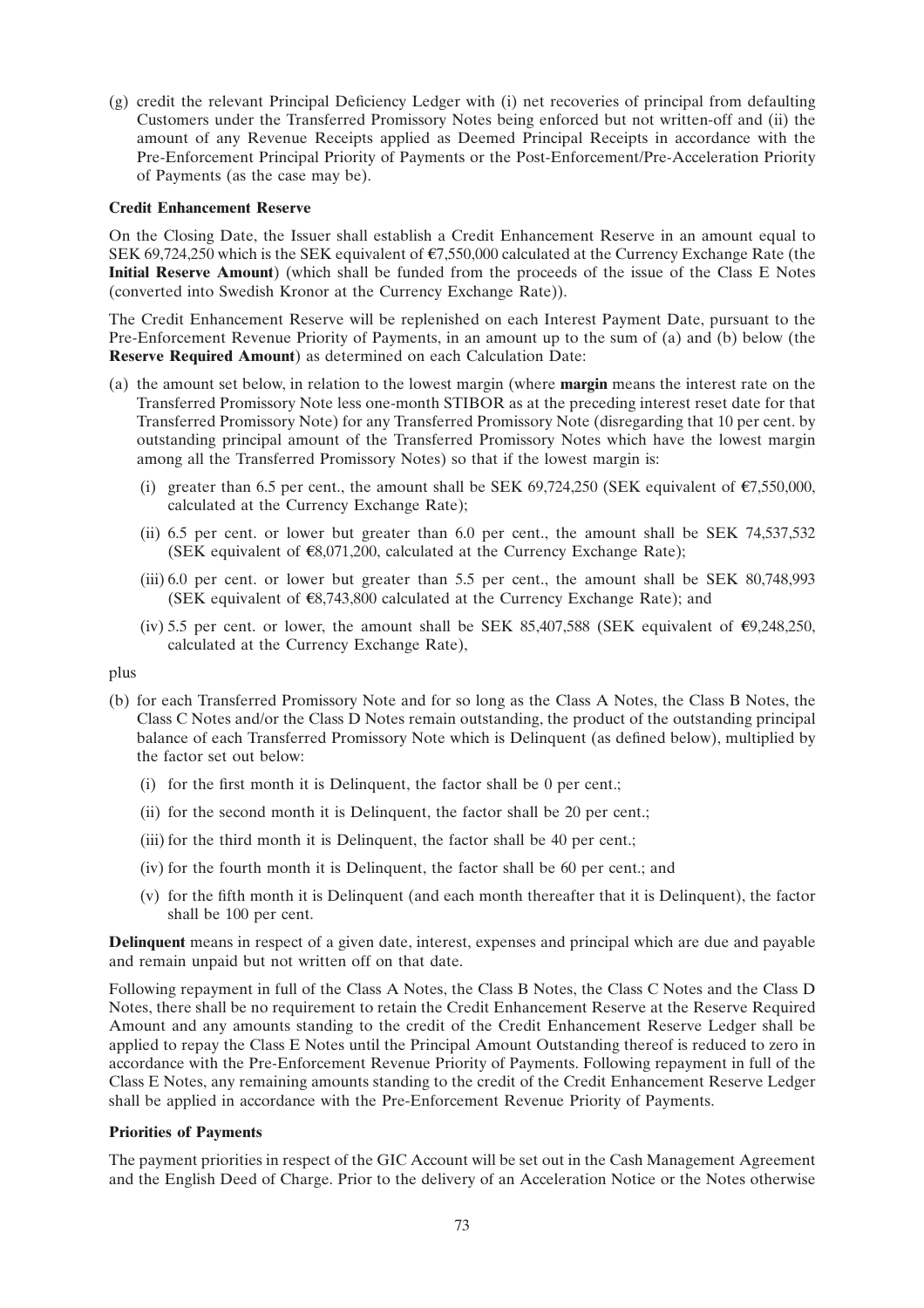becoming due and repayable in full and/or the Security Trustee taking any steps to enforce the Issuer Security, the Cash Manager will be responsible for making any payments of scheduled principal or prepayment on the Notes from amounts credited to the Principal Ledger on the GIC Account (in accordance with the Pre-Enforcement Principal Priority of Payments) and for making payments of, among other things, interest on the Notes from the Revenue Ledger on the GIC Account (in accordance with the Pre-Enforcement Revenue Priority of Payments). From and including the time at which the Security Trustee takes any steps to enforce the Issuer Security (but prior to service of an Acceleration Notice or the Notes otherwise becoming due and repayable in full) the Security Trustee (or, with the consent of the Security Trustee, the Cash Manager on its behalf) will be responsible for making payments of principal and interest on the Notes in accordance with the Post-Enforcement/Pre-Acceleration Priority of Payments. Following the delivery of an Acceleration Notice or the Notes otherwise becoming due and repayable in full, the Security Trustee will be responsible for making payments of principal and interest on the Notes in accordance with the Post-Acceleration Priority of Payments.

# **Payments from amounts credited to the Revenue Ledger – Revenue Priority Amounts**

The **Float Amount** shall be an amount not exceeding SEK 500,000 which shall be funded from available Revenue Receipts on each Interest Payment Date in accordance with the Pre-Enforcement Priority of Payments and credited to the Transaction Account. Prior to (i) the delivery of an Acceleration Notice or the Notes otherwise becoming due and repayable in full or (ii) the Security Trustee taking any steps to enforce the Issuer Security, the Cash Manager (on behalf of the Issuer) will, on any Business Day, pay out of the Float Amount (or, if the Float Amount is insufficient, other amounts (if any) standing to the credit of the Transaction Account), certain expenses due to third parties that are not Secured Parties incurred by the Issuer in the ordinary course of its business, including the Issuer's liability, if any, to the Service Provider, Recall, taxation authorities, its auditors and, to the extent not provided for elsewhere, any fees due to any proper authority in order to maintain the corporate standing of the Issuer (together the **Revenue Priority Amounts**), provided that on any Interest Payment Date, such payment shall be made in accordance with the Pre-Enforcement Revenue Priority of Payments or the Post-Enforcement/Pre-Acceleration Priority of Payments, as applicable.

# **Pre-Enforcement Revenue Priority of Payments**

Prior to (i) the delivery of an Acceleration Notice or the Notes otherwise becoming due and repayable in full and (ii) the Security Trustee taking any steps to enforce the Issuer Security, Revenue Receipts and any Principal Receipts available to cure a Revenue Deficit will be applied by the Cash Manager (on behalf of the Issuer) on each Interest Payment Date (after payment of the portion of any Insurance Premiums due and payable by the Issuer on such Interest Payment Date to the insurance companies (but not to the Originator)), in the following order of priority (the **Pre-Enforcement Revenue Priority of Payments**) (in each case only if and to the extent that the payments and provisions of a higher priority have been made in full):

- (a) in or towards satisfaction, on a *pari passu* and *pro rata* basis according to the respective amounts thereof, of:
	- (i) the costs, expenses, fees, remuneration and indemnity payments (if any) and any other amounts due and payable (plus value added tax, if any) by the Issuer on such Interest Payment Date to the Note Trustee or any of its appointees under the Trust Deed; and
	- (ii) the costs, expenses, fees, remuneration and indemnity payments (if any) and any other amounts due and payable (plus value added tax, if any) by the Issuer on such Interest Payment Date to the Security Trustee or any of its appointees under the English Deed of Charge, the Swedish Security Agreement, the Jersey Security Agreement or any other Transaction Document to which it is a party;
- (b) in or towards satisfaction of any amounts due and payable by the Issuer on such Interest Payment Date, *pari passu* and *pro rata*:
	- (i) to the Servicer pursuant to the Servicing Agreement;
	- (ii) to the Standby Servicer pursuant to the Standby Servicing Agreement other than (so long as the Standby Servicer is Cerdo Bankpartner AB) the Part B Servicing Fee (as defined in the Standby Servicing Agreement);
	- (iii) to the Standby Facilitator pursuant to the Standby Facilitator Agreement;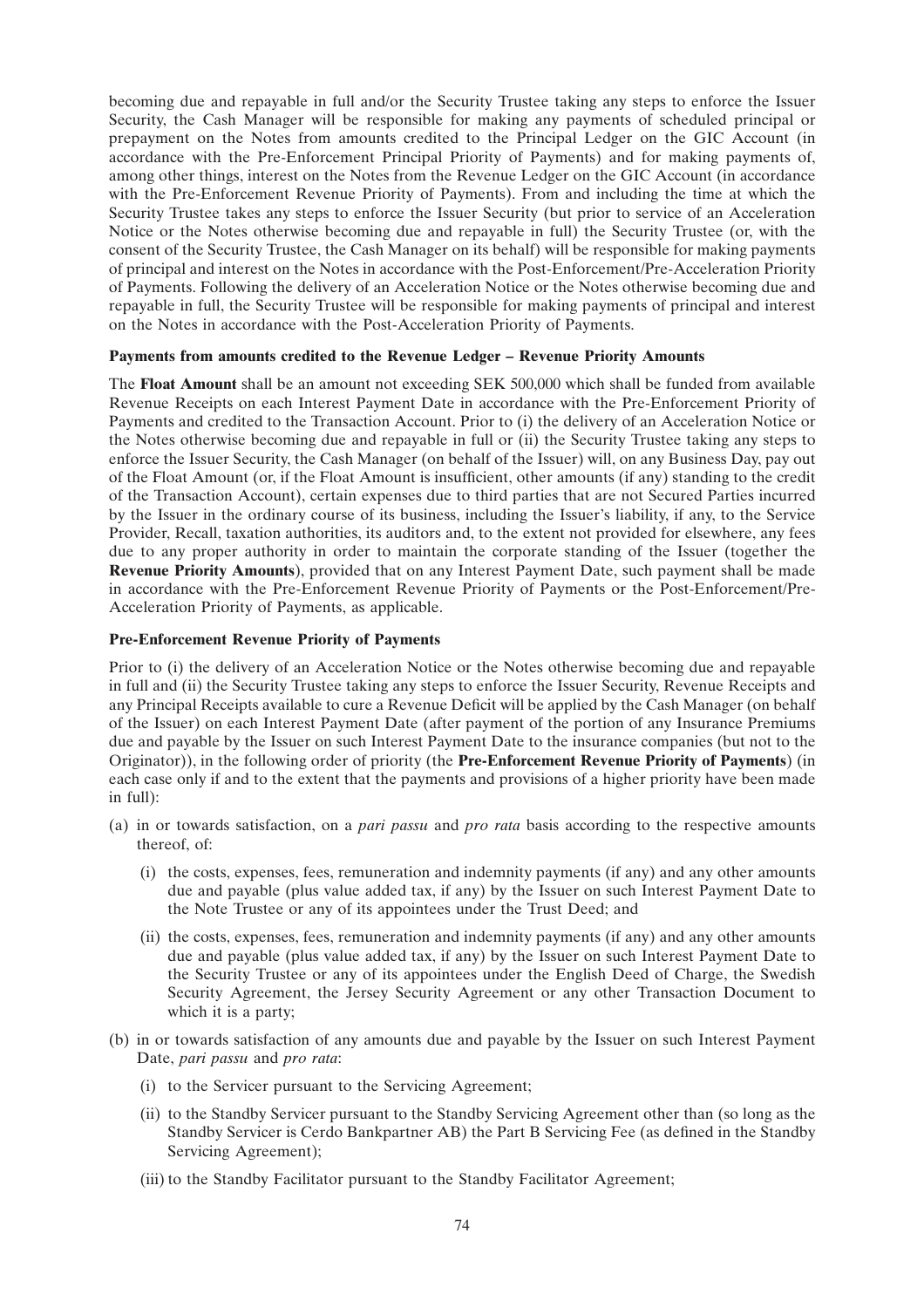- (iv) to the Cash Manager pursuant to the Cash Management Agreement;
- (v) to the Account Bank pursuant to the Bank Account Agreement;
- (vi) to the Paying Agents and the Agent Bank pursuant to the Agency Agreement; and
- (vii) in respect of Jersey exempt company fees and annual corporate filing fees;
- (c) in or towards satisfaction, *pari passu* and *pro rata*, according to amounts then due, of any amounts due and payable by the Issuer on such Interest Payment Date to:
	- (i) the Corporate Services Provider pursuant to the Corporate Services Agreement; and
	- (ii) any payment of Revenue Priority Amounts to third parties (other than the Secured Parties) incurred by the Issuer in the ordinary course of its business;
- (d) in or towards satisfaction of the amount due and payable by the Issuer on such Interest Payment Date to the Currency Hedge Provider under the Class A Currency Hedge Agreement in relation to interest payable under the Class A Notes and any other amount (other than in respect of principal due on the Class A Notes) payable thereunder (other than any Subordinated Currency Hedge Amounts relating to the Class A Currency Hedge Agreement) on such Interest Payment Date and to use the proceeds of which to pay interest due and overdue (and all interest due on such overdue interest) on the Class A Notes;
- (e) in or towards application as Deemed Principal Receipts in such amount as is required to reduce any debit balance on the Class A Principal Deficiency Ledger to zero;
- (f) in or towards satisfaction of the amount due and payable by the Issuer on such Interest Payment Date to the Currency Hedge Provider under the Class B Currency Hedge Agreement in relation to interest payable under the Class B Notes and any other amount (other than in respect of principal due on the Class B Notes) payable thereunder (other than any Subordinated Currency Hedge Amounts relating to the Class B Currency Hedge Agreement) on such Interest Payment Date and to use the proceeds of which to pay interest due and overdue (and all interest due on such overdue interest) on the Class B Notes on such Interest Payment Date;
- (g) in or towards application as Deemed Principal Receipts in such amount as is required to reduce any debit balance on the Class B Principal Deficiency Ledger to zero;
- (h) in or towards satisfaction of, the amount due and payable by the Issuer on such Interest Payment Date to the Currency Hedge Provider under the Class C Currency Hedge Agreement in relation to interest payable under the Class C Notes and any other amount (other than in respect of principal due on the Class C Notes) payable thereunder (other than any Subordinated Currency Hedge Amounts relating to the Class C Currency Hedge Agreement) on such Interest Payment Date and to use the proceeds of which to pay interest due and overdue (and all interest due on such overdue interest) on the Class C Notes on such Interest Payment Date;
- (i) in or towards application as Deemed Principal Receipts in such amount as is required to reduce any debit balance on the Class C Principal Deficiency Ledger to zero;
- (j) in or towards satisfaction of the amount due and payable by the Issuer to the Currency Hedge Provider on such Interest Payment Date under the Class D Currency Hedge Agreement in relation to interest payable under the Class D Notes and any other amount (other than in respect of principal due on the Class D Notes) payable thereunder (other than any Subordinated Currency Hedge Amounts relating to the Class D Currency Hedge Agreement) on such Interest Payment Date and to use the proceeds of which to pay interest due and overdue (and all interest due on such overdue interest) on the Class D Notes on such Interest Payment Date;
- (k) in or towards application as Deemed Principal Receipts in such amount as is required to reduce any debit balance on the Class D Principal Deficiency Ledger to zero;
- (l) in or towards satisfaction of the amount due and payable by the Issuer on such Interest Payment Date to the Currency Hedge Provider under the Class E Currency Hedge Agreement in relation to interest payable under the Class E Notes and any other amount (other than in respect of principal due on the Class E Notes) payable thereunder (other than any Subordinated Currency Hedge Amounts relating to the Class E Currency Hedge Agreement) on such Interest Payment Date and to use the proceeds of which to pay interest due and overdue (and all interest due on such overdue interest) on the Class E Notes on such Interest Payment Date;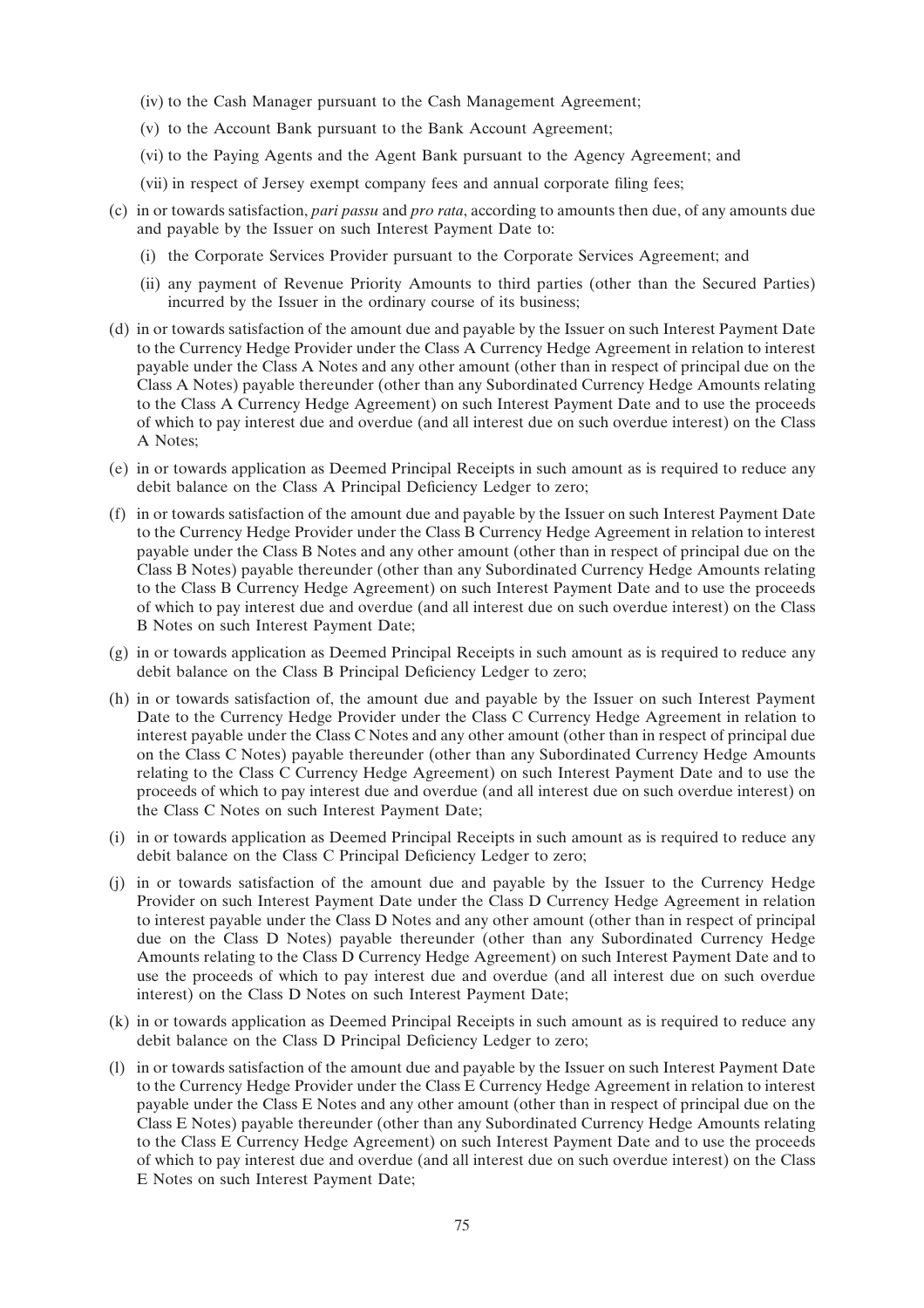- (m) prior to the repayment in full of the Class A Notes, the Class B Notes, the Class C Notes and the Class D Notes, to credit the Credit Enhancement Reserve Ledger in an amount up to the requisite Reserve Required Amount in accordance with the requirements of the Cash Management Agreement (provided that after the repayment in full of the Class A Notes, the Class B Notes, the Class C Notes and the Class D Notes, any amounts standing to the credit of the Credit Enhancement Reserve Ledger shall be applied to repay the Class E Notes in accordance with paragraph (o)(ii) below and thereafter in accordance with this Pre-Enforcement Revenue Priority of Payments);
- (n) provided that such Interest Payment Date falls after the Step-Up Date, in or towards satisfaction of any amounts due and payable by the Issuer on such Interest Payment Date in the following order of priority:
	- (i) *firstly,* to the Currency Hedge Provider under the Class A Currency Hedge Agreement in respect of principal due on the Class A Notes on such Interest Payment Date and using the proceeds received under the Class A Currency Hedge Agreement to redeem Class A Notes until the Principal Amount Outstanding thereof is reduced to zero;
	- (ii) *secondly,* to the Currency Hedge Provider under the Class B Currency Hedge Agreement in respect of principal due on the Class B Notes on such Interest Payment Date and using the proceeds received under the Class B Currency Hedge Agreement to redeem Class B Notes until the Principal Amount Outstanding thereof is reduced to zero;
	- (iii)*thirdly,* to the Currency Hedge Provider under the Class C Currency Hedge Agreement in respect of principal due on the Class C Notes on such Interest Payment Date and using the proceeds received under the Class C Currency Hedge Agreement to redeem Class C Notes until the Principal Amount Outstanding thereof is reduced to zero; and
	- (iv) *fourthly,* to the Currency Hedge Provider under the Class D Currency Hedge Agreement in respect of principal due on the Class D Notes on such Interest Payment Date and using the proceeds received under the Class D Currency Hedge Agreement to redeem Class D Notes until the Principal Amount Outstanding thereof is reduced to zero,
- (o) (i) prior to the repayment in full of the Class A Notes, the Class B Notes, the Class C Notes and the Class D Notes, in or towards satisfaction of any amounts due and payable by the Issuer to the Currency Hedge Provider on such Interest Payment Date under the Class E Currency Hedge Agreement in respect of principal on the Class E Notes and using the proceeds received under the Class E Currency Hedge Agreement to redeem Class E Notes in an amount up to but not exceeding the Class E Target Remaining Amount for such Interest Payment Date; and
	- (ii) after the repayment in full of the Class A Notes, the Class B Notes, the Class C Notes and the Class D Notes and including, for the purposes of this paragraph (o)(ii), any amounts standing to the credit of the Credit Enhancement Reserve Ledger, in or towards satisfaction of any amounts due and payable by the Issuer to the Currency Hedge Provider on such Interest Payment Date under the Class E Currency Hedge Agreement in respect of principal on the Class E Notes and using the proceeds received under the Class E Currency Hedge Agreement to redeem Class E Notes until the Principal Amount Outstanding thereof is reduced to zero;
- (p) in or towards satisfaction of any amounts due and payable by the Issuer on such Interest Payment Date to the Standby Servicer in respect of the Part B Servicing Fee (as defined in the Standby Servicing Agreement) pursuant to the Standby Servicing Agreement but only so long as the Standby Servicer is Cerdo Bankpartner AB;
- (q) to credit the Transaction Account by an amount up to the Float Amount;
- (r) in or towards satisfaction of any amounts due and payable by the Issuer on such Interest Payment Date to the Start-up Loan Provider pursuant to the Start-up Loan Agreement;
- (s) in or towards payment of any Subordinated Currency Hedge Amounts due and payable by the Issuer on such Interest Payment Date to the Currency Hedge Provider;
- (t) in or towards payment to the Originator of the Deferred Consideration payable under the Loan Transfer Agreements less an amount equal to SEK 6,500 per annum which shall belong to the Issuer; and
- (u) any surplus to the Issuer.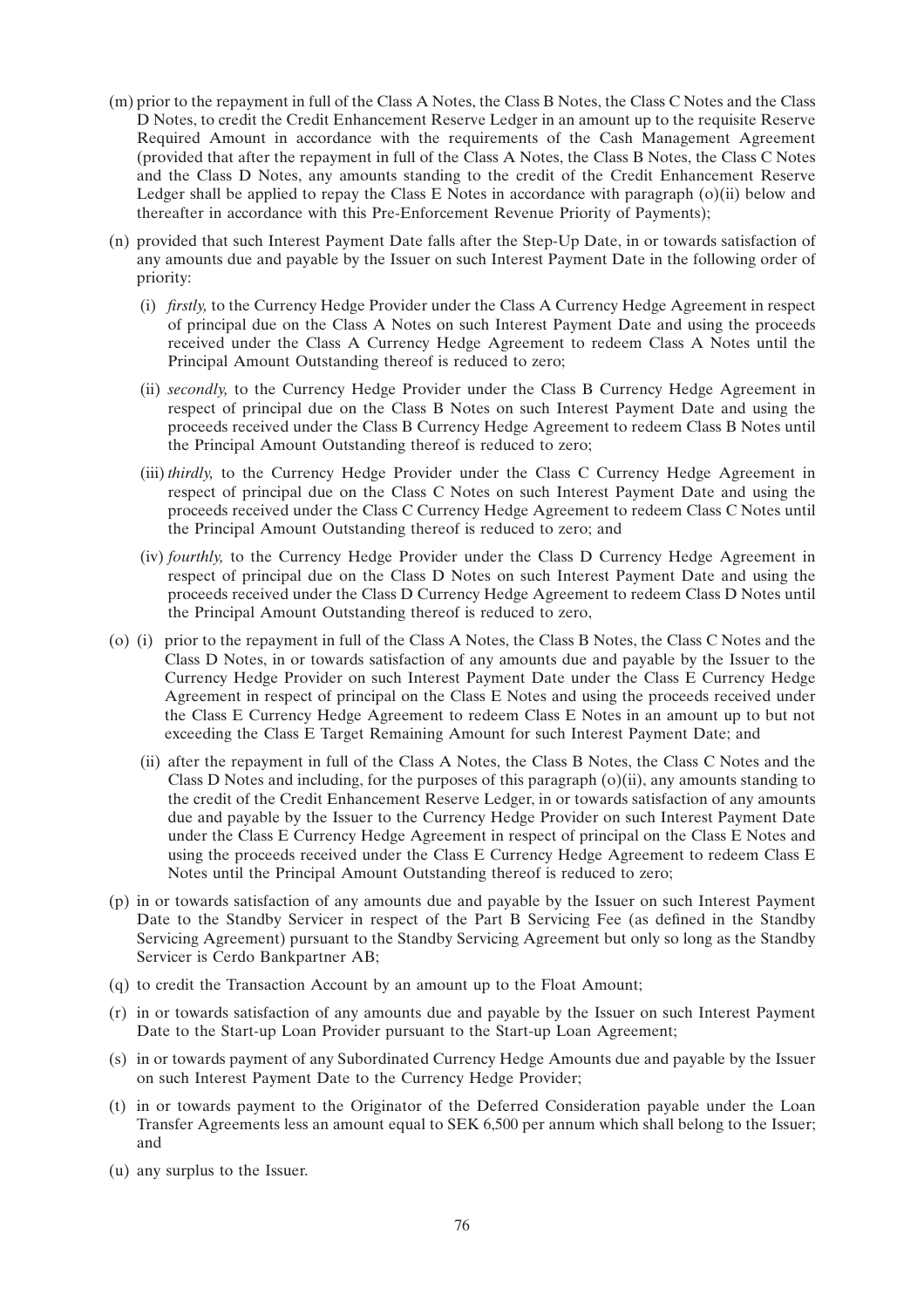**Capitalised Interest** means the amount of interest that would have been paid on a Transferred Promissory Note if not for the Customer under that Transferred Promissory Note taking a payment holiday in accordance with the Credit and Collection Policy, which amount is added to the principal balance owing under the relevant Transferred Promissory Note.

**Deemed Principal Receipts** means, in respect of any Calculation Period, the aggregate of the amounts to be applied from Revenue Receipts on the following Interest Payment Date under paragraphs (e), (g), (i) and (k) of the Pre-Enforcement Revenue Priority of Payments.

**Deemed Revenue Receipts** means, in respect of any Calculation Period, an amount equal to any interest not received under the Transferred Promissory Notes due to a Customer taking a payment holiday.

**Income Receipts** means, as at each Calculation Date and in respect of the Calculation Period ending on such Calculation Date, an amount equal to the following standing to the credit of the GIC Account at the close of business on such Calculation Date representing:

- (a) payments of interest and other fees (including Insurance Premiums) received under the Transferred Promissory Notes;
- (b) interest earned on the balance from time to time in the GIC Account and the Transaction Account;
- (c) net recoveries of interest and outstanding fees from defaulting Customers under Transferred Promissory Notes being enforced but not written-off;
- (d) net recoveries from defaulting Customers under Transferred Promissory Notes in respect of which enforcement procedures have been completed and the Transferred Promissory Notes written-off;
- (e) the accrued interest component of the purchase price paid by the Originator or SCL3 in respect of any Transferred Promissory Note repurchased by the Originator or SCL3 from the Issuer pursuant to the terms of the Loan Transfer Agreements; and
- (f) payments of Insurance Proceeds from an insurance company to the extent attributable to interest and fees (but not principal) owing by a Customer.

**Insurance Premiums** means any insurance premium received from time to time from a Customer pursuant to an insurance policy provided by an insurance company in respect of any Transferred Promissory Note.

**Issuer Available Funds** means, in respect of an Interest Payment Date, the aggregate of Revenue Receipts and Principal Receipts in respect of the immediately preceding Calculation Period (without double counting).

**Principal Receipts** means, as at each Calculation Date and in respect of the Calculation Period ending on such Calculation Date, an amount equal to the following standing to the credit of the GIC Account at the close of business on such Calculation Date representing:

- (a) the Retained Amount (if any);
- (b) principal repayments received under the Transferred Promissory Notes (including any amount representing Capitalised Interest);
- (c) net recoveries of principal from defaulting Customers under the Transferred Promissory Notes being enforced but not written-off;
- (d) the proceeds of the repurchase of any Transferred Promissory Note by the Originator or SCL3 from the Issuer pursuant to the Loan Transfer Agreements (other than the accrued interest component of the purchase price);
- (e) payments of Insurance Proceeds from an insurance company to the extent attributable to principal (but not interest and fees) owing from a Customer; and
- (f) any Deemed Principal Receipts,

less

(g) any Deemed Revenue Receipts.

**Retained Amount** shall be an amount not exceeding SEK 10,000,000 which, if the Sellers so direct the Issuer, shall be funded from available Principal Receipts on each Interest Payment Date in accordance with the Pre-Enforcement Principal Priority of Payments.

**Revenue Deficit** means, in respect of an Interest Payment Date, a shortfall in the amount of Revenue Receipts in respect of the immediately preceding Calculation Period available to pay paragraphs (a) to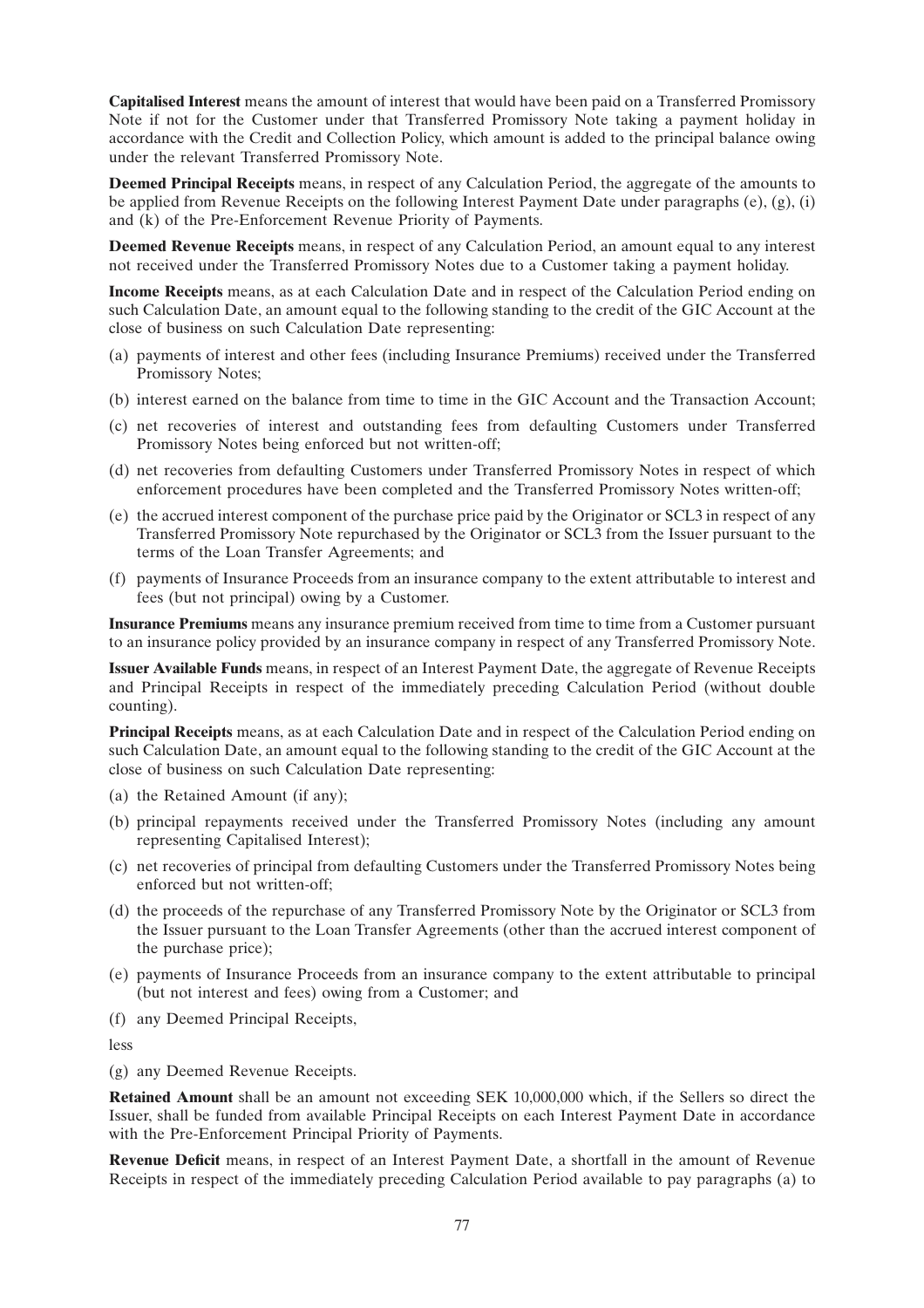(d), (f), (h) and (j) of the Pre-Enforcement Revenue Priority of Payments. Principal Receipts will not be available to pay interest due and payable on the Class E Notes.

**Revenue Receipts** means, as at each Calculation Date and in respect of the Calculation Period ending on such Calculation Date, an amount equal to:

- (a) the Income Receipts in respect of such Calculation Period;
- (b) any Deemed Revenue Receipts in respect of such Calculation Period;
- (c) any amounts (if any) withdrawn or to be withdrawn from the Credit Enhancement Reserve on the immediately following Interest Payment Date in order to fund any difference between (i) the aggregate of (a) above, (d) below and any Principal Receipts available to cure a Revenue Deficit and (ii) the aggregate of paragraphs (a) to (l) inclusive of the Pre-Enforcement Revenue Priority of Payments;
- (d) the Float Amount standing to the credit of the Transaction Account;
- (e) any amounts (other than Principal Receipts) scheduled to be received from the Currency Hedge Provider; and
- (f) any other amounts not representing Principal Receipts standing to the credit of the GIC Account (excluding amounts standing to the credit of the Credit Enhancement Reserve Ledger up to the Reserve Required Amount).

**Subordinated Currency Hedge Amounts** means any termination amount due to the Currency Hedge Provider as a result of:

- (a) the occurrence of an Event of Default (as defined in the relevant Currency Hedge Agreement) in respect of the Currency Hedge Provider where the Currency Hedge Provider is the defaulting party; or
- (b) the failure by the Currency Hedge Provider to comply with the requirements under the Currency Hedge Agreement in relation to loss of the Currency Hedge Provider Requisite Ratings (as defined above in the section entitled ''Summary of Transaction Documents – the Currency Hedge Agreements''),

in either case only to the extent that the amount received by the Issuer from the corresponding replacement currency hedge provider as premium paid by such replacement currency hedge provider to enter into a replacement currency hedge agreement is insufficient to discharge such termination amount in full.

# **Pre-Enforcement Principal Priority of Payments**

Prior to (i) the delivery of an Acceleration Notice or the Notes otherwise becoming due and repayable in full or (ii) the Security Trustee taking any steps to enforce the Issuer Security, the Cash Manager will, on each Interest Payment Date, apply Principal Receipts from the Principal Ledger and any Deemed Principal Receipts in the following order of priority (the **Pre-Enforcement Principal Priority of Payments**) (in each case only if and to the extent that the payments and provisions of a higher priority have been made in full):

- (a) in or towards satisfaction of any Revenue Deficit;
- (b) in or towards satisfaction of any amounts due and payable by the Issuer on such Interest Payment Date to the Currency Hedge Provider under the Class A Currency Hedge Agreement in respect of principal due on the Class A Notes on such Interest Payment Date in an amount up to but not exceeding the Class A Target Remaining Amount for such Interest Payment Date and using the proceeds received under the Class A Currency Hedge Agreement to redeem Class A Notes in an amount up to but not exceeding the Class A Target Remaining Amount for such Interest Payment Date;
- (c) until the Interest Payment Date immediately succeeding the Revolving Period End Date, in or towards payment to the relevant Seller of the Initial Purchase Price for Additional Promissory Notes transferred by a Seller to the Issuer on the Monthly Acquisition Date in the immediately preceding Calculation Period;
- (d) up to the Interest Payment Date immediately succeeding the Revolving Period End Date, to credit the GIC Account by an amount up to the Retained Amount;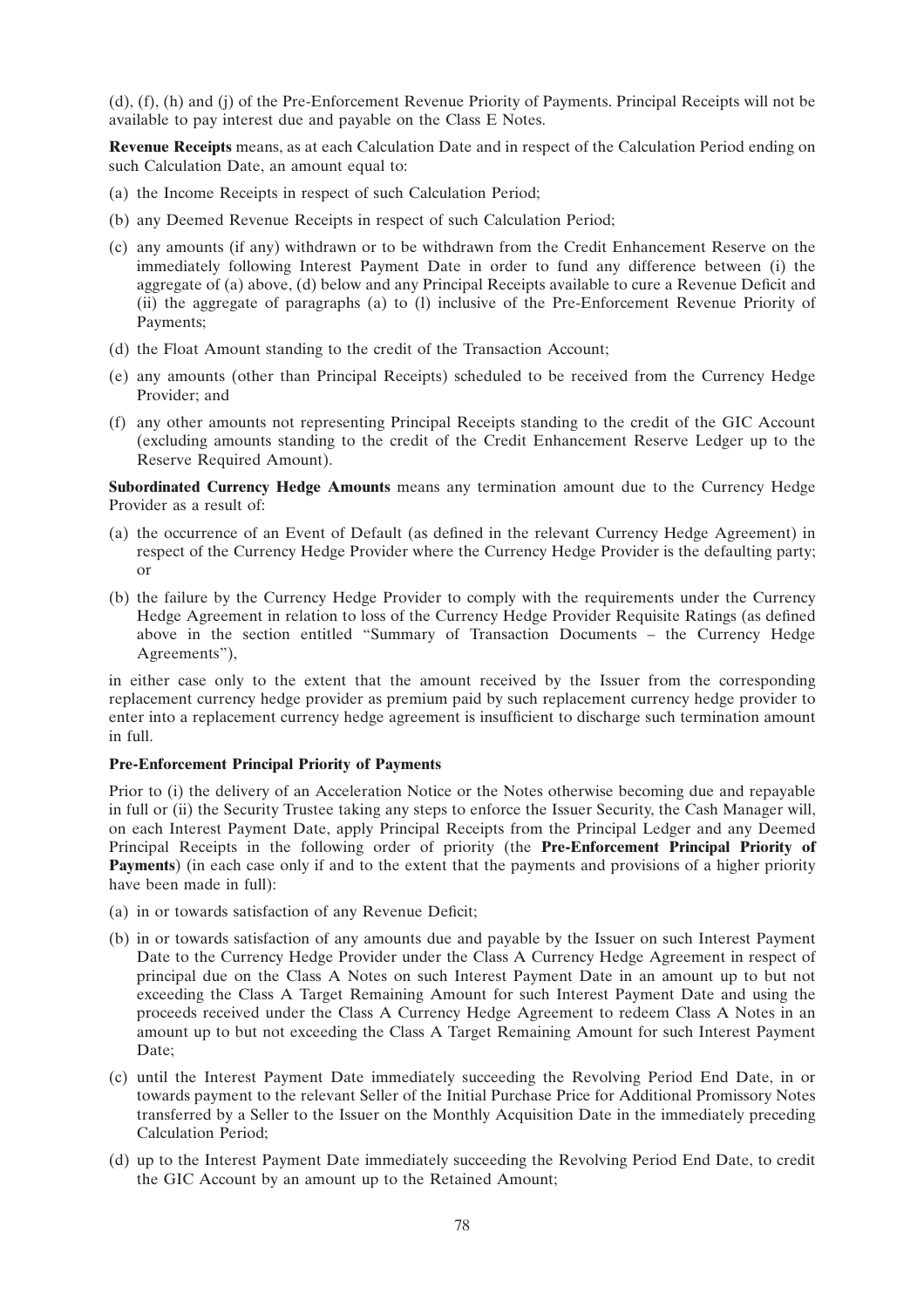- (e) in or towards satisfaction of any amounts due and payable by the Issuer on such Interest Payment Date to the Currency Hedge Provider under the Class A Currency Hedge Agreement in respect of principal due on the Class A Notes on such Interest Payment Date (other than the amount referred to in paragraph (b) above) and using the proceeds received under the Class A Currency Hedge Agreement to redeem Class A Notes until the Principal Amount Outstanding thereof is reduced to zero;
- (f) in or towards satisfaction of any amounts due and payable by the Issuer on such Interest Payment Date to the Currency Hedge Provider under the Class B Currency Hedge Agreement in respect of principal due on the Class B Notes on such Interest Payment Date and using the proceeds received under the Class B Currency Hedge Agreement to redeem Class B Notes until the Principal Amount Outstanding thereof is reduced to zero;
- (g) in or towards satisfaction of any amounts due and payable by the Issuer on such Interest Payment Date to the Currency Hedge Provider under the Class C Currency Hedge Agreement in respect of principal due on the Class C Notes on such Interest Payment Date and using the proceeds received under the Class C Currency Hedge Agreement to redeem Class C Notes until the Principal Amount Outstanding thereof is reduced to zero;
- (h) in or towards satisfaction of any amounts due and payable by the Issuer on such Interest Payment Date to the Currency Hedge Provider under the Class D Currency Hedge Agreement in respect of principal due on the Class D Notes on such Interest Payment Date and using the proceeds received under the Class D Currency Hedge Agreement to redeem Class D Notes until the Principal Amount Outstanding thereof is reduced to zero;
- (i) in or towards satisfaction of any amounts due and payable by the Issuer on such Interest Payment Date to the Currency Hedge Provider under the Class E Currency Hedge Agreement in respect of principal due on the Class E Notes on such Interest Payment Date and using the proceeds received under the Class E Currency Hedge Agreement to redeem Class E Notes until the Principal Amount Outstanding thereof is reduced to zero; and
- (j) in or towards payment to the Originator of the Deferred Consideration payable under the Loan Transfer Agreements.

# **Application of Issuer Available Funds**

On each Interest Payment Date, the Cash Manager shall apply the Issuer Available Funds in the following order:

- (a) *first,* apply Revenue Receipts in accordance with the Pre-Enforcement Revenue Priority of Payments; and
- (b) *second,* apply Principal Receipts in accordance with the Pre-Enforcement Principal Priority of Payments.

# **Post-Enforcement/Pre-Acceleration Priority of Payments**

From (and including) the time at which the Security Trustee takes any step to enforce the Issuer Security, but prior to service of an Acceleration Notice or the Notes otherwise becoming due and repayable in full, all moneys received or recovered by the Security Trustee, or any receiver appointed by it, for the benefit of the Secured Parties will be held by it on trust and applied in the same order of priority as the Pre-Enforcement Revenue Priority of Payments and the Pre-Enforcement Principal Priority of Payments but:

- (a) as if references in paragraph (a) of the Pre-Enforcement Revenue Priority of Payments to the Note Trustee or the Security Trustee were to the Note Trustee, the Security Trustee and any receiver or other person appointed by the Note Trustee under the Trust Deed or by the Security Trustee (or the receiver) under the English Deed of Charge, the Swedish Security Agreement, the Jersey Security Agreement or any other Transaction Document to which it is a party;
- (b) disregarding paragraph (c)(ii) of the Pre-Enforcement Revenue Priority of Payments; and
- (c) as if paragraph (u) of the Pre-Enforcement Revenue Priority of Payments was amended so that the surplus amounts referred to in that paragraph are retained rather than paid to the Issuer or other persons entitled to it,

(such priorities of payments, together, the **Post-Enforcement/Pre-Acceleration Priority of Payments**).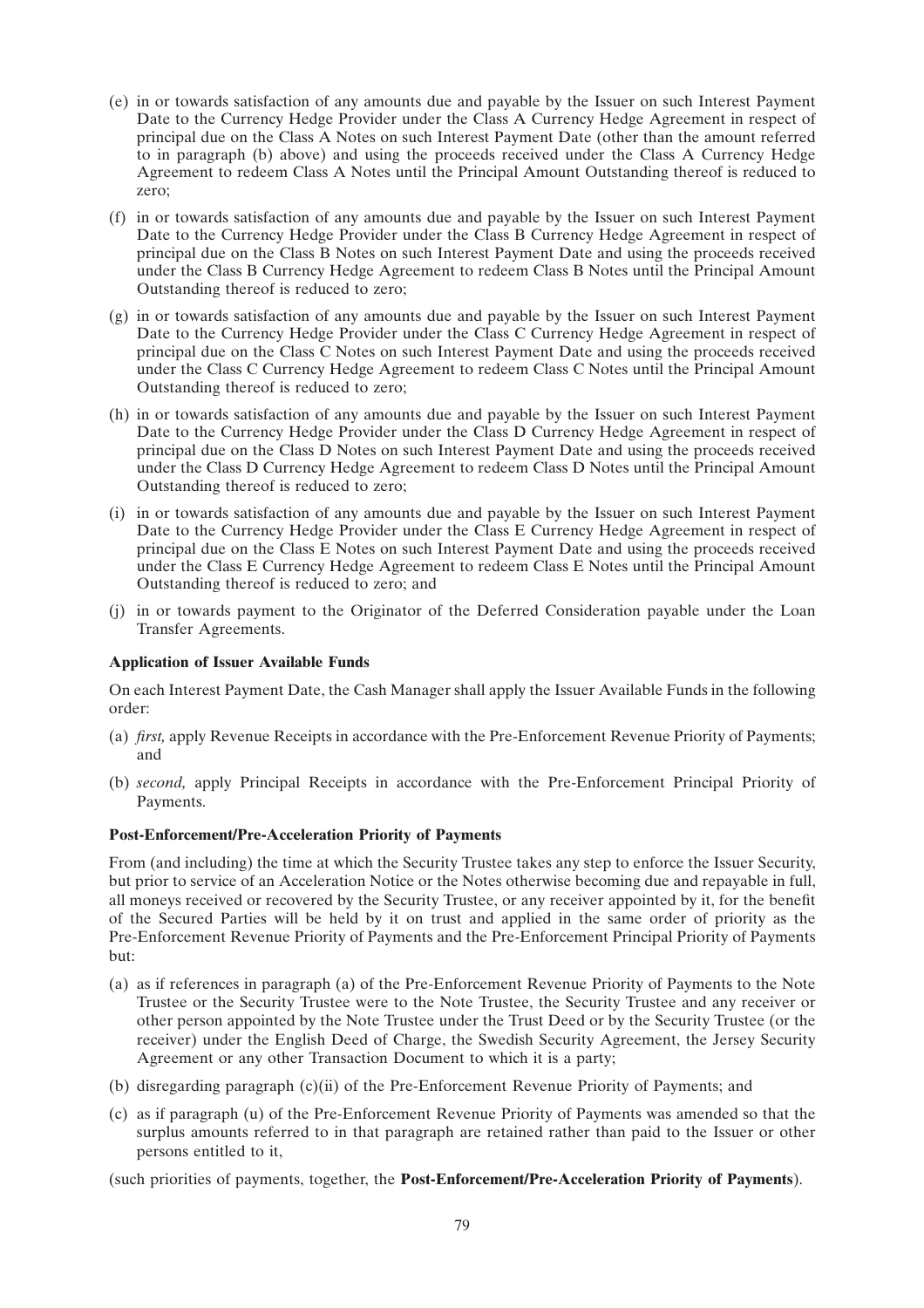#### **Post-Acceleration Priority of Payments**

Following the service of an Acceleration Notice or the Notes otherwise becoming due and repayable in full, the Security Trustee will be required to apply all funds received or recovered by it, or by any receiver appointed by it, (including amounts standing to the credit of the Credit Enhancement Reserve) in accordance with the following order of priority (but only after payment of the portion of any Insurance Premiums due and payable by the Issuer on such Interest Payment Date to the insurance companies (but not to the Originator)) (the **Post-Acceleration Priority of Payments** and, together with the Pre-Enforcement Revenue Priority of Payments, the Pre-Enforcement Principal Priority of Payments and the Post-Enforcement/Pre-Acceleration Priority of Payments, the **Priority of Payments**) (in each case, only if and to the extent that the payments and provisions of a higher priority have been made in full):

- (a) in or towards satisfaction, *pari passu* and *pro rata* according to the respective amounts thereof*,* of:
	- (i) the costs, expenses, fees, remuneration and indemnity payments (if any) and any other amounts payable (plus value added tax, if any) by the Issuer to the Note Trustee or any of its appointees under the Trust Deed;
	- (ii) the costs, expenses, fees, remuneration and indemnity payments (if any) and any other amounts payable (plus value added tax, if any) by the Issuer to the Security Trustee or any of its appointees under the English Deed of Charge, the Swedish Security Agreement, the Jersey Security Agreement or any other Transaction Document to which it is a party; and
	- (iii) the costs, expenses, fees, remuneration and indemnity payments (if any) and any other amounts payable (plus value added tax, if any) by the Issuer to any receiver appointed by the Security Trustee under the English Deed of Charge;
- (b) in or towards satisfaction of any amounts due and payable by the Issuer *pari passu* and *pro rata*:
	- (i) to the Servicer pursuant to the Servicing Agreement;
	- (ii) to the Standby Servicer pursuant to the Standby Servicing Agreement other than (so long as the Standby Servicer is Cerdo Bankpartner AB) the Part B Servicing Fee (as defined in the Standby Servicing Agreement);
	- (iii) to the Standby Facilitator pursuant to the Standby Facilitator Agreement;
	- (iv) to the Cash Manager pursuant to the Cash Management Agreement;
	- (v) to the Account Bank pursuant to the Bank Account Agreement; and
	- (vi) to the Paying Agents and the Agent Bank pursuant to the Agency Agreement;
- (c) in or towards satisfaction, *pro rata* and *pari passu*, of any amounts due and payable by the Issuer to the Corporate Services Provider pursuant to the Corporate Services Agreement;
- (d) in or towards satisfaction, *pro rata* and *pari passu*, of any amounts due or overdue to the Currency Hedge Provider under the Class A Currency Hedge Agreement (other than any Subordinated Currency Hedge Amounts) and of any principal and interest due or overdue (and all interest due on such overdue interest) on the Class A Notes;
- (e) in or towards satisfaction, *pro rata* and *pari passu*, of any amount due or overdue to the Currency Hedge Provider under the Class B Currency Hedge Agreement (other than any Subordinated Currency Hedge Amounts) and of any principal and interest due or overdue (and all interest due on such overdue interest) on the Class B Notes;
- (f) in or towards satisfaction, *pro rata* and *pari passu*, of any amounts due or overdue to the Currency Hedge Provider under the Class C Currency Hedge Agreement (other than any Subordinated Currency Hedge Amounts) and of any principal and interest due or overdue (and all interest due on such overdue interest) on the Class C Notes;
- (g) in or towards satisfaction, *pro rata* and *pari passu*, of any amounts due or overdue to the Currency Hedge Provider under the Class D Currency Hedge Agreement (other than any Subordinated Currency Hedge Amounts) and of any principal and interest due or overdue (and all interest due on such overdue interest) on the Class D Notes;
- (h) in or towards satisfaction, *pro rata* and *pari passu*, of any amounts due or overdue to the Currency Hedge Provider under the Class E Currency Hedge Agreement (other than any Subordinated Currency Hedge Amounts) and of any principal and interest due or overdue (and all interest due on such overdue interest) on the Class E Notes;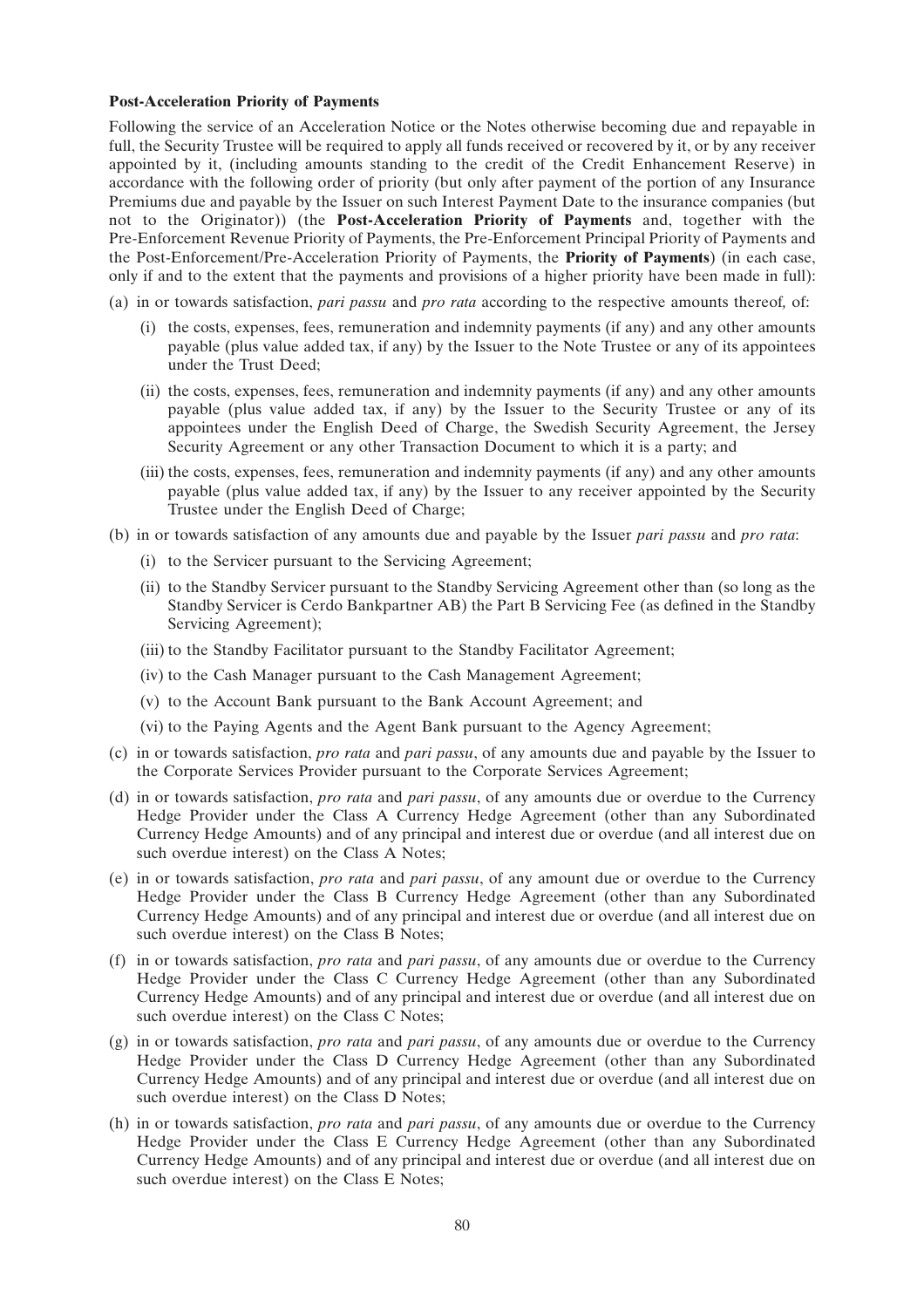- (i) in or towards satisfaction of any amounts due and payable by the Issuer to the Standby Servicer in respect of the Part B Servicing Fee (as defined in the Standby Servicing Agreement) pursuant to the Standby Servicing Agreement but only so long as the Standby Servicer is Cerdo Bankpartner AB;
- (j) in or towards satisfaction, *pari passu* and *pro rata*, according to the amounts then due to the Other Secured Creditors in respect of the Secured Obligations;
- (k) in or towards satisfaction of any amounts due and payable by the Issuer to the Start-up Loan Provider pursuant to the Start-up Loan Agreement;
- (l) in or towards payment of any Subordinated Currency Hedge Amounts due and payable by the Issuer to the Currency Hedge Provider;
- (m) in or towards satisfaction of all amounts of Deferred Consideration payable to the Originator under the Loan Transfer Agreements; and
- (n) any surplus to the Issuer.

**Other Secured Creditors** means all the Secured Parties other than the Noteholder.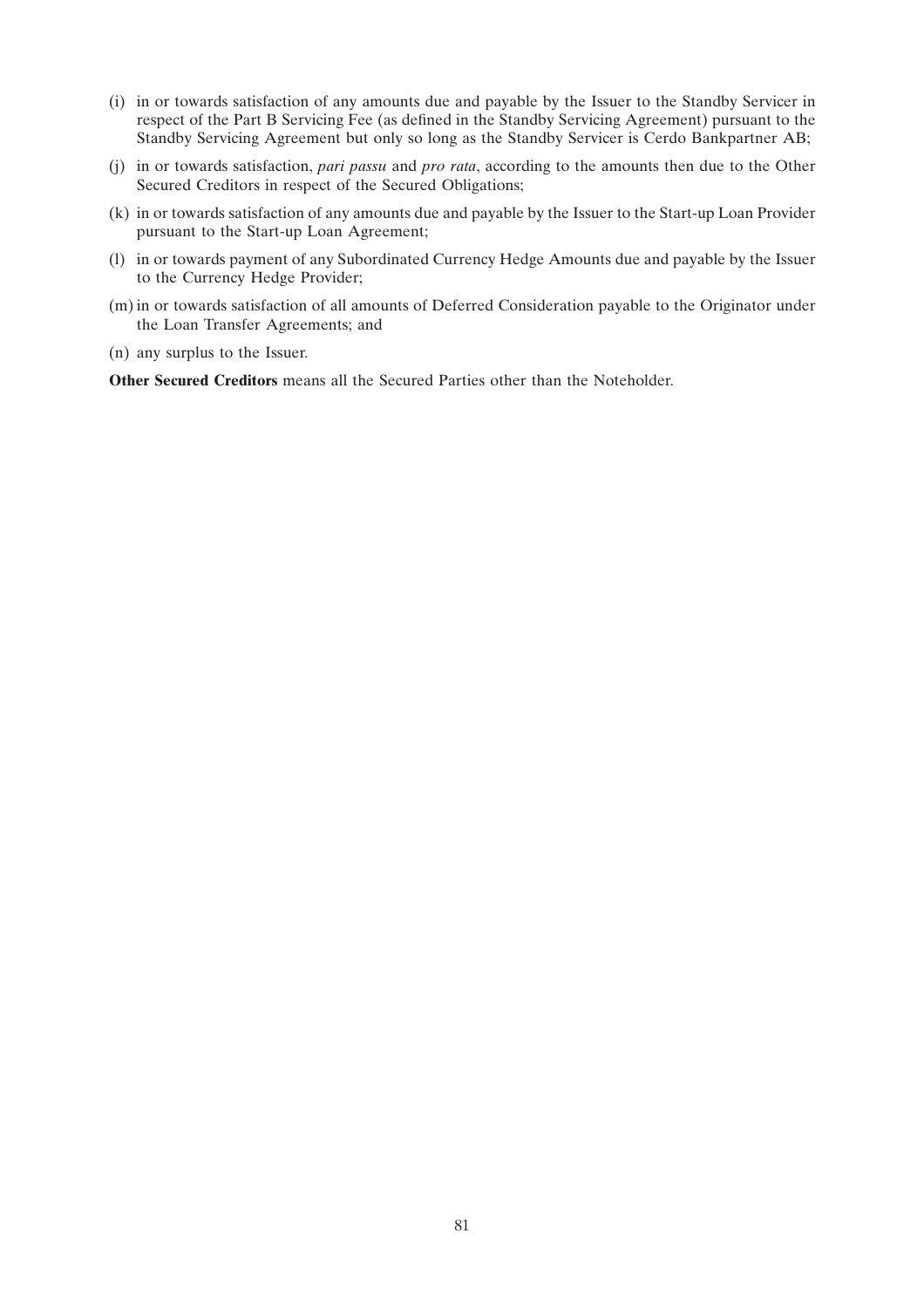# **TERMS AND CONDITIONS OF THE NOTES**

*The following are the terms and conditions of the Notes in the form (subject to amendment) in which they will be set out in the Trust Deed. The terms and conditions set out below will apply to the Notes in global form.*

The  $\epsilon$ 117,750,000 Class A Floating Rate Notes due 2025 (the **Class A Notes**), the  $\epsilon$ 13,450,000 Class B Floating Rate Notes due 2025 (the **Class B Notes**), the  $\epsilon$ 5,850,000 Class C Floating Rate Notes due 2025 (the **Class C Notes**), the  $\epsilon$ 31,100,000 Class D Floating Rate Notes due 2025 (the **Class D Notes**) and the u7,550,000 Class E Floating Rate Notes due 2025 (the **Class E Notes** and, together with the Class A Notes, the Class B Notes, the Class C Notes and the Class D Notes, the **Notes**) in each case of Scandinavian Consumer Loans Limited (the **Issuer**) are constituted by a trust deed (the **Trust Deed**) dated 6 July 2006 (the **Closing Date**) and made between the Issuer and Citicorp Trustee Company Limited (in such capacity, the **Note Trustee**) as trustee for the Noteholders (as defined below). Any reference in these terms and conditions (the **Conditions**) to a **Class of Notes** or to a **Class of Noteholders** shall be a reference to the Class A Notes, the Class B Notes, the Class C Notes, the Class D Notes or the Class E Notes, as the case may be, or to the respective holders thereof.

The expressions **Class A Notes**, **Class B Notes**, **Class C Notes**, **Class D Notes** and **Class E Notes** shall, in these Conditions, unless the context otherwise requires, include any Further Notes (as defined below) issued pursuant to **Condition 16.1** (**Further Notes**) and forming a single series with the Class A Notes, the Class B Notes, the Class C Notes, the Class D Notes or the Class E Notes, as the case may be.

The security for the Notes is constituted by a deed of charge and assignment (the **English Deed of Charge**), a Jersey security agreement (the **Jersey Security Agreement**) and a Swedish security agreement (the **Swedish Security Agreement** and, together with the English Deed of Charge and the Jersey Security Agreement, the **Security Agreements**), each dated the Closing Date and made between, among others, the Issuer and Citicorp Trustee Company Limited (in such capacity, the **Security Trustee**).

Pursuant to a paying agent and agent bank agreement (the **Agency Agreement**) dated the Closing Date and made between the Issuer, Citibank International plc of 1 North Wall Quay, Dublin 1, Ireland as Irish paying agent (the **Irish Paying Agent**), Citibank, N.A. of Citigroup Centre, Canada Square, Canary Wharf, London E14 5LB as principal paying agent (the **Principal Paying Agent** and, together with the Irish Paying Agent and such additional or other paying agents, if any, appointed from time to time pursuant to the Agency Agreement, the **Paying Agents**), Citibank, N.A. as agent bank (the **Agent Bank**) and the Note Trustee, provision is made for the payment of principal and interest in respect of the Notes of each Class.

The statements in these Conditions include summaries of, and are subject to, the detailed provisions of the Trust Deed, the Security Agreements and the Agency Agreement.

Copies of the Trust Deed, the Security Agreements, the Agency Agreement and the other Transaction Documents are available for inspection during normal business hours at the specified office for the time being of each of the Paying Agents. The Noteholders are entitled to the benefit of, are bound by, and are deemed to have notice of, all the provisions of the Transaction Documents applicable to them.

Capitalised terms not otherwise defined in these Conditions shall bear the meanings given to them in the Trust Deed, the Security Agreements or the Agency Agreement available as described above. These Conditions shall be construed in accordance with the principles of construction set out in the Trust Deed.

# **1. FORM, DENOMINATION AND TITLE**

**1.1** Each Class of the Notes (which will be tradable in minimum nominal amounts of  $\epsilon$ 50,000 (the **Minimum Denomination**) and integral multiples of  $\epsilon$ 1,000 in excess thereof) is initially represented by a temporary global note (each, a **Temporary Global Note**) in bearer form in the aggregate principal amount on issue of  $\text{\textsterling}117,750,000$  for the Class A Notes,  $\text{\textsterling}13,450,000$  for the Class B Notes,  $\epsilon$ 5,850,000 for the Class C Notes,  $\epsilon$ 31,100,000 for the Class D Notes and  $\epsilon$ 7,550,000 for the Class E Notes. Each Temporary Global Note has been deposited on behalf of the subscribers of the relevant Class of Notes with a common depositary (the **Common Depositary**) for Clearstream Banking, société anonyme (**Clearstream, Luxembourg**) and Euroclear Bank S.A./N.V., as operator of the Euroclear System (**Euroclear**) on the Closing Date. Upon deposit of the Temporary Global Notes, Clearstream, Luxembourg and Euroclear credited each subscriber of Notes with the principal amount of Notes of the relevant Class equal to the aggregate principal amount thereof for which it had subscribed and paid. Interests in each Temporary Global Note are exchangeable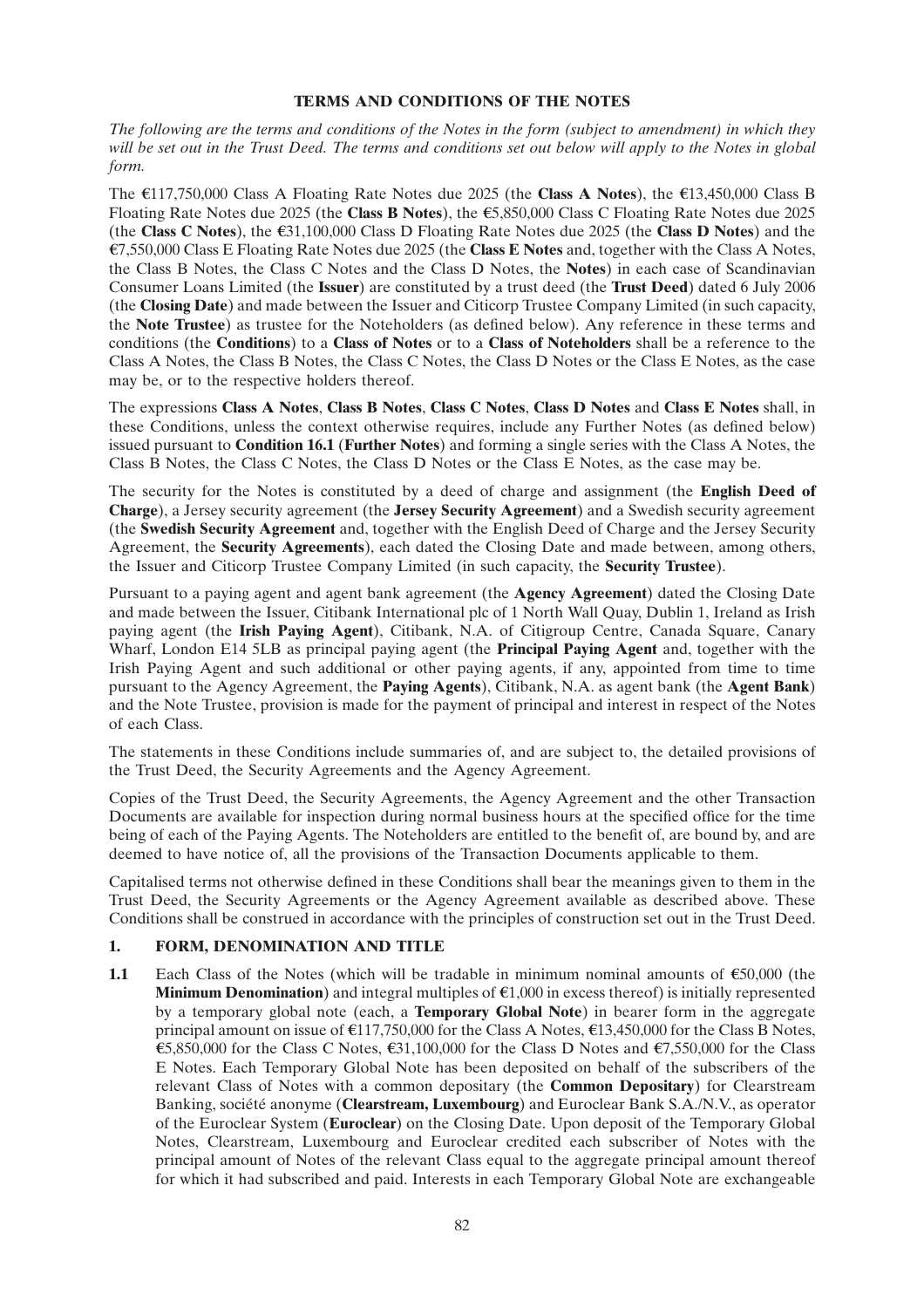on and after the date which is 40 days after the Closing Date, upon certification of non-U.S. beneficial ownership by the relevant Noteholder, for interests in a permanent global note (each, a **Permanent Global Note**) representing the same Class of Notes (the expressions **Global Notes** and **Global Note** meaning, respectively, (i) all the Temporary Global Notes and the Permanent Global Notes or the Temporary Global Note and the Permanent Global Note of a particular Class, or (ii) any of the Temporary Global Notes or Permanent Global Notes, as the context may require). The Permanent Global Notes have also been deposited with the Common Depositary for Clearstream, Luxembourg and Euroclear. Title to the Global Notes will pass by delivery.

Interests in a Global Note will be transferable in accordance with the rules and procedures for the time being of Clearstream, Luxembourg or Euroclear, as the case may be.

- **1.2** If, while any of the Notes are represented by a Permanent Global Note, either Clearstream, Luxembourg or Euroclear is closed for business for a continuous period of 14 days (other than by reason of holiday, statutory or otherwise) or announces an intention permanently to cease business or does in fact do so and no other clearing system acceptable to the Note Trustee is then in existence, then the Issuer will issue Notes of the relevant Class in definitive form (**Definitive Notes**) in exchange for such Permanent Global Note (free of charge to the persons entitled to them) within 30 days of the occurrence of the relevant event. These Conditions and the Transaction Documents will be amended in such manner as the Note Trustee requires to take account of the issue of Definitive Notes.
- **1.3** Definitive Notes (which, if issued, will be in the minimum denomination of  $\epsilon$ 50,000 each and integral multiples of  $\epsilon$ 1,000 in excess thereof) will be serially numbered and will be issued in bearer form with (at the date of issue) interest coupons, principal coupons and, if necessary, talons attached.
- **1.4 Noteholders** means each person (other than Clearstream, Luxembourg or Euroclear themselves) who is for the time being shown in the records of Clearstream, Luxembourg or Euroclear as the holder of a particular Principal Amount Outstanding (as defined in **Condition 6.8** (**Principal Amount Outstanding**)) of the Notes of any Class (in which regard any certificate or other document issued by Clearstream, Luxembourg or Euroclear as to the Principal Amount Outstanding of the Notes standing to the account of any person shall be conclusive and binding for all purposes) and such person shall be treated by the Issuer, the Note Trustee, the Security Trustee and all other persons as the holder of such Principal Amount Outstanding of such Notes for all purposes, other than for the purpose of payments in respect thereof, the right to which shall be vested, as against the Issuer, the Note Trustee, the Security Trustee and all other persons, solely in the bearer of the relevant Global Note in accordance with and subject to its terms and for which purpose **Noteholders** means the bearer of the relevant Global Note; and related expressions shall be construed accordingly.
- **1.5** (a) **Class A Noteholders** means Noteholders in respect of the Class A Notes;
	- (b) **Class B Noteholders** means Noteholders in respect of the Class B Notes;
	- (c) **Class C Noteholders** means Noteholders in respect of the Class C Notes;
	- (d) **Class D Noteholders** means Noteholders in respect of the Class D Notes; and
	- (e) **Class E Noteholders** means Noteholders in respect of the Class E Notes.

# **2. STATUS AND RELATIONSHIP BETWEEN THE NOTES AND SECURITY**

#### **2.1 Status and relationship between the Notes**

- (a) The Class A Notes constitute direct, secured and unconditional obligations of the Issuer. The Class A Notes rank *pari passu* without preference or priority amongst themselves.
- (b) The Class B Notes constitute direct, secured and, subject as provided in **Condition 15** (**Subordination by Deferral**), unconditional obligations of the Issuer. The Class B Notes rank *pari passu* without preference or priority amongst themselves but junior to the Class A Notes as provided in these Conditions and the Transaction Documents.
- (c) The Class C Notes constitute direct, secured and, subject as provided in **Condition 15** (**Subordination by Deferral**), unconditional obligations of the Issuer. The Class C Notes rank *pari passu* without preference or priority amongst themselves but junior to the Class A Notes and the Class B Notes as provided in these Conditions and the Transaction Documents.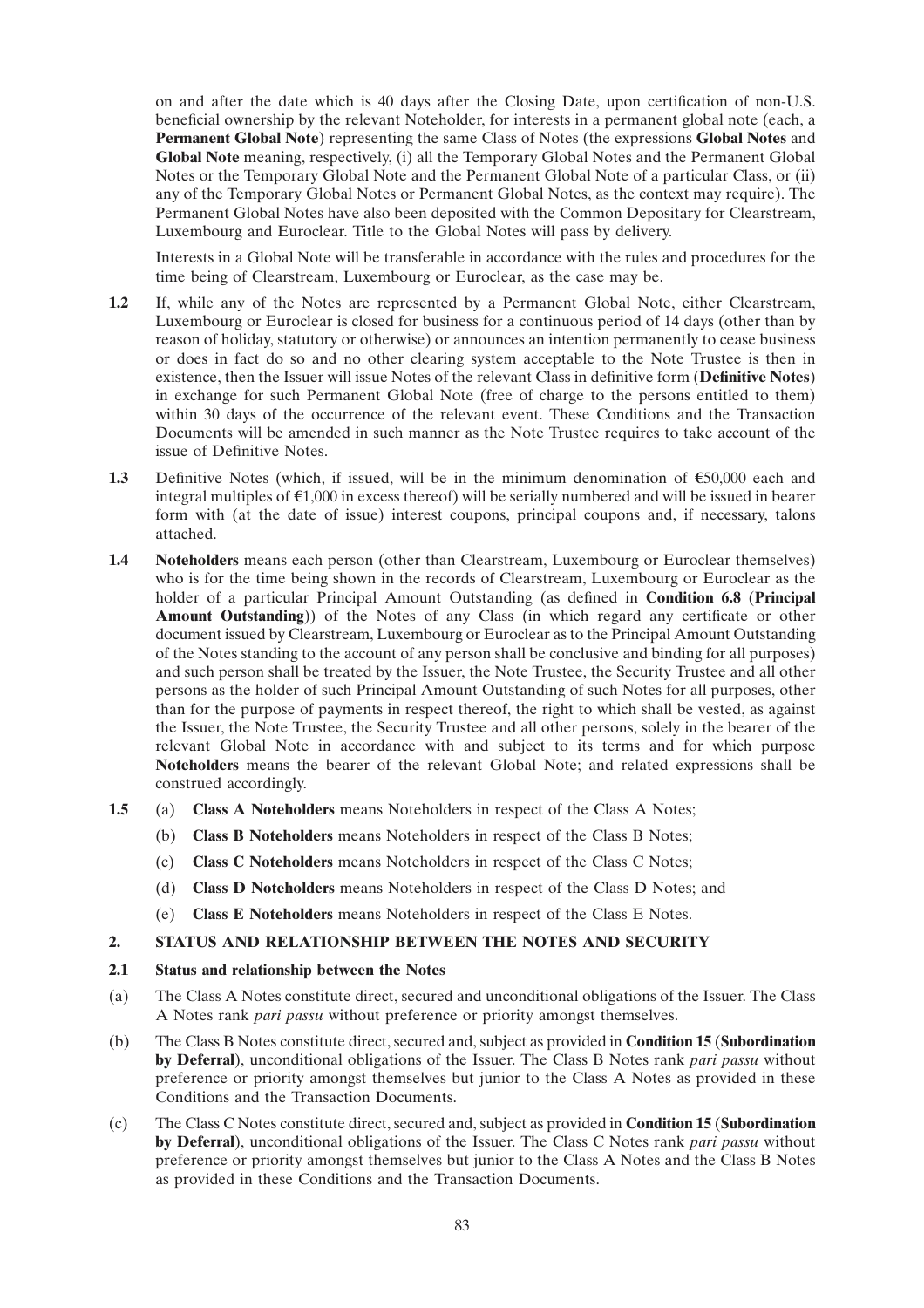- (d) The Class D Notes constitute direct, secured and, subject as provided in **Condition 15** (**Subordination by Deferral**), unconditional obligations of the Issuer. The Class D Notes rank *pari passu* without preference or priority amongst themselves but junior to the Class A Notes, the Class B Notes and the Class C Notes as provided in these Conditions and the Transaction Documents.
- (e) The Class E Notes constitute direct, secured and, subject as provided in **Condition 15** (**Subordination by Deferral**), unconditional obligations of the Issuer. The Class E Notes rank *pari passu* without preference or priority amongst themselves but junior to the Class A Notes, the Class B Notes, the Class C Notes and the Class D Notes as provided in these Conditions and the Transaction Documents.
- (f) In the event of an issue of Further Notes (as defined in **Condition 16.1** (**Further Notes**)), Replacement Notes (as defined in **Condition 16.2** (**Replacement Notes**)) or New Notes (as defined in **Condition 16.3** (**New Notes**)), the provisions of these Conditions, the Trust Deed, the Security Agreements and the other Transaction Documents, including (in the case of Replacement Notes or New Notes) those concerning:
	- (i) the basis on which the Note Trustee and the Security Trustee will be required to exercise its respective rights, powers, trusts, authorities, duties and discretions (including in circumstances where, in the opinion of the Note Trustee, there is a conflict between the interests of any Class of the Noteholders and the holders of such Further Notes, Replacement Notes or New Notes);
	- (ii) the circumstances in which the Note Trustee and the Security Trustee will become bound to take action, as referred to in **Condition 9** (**Note Events of Default**);
	- (iii) meetings of Noteholders and the passing of effective Extraordinary Resolutions; and
	- (iv) the order of priority of payments both prior to, and upon, enforcement of the Issuer Security constituted by the Security Agreements and/or acceleration of the Notes,

will be modified in such manner as the Note Trustee or, as the case may be, the Security Trustee considers necessary to reflect the issue of such Further Notes, Replacement Notes or, as the case may be, New Notes and any new Transaction Documents entered into in connection with such Further Notes, Replacement Notes or, as the case may be, New Notes and the ranking thereof and of the claims of any party to any of such new Transaction Documents in relation to each Class of the Notes.

If any New Notes are issued, the Issuer will immediately advise the Irish Financial Services Regulatory Authority and the Irish Stock Exchange accordingly, procure the publication of a notice of the issue in accordance with **Condition 14 (Notice to Noteholders**), file a new offering circular in respect of the issue of the New Notes with the Irish Financial Services Regulatory Authority and the Irish Stock Exchange and make such offering circular and any related agreements available in Dublin at the specified office of the Irish Paying Agent.

# **2.2 Security**

- (a) The security constituted by the Security Agreements is granted to the Security Trustee, on trust for itself, the Note Trustee, the Noteholders and certain other secured creditors of the Issuer, upon and subject to the terms and conditions of each Security Agreement.
- (b) The Noteholders will share in the benefit of the security constituted by the Security Agreements, upon and subject to the terms and conditions of each Security Agreement.

# **3. COVENANTS**

Save with the prior written consent of the Note Trustee or unless otherwise permitted under any of the Transaction Documents, the Issuer shall not, so long as any Note remains outstanding:

- (a) **Negative pledge:** create or permit to subsist any encumbrance (unless arising by operation of law) or other security interest whatsoever over any of its assets or undertaking;
- (b) **Restrictions on activities:** (i) engage in any activity whatsoever which is not incidental to or necessary in connection with any of the activities in which the Transaction Documents provide or envisage that the Issuer will engage; or (ii) have any subsidiaries, any subsidiary undertaking or any employees or premises;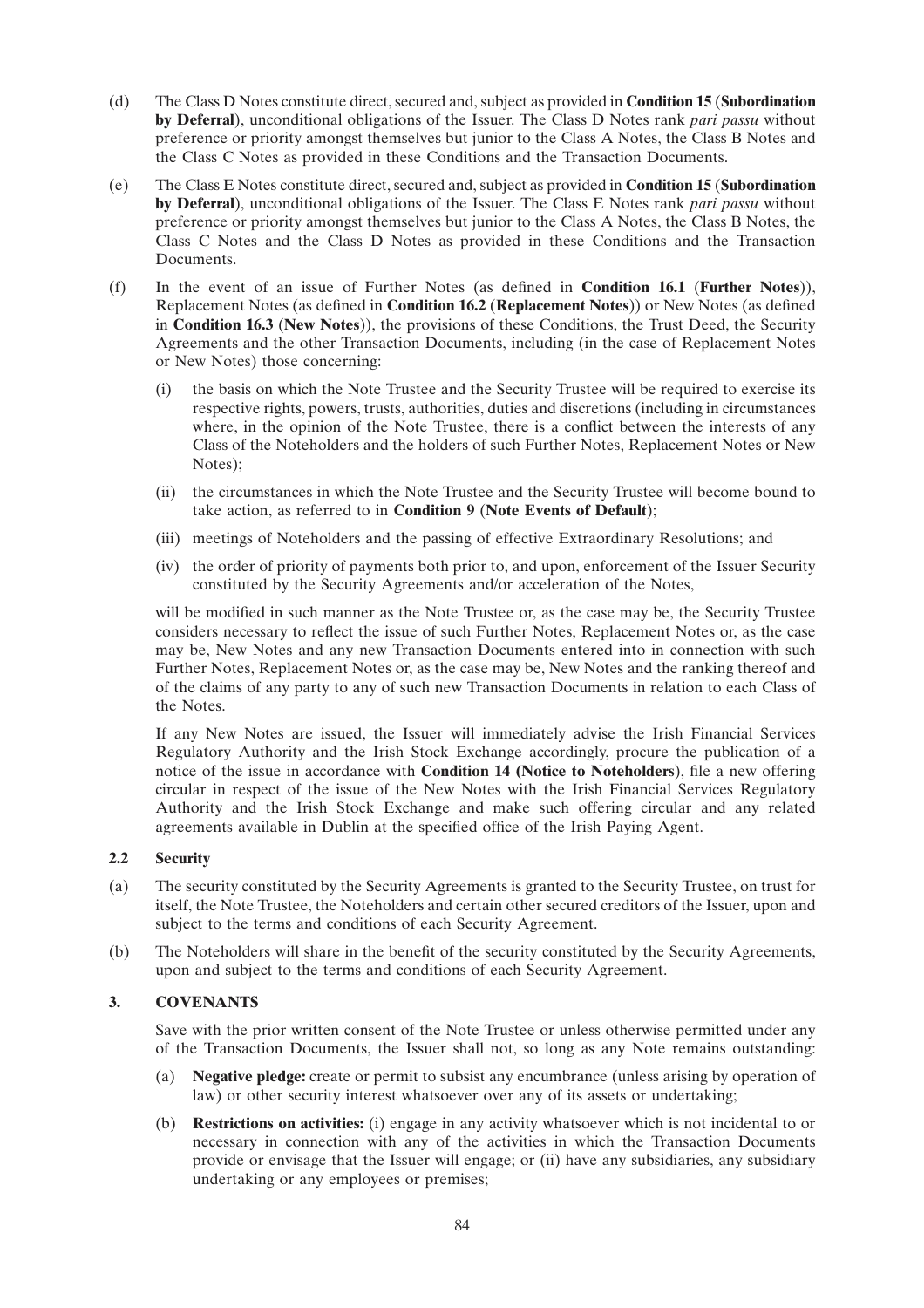- (c) **Disposal of assets:** transfer, sell, lend, part with or otherwise dispose of, or deal with, or grant any option or present or future right to acquire any of its assets or undertakings or any interest, estate, right, title or benefit therein;
- (d) **Dividends or distributions:** pay any dividend or make any other distribution to its shareholders or issue any further shares;
- (e) **Indebtedness:** incur any financial indebtedness or give any guarantee in respect of any financial indebtedness or of any other obligation of any person;
- (f) **Merger:** consolidate or merge with any other person or convey or transfer its properties or assets substantially as an entirety to any other person;
- (g) **No modification or waiver:** permit any of the Transaction Documents to which it is a party to become invalid or ineffective or permit the priority of the security interests created or evidenced thereby or pursuant thereto to be varied or agree to any modification of, or grant any consent, approval, authorisation or waiver pursuant to, or in connection with, any of the Transaction Documents to which it is a party or permit any party to any of the Transaction Documents to which it is a party to be released from its obligations or exercise any right to terminate any of the Transaction Documents to which it is a party; or
- (h) **Bank accounts:** have an interest in any bank account other than the GIC Account and the Transaction Account, unless such account or interest therein is charged to the Security Trustee on terms acceptable to it.

# **4. INTEREST**

# **4.1 Interest Accrual**

The Notes will bear interest on their respective Principal Amounts Outstanding from (and including) the Closing Date. Interest shall cease to accrue on any part of the Principal Amount Outstanding of any Note from the due date for redemption unless, upon due presentation in accordance with **Condition 5** (**Payments**), payment of the principal in respect of the Note (or, in the case of the redemption of part only of a Note, that part only of such Note) is improperly withheld or refused or default is otherwise made in respect of the payment, in which event interest shall continue to accrue as provided in the Trust Deed.

# **4.2 Interest Payment Dates and Interest Periods**

Interest on the Notes is payable monthly in arrear on 15th day of each month in each year (each an **Interest Payment Date**) in respect of the Interest Period (as defined below) ended immediately prior thereto. If any Interest Payment Date would otherwise fall on a day which is not a Business Day, it shall be postponed to the next day which is a Business Day unless it would then fall into the next calendar month, in which event the Interest Payment Date shall be brought forward to the immediately preceding Business Day. The first payment is due on the Interest Payment Date falling in August 2006. The period from (and including) the Closing Date to (but excluding) the first Interest Payment Date and each successive period from (and including) an Interest Payment Date to (but excluding) the next succeeding Interest Payment Date is called an **Interest Period**.

# **4.3 Rate of Interest**

The rate of interest payable from time to time in respect of each Class of Notes (each a **Rate of Interest**) will be determined on the basis of the following provisions:

(a) On each Interest Determination Date (as defined below), the Agent Bank will determine the EURIBOR Screen Rate (as defined below) at approximately 11.00 a.m. (Brussels time) on that Interest Determination Date. If the EURIBOR Screen Rate is unavailable, the Agent Bank will request the principal Euro-zone (as defined below) office of each of the Reference Banks (as defined below) to provide the Agent Bank with the rate at which deposits in Euro are offered by it to prime banks in the Euro-zone interbank market for one month at approximately 11.00 a.m. (Brussels time) on the Interest Determination Date in question and for a Representative Amount (as defined below).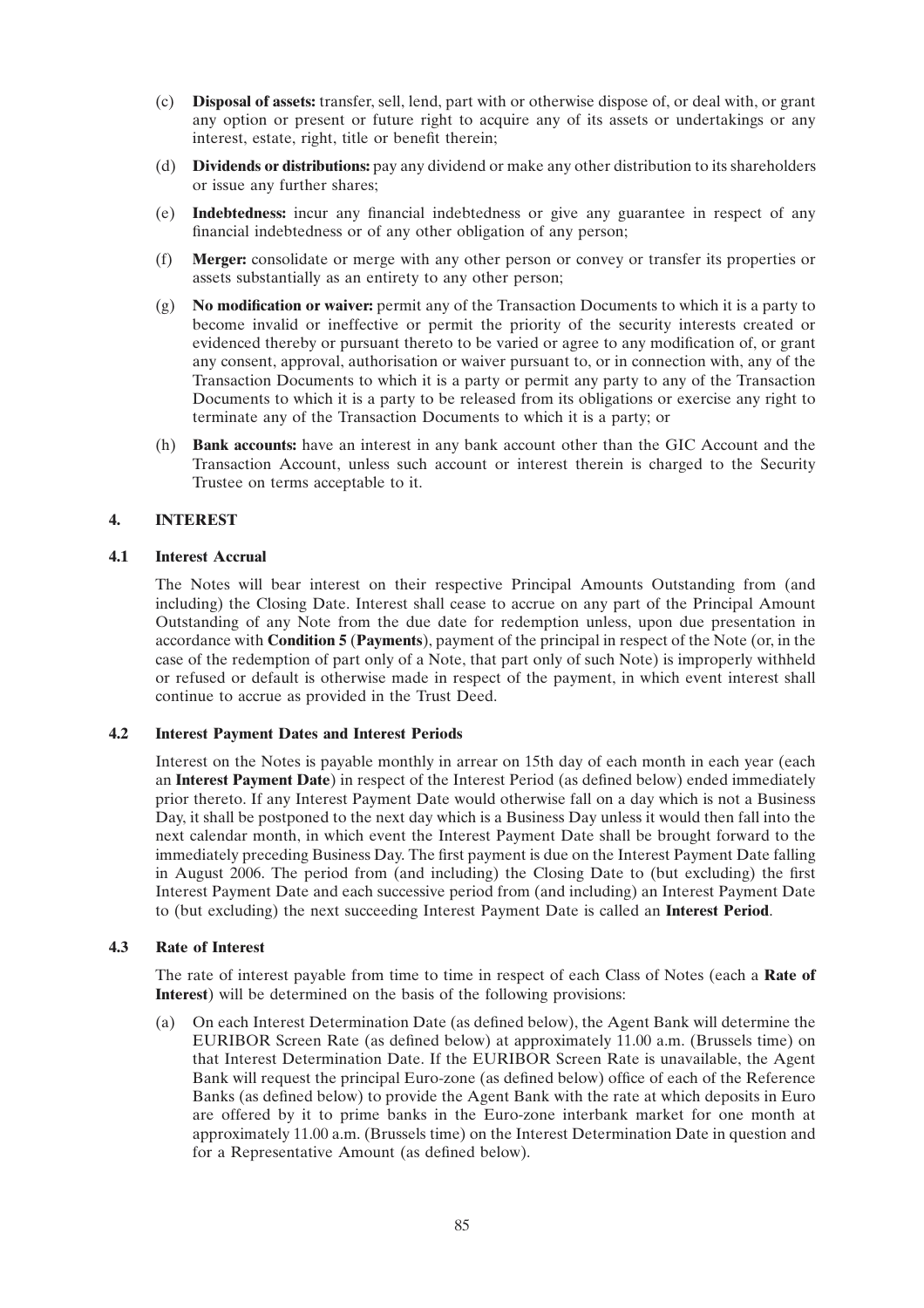- (b) The Rate of Interest for the Interest Period in respect of each Class of the Notes shall be the EURIBOR Screen Rate plus the Margin (as defined below) applicable to the relevant Class of Notes or, if the EURIBOR Screen Rate is unavailable, and at least two of the Reference Banks provide such rates, the arithmetic mean (rounded if necessary to the fifth decimal place, with 0.000005 being rounded upwards) as established by the Agent Bank of such rates, plus the applicable Margin.
- (c) If fewer than two rates are provided as requested, the Rate of Interest for that Interest Period will be the arithmetic mean of the rates quoted by major banks in the Euro-zone, selected by the Agent Bank, at approximately 11.00 a.m. (Brussels time) on the first day of such Interest Period for loans in Euro to leading European banks for a period of one month commencing on the first day of such Interest Period and for a Representative Amount, plus the applicable Margin. If the Rate of Interest cannot be determined in accordance with the above provisions, the Rate of Interest shall be determined as at the last preceding Interest Determination Date.
- (d) In these Conditions (except where otherwise defined), the expression:
	- **Business Day** means a day (other than a Saturday or Sunday) which is both a day on which commercial banks and foreign exchange markets settle payments and are open for general business (including dealing in foreign exchange and foreign currency deposits) in London, Stockholm and Dublin and a TARGET Settlement Day;
	- (ii) **Euro-zone** means the region comprised of the member states of the European Union that have adopted the single currency in accordance with the Treaty establishing the European Community (signed in Rome on 25 March 1957) as amended;
	- (iii) **Interest Determination Date** means the second TARGET Settlement Day before the commencement of the Interest Period for which the rate will apply;
	- (iv) **Margin** means:
		- (A) in relation to the Class A Notes, 0.14 per cent. per annum for the period from (and including) the Closing Date up to (but excluding) the Step-Up Date and thereafter 0.28 per cent. per annum;
		- (B) in relation to the Class B Notes, 0.33 per cent. per annum for the period from (and including) the Closing Date up to (but excluding) the Step-Up Date and thereafter 0.66 per cent. per annum;
		- (C) in relation to the Class C Notes, 0.58 per cent. per annum for the period from (and including) the Closing Date up to (but excluding) the Step-Up Date and thereafter 1.16 per cent. per annum;
		- (D) in relation to the Class D Notes, 0.88 per cent. per annum for the period from (and including) the Closing Date up to (but excluding) the Step-Up Date and thereafter 1.76 per cent. per annum; and
		- (E) in relation to the Class E Notes, 3.00 per cent. per annum for the period from (and including) the Closing Date up to (but excluding) the Step-Up Date and thereafter 4.00 per cent. per annum;
	- (v) **Reference Banks** means the principal Euro-zone office of each of four major banks engaged in the Euro-zone interbank market selected by the Agent Bank, provided that, once a Reference Bank has been selected by the Agent Bank, that Reference Bank shall not be changed unless and until it ceases to be capable of acting as such;
	- (vi) **Representative Amount** means, in relation to any quotation of a rate for which a Representative Amount is relevant, an amount that is representative for a single transaction in the relevant market at the relevant time;
	- (vii) **EURIBOR Screen Rate** means the rate for one month deposits in Euro which appears on the Telerate Screen No. 248 (or such replacement page on that service which displays the information); and
	- (viii) **TARGET Settlement Day** means any day on which the Trans-European Automated Real-Time Gross Settlement Express Transfer (TARGET) System is open.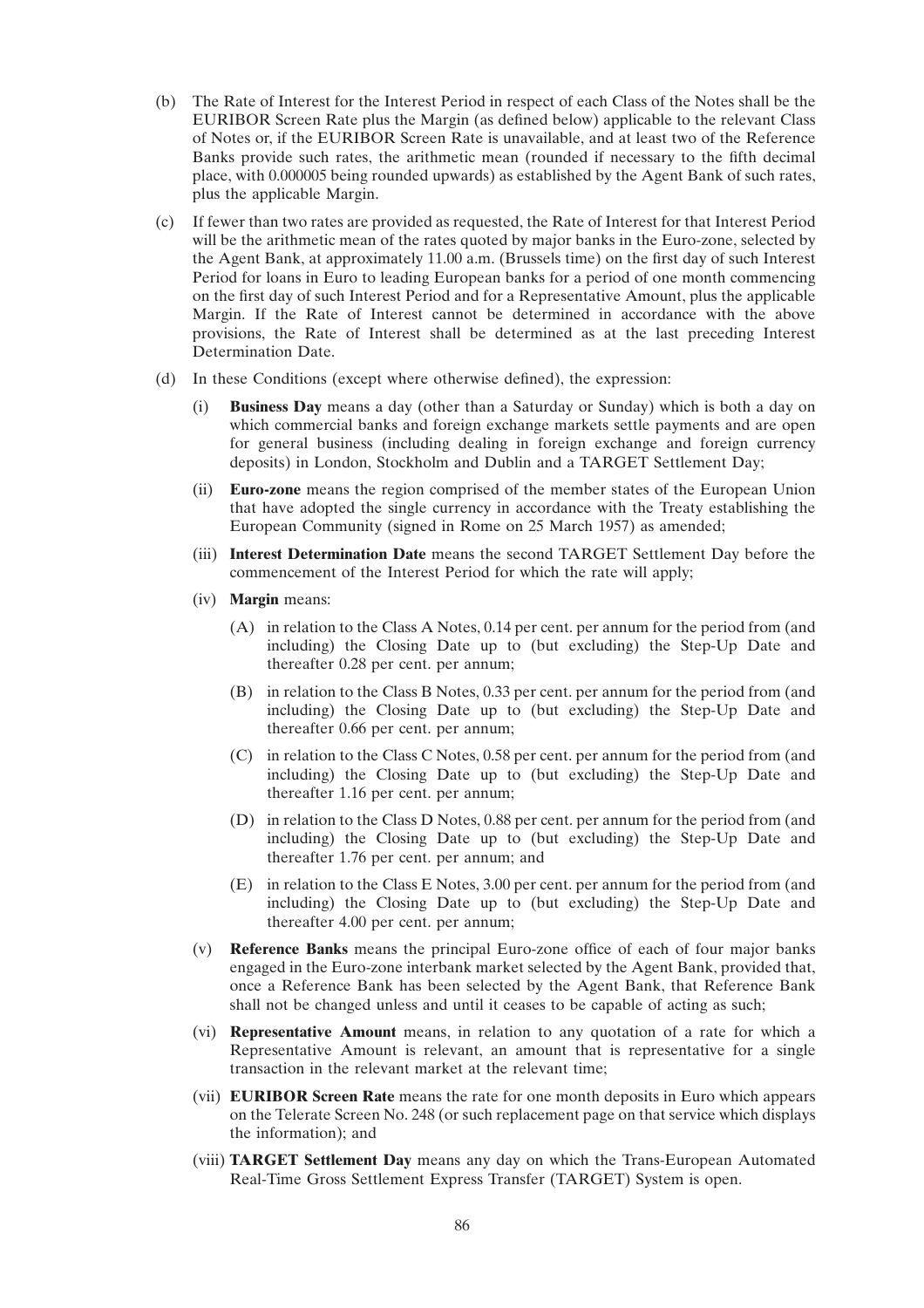# **4.4 Determination of Rate of Interest and Interest Amounts**

The Agent Bank shall, as soon as practicable after 11.00 a.m. (Brussels time) on each Interest Determination Date, but in no event later than the third Business Day thereafter, determine the respective Euro amounts (the **Interest Amounts**) payable in respect of interest on the Principal Amount Outstanding of each Class of the Notes for the relevant Interest Period. The Interest Amounts shall be determined by applying the relevant Rate of Interest to such Principal Amount Outstanding, multiplying the sum by the actual number of days in the Interest Period concerned divided by 360 and rounding the resulting figure downwards to the nearest cent.

# **4.5 Publication of Rate of Interest and Interest Amounts**

The Agent Bank shall cause the Rates of Interest and the Interest Amounts for each Interest Period and the relative Interest Payment Date to be notified to the Issuer, the Note Trustee and to any stock exchange or other relevant authority on which the Notes are at the relevant time listed and to be published in accordance with **Condition 14** (**Notice to Noteholders**) as soon as possible after their determination and in no event later than the second Business Day thereafter. The Interest Amounts and Interest Payment Date may subsequently be amended (or appropriate alternative arrangements made by way of adjustment) without notice in the event of an extension or shortening of the Interest Period.

# **4.6 Determination by the Note Trustee**

The Note Trustee shall, if the Agent Bank defaults at any time in its obligation to determine the Rates of Interest and/or Interest Amounts in accordance with the above provisions, determine the Rates of Interest and/or Interest Amounts, as the case may be, the former at such rates as, in its absolute discretion (having such regard as it shall think fit to the procedure described above), it shall deem fair and reasonable in all the circumstances and the latter in the manner provided in **Condition 4.4** (**Determination of Rate of Interest and Interest Amounts**) and the determinations shall be deemed to be determinations by the Agent Bank.

# **4.7 Notifications, etc. to be Final**

All notifications, opinions, determinations, certificates, calculations, quotations and decisions given, expressed, made or obtained for the purposes of the provisions of this **Condition 4**, whether by the Reference Banks (or any of them), the Agent Bank or the Note Trustee, will (in the absence of wilful default, bad faith or manifest error) be binding on the Issuer, the Note Trustee, the Agent Bank, the Paying Agents and all Noteholders and (in the absence of wilful default, bad faith or manifest error) no liability to the Issuer or the Noteholders shall attach to the Reference Banks (or any of them) or, the Agent Bank and, in any event, no liability shall attach to the Note Trustee in connection with the exercise or non-exercise by any of them of their powers, duties and discretions under this **Condition 4**.

# **4.8 Agent Bank**

The Issuer shall procure that, so long as any of the Notes remain outstanding, there is at all times an Agent Bank for the purposes of the Notes and the Issuer may, subject to the prior written approval of the Note Trustee, terminate the appointment of the Agent Bank. In the event of the appointed office of any bank being unable or unwilling to continue to act as the Agent Bank or failing duly to determine the Rates of Interest and the Interest Amounts for any Interest Period, the Issuer shall, subject to the prior written approval of the Note Trustee, appoint the Euro-zone office of another major bank engaged in the Euro-zone interbank market to act in its place. The Agent Bank may not resign its duties or be removed without a successor having been appointed.

# **5. PAYMENTS**

# **5.1 Payments in respect of Notes**

Payments in respect of principal and interest in respect of any Global Note will be made only against presentation of such Global Note to or to the order of the Principal Paying Agent or such other Paying Agent as shall have been notified to the Noteholders in accordance with **Condition 14**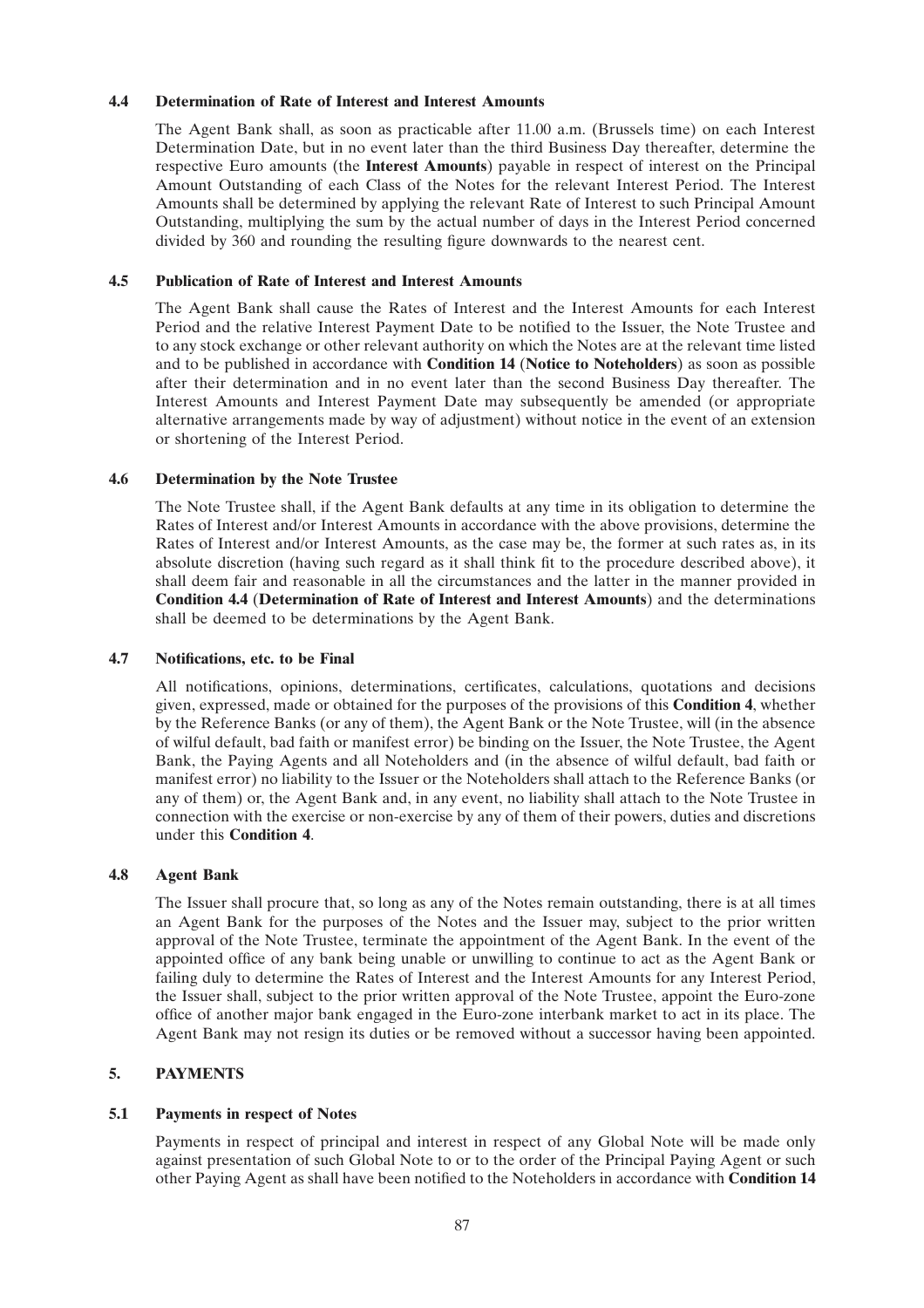(**Notice to Noteholders**) for such purpose, subject, in the case of any Temporary Global Note, to certification of non-US beneficial ownership as provided in such Temporary Global Note. A record of each payment of principal or interest made in respect of a Global Note will be made on the relevant Global Note by or on behalf of the Principal Paying Agent or such other Paying Agent as aforesaid and such record shall be *prima facie* evidence that the payment in question has been made. No person appearing from time to time in the records of Clearstream, Luxembourg or of Euroclear as the holder of a Note shall have any claim directly against the Issuer in respect of payments due on such Note whilst such Note is represented by a Global Note and the Issuer shall be discharged by payment of the relevant amount to the bearer of the relevant Global Note.

# **5.2 Method of Payment**

Payments will be made by credit or transfer to a euro account (or any other account to which euro may be credited or transferred) specified by the payee or, at the option of the payee, by euro cheque.

# **5.3 Payments subject to Applicable Laws**

Payments in respect of principal and interest on the Notes are subject in all cases to any fiscal or other laws and regulations applicable in the place of payment.

# **5.4 Payment only on a Presentation Date**

A holder shall be entitled to present a Global Note for payment only on a Presentation Date and shall not, except as provided in **Condition 4** (**Interest**), be entitled to any further interest or other payment if a Presentation Date is after the due date.

**Presentation Date** means a day which (subject to **Condition 8** (**Prescription**)):

- (a) is or falls after the relevant due date;
- (b) is a Business Day in the place of the specified office of the relevant Paying Agent at which the Global Note is presented for payment; and
- (c) in the case of payment by credit or transfer to a euro account as referred to above, is a TARGET Settlement Day.

# **5.5 Initial Paying Agents**

The names of the initial Paying Agents and their initial specified offices are set out at the beginning of these Conditions. The Issuer reserves the right, subject to the prior written approval of the Note Trustee, at any time to vary or terminate the appointment of any Paying Agent and to appoint additional or other Paying Agents provided that:

- (a) there will at all times be a person appointed to perform the obligations of the Principal Paying Agent;
- (b) there will at all times be at least one Paying Agent (which may be the Principal Paying Agent) having its specified office in a European city, which so long as the Notes are admitted to trading on the Irish Stock Exchange shall be Dublin; and
- (c) the Issuer undertakes that it will ensure that it maintains a Paying Agent in a Member State of the European Union that is not obliged to withhold or deduct tax pursuant to European Council Directive 2003/48/EC or any law implementing or complying with, or introduced in order to conform to, such Directive.

Notice of any termination or appointment and of any changes in specified offices will be given to the Noteholders promptly by the Issuer in accordance with **Condition 14** (**Notice to Noteholders**).

# **6. REDEMPTON**

# **6.1 Redemption at maturity**

Unless previously redeemed in full or purchased and cancelled as provided below, the Issuer will redeem the Notes at their respective Principal Amounts Outstanding on the Interest Payment Date falling in June 2025 (the **Final Maturity Date**).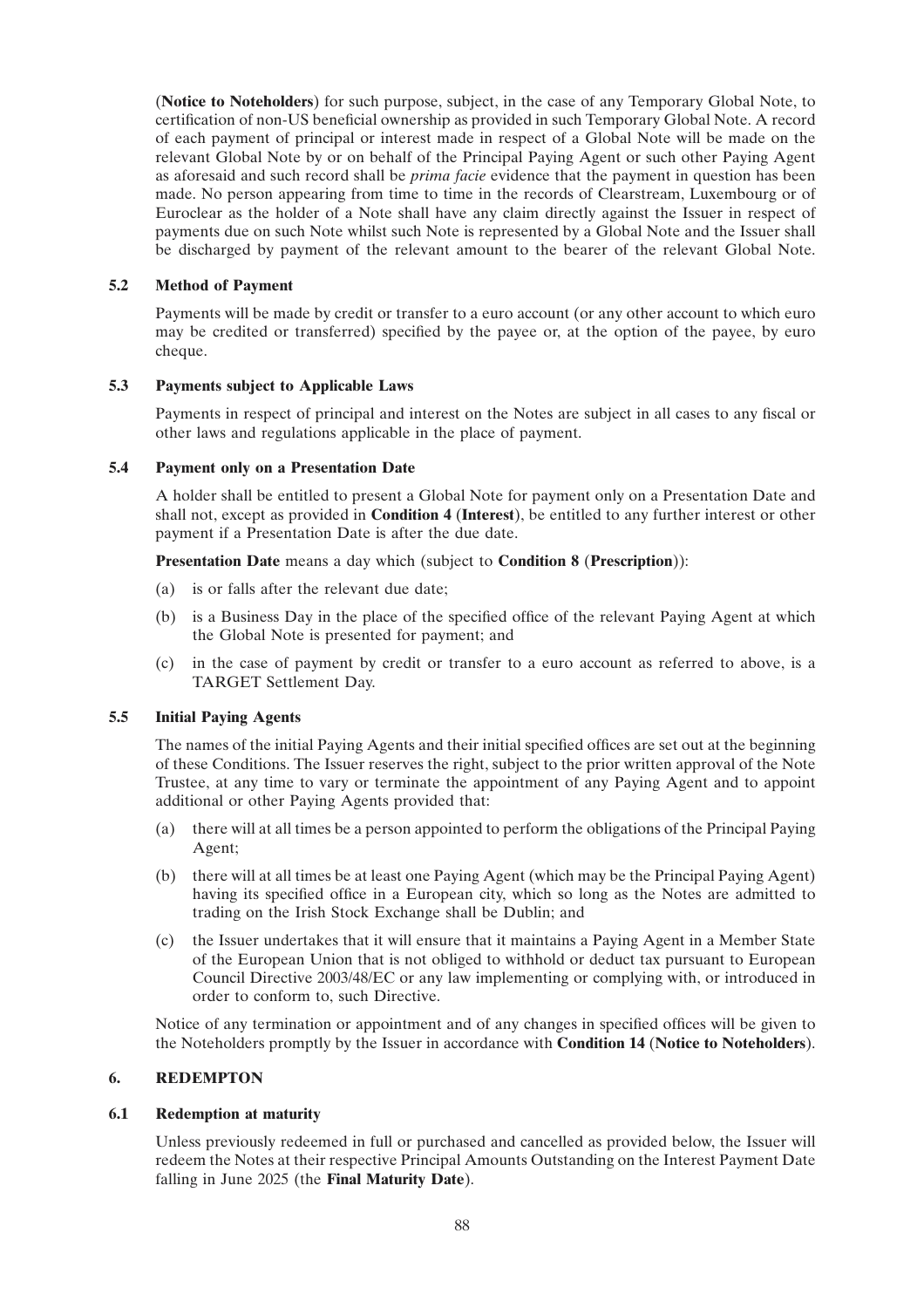# **6.2 Target Redemption of the Class A Notes from Principal Receipts**

(a) Prior to the service of an Acceleration Notice and unless previously redeemed in full or purchased and cancelled as provided below, the Class A Notes are subject to early redemption in part on the Interest Payment Dates set out below from Principal Receipts, subject to the payment of higher ranking amounts in accordance with the Pre-Enforcement Principal Priority of Payments (as set out in the Cash Management Agreement) or, as applicable, the Post-Enforcement/Pre-Acceleration Priority of Payments (as set out in the English Deed of Charge) in an amount such that the Principal Amount Outstanding in respect of the Class A Notes after such redemption is not greater than the Class A Target Remaining Amount (as set out below) for the Interest Payment Date to which the Class A Target Remaining Amount relates.

| <b>Class A Target Remaining</b><br><b>Amount</b> (Euro) |  |  |
|---------------------------------------------------------|--|--|
| 116,300,000                                             |  |  |
| 114,900,000                                             |  |  |
| 113,500,000                                             |  |  |
| 112,100,000                                             |  |  |
| 110,700,000                                             |  |  |
| 109,400,000                                             |  |  |
| 108,100,000                                             |  |  |
| 106,800,000                                             |  |  |
| 105,500,000                                             |  |  |
| 104,200,000                                             |  |  |
| 102,900,000                                             |  |  |
| 101,600,000                                             |  |  |
| 100,300,000                                             |  |  |
| 99,000,000                                              |  |  |
| 97,800,000                                              |  |  |
| 96,600,000                                              |  |  |
| 95,400,000                                              |  |  |
| 94,200,000                                              |  |  |
| 93,000,000                                              |  |  |
| 91,800,000                                              |  |  |
| 90,600,000                                              |  |  |
| 89,400,000                                              |  |  |
| 88,200,000                                              |  |  |
| 87,000,000                                              |  |  |
| 85,900,000                                              |  |  |
| 84,800,000                                              |  |  |
| 83,700,000                                              |  |  |
| 82,600,000                                              |  |  |
| 81,500,000                                              |  |  |
| 80,400,000                                              |  |  |
| 79,300,000                                              |  |  |
| 78,200,000                                              |  |  |
| 77,100,000                                              |  |  |
| 76,000,000                                              |  |  |
| 74,900,000                                              |  |  |
| 73,900,000                                              |  |  |
| 72,900,000                                              |  |  |
| 71,900,000                                              |  |  |
| 70,900,000                                              |  |  |
| 69,900,000                                              |  |  |
| 68,900,000                                              |  |  |
| 67,900,000                                              |  |  |
|                                                         |  |  |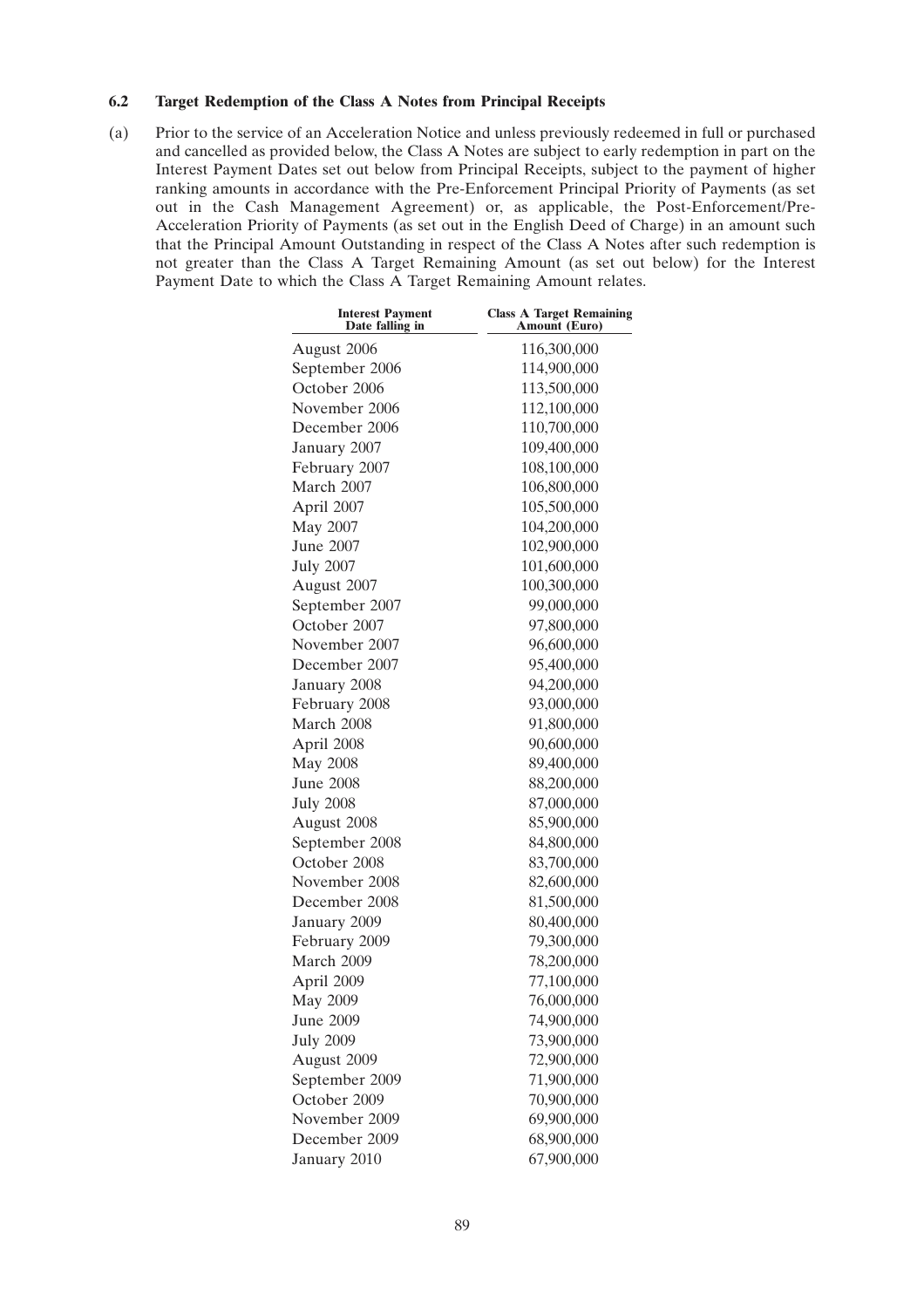| <b>Interest Payment</b><br>Date falling in | <b>Class A Target Remaining</b><br><b>Amount (Euro)</b> |
|--------------------------------------------|---------------------------------------------------------|
| February 2010                              | 66,900,000                                              |
| March 2010                                 | 65,900,000                                              |
| April 2010                                 | 64,900,000                                              |
| May 2010                                   | 63,900,000                                              |
| June 2010                                  | 62,900,000                                              |
| <b>July 2010</b>                           | 62,000,000                                              |
| August 2010                                | 61,100,000                                              |
| September 2010                             | 60,200,000                                              |
| October 2010                               | 59,300,000                                              |
| November 2010                              | 58,400,000                                              |
| December 2010                              | 57,500,000                                              |
| January 2011                               | 56,600,000                                              |
| February 2011                              | 55,700,000                                              |
| March 2011                                 | 54,800,000                                              |
| April 2011                                 | 53,900,000                                              |
| May 2011                                   | 53,000,000                                              |
| June 2011                                  | 52,100,000                                              |

- (b) If on any Interest Payment Date prior to the service of an Acceleration Notice and unless previously redeemed in full or purchased and cancelled as provided below, there are excess Principal Receipts available after: (i) curing any Revenue Deficit, (ii) reducing the Principal Amount Outstanding of the Class A Notes to an amount equal to the relevant Class A Target Remaining Amount for such Interest Payment Date, (iii) up to the Interest Payment Date immediately succeeding the Revolving Period End Date and if the Sellers so direct the Issuer, crediting the GIC Account with an amount up to SEK 10,000,000 (the **Retained Amount**), and (iv) payment of the Initial Purchase Price in respect of any Promissory Notes assigned and transferred to the Issuer on the Monthly Acquisition Date in the immediately preceding Calculation Period to the relevant Seller (as such terms are defined in the Security Agreements) (the **Excess Principal Receipts**), then such Excess Principal Receipts shall be applied in or towards redeeming the Notes in the following order of priority, subject to the Pre-Enforcement Principal Priority of Payments or, as applicable the Post-Enforcement/Pre-Acceleration Principal Priority of Payments:
	- (i) the Class A Notes until the Principal Amount Outstanding thereof is reduced to zero;
	- (ii) the Class B Notes until the Principal Amount Outstanding thereof is reduced to zero;
	- (iii) the Class C Notes until the Principal Amount Outstanding thereof is reduced to zero;
	- (iv) the Class D Notes until the Principal Amount Outstanding thereof is reduced to zero; and
	- (v) the Class E Notes until the Principal Amount Outstanding thereof is reduced to zero.

#### **6.3 Target Redemption of the Class E Notes from Revenue Receipts only**

(a) Prior to the service of an Acceleration Notice and (where the Interest Payment Date falls on or before the Step-Up Date) prior to the redemption in full of the Class A Notes, the Class B Notes, the Class C Notes and the Class D Notes, or (where the Interest Payment Date falls after the Step-Up Date) after the redemption in full of the Class A Notes, the Class B Notes, the Class C Notes and the Class D Notes, and unless previously redeemed in full or purchased and cancelled as provided below, the Class E Notes are subject to early redemption in part on the Interest Payment Dates set out below from Revenue Receipts, subject to the payment of higher ranking amounts in accordance with the Pre-Enforcement Revenue Priority of Payments (as set out in the Cash Management Agreement) or, as applicable, the Post-Enforcement/Pre-Acceleration Priority of Payments (as set out in the English Deed of Charge) in an amount such that the Principal Amount Outstanding in respect of the Class E Notes after such redemption is not greater than the Class E Target Remaining Amount (as set out below) for the Interest Payment Date to which the Class E Target Remaining Amount relates.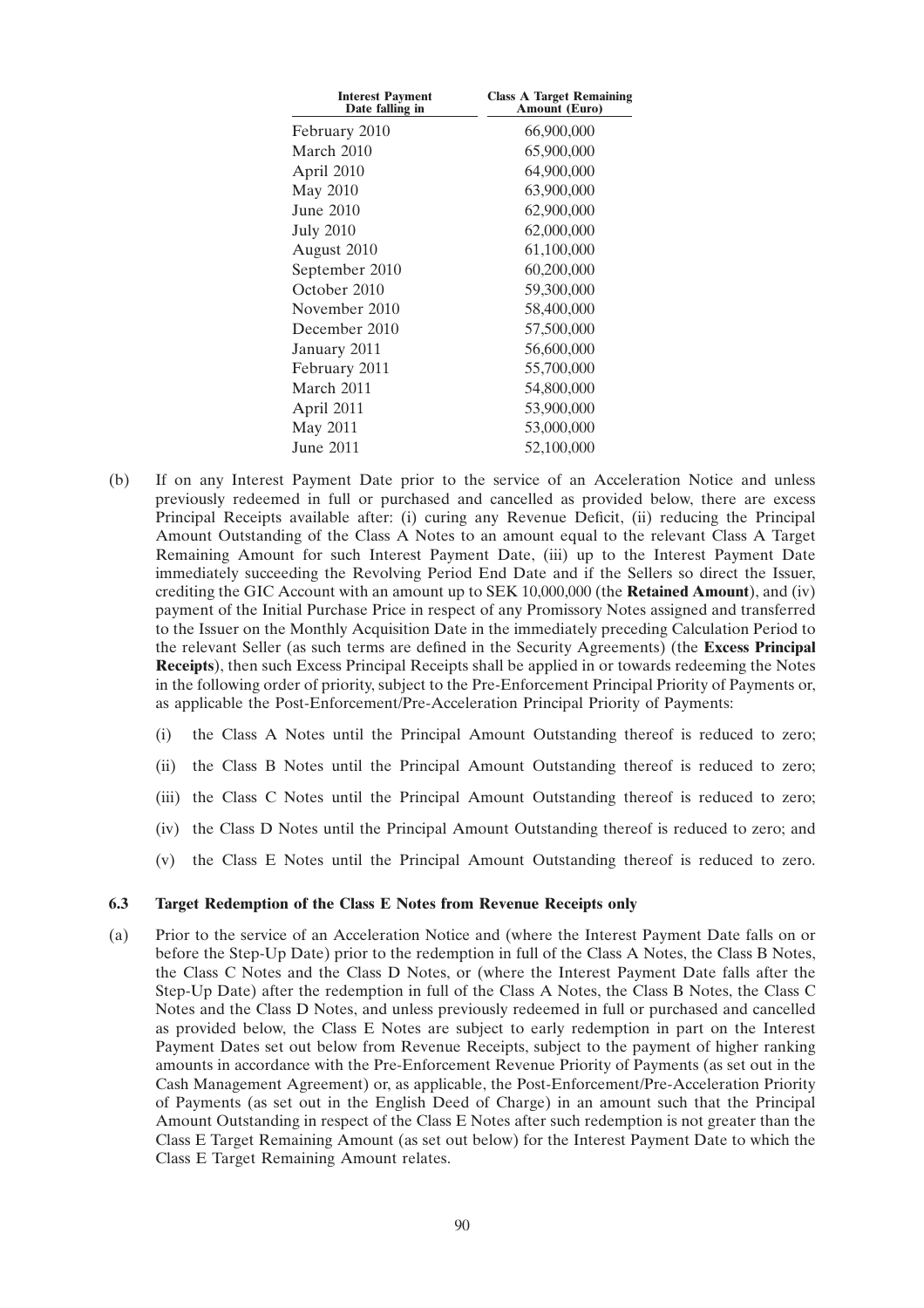| <b>Interest Payment</b><br>Date falling in | <b>Class E Target Remaining</b><br>Amount (Euro) |  |  |  |
|--------------------------------------------|--------------------------------------------------|--|--|--|
| August 2006                                | 7,500,000                                        |  |  |  |
| September 2006                             | 7,450,000                                        |  |  |  |
| October 2006                               | 7,400,000                                        |  |  |  |
| November 2006                              | 7,350,000                                        |  |  |  |
| December 2006                              | 7,300,000                                        |  |  |  |
| January 2007                               | 7,250,000                                        |  |  |  |
| February 2007                              | 7,200,000                                        |  |  |  |
| March 2007                                 | 7,150,000                                        |  |  |  |
| April 2007                                 | 7,100,000                                        |  |  |  |
| May 2007                                   | 7,050,000                                        |  |  |  |
| <b>June 2007</b>                           | 7,000,000                                        |  |  |  |
| <b>July 2007</b>                           | 6,950,000                                        |  |  |  |
| August 2007                                | 6,900,000                                        |  |  |  |
| September 2007                             | 6,850,000                                        |  |  |  |
| October 2007                               |                                                  |  |  |  |
| November 2007                              | 6,800,000<br>6,750,000                           |  |  |  |
| December 2007                              | 6,700,000                                        |  |  |  |
|                                            | 6,650,000                                        |  |  |  |
| January 2008                               |                                                  |  |  |  |
| February 2008                              | 6,600,000                                        |  |  |  |
| March 2008                                 | 6,550,000                                        |  |  |  |
| April 2008                                 | 6,500,000                                        |  |  |  |
| <b>May 2008</b>                            | 6,450,000                                        |  |  |  |
| <b>June 2008</b>                           | 6,400,000                                        |  |  |  |
| <b>July 2008</b>                           | 6,350,000                                        |  |  |  |
| August 2008                                | 6,300,000                                        |  |  |  |
| September 2008                             | 6,250,000                                        |  |  |  |
| October 2008                               | 6,200,000                                        |  |  |  |
| November 2008                              | 6,150,000                                        |  |  |  |
| December 2008                              | 6,100,000                                        |  |  |  |
| January 2009                               | 6,050,000                                        |  |  |  |
| February 2009                              | 6,000,000                                        |  |  |  |
| March 2009                                 | 5,950,000                                        |  |  |  |
| April 2009                                 | 5,900,000                                        |  |  |  |
| May 2009                                   | 5,850,000                                        |  |  |  |
| June 2009                                  | 5,800,000                                        |  |  |  |
| <b>July 2009</b>                           | 5,750,000                                        |  |  |  |
| August 2009                                | 5,700,000                                        |  |  |  |
| September 2009                             | 5,650,000                                        |  |  |  |
| October 2009                               | 5,600,000                                        |  |  |  |
| November 2009                              | 5,550,000                                        |  |  |  |
| December 2009                              | 5,500,000                                        |  |  |  |
| January 2010                               | 5,450,000                                        |  |  |  |
| February 2010                              | 5,400,000                                        |  |  |  |
| March 2010                                 | 5,350,000                                        |  |  |  |
| April 2010                                 | 5,300,000                                        |  |  |  |
| May 2010                                   | 5,250,000                                        |  |  |  |
| June 2010                                  | 5,200,000                                        |  |  |  |
| <b>July 2010</b>                           | 5,150,000                                        |  |  |  |
| August 2010                                | 5,100,000                                        |  |  |  |
| September 2010                             | 5,050,000                                        |  |  |  |
| October 2010                               | 5,000,000                                        |  |  |  |
| November 2010                              | 4,950,000                                        |  |  |  |
| December 2010                              | 4,900,000                                        |  |  |  |
|                                            |                                                  |  |  |  |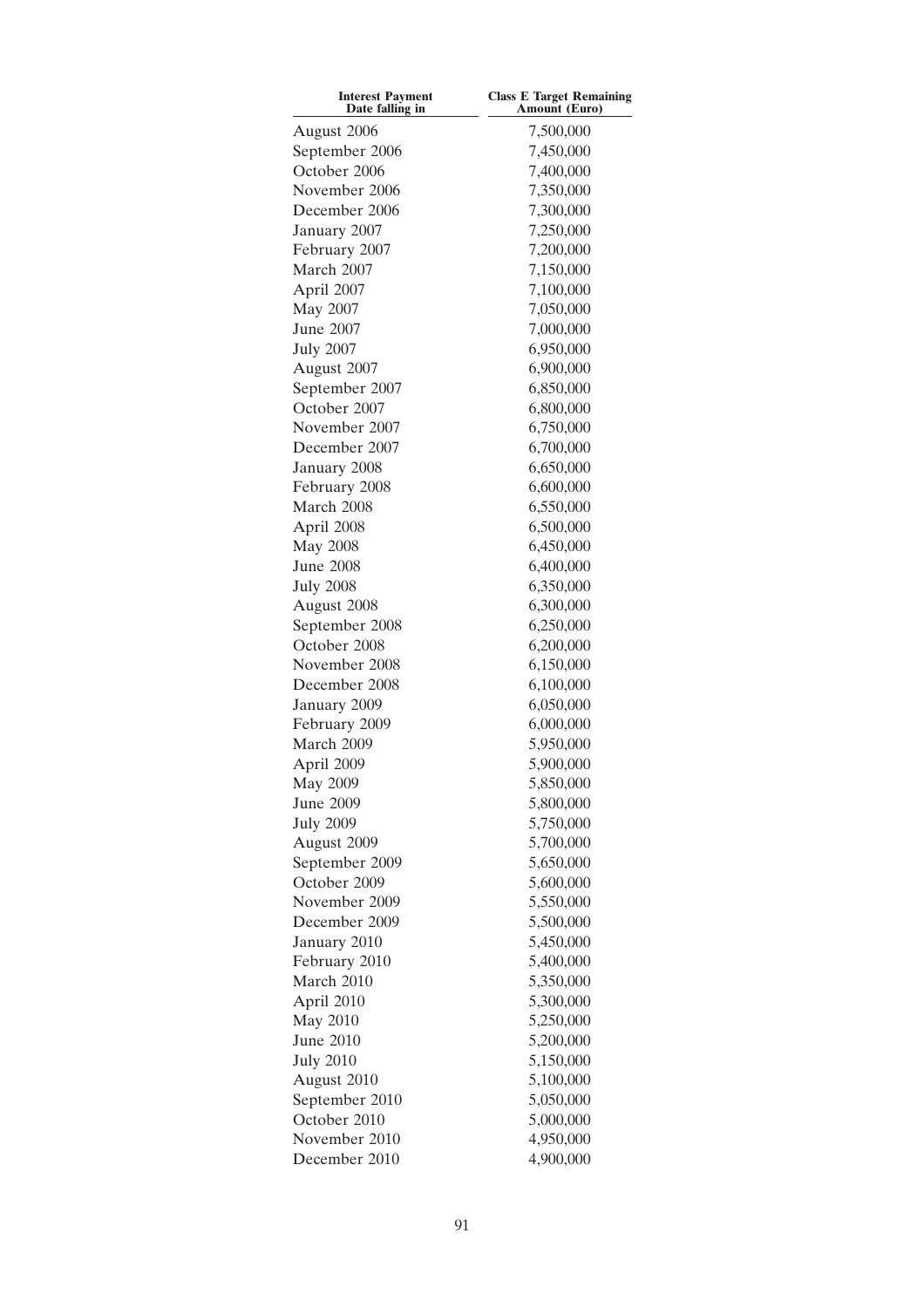| <b>Interest Payment</b><br>Date falling in | <b>Class E Target Remaining</b><br><b>Amount</b> (Euro) |  |  |
|--------------------------------------------|---------------------------------------------------------|--|--|
| January 2011                               | 4,850,000                                               |  |  |
| February 2011                              | 4,800,000                                               |  |  |
| March 2011                                 | 4,750,000                                               |  |  |
| April 2011                                 | 4,700,000                                               |  |  |
| <b>May 2011</b>                            | 4,650,000                                               |  |  |
| June 2011                                  | 4,600,000                                               |  |  |
|                                            |                                                         |  |  |

(b) Prior to the service of an Acceleration Notice but after the redemption in full of the Class A Notes, the Class B Notes, the Class C Notes and the Class D Notes, and unless previously redeemed in full or purchased and cancelled as provided below, the Class E Notes are subject to mandatory early redemption in part on each Interest Payment Date from Revenue Receipts, subject to the payment of higher ranking amounts in accordance with the Pre-Enforcement Revenue Priority of Payments (as set out in the Cash Management Agreement) or, as applicable, the Post-Enforcement/ Pre-Acceleration Priority of Payments (as set out in the English Deed of Charge) until the Principal Amount Outstanding of the Class E Notes is reduced to zero. After the redemption in full of the Class A Notes, the Class B Notes, the Class C Notes and the Class D Notes, amounts standing to the credit of the Credit Enhancement Reserve Ledger shall be applied to repay the Class E Notes in accordance with this **Condition 6.3**(**b**).

# **6.4 Target Remaining Amounts**

- (a) The Class A Target Remaining Amount and the Class E Target Remaining Amount are together referred to as the **Target Remaining Amount**.
- (b) Without prejudice to **Condition 6.1** above, failure to reduce the Principal Amount Outstanding of the Class A Notes and/or the Class E Notes to an amount equal to the relevant Target Remaining Amount on any Interest Payment Date shall not constitute a Note Event of Default.

#### **6.5 Redemption following service of an Acceleration Notice**

Following the service of an Acceleration Notice or the Notes otherwise becoming due and repayable in full, all moneys received by the Security Trustee will be applied in accordance with the Post-Acceleration Priority of Payments as set out in the English Deed of Charge.

# **6.6 Optional redemption**

On any Interest Payment Date on or after:

- (a) the Step-Up Date; or
- (b) the date on which the aggregate Principal Amount Outstanding of the Notes (after taking account of any payment of principal on the Notes which, but for this sub-paragraph, would fall to have been made on such Interest Payment Date) would be less than 10 per cent. of the aggregate initial Principal Amount Outstanding of the Notes on the Closing Date,

the Issuer may, having given not more than 60 nor less than 30 days' notice to the Note Trustee, the Rating Agencies, the Currency Hedge Provider and the Noteholders in accordance with **Condition 14** (**Notice to Noteholders**), redeem all (but not some only) of the Notes at their Principal Amount Outstanding together with accrued interest (including, in the case of the Class B Notes, the Class C Notes, the Class D Notes and the Class E Notes, any deferred interest and accrued interest thereon), provided that prior to the giving of any such notice, the Issuer shall have provided to the Note Trustee a certificate signed by two directors of the Issuer to the effect that it will have the funds, not subject to any interest of any other person, required to redeem the Notes as aforesaid and to discharge all other amounts required to be paid by it *pari passu* with, or in priority to, the Notes on the relevant Interest Payment Date, and the Note Trustee shall accept the certificate as sufficient evidence of the satisfaction of such condition precedent and it shall be conclusive and binding on the Noteholders.

After giving notice of redemption pursuant to this **Condition 6.6**, the Issuer shall not make any further payment of principal on the Notes and no further reduction shall be made to the Principal Amount Outstanding of any such Note other than by way of redemption pursuant to this **Condition 6.6**.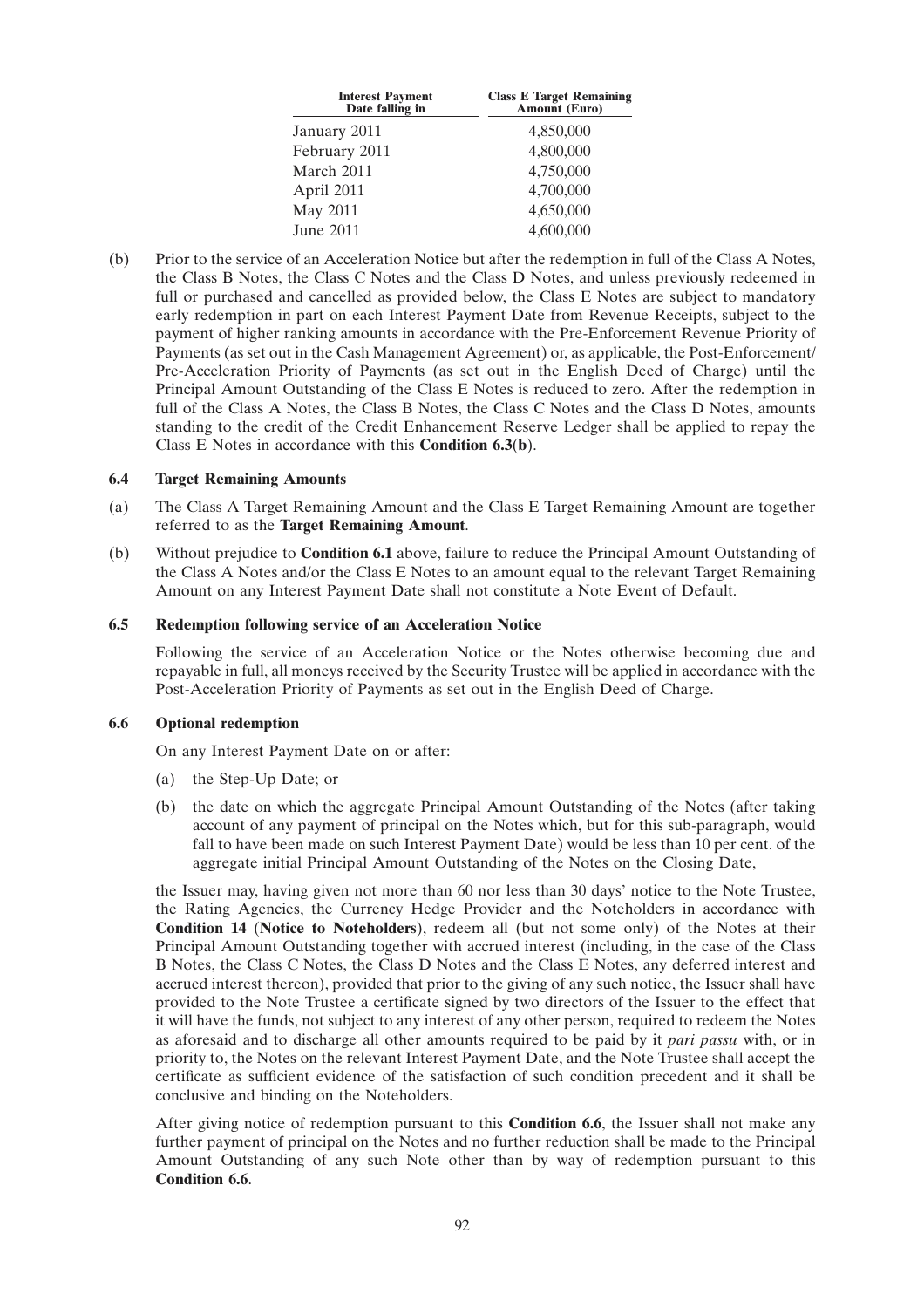### **6.7 Optional redemption for taxation or other reasons**

- If:
- (a) by reason of a change in tax law (or the application or official interpretation thereof), which change becomes effective on or after the Closing Date, on the next Interest Payment Date, the Issuer or the Paying Agents would be required to deduct or withhold from any payment of principal or interest on any Class of the Notes (other than because the relevant holder has some connection with Jersey other than the holding of Notes of such Class) any amount for, or on account of, any present or future taxes, duties, assessments or governmental charges of whatever nature imposed, levied, collected, withheld or assessed by Jersey or any political sub-division thereof or any authority thereof or therein; or
- (b) by reason of a change in law (or the application or official interpretation thereof), which change becomes effective on or after the Closing Date, on the next Interest Payment Date, the Issuer or the Currency Hedge Provider would be required to deduct or withhold from any payment under any Currency Hedge Agreement any amount for or on account of any present or future taxes, duties, assessments or governmental charges of whatever nature; or
- (c) by reason of a change in tax law (or the application or official interpretation thereof), which change becomes effective on or after the Closing Date, on the next Interest Payment Date, the Issuer would suffer any withholding or deduction from any payment in respect of a Transferred Promissory Note for, or on account, of any present or future taxes, duties, assessments or governmental charges of whatever nature imposed, levied, collected, withheld or assessed by the relevant jurisdiction or any political sub-division thereof or any authority thereof or therein,

then the Issuer shall, if the same would avoid the effect of the relevant event described in **sub-paragraph** (**a**), (**b**) or (**c**) above, appoint a Paying Agent in another jurisdiction or use its reasonable endeavours to arrange the substitution of a company incorporated and/or tax resident in another jurisdiction approved in writing by the Note Trustee as principal debtor under the Notes, provided that the Note Trustee is satisfied that such substitution will not be materially prejudicial to the interests of the Noteholders.

If the Issuer satisfies the Note Trustee immediately before giving the notice referred to below that one or more of the events described in **sub-paragraph** (**a**), (**b**) or (**c**) above is continuing and that the appointment of a Paying Agent or a substitution as referred to above would not avoid the effect of the relevant event or that, having used its reasonable endeavours, the Issuer is unable to arrange such a substitution, then the Issuer may, on any Interest Payment Date and having given not more than 60 nor less than 30 days' notice to the Noteholders in accordance with **Condition 14** (**Notice to Noteholders**) and to the Note Trustee and having certified to the NoteTrustee that it will have the necessary funds to pay all principal and interest due in respect of the Notes on the relevant Interest Payment Date and to discharge all other amounts required to be paid by it on the relevant Interest Payment Date, redeem all, but not some only, of the Notes at their respective Principal Amounts Outstanding together with accrued but unpaid interest up to but excluding the date of redemption and the Note Trustee shall be entitled to accept the certificate as sufficient evidence of the satisfaction of the conditions precedent set out above and it shall be conclusive and binding on the Noteholders.

# **6.8 Principal Amount Outstanding**

The **Principal Amount Outstanding** of a Note on any date shall be its original principal amount less the aggregate amount of principal repayments paid in respect of such Note since the Closing Date except if and to the extent that any such repayment has been improperly withheld or refused.

# **6.9 Notice of redemption**

Any such notice as is referred to in **Condition 6.6** (**Optional redemption**) and **Condition 6.7** (**Optional redemption for taxation or other reasons**) above shall be irrevocable and, upon the expiry of such notice, the Issuer shall be bound to redeem the relevant Notes at the applicable amounts specified above.

# **6.10 No purchase by the Issuer**

The Issuer will not be permitted to purchase any of the Notes.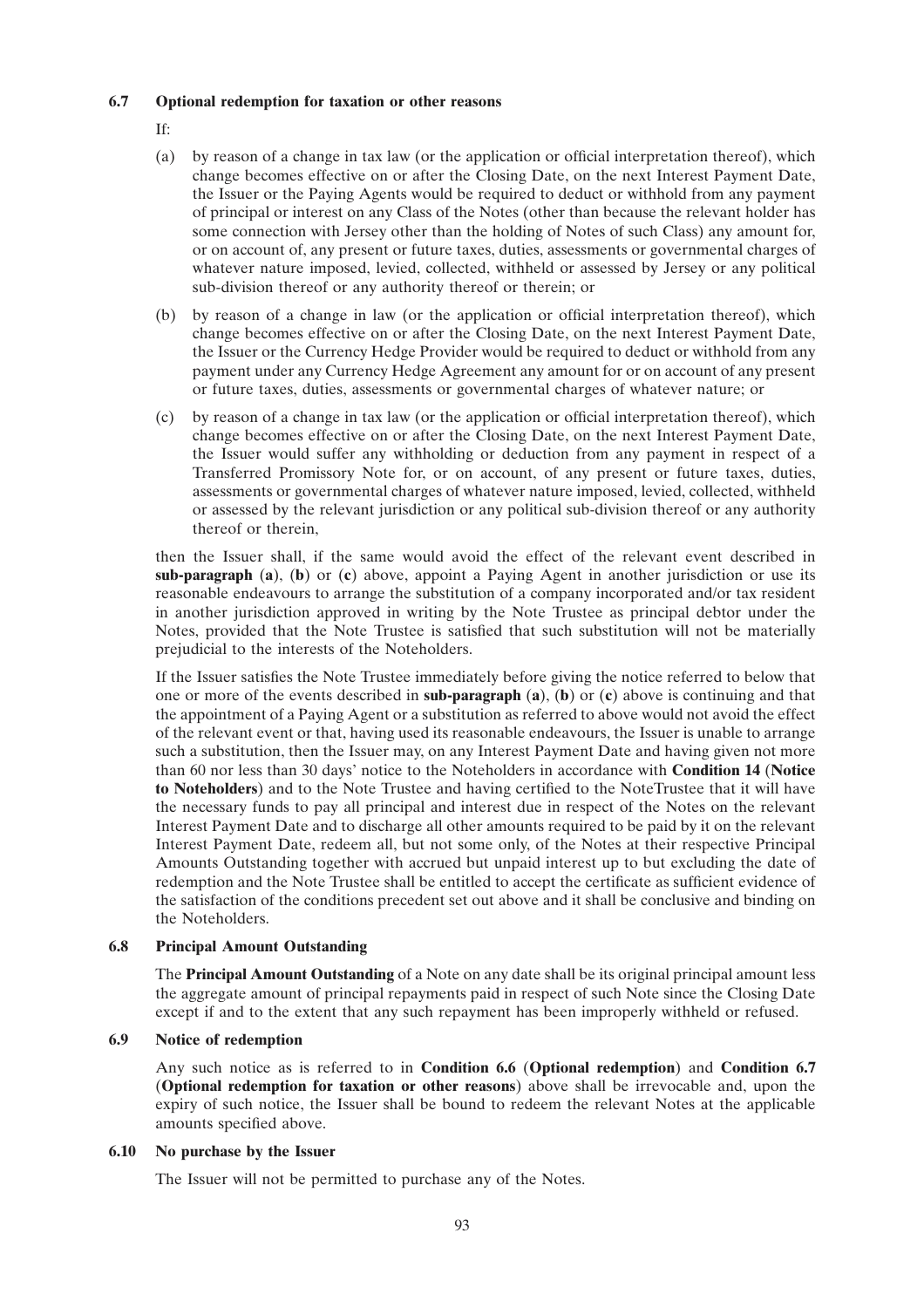# **6.11 Cancellation**

All Notes redeemed in full will be cancelled upon redemption and may not be resold or re-issued.

# **7. TAXATION**

All payments in respect of the Notes by or on behalf of the Issuer shall be made without withholding or deduction for, or on account of, any present or future taxes, duties, assessments or governmental charges of whatever nature (**Taxes**), unless the withholding or deduction of the Taxes is required by applicable law. In that event, the Issuer or, as the case may be, the relevant Paying Agent shall make such payment after the withholding or deduction has been made and shall account to the relevant authorities for the amount required to be withheld or deducted. Neither the Issuer nor any Paying Agent shall be obliged to make any additional payments to Noteholders in respect of such withholding or deduction.

# **8. PRESCRIPTION**

Claims in respect of principal and interest on the Notes will be prescribed after 10 years (in the case of principal) and five years (in the case of interest) from the **Relevant Date** in respect of the relevant payment.

In this **Condition 8**, the "Relevant Date", in respect of a payment, is the date on which such payment first becomes due or (if the full amount of the moneys payable on that date has not been duly received by the Principal Paying Agent or the Note Trustee on or prior to such date) the date on which, the full amount of such moneys having been received, notice to that effect is duly given to the relevant Noteholders in accordance with **Condition 14** (**Notice to Noteholders**).

# **9. NOTE EVENTS OF DEFAULT**

- **9.1** The Note Trustee at its absolute discretion may, and if so directed in writing by the holders of not less than 25 per cent. in aggregate of the Principal Amount Outstanding of the Most Senior Class of Notes outstanding or, if so directed by or pursuant to an Extraordinary Resolution of the holders of the Most Senior Class of Notes outstanding shall (subject, in each case, to the Note Trustee being indemnified to its satisfaction), (but in the case of the occurrence of any of the events described in sub-paragraphs (b) to (f) inclusive, the Note Trustee shall have certified in writing to the Issuer that such event is, in its opinion, materially prejudicial to the interests of the holders of the Most Senior Class of Notes outstanding) give notice (an **Acceleration Notice**) to the Issuer and the Security Trustee declaring that all Classes of the Notes are immediately due and repayable at their respective Principal Amounts Outstanding, together with accrued interest as provided in the Trust Deed, at any time after the happening and during the subsistence of any of the following events (each, a **Note Event of Default**):
	- (a) default being made for a period of three Business Days in the payment of any principal of, or default is made for a period of five Business Days in the payment of any interest on, any Note when and as the same ought to be paid in accordance with these Conditions (provided that neither a deferral of interest in accordance with **Condition 15** (**Subordination by Deferral**) nor a failure to reduce the Principal Amount Outstanding of the Class A Notes and/or the Class E Notes to an amount equal to the relevant Target Remaining Amount in respect of the relevant Class of Notes on any Interest Payment Date in accordance with **Condition 6.2** (**Target Redemption of the Class A Notes from Principal Receipts**) or **Condition 6.3** (**Target Redemption of the Class E Notes from Revenue Receipts only**) shall constitute a default in the payment of such interest or principal for the purposes of this **Condition 9.1(a)**); or
	- (b) the Issuer failing duly to perform or observe any other obligation, condition or provision binding upon it under these Conditions, the Trust Deed or any of the other Transaction Documents to which it is a party and in any such case (except where the Note Trustee or the Security Trustee, as the case may be, certifies that, in its opinion, such failure is incapable of remedy, when no notice will be required), such failure continuing for a period of 30 days following the service by the Note Trustee or the Security Trustee, as the case may be, on the Issuer of notice in writing requiring the same to be remedied; or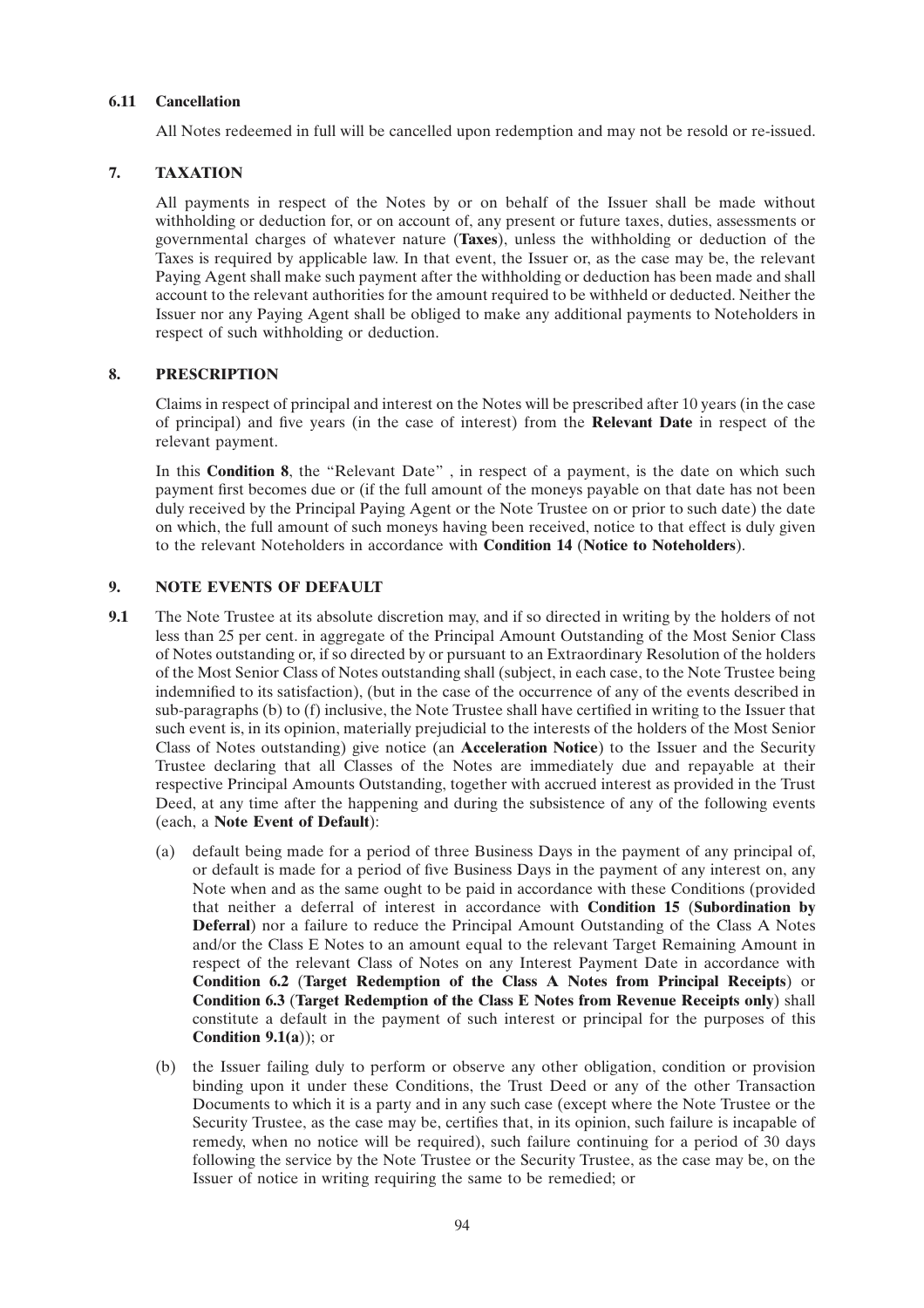- (c) the Issuer, otherwise than for the purposes of such a pre-approved amalgamation or reconstruction as is referred to in **sub-paragraph** (**d**) below, ceasing or, through an official action of the board of directors of the Issuer, threatening to cease to carry on business (or a substantial part thereof) or the Issuer being (or being deemed to be) unable to pay its debts as and when they fall due; or
- (d) an order being made or an effective resolution being passed for the winding-up or dissolution of the Issuer, except a winding-up for the purposes of or pursuant to an amalgamation or reconstruction the terms of which have previously been approved in writing by an Extraordinary Resolution of the holders of the Most Senior Class of Notes then outstanding; or
- (e) if (i) proceedings are initiated against the Issuer under any applicable liquidation, insolvency, composition, reorganisation or other similar laws (including, but not limited to, application to the court for an administration order, the filing of documents with the court for the appointment of an administrator or the service of a notice of intention to appoint an administrator) or an administration order is granted or the appointment of an administrator takes effect or an administrative or other receiver, manager or other similar official is appointed, in relation to the Issuer or in relation to the whole or any part of the undertaking or assets of the Issuer or an encumbrancer takes possession of the whole or any part of the undertaking or assets of the Issuer, or a distress, execution, attachment, sequestration or other process is levied, enforced upon, sued out or put in force against the whole or any part of the undertaking or assets of the Issuer and (ii) in the case of any such possession or any such last-mentioned process, unless initiated by the Issuer, is not discharged or otherwise ceases to apply within 14 days; or
- (f) if the Issuer (or its directors or shareholders) initiates or consents to judicial proceedings relating to itself under any applicable liquidation, insolvency, composition, reorganisation or other similar laws or makes a conveyance or assignment for the benefit of, or enters into any composition or other arrangement with, its creditors generally (or any class of its creditors) or takes steps with a view to obtaining a moratorium in respect of any of its indebtedness or any meeting is convened to consider a proposal for an arrangement or composition with its creditors generally (or any class of its creditors).

**Most Senior Class** means, in respect of the Notes, the Class A Notes or, if there are no Class A Notes then outstanding, the Class B Notes, or, if there are no Class A Notes or Class B Notes then outstanding, the Class C Notes, or, if there are no Class A Notes or Class B Notes or Class C Notes then outstanding, the Class D Notes, or, if there are no Class A Notes or Class B Notes or Class C Notes or Class D Notes then outstanding, the Class E Notes.

**9.2** Upon the service of an Acceleration Notice by the Note Trustee in accordance with **Condition 9.1** (**Note Events of Default**) above, all Classes of the Notes then outstanding shall thereby immediately become due and repayable at their respective Principal Amounts Outstanding, together with accrued interest, in accordance with the Post-Acceleration Priority of Payments as set out in the English Deed of Charge. The Security constituted by each of the Security Agreements will become enforceable upon the occurrence of a Note Event of Default.

# **10. ENFORCEMENT**

The Note Trustee may, at any time, at its discretion and without notice: (i) take such proceedings or direct the Security Trustee to take such proceedings against the Issuer or any other party to any of the Transaction Documents as it may think fit to enforce the provisions of the Notes or the Trust Deed (including these Conditions) or the Security Agreements or any of the other Transaction Documents to which it is a party and, at any time after the occurrence of a Note Event of Default, the Note Trustee may, at its discretion and without notice, direct the Security Trustee to take such steps as it may think fit to enforce the security constituted by the Security Agreements, but neither of them shall be bound to take any such proceedings or steps unless:

(a) (subject in all cases to restrictions contained in the Trust Deed or, as the case may be, the Security Agreements to protect the interests of any higher ranking Class or Classes of Noteholders) the Note Trustee shall have been so directed by an Extraordinary Resolution of the holders of the Most Senior Class of Notes then outstanding or so directed in writing by the holders of at least 25 per cent. in aggregate Principal Amount Outstanding of the Most Senior Class of Notes then outstanding; and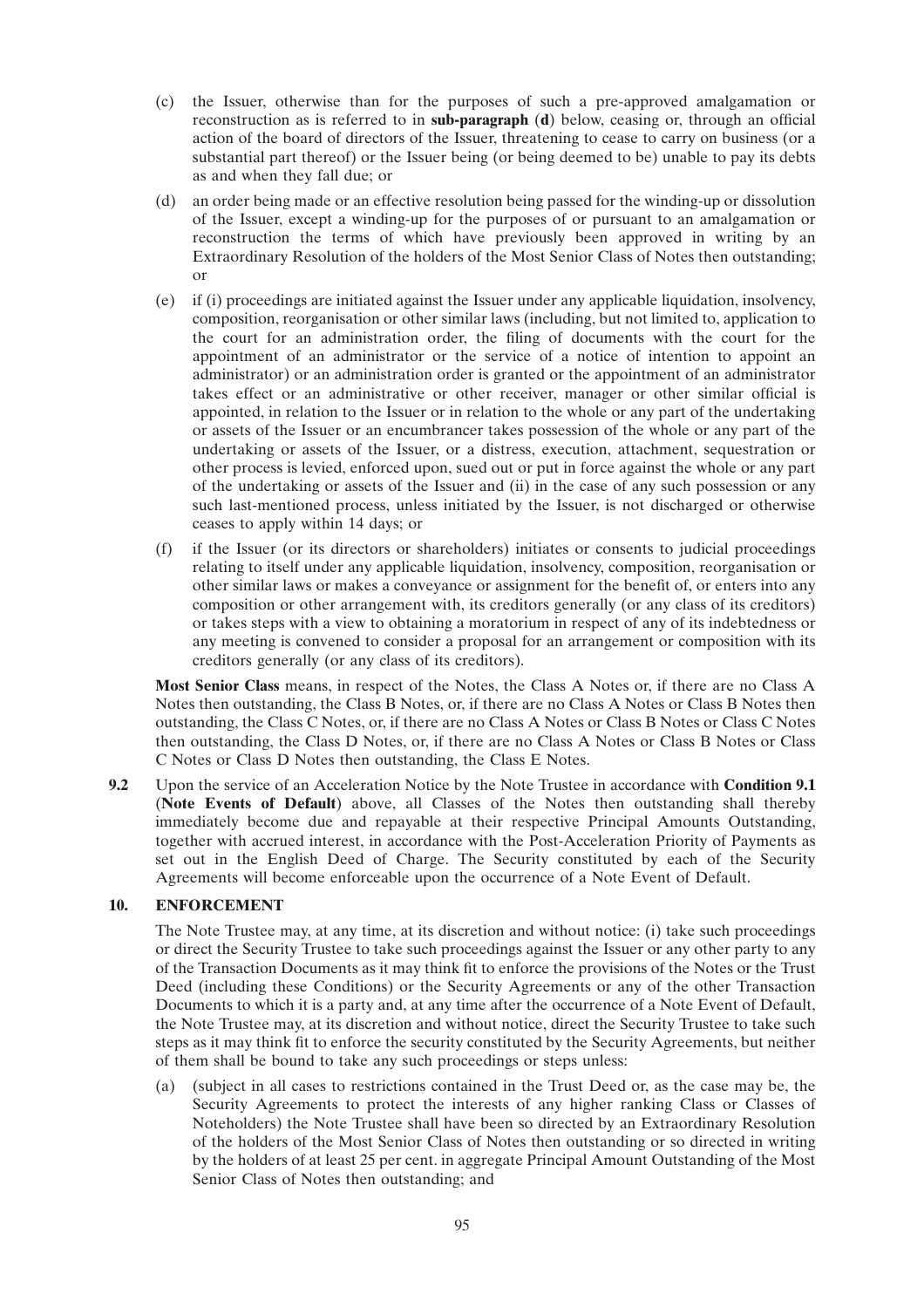(b) in all cases, the Note Trustee and/or the Security Trustee, as applicable, shall have been indemnified to its satisfaction.

No Noteholder shall be entitled to proceed directly against the Issuer or any other party to any of the Transaction Documents unless the Note Trustee or the Security Trustee (as the case may be), having become bound so to do, fails to do so within a reasonable period and such failure shall be continuing and, in any event, no Noteholder shall petition or procure the petitioning for the winding-up or administration of the Issuer or file documents with the court or serve a notice of intention to appoint an administrator in relation to the Issuer.

# **11. MEETINGS OF NOTEHOLDERS, MODIFICATION AND WAIVER**

- **11.1** The Trust Deed contains provisions for convening meetings of the Noteholders of each Class to consider any matter affecting their interests, including the sanctioning by Extraordinary Resolution of a modification of these Conditions or the provisions of any of the Transaction Documents or any other documents affecting the rights and benefits of the Issuer which are comprised in the Issuer Security.
- **11.2** An Extraordinary Resolution passed at any meeting of the Class A Noteholders shall be binding on the Class B Noteholders, the Class C Noteholders, the Class D Noteholders and the Class E Noteholders irrespective of the effect upon them, except that an Extraordinary Resolution to sanction a modification of these Conditions or the provisions of any of the Transaction Documents or a waiver or authorisation of any breach or proposed breach thereof or certain other matters specified in the Trust Deed or, as the case may be, the Security Agreements will not take effect unless Note Trustee is of the opinion that it would not be materially prejudicial to the respective interests of the Class B Noteholders, the Class C Noteholders, the Class D Noteholders and the Class E Noteholders or it shall have been sanctioned by an Extraordinary Resolution of each of the Class B Noteholders, the Class C Noteholders, the Class D Noteholders and the Class E Noteholders, as applicable.
- **11.3** An Extraordinary Resolution (other than an Extraordinary Resolution referred to in **Condition 11.2** above) passed at any meeting of the Class B Noteholders shall not be effective for any purpose unless the Note Trustee is of the opinion that it would not be materially prejudicial to the interests of the Class A Noteholders or it is sanctioned by an Extraordinary Resolution of the Class A Noteholders, but subject also to **Condition 11.4** below.
- **11.4** An Extraordinary Resolution passed at any meeting of the Class B Noteholders shall be binding on the Class C Noteholders, the Class D Noteholders and the Class E Noteholders irrespective of the effect upon them, except that an Extraordinary Resolution to sanction a modification of these Conditions or the provisions of any of the Transaction Documents or a waiver or authorisation of any breach or proposed breach thereof or certain other matters specified in the Trust Deed or, as the case may be, the Security Agreements will not take effect unless the Note Trustee is of the opinion that it would not be materially prejudicial to the respective interests of the Class C Noteholders, the Class D Noteholders and the Class E Noteholders or it shall have been sanctioned by an Extraordinary Resolution of each of the Class C Noteholders, the Class D Noteholders and the Class E Noteholders, as applicable.
- **11.5** An Extraordinary Resolution (other than an Extraordinary Resolution referred to in **Condition 11.2** or **11.4** above) passed at any meeting of the Class C Noteholders shall not be effective for any purpose unless the Note Trustee is of the opinion that it would not be materially prejudicial to the respective interests of the Class A Noteholders and the Class B Noteholders or it is sanctioned by an Extraordinary Resolution of each of the Class A Noteholders and the Class B Noteholders, as applicable, but subject also to **Condition 11.6** below.
- **11.6** An Extraordinary Resolution passed at any meeting of the Class C Noteholders shall be binding on the Class D Noteholders and the Class E Noteholders irrespective of the effect upon them, except that an Extraordinary Resolution to sanction a modification of these Conditions or the provisions of any of the Transaction Documents or a waiver or authorisation of any breach or proposed breach thereof or certain other matters specified in the Trust Deed or, as the case may be, the Security Agreements will not take effect unless the Note Trustee is of the opinion that it would not be materially prejudicial to the respective interests of the Class D Noteholders and the Class E Noteholders or it shall have been sanctioned by an Extraordinary Resolution of each of the Class D Noteholders and the Class E Noteholders, as applicable.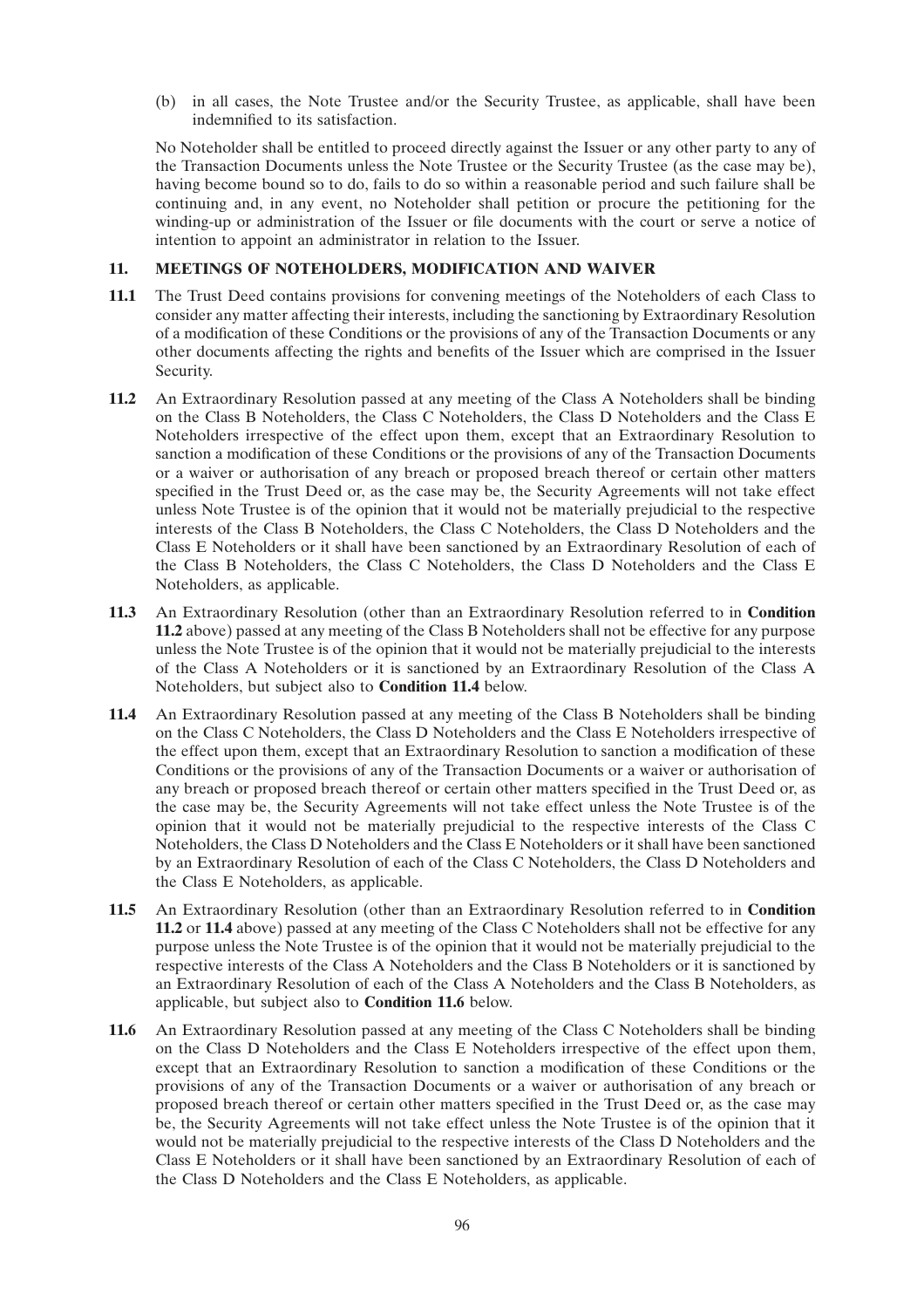- **11.7** An Extraordinary Resolution (other than an Extraordinary Resolution referred to in **Condition 11.2** or **11.4** or **11.6** above) passed at any meeting of the Class D Noteholders shall not be effective for any purpose unless the Note Trustee is of the opinion that it would not be materially prejudicial to the respective interests of the Class A Noteholders, the Class B Noteholders and the Class C Noteholders or it is sanctioned by an Extraordinary Resolution of each of the Class A Noteholders, the Class B Noteholders and the Class C Noteholders, as applicable, but subject also to **Condition 11.8** below.
- **11.8** An Extraordinary Resolution passed at any meeting of the Class D Noteholders shall be binding on the Class E Noteholders irrespective of the effect upon them, except that an Extraordinary Resolution to sanction a modification of these Conditions or the provisions of any of the Transaction Documents or a waiver or authorisation of any breach or proposed breach thereof or certain other matters specified in the Trust Deed or, as the case may be, the Security Agreements will not take effect unless the Note Trustee is of the opinion that it would not be materially prejudicial to the interests of the Class E Noteholders or it shall have been sanctioned by an Extraordinary Resolution of the Class E Noteholders.
- **11.9** An Extraordinary Resolution (other than an Extraordinary Resolution referred to in **Condition 11.2** or **11.4** or **11.6** or **11.8** above) passed at any meeting of the Class E Noteholders shall not be effective for any purpose unless the Note Trustee is of the opinion that it would not be materially prejudicial to the respective interests of the Class A Noteholders, the Class B Noteholders, the Class C Noteholders and the Class D Noteholders or it is sanctioned by an Extraordinary Resolution of each of the Class A Noteholders, the Class B Noteholders, the Class C Noteholders and the Class D Noteholders, as applicable.
- **11.10** Subject as provided below, the quorum at any meeting of Noteholders of any Class for passing an Extraordinary Resolution will be one or more persons holding or representing not less than 50 per cent. of the aggregate Principal Amount Outstanding of such Class of Notes, or, at any adjourned meeting, one or more persons being or representing a Noteholder of the relevant Class, whatever the aggregate Principal Amount Outstanding of the Notes of such Class held or represented by it or them.
- **11.11** The quorum at any meeting of Noteholders of any Class for passing an Extraordinary Resolution to sanction a modification of the date of maturity of any Notes or which would have the effect, *inter alia*, of postponing any day for payment of interest thereon, reducing or cancelling the amount of principal or the rate of interest payable in respect of such Notes, altering the currency of payment of such Notes, altering the quorum or majority required to pass an Extraordinary Resolution or any alteration of this definition (each, a **Basic Terms Modification**) shall be one or more persons holding or representing not less than three-quarters or, at any adjourned meeting, not less than one-quarter of the aggregate Principal Amount Outstanding of the Notes of such Class.
- **11.12** The Note Trustee may agree and/or may direct the Security Trustee to agree, without the consent of the Noteholders:
	- (a) to any modification, or to any waiver or authorisation of any breach or proposed breach, of these Conditions or any of the Transaction Documents which, in the opinion of the Note Trustee, is not materially prejudicial to the interests of the Noteholders; or
	- (b) to any modification which, in the opinion of the Note Trustee is to correct a manifest or proven (in the opinion of the Note Trustee) error or is of a formal, minor or technical nature.
- **11.13** The Note Trustee may also, without the consent of the Noteholders, determine that a Note Event of Default shall not, or shall not subject to specified conditions, be treated as such.
- **11.14** Any such modification, waiver, authorisation or determination shall be binding on the Noteholders and, unless the Note Trustee agrees otherwise, any such modification shall be notified to the Noteholders as soon as practicable thereafter in accordance with **Condition 14** (**Notice to Noteholders**).
- **11.15** In connection with any such substitution of principal debtor referred to in **Condition 6.7** (**Optional redemption for taxation or other reasons**), the Note Trustee may also agree, without the consent of the Noteholders, to a change of the laws governing the Notes, these Conditions and/or any of the Transaction Documents, provided that such change would not, in the opinion of the Note Trustee, be materially prejudicial to the interests of the Noteholders.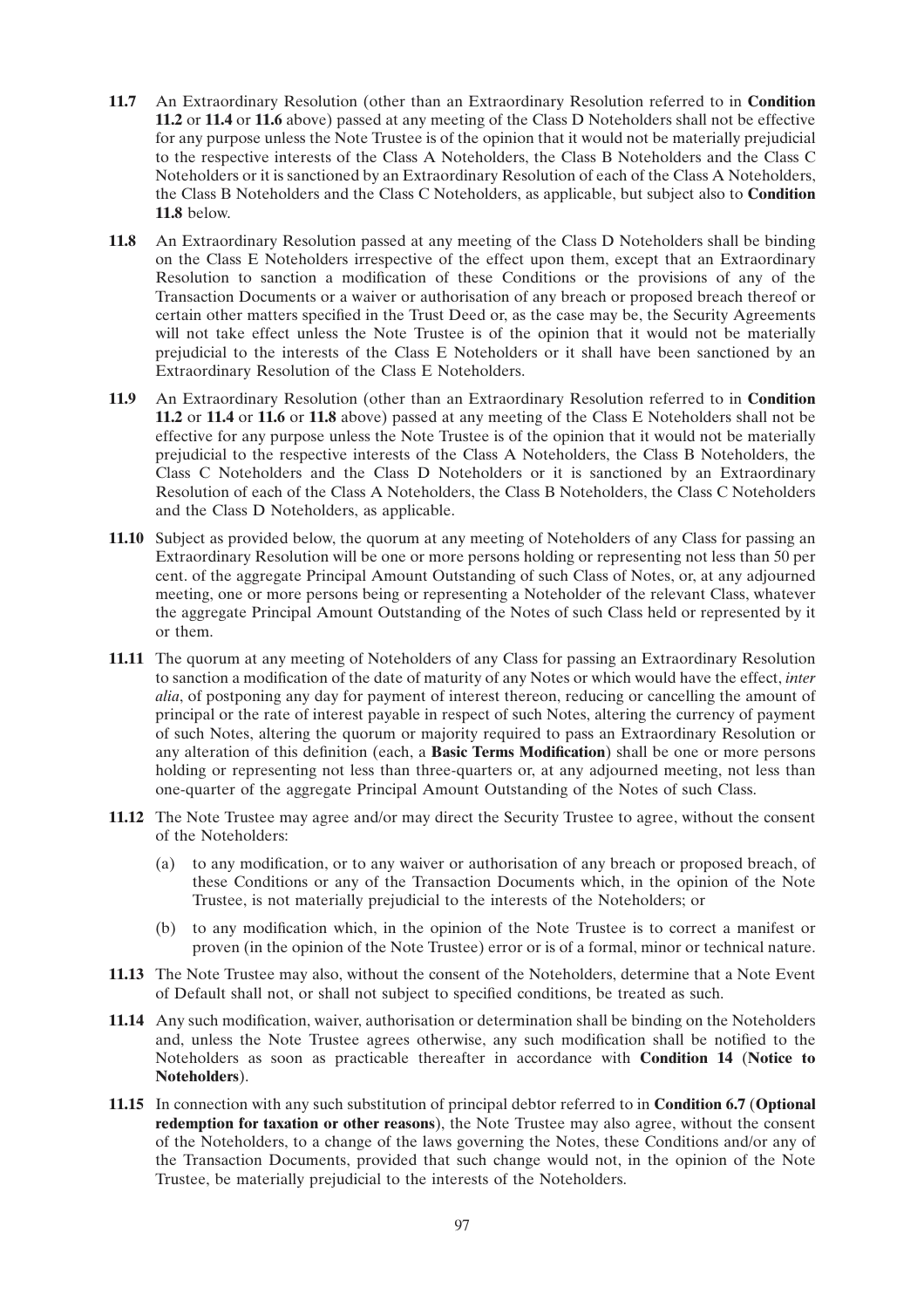- **11.16** The Note Trustee shall be entitled to assume without enquiry, for the purpose of exercising or performing any right, power, trust, authority, duty or discretion under or in relation to these Conditions or any of the Transaction Documents, that such exercise or performance will not be materially prejudicial to the interests of the Noteholders of any Class if the Rating Agencies have confirmed that such exercise or performance would not cause the downgrade, qualification or withdrawal of the then current ratings of such Class of Notes and, if the original rating of such Class of Notes has been downgraded previously, that such exercise or performance will not prevent the restoration of such original rating of such Class of Notes.
- **11.17** Where, in connection with the exercise or performance by each of them of any right, power, trust, authority, duty or discretion under or in relation to these Conditions or any of the Transaction Documents (including, without limitation, in relation to any modification, waiver, authorisation, determination or substitution as referred to above), the Note Trustee is required to have regard to the interests of the Noteholders of any Class, it shall have regard to the general interests of the Noteholders of such Class as a Class but shall not have regard to any interests arising from circumstances particular to individual Noteholders (whatever their number) and, in particular but without limitation, shall not have regard to the consequences of any such exercise or performance for individual Noteholders (whatever their number) resulting from their being for any purpose domiciled or resident in, or otherwise connected with, or subject to the jurisdiction of, any particular territory or any political sub-division thereof and the Note Trustee shall not be entitled to require, nor shall any Noteholder be entitled to claim from the Issuer, the Note Trustee or any other person any indemnification or payment in respect of any tax consequences of any such exercise upon individual Noteholders.

# **12. INDEMNIFICATION AND EXONERATION OF THE NOTE TRUSTEE AND THE SECURITY TRUSTEE**

The Trust Deed and the Security Agreements contain provisions governing the responsibility (and relief from responsibility) of the Note Trustee and the Security Trustee, respectively, and providing for their indemnification in certain circumstances, including provisions relieving them from taking action or enforcing the Issuer Security constituted by the Security Agreements unless indemnified to their satisfaction.

The Trust Deed and the Security Agreements also contain provisions pursuant to which the Note Trustee and the Security Trustee, respectively, are entitled, *inter alia*, (a) to enter into business transactions with the Issuer and/or any other party to any of the Transaction Documents and to act as trustee for the holders of any other securities issued or guaranteed by, or relating to, the Issuer and/or any other party to any of the Transaction Documents, (b) to exercise and enforce its rights, comply with its obligations and perform its duties under or in relation to any such transactions or, as the case may be, any such trusteeship without regard to the interests of, or consequences for, the Noteholders, and (c) to retain and not be liable to account for any profit made or any other amount or benefit received thereby or in connection therewith.

# **13. REPLACEMENT OF GLOBAL NOTES**

If any Global Note is mutilated, defaced, lost, stolen or destroyed, it may be replaced at the specified office of the Principal Paying Agent or the Irish Paying Agent. Replacement of any mutilated, defaced, lost, stolen or destroyed Global Note will only be made on payment of such costs as may be incurred in connection therewith and on such terms as to evidence and indemnity as the Issuer may reasonably require. A mutilated or defaced Global Note must be surrendered before a new one will be issued.

# **14. NOTICE TO NOTEHOLDERS**

Any notice shall be deemed to have been duly given to the relevant Noteholders if sent to Clearstream, Luxembourg and Euroclear and shall be deemed to be given on the date on which it was so sent and (so long as the relevant Notes are admitted to trading on the Irish Stock Exchange and the rules of that exchange so require) shall also be published in a daily newspaper published in Dublin (which is expected to be *The Irish Times*).

For so long as the Notes are admitted to trading on the Irish Stock Exchange, the Issuer shall give a copy of each notice in accordance with this **Condition 14** to the Irish Stock Exchange.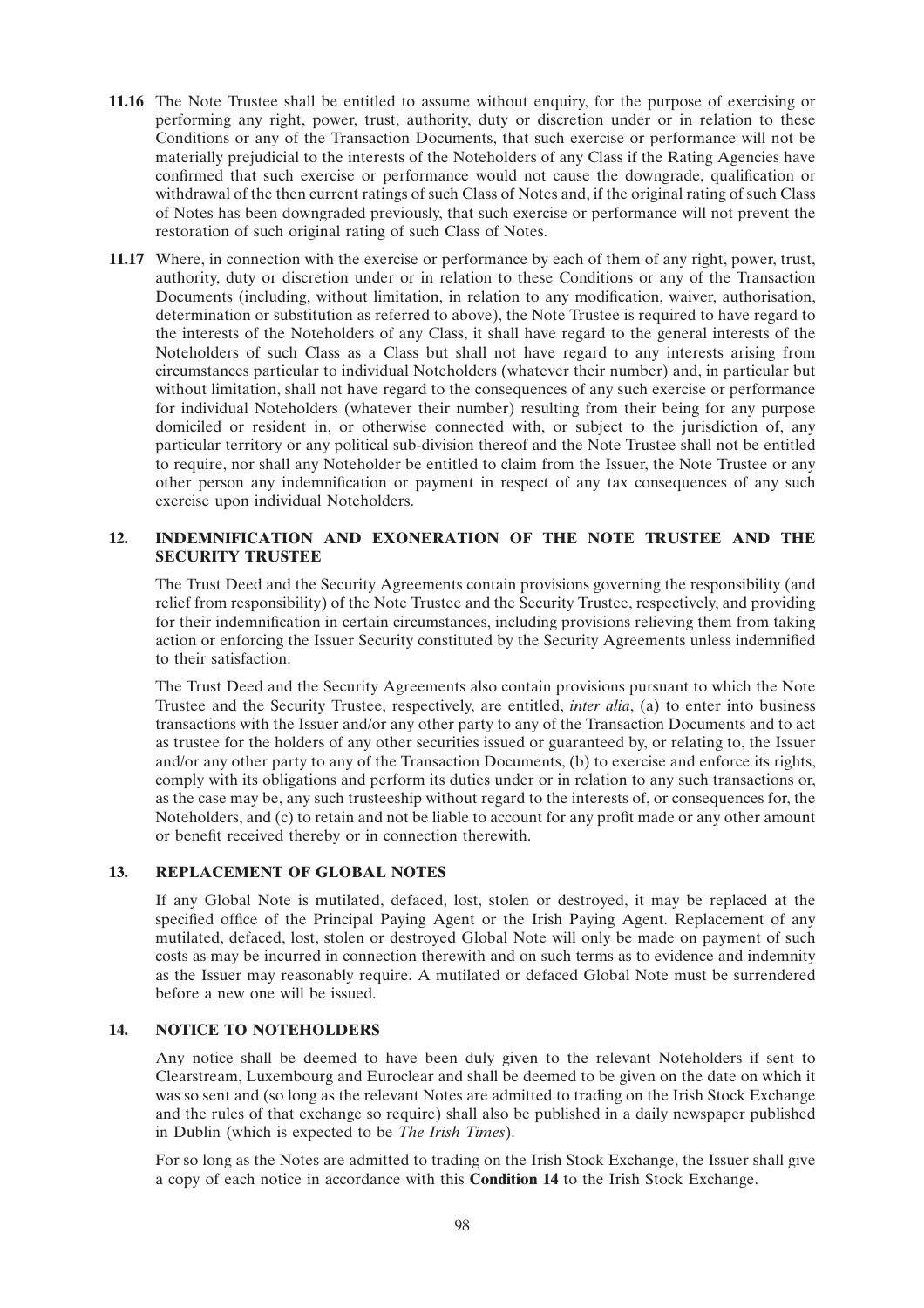The Note Trustee shall be at liberty to sanction some other method of giving notice to the Noteholders if, in its opinion, such other method is reasonable having regard to market practice then prevailing and to the requirements of the stock exchange on which the relevant Notes are then admitted to trading and provided that notice of such other method is given to the Noteholders in such manner as the Note Trustee shall require.

# **15. SUBORDINATION BY DEFERRAL**

# **15.1 Interest**

In the event that, on any Interest Payment Date, the amount available to the Issuer, subject to and in accordance with the applicable Priority of Payments, to apply on such Interest Payment Date, in respect of interest due (including interest on unpaid interest) on the Notes (other than the Most Senior Class of Notes outstanding) (together, the **Subordinated Notes** and each, a **Subordinated Note**), after, in each case, deducting amounts ranking in priority thereto under the applicable Priority of Payments (the **Interest Residual Amount**), is not sufficient to satisfy in full the aggregate amount of interest (including interest on unpaid interest) due, but for the provisions of this **Condition 15.1**, on the Subordinated Notes, on such Interest Payment Date, there shall instead be payable on such Interest Payment Date, by way of interest (including interest on unpaid interest) on each Subordinated Note, only a *pro rata* share of the Interest Residual Amount attributable to the relevant Class of Subordinated Notes on such Interest Payment Date.

In any such event, the Cash Manager (acting on behalf of the Issuer) shall create a provision in its accounts for the shortfall equal to the amount by which the aggregate amount of interest (including interest on unpaid interest) paid on the relevant Class of Subordinated Notes, on the relevant Interest Payment Date in accordance with this **Condition 15.1** falls short of the aggregate amount of interest (including interest on unpaid interest) payable (but for the provisions of this **Condition 15.1**) on such Class of Subordinated Notes, on that date pursuant to **Condition 4** (**Interest**). Such shortfall shall itself accrue interest at the same rate as that payable in respect of the relevant Class of Subordinated Notes, and shall be payable together with such accrued interest on the following Interest Payment Dates, subject to the provisions of the preceding paragraph.

# **15.2 General**

Any amounts of interest in respect of any Class of Subordinated Notes otherwise payable under these Conditions which are not paid by virtue of this **Condition 15**, together with accrued interest thereon, shall in any event become payable on the Interest Payment Date falling in June 2025 or on such earlier date as the relevant Class of Subordinated Notes becomes immediately due and repayable under **Condition 9** (**Note Events of Default**) or is otherwise redeemed in full.

# **15.3 Notification**

As soon as practicable after becoming aware that any part of a payment of interest on any Class of Subordinated Notes will be deferred or that a payment previously deferred will be made in accordance with this **Condition 15**, the Issuer will give notice thereof to the relevant Class of Noteholders of the Subordinated Notes, in accordance with **Condition 14** (**Notice to Noteholders**).

# **16. FURTHER NOTES, REPLACEMENT NOTES AND NEW NOTES**

# **16.1 Further Notes**

The Issuer may, without the consent of the Noteholders, raise further funds, from time to time, on any date by the creation and issue of further notes (**Further Notes**) carrying the same terms and conditions in all respects (or in all respects except for the first Interest Period) as, and so that the same shall be consolidated and form a single series and rank *pari passu* with, any Class of the Notes provided that:

- (a) the aggregate principal amount of all Further Notes to be issued on such date is not less than €5,000,000;
- (b) any Further Notes are assigned the same ratings by the Rating Agencies as are then applicable to the Class of Notes with which they are to be consolidated and form a single series;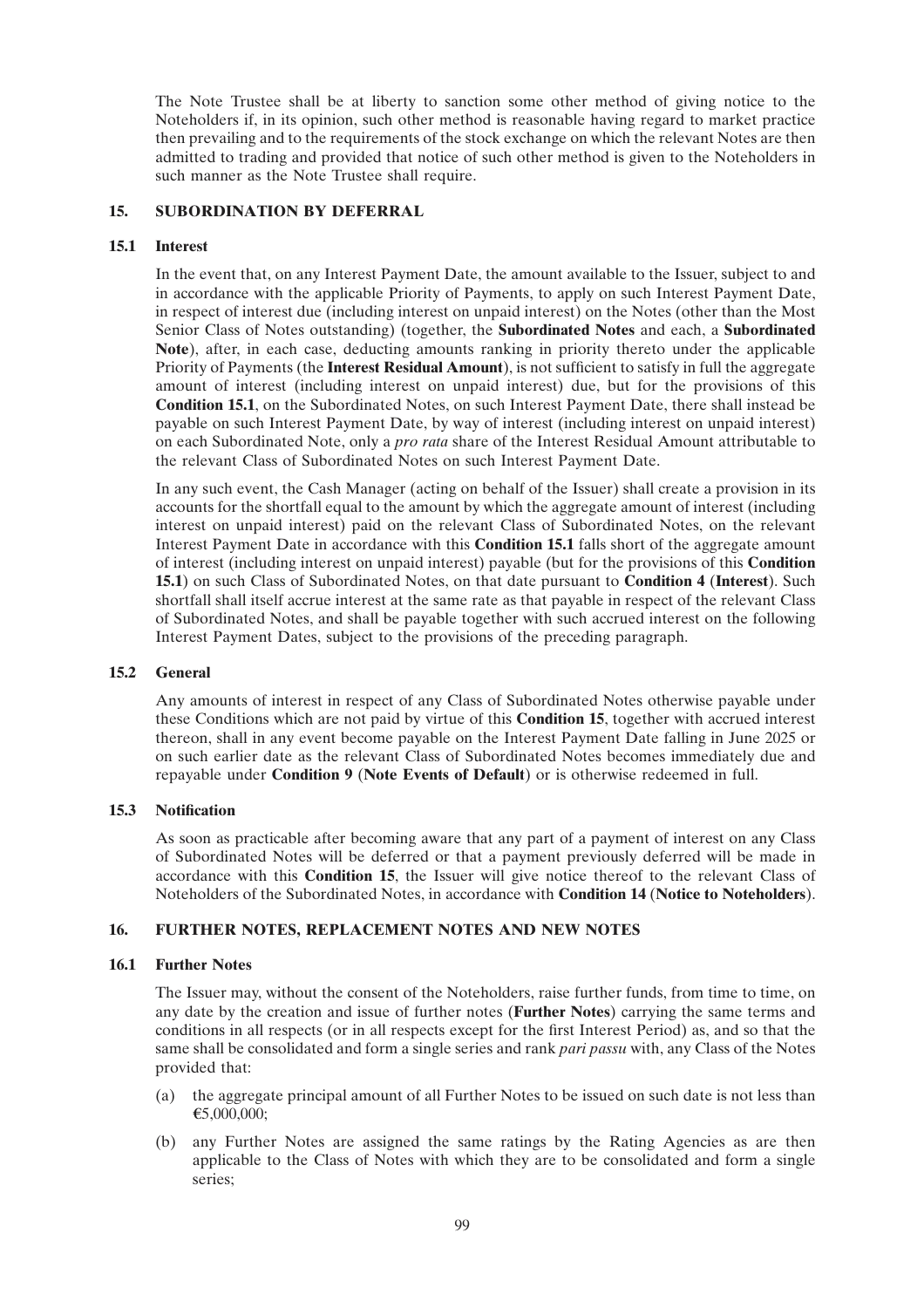- (c) the ratings of each Class of Notes at that time outstanding are not adversely affected as a result of such issue of Further Notes and none of such ratings is lower than it was upon the date of issue of any of the Notes; and
- (d) application will be made, in respect of the Further Notes, for such notes to be admitted to the Official List of the Irish Stock Exchange and admitted to trading on the Irish Stock Exchange or, if the Notes then issued are no longer admitted to and listed on that exchange, such exchange, if any, on which the Notes then issued are then admitted to and listed on.

### **16.2 Replacement Notes**

The Issuer may, without the consent of the Noteholders, issue one or more Classes of replacement notes (**Replacement Notes**) to replace one or more Classes of the Notes, each Class of which shall have the same terms and conditions in all respects as the Class of Notes which it replaces (except for the rate of interest applicable to such Replacement Notes which, if not the same, must be lower than the rate of interest applicable to the Class of Notes being replaced) and security ranking as the Class of Notes which it replaces, and shall on issue be in a principal amount which in aggregate does not exceed the aggregate Principal Amount Outstanding of the Class of Notes which it replaces, provided that the Class or Classes of Notes to be replaced are redeemed in full in accordance with **Condition 6.6 (Optional Redemption**) (but excluding the requirement set out in **Condition 6.6** (**Optional Redemption**) that the Principal Amount Outstanding of the Notes is less than 10 per cent. of the aggregate initial Principal Amount Outstanding of the Notes on the Closing Date) and the conditions to the issue of Further Notes as set out in **Condition 16.1**(**a**), (**c**) and (**d**) are satisfied, *mutatis mutandis*, in respect of such issue of Replacement Notes.

#### **16.3 New Notes**

The Issuer may, without the consent of the Noteholders, raise further funds, from time to time and on any date, by the creation and issue of new notes (**New Notes**) which may rank *pari passu* with the Class A Notes, Class B Notes, Class C Notes, Class D Notes or Class E Notes or after the Class A Notes but ahead of the Class B Notes or after the Class B Notes but ahead of the Class C Notes or after the Class C Notes but ahead of the Class D Notes or after the Class D Notes but ahead of the Class E Notes or after the Class E Notes and which do not form a single series with the Class A Notes, the Class B Notes, the Class C Notes, the Class D Notes or the Class E Notes provided that the conditions to the issue of Further Notes as set out in **Condition 16.1**(**a**), (**c**) and (**d**) are satisfied, *mutatis mutandis*, in respect of such issue of New Notes.

#### **16.4 Supplemental trust deeds and security**

Any such Further Notes, Replacement Notes or New Notes will be constituted by a further deed or deeds supplemental to the Trust Deed and have the benefit of the security constituted by the Security Agreements. Any of the Transaction Documents may be amended, and further Transaction Documents may be entered into, in connection with the issue of such Further Notes, Replacement Notes or New Notes and the claims of the parties to any amended Transaction Document or any further Transaction Document may rank ahead of, *pari passu* with, or behind, any Class or Classes of the Notes.

# **17. GOVERNING LAW**

The Trust Deed, the Global Notes and these Conditions are governed by, and shall be construed in accordance with, English law.

# **18. RIGHTS OF THIRD PARTIES**

No rights are conferred on any person under the Contracts (Rights of Third Parties) Act 1999 to enforce any term of the Notes or these Conditions, but this does not affect any right or remedy of any person which exists or is available apart from that Act.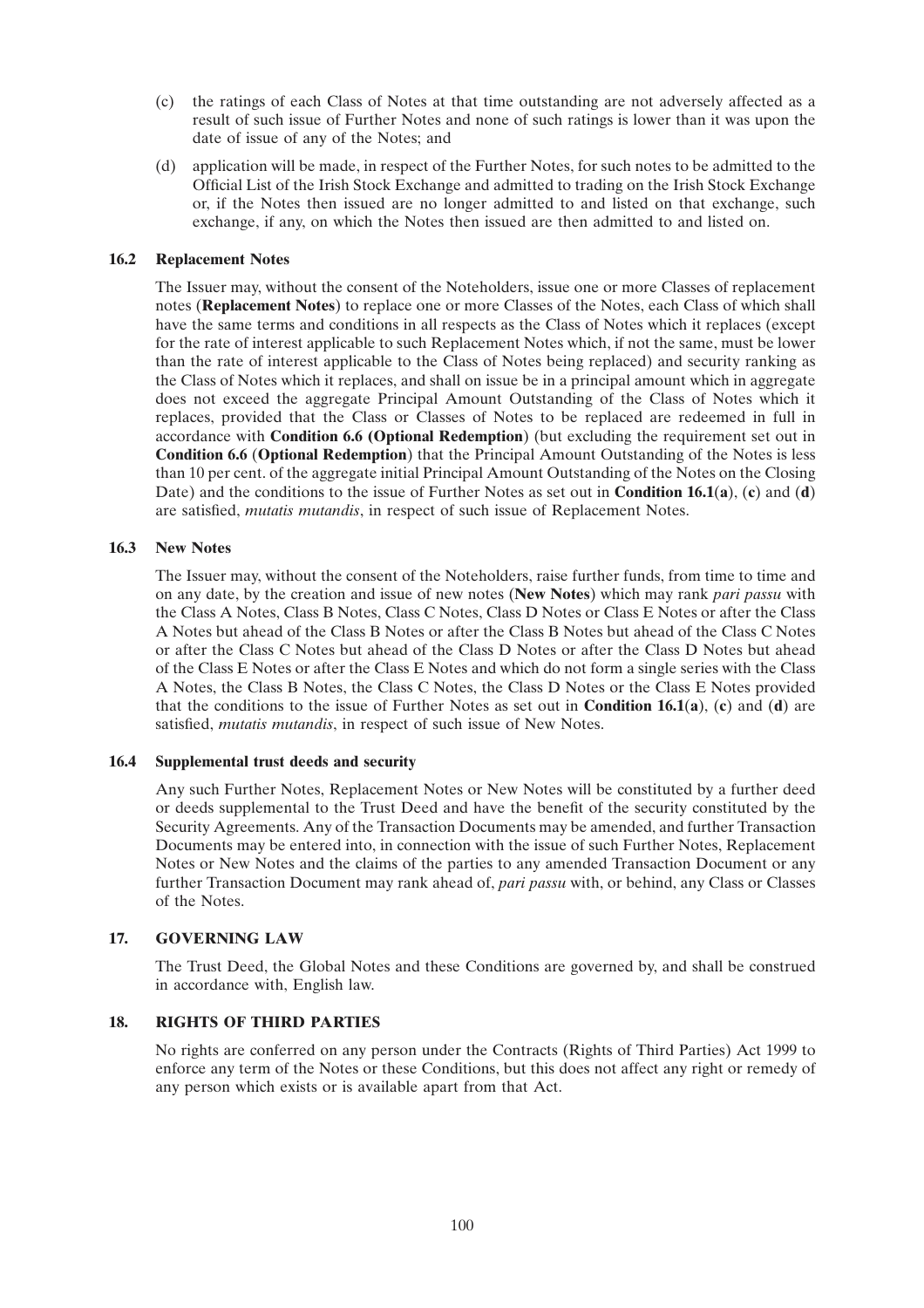#### **USE OF PROCEEDS**

The proceeds of the issue of the Notes, amounting to approximately  $\epsilon$ 175,700,000, will be applied by the Issuer towards:

- (a) payment to the Currency Hedge Provider in return for an amount in Swedish Kronor calculated (in each case) by reference to the Currency Exchange Rate;
- (b) the creation of the Credit Enhancement Reserve in an amount equal to the Initial Reserve Amount; and
- (c) payment of the remaining balance together with the amount received from the Currency Hedge Provider in the following order:
	- (i) to repay all outstanding notes under the Existing Note Issuance Facility Agreement to the Facility Provider; and
	- (ii) to repay all outstanding amounts owed to the Subordinated Loan Lender under the Existing Subordinated Loan Agreement.

The proceeds of the Class A Notes, the Class B Notes, the Class C Notes and the Class D Notes will be applied by the Issuer towards paragraphs (a) and  $(c)(i)$  above and the net proceeds of the Class E Notes will be applied towards paragraphs  $(a)$ ,  $(b)$  and  $(c)(ii)$  above.

The proceeds of the Notes after payment of the fees and commissions described in ''*Subscription and Sale*" will amount to approximately  $\epsilon$ 175,348,600.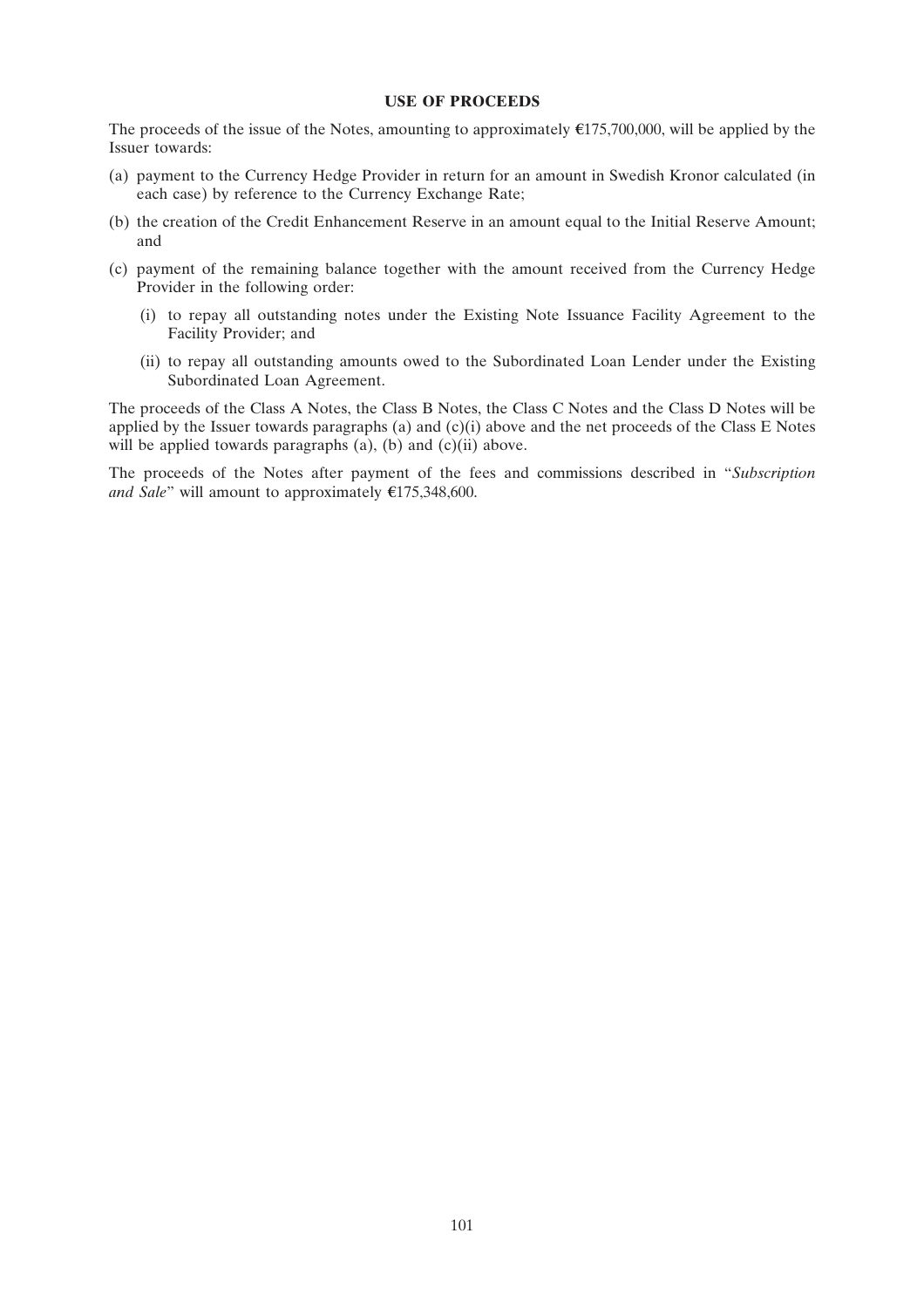#### **WEIGHTED AVERAGE LIVES OF THE NOTES**

''Average lives of the notes'' refers to the average amount of time that will elapse from the date of issuance of a security to the date of distribution to the investor of amounts distributed in net reduction of principal of such security. The average life of the Notes will be influenced by, amongst other things, the actual rate of prepayment of the Transferred Promissory Notes.

The average lives of the Notes that would result from modelling five prepayment scenarios are shown in the table below. Prepayments will be in addition to the expected scheduled principal repayments. The prepayment scenarios have been modelled using the following assumptions:

- (a) the Transferred Promissory Notes all prepay at the rate detailed in the relevant column heading in the table below and all such payments are treated as prepayments in full of individual Transferred Promissory Notes;
- (b) there are no losses or arrears associated with any of the Transferred Promissory Notes;
- (c) no Principal Deficiency arises;
- (d) the Issuer exercises its option to redeem all of the Notes that remain outstanding on the Interest Payment Date falling in June 2011;
- (e) payments on the Notes are made on the 15th day of each payment month regardless of the day on which the Interest Payment Date actually occurs, commencing on the Interest Payment Date falling in August 2006;
- (f) there has been no Note Event of Default (as defined in the Conditions) in respect of the Notes;
- (g) Nordax and/or SCL3 will sell and the Issuer will acquire Additional Promissory Notes and further advances to the extent that available funds exceed the amount necessary to reach the Target Remaining Amounts of the respective notes (provided that such excess available funds may first be used to credit the GIC Account up to the Retained Amount);
- (h) the scheduled amortisation of the Transferred Promissory Notes in the Portfolio follow the expected scheduled amortisation of the Promissory Notes based on the Measured Portfolio and this rate is not impacted by the sale of Additional Promissory Notes or prepayment of existing Transferred Promissory Notes in the Portfolio; and
- (i) the excess spread in the transaction after deducting amounts required to meet paragraphs (a) to (n) of the Pre-Enforcement Revenue Priority of Payments is the equivalent of 4 per cent. per annum. of the outstanding principal balance of the Transferred Promissory Notes in the Porfolio.

|                | $0\%$ | 5%   | $10\%$ | 15%  | 20%  |
|----------------|-------|------|--------|------|------|
| <b>Class A</b> | 4.77  | 4.00 | 3.49   | 3.49 | 3.49 |
| <b>Class B</b> | 4.95  | 4.95 | 4.95   | 4.95 | 4.95 |
| <b>Class C</b> | 4.95  | 4.95 | 4.95   | 4.95 | 4.95 |
| <b>Class D</b> | 4.95  | 4.95 | 4.95   | 4.95 | 4.95 |
| Class E        | 4.00  | 4.00 | 4.00   | 4.00 | 4.00 |

# **AVERAGE LIVES PREPAYMENT SCENARIO TABLE – CPR (% per annum)**

WALS were calculated on ACTUAL /365 basis

**CPR** means the constant rate of unscheduled repayments on the Transferred Promissory Notes in the Portfolio each month relative to the aggregate outstanding principal balance of those Transferred Promissory Notes.

The above scenarios have been selected to show the response of the average lives of the Notes to changes in the prepayment assumption only. Neither the Issuer, the Note Trustee, the Security Trustee or any other entity makes any representation that the actual repayment profile of the Notes will match the repayment profile of any of the five prepayment scenarios.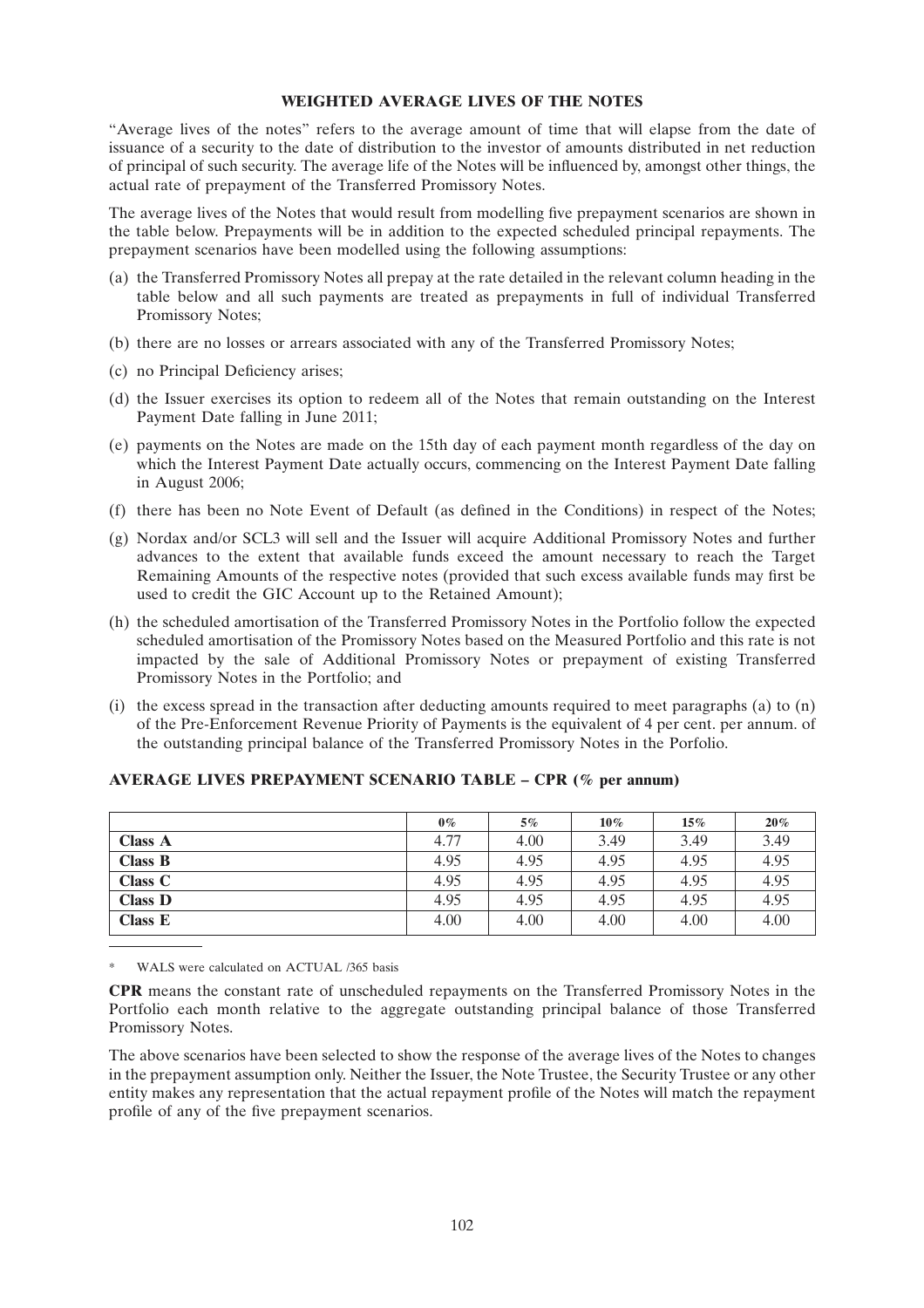#### **UNITED KINGDOM AND JERSEY TAXATION**

**The following, which applies only to persons who are the beneficial owners of the Notes, is a summary of the Issuer's understanding of current law and practice in the United Kingdom and Jersey as at the date of this Offering Circular relating to certain aspects of the United Kingdom and Jersey taxation of the Notes. Special rules may apply to certain classes of taxpayer (such as dealers). Prospective Noteholders who are in any doubt about their tax position or who may be subject to tax in a jurisdiction other than the United Kingdom or Jersey should seek their own professional advice.**

### **UNITED KINGDOM TAXATION**

#### **1. Interest on the Notes**

*1.1 Withholding tax on payments of interest on the Notes*

Payments of interest on the Notes may be made without deduction of or withholding on account of United Kingdom income tax.

#### *1.2 Provision of information*

Noteholders who are individuals may wish to note that HMRC has power to obtain information (including the name and address of the beneficial owner of the interest) from any person in the United Kingdom who either pays interest to or receives interest for the benefit of an individual. Information so obtained may, in certain circumstances, be exchanged by HMRC with the tax authorities of the jurisdiction in which the Noteholder is resident for tax purposes.

#### *1.3 Further United Kingdom income tax issues*

Interest on the Notes may be subject to income tax by direct assessment even where paid without withholding.

However, interest received without deduction or withholding on account of United Kingdom tax will not be chargeable to United Kingdom tax in the hands of a Noteholder (other than certain trustees) who is not resident for tax purposes in the United Kingdom unless that Noteholder carries on a trade, profession or vocation through a United Kingdom branch or agency in connection with which the interest is received or to which the Notes are attributable (and where that Noteholder is a company, unless that Noteholder carries on a trade in the United Kingdom through a permanent establishment in connection with which interest is received or to which the Notes are attributable). There are exemptions for interest received by certain categories of agent (such as some brokers and investment managers). The provisions of an applicable double taxation treaty may be relevant for such Noteholders.

# **2. United Kingdom corporation tax payers**

In general, Noteholders which are within the charge to United Kingdom corporation tax in respect of the Notes will be charged to tax as income on all profits and gains on, and fluctuations in value of the Notes (whether attributable to currency fluctuation or otherwise) broadly, consistently with the way such profits, gains and fluctuations in value are recognised in their accounts provided their accounts are prepared in accordance with international accounting standards or United Kingdom generally accepted accounting practice.

# **3. Other United Kingdom tax payers**

# *3.1 Taxation of chargeable gains*

A disposal of a Note by an individual Noteholder who is resident or ordinarily resident in the United Kingdom, or who carries on a trade, profession or vocation in the United Kingdom through a branch or agency to which the Notes are attributable, may give rise to a chargeable gain or an allowable loss for the purposes of the UK taxation of chargeable gains.

*3.2 Accrued income scheme*

On a disposal of Notes by a Noteholder, any interest which has accrued between the last Interest Payment Date and the date of disposal may be chargeable to tax as income under the rules of the ''accrued income scheme'' as set out in Chapter II of Part XVII of the Act, if that Noteholder is resident or ordinarily resident in the United Kingdom or carries on a trade in the United Kingdom through a branch or agency to which the Notes are attributable.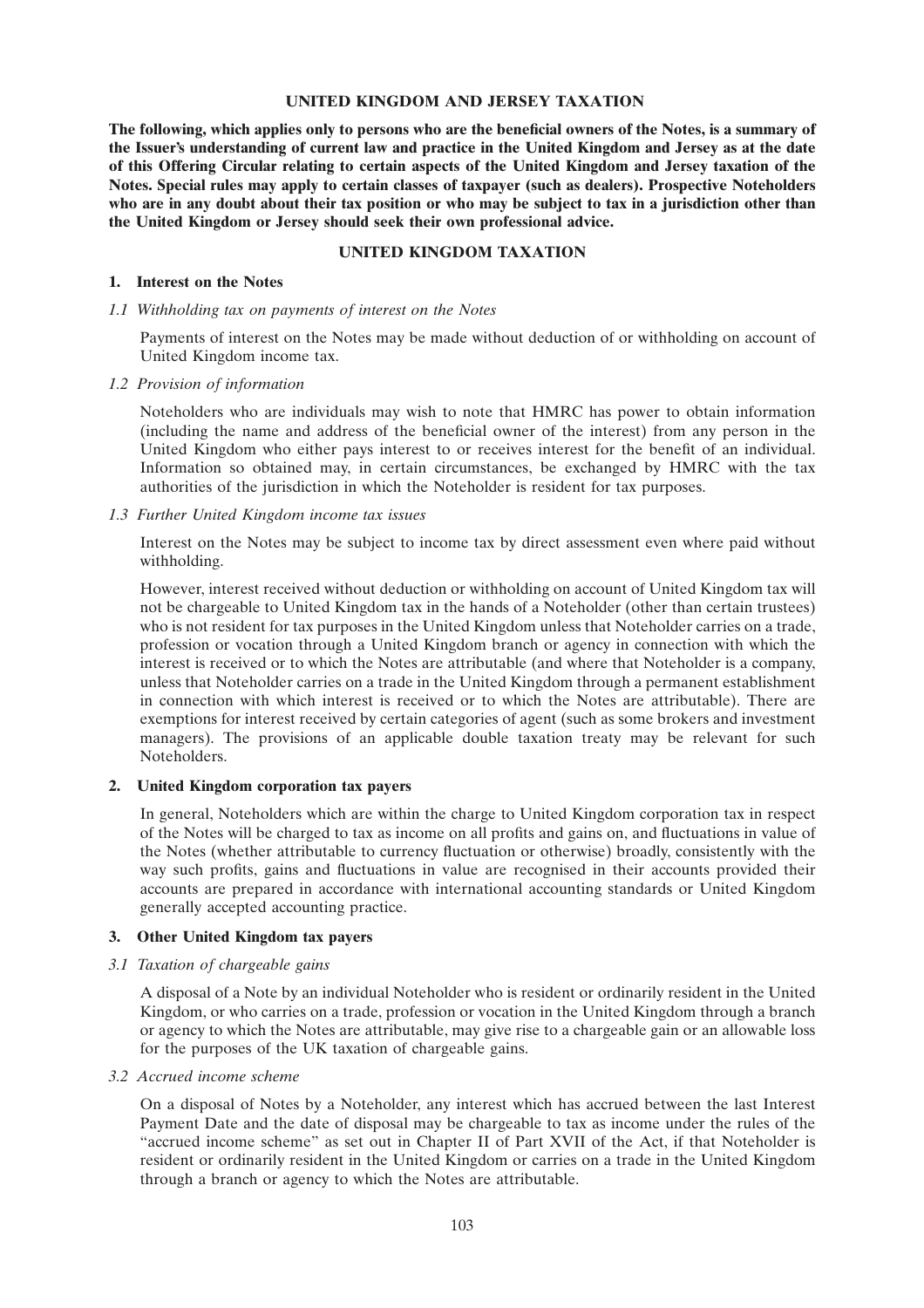# **4. Stamp Duty and Stamp Duty Reserve Tax (SDRT)**

No United Kingdom stamp duty or SDRT is payable on the issue of the Notes into, or transfer by delivery of the Notes within, a clearing system.

# **5. EU Directive on the Taxation of Savings Income**

Under the EC Council Directive 2003/48/EC on the taxation of savings income, Member States are required, from 1 July 2005, to provide to the tax authorities of another Member State details of payments of interest (or other similar income) paid by a person within its jurisdiction to an individual resident in that other Member State. However, for a transitional period, Belgium, Luxembourg and Austria are instead required (unless during that period they elect otherwise) to operate a withholding system in relation to such payments (the ending of such transitional period being dependent upon the conclusion of certain other agreements relating to information exchange with certain other countries). A number of non-EU countries and territories, including Switzerland, have agreed to adopt similar measures (a withholding system in the case of Switzerland) with effect from the same date.

# **JERSEY TAXATION**

The Issuer has been granted exempt company status within the meaning of Article 123A of the Income Tax (Jersey) Law 1961, as amended, for the calendar year ending 31 December 2006 and as such is treated as not resident in Jersey for Jersey tax purposes even though it is managed and controlled in Jersey. As an exempt company, the Issuer is exempt from Jersey income tax on its profits arising outside of Jersey and, by concession, bank interest arising in Jersey, but is otherwise liable to Jersey income tax on income arising in Jersey and is liable to Jersey income tax on the profits of any trade carried on through an established place of business in Jersey. Exempt company status is applied for on an annual basis when payment of an annual charge, currently £600, must be made. The retention of exempt company status is conditional on the Comptroller of Income Tax in Jersey being satisfied that no Jersey resident has a beneficial interest in the Issuer except as permitted by certain concessions granted by the Comptroller of Income Tax. It is the Issuer's intention to maintain such status.

As an exempt company, payments in respect of the Notes to persons who are not resident in Jersey for tax purposes will not be subject to taxation in Jersey and no withholding or deduction for or on account of Jersey taxation will be required on any such payment made to a holder of the Notes.

No stamp duties are payable in Jersey on the acquisition, ownership, redemption, sale or other disposal of the Notes. Probate or Letters of Administration normally will be required to be obtained in Jersey on the death of an individual holder of the Notes. Stamp duty is payable in Jersey on the registration of such Probate or Letters of Administration calculated on the value of the holder's estate in Jersey.

# **European Union Code of Conduct on Business Taxation**

On 3 June 2003, the European Union (EU) Council of Economic and Finance Ministers reached political agreement on the adoption of a Code of Conduct on Business Taxation. Jersey is not a member of the EU. However, in keeping with Jersey's policy of constructive international engagement, it will introduce legislation to replace the Jersey exempt company regime in 2009 with a general zero rate of corporate tax (except for certain categories of company (not including the Issuer) which will be subject to tax at 10 per cent.).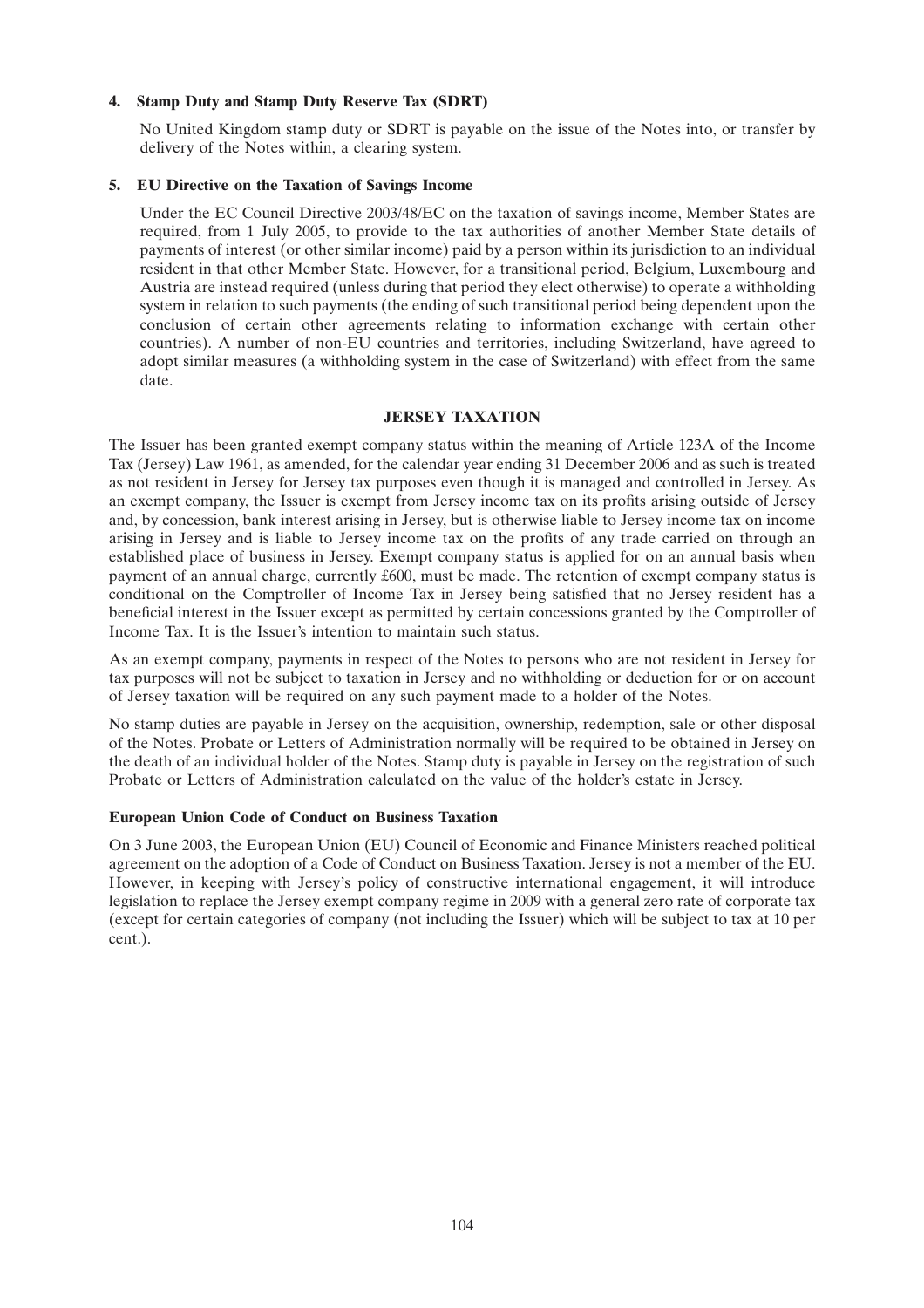#### **SUBSCRIPTION AND SALE**

Citigroup Global Markets Limited and Barclays Bank PLC (the **Managers**) have, pursuant to a Subscription Agreement (the **Subscription Agreement**) dated 3 July 2006, jointly and severally agreed to subscribe or procure subscribers for the Notes at the issue price of 100 per cent. of the principal amount of Notes, for a selling commission of 0.12 per cent. and a combined management and underwriting commission of 0.08 per cent. of the principal amount of the Notes. The Issuer will also reimburse the Managers in respect of certain of their expenses, and has agreed to indemnify the Managers against certain liabilities, incurred in connection with the issue of the Notes. The Subscription Agreement may be terminated in certain circumstances prior to payment of the Issuer.

### **United States of America**

Each of the Managers has represented and agreed with the Issuer that the Notes have not been and will not be registered under the Securities Act or any state securities laws, and may not be offered or sold or delivered, directly or indirectly, within the United States or to, or for the account or benefit of, U.S. Persons except pursuant to an exemption from, or in a transaction not subject to, the registration requirements of the Securities Act and applicable state laws. Each of the Managers has agreed that, except as permitted by the Subscription Agreement, it will not offer, sell or deliver the Notes (a) as part of their distribution at any time or (b) otherwise until 40 days after the later of the commencement of the offering of the Notes and the Closing Date (for the purposes only of this section ''*Subscription and Sale*'', the **Distribution Compliance Period**) within the United States or to, or for the account or benefit of, U.S. Persons and that it will have sent to each distributor, dealer or other person to which it sells Notes during the Distribution Compliance Period a confirmation or other notice setting forth the restrictions on offers and sales of the Notes within the United States or to, or for the account or benefit of, U.S. Persons. Terms used in this paragraph have the meanings given to them by Regulation S of the Securities Act.

In addition, until 40 days after the later of the date of the commencement of the offering of the Notes and the Closing Date, an offer or sale of the Notes within the United States by a dealer, whether or not participating in the offering, may violate the registration requirements of the Securities Act if such offer or sale is made otherwise than in accordance with an available exemption from registration under the Securities Act.

The Notes are in bearer form and are subject to U.S. tax law requirements and may not be offered, sold or delivered within the United States or its possessions or to a United States person, except in certain transactions permitted by U.S. tax regulations. Terms used in the preceding sentence have the meanings given to them by the U.S. Internal Revenue Code of 1986 and regulations thereunder.

# **United Kingdom**

Each of the Managers has represented and agreed that:

- (a) it has complied and will comply with all applicable provisions of the Financial Services and Markets Act 2000 (**FSMA**), with respect to anything done by it in relation to the Notes in, from or otherwise involving the United Kingdom; and
- (b) it has only communicated or caused to be communicated and will only communicate or cause to be communicated any invitation or inducement to engage in investment activity (within the meaning of section 21 of the FSMA) received by it in connection with the issue or sale of any Notes in circumstances in which section 21(1) of the FSMA does not apply to the Issuer.

# **Ireland**

Each of the Managers has represented and agreed that:

- (a) in respect of a local offer (within the meaning of section 38(1) of the Investment Funds, Companies and Miscellaneous Provisions Act 2005 of Ireland) of Notes in Ireland, it has complied and will comply with section 49 of the Investment Funds, Companies and Miscellaneous Provisions Act 2005 of Ireland;
- (b) it has complied and will comply with all applicable provisions of the Investment Intermediaries Acts, 1995 to 2000 of Ireland (as amended) with respect to anything done by it in relation to the Notes or operating in, or otherwise involving, Ireland and, in the case of a Manager acting under and within the terms of an authorisation to do so for the purposes of EU Council Directive 93/22/EEC of 10 May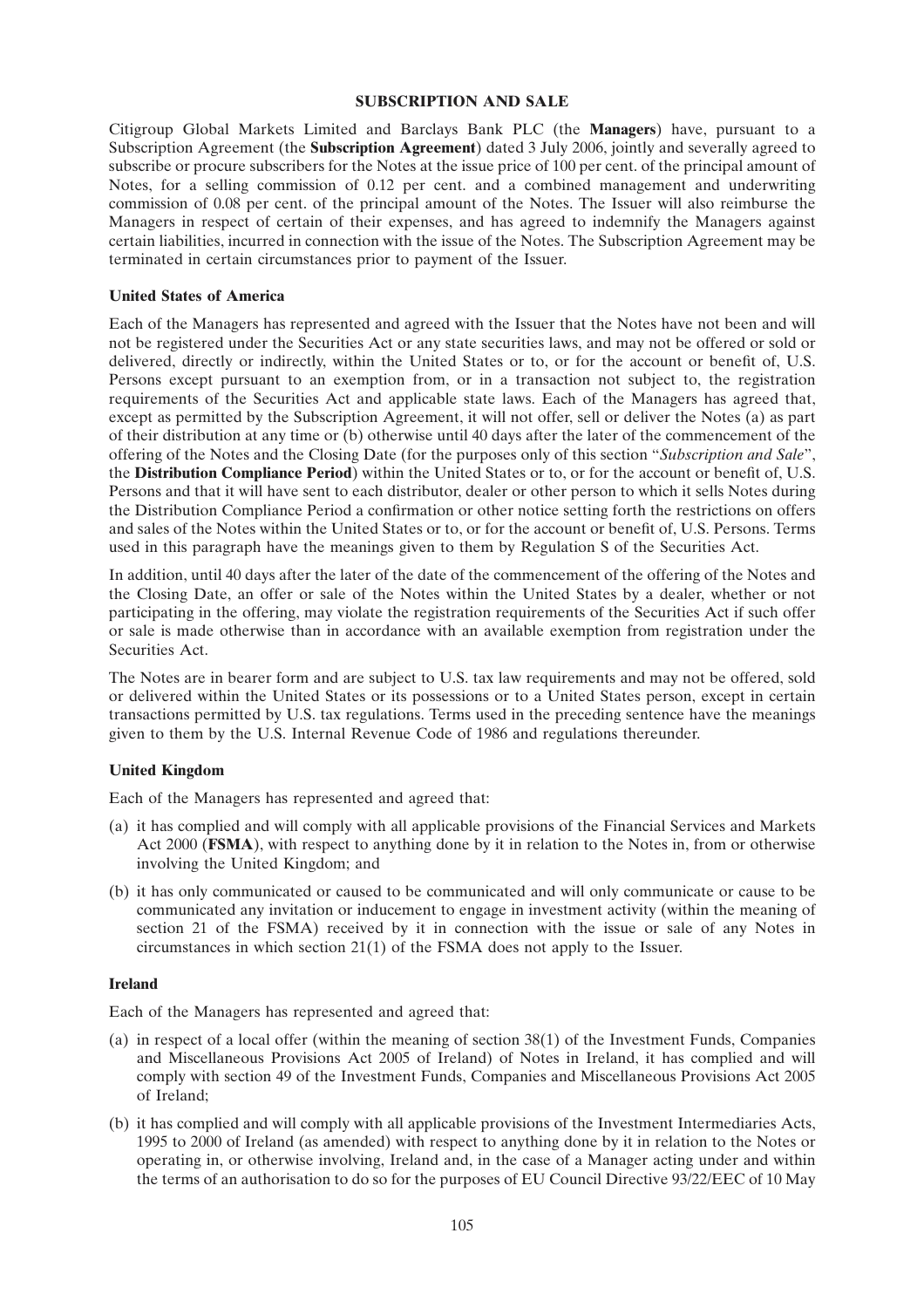1993 (as amended or extended), it has complied with any codes of conduct made under the Investment Intermediaries Acts 1995 to 2000 of Ireland (as amended) and, in the case of a Manager acting within the terms of an authorisation granted to it for the purposes of EU Council Directive 2000/12/EC of 20 March 2000 (as amended or extended), it has complied with any codes of conduct or practice made under section 117(1) of the Central Bank Act, 1989 of Ireland (as amended); and

(c) in connection with offers or sales of Notes, it has only issued or passed on, and it will only issue or pass on, in Ireland, any document received by it in connection with the issue of the Notes to persons who are persons to whom the document may otherwise lawfully be issued or passed on.

# **France**

Each of the Managers and the Issuer have represented and agreed that:

- (a) it has only made and will only make an offer of Notes to the public (*appel public à l'épargne*) in France in the period beginning (i) when a prospectus in relation to those Notes has been approved by the *Autorité des marchés financiers* (**AMF**), on the date of such publication or (ii) when a prospectus has been approved in another Member State of the European Economic Area which has implemented the EU Prospectus Directive 2003/71/EC, on the date of notification of such approval to the AMF, all in accordance with articles L.412-1 and L.621-8 of the French Code *monétaire et financier* and the *Règlement général* of the AMF, and ending at the latest on the date which is 12 months after the date of such publication; or
- (b) it has only made and will only make an offer of Notes to the public in France (*appel public à l'épargne*) and/or it has only required and will only require the admission to trading on Euronext Paris S.A. in circumstances which do not require the publication by the offeror of a prospectus pursuant to articles L.411-2 and L.412-1 of the French Code *monétaire et financier*; and
- (c) otherwise, it has not offered or sold and will not offer or sell, directly or indirectly, Notes to the public in France, and has not distributed or caused to be distributed and will not distribute or cause to be distributed to the public in France, the Prospectus or any other offering material relating to the Notes, and that such offers, sales and distributions have been and shall only be made in France to (i) providers of investment services relating to portfolio management for the account of third parties and/or (ii) qualified investors (*investisseurs qualifiés*), all as defined in, and in accordance with, articles L.411-1, L.411-2, D.411-1 of the French Code *monétaire et financier*.

# **Germany**

Each of the Managers has represented and agreed that the Notes have not been and will not be offered or publicly promoted or advertised or sold by it in the Federal Republic of Germany other than in compliance with the provisions of the German Securities Prospectus Act (*Wertpapierprospektgesetz*) of 22 June 2005 and any other laws applicable in the Federal Republic of Germany governing the issue, offering and sale of securities.

# **The Netherlands**

Each of the Managers has represented and agreed that it has not and will not, directly or indirectly, offer or sell any Notes (including rights representing an interest in a Global Note) to individuals or legal entities who or which are established, domiciled or have their residence in the Netherlands other than Professional Market Parties (as defined below) provided they acquire the Notes for their own account and trade or invest in securities in the conduct of their profession or business; provided that each such Professional Market Party will have sent to each person to which it (on) sells the Notes (including rights representing an interest in any Global Note) a confirmation or other notice setting forth the above restrictions and stating that by purchasing any Note the purchaser represents and agrees that it will send to any other person to whom it sells any such Note a notice containing substantially the same statement as is contained in this sentence.

**Professional Market Parties** are any of the following persons but no other person:

(a) banks, insurance companies, securities firms, investment institutions and pension funds that are (i) supervised or licensed under Dutch law or (ii) established and acting under supervision in a European Economic Area Member State (other than the Netherlands) and registered with the Dutch Central Bank (*De Nederlandsche Bank N.V*.: **DNB**) or the Dutch Authority for the Financial Markets (*Stichting Autoriteit Financiele Markten*) and acting through a branch office in The Netherlands;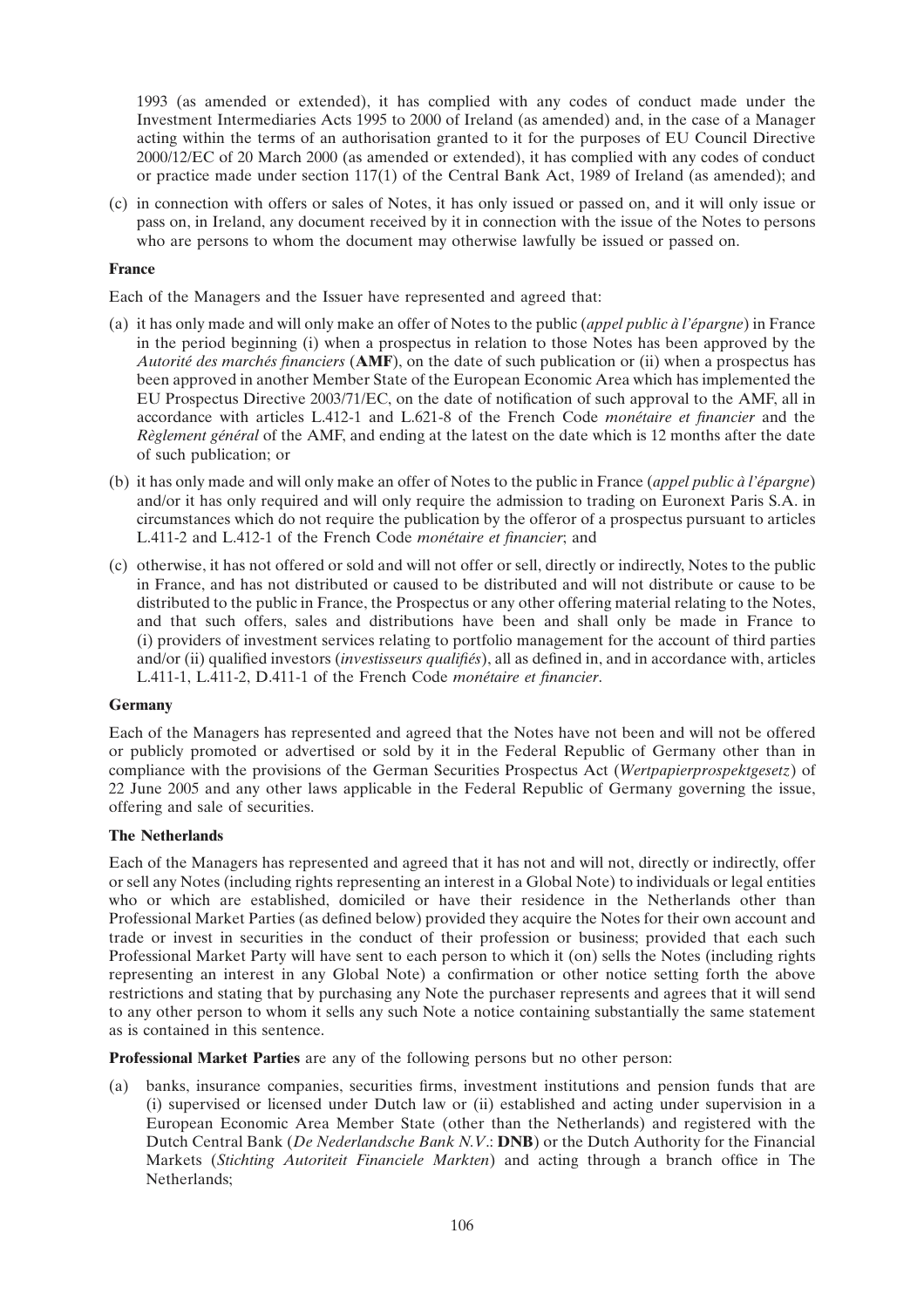- (b) Netherlands enterprises or entities with total assets of at least  $\epsilon$ 500,000,000 (or the equivalent thereof in another currency) according to their balance sheet at the end of the financial year preceding the date they purchase or acquire the Notes;
- (c) Netherlands enterprises, entities or individuals with net assets (*eigen vermogen*) of at least  $\epsilon$ 10,000,000 (or the equivalent thereof in another currency) according to their balance sheet at the end of the financial year preceding the date they purchase or acquire the Notes and who or which have been active in the financial markets on average twice a month over a period of at least two consecutive years preceding such date;
- (d) Netherlands subsidiaries of the entities referred to under (a) above provided such subsidiaries are subject to prudential supervision;
- (e) Netherlands enterprises or entities that have a credit rating from an approved rating agency or whose securities have such a rating; and
- (f) such other entities designated by the competent Netherlands authorities after the date hereof by any amendment of the applicable regulations.

# **Belgium**

This Offering Circular and related documents are not intended to constitute a public offer in Belgium and may not be distributed to the Belgian public. The Belgian Commission for Banking, Finance and Insurance has neither reviewed nor approved this (these) document(s) nor commented as to its (their) accuracy or adequacy nor recommended or endorsed the purchase of Notes.

Each of the Managers has represented and agreed that it will not:

- (a) offer for sale, sell or market in Belgium such Notes by means of a public offer within the meaning of the Law of 22nd April, 2003 on the public offer of securities; or
- (b) sell Notes to any person qualifying as a consumer within the meaning of Article 1.7° of the Belgian law of 14 July 1991 on consumer protection and trade practices unless such sale is made in compliance with this law and its implementing regulation.

# **Sweden**

Each of the Managers has confirmed and agreed that it will not, directly or indirectly, offer for subscription or purchase or issue invitations to subscribe for or buy Notes or distribute any draft or definitive document in relation to any such offer, invitation or sale except in circumstances that will not result in a requirement to prepare a prospectus pursuant to the provisions of the Swedish Financial Instruments Trading Act (*lag (1991: 980) om handel med finansiella instrument*).

# **Norway**

Each of the Managers has represented and agreed that it has only made and will only make an offer of Notes to registered professional investors according to the Norwegian Securities Trading Act Section 5-4 no. 8.

# **General**

Other than the approval by the IFSRA of this document as a prospectus in accordance with the requirements of the Prospectus Directive and relevant implementing measures in Ireland, no action is being taken in any jurisdiction that would or is intended to permit a public offering of the Notes or the possession, circulation or distribution of this Offering Circular or any other material relating to the Issuer or the Notes in any jurisdiction where action for that purpose is required. This Offering Circular does not constitute, and may not be used for the purpose of, an offer or solicitation in or from any jurisdiction where such an offer or solicitation is not authorised. Accordingly, the Notes may not be offered or sold, directly or indirectly, and neither this Offering Circular nor any other offering material or advertisement in connection with the Notes may be distributed or published in or from any country or jurisdiction, except under circumstances that will result in compliance with any applicable rules and regulations of any such country or jurisdiction.

Each of the Managers has undertaken not to offer or sell any of the Notes, or to distribute this document or any other material relating to the Notes, in or from any jurisdiction except under circumstances that will result in compliance with applicable law and regulations.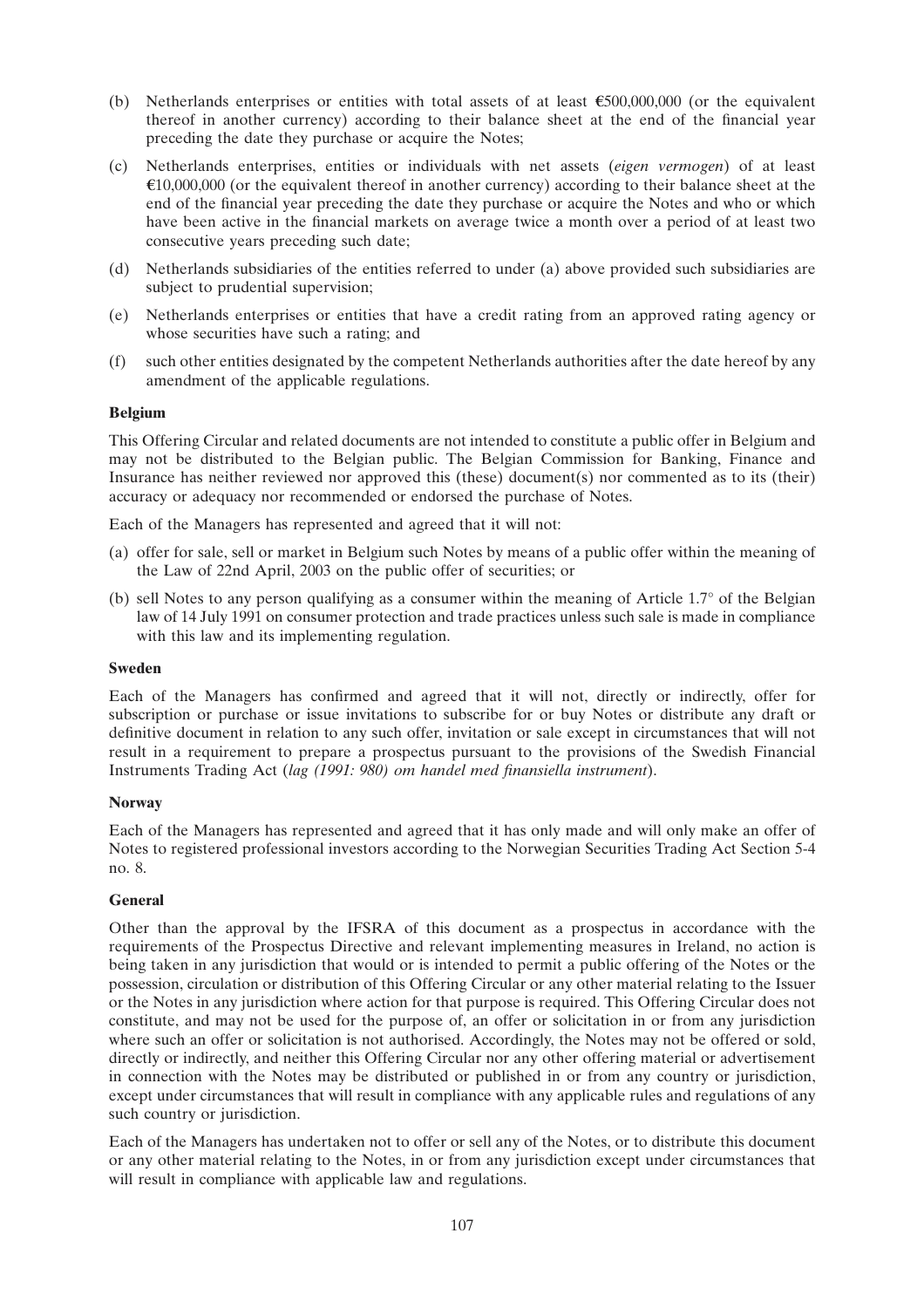### **GENERAL INFORMATION**

### **Authorisation**

1. The issue of the Notes was duly authorised by a resolution of the board of directors of the Issuer dated 28 June 2006.

### **Listing**

2. It is expected that listing of the Notes on the Official List of the Irish Stock Exchange will be granted on or about 6 July 2006, subject only to the issue of the Global Notes. The listing of the Notes will be cancelled if the Global Notes are not issued. The estimated cost of the applications for admission to the Official List and admission to trading on the Irish Stock Exchange's market for listed securities is €5,440.

### **Clearing Systems**

3. The Notes have been accepted for clearance through Euroclear and Clearstream, Luxembourg under the following securities codes:

| <b>CUSIP</b> | <b>Common Code</b> | <b>ISIN</b>  |
|--------------|--------------------|--------------|
| 99500W9B4    | 25698231           | XS0256982314 |
| 99500W9A6    | 25698266           | XS0256982660 |
| 99500W9C2    | 25698274           | XS0256982744 |
| 99500W9D0    | 25698517           | XS0256985176 |
| 99500W9E8    | 25698550           | XS0256985507 |

### **Accounts**

- 4. PriceWaterhouseCoopers CI LLP of 22 Colomberie, St. Helier, Jersey JE1 4XA, Channel Islands auditors of the Issuer and a member of the Institute of Chartered Accountants of England and Wales have prepared audited accounts in relation to the Issuer for the year ended 31 December 2005. PriceWaterhouseCoopers CI LLP have given, and have not withdrawn, their consent to the inclusion of their report and references to its name in the form and context in which they are included and has authorised the contents of that part of this Offering Circular for the purposes of section 46 of the Irish Companies Act, 1963 (as amended).
- 5. So long as the Notes are listed on the Official List of the Irish Stock Exchange, the most recently published audited annual accounts of the Issuer from time to time will be available at the specified offices of the Irish Paying Agent in Dublin. The Issuer does not publish interim accounts.

### **Litigation**

6. Save as disclosed herein, the Issuer is not, and has not been, involved in any legal, governmental or arbitration proceedings (including any such proceedings which are pending or threatened of which the Issuer is aware) which may have, or have had, since the date of its incorporation, a significant effect on the Issuer's financial position.

### **No Material Contracts**

7. The Issuer has not entered into any material contracts or arrangements, other than those disclosed in this Offering Circular, since the date of its incorporation.

### **No Significant Change**

8. Save as disclosed in this Offering Circular, since the date of its last audited financial statements, there has been (a) no material adverse change in the financial position or prospects of the Issuer and (b) no significant change in the trading or financial position of the Issuer.

### **Reliance**

9. Each of the English Deed of Charge and the Trust Deed will provide that the Security Trustee and the Note Trustee, respectively, may rely on reports or other information from professional advisers or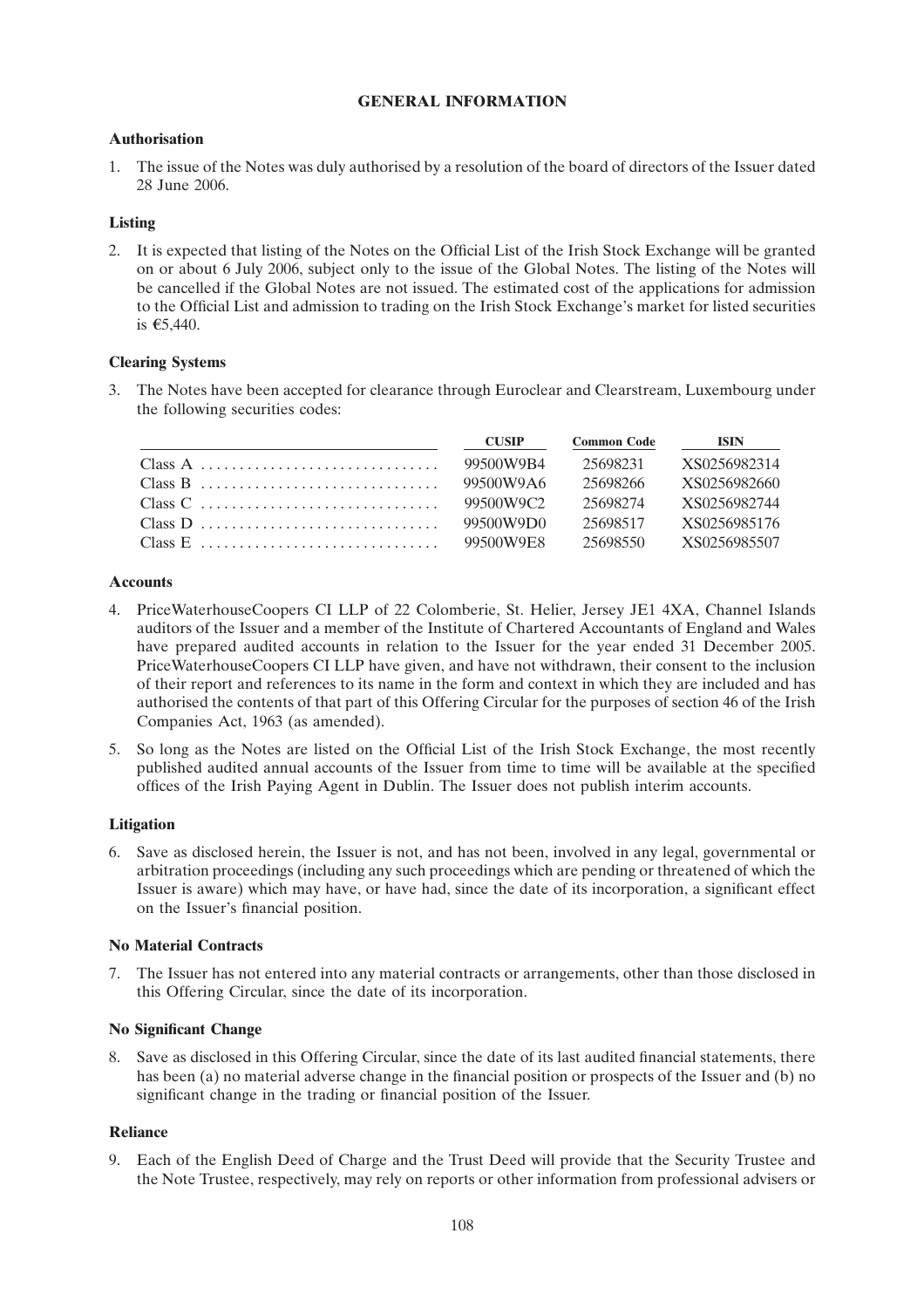other experts in accordance with the provisions of the English Deed of Charge and the Trust Deed, respectively, whether or not such report or other information, engagement letter or other document entered into by the Security Trustee or the Note Trustee (as the case may be) and the relevant professional advisor or expert in connection therewith contains any limit on the liability of that relevant professional advisor or expert.

### **Documents**

- 10. Copies of the following documents in physical form may be inspected during usual business hours on any weekday (excluding Saturdays, Sundays and public holidays) at the offices of the Issuer and at the specified offices of the Irish Paying Agent in Dublin for the life of this document from the date of this document:
	- (a) the Memorandum and Articles of Association of the Issuer;
	- (b) the annual audited financial statements of the Issuer dated 31 December 2005;
	- (c) the Subscription Agreement; and
	- (d) drafts (subject to modification) of the following documents (the **Transaction Documents**):
		- (i) the Loan Transfer Agreements;
		- (ii) the Trust Deed;
		- (iii) the English Deed of Charge;
		- (iv) the Swedish Security Agreement;
		- (v) the Jersey Security Agreement;
		- (vi) the Servicing Agreement;
		- (vii) the Standby Servicing Agreement;
		- (viii) the Standby Facilitator Agreement;
		- (ix) the Servicing Transfer Agreement;
		- (x) the Cash Management Agreement;
		- (xi) the Currency Hedge Agreements;
		- (xii) the Bank Account Agreement;
		- (xiii) the Corporate Services Agreement;
		- (xiv) the Share Trust Deed;
		- (xv) the Start-up Loan Agreement;
		- (xvi) the Recall Agreement; and
		- (xvii) the Agency Agreement.

### **Listing Agent**

11. Arthur Cox Listing Services Limited is acting solely in its capacity as listing agent for the Issuer in connection with the Notes and is not itself seeking admission of the Notes to the Official List of the Irish Stock Exchange or to trading on the Irish Stock Exchange for the purposes of the Prospectus Directive or the Prospectus (Directive 2003/17/EC) Regulations 2005.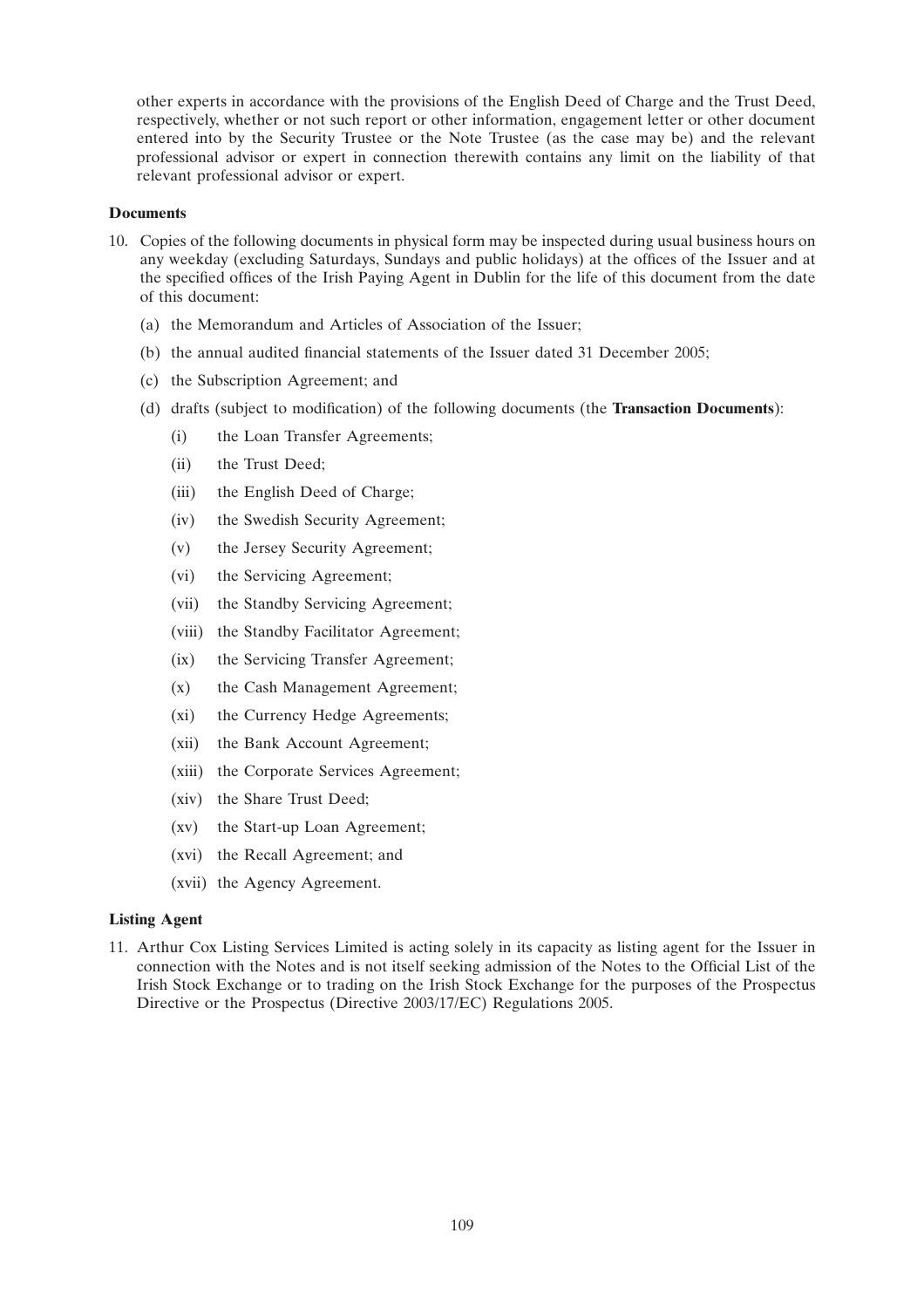### **APPENDIX 1**

### FINANCIAL STATEMENTS OF THE ISSUER

As attached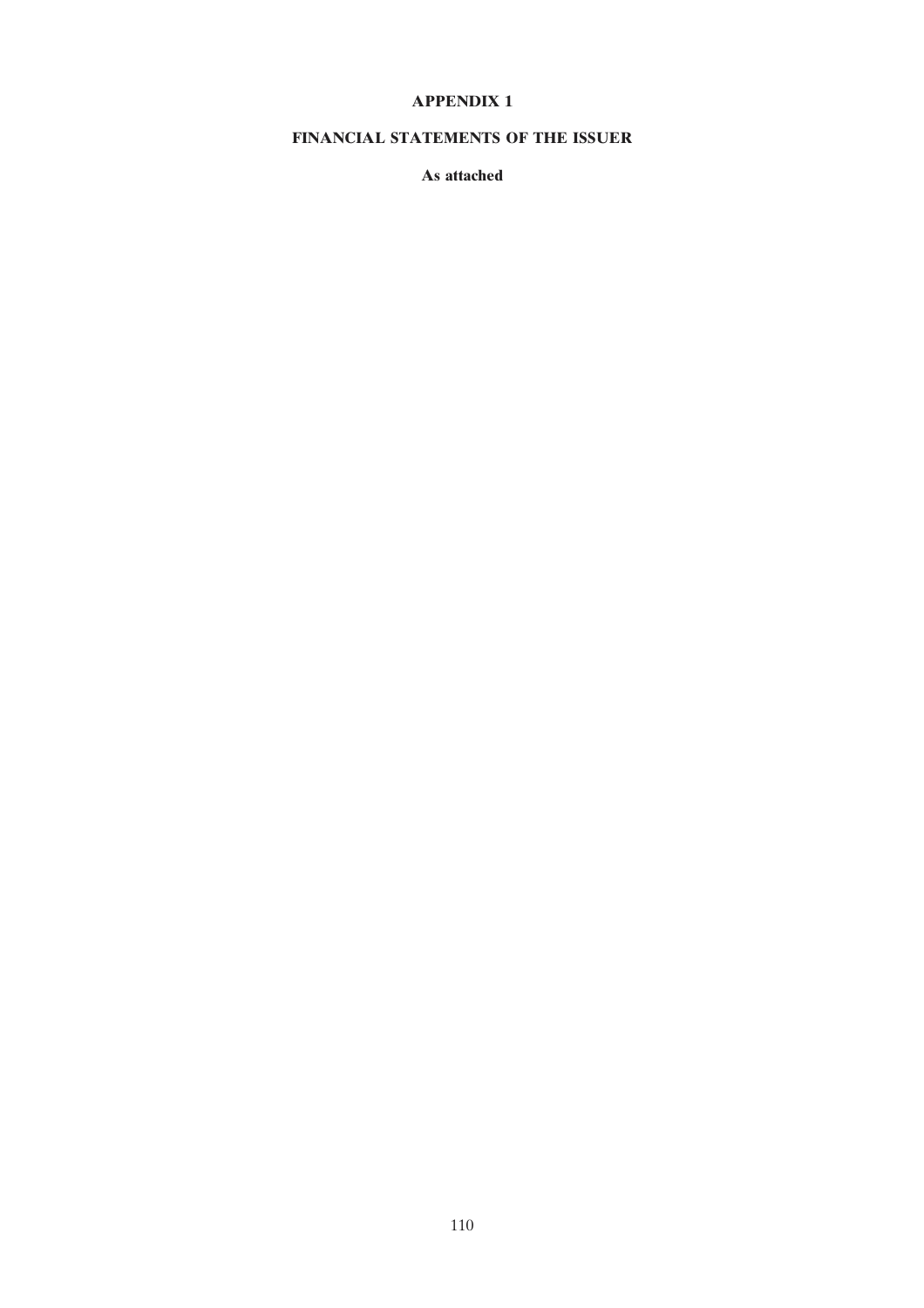# **SCANDINAVIAN CONSUMER LOANS LIMITED**

**Report and Audited Financial Statements** 

For the period from 16 March 2005 to 31 December 2005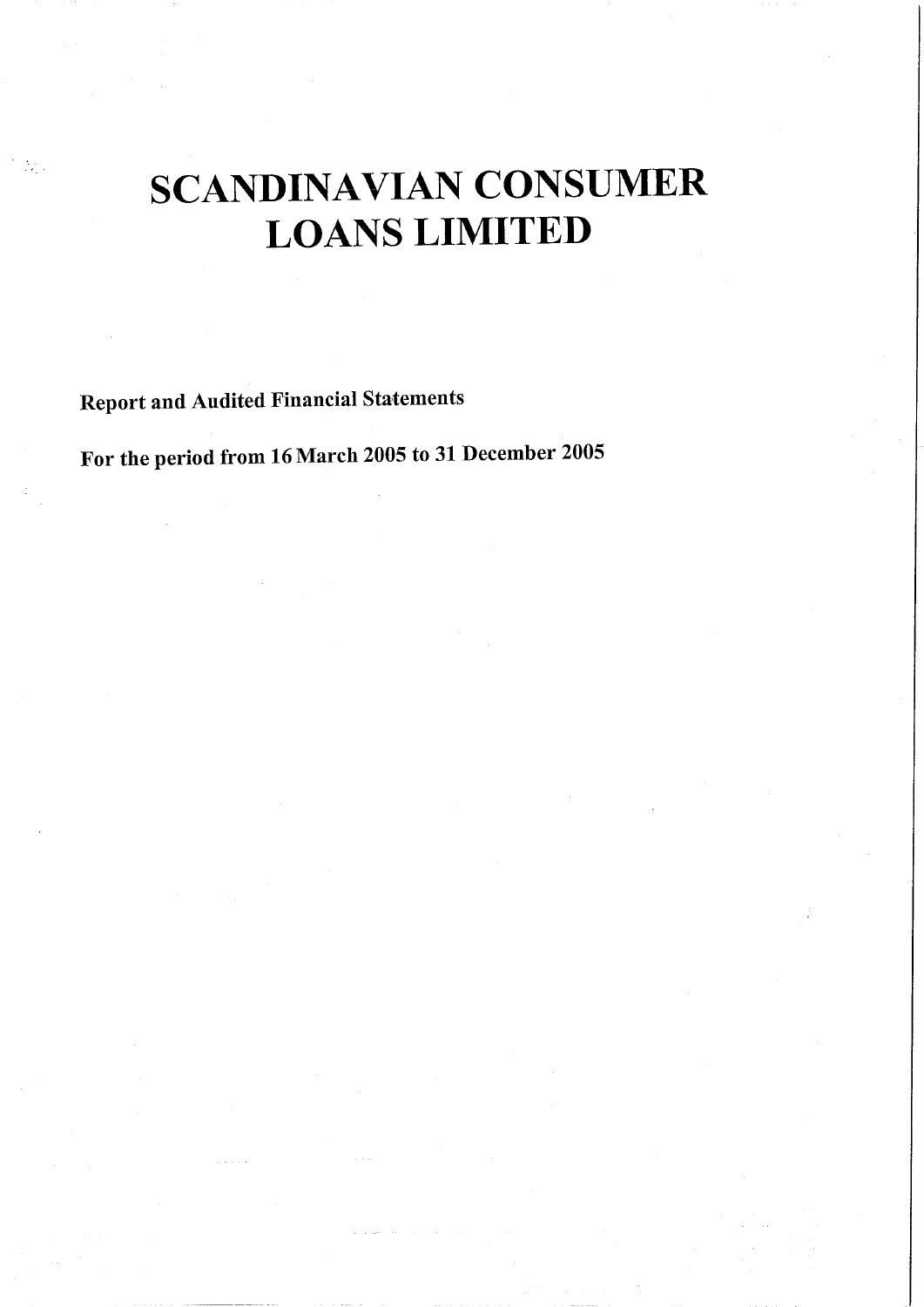The Directors present their report and the audited financial statements for the period  $16^{th}$  March to  $31^{st}$  December 2005

### Incorporation

The Company was incorporated in Jersey, Channel Islands on 16 March 2005.

### **Principal Activities**

The principal activity of the Company is loan receivables financing. Loans are continuously bought from Nordax Finans AB.

### **Results and Dividends**

The results for the year are set out on page 4. The Directors do not propose the payment of a dividend.

### **Going Concern**

The directors have formed a judgement, at the time of approving the financial statements, that there is a reasonable expectation that the company has adequate resources from continuing operations to remain a going concern for the foreseeable future.

### **Directors**

The Directors who served throughout the period / year were

| Michael George Best   | 16 March 2005 |
|-----------------------|---------------|
| Peter John Richardson | 16 March 2005 |
| Bo Johan Franzen      | 16 March 2005 |

Alternate directors appointed by Mr Best and Mr Richardson on 23<sup>rd</sup> March 2005 are severally Elizabeth Ann Mills and David John Barry.

### Statement of Directors' Responsibilities with regards to the Financial Statements

Companies (Jersey) Law 1991 requires the directors to prepare financial statements for each financial year which give a true and fair view of the state of affairs of the Company as at the end of the financial year and of the profit or loss of the Company for that period. In preparing those financial statements, the directors are required to:

- select suitable accounting policies and then apply them consistently;  $\bullet$
- make judgements and estimates that are reasonable and prudent;  $\bullet$
- state whether applicable accounting standards have been followed, subject to any material  $\bullet$ departures disclosed and explained in the financial statements; and
- prepare the financial statements on the going concern basis unless it is inappropriate to presume that the Company will continue in business.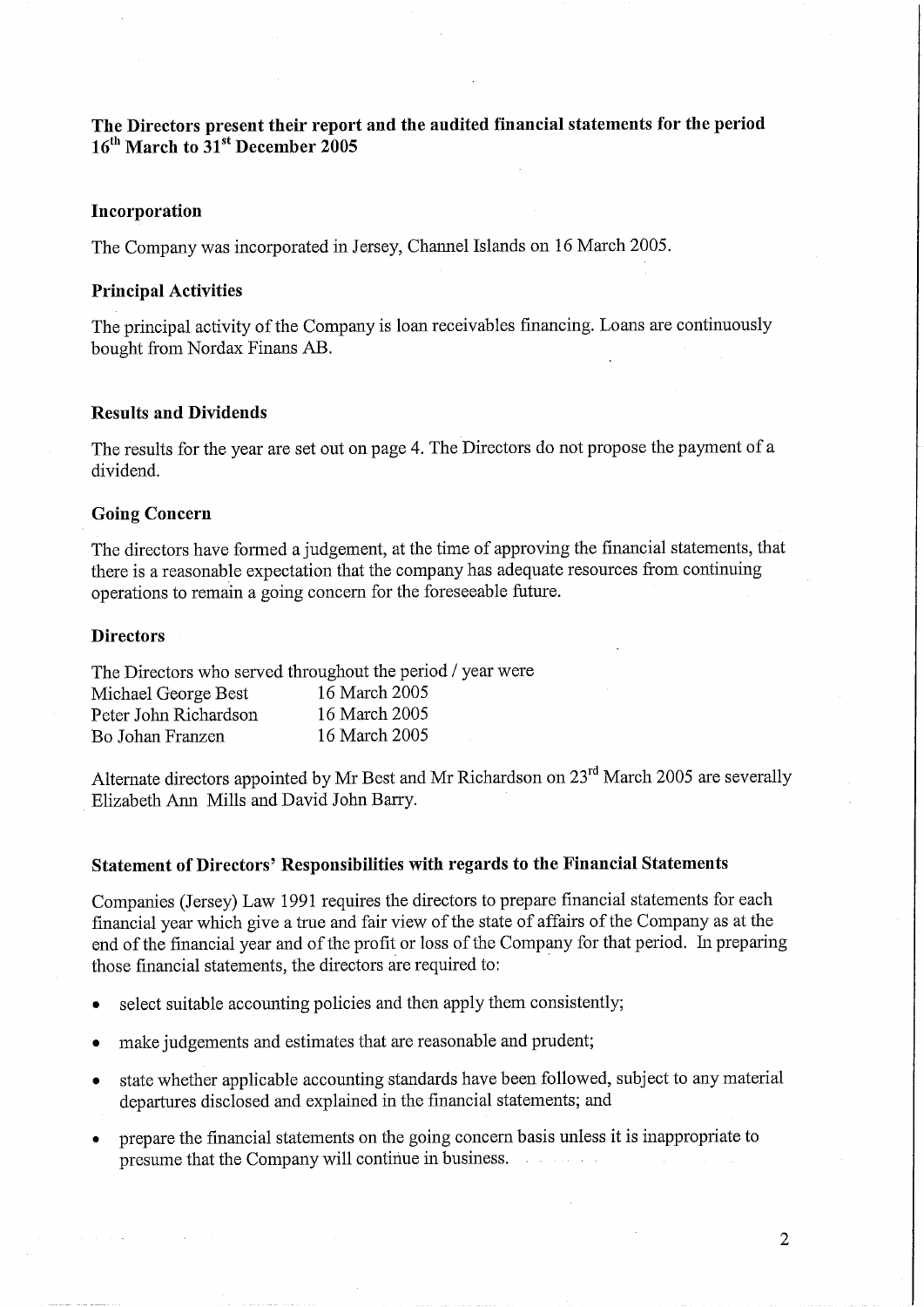The directors are responsible for keeping proper accounting records which disclose with reasonable accuracy at any time the financial position of the Company and to enable them to ensure that the financial statements comply with the Companies (Jersey) Law 1991. They are also responsible for safeguarding the assets of the Company and hence for taking reasonable steps for the prevention and detection of fraud, error and non-compliance with law and regulations.

### **Auditors**

The auditors, PricewaterhouseCoopers CI LLP, have indicated their willingness to continue in office, and a resolution that they be re-appointed will be proposed at the annual general meeting.

### **Company Secretary**

The secretary of the Company at 31 December 2005 was Structured Finance Management Offshore Limited, which had been appointed on 22 March 2005.

Approved by the Board of Directors and signed on behalf of the Board

Structured Finance Management Offshore Limited as Company Secretary

27 APR 2006

Date

### **Registered Office**

47 Esplanade St Helier Jersey JE1 OBD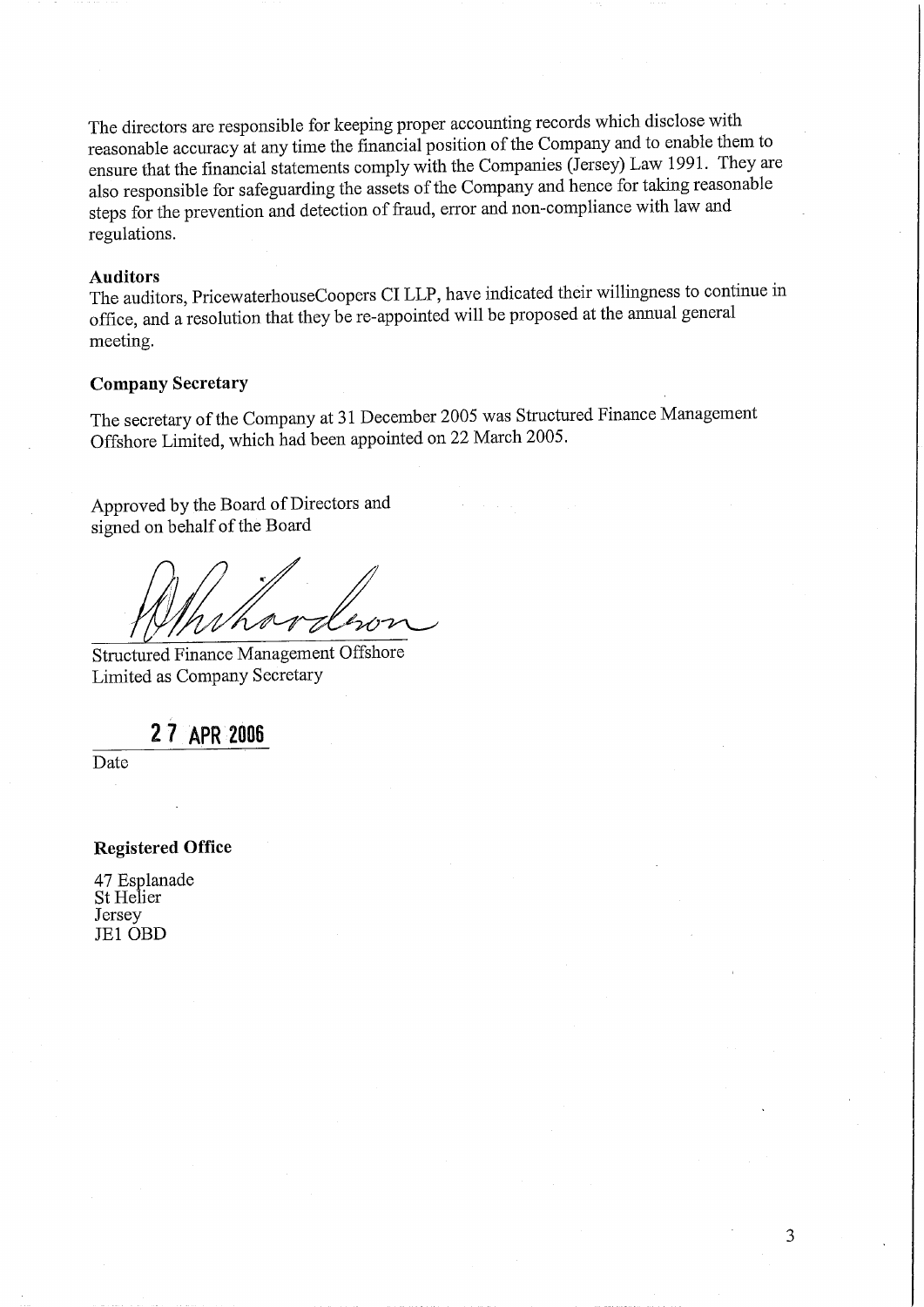## **Income Statement**

|                                        |              | 16 Mar 2005-- |  |
|----------------------------------------|--------------|---------------|--|
| All amounts are reported in TSEK       | <b>Note</b>  | 31 Dec 2005   |  |
|                                        |              |               |  |
| <b>Operating income</b>                |              |               |  |
| Interest income                        | 1            | 65,210        |  |
| Interest expenses                      | 1            | $-13,997$     |  |
| Net interest income                    |              | 51,213        |  |
| Commission revenue                     | $\mathbf{2}$ | 3,389         |  |
| <b>Total operating income</b>          |              | 54,602        |  |
|                                        |              |               |  |
| <b>Operating expenses</b>              |              |               |  |
| General administrative expenses        | 3            | $-1,044$      |  |
| Other operating expenses               |              | $-47,359$     |  |
| <b>Total operating expenses</b>        |              | $-48,403$     |  |
| Income before credit losses            |              | 6 199         |  |
| Credit losses, net                     | 4            | $-6,199$      |  |
| <b>Operating profit/loss</b>           |              | $\bf{0}$      |  |
| Tax on net profit for the year         | 5            |               |  |
| NET PROFIT/LOSS FOR THE<br><b>YEAR</b> |              | $\bf{0}$      |  |

 $\overline{4}$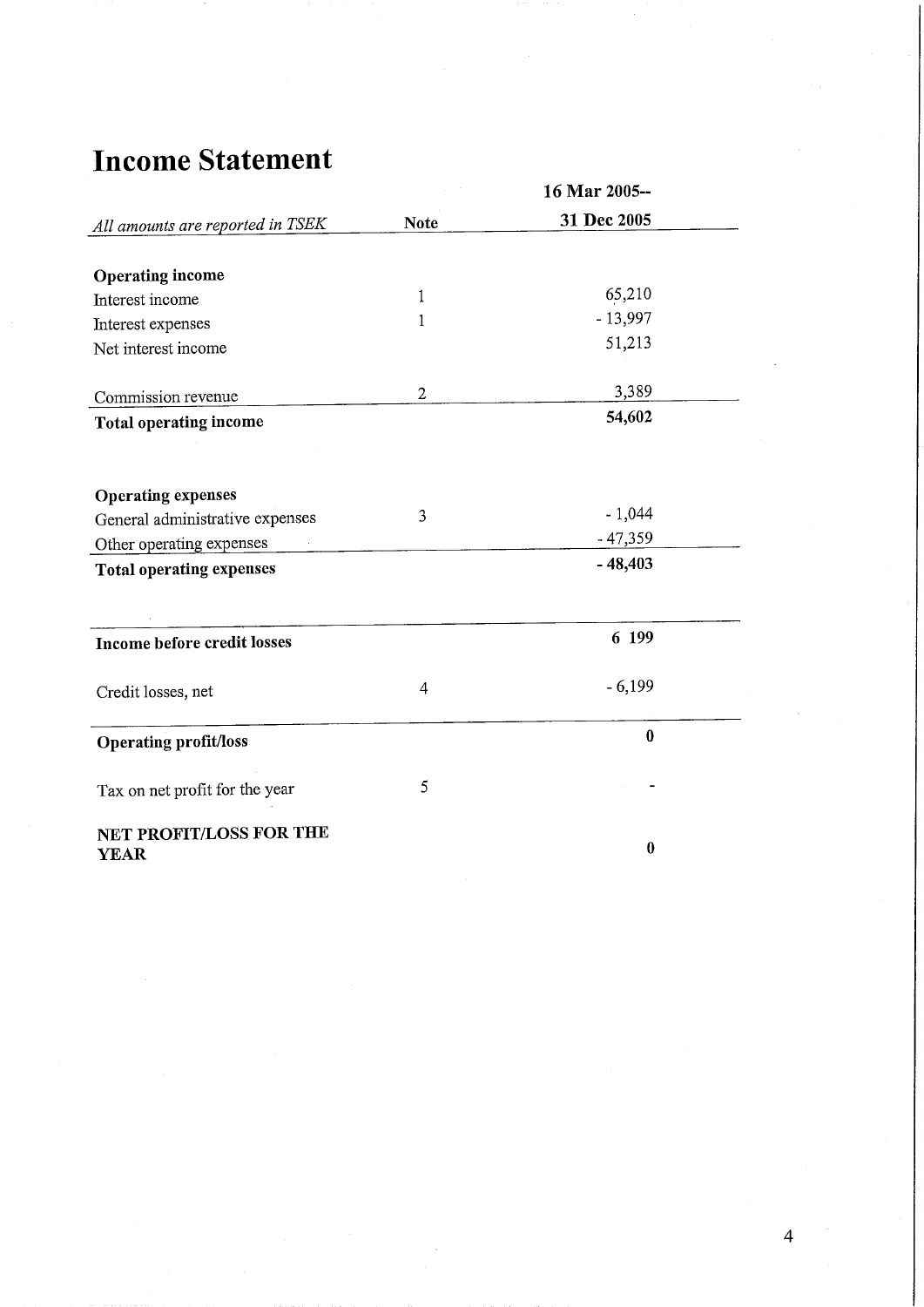## **Balance Sheet**

|                                                     | <b>Note</b>    | 2005             |
|-----------------------------------------------------|----------------|------------------|
|                                                     |                |                  |
| <b>Assets</b>                                       | 12, 13         |                  |
| Cash                                                |                | $\boldsymbol{0}$ |
| Lending to credit institutions                      | 6              | 83,135           |
| Lending to the general public                       | $\overline{7}$ | 1,092,977        |
| <b>Total assets</b>                                 |                | 1,176,112        |
| Liabilities, provisions and equity                  |                |                  |
|                                                     |                |                  |
| <b>Liabilities</b>                                  | 12, 13         |                  |
| Liabilities to credit institutions                  | 8              | 1,150,492        |
| Other liabilities                                   |                | 16,623           |
| Accrued expenses and deferred income                | 9              | 8,997            |
| <b>Total liabilities</b>                            |                | 1,176,112        |
| Equity                                              | 10             |                  |
| Share capital                                       |                | $\mathbf{0}$     |
| Net profit/loss for the year                        |                | $\pmb{0}$        |
| <b>Total equity</b>                                 |                | $\bf{0}$         |
| Total liabilities and equity                        |                | 1,176,112        |
|                                                     |                |                  |
| <b>Memorandum</b> items                             |                |                  |
|                                                     |                |                  |
| Assets pledged for the company's own<br>liabilities | 11             | 1,176,112        |
| Contingent liabilities                              |                | None             |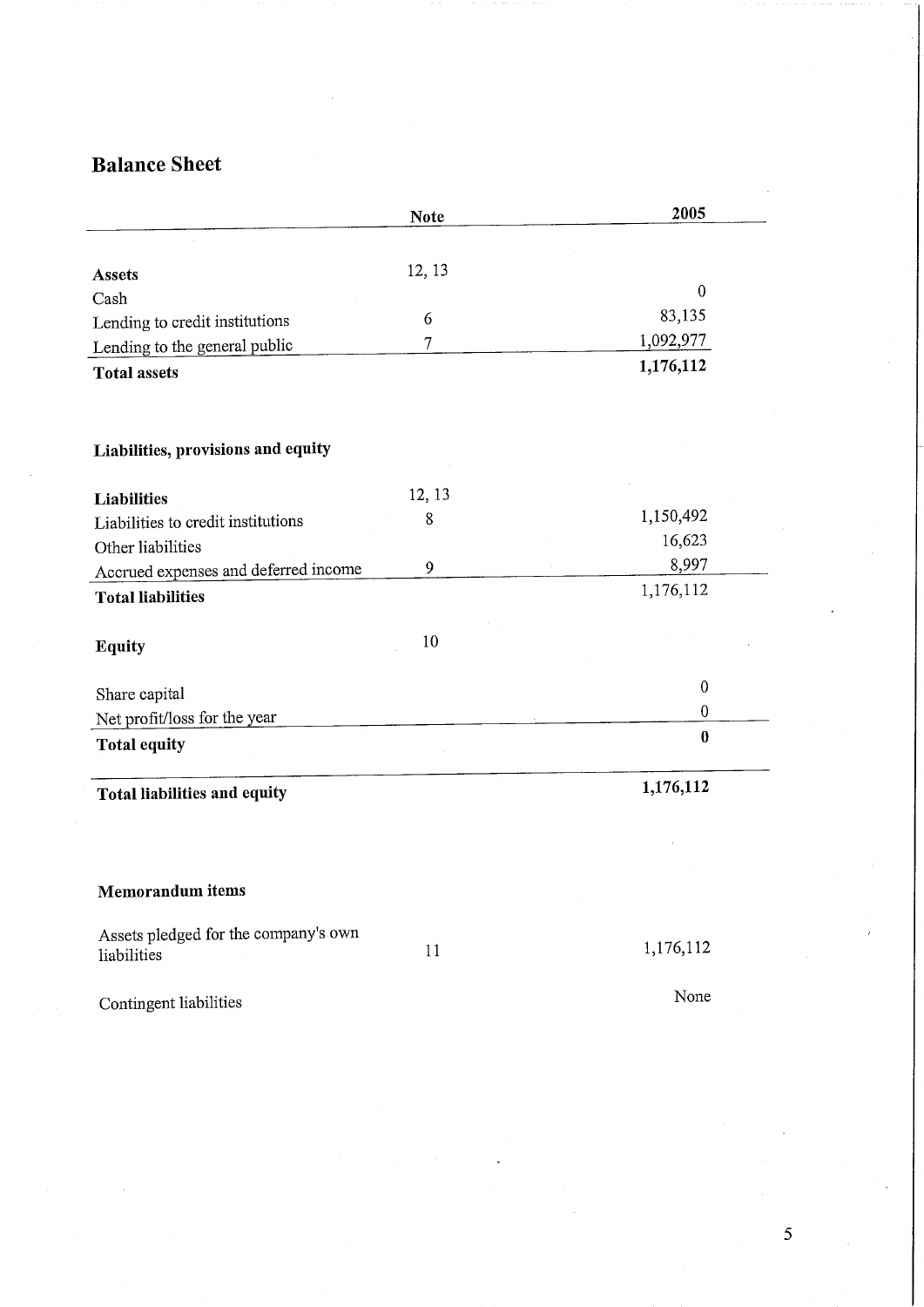## **Cash Flow Statement**

|                                                              | 16 Mar 2005-- |  |
|--------------------------------------------------------------|---------------|--|
|                                                              | 31 Dec 2005   |  |
| Cash and cash equivalents at beginning of<br>the year        | $\bf{0}$      |  |
| Cash flow from operating activities                          |               |  |
| Operating<br>profit/loss                                     | $\bf{0}$      |  |
| Change in assets and liabilities<br>of continuing operations |               |  |
| Increase in lending to the general public                    | $-1,092,977$  |  |
| Increase in other liabilities                                | 25 620        |  |
| Cash flow from operating activities                          | -1067357      |  |
| Financing activities                                         |               |  |
| Increase in liabilities to credit institutions               | 1,150,492     |  |
| Paid-in equity                                               | $\Omega$      |  |
| Cash flow from financing activities                          | 1,150,492     |  |
|                                                              |               |  |
| Cash flow for the<br>year                                    | 83,135        |  |
| Cash and cash equivalents at the end<br>of the year          | 83,135        |  |

Cash and cash equivalents are defined as cash in hand and lending to credit institutions.

Operating profit/loss included interest income paid by the general public in the amount of 64,126, interest income from credit institutions in the amount of 608, and interest expenses paid to credit institutions amounted to 13,065.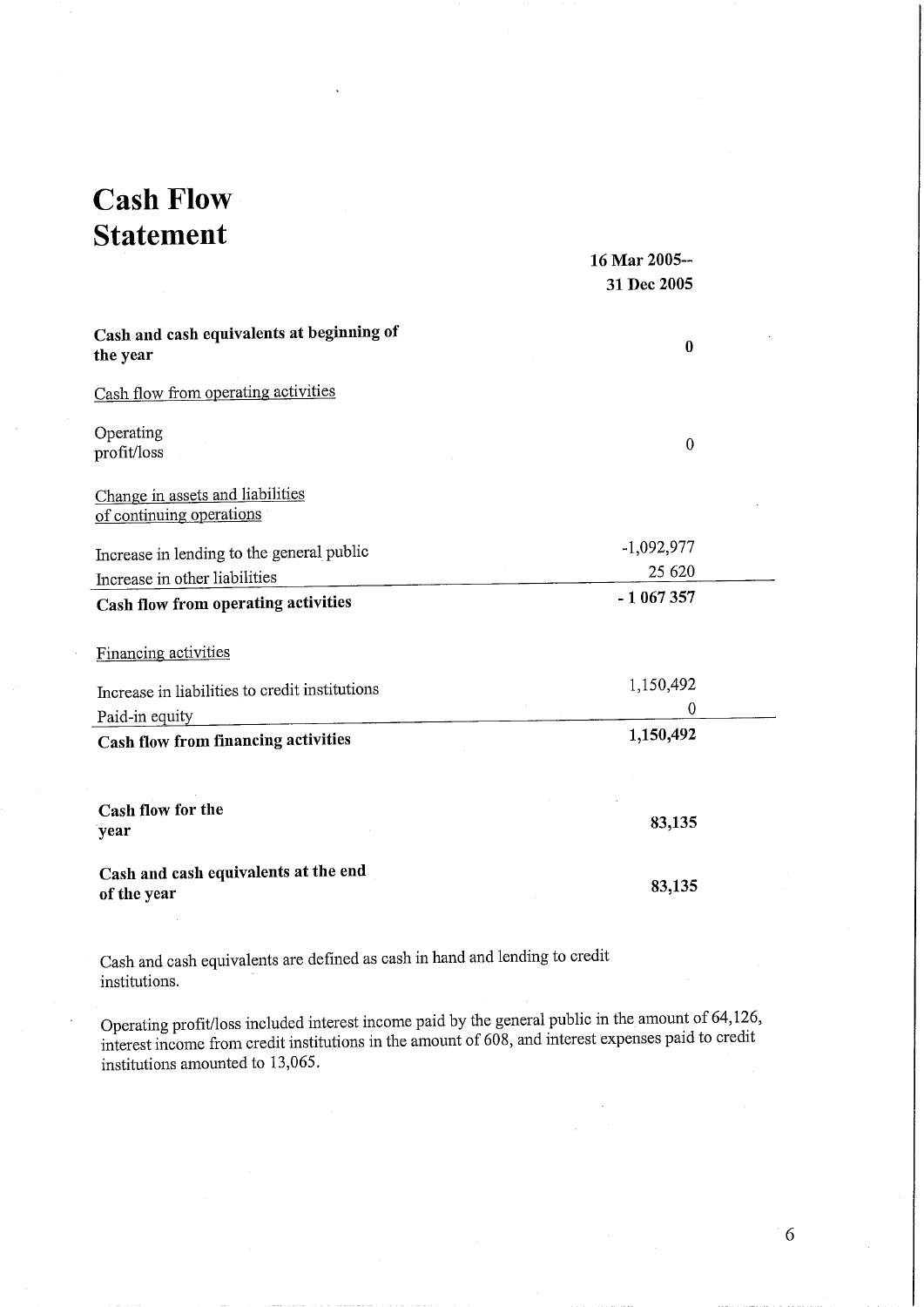# **Accounting and valuation principles**

This annual report has been prepared in accordance with the Swedish Act on Annual Accounts in Credit Institutions and Securities Companies (1995:1559) as well as in accordance with the provisions and general advice of the Swedish Financial Supervisory Board, with application of FFFS 2002:22.

### **Fixed assets and current assets**

Assets which are intended to be held permanently and are utilised in the company's operations are classified as fixed assets. Other assets are classified as current assets.

### Lending out

Loan receivables which are intended to be held until maturity are classified as financial fixed assets. These are reported in the balance sheet after deduction of established and expected credit losses.

Reporting of receivables as established credit losses takes place after a maximum of six payments have been missed, or earlier if information is received indicating that it is very probable that the receivables will not be paid.

The calculation of probable credit losses is based on a valuation of categories of receivables, according to which write-downs take place. The calculation of probable credit losses is based on the portion of the loan receivables under collection which are not expected to be paid.

Problem loans refer to a category of receivables including credits on which the interest rate has been reduced and doubtful loans. Doubtful loans are considered to be receivables for which interest, fees or instalments are more than 60 days in arrears or for which other circumstances imply an uncertainty as regards their value.

### Equipment

Equipment is depreciated according to plan at a rate of 20-33% per year after point of acquisition.

 $\overline{7}$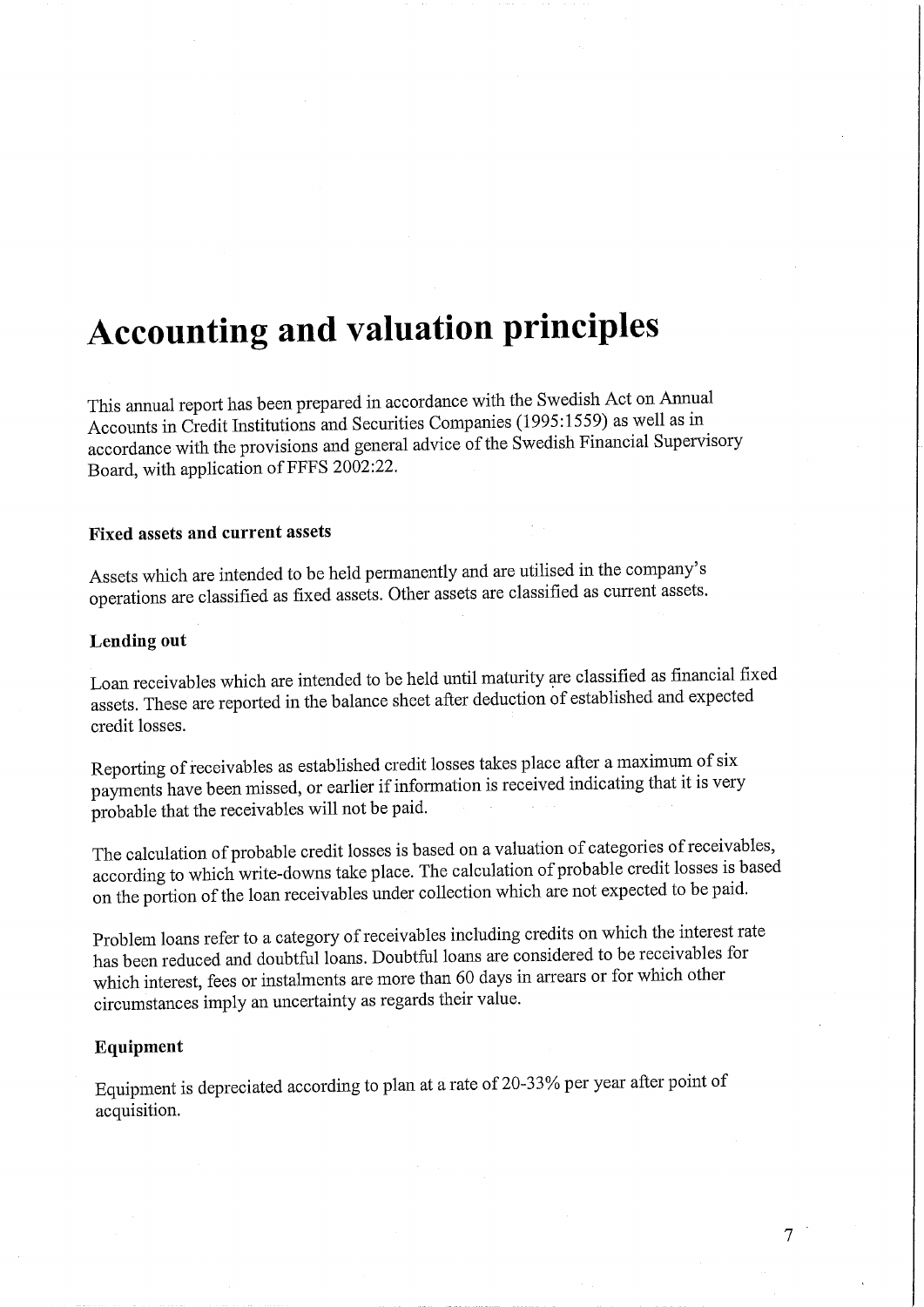### Credit quality and management of credit risks

Lending to the general public consists solely of unsecured loans up to SEK 300,000 and is directed solely towards households in Sweden.

The granting of credit on purchased loans takes place on the basis of established credit policy and credit directives. Credit risk in the portfolio is measured on an on-going basis against other established goals and there is an on-going review of credit risk.

Per 31 December, problem loans amounted to MSEK 5.1, for which provisions totalling MSEK 4.4 were reserved. The provision rate amounts to 86%.

### Market risks

Financial risk may arise during the course of the Company's operations. Such risks are primarily comprised of interest rate, currency, liquidity, and refinancing and counterparty risks. Nordax Finans' operations are characterised by a low level of risk-taking.

### Interst rate risks

Interest rate risks arise when the fixed-interest term for the cash flow related to assets, liabilities and items outside the balance sheet do not coincide. The point of departure for the company's interest rate risk management is so-called "matching", entailing that the fixed interest rate period, as regards borrowing, coincide with the fixed interest rate period that the company offers customers in terms of lending. Interest rate risk is estimated as the effect on the current value of a parallel transfer of the yield curve of plus or minus one percent. When both borrowings and loans have equally variable interest rates and terms then the interest rate risk is eliminated.

### Liquidity and refinancing risk

Liquidity risk is the risk which arises in the event the company lacks liquid funds with which to repay or complete interest rate payments on loans and derivative contracts or on other liabilities falling due for payment. Financing agreements are in place matching the tenures of credits granted.

### **Currency Risk**

Currency risk arises when assets and liabilities or the cash flow that these generate are not equally large in one and the same foreign exchange. All assets and liabilities are in SEK, hence, there is no foreign exchange risk.

### Counterparty risks

 $\frac{1}{3}$ 

Counterparty risk is the risk that the counterparty in a derivative contract will be unable to meet their payment commitments. Financial credit risks can also arise as a result of liquidity investments. None of the counterparty risks are present in the cases mentioned.

8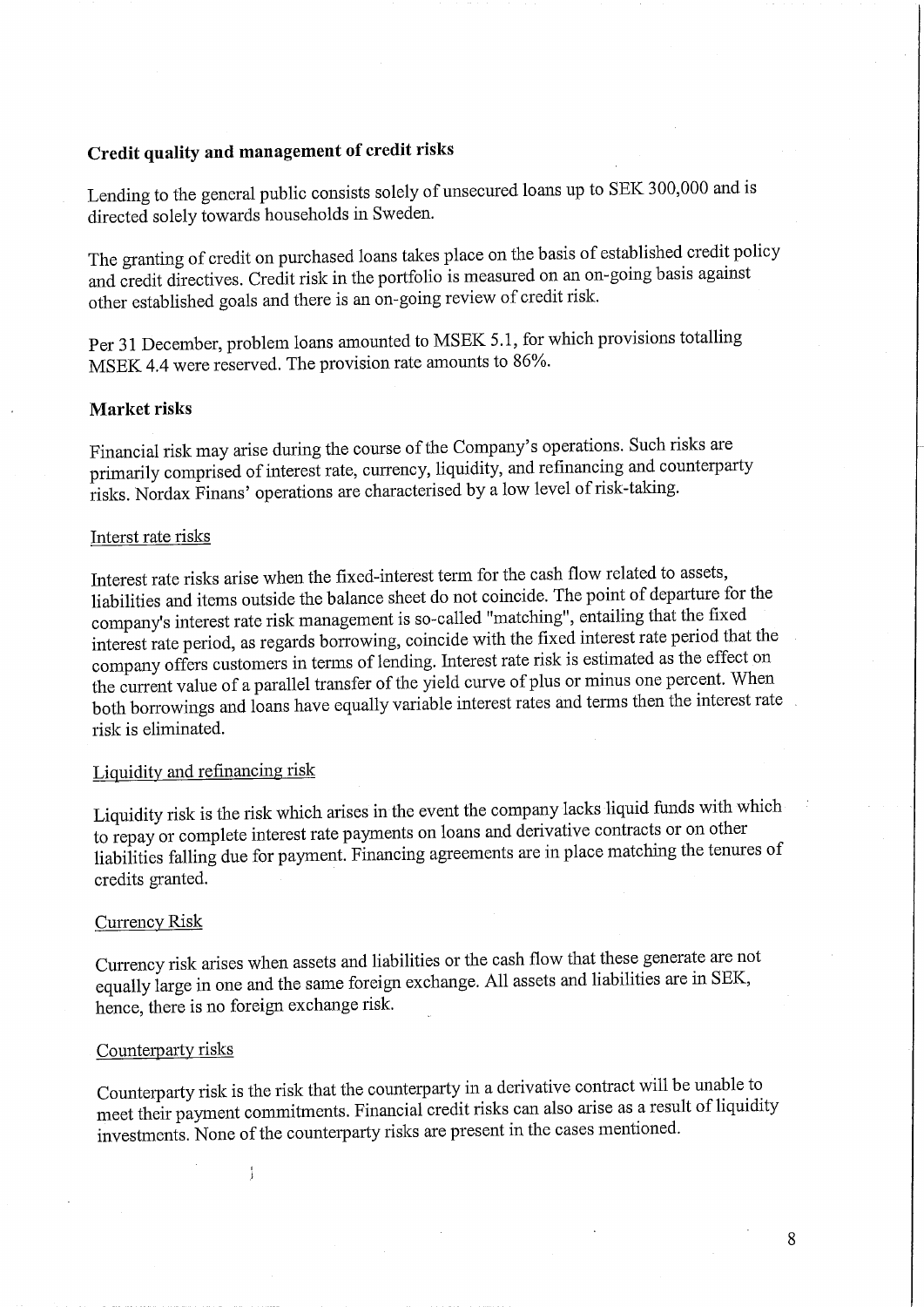## All amounts are reported in TSEK, unless otherwise stated

**Notes** 

|                                                                                | 16 Mar 2005--<br>31 Dec 2005 |  |
|--------------------------------------------------------------------------------|------------------------------|--|
| 1 Net interest income                                                          |                              |  |
| Interest income                                                                | 65,210                       |  |
| Average interest rate on interest-bearing assets amounted to 11.7 %            |                              |  |
| Interest expenses                                                              | $-13,997$                    |  |
| Average interest rate on interest-bearing liabilities amounted to 2.5 %        |                              |  |
| Net interest income                                                            | 51,213                       |  |
| 2 Commission revenue                                                           | 16 Mar 2005--<br>21 Dec 2005 |  |
| Commissions on lending                                                         | 3,390                        |  |
| <b>Total</b>                                                                   | 3,390                        |  |
| 3 General administrative expenses                                              | 16 Mar2005---<br>31 Dec 2005 |  |
|                                                                                |                              |  |
| Foreign Services<br>Other                                                      | $-215$<br>$-829$             |  |
| Total other administrative expenses                                            | $-1,044$                     |  |
|                                                                                |                              |  |
| 4 Credit losses, Net                                                           | 16 Mar 2005--<br>31 Dec 2005 |  |
| Homogenous receivables valued on a group basis                                 |                              |  |
| Annual write-offs attributable to established credit losses                    | $-1,923$                     |  |
| Provision to reserve for credit losses                                         | $-4,276$                     |  |
| Annual net cost for receivables assessed<br>on a group basis and credit losses | $-6,199$                     |  |

 $\overline{9}$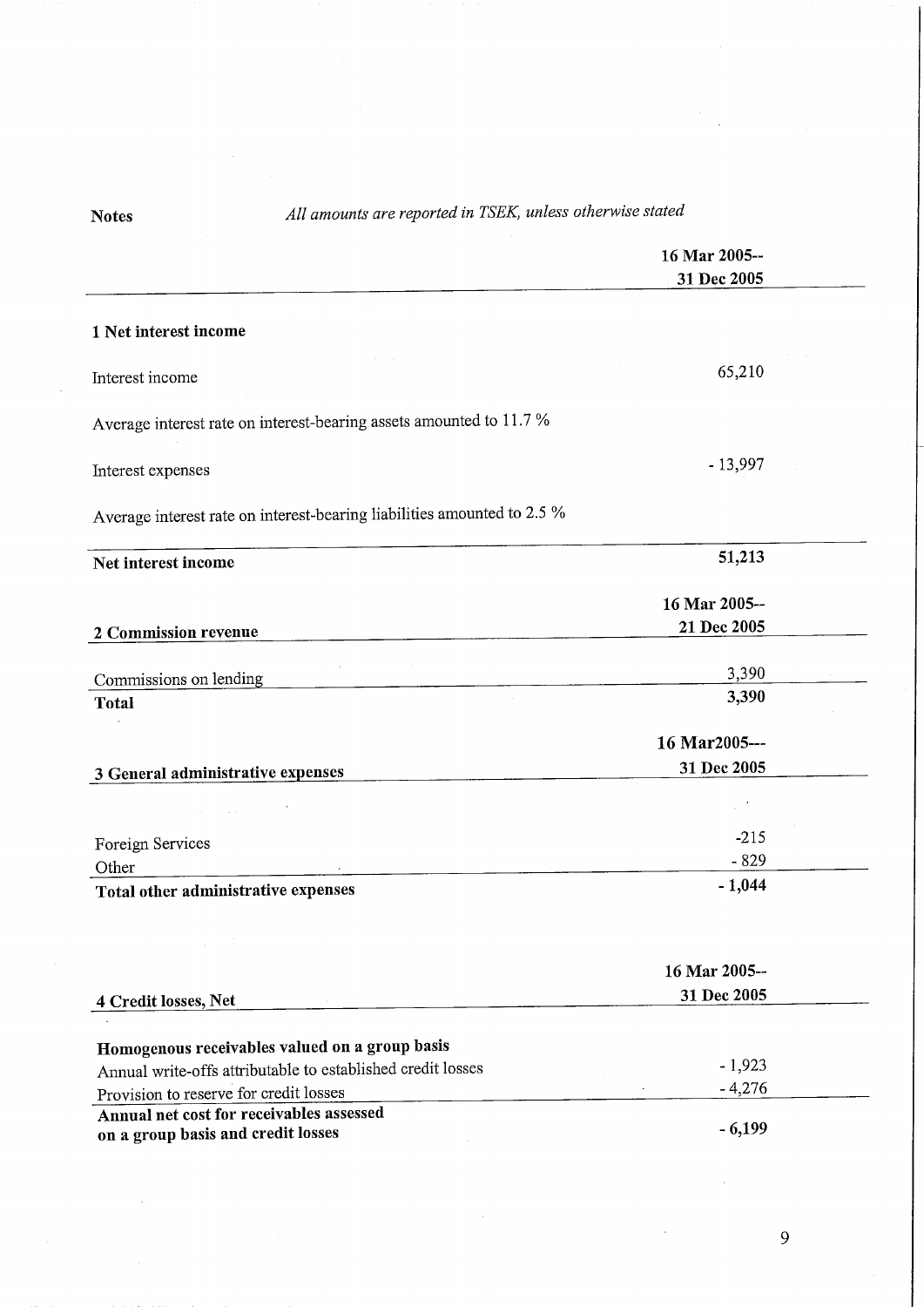### 5 Tax on net profit for the year

The Company has been granted exempt status for Jersey taxation purposes and, therefore, is liable<br>for an annual exempt company fee of GBP 600. The Company is accordingly not subject to taxation.

| 6 Lending to credit institutions                                                                                                                                                                                                                                                                                                                                                                          | 2005         |  |
|-----------------------------------------------------------------------------------------------------------------------------------------------------------------------------------------------------------------------------------------------------------------------------------------------------------------------------------------------------------------------------------------------------------|--------------|--|
|                                                                                                                                                                                                                                                                                                                                                                                                           |              |  |
| Bank in Sweden                                                                                                                                                                                                                                                                                                                                                                                            | 83,135       |  |
| Lending to credit institutions is included in Pledged assets for liabilities to credit<br>institutions.                                                                                                                                                                                                                                                                                                   |              |  |
| 7 Lending to the general public                                                                                                                                                                                                                                                                                                                                                                           | 2005         |  |
|                                                                                                                                                                                                                                                                                                                                                                                                           |              |  |
| <b>Fixed assets</b>                                                                                                                                                                                                                                                                                                                                                                                       |              |  |
| Households                                                                                                                                                                                                                                                                                                                                                                                                | 1,092,977    |  |
|                                                                                                                                                                                                                                                                                                                                                                                                           |              |  |
| <b>Problem</b> credits<br>Bad debts                                                                                                                                                                                                                                                                                                                                                                       | 5,103        |  |
| Provisions                                                                                                                                                                                                                                                                                                                                                                                                | $-4,388$     |  |
| Total problem credits, net                                                                                                                                                                                                                                                                                                                                                                                | 715          |  |
| Average interest rate on receivables that are not considered of problem<br>loans.                                                                                                                                                                                                                                                                                                                         | 10.6%        |  |
|                                                                                                                                                                                                                                                                                                                                                                                                           |              |  |
|                                                                                                                                                                                                                                                                                                                                                                                                           | 2005         |  |
|                                                                                                                                                                                                                                                                                                                                                                                                           | 1,150,492    |  |
|                                                                                                                                                                                                                                                                                                                                                                                                           |              |  |
|                                                                                                                                                                                                                                                                                                                                                                                                           |              |  |
|                                                                                                                                                                                                                                                                                                                                                                                                           |              |  |
|                                                                                                                                                                                                                                                                                                                                                                                                           | 2005         |  |
|                                                                                                                                                                                                                                                                                                                                                                                                           |              |  |
| 8 Liabilities to credit institutions<br>Bank in the United Kingdom<br>As regards above mentioned liabilities, all receivables pertaining to "Lending to the<br>general public" and "Lending to credit institutions" have been pledged as collateral.<br>The committed credit facility is 2,000,000.<br>9 Accrued expenses and deferred income<br>Accrued interest<br>Accrued expenses and deferred income | 941<br>8,056 |  |

 $10\,$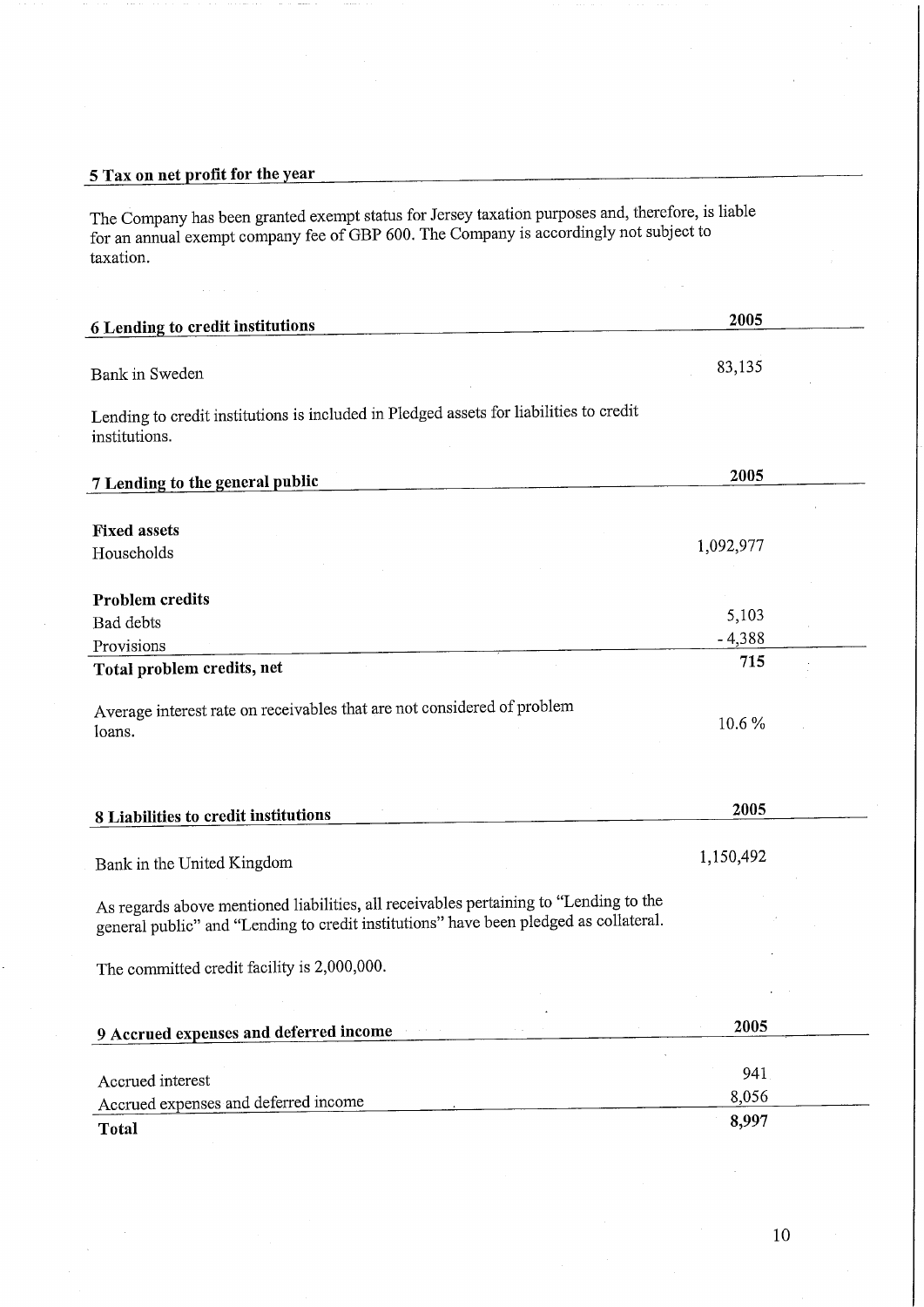### 10 Equity

|                                                                                                                                     | Share capital | Non-restricted<br>equity | <b>Total equity</b> |
|-------------------------------------------------------------------------------------------------------------------------------------|---------------|--------------------------|---------------------|
| Equity, 17 March 2005                                                                                                               | 28            |                          | 28                  |
| Net profit/loss for the year                                                                                                        |               | $\overline{0}$           | 0                   |
| <b>Equity, 31 Dec 2005</b>                                                                                                          | 28            | $\boldsymbol{0}$         | 28                  |
| Authorised, 10,000 ordinary shares at GBP 1 per share.<br>Allotted, called up and fully paid, 2 ordinary shares at GBP 1 per share. |               |                          |                     |
| 11 Memorandum items                                                                                                                 |               |                          | 2005                |
| Pledged assets for the company's<br>own liabilities                                                                                 |               |                          |                     |
| Lending to the general public                                                                                                       |               |                          | 83,135              |
| Lending to credit institutions                                                                                                      |               |                          | 1,092,977           |
| <b>Total</b>                                                                                                                        |               |                          | 1,176,112           |

### 12 Fixed interest

'Lending to the general public' and 'Liabilities to credit institutions' have fixed-interest periods of fewer than three months. The average remaining fixed-interest period for the above-mentioned items is 0.0 years. Other assets, liabilities and equity do not bear interest.

### 13 Classification of tenures

| (MSEK)                             |                 |          |         |       |                  |          |                  |
|------------------------------------|-----------------|----------|---------|-------|------------------|----------|------------------|
|                                    |                 | $3 - 12$ | $1 - 5$ | >5    | Without          |          | Average          |
|                                    | $<$ 3<br>months | months   | years   | years | term             | Total    | term             |
| <b>Assets</b>                      |                 |          |         |       |                  |          |                  |
| Lending to credit institutions     | 83              |          |         |       |                  |          | 83 0.0 years     |
| Lending to the general public      | 28              | 87       | 468     | 510   |                  |          | 1,093 9.3 years  |
| <b>Total</b>                       | 111             | 87       | 468     | 510   | ۰                | 1,176    |                  |
|                                    |                 |          |         |       |                  |          |                  |
| Liabilities, provisions and equity |                 |          |         |       |                  |          |                  |
| Liabilities to credit institutions |                 |          |         | 1,150 |                  |          | 1,150 12.3 years |
| Other                              | 26              |          |         |       |                  |          | $26$ 0.1 years   |
| Equity                             |                 |          |         |       | $\boldsymbol{0}$ | $\theta$ |                  |
| <b>Total</b>                       | 26              |          |         | 1,150 | $\bf{0}$         | 1,176    |                  |

 $11$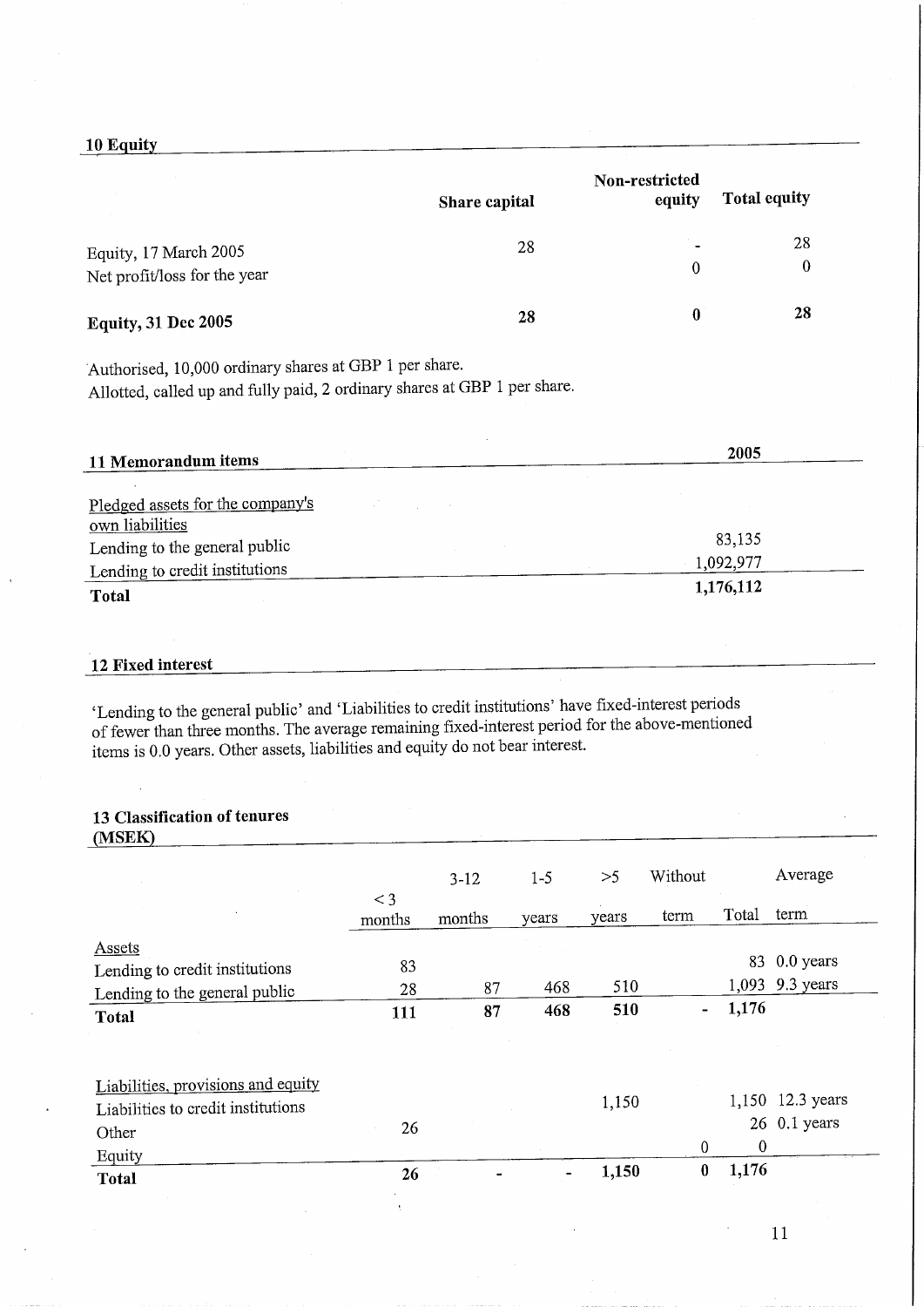The financial statements on pages 4 to 12 were approved by the board of directors on  $27<sup>th</sup>$  April 2006 and were signed on its behalf by:

P J Richardson Director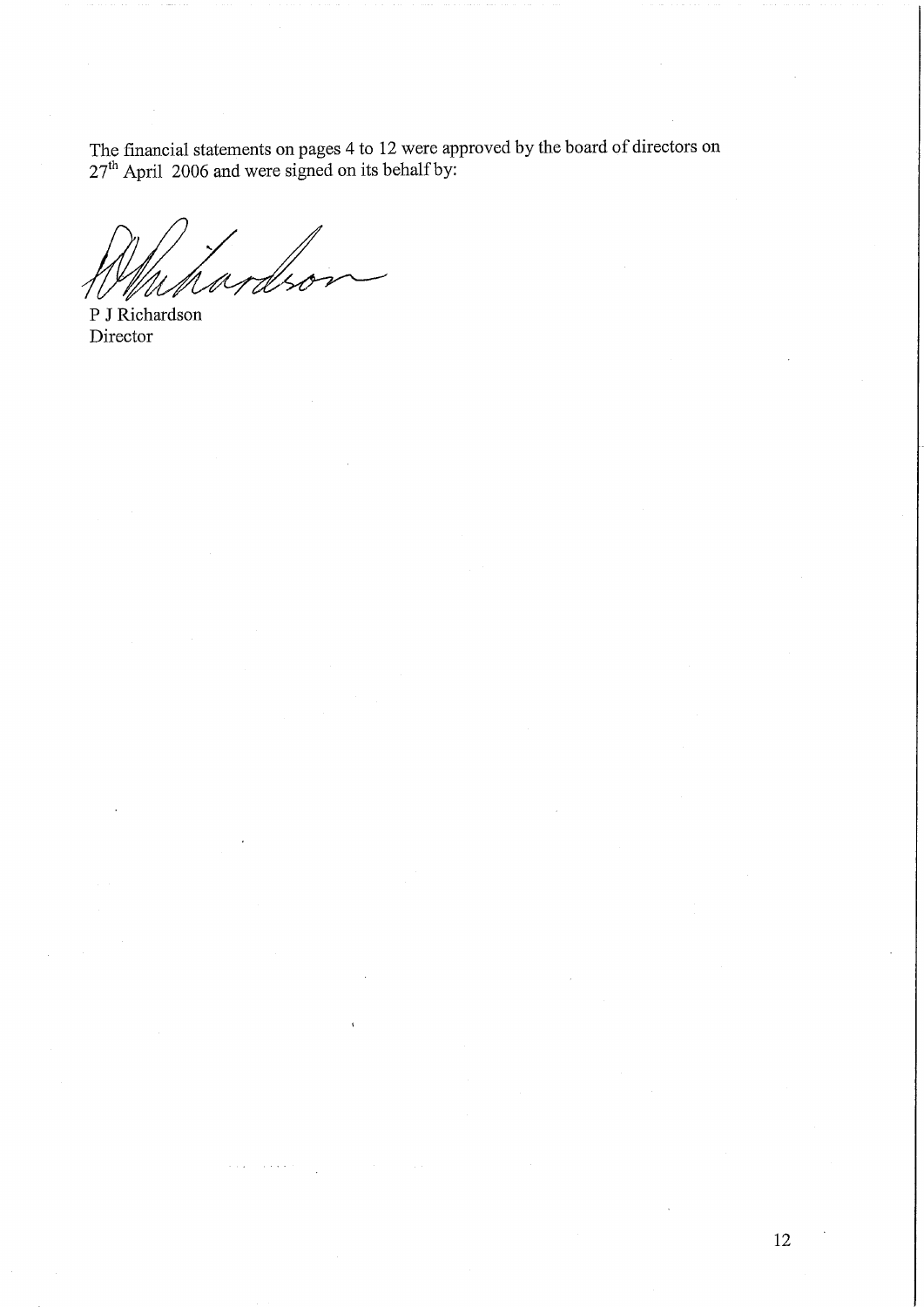### **INDEPENDENT AUDITORS' REPORT TO THE MEMBERS OF SCANDINAVIAN CONSUMER LOANS LIMITED**

We have audited the financial statements of Scandinavian Consumer Loans Limited for the period ended 31 December 2005 which comprise the income statement, the balance sheet, the cash flow statement and the related notes. These financial statements have been prepared under the accounting policies set out therein.

### Respective responsibilities of directors and auditors

As described in the Statement of Directors' Responsibilities the company's directors are responsible for the preparation of the financial statements in accordance with applicable Jersey law and Swedish Generally Accepted Accounting Practice.

Our responsibility is to audit the financial statements in accordance with relevant legal and regulatory requirements and International Standards on Auditing. This report, including the opinion, has been prepared for and only for the company's members as a body in accordance with Article 110 of the Companies (Jersey) Law 1991 and for no other purpose. We do not, in giving this opinion, accept or assume responsibility for any other purpose or to any other person to whom this report is shown or in to whose hands it may come save where expressly agreed by our prior consent in writing.

We report to you our opinion as to whether the financial statements give a true and fair view and have been properly prepared in accordance with the Companies (Jersey) Law 1991. We also report to you if, in our opinion, the Directors' report is not consistent with the financial statements, if the company has not kept proper accounting records, or if we have not received all the information and explanations we require for our audit.

We read the other information contained in the Annual Report and consider the implications for our report if we become aware of any apparent misstatements or material inconsistencies with the financial statements. The other information comprises only the director's report.

#### **Basis of audit opinion**

We conducted our audit in accordance with International Standards on Auditing issued by the International Auditing and Assurance Standards Board. An audit includes examination, on a test basis, of evidence relevant to the amounts and disclosures in the financial statements. It also includes an assessment of the significant estimates and judgements made by the directors in the preparation of the financial statements. and of whether the accounting policies are appropriate to the company's circumstances, consistently applied and adequately disclosed.

We planned and performed our audit so as to obtain all the information and explanations which we considered necessary in order to provide us with sufficient evidence to give reasonable assurance that the financial statements are free from material misstatement, whether caused by fraud or other irregularity or error. In forming our opinion we also evaluated the overall adequacy of the presentation of information in the financial statements.

#### Opinion

In our opinion the financial statements give a true and fair view, in accordance with Swedish Generally Accepted Accounting Practice, of the state of the company's affairs as at 31 December 2005 and of its profit and cash flows for the period then ended and have been properly prepared in accordance with the Companies (Jersey) Law 1991.

Sur ce und PricewaterhouseCoopers CI LLP

**Chartered Accountants** Jersey, Channel Islands

27 April 2006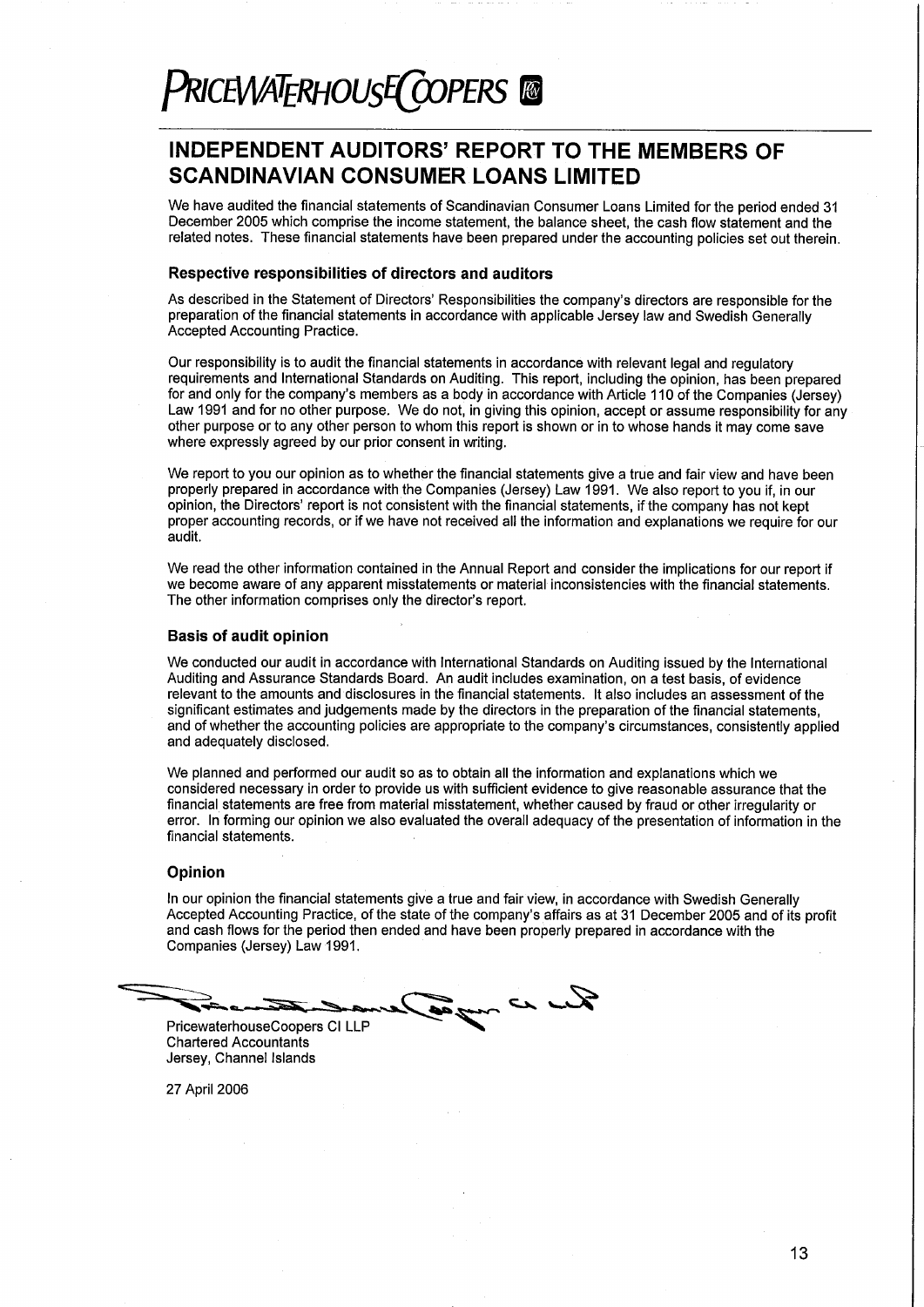### **APPENDIX 2**

### **INDEX OF DEFINED TERMS**

There follows an index of the defined terms used in this Offering Circular, together with details of the page(s) on which such term is or are defined.

| Acceleration Notice                                      | 94        | Class of Notes                                           | 82       |
|----------------------------------------------------------|-----------|----------------------------------------------------------|----------|
| Account Bank                                             | 8         | Clearing Systems                                         | 1        |
| Additional Promissory Notes                              | 12        | Clearstream, Luxembourg                                  | 82       |
| Adjusted Score Model                                     | 41        | Closing Date                                             | 1, 9, 82 |
| Agency Agreement                                         | 71, 82    | Collections                                              | 64       |
| Agent Bank                                               | 7,82      | Co-Manager                                               | 1        |
|                                                          | 7         | Common Depositary                                        | 82       |
| AMF                                                      | 106       | Completion Portfolio                                     | 11       |
| Bank Account Agreement                                   | 69        | Conditions                                               | 1,82     |
| Barclays Group                                           | 39        | Corporate Services Agreement                             | 65       |
| Basel II Framework                                       | 35        | Corporate Services Provider                              | 8        |
| Basic Terms Modification                                 | 97        |                                                          | 102      |
| Business Day                                             | 86        | Credit and Collection Policy                             | 59       |
| Calculation Date                                         | 9         | Credit Enhancement Reserve                               | 11       |
| Calculation Period                                       | 9         | Credit Enhancement Reserve                               |          |
| Capitalised Interest                                     | 77        | $Ledge \ldots \ldots \ldots \ldots \ldots \ldots \ldots$ | 24, 72   |
| Cash Management Agreement                                | 64        | Currency Exchange Rate                                   | 17       |
| Cash Management Services                                 | 64        | Currency Hedge Agreement                                 | 16       |
| Cash Manager                                             | 7         | Currency Hedge Agreements                                | 17       |
| $CCA$                                                    | 30        | Currency Hedge Provider                                  | 8        |
| Class                                                    | 14        | Currency Hedge Provider                                  |          |
| Class A Currency Hedge                                   |           | Requisite Ratings                                        | 8        |
| Agreement                                                | 16        | Currency Hedge Tax Event                                 | 66       |
| Class A Noteholders                                      | 83        | Customer                                                 | 11       |
| Class A Notes                                            | 1, 14, 82 | Customers                                                | 11       |
| Class A Principal Deficiency                             |           | Deemed Principal Receipts                                | 77       |
| $Ledge \ldots \ldots \ldots \ldots \ldots \ldots \ldots$ | 23, 72    | Deemed Revenue Receipts                                  | 77       |
| Class B Currency Hedge                                   |           | Deferred Consideration                                   | 57       |
| Agreement                                                | 17        | Definitive Notes                                         | 83       |
| Class B Noteholders                                      | 83        | Delinquent                                               | 73       |
| Class B Notes                                            | 1, 14, 82 | Distribution Compliance Period                           | 105      |
| Class B Principal Deficiency                             |           |                                                          | 106      |
| Ledger                                                   | 23, 72    | EC Insolvency Regulation                                 | 35       |
| Class C Currency Hedge                                   |           | Eligible Bank                                            | 70       |
| Agreement                                                | 17        | English Deed of Charge                                   | 67, 82   |
| Class C Noteholders                                      |           | 83 English Security Assets                               | 21, 67   |
|                                                          | 1, 14, 82 | EU                                                       | 34, 104  |
| Class C Principal Deficiency                             |           |                                                          | 3        |
| $Ledge \ldots \ldots \ldots \ldots \ldots \ldots \ldots$ | 23, 72    |                                                          | 1        |
| Class D Currency Hedge                                   |           | EURIBOR Screen Rate                                      | 86       |
| Agreement                                                | 17        | Euro                                                     | 3        |
| Class D Noteholders                                      | 83        | Euroclear                                                | 1,82     |
| Class D Notes                                            | 1, 14, 82 |                                                          | 86       |
| Class D Principal Deficiency                             |           | Excess Principal Receipts                                | 90       |
| $Ledge \ldots \ldots \ldots \ldots \ldots \ldots \ldots$ | 23, 72    | Exchange Date                                            | 1        |
| Class E Currency Hedge                                   |           | Existing Note Issuance Facility                          |          |
| Agreement                                                | 17        | Agreement                                                | 11, 55   |
| Class E Noteholders                                      | 83        | Existing Subordinated Loan                               |          |
| Class E Notes                                            | 1, 14, 82 | Agreement                                                | 11, 55   |
| Class of Noteholders                                     | 82        |                                                          |          |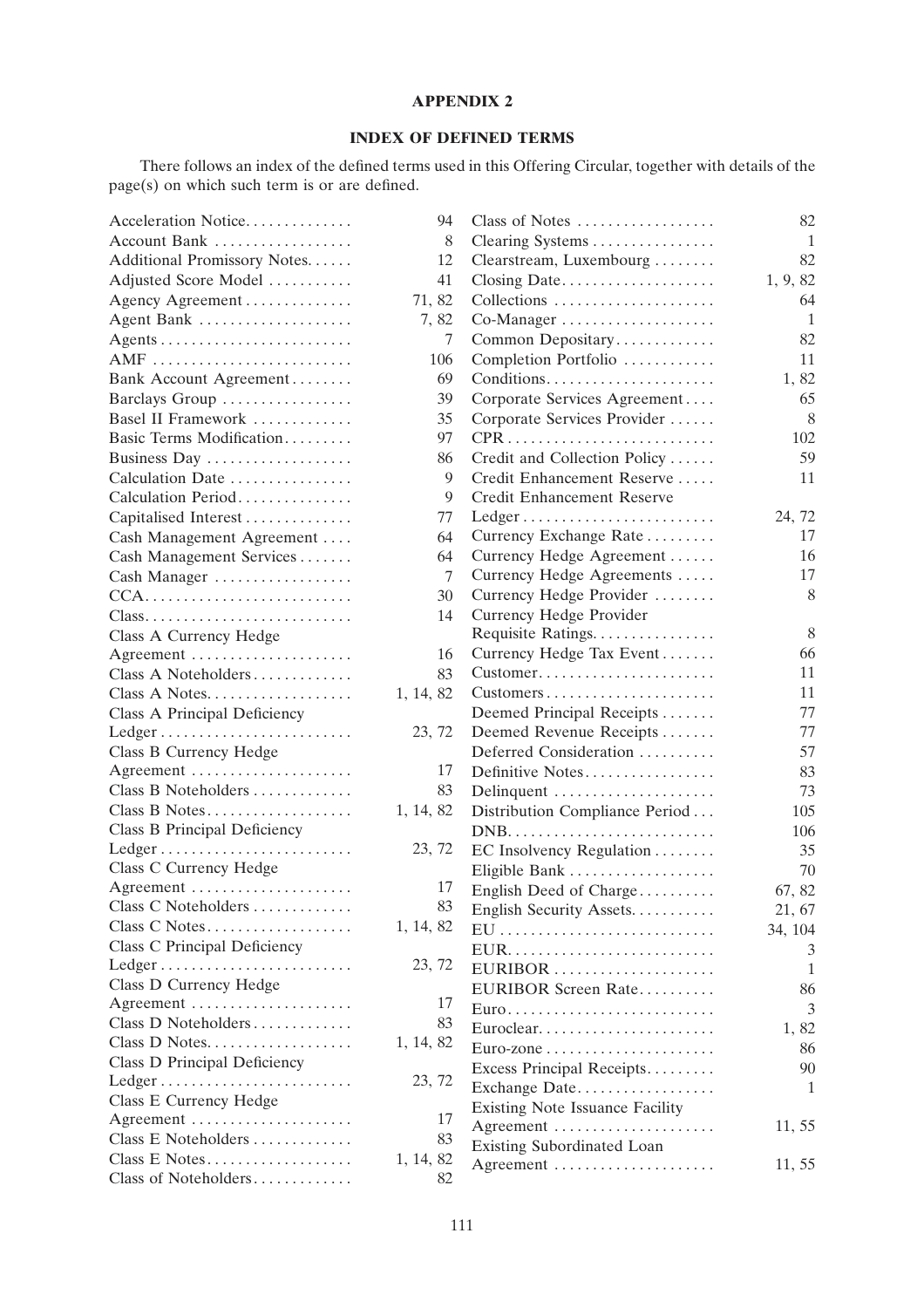| Facility Provider                                                | 11, 55    |
|------------------------------------------------------------------|-----------|
| Final Maturity Date                                              | 1, 10, 88 |
| Float Amount                                                     | 74        |
| FSMA                                                             | 105       |
| Further Notes                                                    | 15, 99    |
| GIC Account                                                      | 24        |
| Global Note                                                      | 83        |
| Global Notes                                                     | 1,83      |
|                                                                  | 39        |
| IFSRA                                                            | 1         |
| Income Ledger                                                    | 72        |
| Income Receipts                                                  | 77        |
| Initial Purchase Price                                           | 9         |
| Initial Reserve Amount                                           | 24, 73    |
| Insolvency Event                                                 | 61        |
| Insurance Premiums                                               | 77        |
| Insurance Proceeds                                               | 69        |
| Interest Amounts                                                 | 87        |
| Interest Determination Date                                      | 86        |
| Interest Payment Date                                            | 1,85      |
| Interest Period                                                  | 85        |
| Interest Residual Amount                                         | 99        |
| Irish Paying Agent.                                              | 8,82      |
| Irish Stock Exchange                                             | 1         |
| $Issuer \ldots \ldots \ldots \ldots \ldots \ldots \ldots \ldots$ | 1, 6, 82  |
| Issuer Available Funds                                           | 77        |
| Issuer Security                                                  | 20        |
| Jersey Security Agreement                                        | 69, 82    |
| Jersey Security Assets                                           | 21, 69    |
| Kronor                                                           | 3         |
| Lead Manager                                                     | 1         |
|                                                                  | 72        |
| Lending Criteria.                                                | 41        |
| Limit Matrix                                                     | 41        |
| Loan Criteria                                                    | 58        |
| Loan Transfer Agreements                                         | 12, 56    |
|                                                                  | 23        |
| Managers                                                         | 1, 105    |
| Margin                                                           | 19,86     |
| Measured Portfolio                                               | 46        |
| Monthly Acquisition Date                                         | 9         |
| Monthly Processing Date                                          | 42        |
| Monthly Report                                                   | 22, 64    |
| Moody's                                                          | 1         |
| Most Senior Class                                                | 95        |
| New Notes                                                        | 16, 100   |
| Nordax                                                           | 6         |
|                                                                  | 19        |
| Note EURIBOR                                                     |           |
| Note Event of Default                                            | 94        |
| Note Trustee                                                     | 1, 6, 82  |
| Noteholders                                                      | 6,83      |
|                                                                  | 1,82      |
| Novation Agreement.                                              | 56        |
| Original Cash Management                                         |           |
| Agreement                                                        | 55        |

| , 55           | Original Corporate Services        |                |
|----------------|------------------------------------|----------------|
| , 88           | Agreement                          | 55             |
| 74             | Original Loan Transfer             |                |
| 105            | Agreement                          | 11, 55         |
| , 99           | Original Recall Agreement          | 55             |
| 24             | Original Servicing Agreement       | 55             |
| 83             | Original Servicing Transfer        |                |
| , 83           | Agreement                          | 55             |
| 39             | <b>Original Standby Servicing</b>  |                |
| 1              | Agreement                          | 55             |
| 72             |                                    | 6,55           |
| 77             | Originator Loan Transfer           |                |
| 9              | Agreement                          | 12, 56         |
| , 73           | Other Secured Creditors            | 81.            |
| 61             | Palamon                            | 40             |
| 77             | Paying Agents                      | 8,82           |
| 69             | Permanent Global Note              | 1,83           |
|                | Policy Rules                       | 41             |
| 87             | Portfolio                          | 11             |
| 86             | Post-Acceleration Priority of      |                |
| , 85           | Payments                           | 80             |
| 85             | Post-Enforcement/Pre-              |                |
| 99             | Acceleration Priority of Payments. | 79             |
| , 82           | Pre-Enforcement Principal Priority |                |
| 1              | of Payments                        | 78             |
| , 82           | Pre-Enforcement Revenue Priority   |                |
| 77             | of Payments                        | 74             |
| 20             | Presentation Date                  | 88             |
| , 82           | Principal Amount Outstanding       | 93             |
| , 69           | Principal Deficiency               | 23             |
| $\mathfrak{Z}$ | Principal Deficiency Ledgers       | 23             |
| $\mathbf{1}$   | Principal Ledger                   | 72             |
| 72             |                                    | 7,82           |
| 41             | Principal Paying Agent             | 77             |
| 41             | Principal Receipts                 |                |
| 58             | Priority of Payments               | 80             |
| , 56           | Promissory Note Payment Date       | 72             |
| 23             | Promissory Notes                   | 11             |
| 105            | Prospectus                         | 2              |
| , 86           | Prospectus Directive               | $\overline{2}$ |
| 46             | Rate of Interest                   | 1,85           |
| 9              | Rating Agencies.                   | 1              |
| 42             | Recall Agreement                   | 65             |
| , 64           | Reference Banks                    | 86             |
| 1              | Referral Rules                     | 41             |
| 95             | Replacement Notes                  | 16, 100        |
| 100            | Representative Amount              | 86             |
| 6              | Repurchase Date                    | 57             |
|                | Reserve Required Amount            | 73             |
| 19             | Responsible Person                 | 2              |
| 94             | Retained Amount                    | 90             |
| , 82           | Revenue Priority Amounts           | 74             |
| , 83           | Revenue Receipts                   | 78             |
| , 82           | Revolving Period                   | 9              |
| 56             | Revolving Period End Date          | 9              |
|                | SCL3 Facility Provider             | 56             |
| 55             |                                    |                |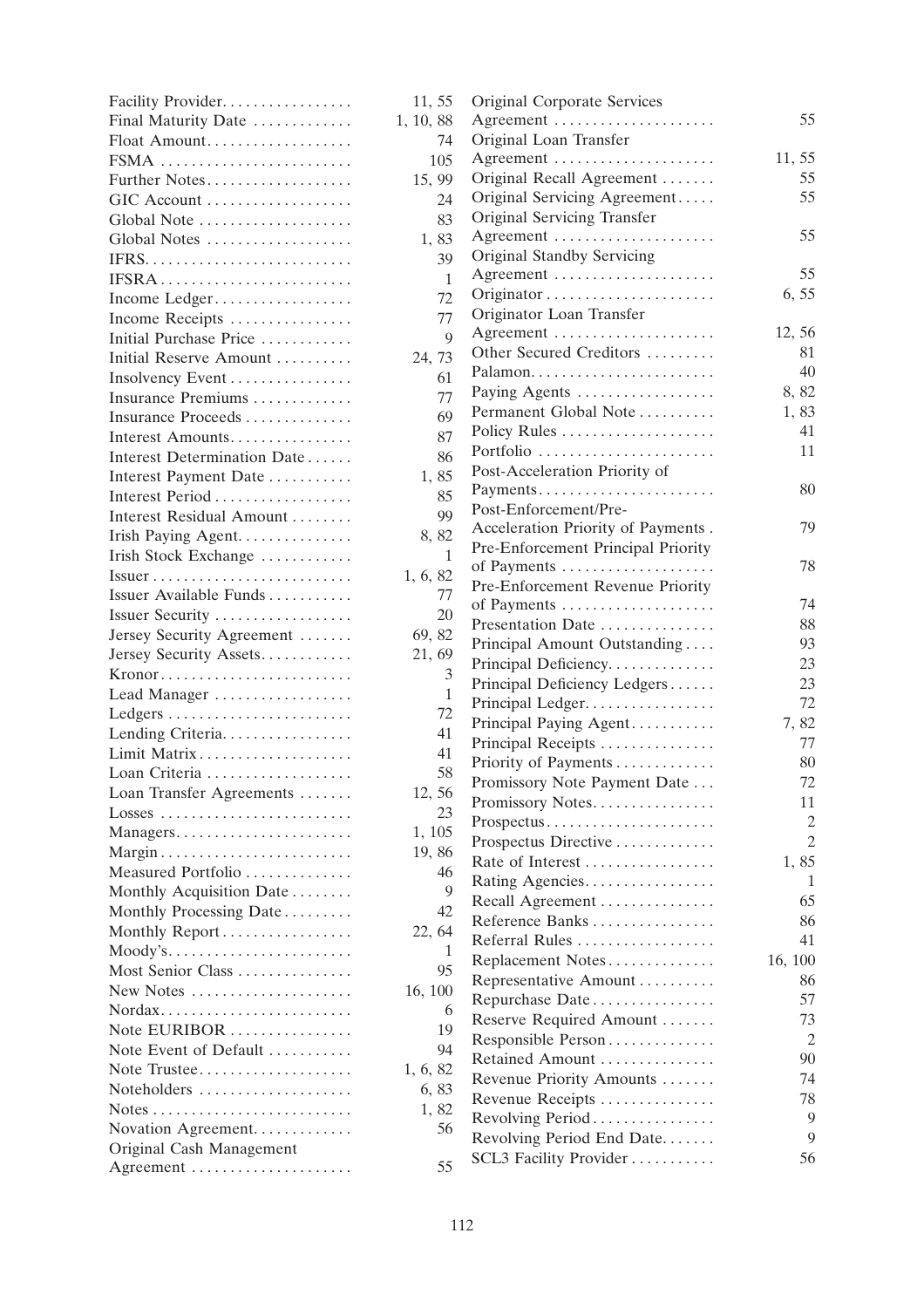| SCL3 Loan Transfer Agreement       | 12, 56   | Subordinated Loan Lender     | 11, 55     |
|------------------------------------|----------|------------------------------|------------|
| <b>SCL3</b> Note Issuance Facility |          | Subordinated Note            | 99         |
| Agreement                          | 56       | Subordinated Notes           | 99         |
| SCL3 Representations               | 59       | Subscription Agreement       | 105        |
| SCL3 Warehouse Facility            | 56       | Swedish FSA                  | 6          |
| Secured Obligations                | 20       | Swedish Kronor               | 3          |
| Secured Parties                    | 7, 67    | Swedish Law Agreements       | 21, 69     |
| Securities Act                     | 2        | Swedish Security Agreement   | 68, 82     |
| Security Agreements                | 82       | Swedish Security Assets      | 21, 69     |
| Security Trustee                   | 1, 7, 82 | $S\&P$                       | 1          |
|                                    | 3        | Target Remaining Amount      | 92         |
| Seller                             | 6        | TARGET Settlement Day        | 86         |
| Sellers                            | 6        |                              | 94         |
| Service Provider                   | 7        | Temporary Global Note        | 1,82       |
| Servicer                           | 7        | Total Amortisation           | 43         |
| Servicer Termination Event         | 62       | Transaction Account          | 24         |
| Servicing Agreement                | 62       | Transaction Account Ledger   | 72         |
| Servicing Transfer Agreement       | 63       | Transaction Documents        | 109        |
| Share Trust Deed                   | 6        | Transfer Date                | 57         |
|                                    | 6        | Transferred Promissory Note  | 57         |
| Stabilising Manager                | 3        | Transferred Promissory Notes | 57         |
| Standby Facilitator                | 7        |                              | 61         |
| Standby Facilitator Agreement      | 70       | Trust Deed                   | 14, 70, 82 |
| Standby Servicer                   | 7        | UC Score                     | 48         |
| Standby Servicing Agreement        | 63       | UNCITRAL Regulations         | 36         |
| Start-Up Expenses                  | 20, 71   | Unfair Practices Directive   | 33         |
| Start-up Loan Agreement            | 20, 71   | Warehouse Facility           | 55         |
| Start-up Loan Provider             | 8        | Warehouse Facility Finance   |            |
| Step-Up Date                       | 10       | Documents                    | 55         |
|                                    | 24       | Warehouse Loan Transfer      |            |
| Storage Company                    | 55       | Agreement                    | 12, 56     |
| Subordinated Currency Hedge        |          |                              | 3          |
|                                    | 78       |                              |            |